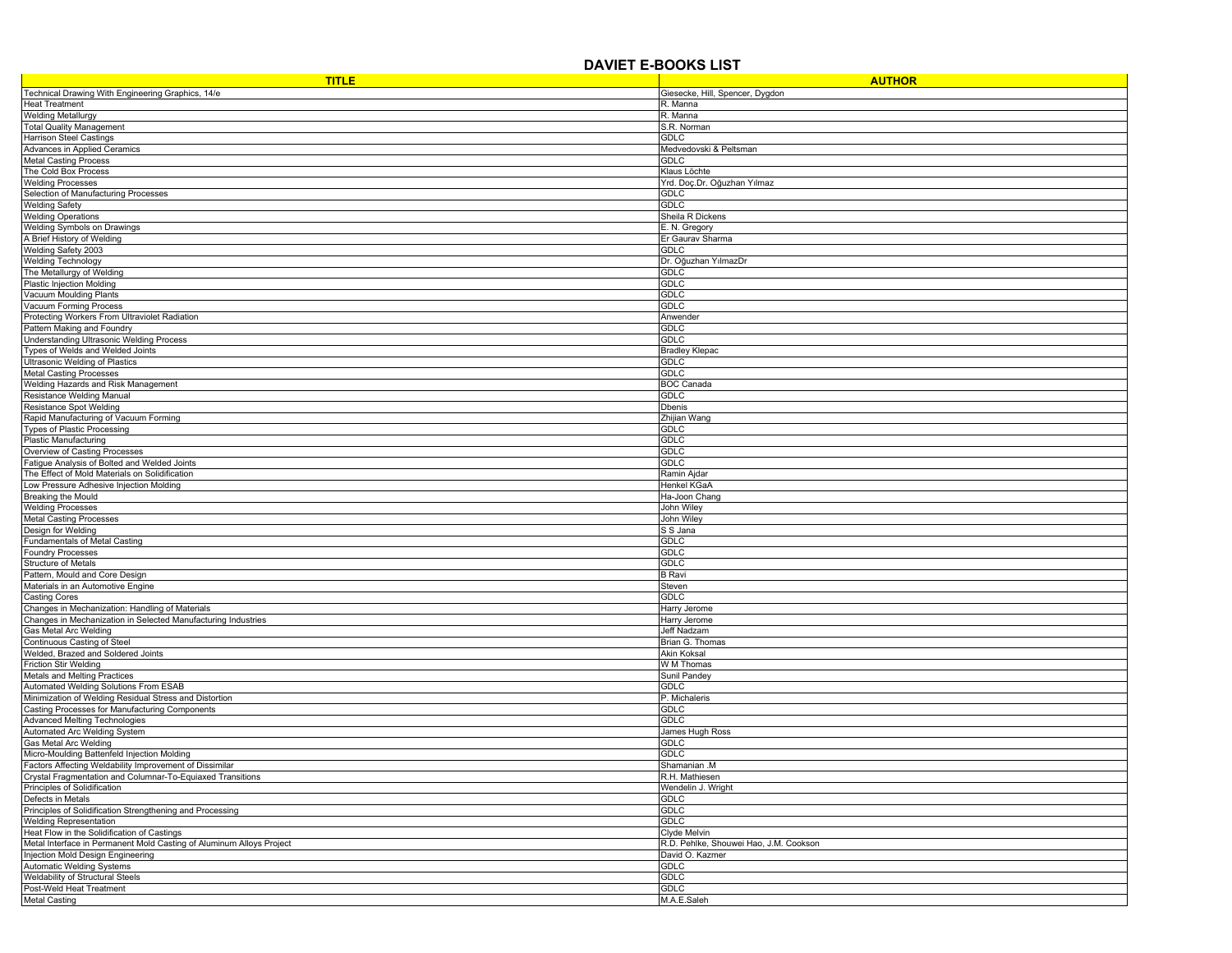| <b>Welding of Metals</b>                                        | P.J. Mauk                                               |
|-----------------------------------------------------------------|---------------------------------------------------------|
| Solidification and Casting/mould Interfacial Heat Transfer      | T.P.D. Rajan                                            |
| Laser Welding of Stainless Steels                               | M. Muhshin Aziz Khan                                    |
| <b>Metal Casting</b>                                            | Sunil Jha                                               |
|                                                                 |                                                         |
| <b>Ultrasonic Metal Welding</b>                                 | Dhr Duyn                                                |
| A Model for Foundry Molding Equipment                           | John R.Potter                                           |
| Ferrous Castings - Mould, Core, Pattern                         | <b>Sukomal Ghosh</b>                                    |
| Simulation of Robotic Welding Station                           | Steven R. Schmid                                        |
| Introduction to Welding Technology                              | <b>GDLC</b>                                             |
| Metal Interface in Permanent Mold Casting of Aluminum Alloys    | R.D. Pehlke, Shouwei Hao                                |
|                                                                 |                                                         |
| Residual Stresses of Dual Phase Steels Weldments                | M. Brand                                                |
| <b>Welding Principles</b>                                       | GDLC                                                    |
| Resistance Welding Processes                                    | <b>GDLC</b>                                             |
| Die and Mold Making                                             | <b>GDLC</b>                                             |
| Dotson Iron Castings                                            | GDLC                                                    |
| Residual Welding Stresses and Distortions                       | Dr. Jármai Károly                                       |
| Handbook of Resistance Welding                                  | GDLC                                                    |
|                                                                 |                                                         |
| <b>Welding Connects Your World</b>                              | GDLC                                                    |
| Gas Metal Arc Welding                                           | Kita                                                    |
| Recommendations for Welding of Metallic Materials               | <b>GDLC</b>                                             |
| Weld Metal Properties                                           | Kenneth                                                 |
| Introduction to Welding Processes                               | <b>GDLC</b>                                             |
| The Dotson Foundry Tour                                         | <b>GDLC</b>                                             |
|                                                                 | Amit M Joshi                                            |
| Aluminium Foundry Practice                                      |                                                         |
| Melting and Casting of Non-Ferrous Metals and Alloys            | Nidhi Sinha & K. L Sahoo                                |
| Ultrasonic Welding of Aluminum Sheet                            | Janet Devine & Joe Walsh                                |
| Multi-Electrode Submerged Arc Welding                           | Artem Pilipenko                                         |
| Weldability and Defects lin Welldments                          | Tapany Udomphol                                         |
| <b>Continuous Casting Process</b>                               | GDLC                                                    |
| Cleaning/Fettling of Castings                                   | Nisar                                                   |
|                                                                 |                                                         |
| Spot Welding                                                    | <b>GDLC</b>                                             |
| Welding and Welded Connections                                  | S.R.Satish Kumar                                        |
| Gas Metal Arc Welding                                           | Sacks                                                   |
| Stud Welding                                                    | <b>GDLC</b>                                             |
| <b>Testing of Welded Joints</b>                                 | <b>GDLC</b>                                             |
| Ultrasonic Welding                                              | <b>GDLC</b>                                             |
|                                                                 |                                                         |
| <b>Basics of Metal-Casting</b>                                  | Joneja                                                  |
| Management Information Systems                                  | Stephen Haag                                            |
| Principles of Marketing Eighth Edition                          | Philip Kotler & Gary Armstrong                          |
| Sustaining The Earth                                            | Millers                                                 |
| <b>Communication Skills</b>                                     | Bretga, Crossman                                        |
| International Management: Managing Across Borders and Cultures  | Helen Deresky                                           |
|                                                                 |                                                         |
| Decision Support Systems and Intelligent Systems                | Jay E. Aronson                                          |
| <b>International Bussiness</b>                                  | J. Michael Geringer, Michael S. Minor, Jeanne M. McNett |
| Intercuitural Communication in the Global Workshop              | Iris Varner                                             |
| <b>Strategic Marketing</b>                                      | <b>Terry Ryan</b>                                       |
| Supply Management                                               | David Butt Sheila Petcavege                             |
| Survey of Accounting 2e                                         | Edmonds                                                 |
| Organizational Behavior 2                                       | Angelo Kinieki, Robert Kreither                         |
| Behavioral Corporate Finance                                    | Hersh Shefrin                                           |
|                                                                 |                                                         |
| Strategy and the Strategic Management Process                   | Jay B Barney                                            |
| Marketing: Real People, Real Choices                            | Solomon, Stuart                                         |
| Foundation of Information System in Business                    | Marakas O'brine                                         |
| Organisational Behavior and Management                          | Jhon m.ivancevich, Robert Konopaske                     |
| <b>Accounting Information Systems</b>                           | Ulric J. Gelinas                                        |
| <b>Understanding School and Society</b>                         | Tozer Senese Violas,                                    |
| Integrated Marketing Communication 8th Edition                  | Charlie Cook                                            |
|                                                                 |                                                         |
| <b>Understanding Sociology</b>                                  | Richard t.schaefer                                      |
| Child Psychology                                                | John W. Santrock                                        |
| <b>Cost Accounting</b>                                          | Horngren, Dattar, Foster                                |
| Organisation Behavior 14th Edition                              | <b>KELLI J.DCHUTTE</b>                                  |
| Human Relation in Organisation 6th Edition                      | Robert n.lussier                                        |
| <b>Essentials of Contemporary Management</b>                    | Gareth R. Jones, Jennifer M. George                     |
| Fundamentals of Management                                      |                                                         |
|                                                                 | Robbins, DeCenzo                                        |
| Leadership in Organisation                                      | Gary Yulk                                               |
| Fundamental of Management 4th Edition                           | Robbins                                                 |
| Human Diversity in Education - An Integrative Approach          | Cushner                                                 |
| Issues in Economic Today 6th Edition                            | Robert c.guell                                          |
| Bussiness and Administrative Communication 8th Edition          | Kitty o.locker                                          |
| Dimensional Analysis for Meds 4th Edition                       | Anna m.corren                                           |
|                                                                 |                                                         |
| Contemporary Management 5th Edition                             | Gareth r.jones, Jennifer m.george                       |
| Fundamentals of Corporative Finance                             | Ross, Wester Field                                      |
| Marketing Principles and Perspectives 4th Edition               | Bearden, Ingram                                         |
| Understanding Computers - Today and Tomorrow                    | Morley, Parker                                          |
| Attack & Defend - INSEAD Case Study                             | Prof. Markus Christen                                   |
| Culture Matters in Mergers and Acquisitions - INSEAD Case Study | Günter K. Stahl                                         |
|                                                                 |                                                         |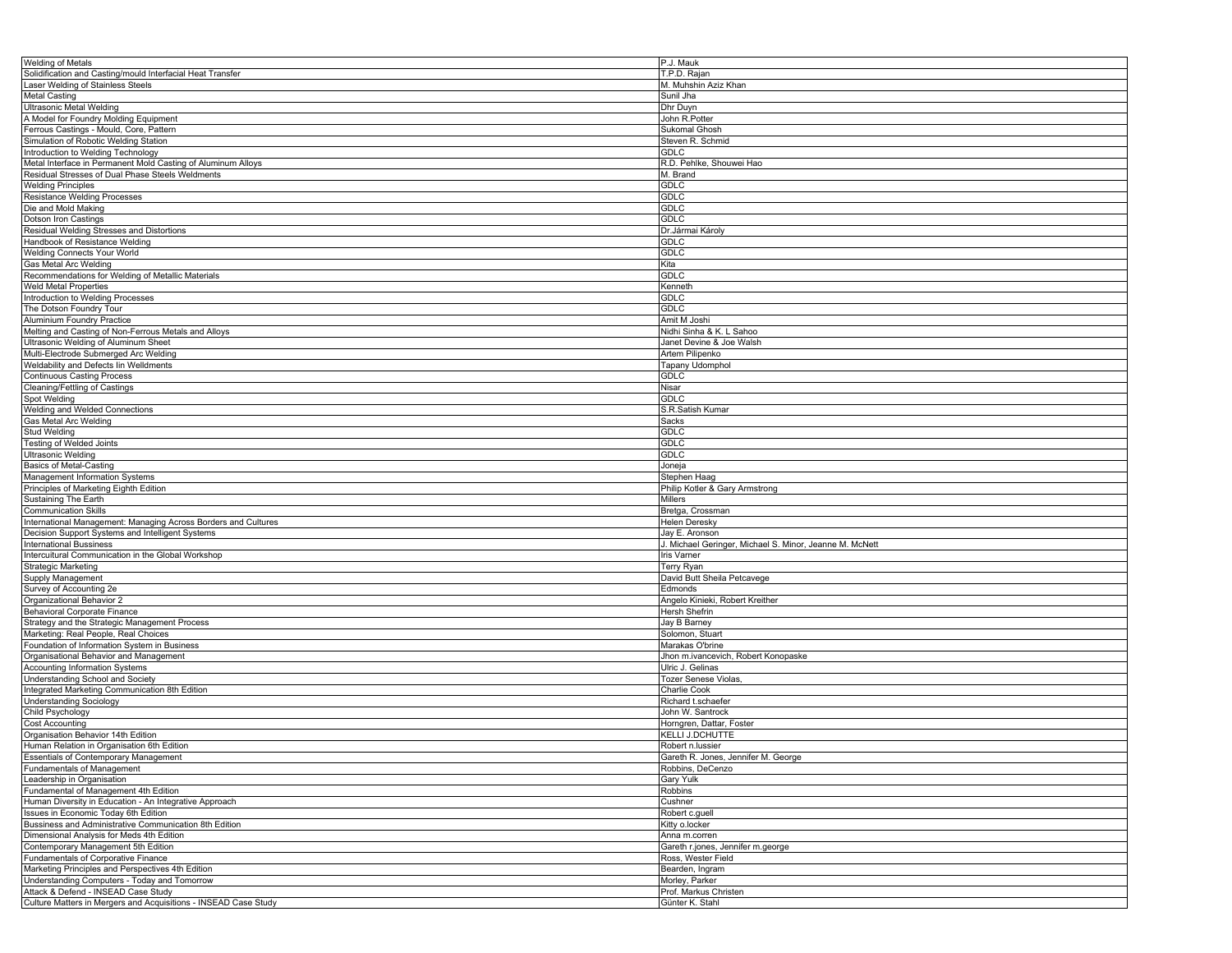| Modern Hindi Grammar                                                                                                   | Omkar Koul                            |
|------------------------------------------------------------------------------------------------------------------------|---------------------------------------|
| Supply Chain Mangement and Retailer Performance                                                                        | Morris George                         |
| Applications of System Dynamics in Marketing                                                                           | George Richardson                     |
|                                                                                                                        |                                       |
| Journal - A framework for exploring global pathways.pdf                                                                | Paul Raskin                           |
| Reaping Rewards from CSR - Competitive Approach                                                                        | Shuili Du                             |
| Managerial Accounting for Hospitality Industry                                                                         | Dopson & Hayes                        |
|                                                                                                                        |                                       |
| Cost Accounting : A Managerial Emphasis                                                                                | Charles T. Horngren                   |
| What They Teach You @ Harvard - Marketing Concepts                                                                     | <b>Harvard University</b>             |
| Indian Business Laws - Secretary of MOLJ (Made for BHU)                                                                | Vishwanathan                          |
|                                                                                                                        |                                       |
| <b>Understanding Financial Statements</b>                                                                              | IIМ                                   |
| Indian Accounting Standard - With Case Studies                                                                         | ICAI                                  |
| Rocket Science Retailing - Harvard/Wharton Joint Program                                                               | Fischer                               |
|                                                                                                                        |                                       |
| Organization of Firms across Countries                                                                                 | Stanford                              |
| Glossary of Insurance Terms                                                                                            | <b>Tusk Capital</b>                   |
| Glossary of Capital Management Terms                                                                                   | <b>Tusk Capital</b>                   |
| Sales and Distribution Management Concepts with Case Study                                                             | Harvard University                    |
|                                                                                                                        |                                       |
| Skill Development - Advertising Objectives using DAGMAR Approach                                                       | <b>UMich</b>                          |
| Heineken Business Case Study                                                                                           | <b>Harvard University</b>             |
| Marketing Case Study - McDonalds                                                                                       | Harvard University                    |
|                                                                                                                        |                                       |
| <b>Marketing Research</b>                                                                                              | Alvin Burns                           |
| Marketing Research - Data Collection (Unit 2,3)                                                                        | Unknown                               |
| Sales Management - A Self-Learning Manual                                                                              | Still, Giovani                        |
|                                                                                                                        |                                       |
| Consumer Behaviour                                                                                                     | Schiffman                             |
| <b>Costing Methods</b>                                                                                                 | <b>GDLC</b>                           |
| Financial Accounting - Unit 1: Amalgamation of Firms                                                                   | <b>GDLC</b>                           |
|                                                                                                                        |                                       |
| Principles of Management                                                                                               | GDLC                                  |
| The C++ Programming Language by Stroustrup                                                                             | Stroustrup                            |
| Introduction to Labour Laws                                                                                            | Aurora                                |
|                                                                                                                        |                                       |
| <b>Balance Sheet</b>                                                                                                   | Unknown                               |
| <b>Business Letter Writing</b>                                                                                         | Oxford                                |
| <b>Business Communication</b>                                                                                          | Archana Shrivastava                   |
|                                                                                                                        |                                       |
| Interactive Balance Sheet                                                                                              | SAP                                   |
| Introduction to PLSQL with Oracle                                                                                      | Despande                              |
| Marketing for Managers                                                                                                 | Rubina D'Mello                        |
|                                                                                                                        |                                       |
| Enterpreneurship for 21st Century                                                                                      | <b>Jeff Timons</b>                    |
| <b>Fundamentals of Computers</b>                                                                                       | E. Balagurusamy                       |
| <b>Marketing Channels</b>                                                                                              | Anne T. Coughlan                      |
|                                                                                                                        |                                       |
| Understanding Wage System                                                                                              | A.M.Sarma                             |
| Strategic Human Resource Development                                                                                   | M.Pandey                              |
| Working capital management                                                                                             | <b>Harvard University</b>             |
|                                                                                                                        |                                       |
| The Secret History of Silicon Valley                                                                                   | Berkeley                              |
| Money Banking and International Trade                                                                                  | IIМ                                   |
| Test Your EQ                                                                                                           | PHILIP CARTER                         |
|                                                                                                                        |                                       |
| 30 days to more powerful memory                                                                                        | <b>Graham Scott</b>                   |
| Logic for Dummies                                                                                                      | M. Zegarelli (Wiley, 2006)            |
| The Midbrain                                                                                                           | Morgan, Michael                       |
|                                                                                                                        |                                       |
| <b>Time Management</b>                                                                                                 | Marc Mancini                          |
| Maximizing Intelligence                                                                                                | David Armor                           |
| Awaken the Giant Within                                                                                                | Amthony Robins                        |
|                                                                                                                        |                                       |
| Aptitude, Personality and Motivation Tests: Analyse Your Talents and Personality and Plan Your Career (Testing Series) | Jim Barrett                           |
| LEGAL & REGULATORY ASPECTS OF BANKING Quiz                                                                             | <b>IIBF</b>                           |
| <b>Computer Fundamentals</b>                                                                                           | Pradeep K. Sinha & Priti Sinha        |
|                                                                                                                        |                                       |
| Indian Financial System and Commercial Banking                                                                         | Sanjay                                |
| Indian Financial System - An Overview                                                                                  | Mahesh Parikh                         |
| Indian Financial System                                                                                                | Tanushree Mazumdar                    |
|                                                                                                                        |                                       |
| <b>Computer Glossary</b>                                                                                               | MIT                                   |
| India's Financial System                                                                                               | Franklin Alen                         |
| What you should know about inflation                                                                                   | Hazlitt H.                            |
|                                                                                                                        |                                       |
| International Economics. Fifth edition                                                                                 | Robert M.Dunn & John H.Mutti          |
| Management - Principles and Guidelines                                                                                 | John M. Ivancevich, Thomas N. Duening |
| Central Tendency                                                                                                       | Neumann Math Labs                     |
|                                                                                                                        |                                       |
| Compound Interest Audio Tutorial                                                                                       | Neumann Math Labs                     |
| Finance Formulae                                                                                                       | Neumann Math Labs                     |
| Arithmetic Progression                                                                                                 | Neumann Math Labs                     |
|                                                                                                                        |                                       |
| About Factoring Quadratic Equations                                                                                    | Neumann Math Labs                     |
| Solving Linear Equations                                                                                               | Neumann Math Labs                     |
| Number System Audio Tutorial                                                                                           | Neumann Math Labs                     |
|                                                                                                                        |                                       |
| <b>HCF</b>                                                                                                             | Neumann Math Labs                     |
| LCM                                                                                                                    | Neumann Math Labs                     |
| Managing currency crises in emerging markets                                                                           | Dooley M.P., Frankel J.A.             |
|                                                                                                                        |                                       |
| Exchange Rates and International Finance                                                                               | Maggie                                |
| SAP ERP Implmentation Case Studies                                                                                     | Dr.Arzu                               |
| User Manual: SAP DB                                                                                                    | SAP AG                                |
| SAP ERP Financials User's Guide                                                                                        |                                       |
|                                                                                                                        | Heinz Forsthuber, Jörg Siebert        |
| SAP BI SESSION 1                                                                                                       | Unknown                               |
| SAP SD Introduction                                                                                                    | Unknown                               |
|                                                                                                                        |                                       |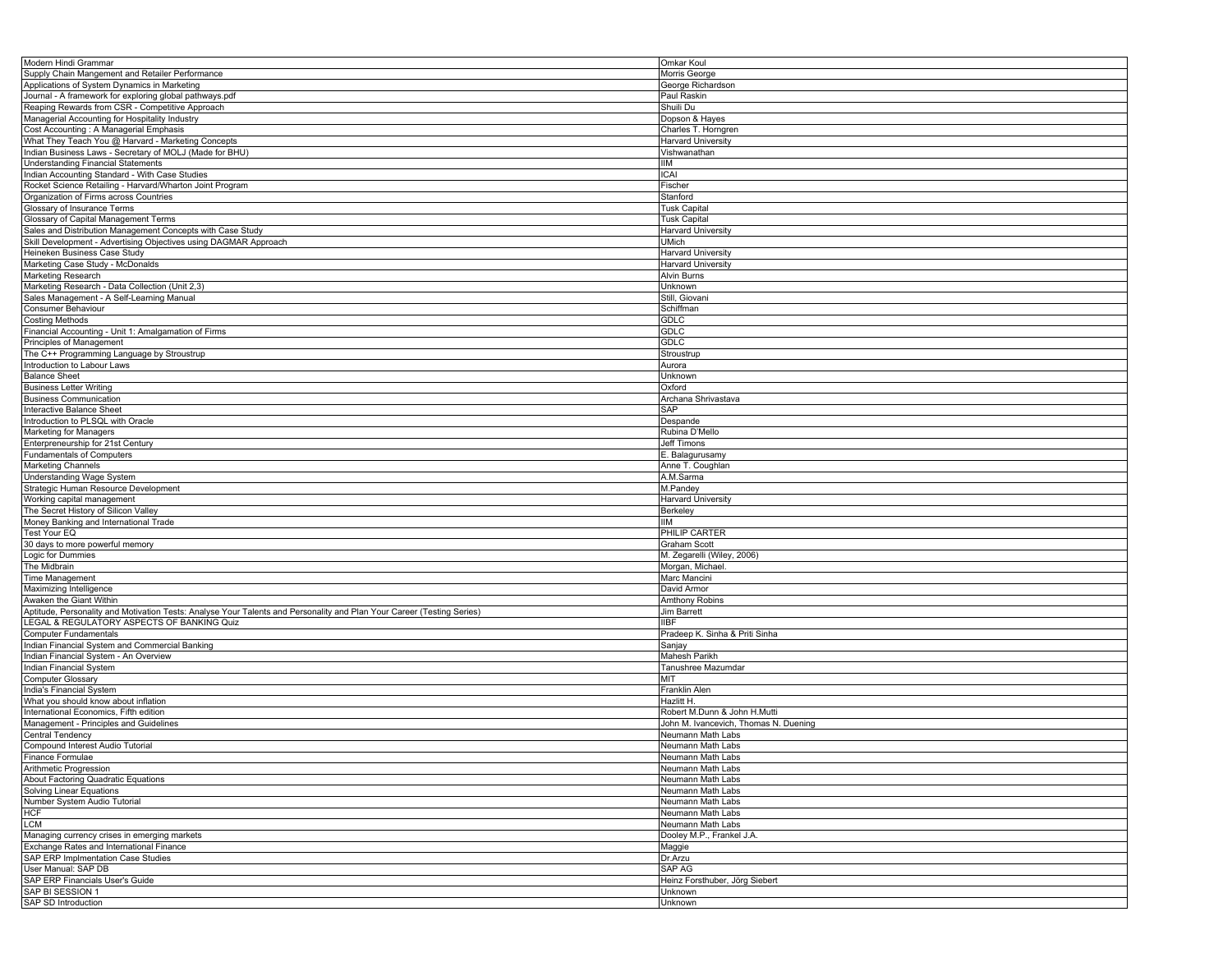| SAP BI SESSION 2                                                                                  | Unknown                                            |
|---------------------------------------------------------------------------------------------------|----------------------------------------------------|
| <b>SAP Overview</b>                                                                               | Unknown                                            |
| SAP in ERP - A Bird's Eye View                                                                    | <b>Harvard University</b>                          |
|                                                                                                   |                                                    |
| <b>SAP Introduction</b>                                                                           | <b>Rutgers Business School</b>                     |
| SAP R/3 Overview & Basis Technology                                                               | USC                                                |
| <b>Consumer Buying Behavior</b>                                                                   | <b>Teacher Deck</b>                                |
| Consumer Behaviour                                                                                | Teacher Slide Deck                                 |
|                                                                                                   |                                                    |
| Human Resource Management - Aswathappa                                                            | Aswathappa                                         |
| Human Resource Management - Aswathappa                                                            | Aswathappa                                         |
| Human Resource Management - Aswathappa                                                            | Aswathappa                                         |
|                                                                                                   |                                                    |
| Fundamentals of Management - HRM - Chapter 9                                                      | Robbins                                            |
| Strategic Management Financial Case Study - Walt Disney                                           | Andrea Baril                                       |
| The Sustainable Business                                                                          | Jonathan T Scott                                   |
| Taxation in India                                                                                 | Neeraj Bhagat & Co                                 |
|                                                                                                   |                                                    |
| Banking Infrastructure - SBI                                                                      | Mr Krishna Kumar                                   |
| Reserve Bank of India                                                                             | Unknown                                            |
| Regulation and Supervision of Urban Cooperative Banks                                             | Pandey                                             |
|                                                                                                   |                                                    |
| Pricing Practices: Their Effects on Consumer Behaviour and Welfare                                | Mountainview Learning                              |
| IT in Indian Banking                                                                              | PWC                                                |
| Designing and Managing Integrated Marketing Channels. Marketing Management, 13th ed.              | Kotler Keller                                      |
| Mergers                                                                                           | H.S. Chandhoke                                     |
|                                                                                                   |                                                    |
| RETAIL MARKETING MIX - Case Studies                                                               | Melvin                                             |
| Consumer Markets and Consumer Buyer Behavior - Chapter 5                                          | Kotler                                             |
| Introductory Business Statistics                                                                  | Marisa Drexel                                      |
| Introduction to Direct and Indirect Taxes                                                         | Unknown                                            |
|                                                                                                   |                                                    |
| Introducing Marketing                                                                             | <b>Tessa Greenleaf</b>                             |
| INCOME TAX TERMINOLOGY                                                                            | Unknown                                            |
| Introduction to Accounting                                                                        | Pru Marriott, J.R. Edwards & H.J. Mellett          |
|                                                                                                   |                                                    |
| Formation of a Company                                                                            | Unknown                                            |
| Electronic commerce - The Strategic Perspective                                                   | Richard Watson                                     |
| Direct Taxes                                                                                      | Unknown                                            |
| Deduction from Gross total income                                                                 | Unknown                                            |
|                                                                                                   |                                                    |
| Customizing mobile banking in India                                                               | Unknown                                            |
| Journal of Consumer Behaviour - Consumer Behavior: Product Characteristics and Quality Perception | JCL                                                |
| Company Sectretarial Practice                                                                     | <b>ICSI</b>                                        |
|                                                                                                   |                                                    |
| Company Law                                                                                       | Unknown                                            |
| Companies-Act-1956                                                                                | Unknown                                            |
| Effective Human Relations - Chapter 5                                                             | Reece-Brandt                                       |
| Companies Act                                                                                     | Unknown                                            |
|                                                                                                   |                                                    |
| <b>Business Economics</b>                                                                         | <b>Harvard University</b>                          |
| INCOME TAX LAW : AN INTRODUCTION                                                                  | Unknown                                            |
| Introduction to Probability                                                                       | Charles M. Grinstead                               |
|                                                                                                   |                                                    |
| Accounting Principles Vol. 1                                                                      | Jackie Sharman                                     |
| Human Resource Management - An Asian Perspective - Chapter 10                                     | Gary Dessler & Tan Chwee Huat                      |
| Rewards and Compensation                                                                          | HR Institute                                       |
| Management - Human Resource Management - Chapter 12                                               | Stephen P. Robbins, Mary Coulter                   |
|                                                                                                   |                                                    |
| Managing Human Resources - Training and Developing a Competitive Workforce - Chapter 8            | Susan E. Jackson, Randall S. Schuler, Steve Werner |
| Basics of Human Resource Management                                                               | George R.Bell                                      |
| HR Management - CHAPTER 5 Managing Equal Employment and Diversity                                 | Flynn Mathis Jackson Langan                        |
| Retail Organization & HRM                                                                         | <b>Harvard University</b>                          |
|                                                                                                   |                                                    |
| Pay, Compensation, & Benefits                                                                     | Orlando V. Grieg                                   |
| Strategic HR - Chapter 13 - EMPLOYEE SEPARATION                                                   | Jeffry Mello                                       |
| Human Resource Management - Aswathappa                                                            | Aswathappa                                         |
|                                                                                                   | Malcolm Gladwell                                   |
| Blink: The Power of Thinking Without Thinking                                                     |                                                    |
| The Power of Positive Thinking                                                                    | Dr.Norman Peale                                    |
| How to Talk to Anyone: 92 Little Tricks for Big Success in Relationships                          | Driver, Janine                                     |
| <b>Time Management Tips</b>                                                                       | Anonymous                                          |
|                                                                                                   |                                                    |
| E-Human Resources Management                                                                      | Unknown                                            |
| Understanding Business Accounting For Dummies, 2nd Edition                                        | Barrow, Colin                                      |
| <b>Statistical Definitions</b>                                                                    | Neumann Math Labs                                  |
| <b>Statistics Basics</b>                                                                          |                                                    |
|                                                                                                   | Neumann Math Labs                                  |
| Statistics - Dispersion                                                                           | Neumann Math Labs                                  |
| English Spelling - ing-ed                                                                         | <b>Glenshire Labs</b>                              |
| Advanced English Grammar practice                                                                 | <b>Richard Walton</b>                              |
|                                                                                                   |                                                    |
| Leadership Traning with Michael Clouse                                                            | <b>Harvard University</b>                          |
| Psychology of Leadership                                                                          | Seth Klarman                                       |
| International Journal of Business and Management; Vol. 7, No. 18; 2012                            | IJBM                                               |
|                                                                                                   | Palo Alto Software                                 |
| <b>Financial Model</b>                                                                            |                                                    |
| Cash Flow Game                                                                                    | Quantum                                            |
| Circular Cash Flow                                                                                | Gartner                                            |
| <b>GMAT® EXAM</b>                                                                                 |                                                    |
|                                                                                                   |                                                    |
| <b>SUCCESS</b>                                                                                    | Learning Express                                   |
| Consumer Behaviour                                                                                | Sunil Kumar                                        |
| Manias, Panics, and                                                                               |                                                    |
| Crashes                                                                                           | Charles P. Kindleberger                            |
|                                                                                                   |                                                    |
| Project Management                                                                                | Harold Kerzner                                     |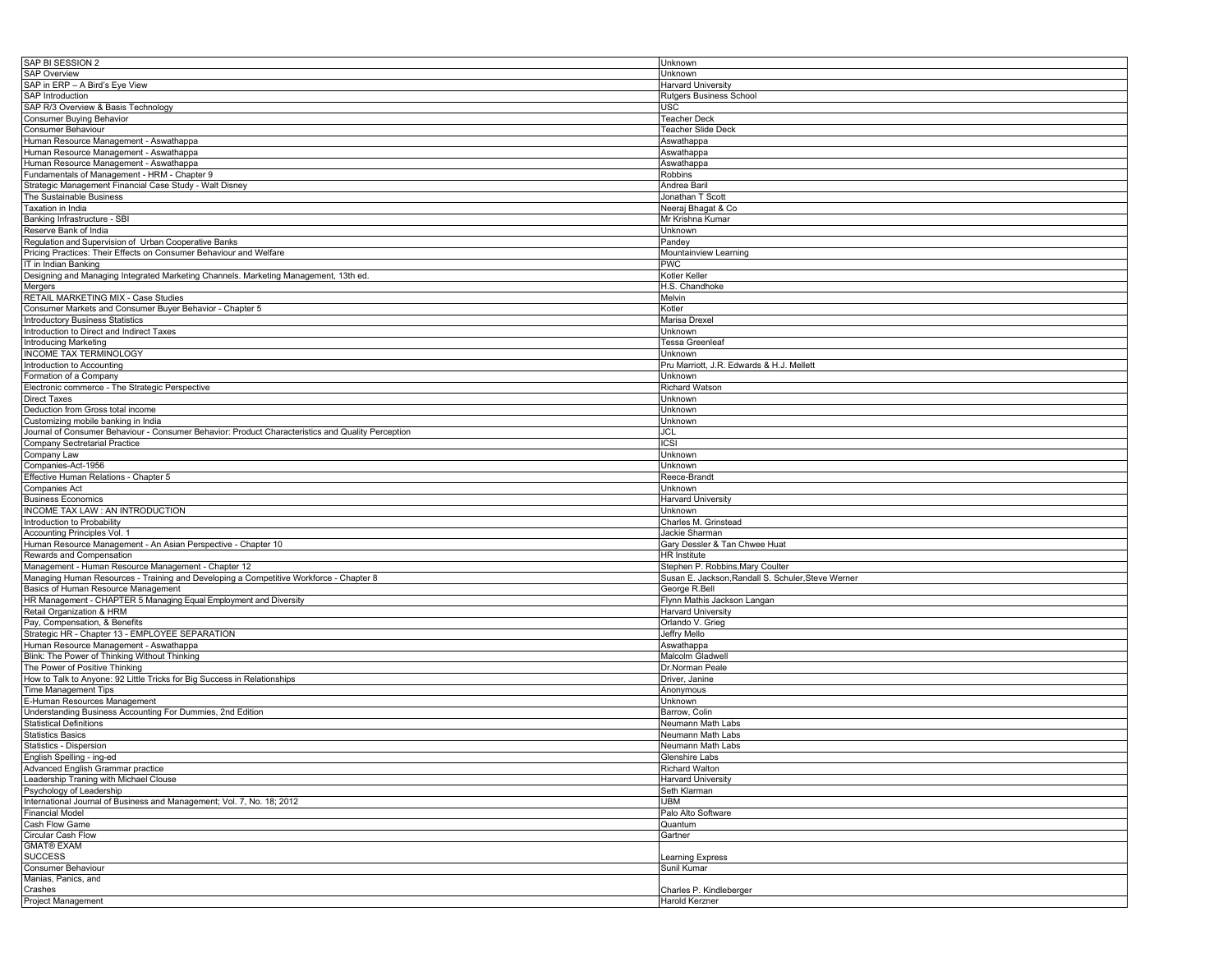| A Guidebook of Project & Program Management for Enterprise Innovation               | Prof. Shigenobu Ohara                              |
|-------------------------------------------------------------------------------------|----------------------------------------------------|
| Retailing                                                                           | Jeff Cox                                           |
| <b>PROJECT</b>                                                                      |                                                    |
| <b>MANAGEMENT</b>                                                                   |                                                    |
| <b>FOR BUSINESS</b>                                                                 |                                                    |
| <b>PROFESSIONALS</b>                                                                | Joan Knutson                                       |
| Project Management Case Study                                                       | Harold Kerzner                                     |
| Price Theory                                                                        | Unknown                                            |
| Practices for GMAT: Book 1                                                          |                                                    |
|                                                                                     | Jnknown                                            |
| Organizational Behavior                                                             | Robbins & Judge                                    |
| Marketing Management 12th Edition                                                   | Kotler & Keller                                    |
| Managing Marketing Information                                                      | Unknown                                            |
| Managerial Economics - Chapter 2 - Demand                                           | I.P.L. Png                                         |
| Managerial Economics - Chapter 1 - Introduction                                     | I.P.L. Png                                         |
| <b>Managerial Economics</b>                                                         | Craig Peterson                                     |
| Macroeconomic Policies                                                              | <b>Teacher Slide Deck</b>                          |
| <b>International Finance</b>                                                        | Maurice D. Levi                                    |
| <b>Principles Of Marketing</b>                                                      | Kotler Philip                                      |
| International Business - Chapter 5                                                  | Philip Kotler                                      |
| <b>Business Research Methods</b>                                                    | Dr. Sue Greener                                    |
|                                                                                     |                                                    |
| Harvard Case Studies Gallore                                                        | Unknown                                            |
| Exchange Rate Dynamics: A New Open Economy Macroeconomics Perspective               | Jean-Olivier Hairault & Thepthida Sopraseuth (edt) |
| <b>GMAT Vocabulary (Basic Level)</b>                                                | Manhattan Review                                   |
| <b>GMAT Study Guide</b>                                                             | Unknown                                            |
| <b>GMAT Practice Questions</b>                                                      | <b>Test Prep Review</b>                            |
| <b>GMAT</b> in One Month                                                            | Allen Yu                                           |
| Global Business Strategy-Global vs. local                                           | Daniel F. Spulber                                  |
| What is Organizational Behaviour?                                                   | Joan Wilson                                        |
| Managing currency crises in emerging markets                                        | Dooley M.P., Frankel J.A.                          |
| CPC Direct Marketing - Case Study                                                   | Unknown                                            |
|                                                                                     |                                                    |
| <b>Consumer Buying Behavior</b>                                                     | Unknown                                            |
| Consumer Behavior and Utility Maximization                                          | Jnknown                                            |
| Case Study Research                                                                 | Unknown                                            |
| Business value and logistics costs                                                  | Unknown                                            |
| <b>Business Economics</b>                                                           | <b>Teacher Deck</b>                                |
| Business Administration in Publishing Companies                                     | Unknown                                            |
| Basics of Insurance                                                                 | Unknown                                            |
| <b>BBM syllabus - Bangalore University</b>                                          | Unknown                                            |
| <b>B2B Brand Management</b>                                                         | Philip Kotler & Waldemar Pfoertsch                 |
| <b>Advanced GMAT Math Questions</b>                                                 | Brent                                              |
|                                                                                     | Unknown                                            |
| Brand names on packaging and their impact on purchase preference                    |                                                    |
| Emotion regulation consumption: When feeling better is the aim                      | Unknown                                            |
| <b>Understanding Banking</b>                                                        | Unknown                                            |
| Wealth-Nations                                                                      | Adam Smith                                         |
| Handbook of Project Management                                                      | <b>Trevour Young</b>                               |
| Strategic Planning for Project Management                                           | Harold Kerzner                                     |
| Strategic Planning for Project Management Using a Project Management Maturity Model | Harold Kerzner                                     |
| Economics                                                                           | Frank Wilson Blackmar                              |
| International Economics                                                             | Robert M.Dunn, Jr. & John H.Mutti                  |
| Monetary Economics, 2nd Edition                                                     | Jagdish Handa                                      |
| <b>Principles of Economics</b>                                                      | Carl Menger                                        |
|                                                                                     |                                                    |
| HOW I CLOBBERED                                                                     |                                                    |
| EVERY BUREAUCRATIC CASH-CONFISCATORY AGENCY                                         |                                                    |
| KNOWN TO MAN                                                                        | Mary Croft                                         |
| <b>Environmental Economics and Policy</b>                                           | Unknown                                            |
| Introduction to Mathematical Economics - Part I                                     | Michael Sampson                                    |
| IEBM Handbook of Economics                                                          | Dieter Ernst                                       |
| Introduction to Economic Analysis                                                   | R. Preston McAfee                                  |
| How Privatized Banking Really Works                                                 | Anne Lara                                          |
| <b>Personnel Economics</b>                                                          | Paul Oyer                                          |
| <b>Basic Econometrics</b>                                                           | Damodar Gujarati                                   |
| Economics Today & Tomorrow                                                          | Glencoe/McGraw-Hill                                |
|                                                                                     |                                                    |
| Environmental Economics                                                             | Environmental Literacy Council                     |
| Economics                                                                           | <b>IBO</b>                                         |
| An Introduction to Economic Reasoning                                               | David Gordon                                       |
| Economics in one lesson                                                             | Unknown                                            |
| Economics and Business Handbook                                                     | Jnknown                                            |
| Freakonomics                                                                        | Steven D. Levitt & Stephen J. Dubner               |
| International Political Economy                                                     | Office of Information Systems                      |
| International Economics                                                             |                                                    |
| Theory and Policy                                                                   | Unknown                                            |
| Report on Environmental Economics                                                   | GlafkosConstantinides                              |
|                                                                                     |                                                    |
| Econometrics                                                                        | <b>Bruce Hansen</b>                                |
| <b>Econometrics Principles</b>                                                      | Michael Creel                                      |
| Internationsal Economics Applications - Balance of Payment                          | Unknown                                            |
| International Economics II Lecture Notes                                            | Alper Duman                                        |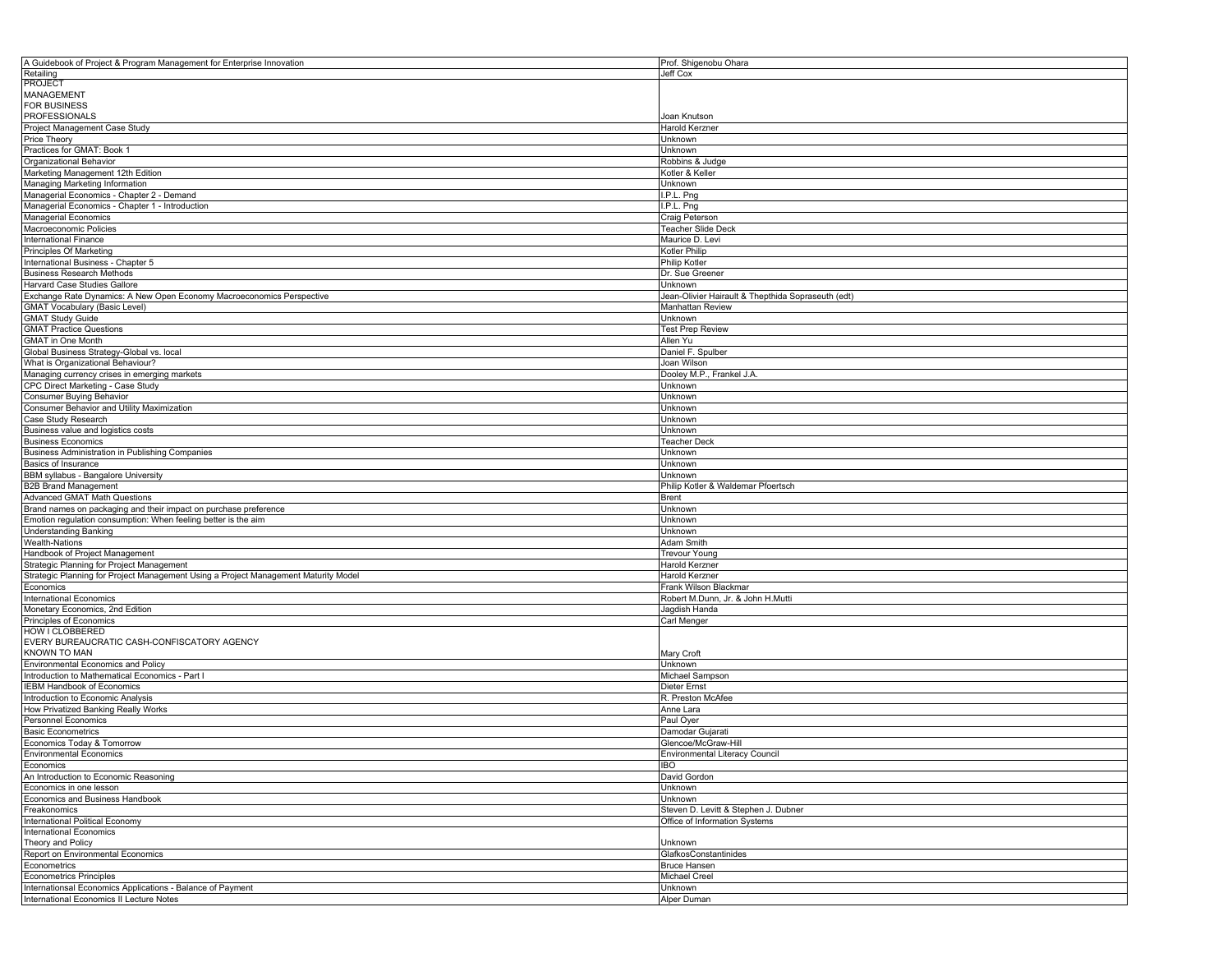| Using gretl for Principles of Econometrics                  | Unknown                     |
|-------------------------------------------------------------|-----------------------------|
| Common Sense Economics                                      | Albert Hahn                 |
| Environmental Economics: Basic Concepts and Debates         | Ethan Goffman               |
| <b>Economic Principles</b>                                  | Frank Fetter (1915)         |
| <b>Business Economics</b>                                   | Unknown                     |
| Joan Robinson's Economics                                   | <b>Bill Gibson</b>          |
| <b>Business Cycle Indicators Handbook</b>                   | Unknown                     |
|                                                             |                             |
| <b>BASIC ECONOMICS</b>                                      | Thomas Sowell               |
| <b>AP Microeconomics</b>                                    | BSherman                    |
| Policy Brief 11-13: Europe on the Brink                     | Peter Boone & Simon Johnson |
| New Structural Economics                                    | Lin                         |
| Economics                                                   | <b>Edward Thomas Devine</b> |
| <b>International Economics</b>                              | Cameron                     |
| Environmental economics and valuation                       | Unknown                     |
| Introduction to Economics                                   | Unknown                     |
| Introduction to Ecological Economics                        | Unknown                     |
| <b>Basics of Economics</b>                                  | Unknown                     |
| <b>Environmental Economics II</b>                           | Anil Markandeya             |
| ECONOMICS AND THE ENVIRONMENT                               | Unknown                     |
| <b>Time Series Econometrics</b>                             | Mete Feriduia               |
|                                                             |                             |
| International Economics Problem Book                        | Dr.Levando                  |
| <b>Financial Ratios</b>                                     | Unknown                     |
| Managing Marketing Information                              | Harvard University          |
| Top Company Case Studies in Branding                        | Harvard University          |
| Organizational Behaviour                                    | Robbins                     |
| Powerful Steps                                              | <b>Brian Bieler</b>         |
| Rich and Free                                               | <b>Brian Bieler</b>         |
| Be a Leader For God's Sake                                  | <b>Bruce Winston</b>        |
| The Story of the CDO Market Meltdown                        | <b>Harvard University</b>   |
| Business Dynamics in the 21st Century                       | Ong Lin Dar                 |
| Product & Distribution Strategies                           |                             |
|                                                             | <b>Harvard University</b>   |
| The Grammar of English Grammars                             | Brown, Goold                |
| Execution                                                   | Larry Bossidy & Ram Charan  |
| Oxford Advanced Learner's Dictionary                        | <b>Oxford Press</b>         |
| Impact of Credit Restructuring on the Quality of Bank Asset | Adolix Split & Merge PDF    |
| Good-to-Great by Jim Collins                                | Jim Collins                 |
| Organizational Behaviour                                    | Joan Wilson                 |
| <b>Word Classes</b>                                         | Unknown                     |
| <b>Graphics Device System</b>                               | <b>GDLC</b>                 |
| <b>Graphics Primitives</b>                                  | William Shoaff              |
| Rasterization Meta Algorithms                               | Ed Angel                    |
| Two-Tier Representation                                     | <b>GDLC</b>                 |
|                                                             | S. Owen                     |
| <b>Geometry Modeling</b>                                    |                             |
| Automatic Generation of Staged Geometric                    | Aleksandar Nanevski         |
| <b>Fundamentals of Computer Graphics</b>                    | prof.ing.Václav Skala       |
| 2D Output Primitives                                        | GDLC                        |
| Computer Graphics for Rasterizing Lines                     | Prof. Harriet Fell          |
| Overview of Graphics Systems                                | GDLC                        |
| Frame Buffer                                                | Viral B. Polishwala         |
| <b>2D PRIMITIVES</b>                                        | <b>GDLC</b>                 |
| The Rendering Pipeline                                      | GDLC                        |
| Bresenhams-Algorithm                                        | Kenneth I. Joy              |
| Introduction to Bresenham's Line Algorithm                  | GDLC                        |
| Computed Tomography                                         | <b>GDLC</b>                 |
| Design of Line, Circle & Ellipse Algorithms                 | GDLC                        |
| Raster Conversion Algorithms                                |                             |
|                                                             | GDLC                        |
| Bresenham's Line Drawing Algorithm.                         | GDLC                        |
| Hull Form Design System                                     | GDLC                        |
| Scan Conversion and Clipping                                | GDLC                        |
| From Vertices to Fragments                                  | GDLC                        |
| <b>Graphics Modeling</b>                                    | GDLC                        |
| <b>Graphics Programming Using Opengl</b>                    | <b>GDLC</b>                 |
| Objective Sof Bresenhams Line Drawing Algorithm             | GDLC                        |
| Creating the Model                                          | <b>GDLC</b>                 |
| An Introduction to Geometrical Modelling                    | Christophe Geuzaine         |
| Bresenham's Line Algorithm in Hardware                      | Stephen A. Edwards          |
| Computer Graphics in Raster Graphics                        | Emmanuel Agu                |
|                                                             |                             |
| Graphics Systems and Models                                 | GDLC                        |
| <b>Computer Graphics Hardware</b>                           | GDLC                        |
| <b>Graphics Systems Overview</b>                            | Dr. S.M. Malaek             |
| Three Dimensional Transformations                           | helena wong                 |
| Computer Graphics of Point Clipping                         | <b>GDLC</b>                 |
| Algorithm for General Polygon Clipping                      | Peng, Yu et al              |
| Viewing Transformation                                      | GDLC                        |
| 2d and 3d Viewing                                           | GDLC                        |
| Transformations, Clipping and Projection                    | <b>GDLC</b>                 |
|                                                             |                             |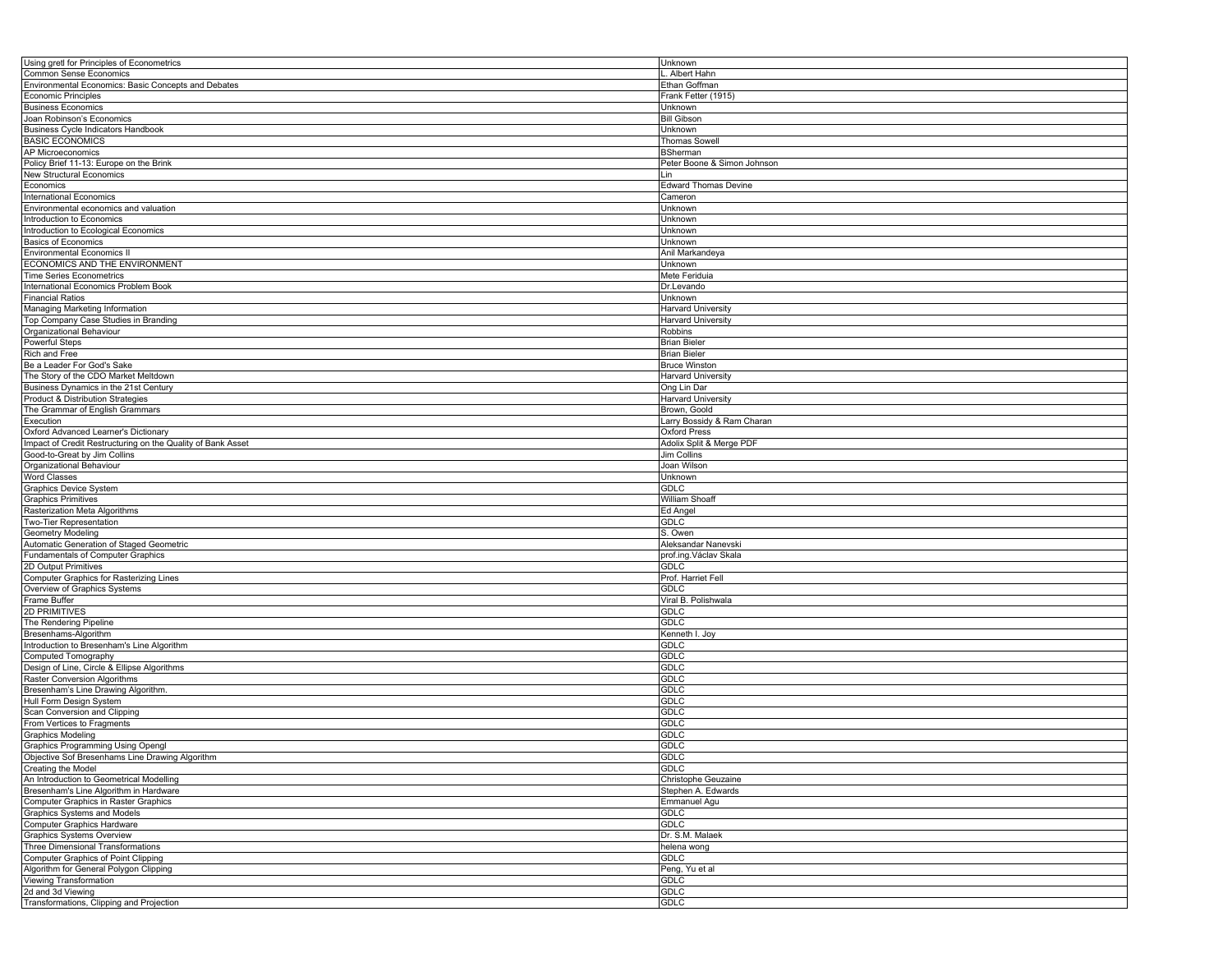| Viewing and Transformations                                | <b>GDLC</b>                     |
|------------------------------------------------------------|---------------------------------|
| The Viewing Transformation                                 | Alvy Ray Smith                  |
|                                                            |                                 |
| <b>Clipping Polygons</b>                                   | Garry Helzer                    |
| Three-Dimensional Viewing Clipping                         | GDLC                            |
| Windowing & Clipping in 2D                                 | GDLC                            |
| Polygon Clipping                                           | <b>GDLC</b>                     |
|                                                            |                                 |
| 3D Clipping                                                | <b>GDLC</b>                     |
| Robust Regression and Classification                       | Yaoliang Yu                     |
| Line and Polygon Clipping                                  | Foley & Van Dam                 |
| Viewing Transformations                                    | Tamar Shinar                    |
|                                                            |                                 |
| Graphics & Graphical Programming                           | <b>GDLC</b>                     |
| Viewport Transformation                                    | <b>GDLC</b>                     |
| Two Dimensional Viewing Functions and Clipping             | Chris Pollett                   |
| Computer Graphics Viewing in 2D                            | <b>GDLC</b>                     |
|                                                            |                                 |
| Three Dimensions With Uncalibrated Stereo Rig              | D. Faugeras                     |
| Windowing and Clipping                                     | GDLC                            |
| Transformations and Viewing in 2D                          | <b>GDLC</b>                     |
| <b>Clipping Polygons</b>                                   | <b>GDLC</b>                     |
|                                                            |                                 |
| Cohen-Sutherland Algorithm                                 | <b>GDLC</b>                     |
| Windowing & Clipping                                       | <b>GDLC</b>                     |
| <b>Sutherland Line Clipping</b>                            | William Shoa                    |
|                                                            |                                 |
| Window-To-Viewport Mapping                                 | <b>GDLC</b>                     |
| Rasterization & Clipping in Computer Graphics              | Hendrik Lensch                  |
| Image Enhancement Algorithms & Techniques                  | GDLC                            |
| Cohen Sutherland Line Clippings                            | GDLC                            |
|                                                            |                                 |
| <b>Projection Matrices</b>                                 | Ed Angel                        |
| Clipping and Other Geometric Algorithms                    | Frédo Durand & Barb Cutler      |
| <b>Clipping Basics</b>                                     | Aaron Bloomfield                |
| <b>Brute Force Line Clipping</b>                           | GDLC                            |
|                                                            |                                 |
| Vertex Transformation Pipeline                             | GDLC                            |
| <b>Computer Graphics 3D Transformations</b>                | <b>GDLC</b>                     |
| 2D Combining Transformations                               | <b>GDLC</b>                     |
|                                                            | <b>GDLC</b>                     |
| Renaming Transformations                                   |                                 |
| Time-Frequency Scaling Transformation                      | Xuan Zhang, Louis-Gilles Durand |
| Controlling a Virtual Marionette                           | Alex Sarota                     |
| Geometric Transformations                                  | GDLC                            |
|                                                            |                                 |
| <b>Types of Transformations</b>                            | <b>GDLC</b>                     |
| Homogeneous Coordinates                                    | <b>GDLC</b>                     |
| Two-Dimensional Computer Graphics                          | Jonathan Senning                |
| <b>Translation and Rotation</b>                            | Stef Nychka                     |
|                                                            |                                 |
| Modelview Transform                                        | GDLC                            |
| Intro to 3D Graphics                                       | <b>GDLC</b>                     |
| Translation, Rotation, Scale Composite Transformations     | <b>GDLC</b>                     |
| scan controller & dac                                      | Areg Sarkissian                 |
|                                                            |                                 |
| Pick a Convention in 2d                                    | KanwarjeetSingh                 |
| <b>Standard Transformations</b>                            | Ed Angel                        |
| Homogeneous Coordinates and Computer Graphics              | <b>Tom Davis</b>                |
| Rotation About an Arbitrary                                | <b>GDLC</b>                     |
|                                                            |                                 |
| Projections and Perspectives                               | Nicolas Holzschuch              |
| Computer Graphics 3D Transformations                       | GDLC                            |
| Creating and Processing 3D Geometry                        | Marie-Paule Cani                |
|                                                            |                                 |
| Geometric Modelling Projection Systems                     | <b>GDLC</b>                     |
| <b>Modeling Transformations</b>                            | <b>GDLC</b>                     |
| Perspective Transformations and Projections                | <b>GDLC</b>                     |
| Linear 3D Transformations                                  | <b>GDLC</b>                     |
|                                                            |                                 |
| Learning a Probabilistic Model Mixing 3D and 2D Primitives | Wenze Hu                        |
| Geometric Transformations                                  | <b>Shmuel Wimer</b>             |
| Lines and Projections                                      | E.osakue                        |
| Specifying a Projection                                    | <b>GDLC</b>                     |
|                                                            |                                 |
| Coordinate Geometry                                        | GDLC                            |
| General 3D Geometry for Computer Graphics                  | <b>GDLC</b>                     |
| Computer Graphics and Construction Work                    | <b>GDLC</b>                     |
| 3D MODELLING WITH LINEAR APPROACHES                        | Mochammad Zuliansyah            |
|                                                            |                                 |
| Modified and Combined in a 3D                              | <b>GDLC</b>                     |
| <b>Advanced Graphics</b>                                   | Alex Benton,                    |
| 3D Viewing Transformation Pipeline                         | <b>GDLC</b>                     |
| 3D Polygon Rendering                                       | Aaron Bloomfield                |
|                                                            |                                 |
| 3D Geometry                                                | Sean Ho                         |
| <b>Affine Transformations</b>                              | GDLC                            |
| Geometric Transformations                                  | <b>GDLC</b>                     |
| Primitives and 3d Models Inopengl                          |                                 |
|                                                            |                                 |
|                                                            | <b>GDLC</b>                     |
| <b>Computer Graphics Course</b>                            | <b>GDLC</b>                     |
| Mixture Models Algoritham                                  | Sridhar Lavu                    |
|                                                            |                                 |
| Importing the Data                                         | <b>GDLC</b>                     |
| <b>Static Segment</b><br>Evolution of Memory Organization  | <b>GDLC</b><br><b>GDLC</b>      |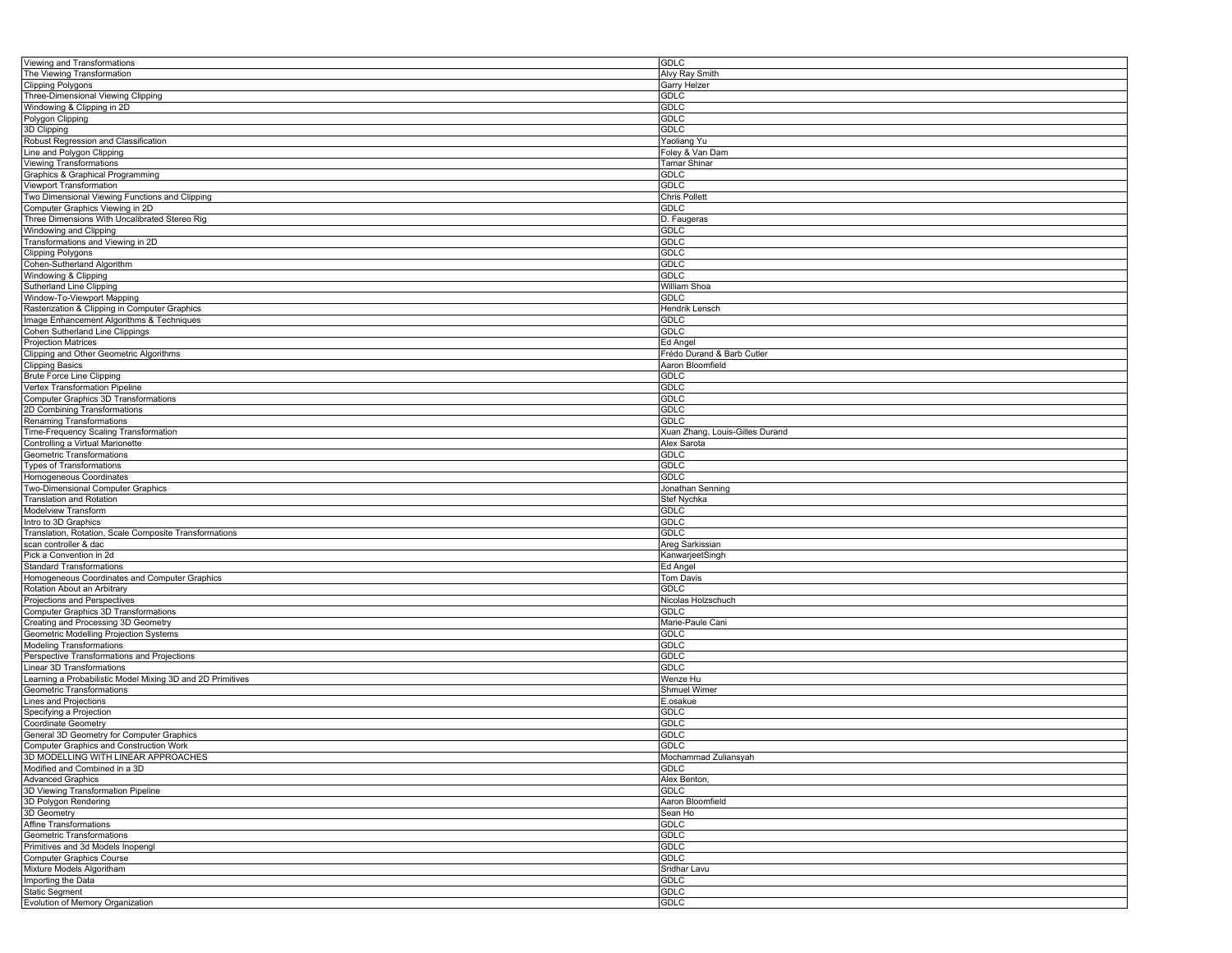| <b>Operating Systems</b>                                        | <b>GDLC</b>                     |
|-----------------------------------------------------------------|---------------------------------|
| Lan-Switch-Transparent                                          | GDLC                            |
| memory mangement                                                | <b>GDLC</b>                     |
| <b>Topics of Segmentation</b>                                   | <b>GDLC</b>                     |
| 2d Graphics Algorithms                                          | <b>GDLC</b>                     |
| Backface Elimination and Culling                                | <b>GDLC</b>                     |
| Polygons                                                        | <b>GDLC</b>                     |
|                                                                 |                                 |
| Rasterising Polygons                                            | Anthony Steed                   |
| Thiessen Polygon                                                | Lisa c.young                    |
| Polygon Filling                                                 | GDLC                            |
| Flavors of Polygons                                             | <b>GDLC</b>                     |
| Polygon Clipping and Filling                                    | <b>GDLC</b>                     |
| Representing Polygon Meshes                                     | <b>GDLC</b>                     |
| Polygon Filling, Point and Line Clipping                        | Luc RENAMBOT                    |
| Wire-Frame Models                                               | GDLC                            |
| <b>Frequency Polygon</b>                                        | GDLC                            |
| <b>Filled Area Primitives</b>                                   | <b>GDLC</b>                     |
| Pipeline Option                                                 | <b>GDLC</b>                     |
| Polygon Based Algorithm for Filling Regions                     | Chaoyin Chien                   |
| Shape From Shading                                              | Ruo Zhang                       |
|                                                                 |                                 |
| Visible Surface Determination                                   | GDLC                            |
| Painter's Algorithm                                             | <b>GDLC</b>                     |
| The Viterbi Algorithm                                           | <b>GDLC</b>                     |
| Hidden-Surface Algorithms                                       | Ivan E. Sutherland              |
| Franklin Goes Probabilistic                                     | Rena Bakhshi                    |
| Election Algorithm in Anonymous Rings                           | Rena Bakhshi                    |
| Visible-Surface Detection Methods                               | Donald Hearn                    |
| Lighting and Shading                                            | <b>GDLC</b>                     |
| Simple Shading Models                                           | <b>GDLC</b>                     |
| Cast Shadow Segmentation Using Invariant Color Features         | Elena Salvador                  |
| Hidden Line Removal Using BSP Tree and Polygon Clipping         | Anirudh Modi                    |
| Hidden Curve Removal for Free Form Surfaces                     | Gershon Elber & Elaine Cohen    |
| Triangle Digital                                                | <b>GDLC</b>                     |
|                                                                 |                                 |
| Leader Election Algorithm                                       | Guy Louchard, Christian Lavault |
| <b>Lambert Lighting Model</b>                                   | <b>GDLC</b>                     |
| Local vs Global Rendering                                       | Yong Cao                        |
| <b>Computational Structures in Computer Graphics</b>            | <b>GDLC</b>                     |
|                                                                 | Steve Cunningham                |
| Computer Graphics of Lighting and Shading                       |                                 |
| Lighting in OpenGL                                              | <b>GDLC</b>                     |
| Light Source Independent Models                                 | Larry f.hodges                  |
|                                                                 | <b>ROBERT T</b>                 |
| Integrability in Shape From Shading Algorithms                  |                                 |
| Recognize Shadows in Monochromatic Natural Images               | Jiejie Zhu, Kegan G.G. Samuel   |
| Back-Face Culling Painter's Algorithm                           | <b>GDLC</b>                     |
| Visible Surface Determination                                   | <b>GDLC</b>                     |
| Hidden Surface Removal by Painter's Algorithm                   | GDLC                            |
| Visible Surface Determination                                   | Foley & Van Dam                 |
| Visible Surface Detection Algorithms                            | <b>GDLC</b>                     |
| Introductory Computer Graphics                                  | <b>GDLC</b>                     |
| Warnock Algorithm                                               | Dinesh Manocha                  |
| Special Cases of the Hidden Line Elimination                    | Dr.th.ottmann                   |
| Painter's Algorithm for Hidden Surface Removal                  | E.R. Bachmann & P.L. McDowell   |
| Computer Graphics of Surface Removal and Rasterization          | Taku Komura                     |
| Backface Culling of Hidden Surface Removal                      | <b>GDLC</b>                     |
| Image Space Algorithms                                          | <b>GDLC</b>                     |
|                                                                 |                                 |
| History of Computer Graphics                                    | <b>GDLC</b>                     |
| Hidden Surface Elimination                                      | <b>GDLC</b>                     |
| Hidden and Visible Surfaces                                     | <b>GDLC</b>                     |
| Need Is to Eliminate Ambiguity                                  | <b>GDLC</b>                     |
| <b>Culling Techniques</b>                                       | <b>GDLC</b>                     |
| Computer Graphics of Lighting and Shading                       | GDLC                            |
| Z-Buffer and Transparency                                       | GDLC                            |
| <b>Clustered Backface Culling</b>                               | Andreas Johannsen               |
| Computer Graphics of Rendering                                  | <b>GDLC</b>                     |
| Hidden Surfaces Removal for Different Algorithams               | GDLC                            |
| Image or Object Space                                           | <b>GDLC</b>                     |
| Area Partitioning Algorithms                                    | <b>GDLC</b>                     |
| Shading in OpenGL                                               | Frank Pfenning                  |
|                                                                 | Hearn & Baker                   |
| Computational Structures in Computer Graphics                   | <b>GDLC</b>                     |
| <b>ALGORITHMS of Computer Graphics</b>                          |                                 |
| <b>Graphics Output Primitives</b>                               | <b>GDLC</b>                     |
| Boost System Performance                                        | Roger Schrag                    |
| Virtual Interpreting Environment                                | Jim Hawkins                     |
| A Directory Structure for TEX Files                             | GDLC                            |
| <b>Graphics Primitives of Computer Graphics</b>                 | <b>GDLC</b>                     |
| <b>Computer Graphics Template</b><br>Informed Search Algorithms | Eric C. McCreath<br>GDLC        |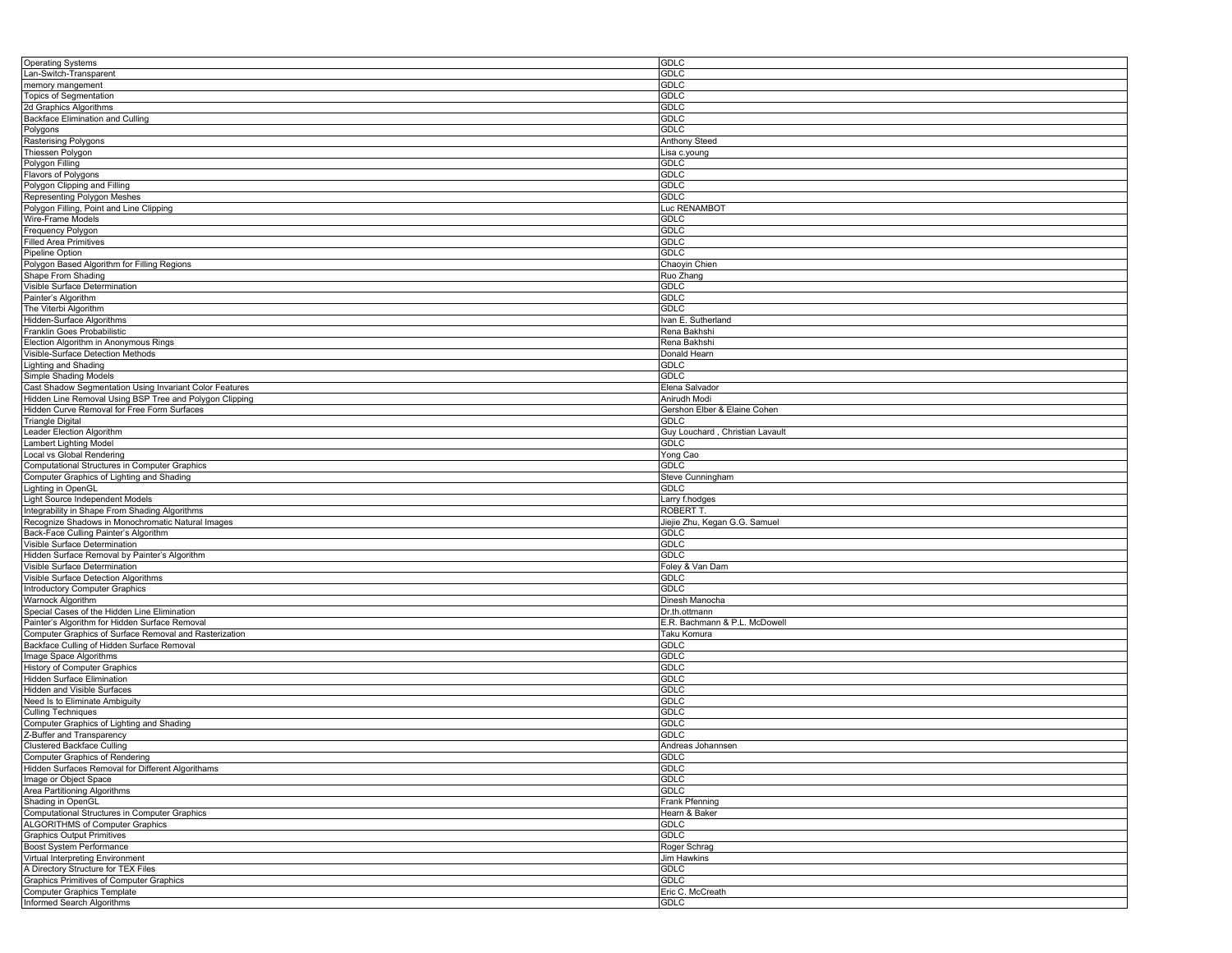| Field and Record Organization                            | <b>GDLC</b>                                                              |
|----------------------------------------------------------|--------------------------------------------------------------------------|
| Introduction to Algorithms                               | Thomas H. Cormen                                                         |
| Attributes of Graphics Primitives                        | GDLC                                                                     |
| <b>Graphics Output Primitives</b>                        | <b>GDLC</b>                                                              |
| The ROOT System for Graphics                             | René Brun                                                                |
|                                                          | <b>GDLC</b>                                                              |
| Database Systems of Computer Graphics                    |                                                                          |
| Basic Raster Algorithms for 2D Primitives                | Andreas Savva                                                            |
| <b>GLUT</b> Program Structure                            | GDLC                                                                     |
| Graphic Primitives of c.g                                | <b>GDLC</b>                                                              |
| Algorithms With Numbers                                  | GDLC                                                                     |
| Curved Surfaces in Computer Graphics                     | <b>Steve Rotenberg</b>                                                   |
| Casting Curved Shadows on Curved Surfaces                | Lance Williams                                                           |
| Curve Fitting by Fractal Interpolation                   | Panepistimioupolis                                                       |
| Computer Graphics of From Turtle to Fractals             | <b>GDLC</b>                                                              |
| Concrete Bridge Protection, Repair, and Rehabilitation   | Richard E. Weyers                                                        |
| Concrete Repair-Strengthening                            | MIT                                                                      |
| Concrete Protection Materials & Techniques               | Ahmed Al-Hawas                                                           |
|                                                          |                                                                          |
| <b>Cracks Repairing Guidle Primer</b>                    | J Sudhakumar                                                             |
| A Guide to Concrete Practice                             | GDLC                                                                     |
| Concrete Technology Second Edition                       | J.J. Brooks                                                              |
| Concrete Design Book on Plastic-Opacity                  | Siebe Bakker                                                             |
| Concrete Design Book on Robustness                       | Siebe Bakker                                                             |
| <b>Building Materials, Third Edition</b>                 | S.K. Duggal                                                              |
| Airport Pavement Design and Evaluation                   | Rodney N. Joel                                                           |
| <b>Advanced Concrete Book</b>                            | <b>GDLC</b>                                                              |
| Plastic Optical Fiber Based Smart Transparent Concrete   | Zhi Zhou                                                                 |
| Cement Concrete Primer                                   | <b>GDLC</b>                                                              |
| The Boral Book of Concrete                               | GDLC                                                                     |
|                                                          |                                                                          |
| Stormwater System Management                             | <b>Justin May</b>                                                        |
| Selection of Materials for the Repair of Concrete        | ACI Committee 546                                                        |
| Analytical Techniques in Concrete Science and Technology | James J. Beaudoin                                                        |
| <b>Concrete Materials</b>                                | M Harrell                                                                |
| Aggregate Selection for Improved Rigid Pavement          | Jeffery R. Roesler                                                       |
| Cement and Concrete Nanoscience and Nanotechnology       | Laila Raki, James Beaudoin, Rouhollah Alizadeh, Jon Makar & Taijiro Sato |
| Testing of Concrete in Structures                        | J. H. Bungey et al                                                       |
| The Institute of Concrete Technology Year Book           | Peter C. Hewlett                                                         |
| The Institute of Concrete Technology Year Book 2004      | Chris Jones                                                              |
| The Institute of Concrete Technology Year Book 2003      | Peter C. Oldham                                                          |
|                                                          |                                                                          |
| The Institute of Concrete Technology Year Book 2002      | Dr. Philip J. Nixon                                                      |
| The Institute of Concrete Technology Year Book 2001      | Graham Taylor                                                            |
| New Technology-Based on Concrete                         | Sushant Upadhyaya                                                        |
| Highway Concrete Bridges (Analysis & Design)             | GDLC                                                                     |
| Repair of Corrosion Damaged Concrete                     | M. P. Kutarba                                                            |
| Guide to Concrete Repair                                 | W. Glenn Smoak                                                           |
| Concrete Repair                                          | Michael G. Grantham                                                      |
| Study on Smart Transparent Concrete Product              | Jianping He                                                              |
| Concrete Technology                                      | Shiv Kumar                                                               |
| Concrete Crack and Partial Depth Spall Repair            | <b>GDLC</b>                                                              |
|                                                          |                                                                          |
| Use of Ecosmart Concrete                                 | Merritt                                                                  |
| Review Machine Design                                    | Larry F. Stikeleather                                                    |
| The Nature of Mechanical Design                          | GDLC                                                                     |
| <b>Failure Theories</b>                                  | <b>GDLC</b>                                                              |
| <b>Mechanical Design Applications</b>                    | Dr. M. O'Malley                                                          |
| Design of Springs                                        | GDLC                                                                     |
| Machine Elements That Absorb                             | Robert E. Joerres                                                        |
| Springs and Gears                                        | GDLC                                                                     |
| Design of Leaf Springs                                   | <b>GDLC</b>                                                              |
| Machine Element Design                                   | Harish Hirani                                                            |
| <b>Ultrasonic Machining</b>                              | Dr. Marc Madou                                                           |
|                                                          |                                                                          |
| Design and Testing of Polymer Multi-Leaf Spring          | Senthilkumar Mouleeswaran                                                |
| Analysis of Composite Leaf Spring                        | Ranjeet Mithari, Amar Patil, Prof. E. N. Aitavade                        |
| Strength of Spring Materials                             | Galileo Gallilei                                                         |
| Fatigue Crack Growth                                     | Hamrock                                                                  |
| Design Optimization of Leaf Spring                       | Malaga. Anil Kumar                                                       |
| <b>Protecting Networks</b>                               | Randy H. Katz                                                            |
| Multi-Leaf Spring and Hotchkiss Suspension               | Peiyong Qin                                                              |
| Pricing Strategy & Tactics                               | Glenn Voss                                                               |
| <b>Types of Spings</b>                                   | <b>GDLC</b>                                                              |
| Design of Helical Coil Compression Spring                | P.S.Valsange                                                             |
| Reading for the Machine Trades                           | Russ Schultz & Larry Smith                                               |
|                                                          |                                                                          |
| Single Composite Leaf Spring for Light Weight Vehicle    | Shishay Amare Gebremeskel                                                |
| Machines and Devices                                     | Todor Kableshkov                                                         |
| <b>Keyways Milled</b>                                    | Dr. Darpe                                                                |
| <b>General Design Procedures</b>                         | N. Merah                                                                 |
| <b>Mechanical Design Applications</b>                    | Dr. M. O'Malley                                                          |
| Shaft Design for Stress                                  | GDLC                                                                     |
|                                                          |                                                                          |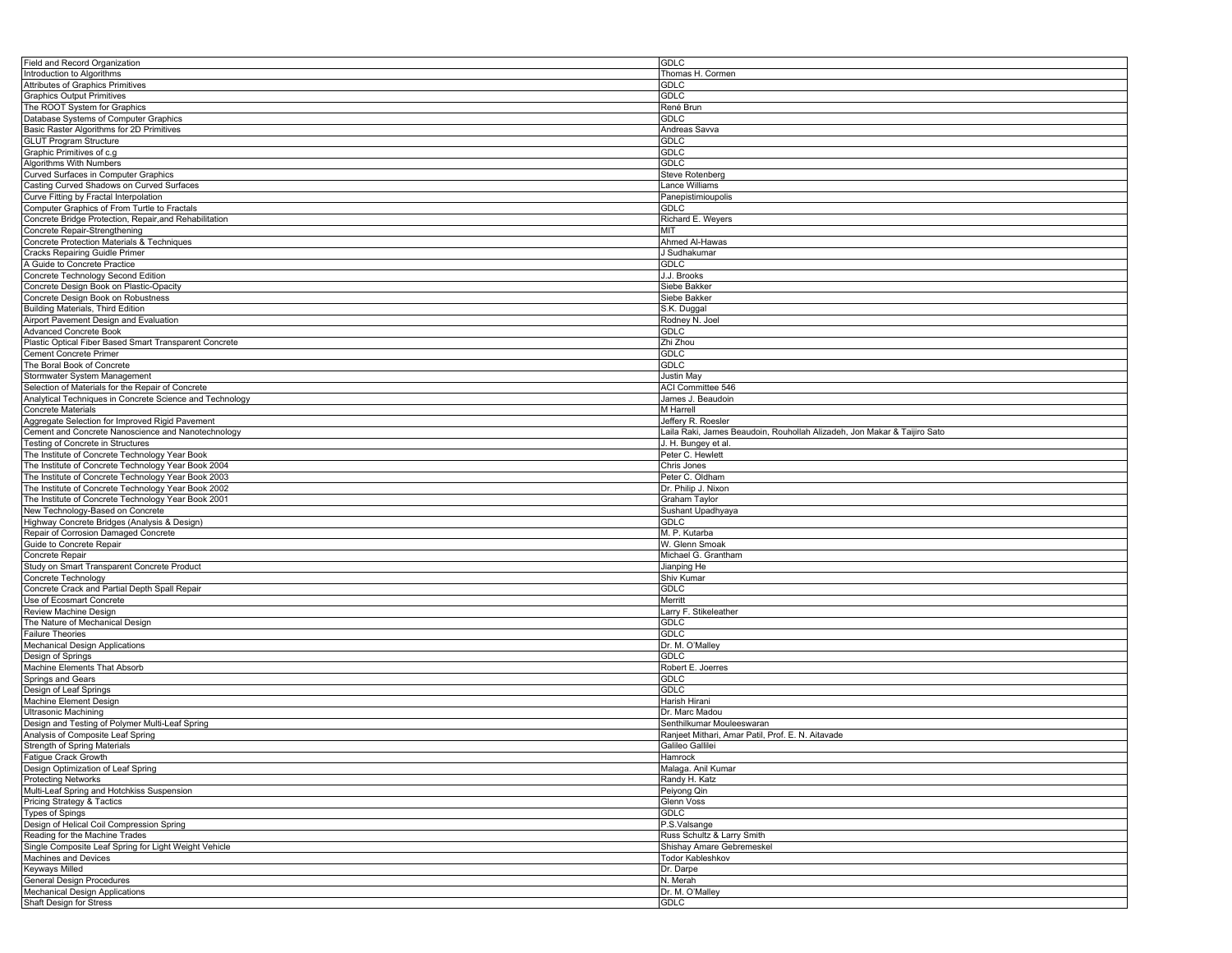| <b>Keys and Couplings</b>                                        | <b>GDLC</b>                          |
|------------------------------------------------------------------|--------------------------------------|
| The Differences in High Performance Flexible Couplings           | Jon Mancuso, Joe Corcoran            |
| Machine Components                                               | GDLC                                 |
| <b>Flexible Couplings</b>                                        | <b>GDLC</b>                          |
| <b>Shafts and Bearings</b>                                       | <b>GDLC</b>                          |
| Torsion Analysis of Solid Cross-Sections                         | R. Kadir PEKG"OKG                    |
| Mechanical Design of Machine                                     | <b>GDLC</b>                          |
| Machine Design                                                   | <b>GDLC</b>                          |
| Shaft Design                                                     | <b>GDLC</b>                          |
|                                                                  |                                      |
| Mechanical Design of Shaft                                       | Aly Mousaad                          |
| Attachments and Stress Concentrations                            | <b>GDLC</b>                          |
| Elements of Machine Design                                       | Robert P. Tata,                      |
| Keys, Couplings and Seals                                        | GDLC                                 |
| <b>Bridge Modules</b>                                            | <b>GDLC</b>                          |
| Common Shaft Types                                               | <b>GDLC</b>                          |
| Modular Tooling System                                           | <b>GDLC</b>                          |
| Shafts and Axles                                                 | Dr. A. Aziz Bazoune                  |
| Stresses in Threads                                              | <b>GDLC</b>                          |
| Testing and Inspection of Welds                                  | Asist.Prof.Dr. Oğuzhan YILMAZ        |
| Design of Non Perment Joints                                     | <b>GDLC</b>                          |
| Discussion on Yankee Safety Issues                               | D K Singhal                          |
| <b>Welding of Stainless Steel</b>                                | <b>GDLC</b>                          |
| KEY, COTTER AND KNUCKLE Knuckle Joints                           | <b>GDLC</b>                          |
| Performance of Mechanical Fasteners                              | lan Smith, Andi Asiz,                |
|                                                                  |                                      |
| Threads and Thread Cutting                                       | <b>GDLC</b>                          |
| <b>Thread Stripping Analysis</b>                                 | <b>GDLC</b>                          |
| <b>Thread Formiong Faster</b>                                    | <b>GDLC</b>                          |
| Piping Joints Handbook                                           | GDLC                                 |
| Welded Joints and Their Advantages                               | <b>GDLC</b>                          |
| <b>Mechanical Fasteners</b>                                      | <b>GDLC</b>                          |
| Fasteners & Hardware                                             | <b>GDLC</b>                          |
| <b>Bolt Terminology</b>                                          | <b>GDLC</b>                          |
| Design of Machine Elements                                       | <b>GDLC</b>                          |
| <b>Welding Instructions</b>                                      | <b>GDLC</b>                          |
|                                                                  | Frank Czerwinski                     |
| Welding and Joining of Magnesium Alloys                          | Bolton, Ontario                      |
| Fasteners and Power Screws                                       | Eugene S. Ferguson                   |
| <b>Screw Classifications</b>                                     | GDLC                                 |
|                                                                  |                                      |
|                                                                  |                                      |
| <b>Finite Element Modeling</b>                                   | Niw Chang Chee                       |
| The Mechanic of Power Screws                                     | <b>GDLC</b>                          |
| Design of Bolted Joints                                          | <b>GDLC</b>                          |
| <b>Screw Thread Definitions</b>                                  | <b>GDLC</b>                          |
| The Nature of Mechanical Design                                  | <b>GDLC</b>                          |
| Manual Work & Worker-Machine Systems                             | <b>GDLC</b>                          |
| Examples of Welded Joints.                                       | <b>GDLC</b>                          |
| Eccentric Connections of Shear                                   | <b>GDLC</b>                          |
| Effect of Welding Joint Location                                 | Dr.Ali Sadiq Yasir                   |
| Behaviour of Tensilebolted Joints                                | Dr Saman Fernando                    |
|                                                                  |                                      |
| Classification of Mechanical Fastening                           | Prepared by Lothar Budde             |
| Investication Into Friction Stir Processing                      | Carter Hamilton                      |
| Machines and Devices                                             | Todor Kableshkov                     |
| Arc Welding and Inspection                                       | <b>GDLC</b>                          |
| Inspection and Testing                                           | GDLC                                 |
| <b>Bonding of Permanent Joints</b>                               | Dr. A. Aziz Bazoune                  |
| The Design of Non Permanent Joints                               | <b>GDLC</b>                          |
| <b>Mechanical Properties</b>                                     | GDLC                                 |
| mechanical failure modes                                         | <b>GDLC</b>                          |
| Mechanical Behavior of Metals                                    | <b>GDLC</b>                          |
| Fatigue Life Estimates Using Goodman                             | Robert Stone                         |
| Mechanical Safety                                                | <b>GDLC</b>                          |
| Normal & Shear Components of Stress                              | <b>GDLC</b>                          |
|                                                                  | <b>GDLC</b>                          |
| Finite Element Analysis of Fatigue<br>Shaft Design and Materials | <b>GDLC</b>                          |
|                                                                  | <b>GDLC</b>                          |
|                                                                  |                                      |
| Working Stress and Failure Theories                              | <b>GDLC</b>                          |
| Mechanical Power Press Bibllography                              | <b>GDLC</b>                          |
| Principles of Structural Design                                  | <b>GDLC</b>                          |
| The Broad Field of Fracture Mechanics                            | <b>GDLC</b>                          |
| Load and Stress Analysis                                         | <b>GDLC</b>                          |
| Introduction to Materials & Testing                              | <b>GDLC</b>                          |
| <b>Static Failure Theories</b>                                   | EBRU SEMA KOŞAROĞLU & FARAJ KHALIKOV |
| Fatigue in MACHINE ELEMENTS                                      | <b>GDLC</b>                          |
| <b>Metallic Materials</b>                                        | Dr. Zuhailawati Hussain              |
| <b>Helical Torsion Springs</b><br>Different Types of Stress      | <b>GDLC</b>                          |
| Design Process<br><b>Bolt Plans in Metals</b>                    | <b>GDLC</b><br><b>GDLC</b>           |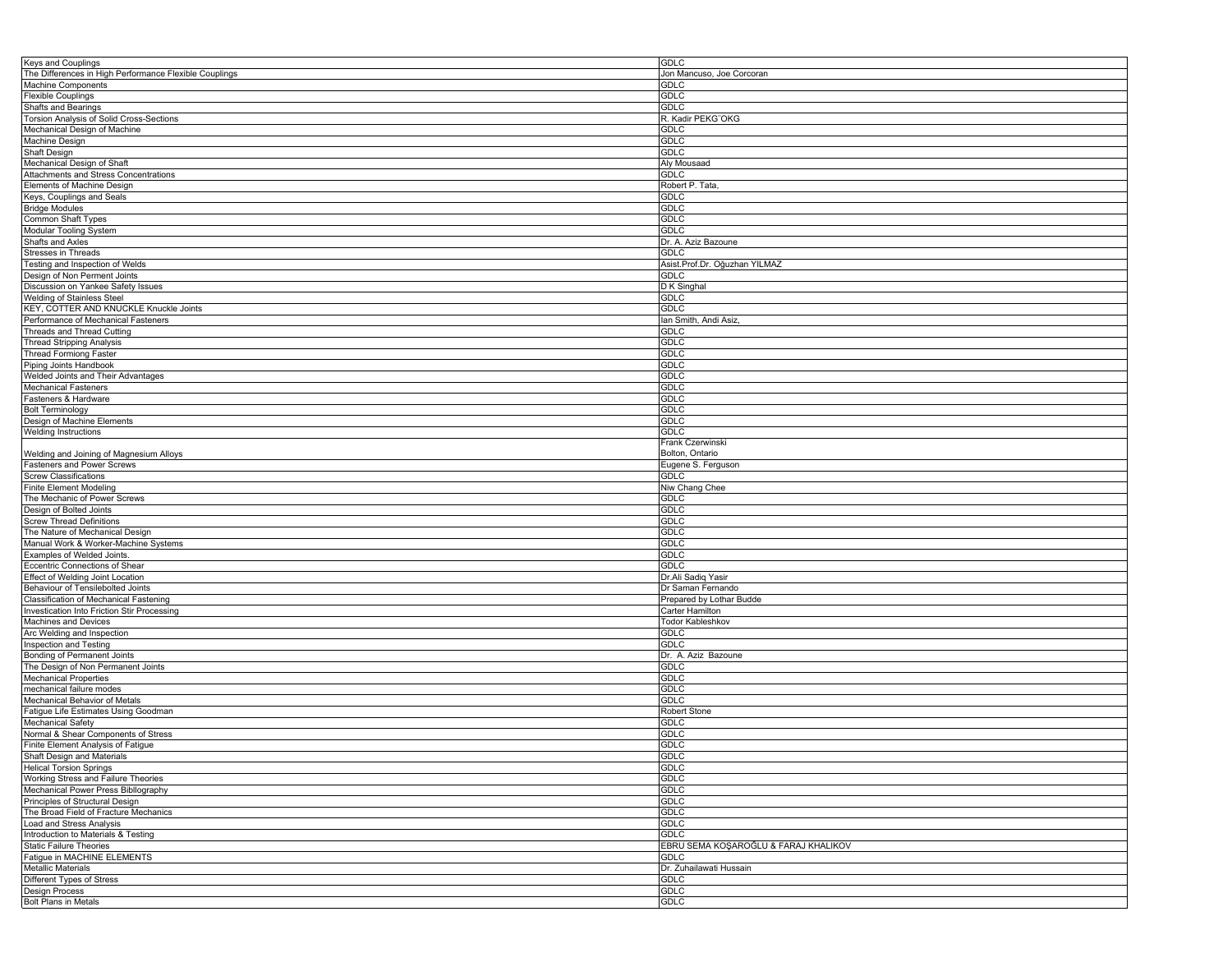| Implementing Lean Manufacturing Through Factory Design                                                                   | Jamie Flinchbaugh                    |
|--------------------------------------------------------------------------------------------------------------------------|--------------------------------------|
| Instrumentation Laboratory Fatigue                                                                                       | <b>GDLC</b>                          |
| Mechanical Failure & Failure Analysis                                                                                    | GDLC                                 |
| <b>Failure Theories</b>                                                                                                  | GDLC                                 |
| Meterials for Springs                                                                                                    | <b>GDLC</b>                          |
| Design Considerations for Stress Analysis                                                                                | <b>GDLC</b>                          |
| The Mechanical Effects of Short-Circuit Currents                                                                         | <b>GDLC</b>                          |
| Shafts and Shaft Components                                                                                              | GDLC                                 |
| Evaluation of the Effectiveness                                                                                          | M. P. Parameswaran Nampoothiri       |
| Interfaces in Lead-Free Solders<br>Fatigue of Metals                                                                     | <b>GDLC</b>                          |
|                                                                                                                          | <b>GDLC</b><br>Daniel Marceau        |
| Lower Suspension Vehicle Arm<br>Fatigue Failurefrom Variable Loading                                                     | Dr. A. Aziz Bazoune                  |
| Concepts of Fatigue                                                                                                      | <b>GDLC</b>                          |
| Fatigue Consideration in Design                                                                                          | Prof. K.Gopinath & Prof. M.M.Mayuram |
| Machine Design Course                                                                                                    | Aaron M. Dollar                      |
| Introduction to Mechanical Design                                                                                        | Joyce Cooper                         |
| <b>Standard and Codes</b>                                                                                                | Orhan                                |
| Assessment of Project Completion                                                                                         | S. Laguette                          |
| Mechanical Engineering Issues                                                                                            | Sushil Sharma                        |
| Mechanical & Manufacturing Engineering                                                                                   | Hamid R. Hamidzadeh                  |
| Considerations in Machine Design                                                                                         | GDLC                                 |
| Design Issues in Mechanical Tolerance Analysis                                                                           | K.W. Chase & W.H. Greenwood          |
| Simple Modes for Mechanical Behavior                                                                                     | GDLC                                 |
| Stresses in Threads of Mechanical Design                                                                                 | <b>GDLC</b>                          |
| Basics of Mechanical Engineering                                                                                         | Paul D. Ronney                       |
| Stress and Strain Axial Loading                                                                                          | <b>GDLC</b>                          |
| Mechanical Properties of Materials                                                                                       | GDLC                                 |
| <b>Fundamental Mechanical Properties</b>                                                                                 | <b>GDLC</b>                          |
| Forces and Responses                                                                                                     | <b>GDLC</b>                          |
| Common States of Stress                                                                                                  | <b>GDLC</b>                          |
| <b>Important Mechanical Properties</b>                                                                                   | <b>GDLC</b>                          |
| Properties of Materials<br><b>Study Mechanical Properties</b>                                                            | GDLC<br><b>GDLC</b>                  |
| Properties and Performance of Materials                                                                                  | <b>GDLC</b>                          |
| Mechanical Properties of Metals                                                                                          | <b>GDLC</b>                          |
| Materials and Their Properties                                                                                           | <b>GDLC</b>                          |
| Materials Selection of Design                                                                                            | GDLC                                 |
| A Knowledge-Based System for Materials                                                                                   | S.M. Sapuan                          |
| The Classes of Engineering Material                                                                                      | <b>GDLC</b>                          |
| Mechanical Engineering Design                                                                                            | <b>GDLC</b>                          |
| Mechanical Engineering Overview                                                                                          | <b>GDLC</b>                          |
| An Overview of Methodologies                                                                                             | GDLC                                 |
| Methodological Issues in Mixed Methods Data                                                                              | GDLC                                 |
| Taguchi Design of Experiments                                                                                            | <b>GDLC</b>                          |
| Introduction to Mechanical Engineering Design                                                                            | <b>GDLC</b>                          |
| Design Considerations of Stress Components                                                                               | <b>GDLC</b>                          |
| Comprehensive Guide to Digital Electronics & Computer System Architecture<br><b>VHDL Primer</b>                          | Mark Balch<br>Jayaram Bhaskar        |
| <b>VHDL Design</b>                                                                                                       | Bryan Mealy, Fabrizio Tappero        |
| Electromagnetic Spectrum                                                                                                 | <b>CMU</b>                           |
| <b>JFET Operation</b>                                                                                                    | E Coates                             |
| Oscilloscope Simulation                                                                                                  | France Edumedia                      |
| Electronics-Experimental Techniques                                                                                      | William C. Elmore & Matthew Sands    |
| <b>GRE Physics Test Practice Book</b>                                                                                    | <b>ETS</b>                           |
| <b>GRE Practice Book</b>                                                                                                 | <b>ETS</b>                           |
| GRE - Literature in English Practice Book                                                                                | <b>ETS</b>                           |
| Circuit Simulator                                                                                                        | Falstad                              |
| Microcontroller Simulator MCU 8051                                                                                       | Fedora                               |
| Linear Quadratic State Feedback Design for Switched Linear Systems with Polytopic Uncertainties                          | Feruza                               |
| Chapter 9 - Principles of Electric Circuits                                                                              | Floyd                                |
| Chapter 22 - Principles of Electronic Communication Systems                                                              | Louis E. Frenzel                     |
| Chapter 9 - Principles of Electronic Communication Systems                                                               | Louis E. Frenzel                     |
| Chapter 6 - Principles of Electronic Communication Systems<br>Chapter 2 - Principles of Electronic Communication Systems | Louis E. Frenzel                     |
| Chapter 1 - Principles of Electronic Communication Systems                                                               | Louis E. Frenzel                     |
| Kirchhoff's Current Law - Practise Problems                                                                              | Louis E. Frenzel<br>GDLC             |
| Kirchhoff's Voltage Law - Practise Problems                                                                              | <b>GDLC</b>                          |
| Full Wave Bridge rectifier                                                                                               | <b>GDLC</b>                          |
| Full wave rectifier                                                                                                      | <b>GDLC</b>                          |
| Frequency and Amplitude Modulation                                                                                       | <b>GDLC</b>                          |
| Differential Amplifier                                                                                                   | <b>GDLC</b>                          |
| <b>Bridge Rectifier</b>                                                                                                  | <b>GDLC</b>                          |
| Wien Bridge Oscillator                                                                                                   | <b>GDLC</b>                          |
| Superposition Theorm                                                                                                     | <b>GDLC</b>                          |
| Microelectronics (BJT, CMOS)- Millman & Grabel                                                                           | <b>GDLC</b>                          |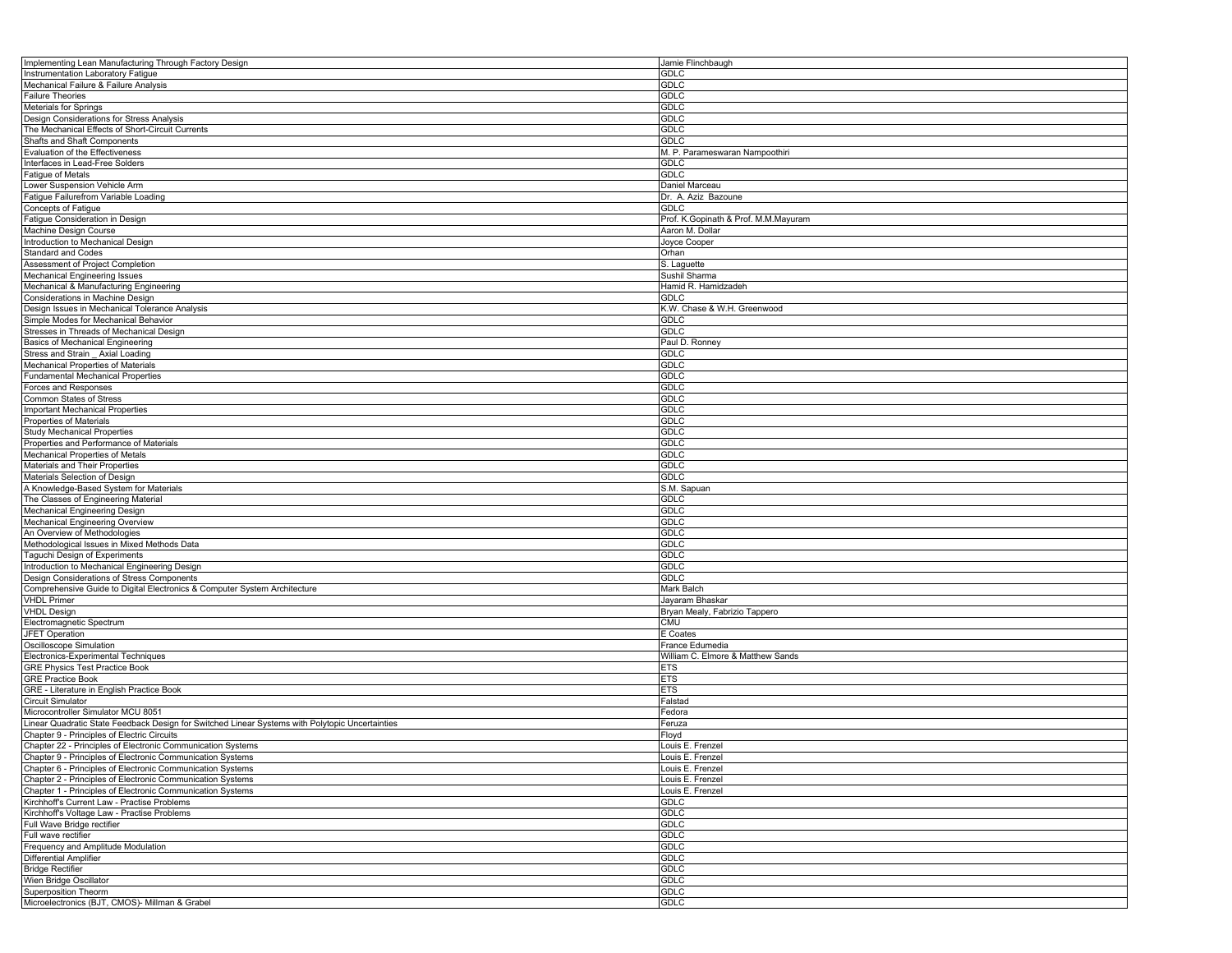| Kirchhoff's Voltage Law                              | GDLC                       |
|------------------------------------------------------|----------------------------|
| Kirchhoff's Current Law                              | GDLC                       |
| Diodes & Triodes                                     | GDLC                       |
| Oscilloscope Tutorial - Frequency Measurements       | <b>GDLC</b>                |
| What is Radio Spectrum                               | <b>GDLC</b>                |
| Electronegativity-Period Table                       | GDLC                       |
| Electron Affinity-Periodic Table                     | GDLC                       |
| GRE - General Test Practice Book                     | Guzikowski                 |
| Microwave                                            | Dave Kalmer                |
| Principles of Communication Systems (Student Review) | Kennedy                    |
|                                                      |                            |
| Electronic Communication Systems - Teacher Slides    | Kennedy & Davis            |
| Logicly Simulator                                    | University of Kent         |
| A Foundation in Digital Communication                | Amos Lapidoth              |
| Metastable Legged-Robot Locomotion                   | MIT                        |
| <b>Basics of Electromagnetism</b>                    | J Muscat                   |
| Linear and Digital ICs and Applications              | Lecture Notes              |
| <b>GRE Chemistry Test Practice Book</b>              | J Paulino                  |
| Introduction to Microelectronics                     | Alessandro Pinto           |
| Processor Instruction Execution Cycle                | University of Queensland   |
| SwitcherCAD                                          | Linear Technologies        |
| Logic Gates                                          | Rochester University       |
| The Logic Lab                                        | Rochester University       |
| Introduction to Logic Gates                          | <b>Stanford University</b> |
| <b>Embedded Systems</b>                              | Wikibooks                  |
| <b>Linked List</b>                                   | Ruli Manurug               |
| Recursion                                            | Jeri R.Hanly               |
| <b>Linked Lists</b>                                  | A.Hill                     |
| Stacks                                               | Rada Mihalcea              |
| Stack Implementation Using an Array                  | GDLC                       |
| Abstract Data Type                                   | <b>GDLC</b>                |
| Abstract Data Type in C                              | GDLC                       |
|                                                      | GDLC                       |
| Postfix                                              |                            |
| <b>Linked Lists</b>                                  | GDLC                       |
| <b>Linked Lists</b>                                  | <b>GDLC</b>                |
| Using a Queue                                        | <b>GDLC</b>                |
| Data Structures and Algorithms                       | GDLC                       |
| <b>Stacks and Queues</b>                             | GDLC                       |
| Stacks, Queues, Linked Lists, Trees, and Graphs      | GDLC                       |
| Stack                                                | <b>GDLC</b>                |
| <b>Stacks and Heaps</b>                              | <b>GDLC</b>                |
| <b>Stack Operation</b>                               | GDLC                       |
| Stack                                                | GDLC                       |
| Stacks                                               | GDLC                       |
| Stack and Queue Ppt                                  | <b>GDLC</b>                |
| Stack and Queue                                      | <b>GDLC</b>                |
| Representing Sequences by Arrays and Linked Lists    | GDLC                       |
| Recurtion                                            | GDLC                       |
| Recursion and Implementation                         | GDLC                       |
| Recurtion in C                                       | <b>GDLC</b>                |
| Recursion                                            | Henry David Thoreau        |
| Simple Recursion                                     | GDLC                       |
| Recursion and Implementation of Functions            | GDLC                       |
| <b>Purely Functional Data Structures</b>             | Chris Okasaki              |
| Programming and Data Structures                      | Chittaranjan Mandal        |
| Programming and Data Structures Alg Analysis         | Clifford A. Shaffer        |
| Data Structures and Algorithm Analysis in C          | Mark Allen Weiss           |
|                                                      | GDLC                       |
| Program to Evaluate a Postfix Expression             |                            |
| <b>Priority Queues</b>                               | GDLC                       |
| Priority Queues & Heaps                              | William C. Jones           |
| Prefix, Postfix, Infix Notation                      | GDLC                       |
| Prefix-Postfix-Infix Notation                        | GDLC                       |
| Postfix Evaluator                                    | GDLC                       |
| Postfix Evaluation in C                              | <b>GDLC</b>                |
| More About Stacks                                    | Sin Min Lee                |
| List                                                 | <b>GDLC</b>                |
| Linked-Lists                                         | GDLC                       |
| <b>Linked Lists</b>                                  | Goodrich                   |
| <b>Linked Lists</b>                                  | <b>GDLC</b>                |
| <b>Linked List Problems</b>                          | Nick Parlante              |
| <b>Linked List Basics</b>                            | Nick Parlante              |
| <b>Linked List</b>                                   | <b>GDLC</b>                |
| <b>Linked Lists</b>                                  | Frank M.Carrno             |
| Linked List                                          | GDLC                       |
| Linked List Implementation                           | <b>GDLC</b>                |
| Linear Lists Stored as Singly-Linked Lists           | <b>GDLC</b>                |
| Data Representation Methods                          | GDLC                       |
|                                                      |                            |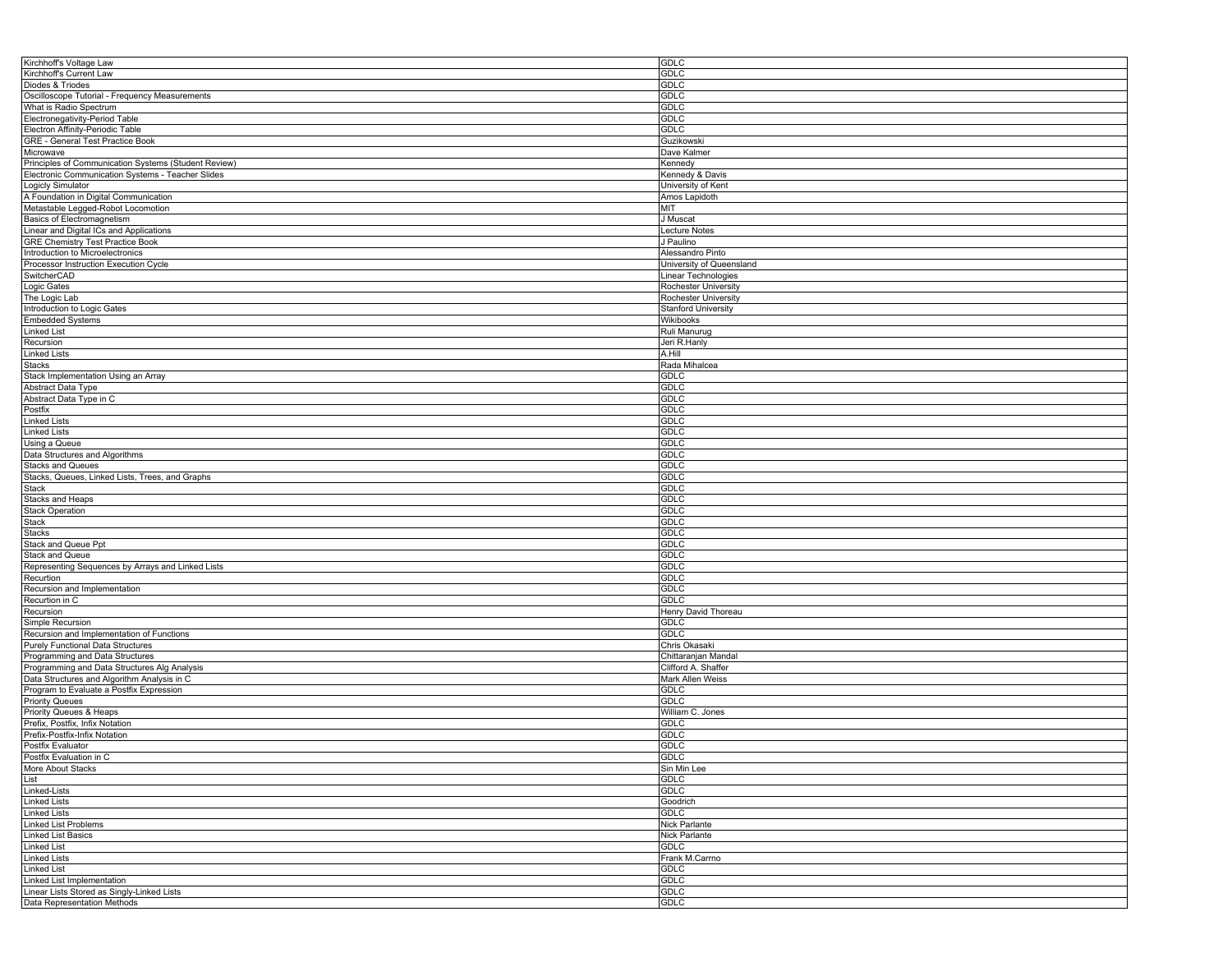| Array of Linked Lists                                   | <b>GDLC</b>                |
|---------------------------------------------------------|----------------------------|
| Introduction to Algorithms and Data Structures          | <b>GDLC</b>                |
| Data Structures                                         | <b>GDLC</b>                |
| Data Structures and Algorithms                          | Otavio Braga               |
| Infix-To-Postfix                                        | GDLC                       |
| Infix 2 Postfix                                         | Tymann                     |
| Infix, Postfix and Prefix Expressions                   | Azhar Maqsood              |
| Infix to Postfix Conversion                             | DJ Foreman                 |
| Infix - Postfix Notation                                | <b>GDLC</b>                |
| Infix to Postfix Conversion                             | Tae-Wan                    |
| Stack Implementation Using an Array                     | <b>GDLC</b>                |
| Implementing and Using Stacks                           | Friedrich L. Bauer         |
| Implementation of Circular Linear List                  | Henrik Skovby              |
| Using Stacks: Algorithms for Infix, Postfix, and Prefix | <b>GDLC</b>                |
| Convert Infix to Postfix, Evaluate Postfix.             | <b>GDLC</b>                |
| Introduction to Data Structures Using C                 | GDLC                       |
| <b>Stacks and Queues</b>                                | David Keil                 |
| Data Structures ListsArrays                             | <b>GDLC</b>                |
| Data Structures Full                                    | <b>GDLC</b>                |
| Data Structures and Algorithms                          | <b>GDLC</b>                |
| Data Structures and Algorithms                          | Martin Richards            |
| Circular and Doubly Linked Lists                        | <b>GDLC</b>                |
| Stacks, Queues, & Linked Lists                          | <b>GDLC</b>                |
| Data Structures and Algorithms C                        | M. Campbell                |
| Array Representation of Stack                           | <b>GDLC</b>                |
| Algorithms and Data Structures                          | $\overline{N}$ . Wirth     |
| Algorithms and Data Structures                          | Simonas Saltenis           |
| Algorithm Design of Recurtion                           | <b>GDLC</b>                |
| Stream Input/output                                     | <b>GDLC</b>                |
| File-Handling                                           | <b>GDLC</b>                |
| <b>File Handling</b>                                    | GDLC                       |
| File IO                                                 | <b>BJ Furmun</b>           |
| <b>File Processing</b>                                  | <b>GDLC</b>                |
| Errors and Exception Handling                           | <b>Tim Bission</b>         |
| <b>File Handling</b>                                    | <b>GDLC</b>                |
| C Input/Output                                          | GDLC                       |
| C File I/O                                              | <b>GDLC</b>                |
| <b>File Operations</b>                                  | Mioara Joldes              |
| The C Fopen and Fclose File I/O,                        | <b>GDLC</b>                |
| Streams and File IO                                     | <b>GDLC</b>                |
| Introduction to C - Standard Input and Output           | GDLC                       |
|                                                         | <b>GDLC</b>                |
| Standard-Input-Output                                   |                            |
| lo Streams                                              | <b>Bjarne Strostub</b>     |
| lostream<br>Formatted I/O Operations in C               | <b>GDLC</b><br><b>GDLC</b> |
|                                                         |                            |
| Formatted I/O                                           | GDLC                       |
| Input and Output in C                                   | M. Campbell                |
| IO Operation                                            | <b>GDLC</b>                |
| IO in C                                                 | <b>GDLC</b>                |
| Input and Output                                        | <b>GDLC</b>                |
| Enum, Typedef, Structures and Unions: Introduction to C | GDLC                       |
| Structures and Unions in C                              | Alan L. Cox                |
| <b>Bit and Bitfield Operator</b>                        | <b>GDLC</b>                |
| Data Types                                              | <b>GDLC</b>                |
| Struct-Union                                            | Alan L. Cox                |
| Data-Types-In-C                                         | GDLC                       |
| Structures, Unions                                      | <b>GDLC</b>                |
| <b>Bitwise Operations</b>                               | <b>GDLC</b>                |
| #NAME?                                                  | Charles Abzug              |
| Structures                                              | GDLC                       |
| Structures, Unions, and Typedef                         | GDLC                       |
| Structures, Unions in C                                 | <b>GDLC</b>                |
| Structures, Unions, Bit Fields, and Enumerations        | <b>GDLC</b>                |
| <b>Structured Data Type</b>                             | GDLC                       |
| Structure                                               | <b>GDLC</b>                |
| Structs and Enumeration                                 | <b>GDLC</b>                |
| Structures and Unions in C                              | Alan L. Cox                |
| Structures, Unions and Enumerations                     | <b>GDLC</b>                |
| Self-Referential Structures, Linked Lists               | <b>GDLC</b>                |
| Self-Referential Structures                             | <b>GDLC</b>                |
| A Tutorial on Pointers and Arrays in C                  | <b>Ted Jensen</b>          |
| Pointers and Memory                                     | Nick Parlante              |
| <b>Binary Search Trees</b>                              | GDLC                       |
| Fundamental Programming Structures in C                 | <b>GDLC</b>                |
| Enum, Typedef, Structures and Unions                    | <b>GDLC</b>                |
| Enumeration                                             | <b>GDLC</b>                |
|                                                         |                            |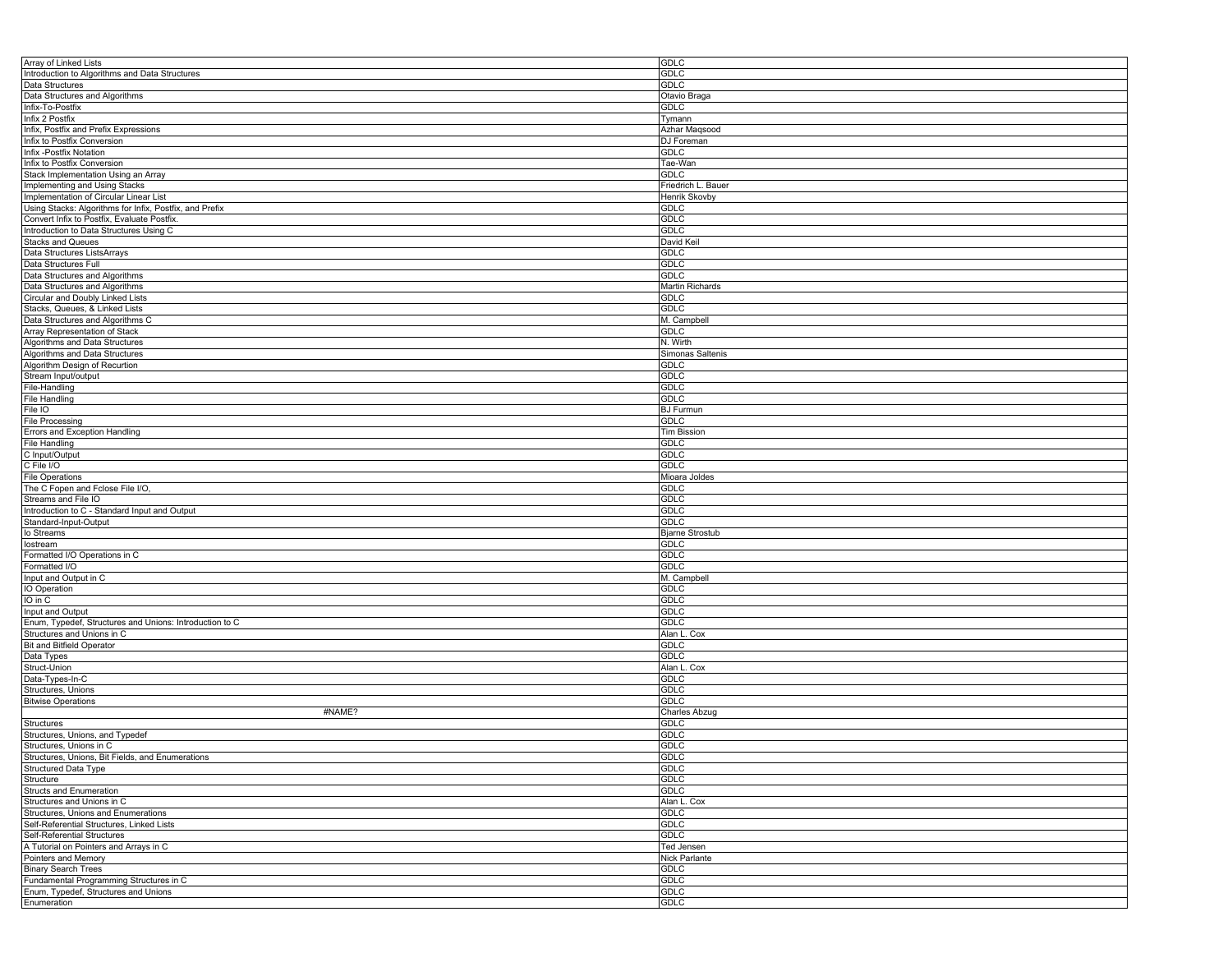| Enum, Struct, and Union                  | <b>GDLC</b>          |
|------------------------------------------|----------------------|
| C-Structs                                | <b>GDLC</b>          |
| User Defined Data Types                  | <b>GDLC</b>          |
| Simple Data Types                        | Kun Mao Chao         |
| Enumerated, Structure, and Union Types   | <b>GDLC</b>          |
| C Arrays                                 | <b>GDLC</b>          |
|                                          | <b>GDLC</b>          |
| C Programming Typedef                    |                      |
| <b>Bitwise Operations</b>                | <b>GDLC</b>          |
| <b>Bitfields and Tagged Unions</b>       | <b>GDLC</b>          |
| Binary Search Algorithm                  | GDLC                 |
| Analysis of Binary Search Algorithm      | <b>GDLC</b>          |
| Binary Search Algorithm on the TMS320C5x | <b>GDLC</b>          |
| Array and Structs and Pointers           | <b>GDLC</b>          |
| Array and Structure                      | <b>GDLC</b>          |
| Array Data Structures                    | <b>GDLC</b>          |
| Array Data Structures                    | <b>GDLC</b>          |
| Array Data Structure                     | <b>GDLC</b>          |
| Arrays and Pointers in C                 | Alan L.cox           |
| Arrays, Strings, and Pointers            | <b>GDLC</b>          |
|                                          | <b>GDLC</b>          |
| Array-Of-Pointers                        |                      |
| Arrays-And-Pointers                      | <b>GDLC</b>          |
| <b>Advanced String Manipulation</b>      | <b>GDLC</b>          |
| Arrays-And-Pointers                      | <b>GDLC</b>          |
| The Function Pointer Tutorials           | <b>GDLC</b>          |
| String-Tokens                            | GDLC                 |
| Strings and CharacterArrays              | <b>GDLC</b>          |
| Strings                                  | <b>GDLC</b>          |
| C Strings                                | <b>GDLC</b>          |
| Strings                                  | <b>GDLC</b>          |
| Strings in C Programming                 | GDLC                 |
| String                                   | <b>GDLC</b>          |
|                                          | <b>GDLC</b>          |
| <b>String Manipletion</b>                |                      |
| <b>Strings Maniplation Functions</b>     | <b>GDLC</b>          |
| Pointers and Memory                      | Nick Parlante        |
| Pointers and Memory                      | Nick Parlante        |
| Pointers and Arrays in C                 | Ted Jensen           |
| Pointers IN C                            | <b>GDLC</b>          |
| Pointers to Pointers                     | <b>GDLC</b>          |
| Introduction to C - Pointers and Arrays  | Yin Lou              |
| Pointers and Arrays                      | <b>GDLC</b>          |
| Pointer and Memory                       | <b>GDLC</b>          |
| Memory Allocation in C                   | <b>GDLC</b>          |
| Memory Management                        | Fred kuhuns          |
| Structures                               | <b>GDLC</b>          |
| Dynamic Memory Allocation in C           | Reek                 |
|                                          |                      |
| Malloc                                   | Daniel Zingaro       |
| Arrays and Pointers                      | <b>GDLC</b>          |
| Arrays Functions and IO                  | <b>GDLC</b>          |
| Functions and String Manipulation        | <b>GDLC</b>          |
| Function Pointer Analysis for C Programs | GDLC                 |
| Dynamic Memory Management                | <b>GDLC</b>          |
| <b>Dynamic Memory Allocation</b>         | <b>GDLC</b>          |
| Dynamic Memory Allocation                | <b>GDLC</b>          |
| Dynamic Data Structures                  | jeri Henly           |
| <b>Dynamic Allocation</b>                | <b>GDLC</b>          |
| C-Structs                                | <b>GDLC</b>          |
| <b>String Manipulation</b>               | <b>GDLC</b>          |
|                                          | <b>GDLC</b>          |
| Char String                              |                      |
| Characters and Strings.                  | <b>GDLC</b>          |
| Character Functions                      | <b>GDLC</b>          |
| Arrays and Pointers                      | <b>GDLC</b>          |
| C-Arrays-Pointers                        | <b>GDLC</b>          |
| Arrays-Pointers                          | GDLC                 |
| C Pointer                                | GDLC                 |
| C Character and String Manipulation      | GDLC                 |
| Arrays-Pointers                          | Alan L.cox           |
| Arrays and Pointers in C                 | Alan L.cox           |
| Arrays-Pointers PPT                      | Alan L.cox           |
| Quick Sort                               | <b>GDLC</b>          |
| <b>Binary Search</b>                     | Ken Lemebert         |
|                                          |                      |
| Avl-Tree                                 | <b>GDLC</b>          |
| <b>Binary Search</b>                     | <b>GDLC</b>          |
| The Sorting Problem                      | <b>GDLC</b>          |
| Sorting and Searching                    | Thomas Niemann       |
|                                          |                      |
| Sequential Search<br>Sequancial Search   | GDLC<br>Profs. Aslam |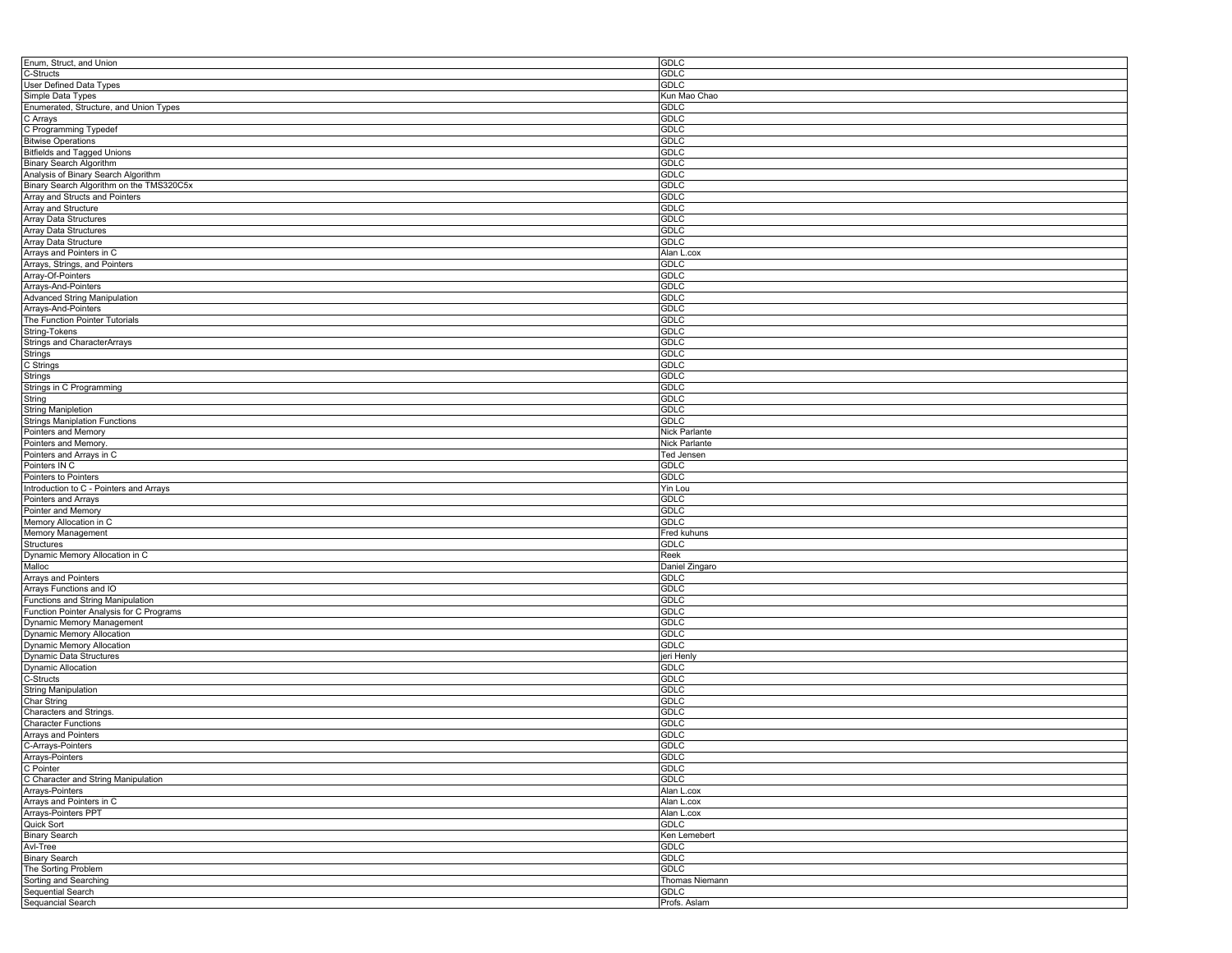| <b>GDLC</b><br>Hadi Sutopo<br><b>GDLC</b><br><b>GDLC</b><br>Sultanullah Jadoon<br>Kruse<br><b>GDLC</b><br>Ken Lambert<br><b>GDLC</b><br><b>GDLC</b><br>M. Ali Nawaz Adil<br><b>GDLC</b><br><b>GDLC</b><br><b>GDLC</b><br>Justin Corpron<br>Lawrence M. Brown<br>Song Qin<br>P. Pete Chong<br><b>GDLC</b><br>Anchala Kumari<br>Saad Malik<br>Antonio Carzaniga<br>Mr. Dave Clausen<br><b>GDLC</b><br>Arna Fariza<br><b>GDLC</b><br>Debasish Sahani<br><b>GDLC</b><br><b>GDLC</b><br>Alexandre R.J. Francois<br><b>GDLC</b> |
|---------------------------------------------------------------------------------------------------------------------------------------------------------------------------------------------------------------------------------------------------------------------------------------------------------------------------------------------------------------------------------------------------------------------------------------------------------------------------------------------------------------------------|
|                                                                                                                                                                                                                                                                                                                                                                                                                                                                                                                           |
|                                                                                                                                                                                                                                                                                                                                                                                                                                                                                                                           |
|                                                                                                                                                                                                                                                                                                                                                                                                                                                                                                                           |
|                                                                                                                                                                                                                                                                                                                                                                                                                                                                                                                           |
|                                                                                                                                                                                                                                                                                                                                                                                                                                                                                                                           |
|                                                                                                                                                                                                                                                                                                                                                                                                                                                                                                                           |
|                                                                                                                                                                                                                                                                                                                                                                                                                                                                                                                           |
|                                                                                                                                                                                                                                                                                                                                                                                                                                                                                                                           |
|                                                                                                                                                                                                                                                                                                                                                                                                                                                                                                                           |
|                                                                                                                                                                                                                                                                                                                                                                                                                                                                                                                           |
|                                                                                                                                                                                                                                                                                                                                                                                                                                                                                                                           |
|                                                                                                                                                                                                                                                                                                                                                                                                                                                                                                                           |
|                                                                                                                                                                                                                                                                                                                                                                                                                                                                                                                           |
|                                                                                                                                                                                                                                                                                                                                                                                                                                                                                                                           |
|                                                                                                                                                                                                                                                                                                                                                                                                                                                                                                                           |
|                                                                                                                                                                                                                                                                                                                                                                                                                                                                                                                           |
|                                                                                                                                                                                                                                                                                                                                                                                                                                                                                                                           |
|                                                                                                                                                                                                                                                                                                                                                                                                                                                                                                                           |
|                                                                                                                                                                                                                                                                                                                                                                                                                                                                                                                           |
|                                                                                                                                                                                                                                                                                                                                                                                                                                                                                                                           |
|                                                                                                                                                                                                                                                                                                                                                                                                                                                                                                                           |
|                                                                                                                                                                                                                                                                                                                                                                                                                                                                                                                           |
|                                                                                                                                                                                                                                                                                                                                                                                                                                                                                                                           |
|                                                                                                                                                                                                                                                                                                                                                                                                                                                                                                                           |
|                                                                                                                                                                                                                                                                                                                                                                                                                                                                                                                           |
|                                                                                                                                                                                                                                                                                                                                                                                                                                                                                                                           |
|                                                                                                                                                                                                                                                                                                                                                                                                                                                                                                                           |
|                                                                                                                                                                                                                                                                                                                                                                                                                                                                                                                           |
|                                                                                                                                                                                                                                                                                                                                                                                                                                                                                                                           |
|                                                                                                                                                                                                                                                                                                                                                                                                                                                                                                                           |
|                                                                                                                                                                                                                                                                                                                                                                                                                                                                                                                           |
|                                                                                                                                                                                                                                                                                                                                                                                                                                                                                                                           |
|                                                                                                                                                                                                                                                                                                                                                                                                                                                                                                                           |
|                                                                                                                                                                                                                                                                                                                                                                                                                                                                                                                           |
| <b>GDLC</b>                                                                                                                                                                                                                                                                                                                                                                                                                                                                                                               |
| RAdha Mihalcia                                                                                                                                                                                                                                                                                                                                                                                                                                                                                                            |
| Owen Astrachan                                                                                                                                                                                                                                                                                                                                                                                                                                                                                                            |
| <b>GDLC</b>                                                                                                                                                                                                                                                                                                                                                                                                                                                                                                               |
| Jeffrey S. Foster                                                                                                                                                                                                                                                                                                                                                                                                                                                                                                         |
| <b>GDLC</b>                                                                                                                                                                                                                                                                                                                                                                                                                                                                                                               |
| <b>GDLC</b>                                                                                                                                                                                                                                                                                                                                                                                                                                                                                                               |
| <b>Brian Chin</b>                                                                                                                                                                                                                                                                                                                                                                                                                                                                                                         |
|                                                                                                                                                                                                                                                                                                                                                                                                                                                                                                                           |
| Jeffrey S. Foster                                                                                                                                                                                                                                                                                                                                                                                                                                                                                                         |
|                                                                                                                                                                                                                                                                                                                                                                                                                                                                                                                           |
| David Ranger                                                                                                                                                                                                                                                                                                                                                                                                                                                                                                              |
|                                                                                                                                                                                                                                                                                                                                                                                                                                                                                                                           |
|                                                                                                                                                                                                                                                                                                                                                                                                                                                                                                                           |
|                                                                                                                                                                                                                                                                                                                                                                                                                                                                                                                           |
| Jeffrey S. Foster                                                                                                                                                                                                                                                                                                                                                                                                                                                                                                         |
|                                                                                                                                                                                                                                                                                                                                                                                                                                                                                                                           |
| Scott Mayers                                                                                                                                                                                                                                                                                                                                                                                                                                                                                                              |
|                                                                                                                                                                                                                                                                                                                                                                                                                                                                                                                           |
| Johannes Weidl                                                                                                                                                                                                                                                                                                                                                                                                                                                                                                            |
| GDLC                                                                                                                                                                                                                                                                                                                                                                                                                                                                                                                      |
|                                                                                                                                                                                                                                                                                                                                                                                                                                                                                                                           |
|                                                                                                                                                                                                                                                                                                                                                                                                                                                                                                                           |
|                                                                                                                                                                                                                                                                                                                                                                                                                                                                                                                           |
|                                                                                                                                                                                                                                                                                                                                                                                                                                                                                                                           |
|                                                                                                                                                                                                                                                                                                                                                                                                                                                                                                                           |
| <b>GDLC</b>                                                                                                                                                                                                                                                                                                                                                                                                                                                                                                               |
|                                                                                                                                                                                                                                                                                                                                                                                                                                                                                                                           |
| <b>GDLC</b>                                                                                                                                                                                                                                                                                                                                                                                                                                                                                                               |
|                                                                                                                                                                                                                                                                                                                                                                                                                                                                                                                           |
| <b>GDLC</b>                                                                                                                                                                                                                                                                                                                                                                                                                                                                                                               |
| <b>GDLC</b>                                                                                                                                                                                                                                                                                                                                                                                                                                                                                                               |
| <b>GDLC</b>                                                                                                                                                                                                                                                                                                                                                                                                                                                                                                               |
| <b>GDLC</b>                                                                                                                                                                                                                                                                                                                                                                                                                                                                                                               |
| <b>GDLC</b>                                                                                                                                                                                                                                                                                                                                                                                                                                                                                                               |
| <b>Brian Chin</b>                                                                                                                                                                                                                                                                                                                                                                                                                                                                                                         |
| <b>GDLC</b>                                                                                                                                                                                                                                                                                                                                                                                                                                                                                                               |
|                                                                                                                                                                                                                                                                                                                                                                                                                                                                                                                           |
| <b>GDLC</b>                                                                                                                                                                                                                                                                                                                                                                                                                                                                                                               |
| <b>GDLC</b>                                                                                                                                                                                                                                                                                                                                                                                                                                                                                                               |
| Hans Walheim                                                                                                                                                                                                                                                                                                                                                                                                                                                                                                              |
| <b>GDLC</b>                                                                                                                                                                                                                                                                                                                                                                                                                                                                                                               |
| <b>GDLC</b>                                                                                                                                                                                                                                                                                                                                                                                                                                                                                                               |
| <b>GDLC</b>                                                                                                                                                                                                                                                                                                                                                                                                                                                                                                               |
| <b>GDLC</b>                                                                                                                                                                                                                                                                                                                                                                                                                                                                                                               |
| <b>GDLC</b>                                                                                                                                                                                                                                                                                                                                                                                                                                                                                                               |
| <b>GDLC</b>                                                                                                                                                                                                                                                                                                                                                                                                                                                                                                               |
| <b>GDLC</b><br>GDLC                                                                                                                                                                                                                                                                                                                                                                                                                                                                                                       |
| Reek<br><b>GDLC</b><br><b>GDLC</b><br>GDLC<br>GDLC<br><b>GDLC</b><br><b>GDLC</b><br><b>GDLC</b><br><b>GDLC</b><br><b>GDLC</b><br><b>GDLC</b>                                                                                                                                                                                                                                                                                                                                                                              |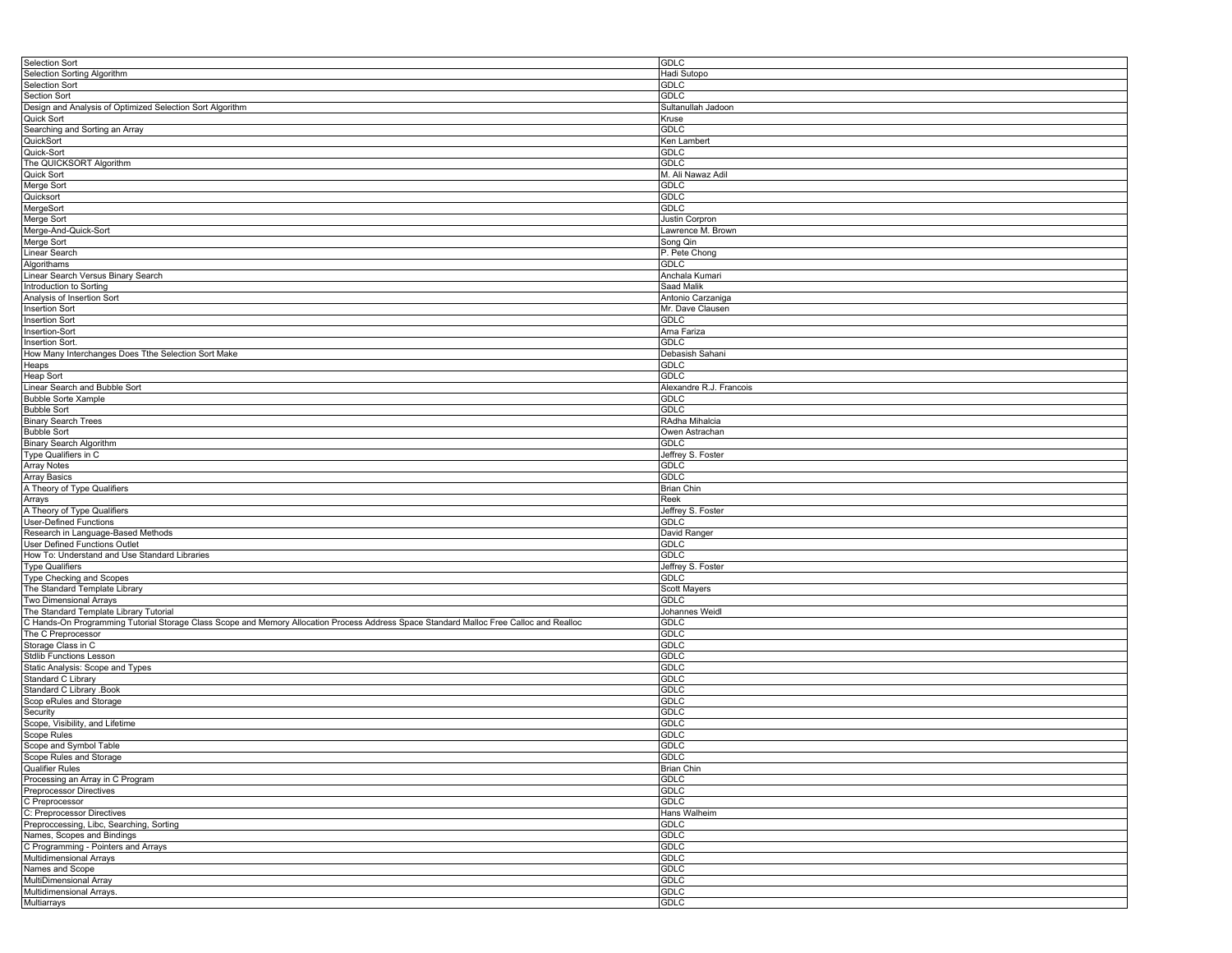| Multi-Dimensional Arrays                                        | <b>GDLC</b>            |
|-----------------------------------------------------------------|------------------------|
| Inter-Process Communication                                     | GDLC                   |
| Storage Classes                                                 | C. Mohan               |
| Header Files, Functions, and Other Data Types                   | <b>GDLC</b>            |
| <b>Functions Scope</b>                                          | Dale Robert            |
| Functions                                                       | Jeri R.Hanly           |
| Function                                                        | GDLC                   |
|                                                                 |                        |
| Function in C                                                   | <b>GDLC</b>            |
| CQual                                                           | <b>GDLC</b>            |
| <b>Final Review Preprocess</b>                                  | <b>GDLC</b>            |
| <b>Enumeration Types</b>                                        | <b>GDLC</b>            |
| <b>Character Functions</b>                                      | GDLC                   |
| C Function                                                      | <b>GDLC</b>            |
| C Scope                                                         | <b>GDLC</b>            |
| Type Qualifiers in C                                            | <b>GDLC</b>            |
| C Programming---Basic                                           | <b>GDLC</b>            |
| The C Preprocessor                                              | GDLC                   |
| C Preprocessor                                                  | Richard M. Stallman    |
| C Preprocessor                                                  | <b>GDLC</b>            |
|                                                                 | <b>GDLC</b>            |
| Introduction to C - Preprocessor                                |                        |
| C Preprocessor                                                  | <b>GDLC</b>            |
| Array                                                           | GDLC                   |
| C Preprocessor                                                  | <b>GDLC</b>            |
| C Preprocessor                                                  | <b>GDLC</b>            |
| C Arrays Multi Dime                                             | <b>GDLC</b>            |
| C Arrays 1D and 2D                                              | Dr. Hayden Kwok-Hay So |
| Bitwise Operators, Preprocessor Directives, String Manipulation | <b>GDLC</b>            |
| <b>Story About Arrays</b>                                       | <b>GDLC</b>            |
| Array                                                           | <b>GDLC</b>            |
| Array ppt                                                       | <b>GDLC</b>            |
| 'C' Bitwise Operators                                           | <b>GDLC</b>            |
|                                                                 | GDLC                   |
| Operator                                                        |                        |
| <b>Bitwise Operators</b>                                        | <b>GDLC</b>            |
| <b>Basic C Operators</b>                                        | <b>GDLC</b>            |
| <b>Bit Operations</b>                                           | <b>GDLC</b>            |
| Assignment Operator                                             | <b>GDLC</b>            |
| All Operators                                                   | GDLC                   |
| Whilee                                                          | Patricia Peratto       |
| WhileLoops                                                      | <b>GDLC</b>            |
| While                                                           | <b>GDLC</b>            |
| While Loop                                                      | <b>GDLC</b>            |
| Variables in C                                                  | GDLC                   |
| User Defined Data Types                                         | <b>GDLC</b>            |
|                                                                 |                        |
| C Programming - Types, Operators and Expressions                | <b>GDLC</b>            |
| Types, Loops, Sub Programs                                      | D. Keil                |
| The While Statement                                             | Wesley                 |
| Types Operators and Expressions                                 | Byu Cs                 |
| Switch and Dowhile                                              | GDLC                   |
| C Statements Expressions and Operators                          | <b>GDLC</b>            |
| Simple-Datatype                                                 | Alan L.cox             |
| Repetition Statements in C                                      | <b>GDLC</b>            |
| Repetition and Loop Statement                                   | Jeri Hanly             |
| Repetition                                                      | GDLC                   |
| Abstract Data Types                                             | T. Pratt               |
| Program Control Additional Statements                           | Dale Roberts           |
|                                                                 |                        |
| C Program Control if Else for Switch Case Break Goto While Do   | GDLC                   |
| Precedence                                                      | GDLC                   |
| Programming in C                                                | <b>GDLC</b>            |
| Operators and Expressions                                       | <b>GDLC</b>            |
| Operators                                                       | <b>GDLC</b>            |
| Operators and Control Structures in C                           | <b>GDLC</b>            |
| <b>Bitwise Operator</b>                                         | GDLC                   |
| Operator                                                        | <b>GDLC</b>            |
| Loops                                                           | <b>Bill Amend</b>      |
| Loops in C                                                      | <b>GDLC</b>            |
| Loop Do While                                                   | <b>GDLC</b>            |
| Loop-Do-Loop Around Arrays                                      | Wendi L. Wright        |
| Loop Invariant Computation and Code Motion                      | GDLC                   |
|                                                                 |                        |
| Variables, Data Types, Operators, and Formatted IO              | <b>GDLC</b>            |
| Iteration                                                       | S.N.kaman              |
| Go to Statement                                                 | <b>GDLC</b>            |
| <b>Fundamental Data Types</b>                                   | <b>GDLC</b>            |
| For Loop                                                        | <b>GDLC</b>            |
| For Loop                                                        | Ryan McGee             |
| Expressions                                                     | <b>GDLC</b>            |
| <b>Expressions and Assignment Statements</b>                    | Robert W.sebasta       |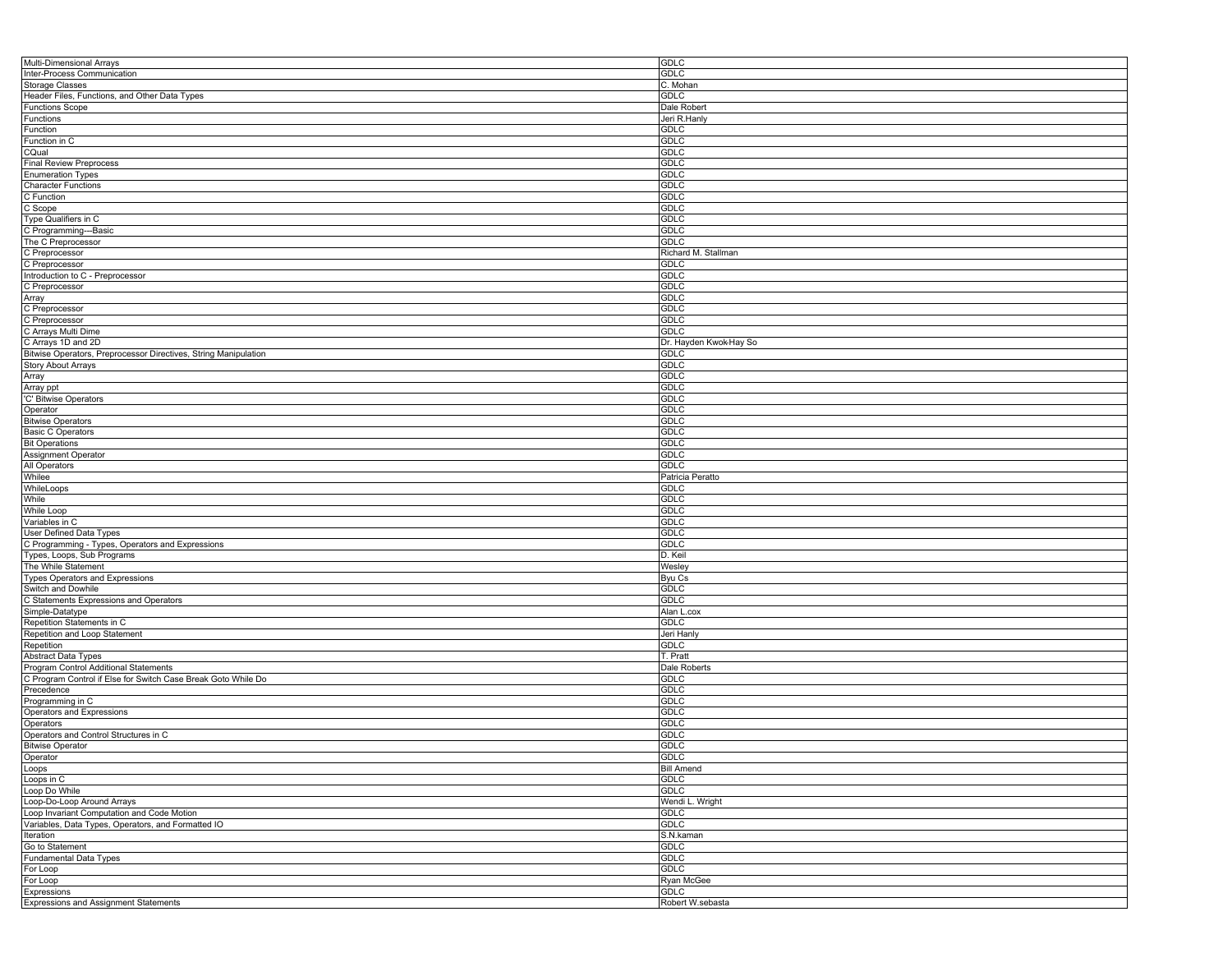| Example Loops                                                                                             | <b>GDLC</b>           |
|-----------------------------------------------------------------------------------------------------------|-----------------------|
| <b>Elementary Data Types</b>                                                                              | <b>GDLC</b>           |
| Decrement Operators in C                                                                                  | S.G. Ganesh           |
| Decrement Operators in C.                                                                                 | GDLC                  |
|                                                                                                           |                       |
| Data-Types-In-C-Language                                                                                  | Gursharan Singh Tatla |
| Data-Types-In-C                                                                                           | <b>GDLC</b>           |
| C Primitive Data Types                                                                                    | <b>GDLC</b>           |
| Data-Type                                                                                                 | Anan Phonephoem       |
| Data Types                                                                                                | <b>GDLC</b>           |
| C-Tutorial                                                                                                | Lewis Geroid          |
|                                                                                                           |                       |
| C-Operators in Order of Precedence                                                                        | GDLC                  |
| <b>Control Structures</b>                                                                                 | <b>GDLC</b>           |
| Control Structures in C.                                                                                  | <b>GDLC</b>           |
| Control Structure                                                                                         | <b>GDLC</b>           |
| <b>User Defined Data Types</b>                                                                            | <b>GDLC</b>           |
| C Programming Program Examples on For, If, While, Do-While and Array Questions and Answer With Flowcharts |                       |
|                                                                                                           | <b>GDLC</b>           |
| C Program Control                                                                                         | <b>GDLC</b>           |
| C Data Types                                                                                              | <b>GDLC</b>           |
| Data Types in C                                                                                           | <b>GDLC</b>           |
| C Basics                                                                                                  | GDLC                  |
| Brief Introduction to the C                                                                               | Fred Kuhsan           |
|                                                                                                           |                       |
| <b>Bitwise Operators</b>                                                                                  | <b>GDLC</b>           |
| <b>Bit Wise</b>                                                                                           | P. Danziger           |
| Sizeof Operator                                                                                           | S.G. Ganesh           |
| <b>Bitwise Operations</b>                                                                                 | GDLC                  |
| Algorithms and Flowcharts                                                                                 | <b>GDLC</b>           |
|                                                                                                           |                       |
| Algorithms and Flowcharts                                                                                 | <b>GDLC</b>           |
| Steps in Creating an Executable Program                                                                   | C. D. Cantrell        |
| <b>Programming Techniques</b>                                                                             | GDLC                  |
| Programming in C                                                                                          | GDLC                  |
| Algorithms and Flowcharts                                                                                 | <b>GDLC</b>           |
| Fundamentals of the C Programming                                                                         | <b>GDLC</b>           |
|                                                                                                           |                       |
| Flowcharts                                                                                                | <b>GDLC</b>           |
| Flow Charts for 2000                                                                                      | <b>GDLC</b>           |
| C Introduction                                                                                            | H.M.Deitel            |
| Brief Introduction to the C                                                                               | Fred Kushn            |
| <b>Memory Allocation</b>                                                                                  | <b>GDLC</b>           |
|                                                                                                           |                       |
| Modular Forms Whose Fourier Coefficients Involve Zeta-Functions of Quadratic Fields                       | Administrator         |
| Absolute and Conditional Convergence                                                                      | GDLC                  |
| Absolute and Conditional Convergence                                                                      | GDLC                  |
| Absolute and Conditional Convergence                                                                      | Leibon                |
| Absolute and Conditional Convergence                                                                      | GDLC                  |
|                                                                                                           | <b>GDLC</b>           |
| Absolute and Conditional Convergence of Series                                                            |                       |
| Absolute Convergence and Conditional Convergence                                                          | <b>GDLC</b>           |
| Absolute Convergence and the Ratio and Root Tests                                                         | GDLC                  |
| Adaptive Inexact Newton Methods for Discretizations of Nonlinear Diffusion PDEs                           | Alexandre Ern         |
| Adaptive Laplacian Eigenfunctions as Bases for Regression Analysis                                        | Lei Ding              |
| <b>Advanced Calculus</b>                                                                                  | Yip Man Tsang         |
|                                                                                                           |                       |
| Advanced Mathematical Methods                                                                             | <b>GDLC</b>           |
| Algebra, Differential Calculus                                                                            | <b>GDLC</b>           |
| Algorithms and Data Structures                                                                            | Szymon Grabowski      |
| Almost Periodic Solutions                                                                                 | A. S. Besioovitoh     |
| <b>Alternating Series</b>                                                                                 | <b>GDLC</b>           |
| Alternating Series Estimation Theorem                                                                     | <b>GDLC</b>           |
|                                                                                                           |                       |
| Alternating Series- Conditional Convergence                                                               | <b>GDLC</b>           |
| Antiderivatives With Slope Fields                                                                         | <b>GDLC</b>           |
| Application of Sequential Probability Ratio Test                                                          | Yuan-chin Ivan Chang  |
| Applications of Derivatives                                                                               | <b>GDLC</b>           |
| Applications of Differentiation                                                                           | <b>GDLC</b>           |
| Applications of Differentiation                                                                           | GDLC                  |
|                                                                                                           |                       |
| Applications of First-Order ODEs                                                                          | GDLC                  |
| Applications of Linear Equations                                                                          | <b>GDLC</b>           |
| Applications of the Derivative                                                                            | <b>GDLC</b>           |
| <b>Applied Numerical Methods</b>                                                                          | Steven C. Chapra      |
| Approximation of the Laplacian Operator                                                                   | <b>Alice DuVivier</b> |
| Arc Length and Curvature                                                                                  | S.F.Ellermeyer        |
|                                                                                                           |                       |
| Arc Length and Surface Area                                                                               | David W.Stephens      |
| Arc-Length Based Curvature                                                                                | Thomas Lewiner        |
| Area and Perimeter                                                                                        | <b>GDLC</b>           |
| Area and the Definite Integral                                                                            | Mr. Joyner            |
| Augustin-Louis Cauchy                                                                                     | GDLC                  |
|                                                                                                           |                       |
| Augustin-Louis Cauchy and Derivatives                                                                     | <b>GDLC</b>           |
| Basic concepts of Differential Equations                                                                  | <b>GDLC</b>           |
| <b>Basic Definitions</b>                                                                                  | <b>GDLC</b>           |
| <b>Basic Image Processing</b>                                                                             | <b>GDLC</b>           |
| Basic Operation on Signals                                                                                | <b>GDLC</b>           |
|                                                                                                           |                       |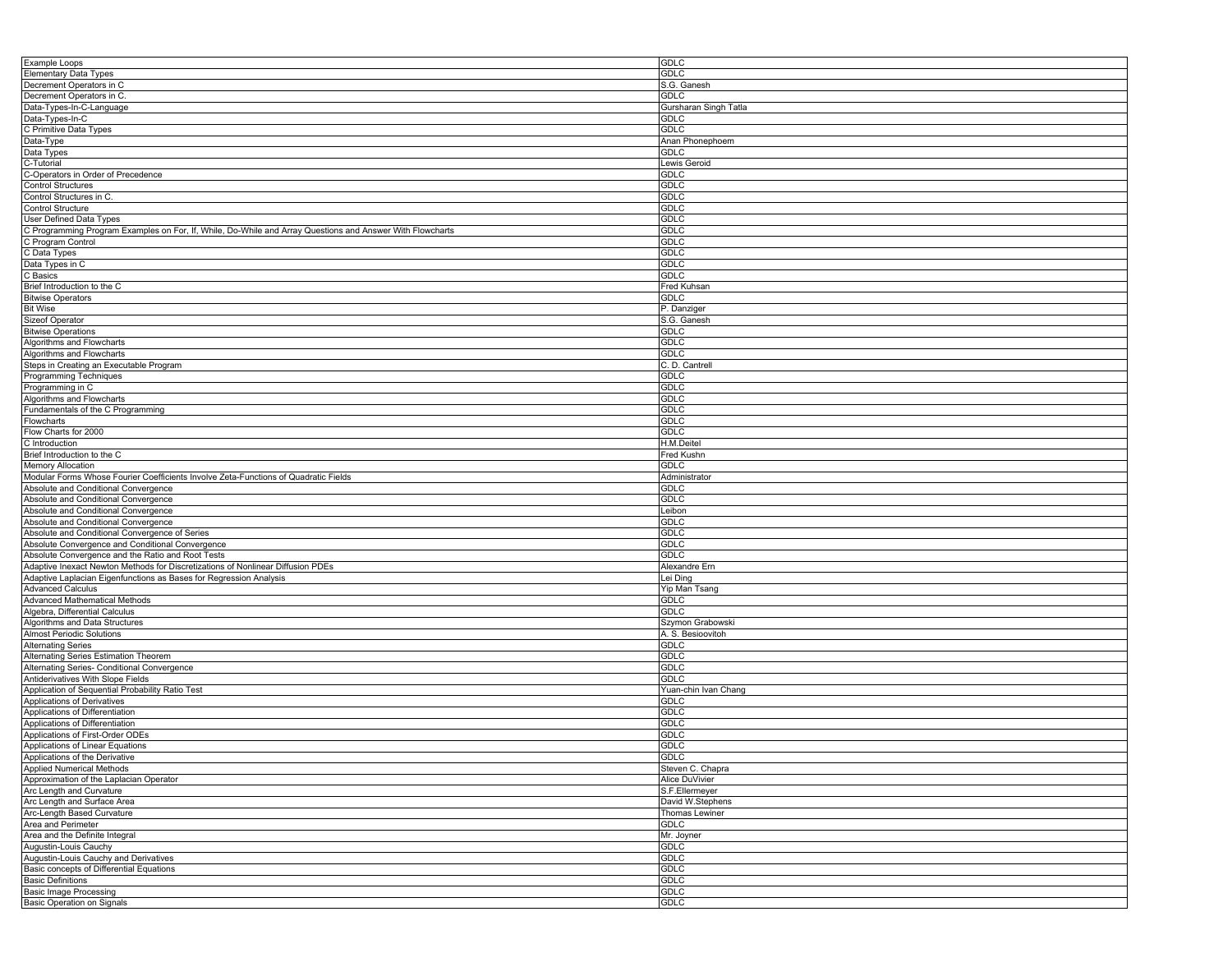| <b>GDLC</b>                    |
|--------------------------------|
| <b>GDLC</b>                    |
| Gabriel Nagy                   |
|                                |
| Graham S McDonald              |
| Alex Karassev                  |
| Walnut Hills H.S               |
| <b>Susan Cantey</b>            |
| <b>GDLC</b>                    |
| <b>GDLC</b>                    |
| <b>GDLC</b>                    |
|                                |
| <b>GDLC</b>                    |
| <b>GDLC</b>                    |
| <b>GDLC</b>                    |
| <b>GDLC</b>                    |
| S.F.Ellermeyer                 |
|                                |
| <b>GDLC</b>                    |
| <b>GDLC</b>                    |
| Robert L. Wolpert              |
| <b>GDLC</b>                    |
| GDLC                           |
| <b>GDLC</b>                    |
| <b>GDLC</b>                    |
|                                |
| <b>GDLC</b>                    |
| John H. Mathews                |
| <b>GDLC</b>                    |
| <b>GDLC</b>                    |
| <b>GDLC</b>                    |
| Laszlo Losonczi                |
|                                |
| Franciszek prus-wi niowski     |
| GDLC                           |
| <b>GDLC</b>                    |
| <b>GDLC</b>                    |
| <b>GDLC</b>                    |
| <b>GDLC</b>                    |
|                                |
| <b>GDLC</b>                    |
| <b>GDLC</b>                    |
| A. R. Davies                   |
| Bin Lu                         |
|                                |
|                                |
| Shura Hayryan                  |
| Julia Hartman                  |
| James Stewart                  |
| <b>GDLC</b>                    |
| Akila Weerapana                |
| <b>GDLC</b>                    |
|                                |
| GDLC                           |
| <b>Bjorn Bollensdorff</b>      |
| <b>GDLC</b>                    |
| <b>GDLC</b>                    |
| Craig Ryka                     |
| <b>GDLC</b>                    |
|                                |
| Peter H. Westfall              |
| <b>GDLC</b>                    |
| Tom LaGatta                    |
| <b>GDLC</b>                    |
| <b>GDLC</b>                    |
| Jerry Lodder                   |
| Zvi Harel                      |
|                                |
| Michael Garman                 |
| <b>GDLC</b>                    |
| <b>GDLC</b>                    |
| Elena Fuchs                    |
| <b>GDLC</b>                    |
| <b>GDLC</b>                    |
|                                |
| John Wiley                     |
| Dr. Ir. Harinaldi              |
| <b>GDLC</b>                    |
| <b>GDLC</b>                    |
| <b>GDLC</b>                    |
| <b>GDLC</b>                    |
| <b>GDLC</b>                    |
|                                |
| Colin Mayo                     |
| Emre Sermutlu                  |
| Zill                           |
| <b>GDLC</b>                    |
| Oliver Heaviside<br>A.J.Hobson |
|                                |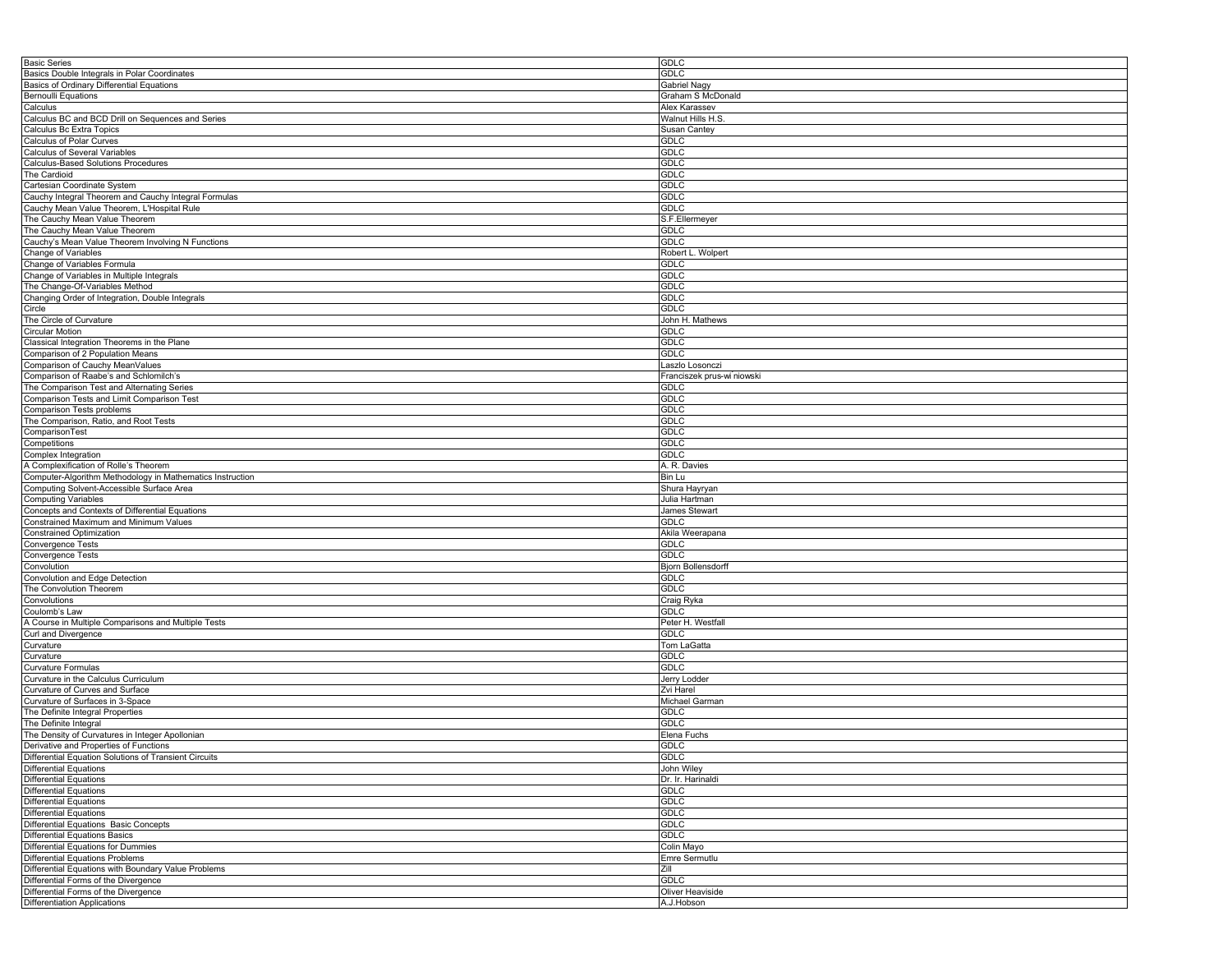| Differentiation From First Principles                                        | <b>GDLC</b>               |
|------------------------------------------------------------------------------|---------------------------|
| Differentiation of Vector                                                    | <b>GDLC</b>               |
| Dirac Delta Function                                                         | Shoresh Shafei            |
| Dirac Delta Function                                                         | <b>GDLC</b>               |
| Dirac Delta Function Basics                                                  | <b>GDLC</b>               |
| The Dirac Delta Function                                                     | <b>GDLC</b>               |
| The Dirac Delta Function                                                     | <b>GDLC</b>               |
| The Dirac Function                                                           | <b>GDLC</b>               |
|                                                                              |                           |
| Discrete Fourier Transform                                                   | <b>GDLC</b>               |
| Divergence and Curl                                                          | <b>GDLC</b>               |
| Dot Product                                                                  | GDLC                      |
| Double and Triple Integrals                                                  | <b>GDLC</b>               |
| Double Integrals                                                             | Salas                     |
| Double Integrals                                                             | J. Robert Buchanan        |
| Double Integrals in Polar Coordinates                                        | <b>GDLC</b>               |
| Double Integrals in Polar Coordinates Notes                                  | GDLC                      |
| Edge Based Segmentation                                                      | GDLC                      |
| Edge Detection                                                               | Sumit Tandon              |
| Electromagnetism                                                             | Christopher R Prior       |
| Energy and Work                                                              | <b>GDLC</b>               |
| Engineering Mathematics Formulas                                             | GDLC                      |
|                                                                              |                           |
| <b>Error Approximation</b>                                                   | <b>GDLC</b>               |
| <b>Essential Calculus</b>                                                    | <b>GDLC</b>               |
| <b>Essentials Calculus</b>                                                   | Larson                    |
| <b>Estimating With Finite Sums</b>                                           | <b>GDLC</b>               |
| An Exact Line Integral Representation of the Physical Optics Scattered Field | Peter M. Johansen         |
| <b>Expectation and Variance</b>                                              | GDLC                      |
| <b>Experimental Design</b>                                                   | <b>GDLC</b>               |
| Exponential Growth and Decay                                                 | <b>GDLC</b>               |
| <b>Field Theory</b>                                                          | <b>GDLC</b>               |
| <b>Finding Volumes</b>                                                       | GDLC                      |
| First Order Differential Equations                                           | GDLC                      |
| First-Order Differential Equations                                           | Chun-Hsin Wang            |
|                                                                              |                           |
| <b>Fluid Dynamics</b>                                                        | Fred Stern                |
| <b>Fluids and Elasticity</b>                                                 | <b>GDLC</b>               |
| Formulas of Differential Equations                                           | GDLC                      |
| Foundations and Integral Representations                                     | <b>GDLC</b>               |
| <b>Fourier Convolution</b>                                                   | <b>GDLC</b>               |
| <b>Fourier Convolution</b>                                                   | <b>GDLC</b>               |
| Fourier Integrals                                                            | <b>GDLC</b>               |
| <b>Fourier Series</b>                                                        | <b>GDLC</b>               |
| Fourier Transform                                                            | <b>GDLC</b>               |
| Fourier Transform                                                            | <b>GDLC</b>               |
| Fourier Transform                                                            | <b>GDLC</b>               |
| Fourier Transform Theorems                                                   | <b>GDLC</b>               |
| The Fourier Transform                                                        | <b>GDLC</b>               |
| Fourier Transforms                                                           | <b>GDLC</b>               |
|                                                                              | <b>GDLC</b>               |
| Fourier's Theorem                                                            |                           |
| FourierTransform                                                             | Prof.Bebis                |
| The Fundamental Theorem of Calculus                                          | David M.Bressound         |
| Fundamental Theorems of Vector Analysis                                      | GDLC                      |
| Further Applications of Integration                                          | <b>GDLC</b>               |
| Further Laplace Transforms                                                   | <b>GDLC</b>               |
| Further Sequences and Series                                                 | <b>GDLC</b>               |
| Gauss Quadrature Rule of Integration                                         | Autar Kaw                 |
| Gauss-Green-Stocks Theorems                                                  | <b>GDLC</b>               |
| Gauss's Divergence Theorem                                                   | <b>GDLC</b>               |
| Gauss's Divergence Theorem and Stokes' Theorem                               | <b>GDLC</b>               |
| General Change of Variable or Transformation                                 | <b>GDLC</b>               |
|                                                                              | <b>GDLC</b>               |
| General Form of Faraday's Law                                                |                           |
| Generalized Geometric Series, the Ratio Comparison Test and Raabe's Test     | William M. Faucette       |
| Geometric Sequences                                                          | <b>GDLC</b>               |
| Geometry and Billiards                                                       | Serge Tabachnikov         |
| <b>Graphs of Polar Equations</b>                                             | <b>GDLC</b>               |
| Graphs of Polar Equations                                                    | <b>GDLC</b>               |
| Green's Theorem                                                              | <b>GDLC</b>               |
| Green's, Divergence and Stokes' Theorems Plus Maxwell's Equations            | <b>GDLC</b>               |
| Green's, Stokes's, and Gauss's Theorems                                      | <b>GDLC</b>               |
| Growth, Curvature and Computation                                            | <b>GDLC</b>               |
| Hamiltonian Formalism                                                        | <b>GDLC</b>               |
| Handout Eight- Green's Theorem                                               | Pete L. Clark             |
|                                                                              |                           |
| Harmonic Motion and Waves                                                    | GDLC                      |
| High Order Finite Element Methods                                            | Prof. Dr. Joachim Schberl |
| History of Stokes Theorem                                                    | Victor J.Katz             |
| Hyperbolic-Parabolic Equations                                               | kenneth h. karlsen        |
| <b>Hypothesis Testing Review</b>                                             | GDLC                      |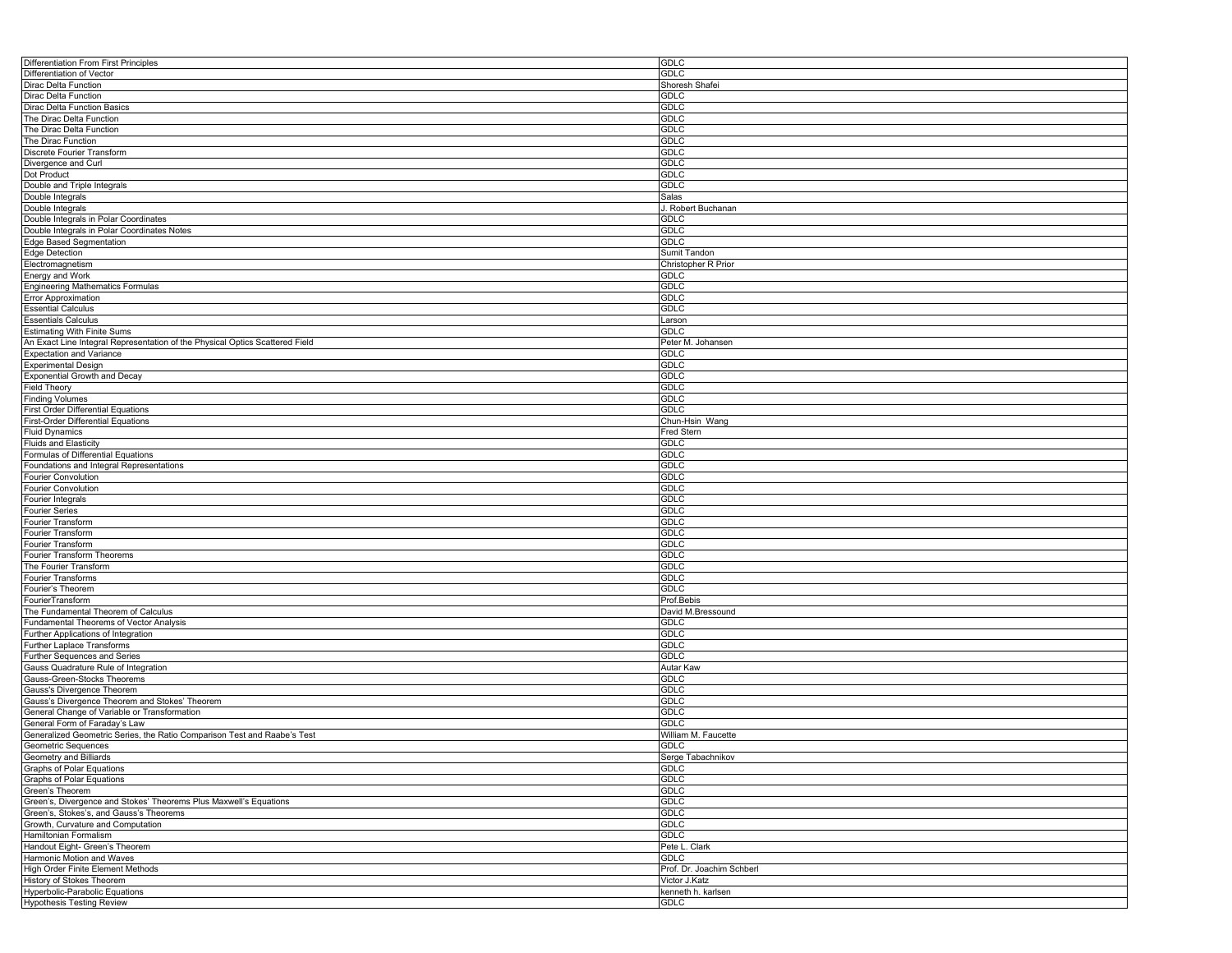| Improper Integrals and the Integral Test                   | <b>GDLC</b>              |
|------------------------------------------------------------|--------------------------|
| <b>Impulse Functions</b>                                   | <b>GDLC</b>              |
| Increasing and Decreasing Test                             | GDLC                     |
| Induction, Sequences and Series                            | <b>GDLC</b>              |
| Infinite Sequences and Series                              | <b>GDLC</b>              |
| Infinite Series                                            | <b>GDLC</b>              |
| Infinite Series                                            | <b>GDLC</b>              |
| <b>Infinite Series</b>                                     | <b>GDLC</b>              |
| Infinite Series                                            | <b>GDLC</b>              |
| <b>Infinite Series</b>                                     | <b>GDLC</b>              |
|                                                            | <b>GDLC</b>              |
| Infinite Series -the Comparison Test                       |                          |
| Infinite Series Introduction                               | Keith Conrad             |
| The Integral and Comparison Tests                          | GDLC                     |
| Integral Calculus                                          | <b>GDLC</b>              |
| Integral Calculus                                          | <b>GDLC</b>              |
| Integral Equation Methods fo                               |                          |
| Electromagnetics                                           | John L. Volakis          |
| Integral for General Integrands                            | <b>GDLC</b>              |
| Integral Image-Based Representations                       | Konstantinos G. Derpanis |
| Integral Representation of Skorokhod Reflection            | Venkat Anantharam        |
| Integral Representations and Volume Forms                  | Alexey A.Kytmanov        |
| Integral test                                              | <b>GDLC</b>              |
| <b>Integral Test</b>                                       | <b>GDLC</b>              |
| Integral Test and Comparison Tests - MATH 211, Calculus II | J. Robert Buchanan       |
| Integral Test and P-Series                                 | <b>GDLC</b>              |
| Integral Test for Convergence                              | <b>GDLC</b>              |
| The Integral Test Introduction                             | <b>GDLC</b>              |
| The Integral Test-1                                        | <b>GDLC</b>              |
| The Integral Test-2                                        | <b>GDLC</b>              |
| Integral Theorem Problems                                  | O. Knill                 |
| Integral Transforms                                        | <b>GDLC</b>              |
|                                                            |                          |
| Integral Transforms                                        | <b>GDLC</b>              |
| Integral Transforms                                        | <b>GDLC</b>              |
| Integrals in Cylindrical and Spherical Coordinates         | <b>GDLC</b>              |
| Interest Rate Determination Rule                           | <b>GDLC</b>              |
| Introduction Applications of the Derivative                | <b>GDLC</b>              |
| Introduction Riemann Sums and the Definite Integral        | <b>GDLC</b>              |
| Introduction to Derivatives                                | <b>GDLC</b>              |
| Introduction to Finite Elements                            | Prof. Suvranu De         |
| Introduction to Logistic Regression                        | JohnWhitehead            |
| Introduction to Multiple Integrals                         | <b>GDLC</b>              |
| Introduction to Optimization                               | Anjela Govan             |
| An Introduction to Stress and Strain                       | <b>GDLC</b>              |
| Introduction to the Radius Protocol                        | <b>GDLC</b>              |
| Introduction to Vector Calculus                            | <b>GDLC</b>              |
| Introduction, Class Rules, Error Analysis                  | Julia Velkovska          |
| The Inverse Fisher Transform                               | John Ehlers              |
| <b>Inverse Functions</b>                                   | <b>GDLC</b>              |
| Inverse Laplace Transform                                  | <b>GDLC</b>              |
| The Inverse Laplace Transform                              | <b>GDLC</b>              |
| Inverse Laplace Transforms                                 | <b>GDLC</b>              |
| Inverse Laplace Transforms                                 | <b>GDLC</b>              |
|                                                            | <b>GDLC</b>              |
| Inverse Transform Method<br>The Inverse Z-Transform        | Paul Dirac               |
|                                                            |                          |
| Inverting the Jacobian and Manipulability                  | Howie Choset             |
| Investigating Sequences and Series                         | <b>GDLC</b>              |
| L' Hospital's Rule Basics                                  | <b>GDLC</b>              |
| L'Hospital's Rule                                          | <b>GDLC</b>              |
| Lagrange's Theorem                                         | Buma Abramovitz          |
| Laplace Operator                                           | <b>GDLC</b>              |
| Laplace Transform                                          | <b>GDLC</b>              |
| Laplace Transform                                          | <b>GDLC</b>              |
| Laplace Transform                                          | Dr. Virginie F. Ruiz     |
| Laplace Transform                                          | Chairul Hudaya           |
| Laplace Transform                                          | Melissa Meagher          |
| Laplace Transform                                          | <b>GDLC</b>              |
| Laplace Transform                                          | <b>GDLC</b>              |
| The Laplace Transform Methods                              | <b>GDLC</b>              |
| Laplace Transform Solution                                 | <b>GDLC</b>              |
| Laplace Transform-Theory and Applications                  | Joel L. Schiff           |
| The Laplace Transform                                      | <b>GDLC</b>              |
| The Laplace Transform                                      | <b>GDLC</b>              |
| Laplace Transformation                                     | <b>GDLC</b>              |
| Laplace Transforms                                         | <b>GDLC</b>              |
| Laplace Transforms                                         | <b>GDLC</b>              |
|                                                            | <b>GDLC</b>              |
| Laplace Transforms                                         |                          |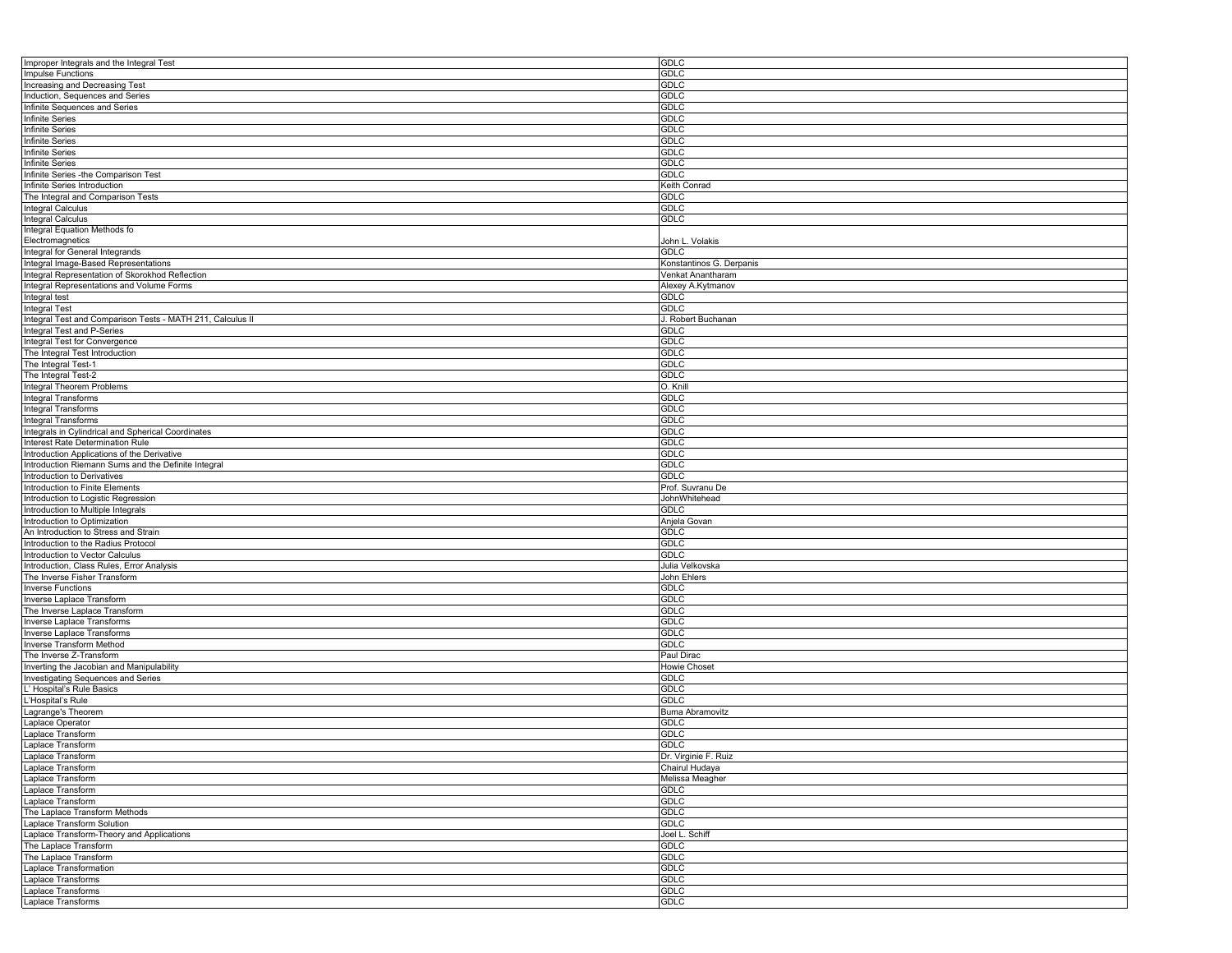| Laplace Transforms                                                     | GDLC                        |
|------------------------------------------------------------------------|-----------------------------|
| Laplace Transforms                                                     | GDLC                        |
|                                                                        | <b>GDLC</b>                 |
| Laplace Transforms Definition                                          |                             |
| Laplace Transforms Notes                                               | Sheng-Fang Huang            |
| Laplace Transforms-Importent analytical Methods                        | <b>GDLC</b>                 |
| Leveling With Lagrange                                                 | Dan Kalman                  |
|                                                                        |                             |
| Likelihood Ratio Tests                                                 | Teresa Wollschied           |
| Likelihood Ratio Tests Introduction                                    | <b>GDLC</b>                 |
| Line Integral-Green's theorem                                          | <b>GDLC</b>                 |
|                                                                        |                             |
| Line Integrals                                                         | <b>GDLC</b>                 |
| Line Integrals                                                         | <b>GDLC</b>                 |
| Line Integrals                                                         | Jim Lambers                 |
|                                                                        |                             |
| Line Integrals                                                         | <b>GDLC</b>                 |
| Line Integrals Basics                                                  | <b>GDLC</b>                 |
| Line Integrals Examples                                                | <b>GDLC</b>                 |
|                                                                        |                             |
| Line Integrals. Green's Theorem in the Plane                           | <b>GDLC</b>                 |
| Line Integration                                                       | Eddie Wilson                |
| Line, Surface and Volume Integrals                                     | <b>GDLC</b>                 |
| <b>Linear Differential Equations</b>                                   | <b>GDLC</b>                 |
|                                                                        |                             |
| <b>Linear Differential Equations</b>                                   | <b>GDLC</b>                 |
| Linear Differential Equations With Constant Coefficients               | <b>GDLC</b>                 |
| Linear Partial Differential Equations                                  | <b>GDLC</b>                 |
|                                                                        |                             |
| Linear Programming                                                     | <b>GDLC</b>                 |
| <b>Linear Systems</b>                                                  | <b>GDLC</b>                 |
| Local Extrema and Mean Value Theorem                                   | <b>GDLC</b>                 |
|                                                                        |                             |
| Mathematical Induction Sequences and Series                            | J J O'Connor                |
| <b>Mathematical Paradoxes</b>                                          | Jasmine Neal                |
| Mathematics -1                                                         | <b>GDLC</b>                 |
|                                                                        |                             |
| The Mathematics of Optimization                                        | <b>GDLC</b>                 |
| Maxima and Minima in One Variable                                      | <b>GDLC</b>                 |
| Mean Value Theorem                                                     | S.S. Dragomir               |
|                                                                        |                             |
| The Mean Value Theorem and Applications of Derivatives                 | Ran Qikang                  |
| Mean Value Theorems for Some Linear Integral                           | Cezar Lupu                  |
| Mean, Meaner and the Meanest                                           | J. J. Koliha                |
|                                                                        |                             |
| <b>Messaging Patterns</b>                                              | <b>GDLC</b>                 |
| The Method of Lagrange Multipliers                                     | <b>GDLC</b>                 |
| Modeling With Differential Equations                                   | <b>GDLC</b>                 |
|                                                                        |                             |
| Modelling of Dynamic Systems                                           | Ronald Westra               |
| More tests for convergence                                             | <b>GDLC</b>                 |
| The Mth Ratio Test: New Convergence Tests for Series                   | Sayel A. Ali                |
|                                                                        |                             |
| Multiple Comparisons                                                   | <b>GDLC</b>                 |
| Multiple Integral                                                      | <b>GDLC</b>                 |
| Multiple Integrals                                                     | Zhian Liang                 |
|                                                                        |                             |
| Multiple Integrals-Double Integrals in Polar Coordinates               | <b>GDLC</b>                 |
| Multiple Integration Basics                                            | GDLC                        |
| Multivariable Calculus                                                 | <b>GDLC</b>                 |
|                                                                        |                             |
| Neat Stuff From Vector Calculus                                        |                             |
| New Ostrowski Type Inequalities via Mean Value Theorems                | Chris Hecker                |
|                                                                        | B.G. Pachpatte              |
|                                                                        |                             |
| Newton's Law of Cooling                                                | <b>GDLC</b>                 |
| Newton's Law of Cooling                                                | GDLC                        |
| Newton's Law of Cooling                                                | D. A. Desai                 |
|                                                                        |                             |
| Newton's Law of Cooling Applications                                   | <b>GDLC</b>                 |
| Newton's Law of Cooling Revisited                                      | M Vollmer                   |
| Nonlinear Programming Theory                                           | Aharon Ben-Tal              |
|                                                                        |                             |
| Normal and Tangential Components                                       | Dr. Meyassar N. Al-Haddad   |
| Normal and Tangential Coordinates                                      | GDLC                        |
| Notes on Differential Equations                                        | Robert E. Terrell           |
|                                                                        |                             |
| Notes on Solow's Growth Model                                          | Hakan Yilmazkuday           |
| Numerical Differentiation                                              | GDLC                        |
| Numerical Integration Formulas                                         | <b>GDLC</b>                 |
|                                                                        |                             |
| Objectives for the Definite Integral                                   | <b>GDLC</b>                 |
| On a phase field problem                                               | Xiaofeng Ren                |
|                                                                        | <b>GDLC</b>                 |
|                                                                        |                             |
| On the Convolution Theorem<br>Open Course Library Discussion           | Melonie Rasmussen           |
| <b>Optimisation Problem</b>                                            | <b>GDLC</b>                 |
| Optimization                                                           | Dr. Julia Arnold            |
|                                                                        |                             |
| Optimization                                                           | Lia Vas                     |
| Optimization With Equality Constraints                                 | Albert William Tucker       |
| <b>Ordinary Differential Equations</b>                                 | GDLC                        |
|                                                                        |                             |
| <b>Ordinary Differential Equations</b>                                 | Jerry Alan Veeh             |
| <b>Ordinary Differential Equations</b>                                 | Gabriel Nagy                |
| <b>Ordinary Differential Equations</b>                                 | <b>GDLC</b>                 |
|                                                                        |                             |
| <b>Ordinary Differential Equations</b>                                 | E Navarro                   |
| <b>Ordinary Differential Equations</b>                                 | Jerry Alan Veeh             |
| P-Series and the Ratio Test<br>Parametric and Polar Curves and Vectors | Dr. H. Xiao<br>Gerald Cheng |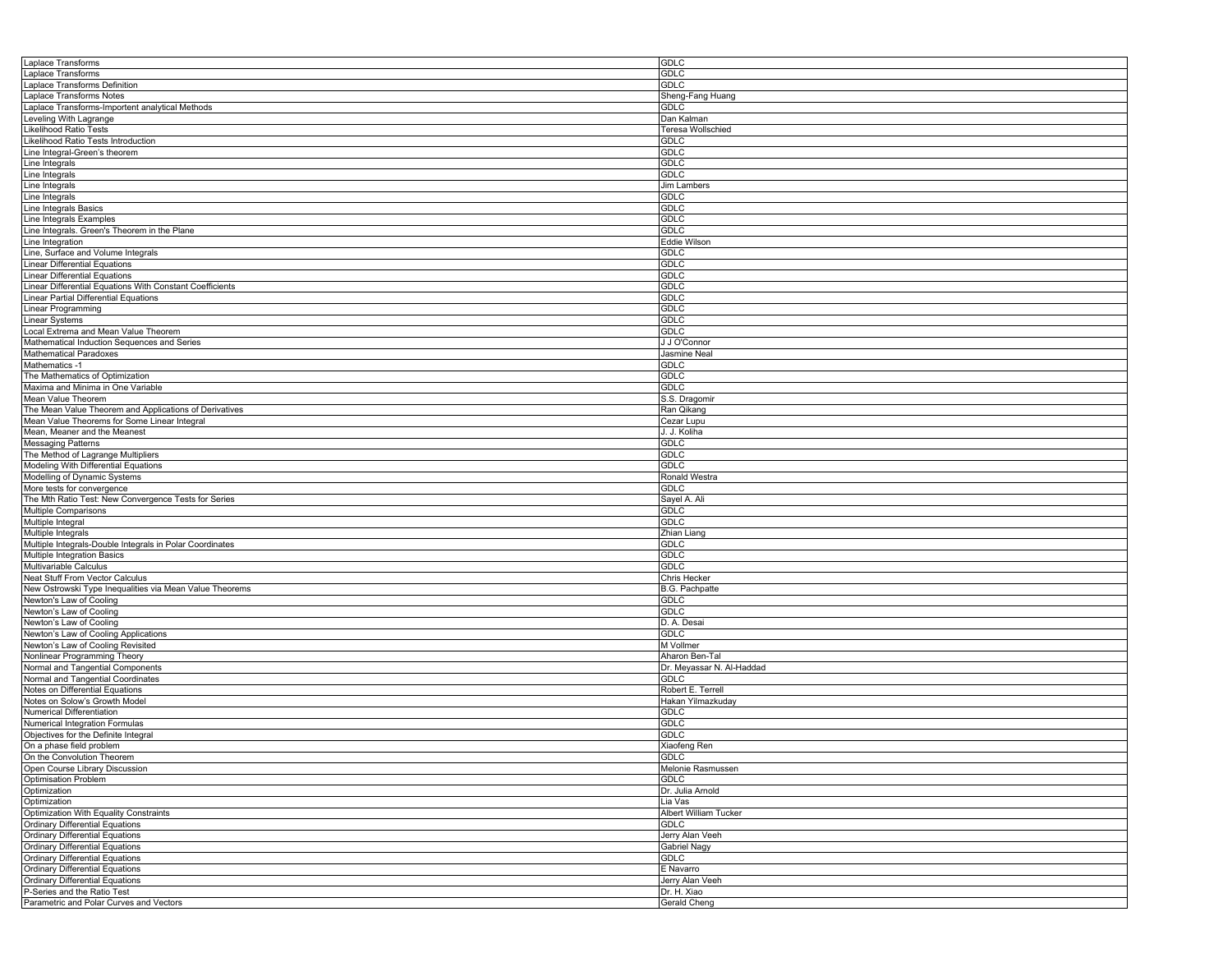| <b>Parametric Curves</b>                                      | <b>GDLC</b>           |
|---------------------------------------------------------------|-----------------------|
| Parametric Equations                                          | <b>GDLC</b>           |
| Parametric Equations                                          | <b>GDLC</b>           |
| Parametric Equations, and Polar Coordinates                   | <b>GDLC</b>           |
| <b>Partial Derivative</b>                                     | <b>GDLC</b>           |
| <b>Partial Derivatives</b>                                    | <b>GDLC</b>           |
|                                                               |                       |
| <b>Partial Derivatives</b>                                    | <b>GDLC</b>           |
| Partial Differential Equations                                | <b>GDLC</b>           |
| Particle Swarm Optimization (PSO) Algorithm                   | Sushanta Kumar Mandal |
| Patterns of Organization                                      | <b>GDLC</b>           |
| Pedagogical Mathematics                                       | John Mason            |
| Perforated Curvature                                          | GDLC                  |
| Periodic Functions                                            | GDLC                  |
| Periodic Motion                                               | <b>GDLC</b>           |
| The Physics of Inflation -Newton's Law of Cooling             | Michael A. Lewis      |
| Plane and Space Curves                                        | <b>GDLC</b>           |
|                                                               |                       |
| Plane and Space Curves                                        | Alexander Belyaev     |
| Plenoptic Imaging                                             | Chong Chen            |
| <b>Power Series</b>                                           | <b>GDLC</b>           |
| Power Series Examples                                         | <b>GDLC</b>           |
| Principal Normal and Curvature                                | GDLC                  |
| Projections and Coordinate Systems                            | GDLC                  |
| Proof of Proposition                                          | Patrick De Leenheer   |
| Proof of the Divergence Theorem and Stokes' Theorem           | <b>GDLC</b>           |
| Quenching                                                     | <b>GDLC</b>           |
|                                                               |                       |
| Radius                                                        | GDLC                  |
| Radius                                                        | Sunil Vallamkonda     |
| RADIUS Architecture                                           | Ke Guan Yeu           |
| RADIUS for UNIX Administrator's                               | <b>GDLC</b>           |
| Radius Notes                                                  | <b>GDLC</b>           |
| Radius of Curvature                                           | Daniela Marinelli     |
| The Radius of Curvature                                       | <b>GDLC</b>           |
| Radius Security Issues                                        | <b>Bernard Aboba</b>  |
| The Ratio and Root Introduction                               | <b>GDLC</b>           |
|                                                               |                       |
| The Ratio and Root Test                                       | <b>GDLC</b>           |
| The Ratio Test and the Root Test                              | <b>GDLC</b>           |
| The Ratio Test                                                | <b>GDLC</b>           |
| Real Sequences and Series                                     | <b>GDLC</b>           |
| Remark on Green's Theorem                                     | <b>GDLC</b>           |
| Riemann Sum and Definite Integrals                            | <b>GDLC</b>           |
| Riemann Sums                                                  | <b>GDLC</b>           |
| <b>Riemann Sums</b>                                           | <b>GDLC</b>           |
| Riemann Sums and Definite Integrals                           | <b>GDLC</b>           |
|                                                               |                       |
| Riemann Sums and the Definite Integral                        | <b>GDLC</b>           |
| Riemann Sums and the Definite Integral Basics                 | <b>GDLC</b>           |
| Riemann Sums Basics                                           | GDLC                  |
| Rolle's Theorem                                               | PerngTa Wu            |
| Rolle's Theorem, Mean Value Theorem                           | GDLC                  |
| Rolle's Theorem and the Mean Value Theorem                    | <b>GDLC</b>           |
| Rolle's Theorem and the Mean Value Theorem                    | <b>GDLC</b>           |
| Rolle's Theorem and the Mean Value Theorem                    | <b>GDLC</b>           |
| Rolle's TheoremMean-Value Theorem                             | <b>GDLC</b>           |
|                                                               |                       |
| Rolles Theorem and Mean Value Theorem                         | <b>GDLC</b>           |
| Root Test, Ratio Test and Decreasing Sequences                | <b>GDLC</b>           |
| Rules of Differentiation                                      | <b>Isaac Newton</b>   |
| Rules of Differentiation and Their Use in Comparative Statics | Alpha Chiang          |
| <b>Second Derivatives</b>                                     | <b>GDLC</b>           |
| Second-Order versus a Fourth-Order Laplacian Operator         | Kaushik Datta         |
| Sequence and Series                                           | GDLC                  |
| Sequence and Series Applications                              | <b>GDLC</b>           |
|                                                               |                       |
| Sequence Series                                               | GDLC                  |
| Sequences & Summation Notation                                | <b>JMerril</b>        |
| Sequences and Series                                          | <b>GDLC</b>           |
| Sequences and Series                                          | GDLC                  |
| Sequences and Series Introduction                             | <b>GDLC</b>           |
| Sequences and Series of Real Numbers                          | GDLC                  |
|                                                               | GDLC                  |
| Sequences and Series Workshop<br>Sequences and Summations     | Aaron Bloomfield      |
| Series                                                        | <b>GDLC</b>           |
|                                                               |                       |
| Series Lectures                                               | <b>GDLC</b>           |
| Series Slides                                                 | Roxanne M. Byrne      |
| Simple Harmonic Motion                                        | <b>GDLC</b>           |
| Simple Harmonic Motion                                        | <b>GDLC</b>           |
| Simple Harmonic Motion Basics                                 | <b>GDLC</b>           |
| Simple Harmonic Motion Introduction                           | <b>GDLC</b>           |
| Sinusoidal Functions                                          | GDLC                  |
|                                                               |                       |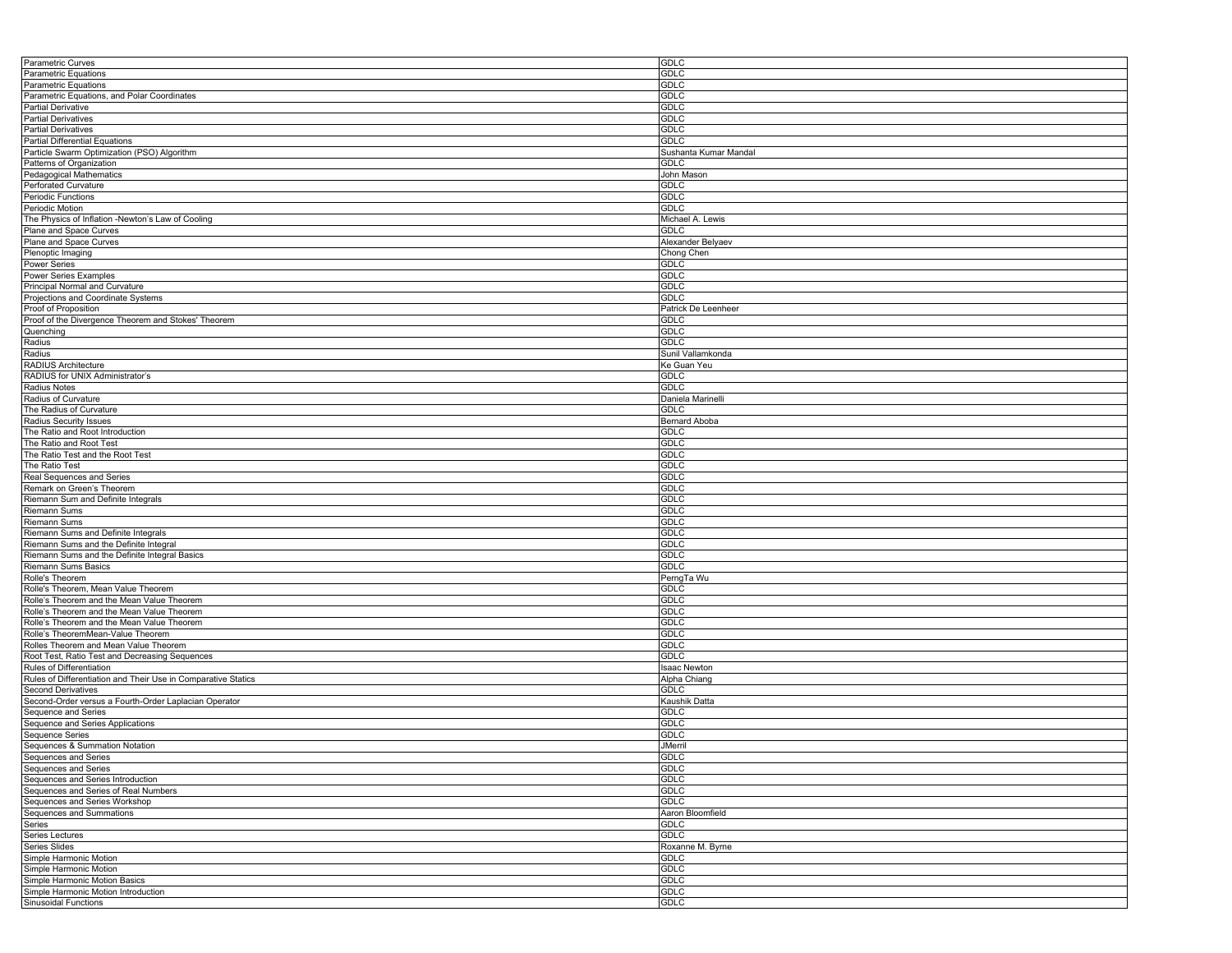| <b>Solving Differential Equations</b>                     | <b>GDLC</b>              |
|-----------------------------------------------------------|--------------------------|
| Solving Ordinary Differential Equations                   | Devendra Kapadia         |
| <b>Statistical Forecasting Models</b>                     | Dr.C.Ertuna              |
| <b>Step Functions</b>                                     | <b>GDLC</b>              |
| Stokes' Theorem                                           | <b>GDLC</b>              |
| Stokes' Theorem                                           | Steen Markvorsen         |
|                                                           |                          |
| Stokes' Theorem and Gauss' Divergence Theorem             | <b>GDLC</b>              |
| Supplement on Integration and Electro-Magnetism           | <b>GDLC</b>              |
| Surface Area                                              | <b>GDLC</b>              |
| Surface Area Basics                                       | GDLC                     |
| Surface Integral                                          | <b>GDLC</b>              |
| Surface Integrals                                         | <b>GDLC</b>              |
| Surface Integrals                                         | <b>GDLC</b>              |
| Surface Integrals of Vector-Valued Functions              | <b>GDLC</b>              |
| Surface Integrals, Stokes's Theorem and Gauss's Theorem   | <b>GDLC</b>              |
|                                                           | <b>GDLC</b>              |
| Surface Integration                                       |                          |
| Surface Integration-1                                     | Eddie Wilson             |
| Surface Signals for Graphics                              | John Snyder              |
| <b>Technical Analysis</b>                                 | Timothy R. Mayes         |
| <b>Test Comparisons</b>                                   | <b>GDLC</b>              |
| <b>Testing a Series</b>                                   | <b>GDLC</b>              |
| Testing a Series for                                      |                          |
| Convergence                                               | Dr. Philippe B. Laval    |
| Theorems of Gauss, Green, and Stokes                      | <b>GDLC</b>              |
| The Theorems of Green, Gauss (Divergence), and Stokes     | <b>GDLC</b>              |
| Transformation of Random Variables                        | <b>GDLC</b>              |
|                                                           |                          |
| Transforms                                                | <b>GDLC</b>              |
| <b>Trigonometric Functions</b>                            | GDLC                     |
| <b>Triple Integrals</b>                                   | <b>GDLC</b>              |
| Unit Root Tests                                           | Roger Perman             |
| Unit Step Function                                        | <b>GDLC</b>              |
| The Unsatisfactory Story of Curvature                     | <b>B.H.Arnold</b>        |
| Urban Growth Patterns                                     | Eduardo Lopez Moreno     |
| Use the Integral Test                                     | <b>GDLC</b>              |
|                                                           |                          |
| Variables in Science Experiments                          | <b>GDLC</b>              |
| <b>Vector Analysis</b>                                    | <b>GDLC</b>              |
| <b>Vector Calculus</b>                                    | James Stewart            |
| <b>Vector Calculus</b>                                    | GDLC                     |
| Vector Calculus Review                                    | <b>GDLC</b>              |
| Vector Differential                                       | <b>GDLC</b>              |
| <b>Vector Functions</b>                                   | <b>GDLC</b>              |
| Vector Integrals                                          | <b>GDLC</b>              |
|                                                           |                          |
| Vector Integrals and Integral Theorems                    | GDLC                     |
| Ventilator Waveforms Basic Interpretation and Analysis    | <b>Steven Holets</b>     |
| <b>Vertical Motion</b>                                    | <b>GDLC</b>              |
| Visual Basic Variables                                    | <b>GDLC</b>              |
| What Have We Learned From the Convergence Debate          | Nazrul Islam             |
| Work and Energy                                           | GDLC                     |
| Work and Energy Presentation                              | Samar Hathout            |
| Work and Energy Work Done by a Constant Force             | <b>GDLC</b>              |
| Work Done                                                 | <b>GDLC</b>              |
|                                                           |                          |
| Work, Energy and Power                                    | <b>GDLC</b>              |
| Wrinkling and Curvature of Laminar                        | M. Z. HAQ                |
| The Z-Transform                                           | <b>GDLC</b>              |
| Gas Laws                                                  | <b>GDLC</b>              |
| Characterisation of Fuels                                 | <b>GDLC</b>              |
| Fuels and Combustion                                      | <b>GDLC</b>              |
| Thermal Equipment: Fuels and Combustion                   | GDLC                     |
| Characterization of Perennial Herbaceous Biomass Mixtures | Karen Kreil              |
|                                                           |                          |
| <b>Alternative Fuels</b>                                  | Caswell Hlongwane        |
| <b>Energy Generation</b>                                  |                          |
| and                                                       |                          |
| Conservation                                              | Dr. S.Kaleemullah        |
| The                                                       |                          |
| Future of                                                 |                          |
| Natural                                                   |                          |
| Gas                                                       | Ernest J. Moniz          |
| <b>Fossil Fuels</b>                                       | <b>GDLC</b>              |
| <b>Flue Gas Analysis</b>                                  | <b>GDLC</b>              |
|                                                           | <b>GDLC</b>              |
| <b>Types of Fuels</b>                                     |                          |
| <b>Energy Sources</b>                                     | Ms. Weinberg             |
| The Unhealthy Secrets of Coal                             | Michele Prevost,         |
| Sources of Energy                                         | Ms. Ashby's              |
| Solid Fuels                                               | Hsin Chu                 |
| Solid Fuel Combustion                                     | Crispin Pemberton Pigoot |
| <b>Energy Source</b>                                      | <b>GDLC</b>              |
|                                                           |                          |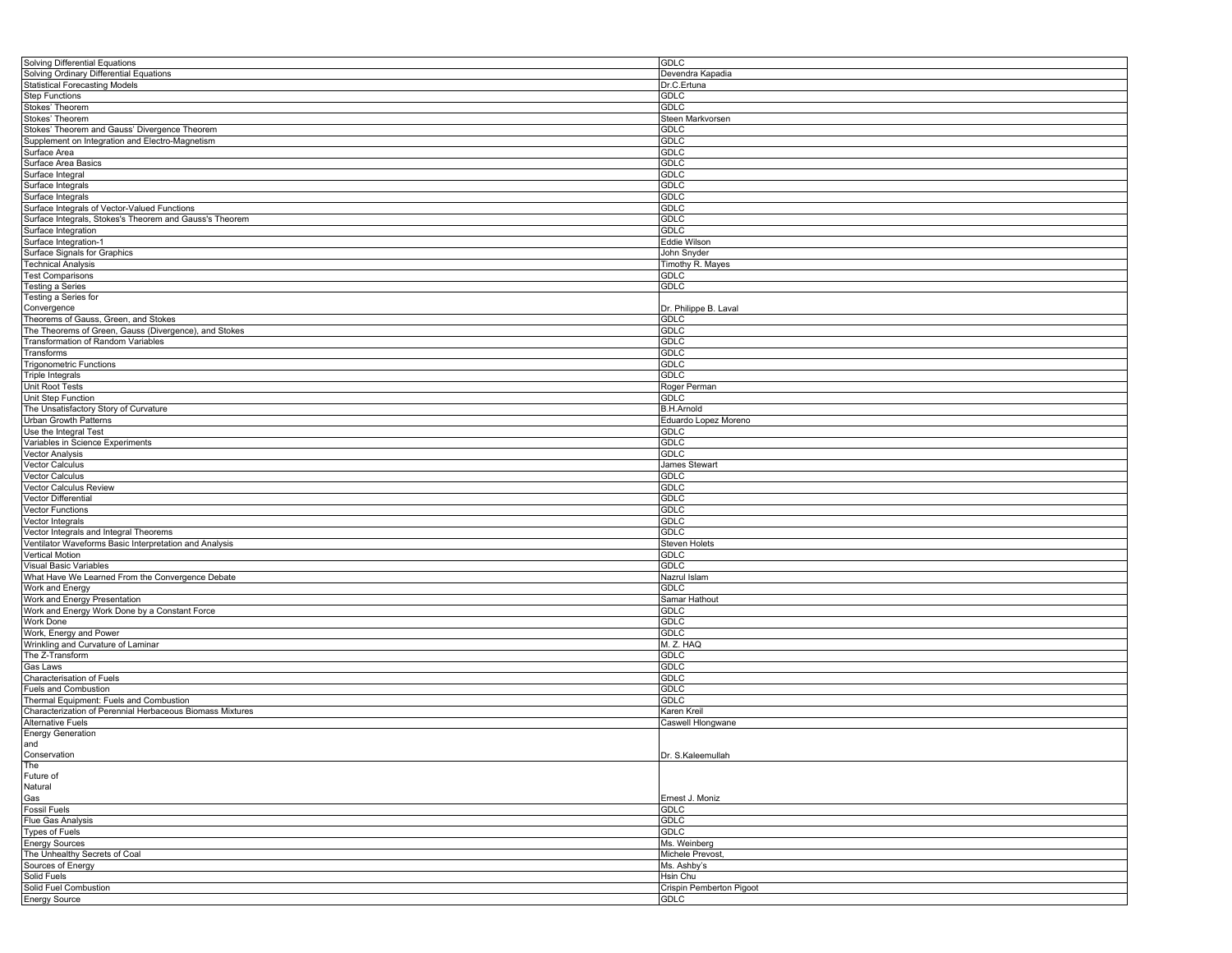| Energy Resource                                                                                  | <b>GDLC</b>                |
|--------------------------------------------------------------------------------------------------|----------------------------|
| <b>Conventional Energy Sources</b>                                                               | <b>GDLC</b>                |
| Combustion                                                                                       | <b>GDLC</b>                |
| Combustion Theory and Fundamentals                                                               | <b>GDLC</b>                |
| Production of Gaseous Fuel                                                                       | Karen Kreil                |
|                                                                                                  |                            |
| Coal                                                                                             | Sean D. Logan              |
| Near-Term Feasibility of Alternative                                                             |                            |
| Jet Fuels                                                                                        | James I. Hileman           |
| Coal Gasification and Fischer-Tropsch                                                            | Brian H. Bowen             |
| Coal Energy                                                                                      | GDLC                       |
| Coal Energy Basics                                                                               | <b>GDLC</b>                |
| Coal and the Environment                                                                         | Stephen F. Greb            |
| Coal and Petroleum                                                                               | GDLC                       |
| Oil Natural Gas                                                                                  | Frank R. Leslie            |
| Oil and Gas - Black Gold                                                                         |                            |
|                                                                                                  | <b>GDLC</b>                |
| Non-Renewable Fuels                                                                              | <b>GDLC</b>                |
| Non-Conventional Energy Sources                                                                  | PM V Subbarao              |
| <b>Liquid Fuels</b>                                                                              | Hsin Chu                   |
| Coal: Liquid Fuels                                                                               | <b>GDLC</b>                |
| <b>Liquid Fluid Outlook</b>                                                                      | A. Michael Schaal          |
| Coal and Liquid Fuels                                                                            | Richard A. Bajura          |
| <b>Biomass Energy</b>                                                                            | Masayuki Kamimoto          |
| HHV and LHV Measurements                                                                         | GDLC                       |
|                                                                                                  |                            |
| Hydrogen Fuel Cell Technology                                                                    | Stephen Cohen              |
| Alternative Vehicle Fuels                                                                        | <b>Brenda Brevitt</b>      |
| Alternative Sources of Energy                                                                    | GDLC                       |
| Alternative Solid Fuels for the Production of Portland Cement                                    | Srikanth Akkapeddi         |
| Alternative Fuels for Spark Igniton                                                              | Yousef S.H. Najjar         |
| Gases                                                                                            | GDLC                       |
| <b>Tribological Design Data</b>                                                                  | R S Dwyer-Joyce            |
| Thermal Insulators and Conductors                                                                | GDLC                       |
|                                                                                                  |                            |
| <b>Thermal Insulation</b>                                                                        | Benoit Cushman-Roisin      |
| Uses of Lime Stone                                                                               | Peter Hawkins              |
| The Manufacture of Portland Cement                                                               | <b>GDLC</b>                |
| Tests on Portland Cement                                                                         | Dr. Kimberly Kurtis        |
| Synthetic Lubricants                                                                             | GDLC                       |
| Superconductivity                                                                                | <b>GDLC</b>                |
| <b>Superconducting Materials</b>                                                                 | GDLC                       |
|                                                                                                  |                            |
|                                                                                                  |                            |
| State of the Art in Thermal Insulation Materials                                                 | A. M. Papadopoulos         |
| Standard Test Method for Pour Points of Petroleum Products                                       | <b>GDLC</b>                |
| Shrinkage and Cracking of Concrete                                                               | Dr. Mateusz Wyrzykowski    |
| Semiconductor Theory and Devices                                                                 | <b>GDLC</b>                |
| <b>Refractory Solutions</b>                                                                      | GDLC                       |
| <b>Refactory Properties</b>                                                                      | Y. Kutmen Kalpakli         |
| Refractory Manufacturing                                                                         | <b>GDLC</b>                |
| Raw Material for the Refractory Manufacturer                                                     | N McEwan                   |
|                                                                                                  | Dr. Zuhailawati Hussain    |
| <b>Engineering Materials</b>                                                                     |                            |
| <b>Electrical Conductors</b>                                                                     | A. Bhatia                  |
| Refactories                                                                                      | GDLC                       |
| Refractories Overview                                                                            | <b>GDLC</b>                |
| Refractories Properties                                                                          | <b>GDLC</b>                |
| Durability of Compressed and Cement                                                              | Anthony Geoffrey Kerali    |
| Refractories Manufacturing                                                                       | Lisa Conner                |
| Refractories Limited                                                                             | <b>GDLC</b>                |
| Refactories Meterials                                                                            | W.Howard Poisl             |
| Construction Materials and Concrete                                                              | Baran Arslan               |
| <b>Questions About Viscosity</b>                                                                 | L.P. Csernai               |
|                                                                                                  |                            |
| Conductors and Insulators                                                                        | GDLC                       |
| Quality Assurance of Cement                                                                      | K.K. Choi                  |
| Properties of Refactories                                                                        | <b>GDLC</b>                |
| Properties of Cement                                                                             | Dr. Salah Al-Dulaijan      |
| Conductors and Insulators                                                                        | <b>GDLC</b>                |
| Conductors and Insulators                                                                        | <b>GDLC</b>                |
| Concrete                                                                                         | GDLC                       |
| <b>Concrete Materials</b>                                                                        | GDLC                       |
| Concrete History Concrete                                                                        | <b>GDLC</b>                |
| Concrete and Concrete Structures                                                                 | GDLC                       |
|                                                                                                  |                            |
| Portland Cement - Manufacture & Hydration                                                        | Joseph Aspdin              |
|                                                                                                  | Paul D. Tennis             |
|                                                                                                  | <b>GDLC</b>                |
| <b>Composition of Cement</b><br>Concrete Technology<br>Chemistry of Hydration of Portland Cement | L. E. Copeland             |
| Portland Cement Manufacture                                                                      | Dr. Kimberly Kurtis        |
| Cementing                                                                                        | <b>GDLC</b>                |
|                                                                                                  | Dr. Kimberly Kurtis        |
| Portland Cement Hydration<br>Cement Mortar Lining of Pipelines in place<br>White Cement Concrete | <b>GDLC</b><br><b>GDLC</b> |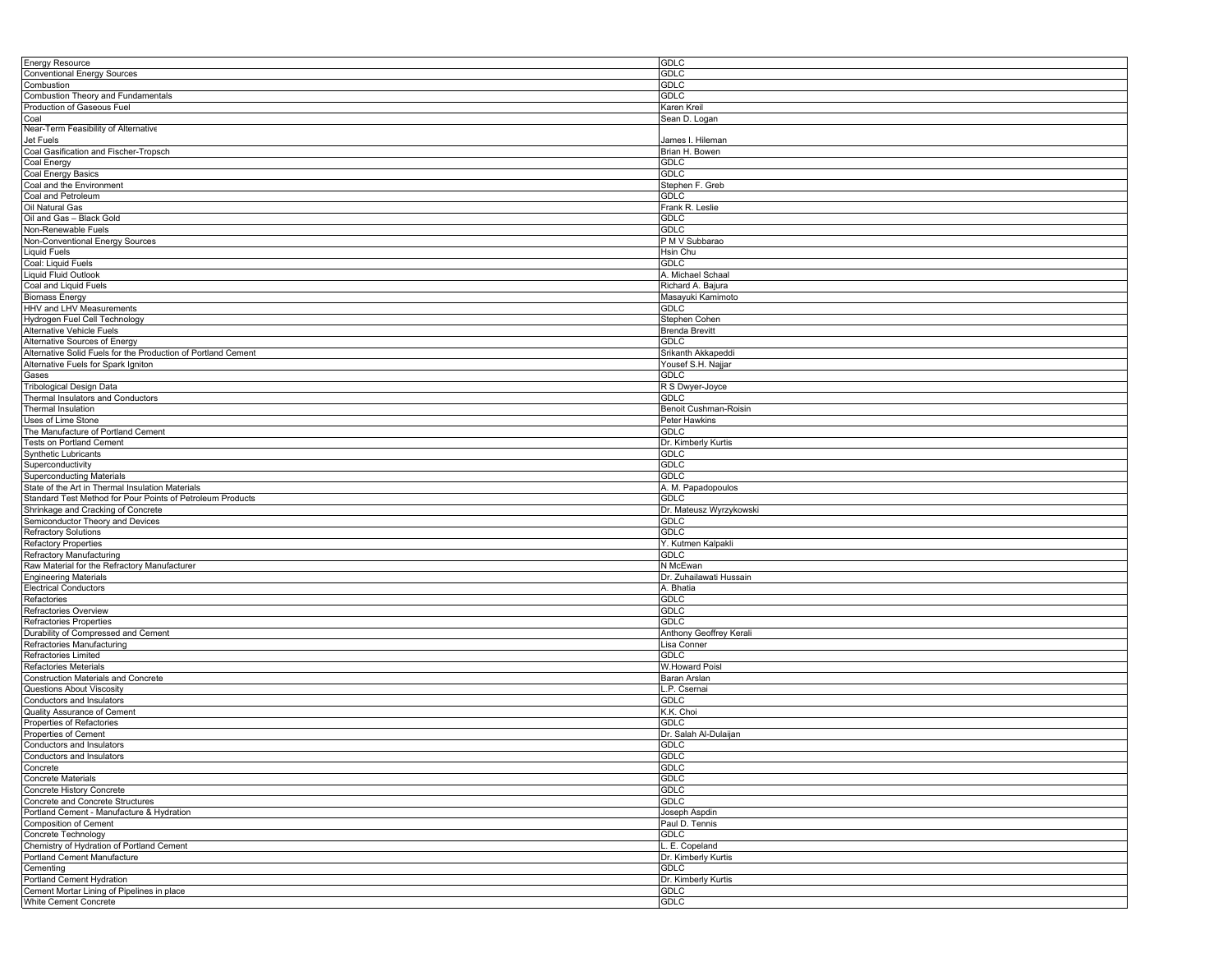| Cement                                                          | GDLC                     |
|-----------------------------------------------------------------|--------------------------|
| Periodic Table of Elements                                      | GDLC                     |
| Overview of Refractory Materials                                | A. Bhatia                |
|                                                                 |                          |
| <b>Ordinary Portland Cement</b>                                 | Rob Scot McLeod          |
| One-Dimensional Metallic Conductors                             | A.E. Underhill           |
| Oil Viscosity                                                   | GDLC                     |
| Cement Plant Open Gears                                         | <b>GDLC</b>              |
| Oil Refinery Processes                                          | <b>GDLC</b>              |
| Non Ferrous Metals                                              | <b>GDLC</b>              |
| <b>Metal Casting Processes</b>                                  | Jhon Wiley               |
|                                                                 |                          |
| Lubrication                                                     | K.C Ludema               |
| Cement Industry                                                 | <b>GDLC</b>              |
| Cement Concrete Mix Design                                      | K. RAMESH                |
| <b>Lubrication Systems</b>                                      | Eric Spoor               |
| <b>Lubrication System Purpose</b>                               | GDLC                     |
| Lubrication of Gears                                            | GDLC                     |
|                                                                 | <b>GDLC</b>              |
| <b>Lubricating Oils</b>                                         |                          |
| Calculation of Compounds in Port Land Cement                    | <b>GDLC</b>              |
| Asphalt Concrete Mix Design and Construction                    | <b>GDLC</b>              |
| Applications of Superconductivity                               | <b>B.</b> Delaet         |
| Introduction to Materials                                       | GDLC                     |
| Introduction to Fluid Mechanics                                 | <b>GDLC</b>              |
| Introduction to Field Engineering                               | <b>GDLC</b>              |
|                                                                 |                          |
| Introduction to Composite Construction of Buildings             | <b>GDLC</b>              |
| Application of Superconductors in Medicine                      | Riaan Rottier            |
| Insulators and Conductors                                       | GDLC                     |
| Abs Blended Cement                                              | <b>GDLC</b>              |
| Viscosity                                                       | <b>GDLC</b>              |
| Insulators and Conductors                                       | <b>GDLC</b>              |
|                                                                 |                          |
| Insulation Types Factsheet (PDF) - Sustainable Energy Info      | <b>GDLC</b>              |
| Insulation and Refractories                                     | GDLC                     |
| IndustrialLubricants.indd                                       | GDLC                     |
| <b>Hydraulic Cements</b>                                        | <b>GDLC</b>              |
| Viscosity1                                                      | <b>GDLC</b>              |
| <b>Hydration of Cement</b>                                      | <b>GDLC</b>              |
|                                                                 | JP Holtzhausen           |
| High Voltage Insulators                                         |                          |
| Viscosity                                                       | Tom Ramsey               |
| Viscosity Is, Essentially, Liquid Friction                      | Michael Fowler           |
| Kinematic Viscosity and Dynamic Viscosity Relationship          | GDLC                     |
| Concrete Basics                                                 | GDLC                     |
| Glass Ionomer Cement                                            | GDLC                     |
|                                                                 | GDLC                     |
| Furnaces and Refractories                                       |                          |
| Variables That Influence Measured Concrete Compressive Strength | Heather J. Sauter        |
| <b>Phosphate Ester</b>                                          |                          |
| <b>Fluids and Lubricants</b>                                    | GDLC                     |
| Fact or Friction                                                | Will Monsell             |
| Simulated Annealing                                             | <b>Premchand Akella</b>  |
| Phase Equilibria                                                | GDLC                     |
| <b>Binary Phase Diagrams</b>                                    | Dr. Guna Selvaduray      |
| <b>Phase Transformations</b>                                    |                          |
|                                                                 |                          |
| in Multicomponent Systems                                       | GDLC                     |
| Phase Diagrams Introduction                                     | GDLC                     |
| Phase Diagrams Basics                                           | <b>GDLC</b>              |
| Introduction Phase Diagrams                                     | GDLC                     |
| <b>Basics Phase Diagrams</b>                                    | <b>GDLC</b>              |
| Phase Diagrams-Mixtures - Solutions - Phases                    | <b>GDLC</b>              |
|                                                                 | <b>GDLC</b>              |
| Multiphase Systems                                              |                          |
| Phase Changes of Water                                          | GDLC                     |
| Introduction to Simulated Annealing                             | GDLC                     |
| <b>Hardness Test</b>                                            | Tapany Udomphol          |
| <b>Hardness Testing</b>                                         | GDLC                     |
| Hardening Mechanism in Steel                                    | <b>GDLC</b>              |
| Degrees of Freedom                                              | GDLC                     |
|                                                                 |                          |
| Ternary Phase Diagrams                                          | Lesley Cornish           |
| Iron-Carbon Phase Diagrams                                      | <b>GDLC</b>              |
| Clausius-Clapeyron Equation                                     | Mr. Amendola             |
| Define "phase"                                                  | GDLC                     |
| <b>VLE Calculations</b>                                         | GDLC                     |
| Annealing                                                       | GDLC                     |
| Heat Treatment (Annealing) of Cold-Worked Metals                | <b>GDLC</b>              |
|                                                                 |                          |
| Two-Component Regulatory System                                 | GDLC                     |
| The Iron-Iron Carbide Phase Diagram                             | <b>GDLC</b>              |
| Solidification in Ternary Systems                               | A.Aitta                  |
| Simulated Annealing                                             | Van Laarhoven            |
| Simulated Annealing                                             | <b>DimitrisBertsimas</b> |
| Quantum World                                                   | GDLC                     |
|                                                                 |                          |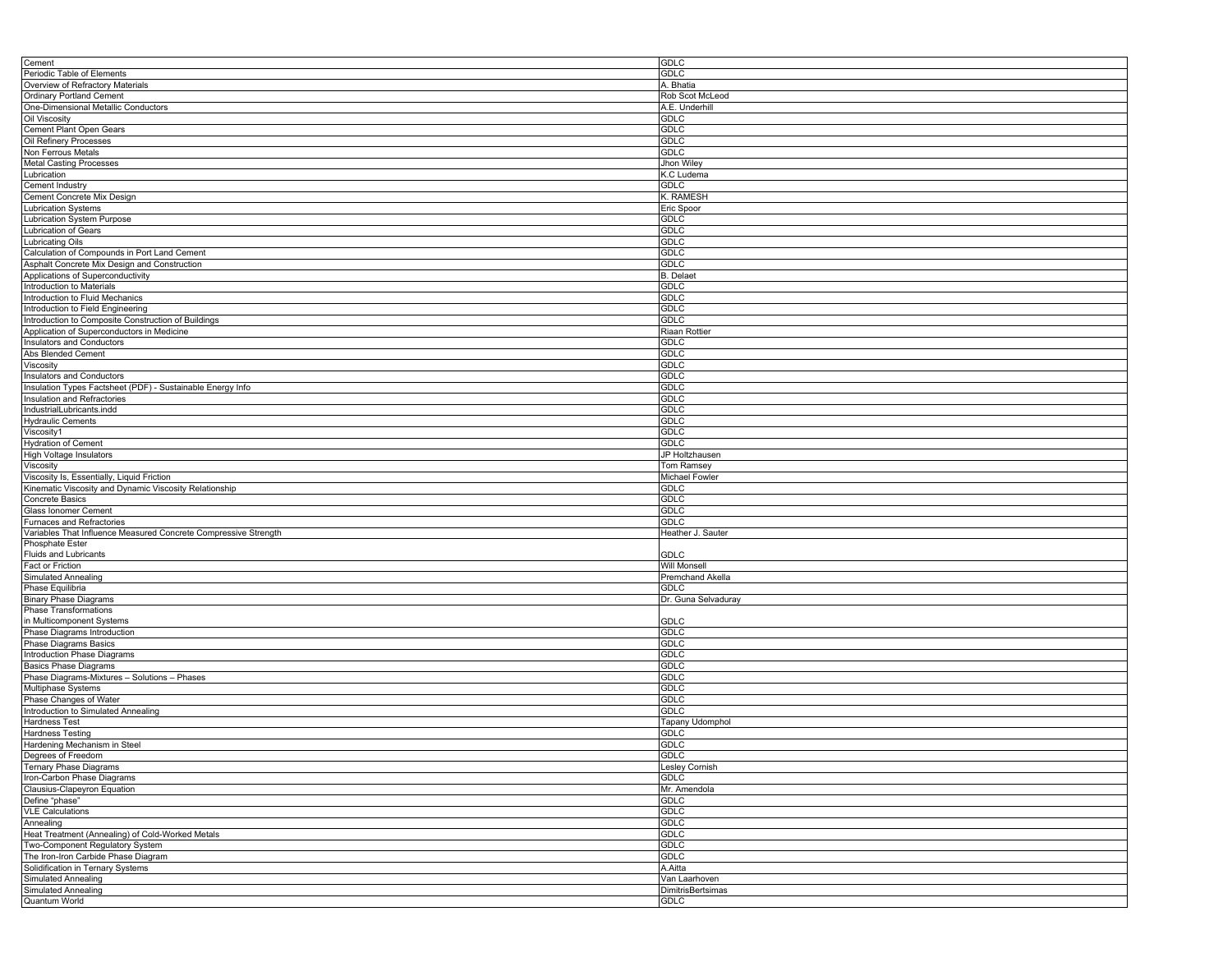| <b>Binary Phase Diagrams</b>                                                  | Dr. Guna Selvaduray     |
|-------------------------------------------------------------------------------|-------------------------|
| <b>Phase Relations</b>                                                        | N. Sivakugan            |
| Phase Diagrams44                                                              | GDLC                    |
| Human Health and Nanomaterials ir                                             |                         |
| <b>Consumer Products</b>                                                      | Elizabeth Nielsen       |
| Gold Colloid and Its Applications                                             | Darren Rowles           |
| <b>Fundamentals of Nanoscience</b>                                            | <b>GDLC</b>             |
| Functional Materials in Food Nanotechnology                                   | lochen Weiss            |
|                                                                               | GDLC                    |
| Equilibrium Adsorption                                                        |                         |
| Implications of Nanotechnology                                                | Marti Otto              |
| Dispersion System                                                             | GDLC                    |
| Defination of Colloids System                                                 | <b>GDLC</b>             |
| Colloids                                                                      | GDLC                    |
| <b>Colloids Surfacants</b>                                                    | <b>GDLC</b>             |
| Colloidal System                                                              | Nahla S. Barakat        |
| Surface Area-3D Shapes                                                        | <b>GDLC</b>             |
| Colloid and Surface Science                                                   | Dr. Kamal M.S. Khalil   |
| Surface Area, Volume and Density of Solids                                    | Catherine P. Leonida    |
| A Surface Area of Similar Solids                                              | <b>GDLC</b>             |
| Spectroscopy and its Application                                              |                         |
|                                                                               | Nam Sun Wang            |
| Coagulation                                                                   | GDLC                    |
| Classification of Matter                                                      | <b>GDLC</b>             |
| Introduction to Chemical Adsorption Analytical Techniques                     | Paul A. Webb            |
| Solids and Surface                                                            | Prof. John Foord        |
| Shape-Controlled Synthesis of Nanostructured Materials                        | Younan Xia              |
| Characterizing Polymer Adsorption                                             | Matthew Herbert         |
| <b>Celloids Applications</b>                                                  | N. Vamsi Krishna        |
| Catalyst Characterization                                                     | Hsin Chu                |
| Catalysis and Catalysts                                                       | <b>GDLC</b>             |
|                                                                               |                         |
| <b>Biomedical Applications of Nanotechnology</b>                              | Lneke Malsch            |
| Protein Adsorption at Solid Surfaces                                          | Dr. Michael Sander      |
| Applications of Colloids Chemistry                                            | .W.Fisher               |
| Basic Principles of Surface Reflectance                                       | Srinivasa Narasimhan    |
| Physical and Chemical Methods fo                                              |                         |
| Synthesis of Nanomaterials                                                    | <b>B.Viswanathan</b>    |
| Nanotechnology and Nanoscience Applications Revolution in India and Beyond    | GDLC                    |
| <b>Advanced Nanomaterials</b>                                                 | H.Hofmann               |
| Nanoscale Materials                                                           | Alivisatos              |
|                                                                               |                         |
|                                                                               |                         |
| Adsorption                                                                    | <b>GDLC</b>             |
| <b>Adsorption Basics</b>                                                      | GDLC                    |
| Adsorption Introduction                                                       | PIERO M. ARMENANTE      |
| Nanoparticle Synthesis in Reverse Micelles                                    | Nicola Pinna            |
| <b>Adsorption Processes</b>                                                   | <b>GDLC</b>             |
| Nano Materials                                                                | <b>Brent Augustine</b>  |
| <b>Adsorption Principles</b>                                                  | GDLC                    |
| Adsorption on solid surfaces                                                  | GDLC                    |
| Nanomaterials: What, Where, and Why                                           | <b>GDLC</b>             |
|                                                                               |                         |
| Adsorption of Gases on Solids                                                 | GDLC                    |
| Nanomaterials a Sojourn                                                       | Ms. S. Chandravathanam  |
| Adsorption of Gaseous Pollutants                                              | A. Buekens              |
| Nano Materials                                                                | Henne van Heeren        |
| Manufactured Nanomaterials                                                    | Dennis J. Cesarotti     |
| Materials Science and Engineering Aspects of Nanostructures and Nanomaterials | Gottlieb S. Oehrlein    |
| Adsorption Isotherms From Temperature                                         | Josina Marianne Mugge   |
| Langmuir Adsorption Isotherm                                                  | <b>GDLC</b>             |
| Introduction to Nanotechnology                                                | Reni Raju               |
| Adsorption Equilibrium                                                        | GDLC                    |
|                                                                               |                         |
| Introduction Nano Technology                                                  | GDLC                    |
| Adsorption at Surfaces                                                        | GDLC                    |
| <b>Adsorption and Catalysis</b>                                               | Dr. King Lun Yeung      |
| What is Nanoscale Science                                                     | <b>GDLC</b>             |
| Introduction to Nanomaterials                                                 | Prof. Chuan-Pu Liu      |
| <b>Colloidal Dispersions</b>                                                  | GDLC                    |
| Introduction to Nanomaterials                                                 | <b>GDLC</b>             |
| Thermodynamics of Adsorption                                                  | Alan L. Myers           |
| Surface Chemical Bond                                                         | GDLC                    |
| <b>Synthesis of Nanomaterials</b>                                             | Teri W. Odom            |
| Industrial Adsorption Separation Processes                                    | C. L. Cavalcante Jr.    |
|                                                                               |                         |
| Synthesis of Nano-Carbon Materials                                            | Kalpana Awasthi         |
| Implications of Nanomaterials Manufacture                                     | Earl R. Beaver          |
| Surfaces                                                                      | GDLC                    |
| Surfaces and Interfaces                                                       | <b>GDLC</b>             |
| Forms of Corrosion                                                            | <b>GDLC</b>             |
| Introduction to Wastewater Treatment                                          | <b>GDLC</b>             |
| <b>Blue Energy</b><br>Determination of Water Hardness                         | Jan Willem Post<br>GDLC |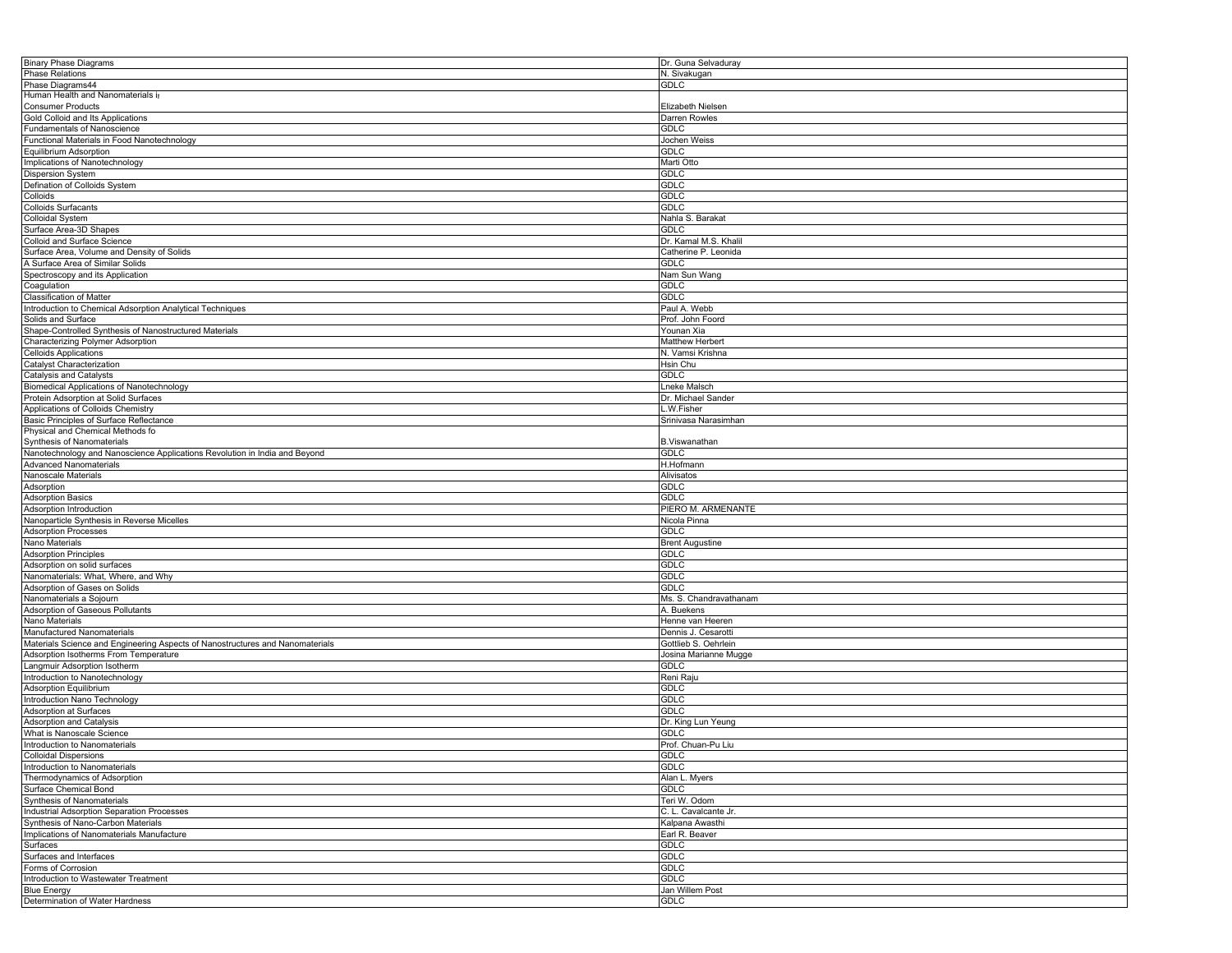| Fouling Phenomena in Multi Stage Flash (Msf) Distillers                                 | Mohammad Abdul-Kareem Al-Sofi        |
|-----------------------------------------------------------------------------------------|--------------------------------------|
| Definition of Corrosion                                                                 | GDLC                                 |
| Corrosion                                                                               | <b>GDLC</b>                          |
| Corrosion and Degradation of Materials                                                  | <b>GDLC</b>                          |
| Corrosion Introduction                                                                  | <b>GDLC</b>                          |
| Power Chemicals                                                                         | GDLC                                 |
| Boiler Blowdown - Fact Sheet                                                            | <b>GDLC</b>                          |
| Application of Ion Exchange Processes                                                   | GDLC                                 |
| Basic Cooling Water Treatment Principles                                                | John Cowpar                          |
| Arsenic Removal by Ion Exchange                                                         | Joe Chwirka                          |
|                                                                                         |                                      |
| <b>Heat Treatment of Steels</b>                                                         | GDLC                                 |
| Reverse Osmosis to Recover Dissolved Organics from Seawater                             | Peter H. Pfromm                      |
| Hardness                                                                                | GDLC                                 |
| Hardness of Water                                                                       | <b>GDLC</b>                          |
| <b>Hardness Test</b>                                                                    | Tapany Udomphol                      |
| Hardness of Approximations                                                              | Guy Kindler                          |
| <b>Optical Properties of Conducting Polymers</b>                                        | A. 0. Patil                          |
| <b>Understanding Thermoset</b>                                                          |                                      |
| <b>Plastic Materials</b>                                                                | GDLC                                 |
| <b>Types of Plastics</b>                                                                | <b>GDLC</b>                          |
| Thermoset Materials                                                                     | <b>GDLC</b>                          |
| Thermoplastic Resin                                                                     | Lee McKague                          |
| Thermoplastic Materials Engineering Plastics                                            | GDLC                                 |
| The Structure and Properties of Polymers                                                | GDLC                                 |
|                                                                                         |                                      |
| The History of Plastics                                                                 | <b>GDLC</b>                          |
| Microfabrication Technologies for Plastic                                               | Angeliki Tserepi                     |
| <b>SYNTHETIC Polymers</b>                                                               | GDLC                                 |
| Synthetic Organic Polymers                                                              | Dr. Fawaz Aldabbagh                  |
| Liquid Crystal Polymers and Dendritic Liquid Crystals                                   | Shaosheng Dong                       |
| Application of Fiber Reinforced Polymer Composites to the Highway Infrastructure        | Genevieve Giuliano                   |
| Fiberglass Reinforced Plastics Applications                                             | G. Bruce Garrett                     |
| Rubber Processing Technology                                                            | M. P. Groover                        |
| <b>Reinforced Plastics</b>                                                              | GDLC                                 |
| Radical Polymerization                                                                  | GDLC                                 |
| Recycling and Reuse of Resources - Rubber                                               | <b>GDLC</b>                          |
| <b>PVC in Medical Devices</b>                                                           | Ole Grondahl Hansen                  |
| <b>PVC and Plasticizers</b>                                                             | <b>GDLC</b>                          |
| Properties of Plastics                                                                  | GDLC                                 |
|                                                                                         |                                      |
| Characterization of Polyethylene Glycol Hydrogels                                       | Anushree Datta                       |
| Fibre Switch                                                                            | Hans Nilsson                         |
| Fibers                                                                                  | GDLC                                 |
| <b>Fiber Reinforced Materials</b>                                                       | <b>Fiber Reinforced Materials</b>    |
| <b>Fiber Optic Light Sources</b>                                                        | Antonios Boulos                      |
| Polymers                                                                                | GDLC                                 |
| Natural Rubber                                                                          | H.D.T.R Gunasekera                   |
| Excitations in Polyacetylene                                                            | Shaosheng Dong                       |
|                                                                                         |                                      |
|                                                                                         |                                      |
| Polymers                                                                                | Gozde ERGIN                          |
| Polymers in Civil Engineering                                                           | GDLC                                 |
| Polymers - Polymer Structure                                                            | GDLC                                 |
| Ethics in Engineering                                                                   | <b>GDLC</b>                          |
| Amorphous and Semi-Crystalline                                                          | <b>GDLC</b>                          |
| <b>Polymers and Plastics</b>                                                            | <b>GDLC</b>                          |
| <b>Elastomeric Materials</b>                                                            | GDLC                                 |
| Elastomeric (Rubber) Material                                                           | Professor Joe Greene                 |
| Elastomer-Based Micromechanical Energy Storage System                                   | Prof. Kris Pister                    |
| Elastomer                                                                               | Akash.A.Vandakudri                   |
| Polymerisation                                                                          | GDLC                                 |
| Polymeric Liquid Crystals Macromesogens                                                 | M. Manickam                          |
| Degradable Plastic                                                                      | GDLC                                 |
|                                                                                         | <b>GDLC</b>                          |
| Diffusion                                                                               |                                      |
| Rubber HandBook                                                                         | <b>GDLC</b>                          |
| Polymer Synthesis                                                                       | Frank Crossman                       |
| Conductive Polymers From Research to Products                                           | Dr. Wai Kin Chan                     |
| Field Theory for Polymeric Materials                                                    | <b>GDLC</b>                          |
| Zielger-Natta Polymerization                                                            | T. Wilson                            |
| <b>Essay on Conducting Polymers</b>                                                     | <b>Colin Pratt</b>                   |
| <b>Polymer Parameters</b>                                                               | <b>GDLC</b>                          |
| Polymer Plastic                                                                         | GDLC                                 |
| Polymer Electronics                                                                     | <b>GDLC</b>                          |
| <b>Conducting Polymers</b>                                                              | <b>GDLC</b>                          |
| Bio-based Polymer Development                                                           | Dr. Shelby F. Thames                 |
| Polymer Classifications Foreword                                                        | GDLC                                 |
| A Fibre Reinforced Plastic Fishing Boat Design                                          | Mohamad Zawahid bin Shamsuddin       |
| <b>Conducting Polymer Webmaterials</b>                                                  | <b>GDLC</b>                          |
|                                                                                         |                                      |
| Plastic Waste in the Environment<br>Designing With Fiber Reinforced Plastics/Composites | Mr. Shailendra Mudgal<br><b>GDLC</b> |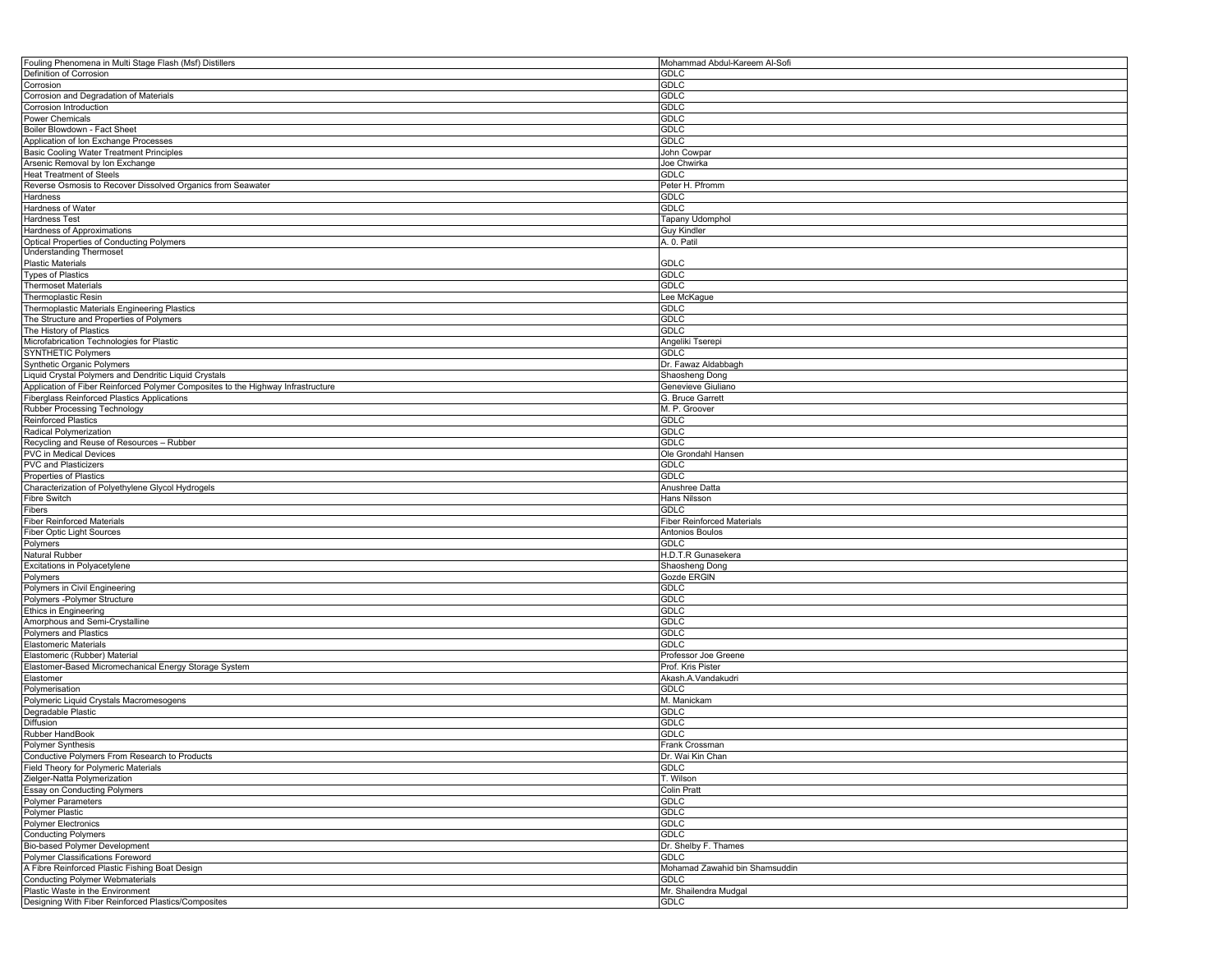| Clear Liquid Plastic Casting Resin                              | Rhys A. Brigida      |
|-----------------------------------------------------------------|----------------------|
| Classes of Polymeric Materials- Thermosets                      | Professor Joe Greene |
| Classes of Polymeric Materials -Elastomers                      | Professor Joe Greene |
| Carbonfiber Rein Forced Plastic                                 | Favio Rodriguez      |
| Polyethylene                                                    | <b>GDLC</b>          |
|                                                                 |                      |
| Polyesters                                                      | <b>Brent Strong</b>  |
| <b>Mechanical Properties</b>                                    | <b>GDLC</b>          |
| <b>Plastics Testing</b>                                         | Dr Bob Jones         |
| <b>Plastics Hand Book</b>                                       | GDLC                 |
| <b>Plastics Polymers</b>                                        | Ken Youssefi         |
| Basics of                                                       |                      |
| <b>Plastic Materials</b>                                        | GDLC                 |
|                                                                 | <b>GDLC</b>          |
| Plastic and Polymer Composite Fabrication Processes             |                      |
| Non-Radical Addition Polymerization                             | GDLC                 |
| Non-Destructive Testing of Fibre-Reinforced Plastics Composites | John Summerscales    |
| Nitrile Rubber                                                  | Jessica M. Lopez     |
| Polyester Resins Reprint                                        | GDLC                 |
| Multi-Fiber Arrangement Expiration                              | Shisir Khanal        |
| Polymertechnology                                               | <b>GDLC</b>          |
| An Introduction to Thermosets                                   |                      |
|                                                                 | R. Bruce. Prime      |
| <b>Adavanced Polymeric Materials</b>                            | Dr Azura A.Rashid    |
| A Global Look at Plastics                                       | Pete Grande          |
| Ionic Polymerization                                            | <b>GDLC</b>          |
| Why Use Plastics                                                | <b>GDLC</b>          |
| <b>Synthetic Polymers</b>                                       | <b>GDLC</b>          |
| Polymers                                                        | <b>GDLC</b>          |
|                                                                 |                      |
| What Is Happening to Polymer Additives                          | Jitu Vadodaria       |
| Solvent Resistance                                              | J.D. (Jack) Van Dyke |
| Vulcanization                                                   | Professor Joe Greene |
| Vulcanization of the Human Brain                                | Jonathan D. Cohen    |
| <b>Impression Materials</b>                                     | Dr. Stephen Bayne    |
| <b>Basic Concepts of Corrosion</b>                              | L. Shreir            |
|                                                                 | <b>GDLC</b>          |
| <b>Corrosion Resistance</b>                                     |                      |
| What Is Corrosion                                               | Barbara A. Shaw      |
| <b>Wall Cladding</b>                                            | <b>GDLC</b>          |
| Galvanic Corrosion                                              | D.H. Lister          |
| <b>Types of Corrosion</b>                                       | <b>GDLC</b>          |
| <b>Total Corrosion Control</b>                                  | <b>GDLC</b>          |
| The Electrochemical Series                                      | <b>GDLC</b>          |
|                                                                 | <b>GDLC</b>          |
| Corrosion Teach                                                 |                      |
| Surface Treatments                                              | <b>Bill Pedersen</b> |
| Surface Treatments                                              | <b>GDLC</b>          |
| Surface Treatment Overview                                      | <b>GDLC</b>          |
| Surface Coatings - Metal                                        | <b>GDLC</b>          |
| Surface Engineering                                             | GDLC                 |
| Surface Coating                                                 | GDLC                 |
|                                                                 |                      |
| <b>Wood Building Products</b>                                   | Vinson Hellwig       |
| Surface Coating Instruction                                     | DuPont               |
| Study of Corrosion Reactions                                    | Alexandru CECAL      |
| <b>Strip Cladding</b>                                           | <b>GDLC</b>          |
| Soldering                                                       | <b>GDLC</b>          |
| <b>Soldering Tips</b>                                           | Weller               |
| Soldering and De-Soldering                                      | GDLC                 |
|                                                                 |                      |
| Research on the Corrosion Mechanisms                            | Professor Zhou Lian  |
| Redox Chemistry and Corrosion                                   | GDLC                 |
| Introduction to Corrosion                                       | D.H. Lister          |
| <b>Reaction Kinetics</b>                                        | Stanley M. Walas     |
| Protective Coatings - Introduction                              | Dr. K. Sivakumar     |
| Protective Coatings                                             | GDLC                 |
| Paints                                                          | <b>GDLC</b>          |
|                                                                 |                      |
| Paints and Pigments                                             | <b>GDLC</b>          |
| Natural Products as Corrosion Inhibitors                        | Noha Mosa Al-Qasmi   |
| <b>Metal Coatings</b>                                           | <b>GDLC</b>          |
| <b>Metal Coating Processes</b>                                  | <b>GDLC</b>          |
| Materials-Environment Interactions                              | GDLC                 |
| Control of Pipeline Corrosion                                   | A.W. Peabody         |
| Introduction to Aircraft                                        |                      |
|                                                                 |                      |
| Corrosion                                                       | Carl E. Locke        |
| <b>High Performance Buildings</b>                               | GDLC                 |
| Hydrodynamic Effects in Galvanising                             | Bordignon            |
| Hot-Dip                                                         |                      |
| Galvanizing                                                     | GDLC                 |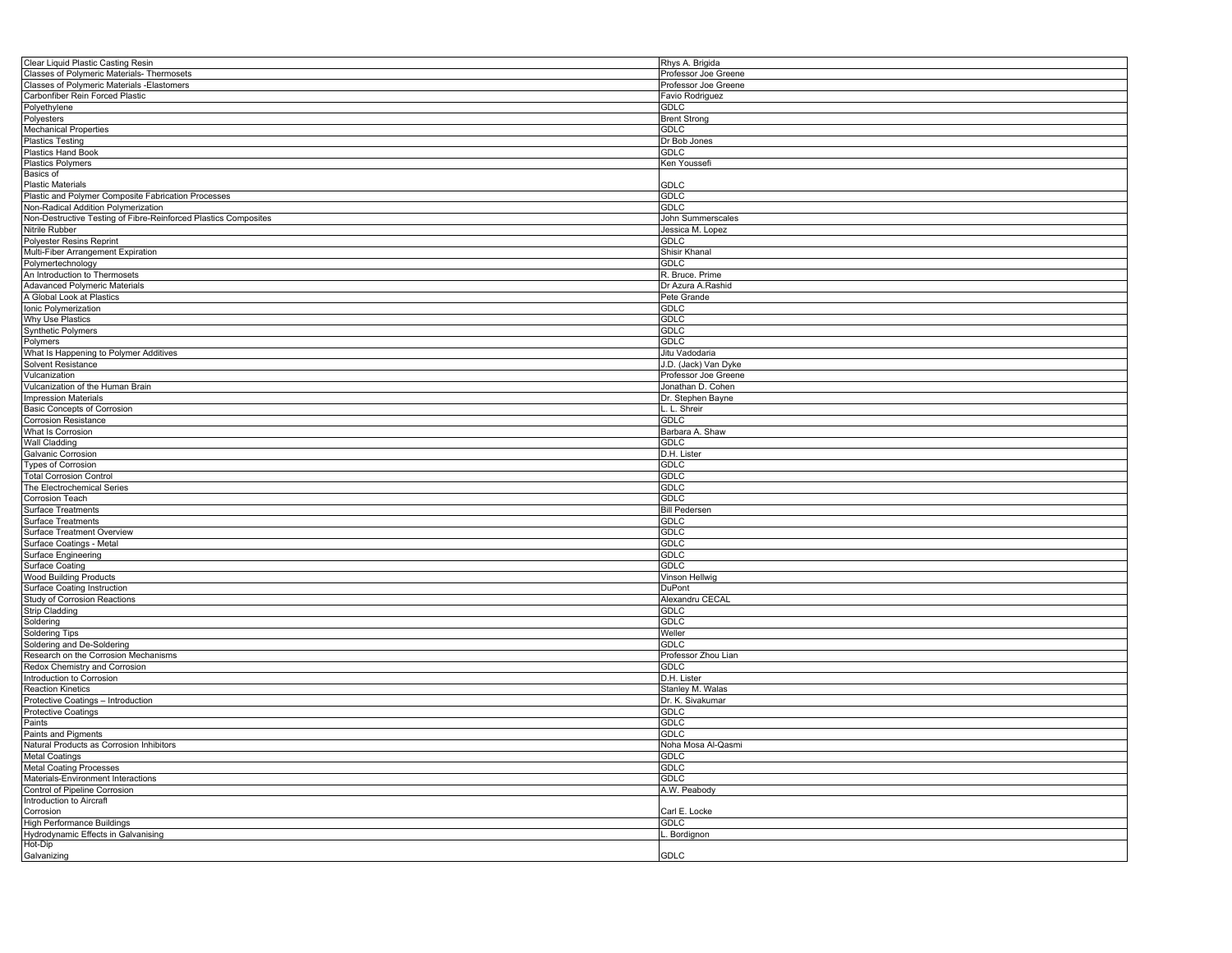| Hot-Dip<br>Galvanizing                                                            |                                    |
|-----------------------------------------------------------------------------------|------------------------------------|
| for                                                                               |                                    |
| Corrosion                                                                         |                                    |
| Protection                                                                        | <b>GDLC</b>                        |
| Hot Dip Galvanizing Basics<br>The Hot Dip Galvanizing Process                     | <b>GDLC</b><br>GDLC                |
| Hot Dip Galvanized Steel Sheet                                                    | <b>GDLC</b>                        |
| Hot DIP Galvannealed                                                              | <b>GDLC</b>                        |
| Galvanizing Support                                                               | <b>GDLC</b>                        |
| Introduction to Corrosion                                                         | <b>GDLC</b><br>Sheldon W. Dean     |
| Why Study Corrosion 1<br>Galvanizing and Coil Coating Conference                  | <b>Alan Wilkes</b>                 |
| <b>Corrosion Protection</b>                                                       | Dr. Thomas J. Langill              |
| Galvanize                                                                         | <b>GDLC</b>                        |
| Corrosion Protection of Metals                                                    | <b>GDLC</b>                        |
| Minimizing the Effects of Galvanic Corrosion<br>Composition of Corrosion Products | <b>GDLC</b><br>Bore Jegdic         |
| Corrosion on HVAC Equipment                                                       | <b>GDLC</b>                        |
| Corrosion of Metals                                                               | Flavius Deleanu                    |
| A Short Introduction to Corrosion and Its Control                                 | <b>GDLC</b>                        |
| Corrosion of Iron                                                                 | <b>GDLC</b>                        |
| Galvanic and Stray Current Corrosion<br>Corrosion Measurements                    | <b>GDLC</b><br><b>GDLC</b>         |
| Functions of Paint                                                                | <b>GDLC</b>                        |
| Corrosion I                                                                       | <b>GDLC</b>                        |
| Environmental Assessment of Hydrogen Peroxide for Aquaculture Use                 | Larry J. Schmidt                   |
| Corrosion Engineering                                                             | <b>GDLC</b>                        |
| <b>Corrosion Fundamentals</b><br><b>Corrosion Control</b>                         | <b>GDLC</b><br><b>GDLC</b>         |
| <b>Corrosion Control</b>                                                          | <b>GDLC</b>                        |
| Factors Affecting Corrosion of Hbsns                                              | <b>GDLC</b>                        |
| External Cladding - Technical Instructions                                        | <b>GDLC</b>                        |
| Corrosion Control and Treatment Manual                                            | <b>GDLC</b>                        |
| <b>Exterior Cladding</b>                                                          | <b>GDLC</b><br><b>GDLC</b>         |
| <b>Corrosion Considerations</b><br>Corrosion Electro Chemistry                    | <b>GDLC</b>                        |
| Corrosion and Protection                                                          | Einar Bardal                       |
| Corrosion and Its Prevention Electrochemical Interpretation                       | Gomathikannadhasan                 |
| Corrosion and its Control                                                         | <b>GDLC</b>                        |
| Corrosion and Degradation<br>Corrosion and Degradation of Materials               | <b>GDLC</b><br><b>GDLC</b>         |
| Corrosion and Corrosion Resistance                                                | <b>GDLC</b>                        |
| Corrosion and Corrosion Protection                                                | <b>GDLC</b>                        |
| Corrosion and Associated Degradation                                              | <b>GDLC</b>                        |
| Electrolysis                                                                      | G.Hall                             |
| Electrochemistry<br>Corrosion - Overview                                          | Stephen K. Lower<br>Gilbert Gedeon |
| The Electrochemistry of Corrosion                                                 | Gareth Hinds                       |
| Mechanism of corrosion Process                                                    | R.M.Burns                          |
| Electrochemical Kinetics of Corrosion and Passivity                               | <b>GDLC</b>                        |
| Diffusion                                                                         | <b>GDLC</b>                        |
| Differential Metal Corrosion<br>Different Types of Corrosion                      | <b>GDLC</b><br><b>GDLC</b>         |
| Coherent Reaction                                                                 | Jonathan Edwards                   |
| Definition of Corrosion                                                           | <b>GDLC</b>                        |
| Coatings                                                                          | GDLC                               |
| Corrosions<br>Coatings of Zinc and Aluminum                                       | <b>GDLC</b>                        |
| Coatings in Pressure                                                              | <b>GDLC</b><br>Dale M. Homeniuk    |
| Coating for Protection                                                            | Dr. R. Hudson                      |
| Cladding                                                                          | <b>GDLC</b>                        |
| Cladding System                                                                   | GDLC                               |
| Chemistry of Corrosion                                                            | <b>GDLC</b>                        |
| Corrosion-1<br>Corrosion                                                          | <b>GDLC</b><br>GDLC                |
| Cedar Cladding                                                                    | <b>GDLC</b>                        |
| Corrosion and Its Prevention                                                      | Gomathikannadhasan                 |
| Corrosion                                                                         | <b>GDLC</b>                        |
| <b>Corrosion Basics</b>                                                           | <b>Bill Nimmo</b>                  |
| Micro-Fuel Cells<br>Fuel Cell Technology                                          | <b>GDLC</b><br>Dr. Alexander Kabza |
| What Is a Fuel Cell                                                               | Prof. Park                         |
| Intro Fuel Cells-1                                                                | swedberg                           |
| Water Fuel Cell                                                                   | Celso Menaia                       |
| Voltaic Cells                                                                     | <b>GDLC</b>                        |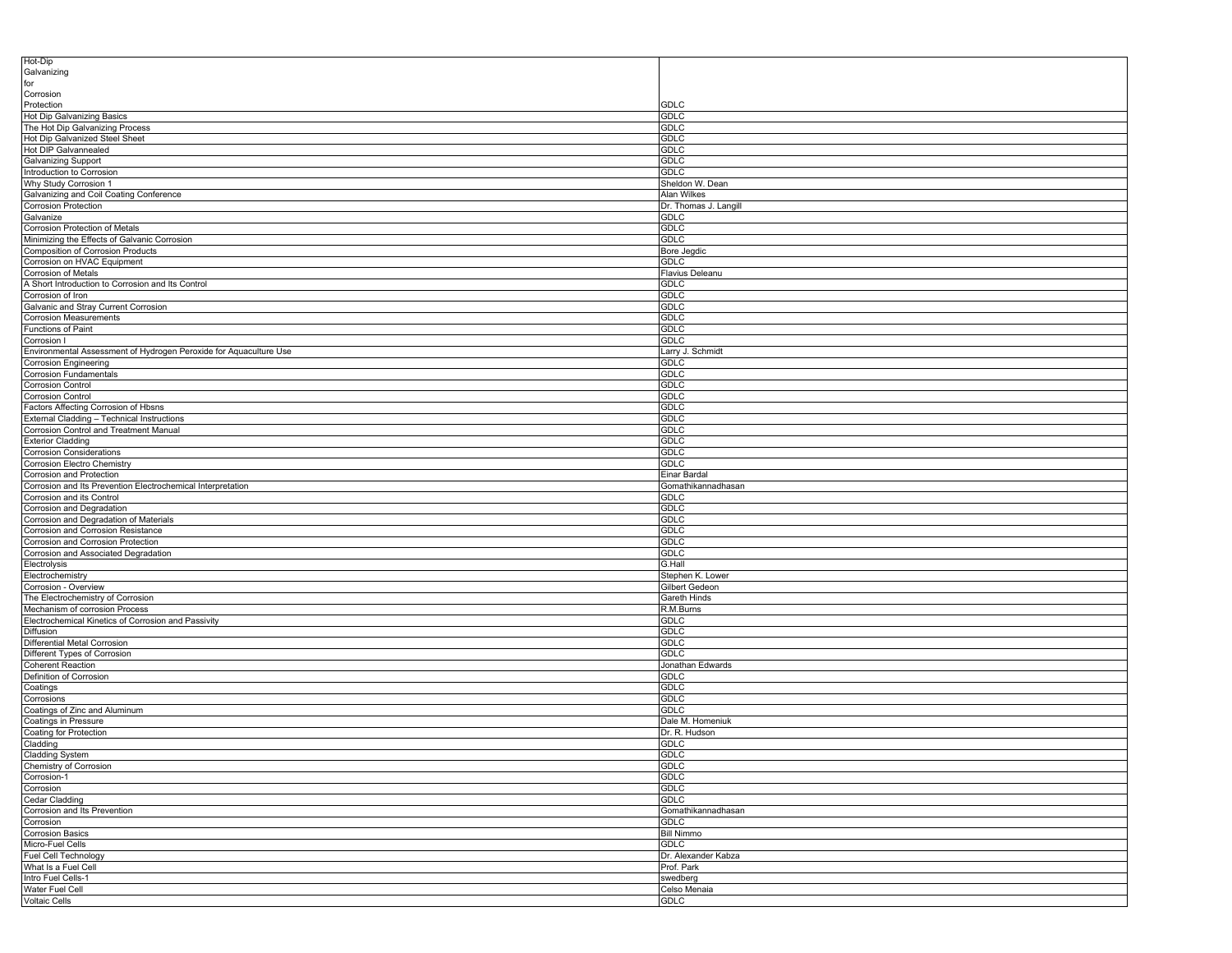| GDLC                         |
|------------------------------|
| Faulkner, Larry R.           |
| GDLC                         |
|                              |
| Bazant                       |
| <b>Philip Reid</b>           |
| Petr Vanysek                 |
| <b>GDLC</b>                  |
| <b>GDLC</b>                  |
| <b>GDLC</b>                  |
| <b>GDLC</b>                  |
|                              |
| D.B. Radtke                  |
| <b>Bill Underwood</b>        |
| Simon J. Garrett             |
| <b>GDLC</b>                  |
| Christopher Bruner           |
| GDLC                         |
| <b>GDLC</b>                  |
|                              |
| <b>GDLC</b>                  |
| J.D.Stuart                   |
| GDLC                         |
| GDLC                         |
| Erin M.Gross                 |
| <b>Mike Ross</b>             |
|                              |
| GDLC                         |
| GDLC                         |
| <b>GDLC</b>                  |
| <b>GDLC</b>                  |
| John Muchow                  |
| GDLC                         |
|                              |
| Kelly Williams               |
| Mark Soderstrom              |
| Scott Van Bramer             |
| <b>GDLC</b>                  |
| <b>GDLC</b>                  |
| <b>GDLC</b>                  |
|                              |
| <b>GDLC</b>                  |
| Marcy Lowe                   |
|                              |
| James Foley                  |
| GDLC                         |
|                              |
| Jeffrey Bentley              |
| Bryan Lamble                 |
| <b>GDLC</b>                  |
| Dr. Rodrigo Lassarote Lavall |
| <b>GDLC</b>                  |
| Curtis F. Holmes             |
|                              |
| David Brennan                |
| Lithium Batteries            |
|                              |
| Daniel H. Doughty            |
| Omega Engineering            |
| K.Devaki                     |
| Daniel Arnold                |
| GDLC                         |
| GDLC                         |
|                              |
| <b>GDLC</b>                  |
| Andrew Allan                 |
| GDLC                         |
| GDLC                         |
| <b>GDLC</b>                  |
| Dirk Uwe Sauer               |
| <b>GDLC</b>                  |
|                              |
| <b>GDLC</b>                  |
| <b>GDLC</b>                  |
| Kozachok S.S.                |
| <b>GDLC</b>                  |
| Gregoire Lagger              |
| Liesje De Schamphelaire      |
|                              |
|                              |
| GDLC                         |
| <b>GDLC</b>                  |
|                              |
| GDLC                         |
| Radiometer Analytical        |
| <b>Chris Rayment</b>         |
| <b>GDLC</b>                  |
|                              |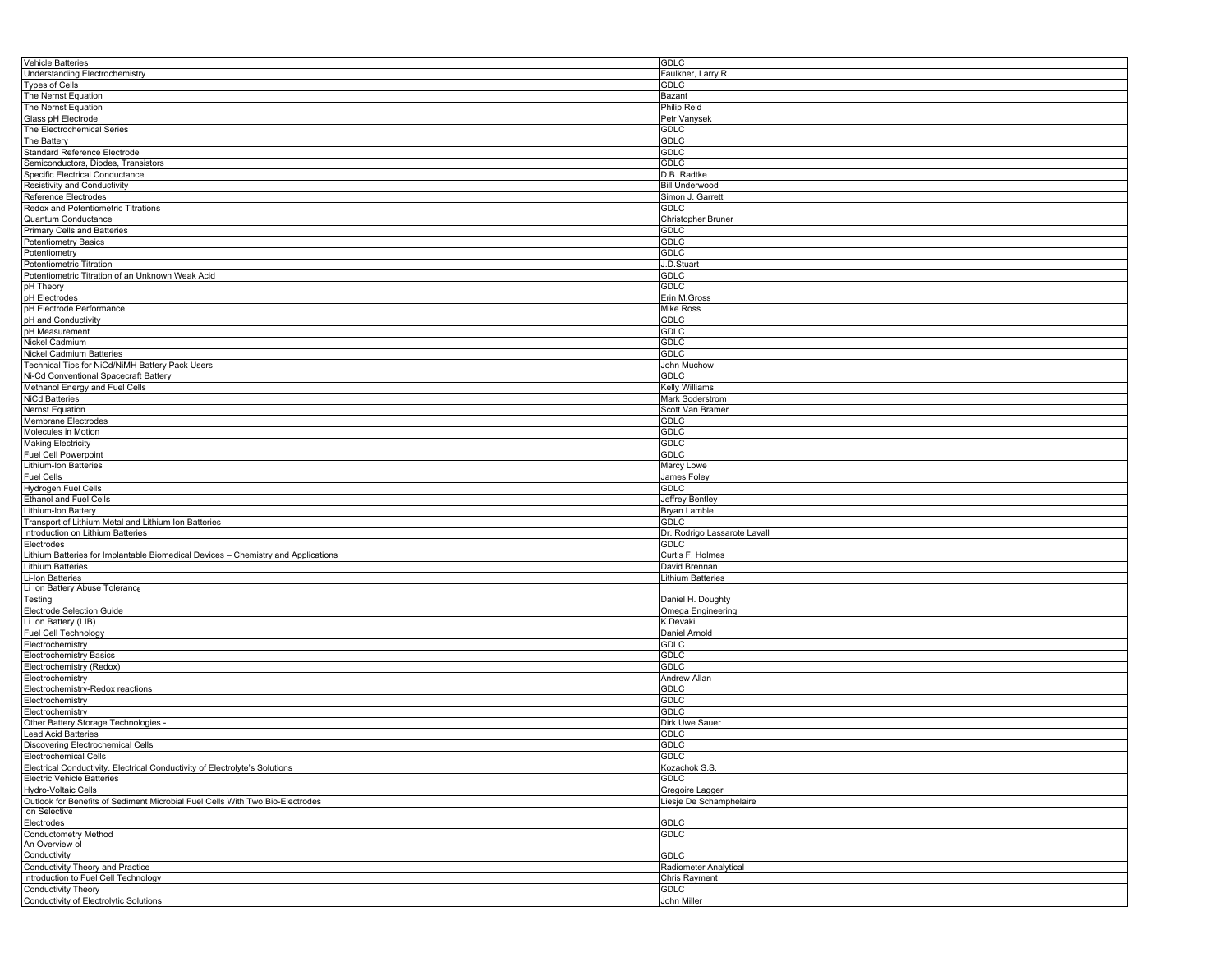| <b>Industrial Batteries</b>                                        | GDLC                        |
|--------------------------------------------------------------------|-----------------------------|
| Conductivity of Electrolyte Solutions                              | <b>GDLC</b>                 |
| Hydrogenocarb Pot Titrat                                           | GDLC                        |
| HydrogenFuelCell                                                   | <b>GDLC</b>                 |
| Conduction, Convection, Radiation                                  | <b>GDLC</b>                 |
| Hydrogen/oxygen (Air) Fuel Cells                                   | M. Cifrain                  |
| <b>Conducting Polymers</b>                                         | Yasmin Khairy Abd El fatah  |
| Conductance Introduction                                           |                             |
|                                                                    | GDLC                        |
| Conductometry                                                      | Dr. Hisham Ezzat Abdellatef |
| Hydrogen Fuel Cells                                                | <b>GDLC</b>                 |
| <b>Hydrogen Fuel Cells Basics</b>                                  | GDLC                        |
| Hydrogen Fuel Cell                                                 | Stephen Cohen               |
| How Fuel Cells Work                                                | GDLC                        |
| Galvanic Corrosion Control                                         | Neil A Louis                |
| Galvanic                                                           | <b>GDLC</b>                 |
| Galvanic Cells                                                     | GDLC                        |
| Cell Potentials.f                                                  | <b>GDLC</b>                 |
| History and Growth of Fuel Cells                                   | GDLC                        |
| <b>Biopotential Electrodes</b>                                     | Ed. Joseph D. Bronzino      |
| <b>FuelCells</b>                                                   | Professor Anil Kumar        |
|                                                                    |                             |
| Fuel Cell Technology                                               | GDLC                        |
| <b>Battery Types</b>                                               | <b>GDLC</b>                 |
| Hydrogen and Fuel Cell Technologies Program: Fuel Cells Fact Sheet | <b>GDLC</b>                 |
| Battery Handling and Precautions                                   | <b>GDLC</b>                 |
| <b>Fuel Cells</b>                                                  | <b>GDLC</b>                 |
| Fuel Cell Proposal                                                 | Richard G. Nelson           |
| <b>Battery Basics</b>                                              | Paul Patterson              |
| <b>Batteries</b>                                                   | Dr.B.Rama devi              |
| <b>Electrochemistry Basics</b>                                     | Michele P                   |
| <b>Basic Concepts</b>                                              |                             |
| <b>Related to Fuel Cells</b>                                       | Nevin Longenecker           |
| Just the Basics: Fuel Cells                                        | GDLC                        |
| Basic Physics of Galvanic Cells                                    | <b>GDLC</b>                 |
|                                                                    |                             |
| Applications of Galvanic Cell Reactions                            | Elaine Anne Elliott         |
| Anode and Cathode                                                  | <b>GDLC</b>                 |
| Analytical Electrochemistry                                        | <b>GDLC</b>                 |
| Fuel Cells for a Sustainable Energy Future                         | Sossina M. Haile            |
| An Introduction to Hydrogen Technology                             | <b>Brian Cook</b>           |
| Technology Characterization:                                       |                             |
| <b>Fuel Cells</b>                                                  | <b>GDLC</b>                 |
| Fuel Cell Technology                                               | Unknown                     |
| <b>Conic Sections</b>                                              | <b>GDLC</b>                 |
| Conic Sections-1                                                   | <b>GDLC</b>                 |
| <b>Engineering Graphics</b>                                        | GDLC                        |
| New Insight Into Cycloidal Areas                                   | Tom M.Apostol               |
| Modeling and Simulation of Cycloid Curves                          | Paul Ciprian Patic          |
|                                                                    |                             |
| Measuring Health                                                   | lan McDowell                |
| Measurement                                                        | <b>GDLC</b>                 |
| Lettering                                                          | Mr. Jeff Campbel            |
| ine Conventions                                                    | <b>GDLC</b>                 |
| <b>Involute Gears</b>                                              | <b>GDLC</b>                 |
| Introduction to Engineering Drawing                                | Paul Wright                 |
| <b>Exploring DraftSight</b>                                        | <b>GDLC</b>                 |
| Instrument Drawing and Lettering Techniques                        | <b>GDLC</b>                 |
| Introductions Conic Sections                                       | <b>GDLC</b>                 |
| Hyperbolas                                                         | <b>GDLC</b>                 |
| Hyperbola-1                                                        | <b>GDLC</b>                 |
| Horizontal and Vertical Alignment                                  | <b>GDLC</b>                 |
| <b>Historical Mechanisms for Drawing Curves</b>                    | Daina Taimina               |
|                                                                    |                             |
| Graph Drawing                                                      | yuntao Jia                  |
| <b>Freehand Lettering</b>                                          | <b>GDLC</b>                 |
| <b>Geometric Construction</b>                                      | <b>GDLC</b>                 |
| Epicycloids and Hypocycloids                                       | Anton Pannekoek             |
| <b>Engineering Drawing</b>                                         | Wuttet Taffesse             |
| Fundamentals of Soils Engineering                                  | Thomas D. Owen              |
| <b>Engineering Graphics</b>                                        | Ganesa Moorthy.R            |
| <b>Engineering Graphics I</b>                                      | Dr. Walter Lopez Moreno     |
| Microsoft PowerPoint - TA101 Lectures 1.pptx                       | Dr. Ashish Dutta            |
| Engineering Drawing and Its Instruments                            | <b>GDLC</b>                 |
| Engineering Design                                                 | Dr.Abdulkadir Erden         |
| Drawing Instruments and Their Uses                                 | <b>GDLC</b>                 |
| Drawing Instruments and Their Uses                                 |                             |
|                                                                    |                             |
|                                                                    | <b>GDLC</b>                 |
| Drawing Conventions                                                | <b>GDLC</b>                 |
| Drafting Tools, Instruments and Equipment                          | <b>GDLC</b>                 |
| Architectural Lines and Lettering<br>Conventions                   | <b>GDLC</b><br><b>GDLC</b>  |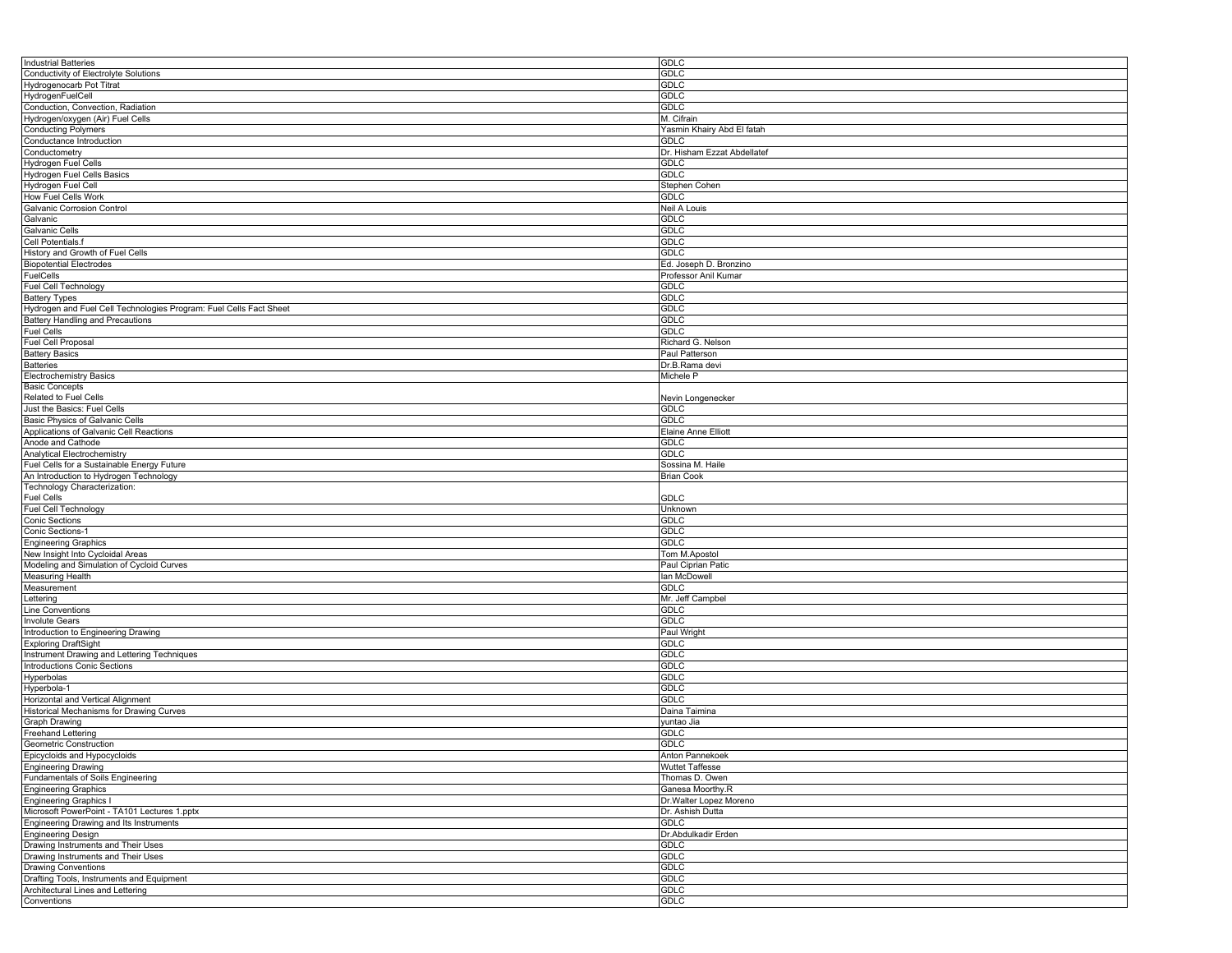| Conventions of Electrons, Structures, and Mechanisms (L) | Christopher B. Martin   |
|----------------------------------------------------------|-------------------------|
| Convention Practice in Orthographic Writing              | <b>GDLC</b>             |
| Construction Methods and Management                      | <b>GDLC</b>             |
| Construction Engineering and Management                  | Dr.Ahmet Ozatas         |
| Architectural Drawing                                    | <b>GDLC</b>             |
| Conic Sections                                           | <b>GDLC</b>             |
| Advanced Scales and Chords                               | <b>GDLC</b>             |
| Valves Instumentation and Control                        | <b>GDLC</b>             |
|                                                          |                         |
| Transformers                                             | Dr. Gleb V. Tcheslavski |
| <b>Traditional Tools</b>                                 | Dr. Walter López Moreno |
| Abstract                                                 | Aaron C. Clark          |
| Conic Sections the Hyperbola                             | Colleen Beaudoin        |
| Conic Sections and Orbits                                | Kepler                  |
| <b>Conic Sections</b>                                    | <b>GDLC</b>             |
| <b>Computer Aided Drawing</b>                            | <b>GDLC</b>             |
| Terminology in Threads                                   | <b>GDLC</b>             |
| <b>Technical Drawing</b>                                 | <b>GDLC</b>             |
| Common Maintenance Tools and Their Uses                  | <b>GDLC</b>             |
| <b>Suspended Chords</b>                                  | <b>GDLC</b>             |
| Standards and Conventions                                | <b>GDLC</b>             |
| Sketching, Drawing and Illustration                      | <b>GDLC</b>             |
|                                                          |                         |
| Sheet Nunbering and CAD Drawing Naming Conventions       | <b>GDLC</b>             |
| Chords From Scales                                       | <b>GDLC</b>             |
| Section of Solid                                         | <b>GDLC</b>             |
| All Chord Scale Cards                                    | <b>GDLC</b>             |
| Scales and Measurement                                   | <b>GDLC</b>             |
| Plane Curves and Free Hand Sketching                     | Mr.B.Ramesh             |
| Plane and Space Curves Curvature-Based Features          | <b>GDLC</b>             |
| Pain Management in Elderly Patients                      | Pragnesh Patel          |
| Peer-To-Peer                                             | <b>GDLC</b>             |
| Arcs and Chords                                          | <b>GDLC</b>             |
| <b>Basic Drafting Skills Lettering</b>                   | <b>GDLC</b>             |
| Volume of Prisms and Cylinders                           | <b>GDLC</b>             |
|                                                          | <b>GDLC</b>             |
| Cones and Cylinders                                      |                         |
| Circular Cylinder and Cone                               | Mahesh Kumar Badetri    |
| 3D Shape Properties                                      | <b>GDLC</b>             |
| Volumes of Rectangular Prisms and Cylinders              | <b>GDLC</b>             |
| Volumes of Prisms and Cylinders                          | <b>GDLC</b>             |
| Volumes of Prisms and Cylinders                          | <b>GDLC</b>             |
| Volume Prism and Cylinders                               | <b>GDLC</b>             |
| Volume of Prisms and Cylinders                           | <b>GDLC</b>             |
| Volume of Prisms and Cylinders-1                         | <b>GDLC</b>             |
| Volume of Cylinders and Cones                            | <b>GDLC</b>             |
| <b>Vector Calculus</b>                                   | <b>GDLC</b>             |
| Volume and Surface Area                                  | <b>GDLC</b>             |
| Surface Area of Prisms and Cylinders-1                   | <b>GDLC</b>             |
|                                                          |                         |
| Surface Areas of Prisms and Cylinders                    | <b>GDLC</b>             |
| Spheres                                                  | <b>GDLC</b>             |
| Solid Modeling                                           | <b>GDLC</b>             |
| Section of Solid                                         | <b>GDLC</b>             |
| On the Union of Cylinders                                | <b>Esther Ezra</b>      |
| Unwrapping Curves From Cylinders and Cones               | Tom M. Apostol          |
| Intersections and Development of Surfaces                | <b>GDLC</b>             |
| Intersection of Cylinders                                | David Eberly            |
| Geometry-Solid Shapes                                    | <b>GDLC</b>             |
| Infinite Cylinder-Ray Intersections                      | <b>GDLC</b>             |
| Faithful Least-Squares Fitting of Spheres                | Gabor Luk <sup>cs</sup> |
| Design and Analysis of Thick Walled Cylinder With Holes  | Rashmi Ranjan Nath      |
| <b>Cylinders and Cones</b>                               | <b>GDLC</b>             |
| Engineering Drawing and CAD                              | <b>GDLC</b>             |
|                                                          | <b>GDLC</b>             |
| Orthographic Projections                                 |                         |
| First Angle Orthographic Projection                      | <b>GDLC</b>             |
| Angle Projection Scheme                                  | <b>GDLC</b>             |
| Rectangular Pyramids                                     | <b>GDLC</b>             |
| Orthographic Projections                                 | <b>GDLC</b>             |
| Thermal Process and Mild Steel Pipework                  | <b>GDLC</b>             |
| Engineering and Technology Division                      | <b>GDLC</b>             |
| Translation, Rotation, and Transformation                | <b>GDLC</b>             |
| Orthographic Projection                                  | <b>GDLC</b>             |
| <b>Engineering Drawing</b>                               | <b>GDLC</b>             |
| Multiview Drawing                                        | <b>GDLC</b>             |
| Santana Drafting                                         | <b>GDLC</b>             |
| Mobility Models and Traces                               | <b>GDLC</b>             |
| Multiview                                                | <b>GDLC</b>             |
|                                                          |                         |
| Projections Straight Lines                               | <b>GDLC</b>             |
| Line Conventions                                         | <b>GDLC</b>             |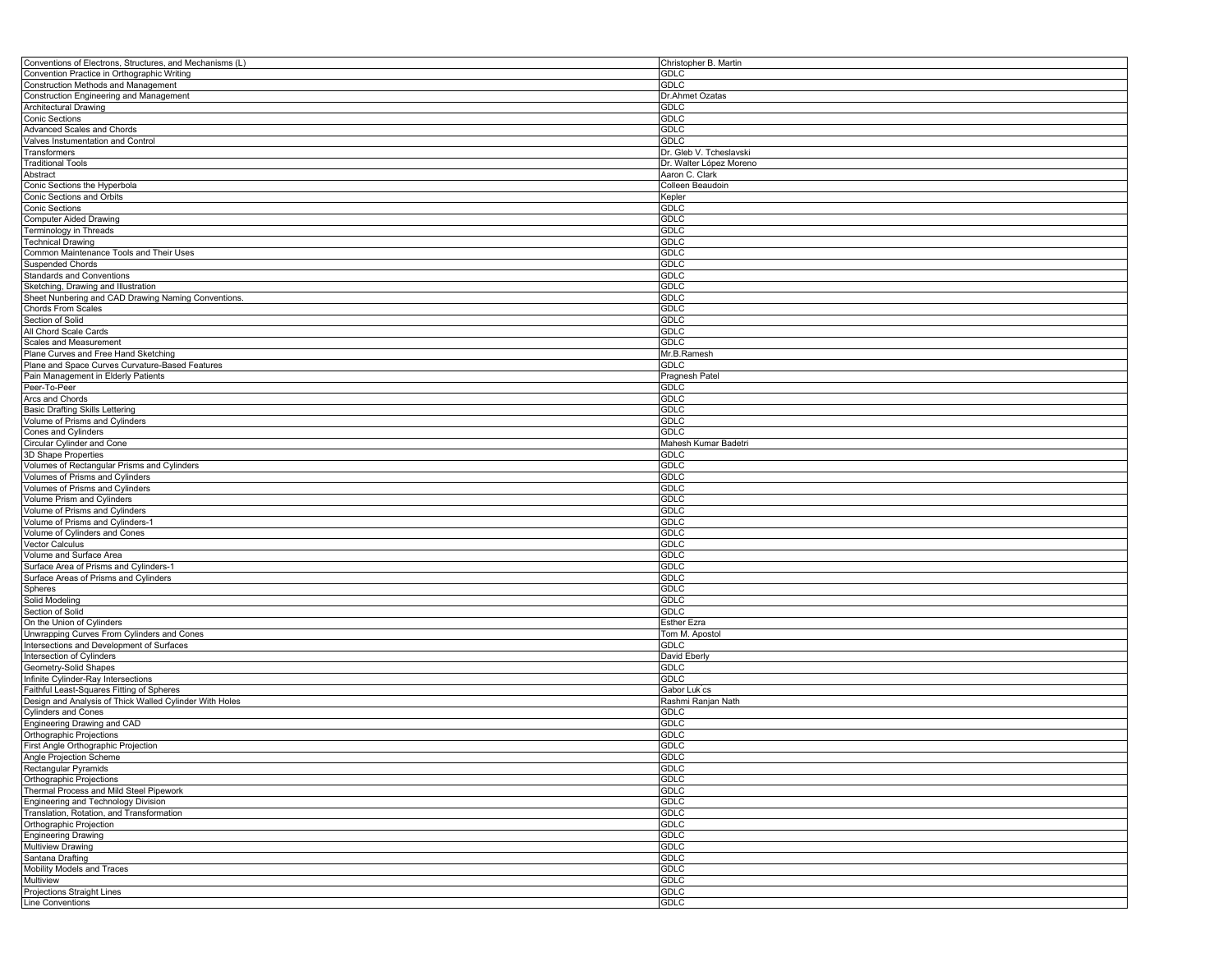| Three Views of a Line                                                  | <b>GDLC</b>                    |
|------------------------------------------------------------------------|--------------------------------|
| Orthographic Projection Drawing                                        | <b>GDLC</b>                    |
| Orthographic Projection Drawing                                        | <b>GDLC</b>                    |
| Projection of Points and Projection of Lines                           | <b>GDLC</b>                    |
| Multi-View Drawing                                                     | <b>GDLC</b>                    |
| Multiview Sketching                                                    | <b>GDLC</b>                    |
| Components EulerAngles                                                 | <b>GDLC</b>                    |
|                                                                        |                                |
| <b>Engineering Graphics</b>                                            | <b>GDLC</b>                    |
| Texture Analysis Software for Windows                                  | <b>GDLC</b>                    |
| <b>Engineering Graphics</b>                                            | <b>GDLC</b>                    |
| Engineering Drawing and CAD                                            | <b>GDLC</b>                    |
| Conventions                                                            | <b>GDLC</b>                    |
| <b>Auxiliary Views</b>                                                 | <b>GDLC</b>                    |
| Orthographic Projection and Multi-View Projection                      | <b>GDLC</b>                    |
| <b>Blueprint Reading</b>                                               | <b>GDLC</b>                    |
| <b>Auxiliary Views</b>                                                 | <b>GDLC</b>                    |
| <b>Multiview Drawings</b>                                              | <b>GDLC</b>                    |
| Engineering Graphics Essentials With AutoCAD 2013 Instruction          | <b>GDLC</b>                    |
| Graphic Communication                                                  | <b>GDLC</b>                    |
| Projection of Straight Lines                                           | <b>GDLC</b>                    |
|                                                                        |                                |
| Orthographic Projection                                                | <b>GDLC</b>                    |
| Conventions                                                            | <b>GDLC</b>                    |
| <b>Transition Pieces</b>                                               | <b>GDLC</b>                    |
| A Student Check List for Technical Drawing                             | <b>GDLC</b>                    |
| Orthographic Projection                                                | <b>GDLC</b>                    |
| Orthographics in Autocad                                               | <b>GDLC</b>                    |
| X-Rays Production                                                      | <b>GDLC</b>                    |
| X-RayDiffraction-2                                                     | <b>B.D. Cullity</b>            |
| X-Ray Powder Diffraction Method                                        | <b>GDLC</b>                    |
| X-ray Diffraction Techniques                                           | <b>GDLC</b>                    |
| X-Ray Diffraction (XRD)                                                | <b>GDLC</b>                    |
| X-Ray Diffraction                                                      | <b>GDLC</b>                    |
|                                                                        | <b>Wesley Tennyson</b>         |
| X-Ray Diffraction                                                      |                                |
| X-Ray Data Booklet                                                     | <b>GDLC</b>                    |
| X-Ray Analytical Methods                                               | <b>GDLC</b>                    |
| Wien's Law                                                             | <b>GDLC</b>                    |
| Why Size Matters                                                       | <b>GDLC</b>                    |
| What Is Optical Fiber                                                  | <b>GDLC</b>                    |
| The Way to the Laser                                                   | Mario Bertolotti               |
| Wave-Particle Duality-Matter Waves                                     | <b>GDLC</b>                    |
| <b>Wave-Particle Duality</b>                                           | <b>GDLC</b>                    |
| Wave-Particle Duality                                                  | H. Vic Dannon                  |
| Wave Properties of Particles                                           | GDLC                           |
| The Wave Nature of Matter                                              | <b>GDLC</b>                    |
| Wave - Difraction Experiment                                           | <b>GDLC</b>                    |
| Vectors in Physics                                                     | <b>GDLC</b>                    |
|                                                                        |                                |
| Vectors                                                                | <b>GDLC</b>                    |
| Van der Waals Forces Between Atoms                                     | Michael Fowler                 |
| Van Der Waals Forces                                                   | <b>GDLC</b>                    |
| Van Der Waals Bonding                                                  | <b>GDLC</b>                    |
| The Value of Qualitative Information                                   | Edward I. Altman               |
| Utility Application of Optical Fiber                                   | George G. Karady               |
| Use of Magnetic Proxies                                                | <b>GDLC</b>                    |
| Unit Cells and Miller Indexes.ppt                                      | <b>GDLC</b>                    |
| Unit Cells and Miller Indexes.ppt                                      | <b>GDLC</b>                    |
| Unit Cells and Crystal Systems                                         | <b>GDLC</b>                    |
| Unit Cells                                                             | <b>GDLC</b>                    |
| Unit Cell and Packing Efficiency                                       | <b>GDLC</b>                    |
| Unique Properties at the Nanoscale                                     | <b>GDLC</b>                    |
| Uniform Electron Gases                                                 |                                |
|                                                                        | Peter M. W. Gill               |
| Understanding Radiation and Its Effects                                | <b>Brooke Buddemeier</b>       |
| <b>Understanding Optical Communications</b>                            | Harry J. R. Dutton             |
| <b>Understanding Magnetism</b>                                         | <b>GDLC</b>                    |
| Understanding Chemical Reaction                                        | GDLC                           |
| Ultrastable                                                            |                                |
| Carbon Dioxide Laser                                                   | C.Freed                        |
| <b>Types of Semiconductors</b>                                         | <b>GDLC</b>                    |
| Types of Optical Fibre                                                 | <b>GDLC</b>                    |
| <b>Types of Laser</b>                                                  | <b>GDLC</b>                    |
| Type and Properties of Electroceramics                                 | Dr. Sabar D. Hutagalung        |
| Two forms of Wien's displacement law                                   |                                |
|                                                                        |                                |
|                                                                        | Lianxi Ma                      |
| <b>Tutorial on Optical Fibres</b>                                      | F. Reynaud                     |
| The Troubled Theories Of Magnetic Induction                            | David L. Bergman               |
| Trends-Periodic-Table                                                  | <b>GDLC</b>                    |
| Topics in Room Acoustics<br>Three-Dimensional Dielectrophoresis Device | <b>GDLC</b><br>Michael Beltran |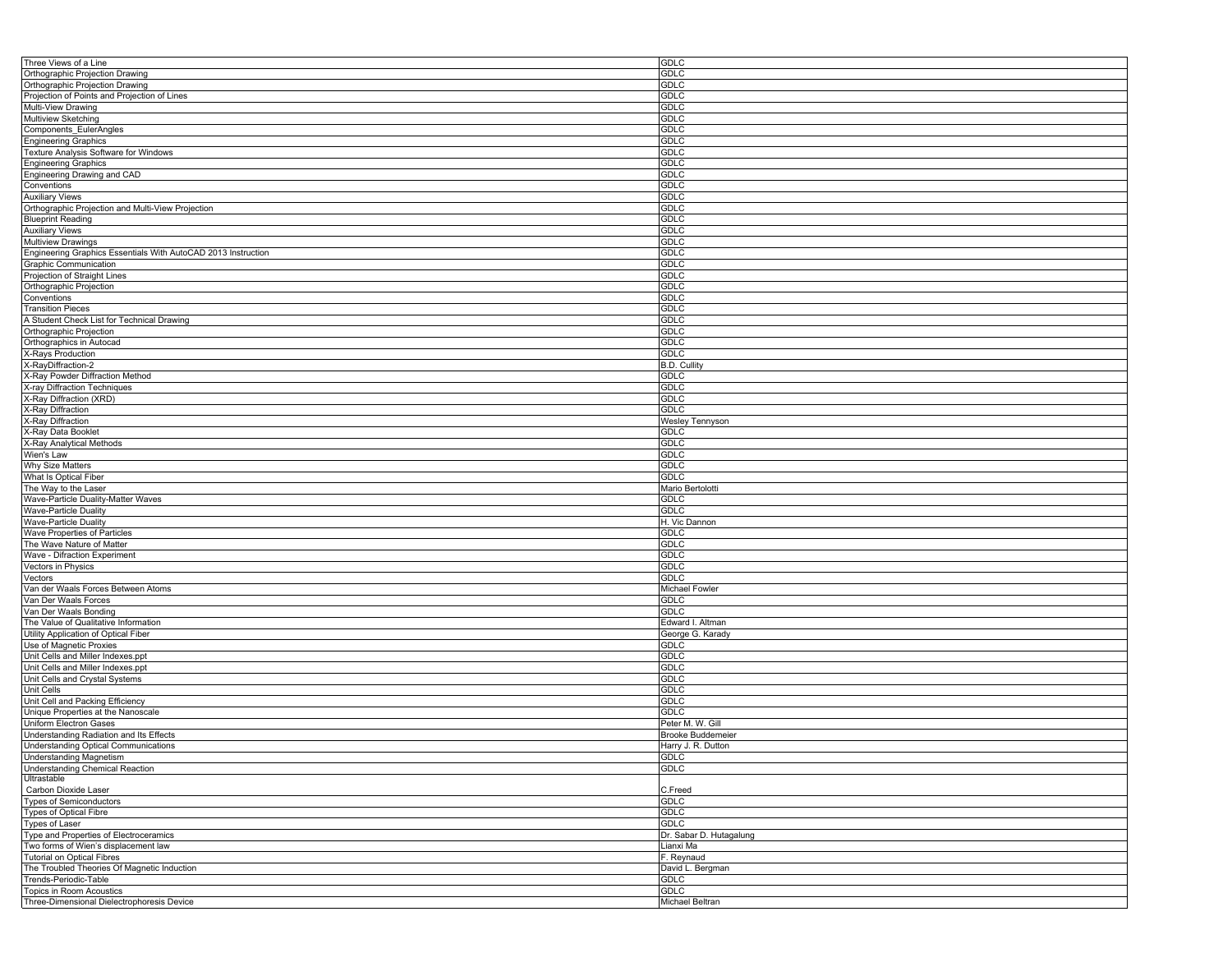| Thermodynamics of the Harmonic Oscillator          | Timothy H. Boyer        |
|----------------------------------------------------|-------------------------|
| Thermodynamics and Statistical Mechanics           | <b>GDLC</b>             |
| <b>Thermal Emission</b>                            | <b>GDLC</b>             |
| Thermal and Sound Insulation                       | <b>GDLC</b>             |
| Theory of Magnetism                                | Carsten Timm            |
|                                                    |                         |
| A System View of Optical Fiber Communication       | AbdulRahman AlKhayyat   |
| Symmetry                                           | GDLC                    |
| Superconductors                                    | Nathan Finney           |
| <b>Superconductor Ceramics</b>                     | Dr. Sabar D. Hutagalung |
| Superconductivity                                  | <b>GDLC</b>             |
| Summary of Black-Body Radiation Theory             | J. Mallinckrodt         |
| Structures, Directions, Planes                     | <b>GDLC</b>             |
| The Structures of Metals                           | <b>GDLC</b>             |
|                                                    |                         |
| Structures and Properties of Ionic Solids          | <b>GDLC</b>             |
| Structure solution                                 | <b>GDLC</b>             |
| Structure of Solids -1                             | S. Chandravathanam      |
| Structure of Solids                                | <b>GDLC</b>             |
| Structure of Solids                                | <b>GDLC</b>             |
| Structure of Physical Space                        | Yu.A. Baurov            |
| The Structure of Crystalline Solids                | <b>GDLC</b>             |
| The Structure of Crystalline Solids-1              | <b>GDLC</b>             |
|                                                    | <b>GDLC</b>             |
| Structure of Crystalline Solids                    |                         |
| The Structure of                                   |                         |
| <b>Crystalline Solids</b>                          | <b>GDLC</b>             |
| The Structure of                                   |                         |
| <b>Crystalline Solids</b>                          | <b>GDLC</b>             |
| Structural Defects and Twinning                    | GDLC                    |
| The Story of the Photon                            | N Mukunda               |
| Story of Semiconductor                             | John Orton              |
| Stochastic Seismic Emission                        | A.-C. Donea             |
| <b>Stimulated Emission</b>                         | <b>GDLC</b>             |
|                                                    |                         |
| Stereographic Projection                           | GDLC                    |
| <b>Statistical Physics</b>                         | David L.Gold Stein      |
| <b>Statistical Mechanics</b>                       | <b>GDLC</b>             |
| Splicers                                           | Rekha .V. Tranquebar    |
| Special Purpose Diodes                             | <b>GDLC</b>             |
| <b>Space Lattices</b>                              | <b>GDLC</b>             |
| Sound Design                                       | <b>GDLC</b>             |
| Sound and Hearing                                  | <b>GDLC</b>             |
|                                                    |                         |
| Solving Van Der Waals' Equation                    | Professor Paul J. Gans  |
| Solution of Time-Independent                       | <b>GDLC</b>             |
| Solids-1                                           | GDLC                    |
| Solids Defects                                     | <b>GDLC</b>             |
| Solids                                             | <b>GDLC</b>             |
| Solid-State Lasers                                 | Walter Koechner         |
| Solid-State and Materials Chemistry                | <b>GDLC</b>             |
| Solid State Physics-1                              | Prof. Dr. Besire Gonul  |
|                                                    |                         |
| Solid State Physics                                | <b>GDLC</b>             |
| Solid State Physics                                | <b>GDLC</b>             |
| Solid State Physics                                | Reka Albert             |
| Solid State Applications                           | <b>GDLC</b>             |
| Sol-Gel Materials for Optofluidics                 | Prof. Anders Kristensen |
| Sol-Gel Derived Nanomaterials                      | David J. Kissel         |
| Sol-Gel Derived Nanomaterials                      | David J. Kissel         |
| Soft Magnetic Materials for Audio Transformers     | G. A. V. Sowter         |
|                                                    |                         |
| Soft and Hard Magnetic Materials                   | <b>GDLC</b>             |
| Slip system in FCC                                 | GDLC                    |
| Size Effect on the Cohesive Energy of Nanoparticle | M.P.Wang                |
| The Simplest Models of Magnetism                   | <b>GDLC</b>             |
| Short hydrogen bonds in proteins                   | Sathyapriya Rajagopal   |
| Series Resistance, channel                         |                         |
| length and width                                   | GDLC                    |
| Semiconductors and Integrated Circuits             | GDLC                    |
| Semiconductors                                     | Garcia                  |
| Semiconductor Tutorial                             | <b>GDLC</b>             |
| Semiconductor Theory and Devices                   | John Bardeen            |
|                                                    |                         |
| Semiconductor Physics                              | <b>GDLC</b>             |
| Semiconductor Physic                               | <b>GDLC</b>             |
| Semiconductor Optical Sources                      | <b>GDLC</b>             |
| Semiconductor Lasers                               | Khanh Kieu              |
| Semiconductor Introduction                         | <b>GDLC</b>             |
| Semiconductor in Equilibrium                       | GDLC                    |
| Semiconductor Diode Lasers                         | GDLC                    |
| Semiconductor Devices and Models                   | Prof. Shayla Sawyer     |
| Semiconductor Devices                              |                         |
|                                                    | Dr. O. D. Akinyemi      |
| Semiconductor Device Physics                       | Prof. Ming-Jer Chen     |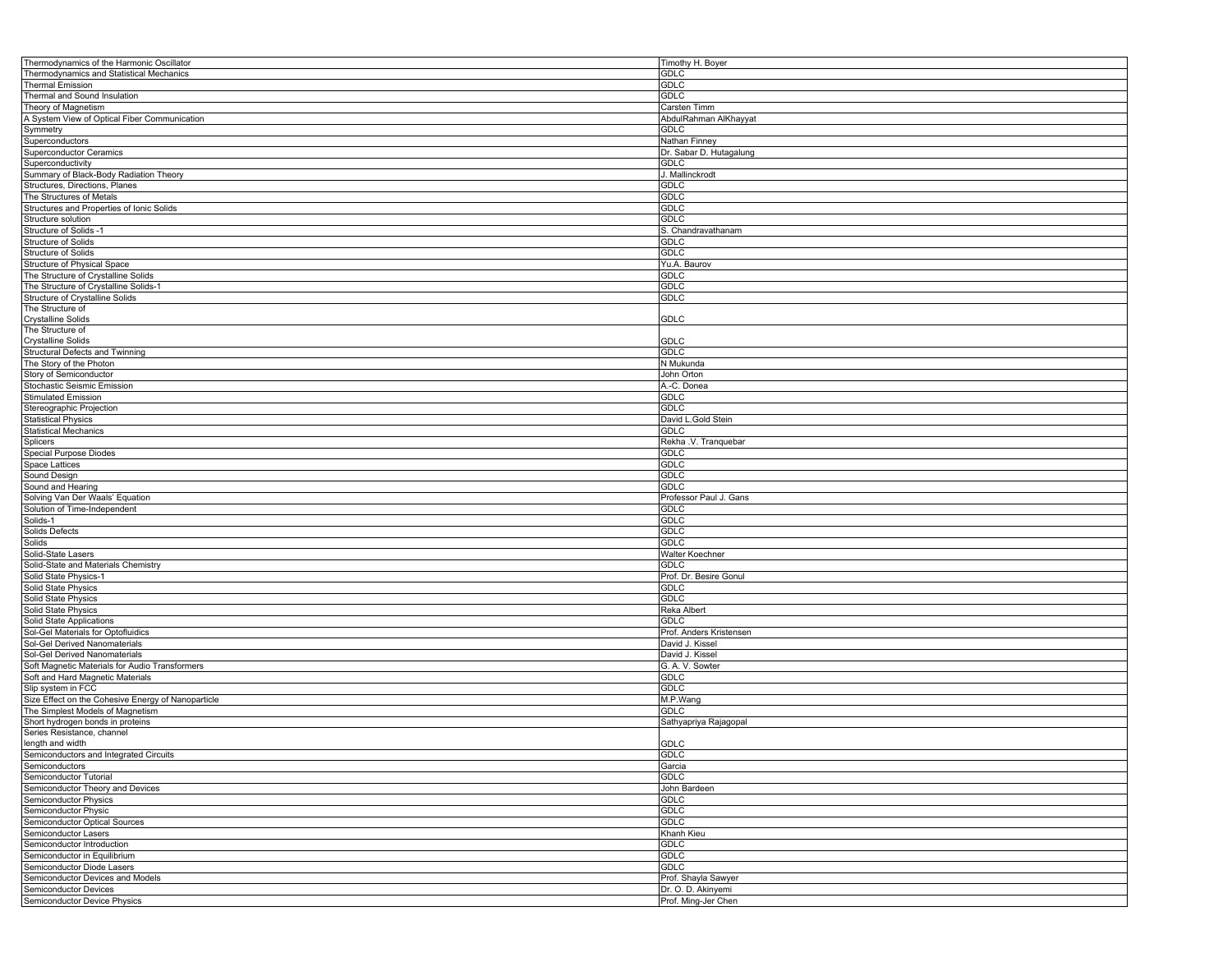| Semiconductor                                                        | <b>GDLC</b>          |
|----------------------------------------------------------------------|----------------------|
| Semiconductor                                                        | GDLC                 |
|                                                                      |                      |
| semiconducting Lasers                                                | Dr Zainovia Lockman  |
| The Science and Engineering of Materials                             | Donald R. Askeland   |
| Science and Engineering of Materials                                 | Donald R.Askeland    |
| Schrodinger's Wave Equation                                          | GDLC                 |
|                                                                      |                      |
| Schrodinger's Equation for Three Dimensions                          | GDLC                 |
| Schrodinger and Matter Wave                                          | <b>GDLC</b>          |
| Room and Auditorium Acoustics                                        | <b>GDLC</b>          |
| Review of Semiconductor Physics                                      | <b>GDLC</b>          |
|                                                                      |                      |
| Reverberation and Echo                                               | <b>GDLC</b>          |
| Reverberation                                                        | <b>GDLC</b>          |
| Reporting of Crystal                                                 | Peter R.Strickland   |
| Relation Between Einstein Coefficient                                | <b>GDLC</b>          |
| The Refractive Index of a Solid                                      | <b>GDLC</b>          |
|                                                                      |                      |
| Refraction and Optical Fibres                                        | Prof Tanya Monro     |
| Reciprocal Space                                                     | <b>GDLC</b>          |
| Recent Advances in Display Technologies                              | Dr. K. R. Sarma      |
| Rapid Determination of Interplanar Spacings                          | F. DoNar.o Bross     |
| <b>Raman Effect</b>                                                  |                      |
|                                                                      | <b>GDLC</b>          |
| Radioactivity                                                        | <b>GDLC</b>          |
| Radiative Transitions                                                | GDLC                 |
| Radiation-1                                                          | <b>GDLC</b>          |
| <b>Radiation Review</b>                                              | <b>GDLC</b>          |
|                                                                      |                      |
| Radiation of Black Body                                              | <b>GDLC</b>          |
| Radiation Notes                                                      | Dr. Rasha Salama     |
| Radiation                                                            | <b>GDLC</b>          |
| The Quasi-Free Electron                                              | Prof. Hopwood        |
| The Quantum Theory ofAtoms and Molecules                             | Dr Grant Ritchie     |
|                                                                      |                      |
| Quantum Theory of Polymers-Bloch theory                              | Jean-Marie Andre     |
| Quantum Theory                                                       | GDLC                 |
| <b>Quantum Statistical Mechanics</b>                                 | Ahmed.S.Arife        |
| Quantum Model of the Atom                                            | <b>GDLC</b>          |
|                                                                      |                      |
| Quantum Mechanics Introduction                                       | R Shanker            |
| Quantum Mechanics II-Examples                                        | Michael A. Nielsen   |
| Quantum Mechanics and Atomic Physics                                 | <b>GDLC</b>          |
| <b>Quantum Mechanics</b>                                             | Peter S. Riseborough |
| <b>Quantum Mechanics</b>                                             | Terry A. Ring        |
| <b>Quantum Hall Effects</b>                                          | M. Fleischhauer      |
|                                                                      |                      |
| <b>Quantum Dots</b>                                                  | Dr. Dagotto          |
| Quantum Confinement                                                  | <b>GDLC</b>          |
| Qualitative Risk Assessment                                          | GDLC                 |
| Pyroelectricity History                                              | <b>GDLC</b>          |
| Pyroelectricity                                                      | <b>GDLC</b>          |
| Properties of X-Rays                                                 | <b>GDLC</b>          |
|                                                                      |                      |
| Properties of Laser Light                                            | <b>GDLC</b>          |
| Propagation of Sound and Vibration                                   | Hans Boden           |
| Propagation of Signals in Optical Fiber                              | <b>GDLC</b>          |
| Principles That Govern                                               | <b>GDLC</b>          |
| Principles of X-Ray Diffraction                                      | <b>GDLC</b>          |
|                                                                      |                      |
| Principles of X-ray Crystallography                                  | Raymond Kwok         |
| Principles of Quantummechanics                                       | Donald D.Fitts       |
| Principles of Optical Fibers                                         | Prof. G. Selvaduray  |
| Principle of Waveguiding                                             | <b>GDLC</b>          |
| Principle of LCD Display                                             | <b>GDLC</b>          |
|                                                                      |                      |
| <b>Predicting Reverberation Time</b>                                 | Jian Kang            |
| Power Method for Approximating Eigenvalues                           | <b>GDLC</b>          |
| Powder X-Ray Diffraction                                             | <b>GDLC</b>          |
| Polarization, Electric Fields, and Dielectric Response in Insulators | David Vanderbilt     |
| Polarization of Lightr                                               | George Themelis      |
| Polarization and Polarization Control                                | <b>GDLC</b>          |
|                                                                      |                      |
| Polarization and Measurement                                         | <b>GDLC</b>          |
| Polarization                                                         | <b>GDLC</b>          |
| Point Groups and Crystal Systems                                     | Yi-Shu Wei           |
| Point Defects in Crystals                                            | F. Agullo-Lopez      |
| Point defects and line defects                                       | <b>GDLC</b>          |
| Point Defects and Dislocations                                       | <b>GDLC</b>          |
|                                                                      |                      |
| PN-junction Diodes Applications                                      | <b>GDLC</b>          |
| PN-junction Diode I-V Characteristics                                | <b>GDLC</b>          |
| PN-Junction Diode Characteristics                                    | <b>GDLC</b>          |
| <b>Pn Junction Diodes</b>                                            | <b>GDLC</b>          |
| PN Junction Devices                                                  | <b>GDLC</b>          |
| Pn Junction                                                          | <b>GDLC</b>          |
|                                                                      |                      |
| <b>PN</b> Junction                                                   | Saumitra R Mehrotra  |
| PN and Metal-Semiconductor                                           |                      |
| Junctions                                                            | GDLC                 |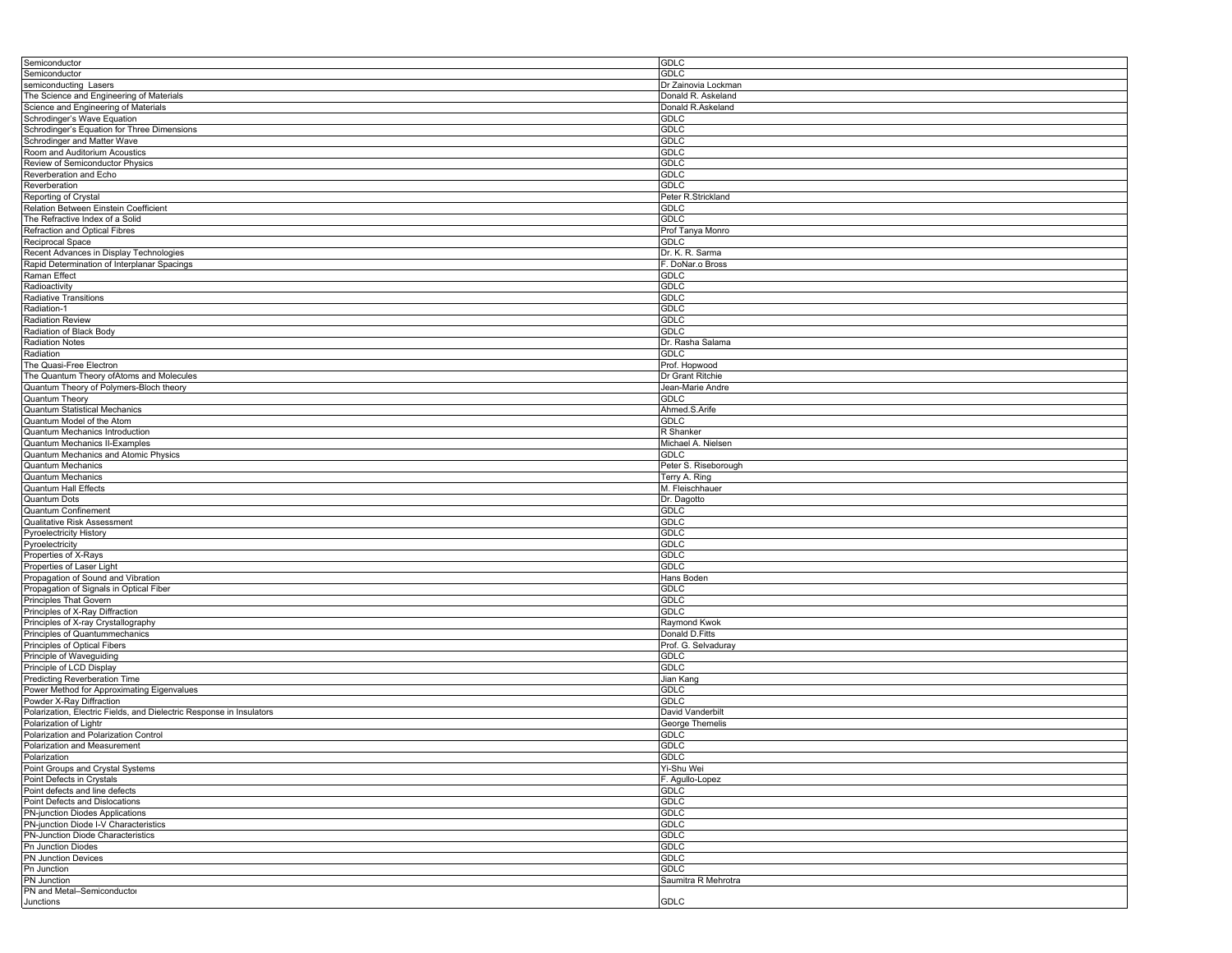| <b>GDLC</b>             |
|-------------------------|
| <b>GDLC</b>             |
| Gerhard Kramm           |
| <b>GDLC</b>             |
| Travis Heffernan        |
| <b>GDLC</b>             |
| <b>GDLC</b>             |
| GDLC                    |
|                         |
| Matthew Kelso           |
| Dr. Sabar D. Hutagalung |
| M. Dawber               |
| <b>GDLC</b>             |
| Diederik S. Wiersma     |
| Dr. Marc Madou          |
| <b>GDLC</b>             |
| <b>GDLC</b>             |
| <b>GDLC</b>             |
| <b>GDLC</b>             |
| <b>GDLC</b>             |
| <b>GDLC</b>             |
| <b>GDLC</b>             |
| <b>GDLC</b>             |
|                         |
| Mrs.Coyle               |
| GDLC                    |
| GDLC                    |
| Shinichi Miura          |
| <b>GDLC</b>             |
| <b>GDLC</b>             |
| <b>GDLC</b>             |
| Prof.Dr.Besire Gonul    |
| <b>GDLC</b>             |
| Sabina Chiriott         |
| <b>GDLC</b>             |
| <b>GDLC</b>             |
| John D. Williams        |
| Emily Kubacki           |
|                         |
| Gaurav Puri             |
| <b>GDLC</b>             |
| Michael W. Davidson     |
| Malcolm Johnson         |
| <b>GDLC</b>             |
| Takis Hadjifotiou       |
| <b>GDLC</b>             |
| M Arumugam              |
| Prof. Manoj Kumar       |
| <b>GDLC</b>             |
| Savera Tanwir           |
| <b>GDLC</b>             |
| <b>GDLC</b>             |
| V.A. Lubarda            |
| GDLC                    |
| <b>GDLC</b>             |
|                         |
| <b>GDLC</b>             |
|                         |
| Charles H. Camp Jr      |
| <b>GDLC</b>             |
| Ramesh Narayan          |
| <b>GDLC</b>             |
| Kody Varahramyan        |
| <b>GDLC</b>             |
| <b>GDLC</b>             |
| Aldrin E. Sweeney       |
| <b>GDLC</b>             |
| Matthew Kearnes         |
| <b>GDLC</b>             |
| H. Hau Wang             |
| K.Hono                  |
| Jeremy J. Ramsden       |
|                         |
| <b>GDLC</b>             |
| Galileo                 |
| <b>GDLC</b>             |
| <b>GDLC</b>             |
| <b>GDLC</b>             |
|                         |
| Ram Seshadri            |
| <b>GDLC</b>             |
|                         |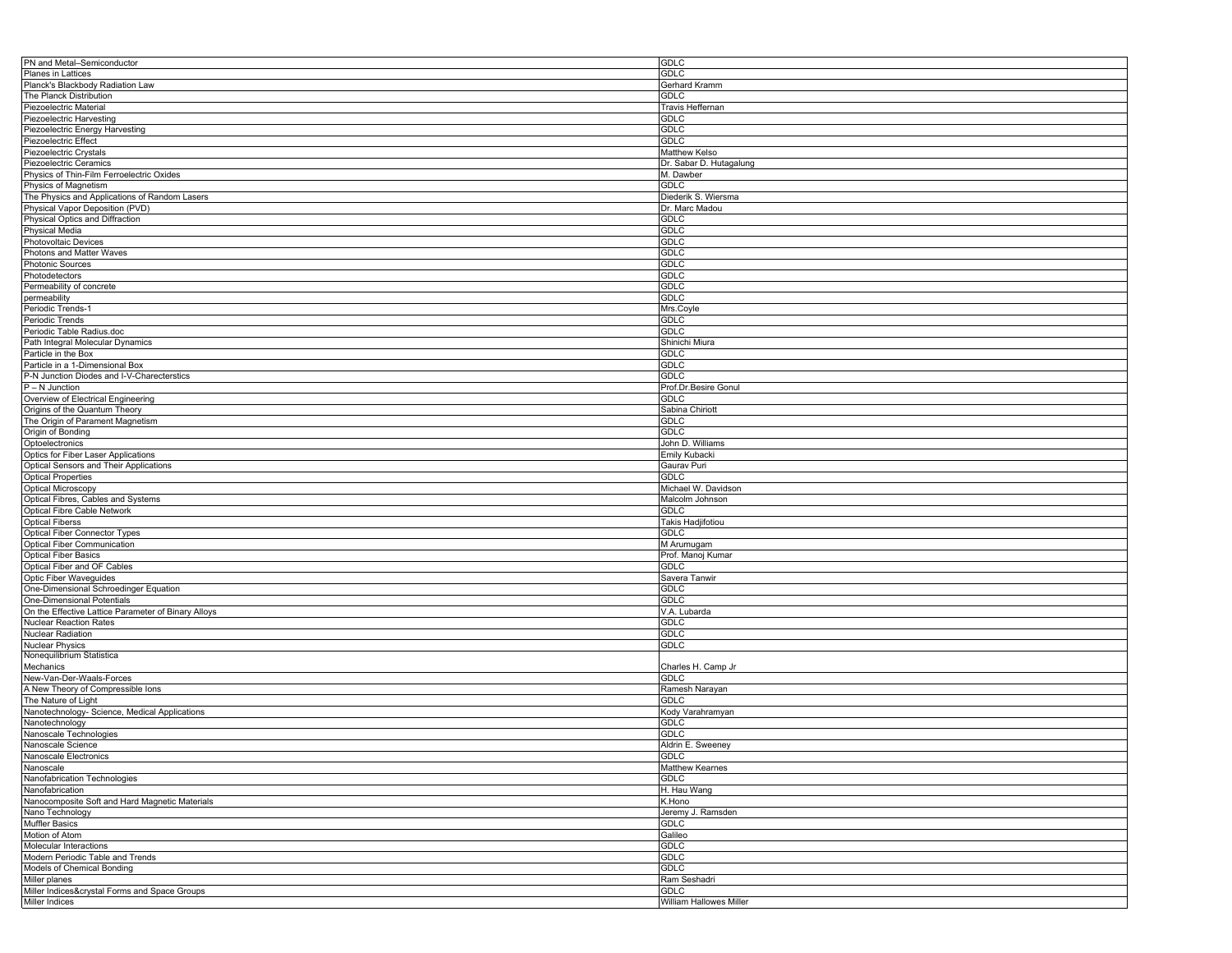| Miller Indices                                 | <b>GDLC</b>           |
|------------------------------------------------|-----------------------|
| Micromagnetism, Domains and Hysteresis         | <b>GDLC</b>           |
| Metastable Supersymmetry Breaking              | Nathan Seiberg        |
| Metastable States                              | <b>GDLC</b>           |
|                                                |                       |
| Metastability and Synchronization Failure      | W.j.Dally             |
| Metallic Bonding                               | <b>GDLC</b>           |
| Metallic and Ceramic Structures                | <b>GDLC</b>           |
| <b>Medical Lasers</b>                          | Suresh M. Brahmavar   |
| Medical Applications of X Rays                 | Otha W. Linton        |
| Maxwell's Equations                            | GDLC                  |
| Maxwell-Boltzmann-Temperature and Catalysts    | GDLC                  |
|                                                |                       |
| The Maxwell-Boltzmann Distribution             | <b>GDLC</b>           |
| Maxwell-Boltzmann                              | <b>GDLC</b>           |
| Matter Waves                                   | Alex Harris           |
| Mathematical Physics of                        |                       |
| <b>BlackBody Radiation</b>                     | Claes Johnson         |
| Materials Classification                       | GDLC                  |
| Mater and Minerals                             | <b>GDLC</b>           |
| The Mass of the Photon                         | Liang-Cheng Tu        |
|                                                |                       |
| Masers and Lasers                              | <b>GDLC</b>           |
| Masers                                         | <b>GDLC</b>           |
| Many Body Physics                              | Thierry Giamarchi     |
| Magnettism, Magnetic Order and Super Conductor | <b>GDLC</b>           |
| <b>Magnetization Reversal</b>                  | <b>GDLC</b>           |
| Magnetization and Spin Magnetic Moments        | <b>GDLC</b>           |
| Magnetism of Rocks and Minerals                | <b>GDLC</b>           |
| Magnetism Definitions and Atomic Sources       | <b>Anne Reilly</b>    |
|                                                |                       |
| Magnetism and Magnetic Circuit                 | GDLC                  |
| Magnetism and Electromagnetism                 | <b>GDLC</b>           |
| MagneticDipoles                                | <b>GDLC</b>           |
| Magnetic Vector Potential                      | <b>GDLC</b>           |
| Magnetic Suspension and Levitation Train       | Vana Richards         |
| <b>Magnetic Susceptibility</b>                 | GDLC                  |
| <b>Magnetic Solids</b>                         | <b>GDLC</b>           |
|                                                |                       |
| Magnetic Properties of Materials               | <b>GDLC</b>           |
| Magnetic Properties Introduction               | <b>GDLC</b>           |
| Magnetic Properties Basics                     | <b>GDLC</b>           |
| <b>Magnetic Properties</b>                     | <b>GDLC</b>           |
| Magnetic Particle Testing                      | <b>GDLC</b>           |
| <b>Magnetic Moments</b>                        | S.M.Lea               |
| Magnetic Materials Notes                       | GDLC                  |
|                                                |                       |
| Magnetic Materials Details                     | <b>GDLC</b>           |
| Magnetic Materials                             | <b>GDLC</b>           |
| Magnetic Levitation Introduction               | Tori Johnson          |
| Magnetic Levitation                            | <b>GDLC</b>           |
| Magnetic Flux and                              |                       |
| Faraday's Law                                  | GDLC                  |
| Magnetic Fields and Currents                   | Dale E. Gary          |
| The Magnetic Field                             | <b>GDLC</b>           |
| Magnetic Field                                 | <b>GDLC</b>           |
|                                                | <b>GDLC</b>           |
| <b>Magnetic Dipoles</b>                        |                       |
| Magnetic Dipole Moments                        | <b>GDLC</b>           |
| Magnetic Circuit                               | <b>GDLC</b>           |
| Magnetic Ceramics                              | <b>GDLC</b>           |
| Magnetic Behaviour of Materials                | <b>GDLC</b>           |
| Magnet Guide and Tutorial                      | <b>GDLC</b>           |
| <b>Magnet Basics</b>                           | <b>GDLC</b>           |
| Magnet                                         | <b>GDLC</b>           |
| Mag Susceptibility                             | <b>GDLC</b>           |
|                                                |                       |
| Loudness                                       | <b>GDLC</b>           |
| Listening to Concert Halls                     | Leo Beranek           |
| <b>Liquid Crystal Displays</b>                 | <b>Farrell Rogers</b> |
| Limits to Size                                 | GDLC                  |
| Light Sources for Optical Communications       | <b>GDLC</b>           |
| <b>Light Emitting Diodes-1</b>                 | <b>GDLC</b>           |
| <b>Light Emitting Diodes</b>                   | Evren Ekmekci         |
| The Light Emitting Diode                       | <b>GDLC</b>           |
|                                                |                       |
| <b>Light Emitting Diode LED</b>                | GDLC                  |
| Light and Sound                                | <b>GDLC</b>           |
| <b>Light Amplification</b>                     | Niels Horstmann       |
| Levitation                                     | <b>GDLC</b>           |
| Leds and Laser Diodes                          | <b>GDLC</b>           |
| <b>LCD Monitors</b>                            | <b>GDLC</b>           |
| Laue Symmetry                                  | W. H. Banubs          |
| Laue Photography                               | GDLC                  |
| Laue Diffraction                               | <b>GDLC</b>           |
|                                                |                       |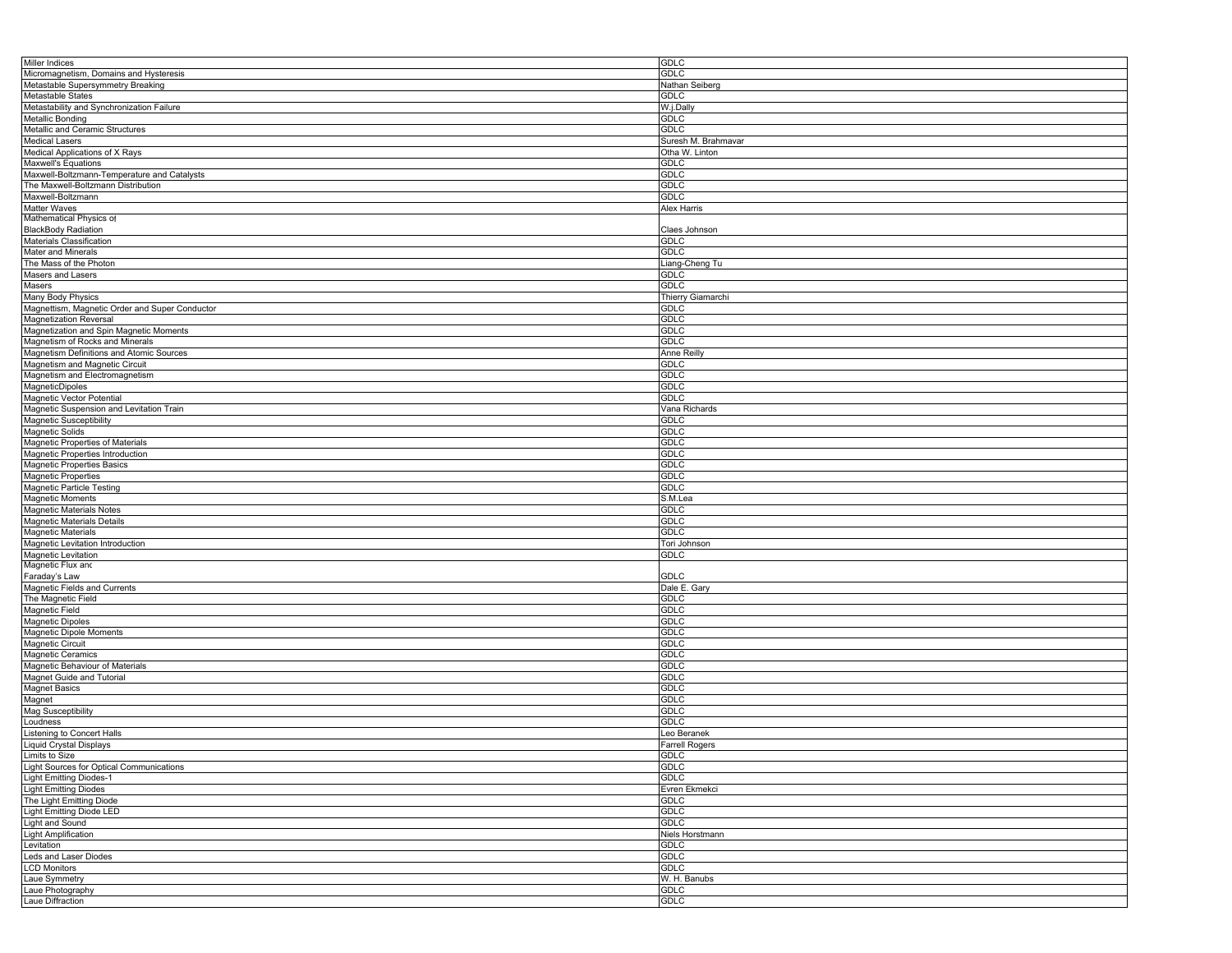| Lattices                                          | Hendrik W. Lenstra, Jr              |
|---------------------------------------------------|-------------------------------------|
| Lasers Introduction                               | <b>GDLC</b>                         |
| Lasers and Confocal                               | GDLC                                |
| Lasers                                            | William T. Silfvast                 |
|                                                   |                                     |
| Lasers                                            | <b>GDLC</b>                         |
| Laser Diodes                                      | Sha Liu                             |
| Laser Characteristics                             | <b>GDLC</b>                         |
| Laser Basics                                      | GDLC                                |
| Laser and Its Applications                        | <b>GDLC</b>                         |
| Junction Theory                                   | Bhattacharya                        |
|                                                   |                                     |
| Josephson Effect                                  | GDLC                                |
| Ionic, Covalent, and Metallic bonding             | <b>GDLC</b>                         |
| Ionic radius                                      | <b>GDLC</b>                         |
| Ionic Bonding and Ionic Compounds                 | <b>GDLC</b>                         |
| Ionic Bonding                                     | <b>GDLC</b>                         |
| Ionic Bonding                                     | <b>GDLC</b>                         |
|                                                   |                                     |
| Ionic and Metallic Bonding                        | Stephen L. Cotton                   |
| The Invention of Laser                            | Joseph F. Mulligan                  |
| Introduction to X-ray Powder Diffraction          | W.C. Roentgen                       |
| Introduction to X Ray-Preparing for Your Study    | Paul Ewald                          |
| Introduction to Superconductivity Theory          | GDLC                                |
|                                                   |                                     |
| Introduction to Statistical Mechanics             | <b>GDLC</b>                         |
| Introduction to Semiconductor Materials           | Louis E. Frenzel                    |
| Introduction to Semiconductor Devices             | GDLC                                |
| Introduction to Quantum Mechanics                 | GDLC                                |
| Introduction to Project Management                | GDLC                                |
| Introduction to Nonlinear Optics                  | H. R. Khalesifard                   |
|                                                   |                                     |
| Introduction to Fibre Optics                      | <b>GDLC</b>                         |
| Introduction Semiconductor Device Physics         | Prof. Ming-Jer Chen                 |
| Introduction of Statistical Mechanics             | Professor Ronis                     |
| Introduction of Schrodinger's Equation            | GDLC                                |
| Introduction of Magnetic Properties               | <b>GDLC</b>                         |
|                                                   |                                     |
| Introduction Crystal Physics                      | <b>GDLC</b>                         |
| Introduction                                      | ames R. Connolly                    |
| Intrinsic Semiconductor                           | GDLC                                |
| Intrinsic Fermi Level                             | <b>GDLC</b>                         |
| Intrinsic Carrier Concentration in Semiconductors | <b>GDLC</b>                         |
| Intrinsic and Extrinsic Semiconductors            | <b>GDLC</b>                         |
|                                                   |                                     |
| Interference-And-Diffraction                      | <b>GDLC</b>                         |
| Interface and State Assignment                    | Professor CK Cheng                  |
| Inter Noise                                       | Dr.-Ing. Klaus Genuit               |
| Insulation                                        | <b>GDLC</b>                         |
| Information Theory and Statistical Mechanics      | E. T. Jaynes                        |
|                                                   |                                     |
| The Inductrack Approach to Magnetic Levitation    | GDLC                                |
| Index of Refraction                               | Jing Li                             |
| Imperfections, Defects and Diffusion              | Lattice Defects                     |
| Imperfections in Solids-2                         | GDLC                                |
| Imperfections in Solids-1                         | <b>GDLC</b>                         |
| Imperfections in Solids                           | <b>GDLC</b>                         |
|                                                   |                                     |
| Imperfections in Solids                           | <b>GDLC</b>                         |
| Imperfections in Point and Line Defects           | <b>GDLC</b>                         |
| Imperfections in Crystalline Solids               | Imperfections in Crystalline Solids |
| The Impact of Fibre Optics Technology             | <b>GDLC</b>                         |
| <b>Identifying Conductors</b>                     |                                     |
| and Insulators                                    | GDLC                                |
| <b>Identifying Conductors</b>                     |                                     |
|                                                   |                                     |
| and Insulators                                    | GDLC                                |
| Ideal Fermi-Dirac and Bose-Einstein               | <b>GDLC</b>                         |
| Ideal Diode I-V Characteristic                    | <b>GDLC</b>                         |
| <b>Ideal Diode Equation</b>                       | <b>GDLC</b>                         |
| Ideal Bose and Fermi Gas                          | GDLC                                |
| Iber-Optic Transmission Systems                   | Jim Jachetta                        |
| hysics of Semiconductor Devices                   |                                     |
|                                                   | <b>GDLC</b>                         |
| Hydrogenbonding1                                  | Nigel                               |
| Hydrogen Bonds                                    | <b>GDLC</b>                         |
| How a Helium Neon Gas Laser Works                 | GDLC                                |
| High-power Lasers                                 | Andrei Sirenko                      |
| High-Numerical-Aperture Effects in Photoresist    | Donis G. Flagello                   |
| The HeNe Laser                                    |                                     |
|                                                   | <b>GDLC</b>                         |
| Helium-Neon Laser-2                               | <b>GDLC</b>                         |
| Helium-Neon Laser                                 | Zhen Song                           |
| Helium-Neon Laser                                 | <b>GDLC</b>                         |
| Helium Neon Laser-1                               |                                     |
|                                                   |                                     |
|                                                   | GDLC                                |
| Heisenberg's Uncertainty Principle                | Pierre Simon Laplace                |
| Heisenberg and Ferromagnetism<br>The Hall Effect  | <b>GDLC</b><br>Kishore Padmaraju    |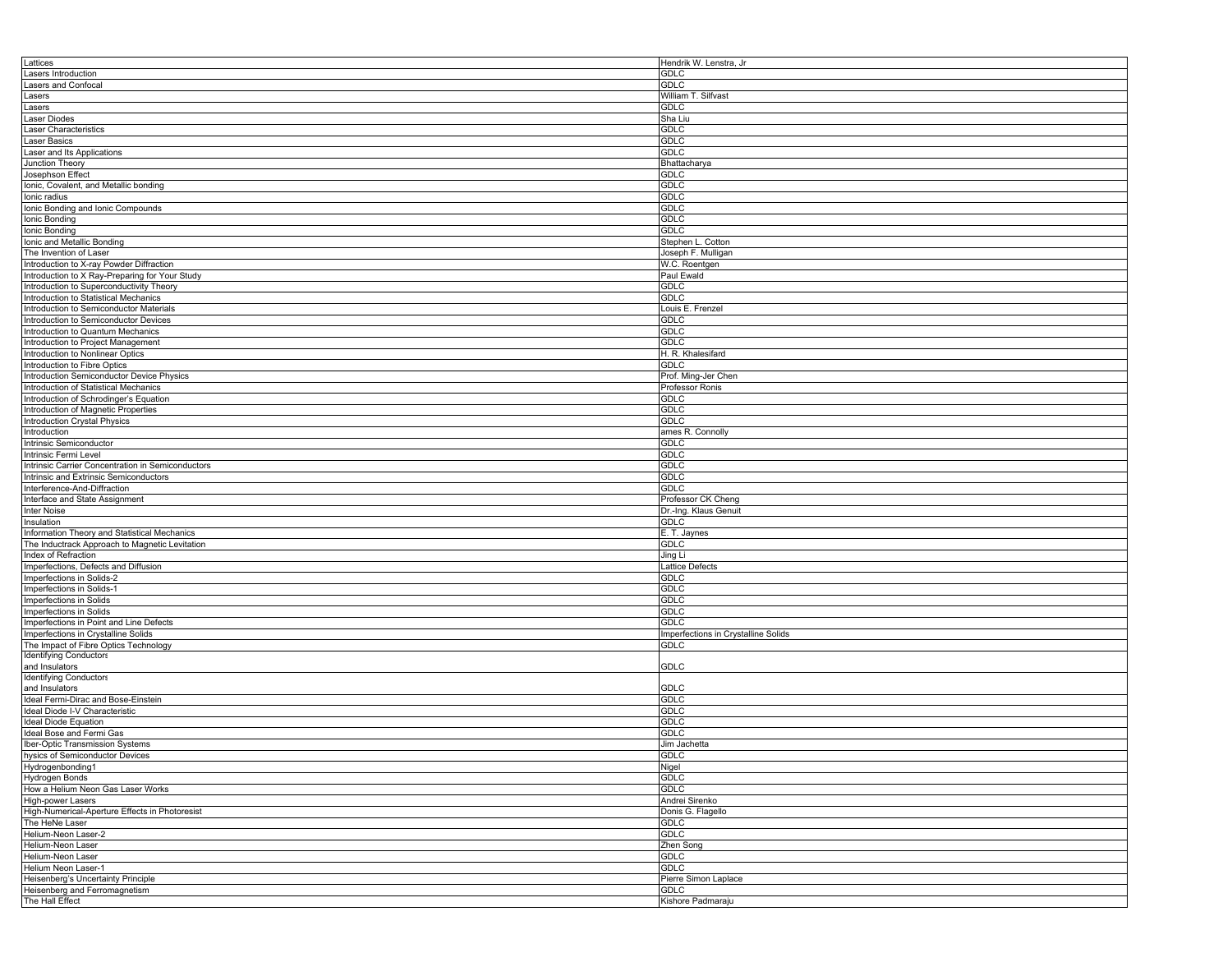| Hall Effect in Semiconductors                       | Safa Kasap              |
|-----------------------------------------------------|-------------------------|
| Hall Effect                                         | <b>GDLC</b>             |
| Guide to Industria                                  |                         |
| <b>Fiber Optics</b>                                 | GDLC                    |
| Geometry of Crystals                                | M.J.Buerger             |
|                                                     | GDLC                    |
| Geometry of Crystals                                |                         |
| Geomagnetism                                        | <b>GDLC</b>             |
| Fundamentals of Optical Fiber Systems               | <b>GDLC</b>             |
| Fundamentals of Hearing                             | <b>GDLC</b>             |
| Fundamentals of Electrochemistry                    | D. Thomas               |
| <b>Fundamental of Acoustics</b>                     | Finn Jacobsen           |
| Free Electron Theory                                | GDLC                    |
| Free Electron Model                                 | GDLC                    |
| The Free Electron Gas                               | <b>GDLC</b>             |
| Foundations of Physics                              | GDLC                    |
| Fibers From the View of Geometrical                 | <b>GDLC</b>             |
| Fiber-Optic Technology                              | GDLC                    |
|                                                     |                         |
| <b>Fiber Optics Fundamentals</b>                    | Surasak Sanguanpong     |
| Fiber Optics [Compatibility Mode]                   | Djafer K Mynbaev        |
| Fiber Optic Networks and Fiber Optics Technician's  | Jim Hayes               |
| <b>Fiber Optic Networks</b>                         | Dave Hotz               |
| <b>Fiber Optic Communication</b>                    | <b>GDLC</b>             |
| <b>Fiber Non-Linearities</b>                        | Prof. Manoj Kumar       |
| <b>Ferroelectrics Basics</b>                        | <b>GDLC</b>             |
| Ferroelectricity-polarization                       | <b>GDLC</b>             |
| Ferroelectricity                                    | GDLC                    |
| Ferroelectric Ceramics                              | Dr. Sabar D. Hutagalung |
| Ferroelectric and Antiferroelectric                 | <b>GDLC</b>             |
| Ferroelectric                                       | <b>GDLC</b>             |
|                                                     |                         |
| Fermi Level Pinning                                 | Wei-E Wang              |
| Fermi Gas                                           | K. Yamada               |
| Fermi Energy                                        | Martin Peckerar         |
| Fermi Dirac Gases                                   | GDLC                    |
| Fermi Dirac Distribution and the Fermi-Level        | <b>GDLC</b>             |
| Fermi Dirac Distribution                            | <b>GDLC</b>             |
| Fermi Dirac and Bose Einstein Statistics            | <b>GDLC</b>             |
| An Explanation of Miller Indices                    | Micah Baker             |
| Experimental structure determination                | GDLC                    |
| Evaluating Qualitative Management Research          | GDLC                    |
| <b>Equilibrium Carrier Concentrations</b>           | <b>GDLC</b>             |
|                                                     |                         |
| Environmental Magnetism and Measurements Techniques | Dr S R Hoon             |
| Energy Bands in Solids                              | <b>GDLC</b>             |
| Energy Bands and Effective Mass                     | Prof. Dr. Beşire Gonul  |
| Energy and Packing                                  | <b>GDLC</b>             |
| Elements of Statistical Mechanics                   | GDLC                    |
| Elements of Lightwave Technology                    | <b>GDLC</b>             |
| Electrostatics                                      | <b>GDLC</b>             |
| Electrons in the Periodic Potential of a Crystal    | <b>GDLC</b>             |
| Electrons in a Periodic Potential                   | GDLC                    |
| Electrons and Holes                                 | A.H. Harker             |
| Electron Paramagnetic Resonance                     | GDLC                    |
| <b>Electron Diffraction</b>                         | O. E. Vilches           |
| <b>Electron Density</b>                             |                         |
|                                                     | Roi Baer                |
| Electromagnetic Radiation and Computers             | <b>GDLC</b>             |
| Electromagnetic Induction-                          | <b>GDLC</b>             |
| Electromagnetic Induction                           | <b>GDLC</b>             |
| <b>Electrical Properties and Semiconductors</b>     | <b>GDLC</b>             |
| Electric Fields                                     | GDLC                    |
| Electric Field and Coulomb's Law                    | J. F. Becker            |
| Electric and Magnetic Sensors and Actuators         | GDLC                    |
| Einstein a and B Coefficients                       | <b>Austen Groener</b>   |
| The Effective Mass                                  | GDLC                    |
| The effect of van der Waals                         | H. Tan                  |
| Effect of Quantum Hall                              | Jesse Noffsinger        |
|                                                     | Susan Macmillan         |
| Earth's Magnetic Field                              |                         |
| Duality of Wave Particle                            | <b>GDLC</b>             |
| Doped Semiconductors                                | GDLC                    |
| Distribution of Maxwell-Boltzmann                   | <b>GDLC</b>             |
| Direct Piezoelectric Actuators                      | <b>Brandon Withers</b>  |
| Dipole Moments and Electrostatic                    | <b>GDLC</b>             |
| The Dipole Moment                                   | GDLC                    |
| Diodes                                              | GDLC                    |
| Diode Fundamentals                                  | Dr.Debashis De          |
| Diode Equation and Models                           | GDLC                    |
| Diode Basics and Applications                       | Dr. Paulraj M P         |
|                                                     |                         |
| Diode Basics and Applications                       | <b>GDLC</b>             |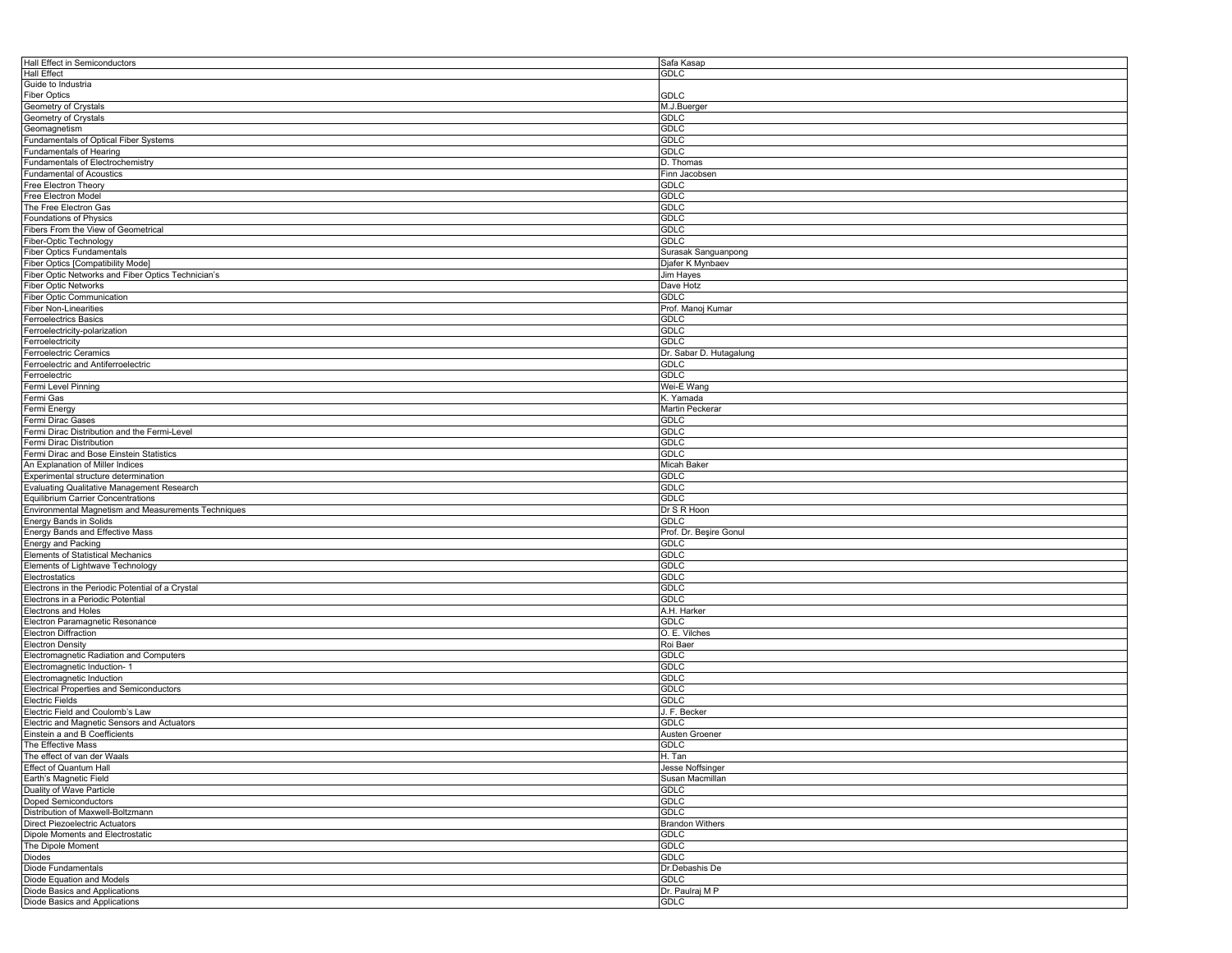| Difraction Overview                               | <b>GDLC</b>             |
|---------------------------------------------------|-------------------------|
| Diffusion                                         | Prof. Satish V. Kailas  |
| Diffraction-1                                     | GDLC                    |
| Diffraction Through a Single Slit                 | <b>GDLC</b>             |
| <b>Diffraction Methods</b>                        | <b>GDLC</b>             |
| <b>Diffraction Basics</b>                         | <b>GDLC</b>             |
|                                                   | <b>GDLC</b>             |
| Diffraction and Photography                       |                         |
| Diffraction and Crystal Structure                 | <b>GDLC</b>             |
| Diffraction                                       | Marc McGuigan           |
| <b>Diffraction</b>                                | <b>GDLC</b>             |
| Different Radiation                               | GDLC                    |
| The Dielectric Properties of Insulating Materials | E.J.Murphy              |
| Dielectric Properties of Ceramics                 | Dr. Sabar D. Hutagalung |
| Dielectric Polarization                           | <b>GDLC</b>             |
| Dielectric Materials and Ferroelectrics           | GDLC                    |
| Dielectric Dipole Moments                         | Eugene D.Commins        |
| Dielectric Behavior                               | <b>GDLC</b>             |
|                                                   | GDLC                    |
| Device Fabrication Technology                     |                         |
| Deviations from the ideal                         | <b>GDLC</b>             |
| Determination of Dielectric Constant              | Sam Wetterlin           |
| Detector in X-Ray Crystallography                 | <b>GDLC</b>             |
| Derivation of the Ideal Diode Equation            | Sean L. Rommel          |
| Density of States and Fermi Energy                | Rohlf Ch                |
| Density of states                                 | GDLC                    |
| Definitions of a Hydrogen Bond                    | GDLC                    |
| Definition of Radiometric Terms                   | <b>GDLC</b>             |
|                                                   |                         |
| Definition of Laser                               | <b>GDLC</b>             |
| Defects in the Crystalline Structure              | GDLC                    |
| Defects in Solids                                 | <b>GDLC</b>             |
| Defects in Solids                                 | Guna Selvaduray         |
| Defects in Crystals                               | <b>GDLC</b>             |
| Defects in Crystalline Solids                     | <b>GDLC</b>             |
| Defects and Disorder                              | Diane Holland           |
| Debroglie wavelengths                             | Mark Blasini            |
| De Broglie Hypothesis                             | <b>GDLC</b>             |
|                                                   | <b>GDLC</b>             |
| Davisson-Germer Experiment                        |                         |
| Davisson Germer experiment                        | <b>GDLC</b>             |
| <b>Crystals Defects</b>                           | A.K.M.B. Rashid         |
| Crystals and Crystalline Solids                   | Philip Hafman           |
| Crystallography and Structure                     | R.R.Lindeke             |
| Crystallographic Points, Directions, and Planes.  | GDLC                    |
| Crystalline Structure-Perfection                  | <b>GDLC</b>             |
| <b>Crystalline Solids</b>                         | <b>GDLC</b>             |
| <b>Crystalline Defects</b>                        | <b>GDLC</b>             |
| <b>Crystal Systems</b>                            | <b>GDLC</b>             |
|                                                   | <b>GDLC</b>             |
| <b>Crystal Symmetry</b>                           |                         |
| <b>Crystal Symmetry</b>                           | <b>GDLC</b>             |
| <b>Crystal Symmetries</b>                         | Loren A. Jacobson       |
| <b>Crystal Structures Determination</b>           | Dr. Falak Sher          |
| <b>Crystal Structures</b>                         | GDLC                    |
| Crystal Structure Part- II                        | <b>GDLC</b>             |
| Crystal Structure and properties                  | <b>GDLC</b>             |
| Crystal Structure                                 |                         |
| and                                               |                         |
| Solutions                                         | GDLC                    |
| <b>Crystal Structure</b>                          | GDLC                    |
|                                                   | <b>GDLC</b>             |
| <b>Crystal Structure</b>                          |                         |
| <b>Crystal Structure</b>                          | <b>GDLC</b>             |
| Crystal Lattices-1                                | GDLC                    |
| <b>Crystal Lattices 1</b>                         | <b>GDLC</b>             |
| <b>Crystal Lattices</b>                           | GDLC                    |
| Crystal Imperfections- Dislocations               | GDLC                    |
| Crystal geometry                                  | GDLC                    |
| Crystal Directions and planes                     | GDLC                    |
| Crystal Defects Importance                        | GDLC                    |
| Crystal Bonding and Elastic Constants             | GDLC                    |
|                                                   |                         |
| <b>Covalents Bonding</b>                          | GDLC                    |
| <b>Covalent Radii</b>                             | Pekka Pyykko            |
| <b>Covalent Bonds-1</b>                           | GDLC                    |
| <b>Covalent Bonds</b>                             | GDLC                    |
| <b>Covalent Bonds</b>                             | GDLC                    |
| Covalent Bonding and Lewis Structures             | GDLC                    |
| Covalent Bonding and Intermolecular Forces        | GDLC                    |
| <b>Covalent Bond</b>                              | GDLC                    |
|                                                   |                         |
| <b>Covalent and Metallic Bonds</b>                | GDLC                    |
| Covalent and Bonding                              | <b>GDLC</b>             |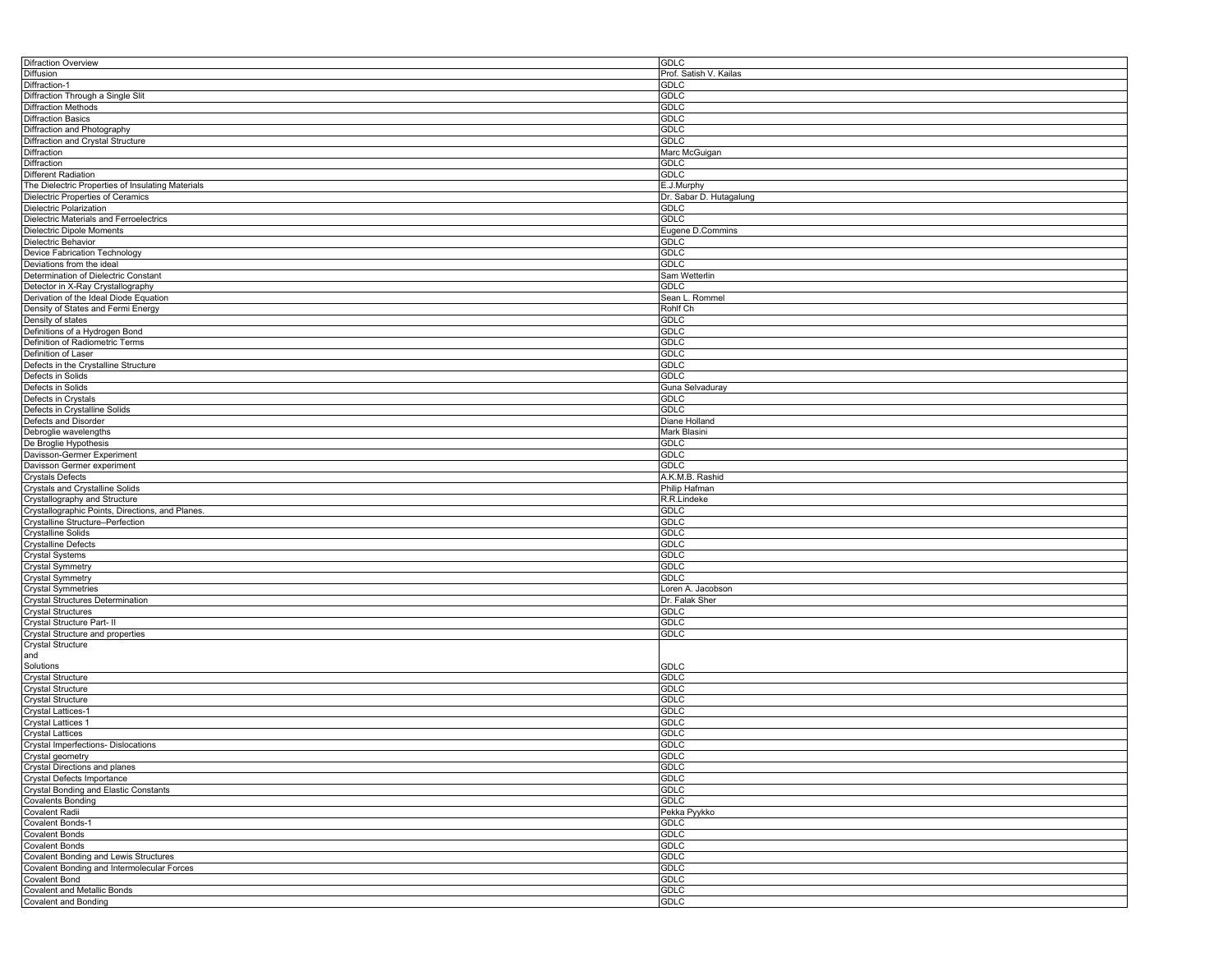| Coordination Chemistry: Bonding, Spectra, and Magnetism          | GDLC                     |
|------------------------------------------------------------------|--------------------------|
| The Continuity Equation                                          | GDLC                     |
| Continuity Equation for Quaternionio                             |                          |
| Quantum Fields                                                   | Ir J.A.J. van Leunen     |
| Continuity Equation and Bernoulli's Equation                     | <b>GDLC</b>              |
| Continuity Equation                                              | Prof. B.S. Thandaveswara |
| <b>Continuity Equation</b>                                       | <b>GDLC</b>              |
|                                                                  | <b>GDLC</b>              |
| Conduction, Convection, & Radiation                              |                          |
| Collision-Theory                                                 | <b>GDLC</b>              |
| Cohesive Energy of 3d Transition                                 | P. H. T. Philipsen       |
| Cohesive Energy Cohesive Energy                                  |                          |
| of Metallic Nanoparticles                                        | W.H. Qi                  |
| CO2 Laser                                                        | <b>GDLC</b>              |
| Clausius-Mossotti Approximation in the Theory of Polar Materials | Yuri Kornyushin          |
| The Classical Hall Effect                                        | <b>GDLC</b>              |
| Chemical Thermodynamics and Statistical Mechanics                | Prof. Nancy Makri        |
| <b>Chemical Bonds</b>                                            | GDLC                     |
| <b>Chemical Bondings</b>                                         | <b>GDLC</b>              |
| Chemical Bonding and Molecular Structure                         |                          |
|                                                                  | <b>GDLC</b>              |
| <b>Chemical Bonding</b>                                          | Zumdahal                 |
| <b>Chemical Bonding</b>                                          | <b>GDLC</b>              |
| <b>Chemical Bonding</b>                                          | <b>GDLC</b>              |
| Chemical Bond                                                    | <b>GDLC</b>              |
| Charge Carriers in Semiconductors                                | <b>GDLC</b>              |
| Center for Laser Applications                                    | <b>GDLC</b>              |
| Cell Edges of Natural                                            | Bnren J. Srrnnon         |
| Catalyst Characterization                                        | Hsin Chu                 |
|                                                                  |                          |
| <b>Carrier Properties</b>                                        | <b>GDLC</b>              |
| <b>Carrier Properties</b>                                        | <b>GDLC</b>              |
| Carrier Concentrations                                           | <b>GDLC</b>              |
| <b>Burgers Vector in Single Phase</b>                            | T. Link                  |
| <b>Burgers Vector Determination</b>                              | R-q.Noor, Ph Cuvrnnsr    |
| <b>Burgers Vector</b>                                            | Keonwook Kang            |
| <b>Braveis Lattice</b>                                           | GDLC                     |
| <b>Bravais Lattices</b>                                          | <b>GDLC</b>              |
|                                                                  | <b>GDLC</b>              |
| Bravais Lattice and Basis                                        |                          |
| Bragg's Law-1                                                    | W.H. Bragg               |
| Bragg's Law                                                      | Radames Gonzelez         |
| <b>Bondings in Solids</b>                                        | GDLC                     |
| <b>Bonding Unit</b>                                              | <b>GDLC</b>              |
| Bonding in Solids and Crystals                                   | <b>GDLC</b>              |
| Bonding in Solids                                                | <b>GDLC</b>              |
| Bonding in Solids                                                | GDLC                     |
| <b>Bonding in Solids</b>                                         | <b>GDLC</b>              |
|                                                                  |                          |
| Bonding in Solids                                                | Sovay                    |
| Bonding in Elements and Compounds                                | GDLC                     |
| <b>Bonding and Structures</b>                                    | <b>GDLC</b>              |
| Bond Polarity and Dipole Moments                                 | GDLC                     |
| <b>Boltzman Statistics</b>                                       | <b>GDLC</b>              |
| Bnonding in Solids-Crystal Structures and X-ray Diffraction      | <b>GDLC</b>              |
| Blackbody Radiation. Main Laws.                                  | <b>GDLC</b>              |
| Blackbody Radiation Planetary Energy Balance                     | <b>GDLC</b>              |
| Blackbody Radiation and Boltzmann Statistics                     | <b>GDLC</b>              |
|                                                                  |                          |
| <b>Black Body Radiaton</b>                                       | Sadam Al-Hazaimay        |
| Black Body Radiation-1                                           | <b>GDLC</b>              |
| Black Body Radiation and Quantization of Energy                  | <b>GDLC</b>              |
| <b>Bio Biochemistry</b>                                          | <b>GDLC</b>              |
| Basics-In-XRD                                                    | <b>GDLC</b>              |
| <b>Basics of Superconductivity</b>                               | Soren Prestemon          |
| <b>Basics of Quantum Mechanics</b>                               | Dragica Vasileska        |
| <b>Basics of Crystal Plasticity</b>                              | GDLC                     |
|                                                                  |                          |
| <b>Basic Semiconductor Physics</b>                               | <b>GDLC</b>              |
| Basic Principles of Quantum Mechanics                            | GDLC                     |
| Basic Laser Safety Training                                      | <b>GDLC</b>              |
| <b>Basic Electronics</b>                                         | <b>GDLC</b>              |
| <b>Basic Crystal Structures</b>                                  | <b>GDLC</b>              |
| <b>Band Theory of Solids</b>                                     | <b>GDLC</b>              |
| <b>Band Theory</b>                                               | <b>GDLC</b>              |
| <b>Attenuation Paper final</b>                                   | <b>GDLC</b>              |
| <b>Attenuation in Optical Fibers</b>                             | Dr. B.G. Potter          |
|                                                                  |                          |
| <b>Attenuation in Optical Bus</b>                                | <b>GDLC</b>              |
| Attenuation                                                      | Savera Tanwir            |
| Atomic Static Dipole Polarisazibilities                          | Schwerdtfeger            |
| Atomic Radius vs. Atomic Number                                  | <b>GDLC</b>              |
| Atomic Radius                                                    | <b>GDLC</b>              |
| Atomic Radii                                                     | <b>GDLC</b>              |
|                                                                  |                          |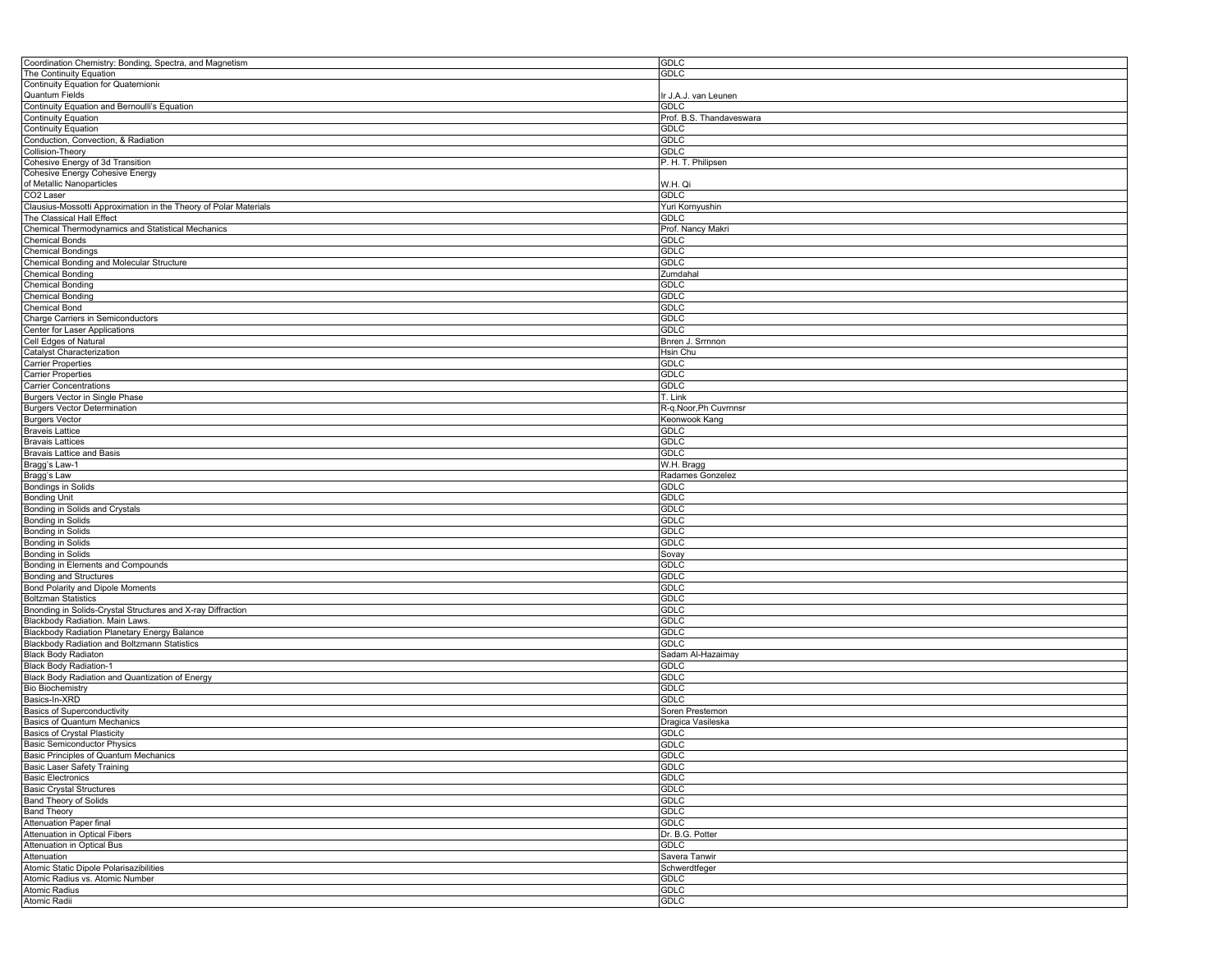| Atomic Electron Configurations and Periodicity                                  | <b>GDLC</b>                        |
|---------------------------------------------------------------------------------|------------------------------------|
| Atomic and Ionic Radius                                                         | <b>GDLC</b>                        |
|                                                                                 | David Lubman, Cochair              |
| <b>Architectural Acoustics</b>                                                  | DL Acoustics, 14301 Middletown Lan |
| Approach to Massive Bayesian Inference                                          | Yoshiyuki Kabashima                |
| Applied Magnetism                                                               | Wang C. Ng                         |
| Applications of Optical Fiber                                                   | Melanie N. Ott                     |
| Application of Soft X-Ray lasers.doc                                            | S Hatae                            |
|                                                                                 |                                    |
| Application of Photodiodes                                                      | GDLC                               |
| Application of Electroceramics                                                  | Dr. Sabar D. Hutagalung            |
| <b>Activity Coefficient Estimation Methods</b>                                  | Bharat Chandramouli                |
| The Acoustics of the Auditorium of the Royal Albert Hall                        | R.A. Metkemeijer                   |
| Acoustics of Concert Halls and Rooms                                            | <b>GDLC</b>                        |
| Acoustics in a Muffler                                                          | <b>GDLC</b>                        |
| Acoustical Evaluation of Shopping Mall Typology                                 | Ekrem Bahadir Caligkan             |
| Acoustical Evaluation of Shopping Mall Typology                                 | Ekrem Bahadir Caligkan             |
| <b>Acoustic Problems and Solutions</b>                                          | GDLC                               |
| <b>Acoustic Mitigation</b>                                                      | Mike Mangan                        |
| Absorption and Emission of Radiation                                            | <b>GDLC</b>                        |
| Ab Initio Calculations of the Cohesive Energy and the bulk Modulus of Aluminium | <b>GDLC</b>                        |
|                                                                                 |                                    |
| Normal Forms                                                                    | Chomsky                            |
| Advanced Normalization Transparencies                                           | <b>GDLC</b>                        |
| Algebra and Trigonometry                                                        | Dr. Indu Jindal                    |
| A Recursive Doubling Algorithm                                                  | Omer Egecioglu                     |
| 4th Normal Form                                                                 | Karen McVay                        |
| Parallel Algorithn                                                              |                                    |
| -Tridiagonal Linear System of Equations                                         | <b>GDLC</b>                        |
| Transformation of a Matrix to a Row Echelon Form                                | Harold S.Stone                     |
| 3NF and BCNF                                                                    | Jasbir Jassu                       |
| Systems of Linear Equations                                                     | Sarah R                            |
| Systems of Linear Equations in Two Variables                                    | GDLC                               |
| Systems of Linear Equations-Using a Graph to Slove                              | <b>GDLC</b>                        |
| <b>Systems of Linear Equations</b>                                              | GDLC                               |
|                                                                                 |                                    |
| Solving Linear Systems                                                          | <b>GDLC</b>                        |
| Solving Systems of Three Linear Equations in Three Variables                    | <b>GDLC</b>                        |
| Solution of Systems of Linear Equations                                         | <b>GDLC</b>                        |
| Solutions of Linear Systems                                                     | <b>GDLC</b>                        |
| Solution of Linear Systems Using Randomized                                     |                                    |
| Rounding                                                                        | Kenneth L. Clarkson                |
| Solution of Linear System of Equations                                          | GDLC                               |
| Rank,                                                                           |                                    |
| Row-Reduced Form                                                                | <b>GDLC</b>                        |
| Reduced Row Echelon Form                                                        | Steven Bellenot                    |
| Normal or Canonical Forms                                                       | GDLC                               |
| Schema Refinement and Normal Forms                                              | Ganesh                             |
| Normal Forms                                                                    | <b>GDLC</b>                        |
| Matrix Decomposition and Its Application in Statistics                          |                                    |
|                                                                                 | Nishith Kumar                      |
| Matrices                                                                        | <b>GDLC</b>                        |
| Matrices and Linear Systems of Equations                                        | <b>GDLC</b>                        |
| Matrices 3                                                                      | <b>GDLC</b>                        |
| Lu-Decomposition                                                                | <b>GDLC</b>                        |
| Lu Factorization                                                                | <b>GDLC</b>                        |
| <b>LU Decomposition</b>                                                         | Autar Kaw                          |
| LU Decomposition and Matrix Inversion                                           | Steven C.Chapra                    |
| Gaussian Elimination and LU Factorization                                       | Ken Kreutz-Delgado                 |
| Linear Systems                                                                  | <b>GDLC</b>                        |
| Linear Systems                                                                  | GDLC                               |
| Linear Systems, Mainly LU Decomposition                                         | GDLC                               |
| Solving Systems                                                                 |                                    |
| of Linear Inequalities                                                          | GDLC                               |
| <b>Linear Equations</b>                                                         | GDLC                               |
|                                                                                 |                                    |
| Linear Algebra, Vector Calculus                                                 | G.H. Golub                         |
| inear Algebra in Twenty Five Lectures.                                          | Tom Denton                         |
| Introduction to Database Design                                                 | Ken Nunes                          |
| <b>Iterative Methods</b>                                                        | Yousef Saad                        |
| Generalized Scans and Tri-Diagonal Systems                                      | Paul F. Fischer                    |
| Gaussian Elimination                                                            | <b>GDLC</b>                        |
| Direct Method                                                                   | <b>GDLC</b>                        |
| <b>Elementary Matrices</b>                                                      | <b>GDLC</b>                        |
| Gaussian Elimination, LU-Factorization                                          | <b>GDLC</b>                        |
| Computer Aided Analysis of Electronic Networks                                  | Dr. J. A. Starzyk                  |
| The Regula Falsi Method                                                         | <b>GDLC</b>                        |
|                                                                                 |                                    |
| Lagrange Interpolating Polynomials                                              | John Carroll                       |
| The NewtonRaphson                                                               | GDLC                               |
| The Lagrange Interpolation Formula                                              | GDLC                               |
| Lagrange's Interpolation Formula                                                | <b>GDLC</b>                        |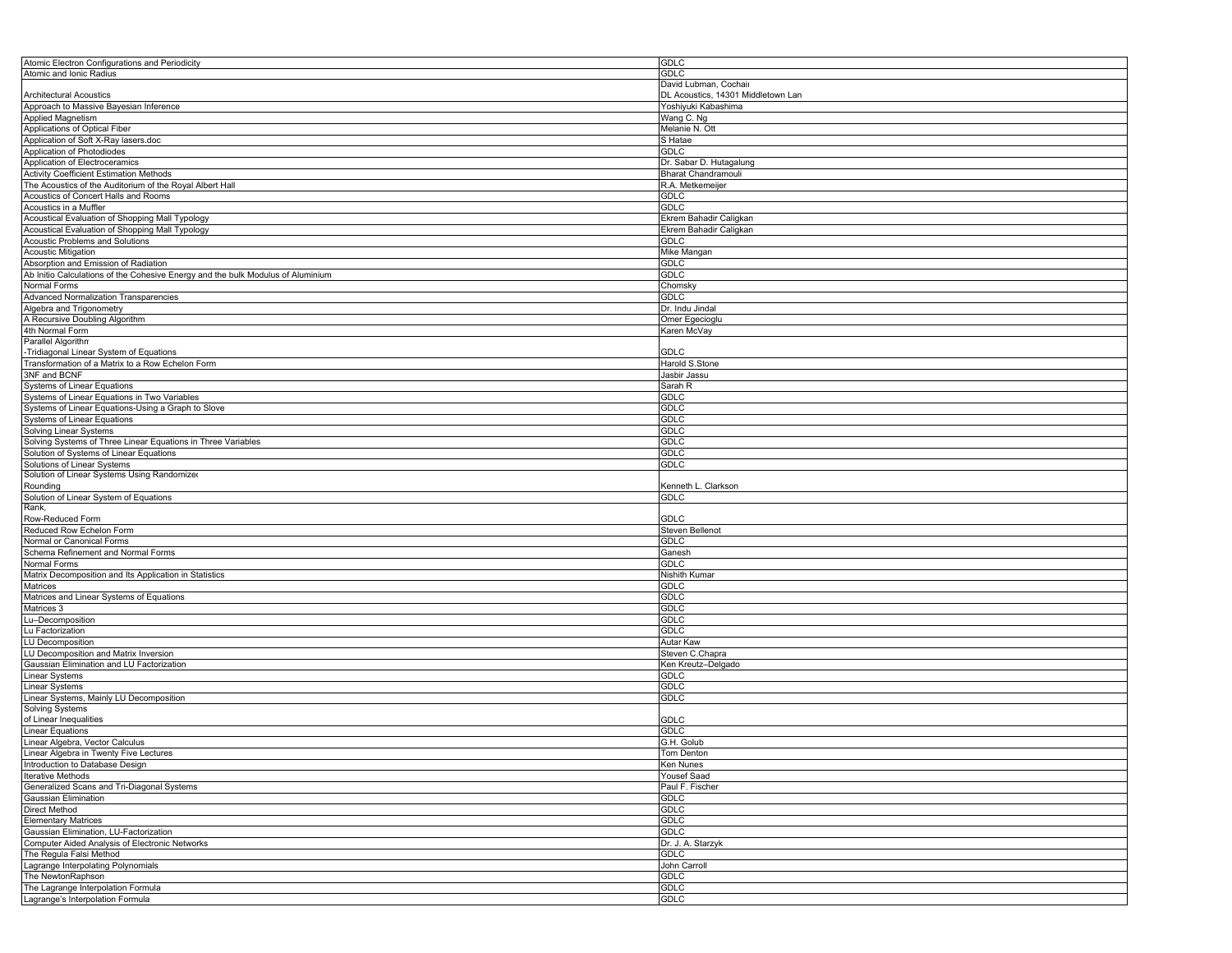| <b>Iterative Solution Methods</b>                           | GDLC                       |
|-------------------------------------------------------------|----------------------------|
| The Bisection Method and Locating                           |                            |
| Roots                                                       | <b>GDLC</b>                |
| The Bisection Method                                        | Michael Penna              |
| <b>Iteration Methods</b>                                    | Kevin Jourdain             |
| Iterative Methods and Sparse Systems                        | GDLC                       |
|                                                             |                            |
| Interpolation and Extrapolation                             | GDLC                       |
| <b>Interpolation Methods</b>                                | Asmar Azar Khan            |
| Interpolation and Approximation                             | GDLC                       |
| What Is Interpolation                                       | <b>GDLC</b>                |
| Interpolation -Numerical Analysis                           | <b>GDLC</b>                |
| Interpolation Introduction                                  | GDLC                       |
| <b>Interpolation Basics</b>                                 | GDLC                       |
| Interpolation-Newton's Divided Difference Polynomial Method | <b>GDLC</b>                |
| Numerical Methods-Interpolation                             |                            |
|                                                             | <b>GDLC</b>                |
| Integration of Functions                                    | GDLC                       |
| Interpolation                                               | GDLC                       |
| The Bisection Method                                        | David Arnold               |
| <b>Graphics Programming</b>                                 | Lee Byung-Gook             |
| Finite Difference Methods Basics                            | Zhilin Li                  |
| Splines                                                     | Vida Movahedi              |
| Spline Interpolation                                        | GDLC                       |
|                                                             |                            |
| Spline Interpolation Method                                 | Autar Kaw                  |
| Finite Difference Methods                                   | GDLC                       |
| Spectral Analysis of Unevenly Sampled Data                  | <b>GDLC</b>                |
| Finite Difference Method                                    | <b>GDLC</b>                |
| Solution of Nonlinear Equations                             | GDLC                       |
| Roots of Equations                                          | Dr. L.R. Chevalier         |
| Roots of Equations-Applied Problems                         | Dr. L.R. Chevalier         |
| Polynomial Interpolation Using Simple Operators             | <b>GDLC</b>                |
| Root Finding Methods                                        | <b>GDLC</b>                |
|                                                             |                            |
| Finite Difference Approximations                            | GDLC                       |
| Polynomial Interpolation in Several Variables               | Mariano Gasca              |
| <b>Finite Difference</b>                                    | GDLC                       |
| <b>Elliptic PDEs and Solvers</b>                            | <b>GDLC</b>                |
| Errors in Polynomial Interpolation                          | <b>GDLC</b>                |
| Differentiation-Continuous Functions                        | Autar Kaw                  |
| <b>Distillation Design</b>                                  | GDLC                       |
| <b>Central Differences</b>                                  | <b>GDLC</b>                |
| Polynomial Interpolation                                    | <b>GDLC</b>                |
| Polynomial Interpolation-Lagrange                           | GDLC                       |
| Polynomial Interpolation                                    |                            |
|                                                             | Professor Diamond          |
| Polynomial Functions Finite Differences                     | GDLC                       |
| <b>B-Splines</b>                                            | GDLC                       |
| <b>Numerical Methods</b>                                    | Dr. Ralph w.p. Masenge     |
| B-splines and Subdivision                                   | GDLC                       |
| B-Spline Interpolation and Approximation                    | GDLC                       |
| Numerical Differentiation                                   | GDLC                       |
| Nonlinear Convection-Dominated Problems                     | GDLC                       |
| Nonlinear Equations                                         | <b>GDLC</b>                |
| Newton's Interpolation Formula                              | GDLC                       |
|                                                             |                            |
| Newton's Forward Difference Interpolation                   | GDLC                       |
| Newton-Raphson Method Using Derivative                      | GDLC                       |
| Newton Raphson                                              | GDLC                       |
| Newton Raphson Method                                       | Rafael Sabino              |
| NewtonRaphson                                               | GDLC                       |
| Motivation for Newton Interpolation                         | Professor Amos Ron         |
| B-Spline Interpolation on Lattices                          | David Eberly               |
| <b>Bisection Method</b>                                     | Autar Kaw                  |
| <b>Bracketing Methods</b>                                   | Steven C.Chapra            |
| <b>Bisection Method</b>                                     | K - McKinney               |
| <b>Bisection Method Notes</b>                               | <b>GDLC</b>                |
|                                                             |                            |
| Linear Methods for Classification                           | Nilanjan Ray               |
| Bezier and Spline Curves and Surfaces                       | Ed Angel                   |
| Lagrange's Interpolation Formula                            | Ashok K. Singh             |
| Lagrange Interpolation and Neville's Algorithm              | Ron Goldman                |
| Lagrange Interpolation                                      | GDLC                       |
| Analytical and Numerical Ground Water Flow Modeling         | Dr. James M. Martin-Hayden |
| 2D Spline Curves                                            | Steve Marschner            |
| Orthogonal Functions and Fourier Series                     | <b>GDLC</b>                |
| Orthogonal Transformations                                  | <b>GDLC</b>                |
| Eigenvalues and Eigenvectors-Motivation                     | <b>GDLC</b>                |
| Introduction of Linear Transformation                       | GDLC                       |
|                                                             |                            |
| <b>Linear Transformations</b>                               | <b>GDLC</b>                |
| Matrices and Linear Transformations                         | <b>GDLC</b>                |
| Matrices and Vector Spaces                                  | <b>GDLC</b>                |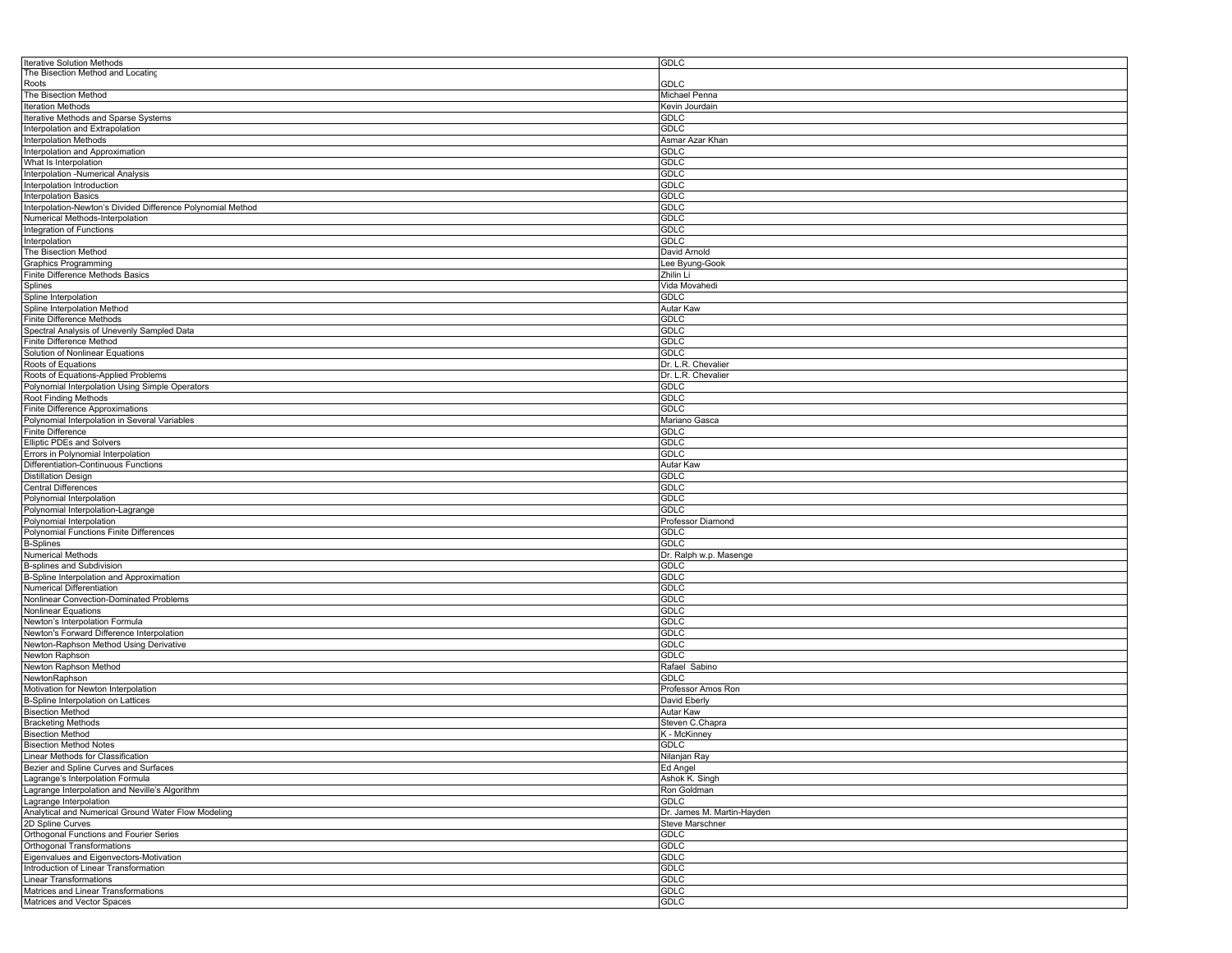| Review of Matrices and Vectors                                                   | <b>GDLC</b>             |
|----------------------------------------------------------------------------------|-------------------------|
| Matrices                                                                         | <b>GDLC</b>             |
| <b>Mathematics Problems</b>                                                      | GDLC                    |
| Logarithms and Square Roots of Real Matrices                                     | Jean Gallier            |
| <b>Linear Transformations-Definitions</b>                                        |                         |
|                                                                                  | GDLC                    |
| Linear Transformations and Matrices                                              | <b>GDLC</b>             |
| Iterative Improvement - Linear Equations                                         | <b>GDLC</b>             |
| Kernel of a Linear Transformation                                                | <b>GDLC</b>             |
| Linear Algebra Overview                                                          | Dr. Gleb V. Tcheslavski |
| Linear Algebra With Applications                                                 | Otto Bretscher          |
| Notes on Linear Algebra                                                          | A.K.Lal                 |
| Linear Algebra Matrix Eigenvalue Problems                                        | <b>GDLC</b>             |
| Linear Algebra Matrices                                                          | Horacio RodrIguez       |
| Linear Algebra and Matrix Analysis                                               | Simon Foucart           |
|                                                                                  |                         |
| Linear (Matrix) Algebra                                                          | GDLC                    |
| Linear Algebra                                                                   | W W L Chen              |
| 2D Geometric Transformations                                                     | Steve Marschner         |
| 2D Transformations                                                               | <b>GDLC</b>             |
| Viewing and Transformations                                                      | <b>GDLC</b>             |
| Vector Spaces and Linear Transformations                                         | Beifang Chen            |
| Homogeneous Coordinates                                                          | <b>GDLC</b>             |
| Higher Order Cayley Transforms                                                   | John L. Junkins         |
| <b>Hermitian Matrices</b>                                                        | John Stensby            |
|                                                                                  |                         |
| Vector and Matrix Algebra                                                        | <b>Mike Kirkpatrick</b> |
| Unitary Similarities and Schur's Theorem                                         | Wang F                  |
| Unitary Matrices and Hermitian Matrices                                          | GDLC                    |
| Two Quadric Surfaces                                                             | <b>GDLC</b>             |
| The Principal Axis Theorem and Sylvester's Law                                   | Jordan Bell             |
| The Matrix Cookbook                                                              | Kaare Brandt Petersen   |
| Hermitian Matrices Basic                                                         | Bulirsch                |
| Flexible Class of Skew-Symmetric                                                 | Yanyuan Ma              |
| Graphing Quadratics in Vertex Form                                               | <b>GDLC</b>             |
|                                                                                  |                         |
| The Fundamental Inequality                                                       | Pete L. Clark           |
| The Derivative as a Linear Transformation                                        | GDLC                    |
| <b>Extensions to Complex Numbers</b>                                             | GDLC                    |
| Eigenvectors, Symmetric Matrices                                                 | <b>GDLC</b>             |
| Eigenvalues and Eigenvectors Basics                                              | Kenneth I. Joy          |
| Eigenvalues, Eigenvectors, and Diagonalization of Matrices                       | <b>GDLC</b>             |
| Introduction Eigenvalues and Eigenvectors                                        | <b>GDLC</b>             |
| Solving Quadratic Equations in Fraction Form                                     | <b>GDLC</b>             |
|                                                                                  |                         |
| Some Basic Matrix Theorems                                                       | Richard E. Quandt       |
| Skew- Symmetric Probability Density Function                                     | Stefano Mazzuco         |
| Introduction to Eigenvalues                                                      | <b>GDLC</b>             |
| Singular Value Decomposition                                                     | Sonia Leac              |
| Eigenvalues and Eigenvectors-Characteristic Functions                            | Anthony J. Pettofrezzo  |
| Eigenvalues and Eigenvectors-Additional Notes                                    | <b>GDLC</b>             |
| Singular-Value-Decomposition                                                     | Dr. Edel Garcia         |
| Eigenvalues and Singular Values                                                  | <b>GDLC</b>             |
| <b>Real Symmetric Matrices</b>                                                   | <b>GDLC</b>             |
|                                                                                  |                         |
| <b>Graphing Quadratic Functions</b>                                              | <b>GDLC</b>             |
| Quadratics in Vertex or Intercept Form                                           | <b>GDLC</b>             |
| Eigenvalue Problems                                                              | <b>GDLC</b>             |
| Linear Algebra-Quadratic Forms                                                   | <b>GDLC</b>             |
| Distance Between Normal Operators                                                | V. S. Sunder            |
| Equations in Quadratic Form                                                      | <b>GDLC</b>             |
| Quadratic Equations                                                              | Dr. Carol A. Marinas    |
| Quadratic Forms and Conics                                                       | <b>GDLC</b>             |
| Positive Semidefinite Matrix                                                     | <b>GDLC</b>             |
| Pattern Classification                                                           |                         |
|                                                                                  | P. E. Hart              |
| Orthogonality                                                                    | GDLC                    |
| Determinants                                                                     | GDLC                    |
| Orthogonality and Eigenvectors                                                   | <b>GDLC</b>             |
|                                                                                  | Bo Yu                   |
| Convergence of the Cyclic Reduction Algorithm<br>Class of Spanning Bus Orthogona |                         |
| Multiprocessing Systems                                                          | Isaac D. Scherson       |
| <b>Complex Vector Spaces</b>                                                     | <b>GDLC</b>             |
| Orthogonal Transforms and Feature Selection                                      | Harry C. Andrews        |
|                                                                                  |                         |
|                                                                                  | Yongwei Huanç           |
| Complex Matrix Decomposition and Quadratic Programming                           | Yongwei Huang           |
| Complex Matrices Fast Fourier Transform                                          | <b>GDLC</b>             |
| Orthogonal Transformations and Orthogonal Matrices                               | <b>GDLC</b>             |
| Cayley, Sylvester, and Early Matrix Theory                                       | Nick Higham             |
| The Matrix of a Linear Transformation                                            | <b>GDLC</b>             |
| Cayley Differential Unitary Space-Time Codes                                     | Babak H Assibi          |
| Almost Skew-Symmetric Matrices                                                   | J.J. Mcdonald           |
| Function Approximation                                                           | GDLC                    |
|                                                                                  |                         |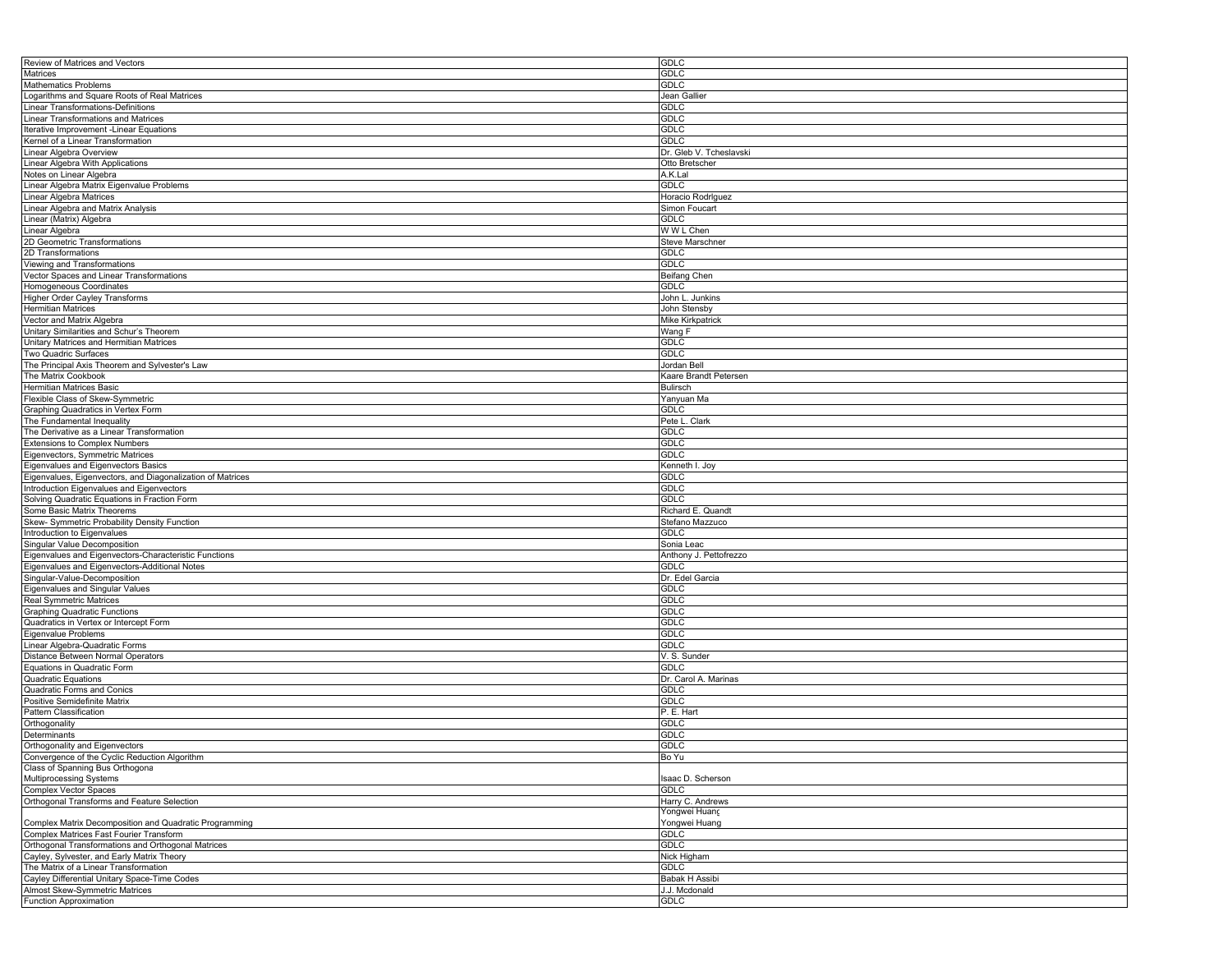| Orthogonal Range Searching                                      | Prof.Dr.Th.Ottmann     |
|-----------------------------------------------------------------|------------------------|
| Orthogonal Frequency Division Multiplexing                      | GDLC                   |
| Orthogonal and Least-Squares Based Coordinate Transforms        | Ernesto Gomez          |
| On Statistical Models of Cluster Stability                      | Z. Volkovich           |
| Types of Measures                                               | <b>GDLC</b>            |
| Mutation Classes of Skew-Symmetric                              | Ibrahim Assem          |
| Modeling Transformations                                        | GDLC                   |
| Matrix Theory Background                                        | <b>GDLC</b>            |
|                                                                 | <b>GDLC</b>            |
| Matrix Operations                                               | <b>GDLC</b>            |
| Matrix Representation                                           |                        |
| Matrix Exponential                                              | <b>Massoud Malek</b>   |
| A Skew-Symmetric Representation                                 | liuzhou Wang           |
| Introduction tc                                                 |                        |
| Matrix Algebra                                                  | GDLC                   |
| A Method of Computing Eigenvectors and Eigenvalues              | Lucien Neustadt        |
| Operations with Matrices                                        | GDLC                   |
| Cayley-Hamilton Theorem                                         | <b>GDLC</b>            |
| Eigenvalues and Eigenvectors                                    | <b>GDLC</b>            |
| Matrices                                                        | <b>GDLC</b>            |
| Cayley-Hamilton Theorem and Jordan Form                         | GDLC                   |
| Cayley-Hamilton Theorem                                         | GDLC                   |
| Advanced Matrix Algebra                                         | Akila Weerapana        |
| A Mathematician's Introduction to MATLAB                        | Robert Langer          |
| The Cayley-Hamilton Theorem                                     | <b>GDLC</b>            |
| The Cayley Hamilton Theorem Basics                              | GDLC                   |
| <b>Spectral Elements</b>                                        | <b>GDLC</b>            |
| Sparse Matrix Methods                                           | <b>GDLC</b>            |
| Spectral Clustering                                             | Rebecca Nugent         |
| Solving Network Problems With Matrices                          | <b>GDLC</b>            |
|                                                                 |                        |
| Simultaneous Matrix Diagonalization                             | ieven De Lathauwer.    |
| Segmentation Using Eigenvectors                                 | <b>GDLC</b>            |
| The Cayley-Hamilton Theorem                                     | <b>GDLC</b>            |
| Operational Modal Analysis - Another Way of Doing Modal Testing | Mehdi Batel            |
| Matrix-Math                                                     | <b>Anthony Steed</b>   |
| Methods of Computing the PageRank Vector                        | Tom Mangan             |
| Matrix Representation                                           | <b>GDLC</b>            |
| Introduction to Matrices                                        | <b>Tom Davis</b>       |
| Low Complexity Multiuser Detection                              | Rami Abdallah          |
| Lying Under the MoM Matrix Equations                            | Pavel Hazdra           |
| Linear Algebra-Matrices                                         | <b>GDLC</b>            |
| <b>Fundamental Matrices</b>                                     | <b>GDLC</b>            |
| Inverse of a Matrix                                             | <b>GDLC</b>            |
| <b>Finding Eigenvectors-Examples</b>                            | <b>GDLC</b>            |
| Elements of Tensor Calculus                                     | <b>GDLC</b>            |
| Elementary Linear Algebra                                       | Kuttler                |
| Eigenvectors                                                    | <b>GDLC</b>            |
| Eigenvalues Basics                                              | <b>GDLC</b>            |
| Eigenvectors and Eigenvalues                                    | <b>GDLC</b>            |
|                                                                 | <b>GDLC</b>            |
| Eigenvalue and Singular Value Decompositions                    | <b>GDLC</b>            |
| Eigenvalues and Eigenvectors                                    |                        |
| Eigenvalues and Eigenvectors-Motivation                         | GDLC                   |
| Matrics and Transformation                                      | Anthony J. Pettofrezzo |
| Eigenvalue Problems                                             | GDLC                   |
| Eigenvalues and Eigenvectors-Definitions                        | <b>GDLC</b>            |
| <b>Diagonalizing Symmetric Matrices</b>                         | GDLC                   |
| <b>Diagonalizing Matrices</b>                                   | <b>GDLC</b>            |
| Diagonalizing a Matrix                                          | <b>GDLC</b>            |
| Diagonalization                                                 | <b>GDLC</b>            |
| <b>Diagonalization Basics</b>                                   | <b>GDLC</b>            |
| Introduction Diagonalization                                    | GDLC                   |
| <b>Computer Vision</b>                                          | S. Narasimhan          |
| Modal and spectral matrices                                     | A.J.Hobson             |
| Cayley-Hamilton Theorem                                         | <b>GDLC</b>            |
| Cayley-Hamilton Theorem for Quantum Matrix                      | D.I. Gurevich          |
| Numerical Methods for Differential Equations                    | Ya Yan Lu              |
| Runge-Kutta Method                                              | <b>GDLC</b>            |
| A New Fuzzy Version of Euler's Method                           | M. Z. Ahmad            |
| The Existence and Uniqueness Theorem                            | <b>GDLC</b>            |
| Numerical Solutions of Differential Equations                   | <b>GDLC</b>            |
| Stability Regions of Different Families of Methods              | Prof. H. Riecke's      |
|                                                                 |                        |
| Spectral Methods for Partial Differential Equations             | Hermann Riecke         |
| Shooting Method                                                 | Autar Kaw              |
| Single Step Methods                                             | <b>GDLC</b>            |
| Slope Fields and Eulers Method                                  | <b>GDLC</b>            |
| Picard's Method                                                 | Picard                 |
| <b>Ordinary Differential Equations</b>                          | <b>GDLC</b>            |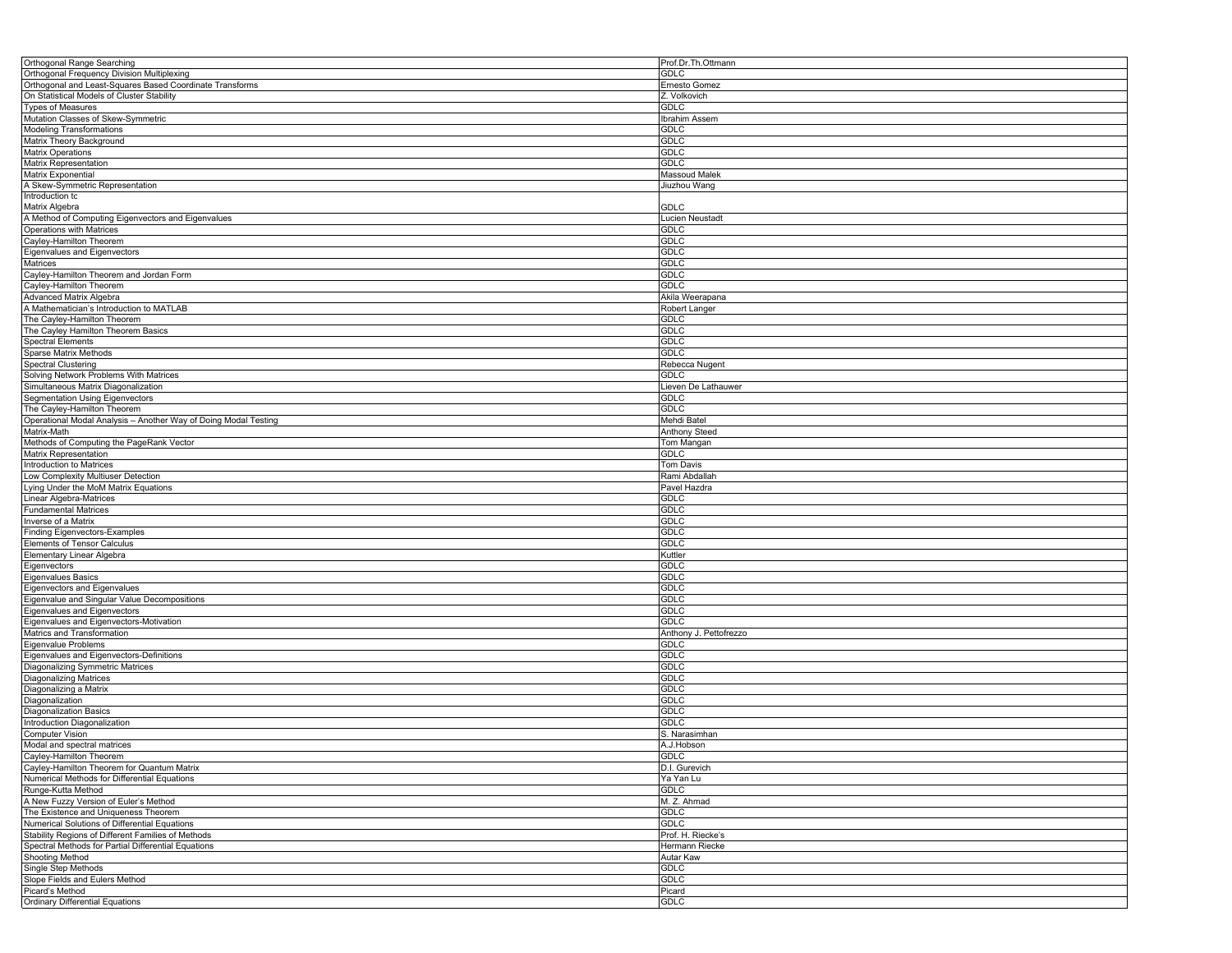| Runge-Kutta Methods                                                                                      | <b>GDLC</b>         |
|----------------------------------------------------------------------------------------------------------|---------------------|
| Runge-Kutta-Fehlberg and Admas-Bashforth-Moulton                                                         | Xin Li              |
| Ordinary Differential Equations Problems                                                                 |                     |
|                                                                                                          | <b>GDLC</b>         |
| Second Order Runge-Kutta Method                                                                          | GDLC                |
| Runge-Kutta Methods for Advection-Diffusion-Reaction Equations                                           | Liu                 |
| Runge-Kutta Method for Integration                                                                       | GDLC                |
|                                                                                                          |                     |
| An Implicit Runge-Kutta Method for Integration of Differential-Algebraic Equations of Multibody Dynamics | Dan Negrut          |
| A Variable Order Runge-Kutta Method for Initial Value Problems With Rapidly Varying Right-Hand Sides     | J.R.Cash            |
| Runge-Kutta Method-Euler Method                                                                          | GDLC                |
|                                                                                                          |                     |
| Runge-Kutta Method                                                                                       | <b>GDLC</b>         |
| Runge-Kutta Methods- Higher order Single Step Methods                                                    | GDLC                |
| Runge Kutta Methods for Hyperbolic Conservation Laws                                                     | Shi Jin             |
|                                                                                                          |                     |
| Runge 2 Order.                                                                                           | Autar Kaw           |
| Runge 4th Order                                                                                          | GDLC                |
| Ordinary Differential Equations-Initial value problems                                                   | GDLC                |
|                                                                                                          |                     |
| Ordinary Differential Equations (I)                                                                      | Caroline Colijn     |
| Numerical Solution of Ordinary Differential Equations                                                    | James Keesling      |
| Numerical Solution of Ordinary Differential Equations                                                    | <b>GDLC</b>         |
| rdinary Differential Equations-Numerical Solution                                                        | GDLC                |
|                                                                                                          |                     |
| <b>Numerical Methods</b>                                                                                 | Dr. Laila Fouad     |
| Numerical Methods-Taylor's and Picard's Methods                                                          | GDLC                |
| Numerical Methods-ODEs                                                                                   | <b>GDLC</b>         |
|                                                                                                          |                     |
| Numerical Methods for Solving Second Order Differential Equations                                        | <b>GDLC</b>         |
| Numerical Methods for Partial Differential Equations                                                     | Tim Warburton       |
| Numerical Methods for Ordinary Differential                                                              | <b>GDLC</b>         |
|                                                                                                          |                     |
| Ordinary Differential Equations Numerical Methods                                                        | <b>GDLC</b>         |
| <b>Multistep Methods</b>                                                                                 | <b>GDLC</b>         |
| Numerical Approximations Euler's Method                                                                  | GDLC                |
|                                                                                                          |                     |
| Multi-Step Methods for Differential Equations                                                            | Ken Wiggins         |
| Approximating the Matrix Exponential                                                                     | Nicholas Christian  |
| Multistep Methods Cont'd                                                                                 | GDLC                |
|                                                                                                          |                     |
| Integration of Ordinary Differential Euations                                                            | GDLC                |
| Improving the Modified Euler Method                                                                      | Abraham OCHOCHE     |
| Improvements on the Euler Method                                                                         | GDLC                |
|                                                                                                          |                     |
| <b>Higher Order Methods</b>                                                                              | <b>GDLC</b>         |
| A Simplified Derivation and Analysis of Fourth Order Runge Kutta Method                                  | Musa H              |
| Finite Difference Methods for Diff Equa                                                                  | I-Liang Chern       |
|                                                                                                          |                     |
| Exact Solutions for Ordinary Differential Equations                                                      | Andrei D. Polyanin  |
|                                                                                                          |                     |
|                                                                                                          | GDLC                |
| Euler's Method Basics                                                                                    |                     |
| Euler's Method                                                                                           | <b>GDLC</b>         |
| Euler's Method-Numerical Solutions of Differential Equations                                             | <b>GDLC</b>         |
|                                                                                                          |                     |
| Euler's Method Introduction                                                                              | <b>GDLC</b>         |
| Euler Method-simplest of the finite difference method                                                    | <b>GDLC</b>         |
| <b>Euler Method Using</b>                                                                                | <b>GDLC</b>         |
| Differential Equations and Euler's Method                                                                | <b>GDLC</b>         |
|                                                                                                          |                     |
| Approxmation Methods for Solving Differencial Equations                                                  | William K. Bradford |
| Solving Differencial Equations                                                                           | <b>GDLC</b>         |
|                                                                                                          | <b>GDLC</b>         |
| Runge-Kutta Methods                                                                                      |                     |
| Adams-Bashforth-Moulton                                                                                  | <b>GDLC</b>         |
| Adams-Bashforth-Moulton Method for O.D.E.'s                                                              | GDLC                |
| Adams-Bashforth                                                                                          | G. W. Hammett       |
|                                                                                                          |                     |
| Adams-Bashforth or Admash Moulton                                                                        | <b>GDLC</b>         |
| Euler's Method for Solving a Differential Equation (Approximately)                                       | <b>GDLC</b>         |
| Euler's Method for Ordinary Differential Equations                                                       | <b>GDLC</b>         |
|                                                                                                          |                     |
| Fourier Transform                                                                                        | <b>GDLC</b>         |
| <b>Fourier Series</b>                                                                                    | Philippe B. Laval   |
| Fourier Series Basics                                                                                    | <b>GDLC</b>         |
|                                                                                                          |                     |
| Analytic Continuation of Dirichlet Series                                                                | Oliver Knill        |
| Fourier Even and Odd Functions                                                                           | Kiam Heong Kwa      |
| Fourier Coefficients of Modular Forms                                                                    | Frank Thorne        |
| Fourier Analysis Techniques                                                                              | GDLC                |
|                                                                                                          |                     |
| Modular Forms Whose Fourier Coefficients Involve Zeta-Functions of Quadratic Fields                      | D. Zagier           |
| Even and Odd Functions                                                                                   | <b>GDLC</b>         |
| Even and Odd Functions. Half-Range Expansions                                                            | <b>GDLC</b>         |
|                                                                                                          |                     |
| Cholesky and Decomposition                                                                               | <b>GDLC</b>         |
| <b>Basis Functions and Fourier Series</b>                                                                | <b>GDLC</b>         |
|                                                                                                          |                     |
| Waves and Discontinuities                                                                                | K. K. Khurana       |
| Computation of Fourier series                                                                            | Da-Chuan Cheng      |
| Solving Elliptic Problems With FFTs                                                                      | <b>Kathy Yelick</b> |
| Periodic Functions                                                                                       | Niels R. Walet      |
|                                                                                                          |                     |
| Periodic Functions and Fourier Series                                                                    | <b>GDLC</b>         |
| Fourier-Series Introduction                                                                              | <b>GDLC</b>         |
| Intro to Fourier Series                                                                                  | M.H. Perrott        |
|                                                                                                          |                     |
| <b>Half Range Fourier Series</b>                                                                         | <b>GDLC</b>         |
| Fourier Series and the Fourier Transform<br>Fourier Series-Even and Odd Functions                        | GDLC<br>GDLC        |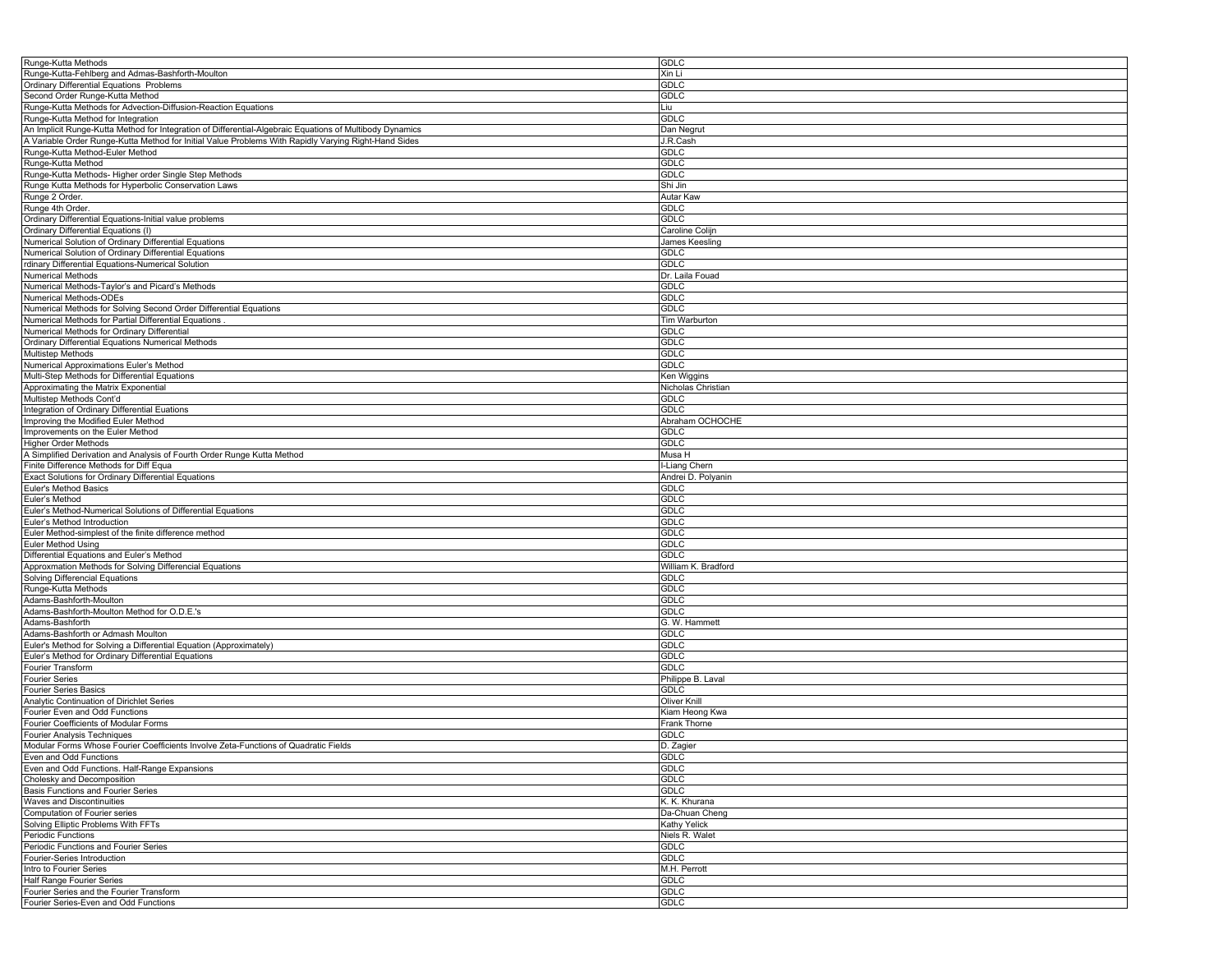| FourierSeries                                                                                       | <b>GDLC</b>                         |
|-----------------------------------------------------------------------------------------------------|-------------------------------------|
| Fourier Series-Introduction                                                                         | <b>GDLC</b>                         |
| <b>Fourier Series-Introduction</b>                                                                  | <b>GDLC</b>                         |
| Fourier Series-Function types                                                                       | <b>GDLC</b>                         |
|                                                                                                     |                                     |
| <b>Fourier Series</b>                                                                               | GDLC                                |
| <b>Fourier Series</b>                                                                               | <b>Trigonometric Fourier Series</b> |
| Fourier's Theorem                                                                                   | <b>GDLC</b>                         |
| Fourier Transform Applications                                                                      | Njegos Nincic                       |
| <b>Fourier Series</b>                                                                               | <b>GDLC</b>                         |
| <b>Tutorial on Fourier Theory</b>                                                                   | Yerin Yoo                           |
| Fourier Expansion and Fourier Transaction                                                           | <b>GDLC</b>                         |
| Fourier Transform                                                                                   | <b>GDLC</b>                         |
| Definition of Fourier Transform                                                                     | Peter Cheung                        |
| Fourier Series-Waves and Fields                                                                     | Dr Mervyn Roy                       |
| Fourier Series-Periodic Signals and Functions                                                       | GDLC                                |
| <b>Fourier Series</b>                                                                               | <b>GDLC</b>                         |
| Fourier Series, Integrals, and Transforms                                                           | <b>GDLC</b>                         |
|                                                                                                     | <b>GDLC</b>                         |
| Fourier Series, Integrals, and Transforms                                                           |                                     |
| Fourier Series, Full or Half Range                                                                  | GDLC                                |
| Fourier Series of Functions With Arbitary Periods                                                   | Kiam Heong Kwa                      |
| Fourier Series of Even and Odd Functions                                                            | <b>GDLC</b>                         |
| Fourier Series-Real trigonometric Fourier series                                                    | GDLC                                |
| <b>Examples of Fourier Series</b>                                                                   | Leif Mejlbro                        |
| <b>Fourier Series Continuation</b>                                                                  | Jeremy Orloff                       |
| Basics of Fourier Series and Integrals                                                              | GDLC                                |
| Fourier Series and Integrals                                                                        | <b>GDLC</b>                         |
| Fourier Series and Fourier Transform                                                                | <b>GDLC</b>                         |
| Fourier Series of Function                                                                          | <b>GDLC</b>                         |
|                                                                                                     |                                     |
| Fourier Series- Function Spaces                                                                     | W. Bergholz Gen                     |
| Fourier Series and Fourier Transforms                                                               | <b>GDLC</b>                         |
| Fourier Series Introduction                                                                         | <b>GDLC</b>                         |
| <b>Fourier Series</b>                                                                               | Philippe B. Laval                   |
| What is a wave                                                                                      | <b>GDLC</b>                         |
| Wave Equation and Its Significance                                                                  | Sandhya. S                          |
| Type II Hidden Symmetries of Nonlinear Partial Differential Equations                               | Marius Sophus Lie                   |
| Wave Equation and the Method of Separation of Variables                                             | Kiam Heong Kwa                      |
| Analyzing Time Series and Signals                                                                   | Professor Melvin J. Hinich          |
| 1D Wave Equation: Separation of Variables, Use of Fourier Series                                    | GDLC                                |
| Wave Equation in Higher Dimensions                                                                  | <b>GDLC</b>                         |
| Two-Dimensional Wave Equations, Double Fourier                                                      | GDLC                                |
| Two-Dimensional Steady State Conduction                                                             | <b>GDLC</b>                         |
|                                                                                                     |                                     |
| Numerical Integration of Partial Differential Equations                                             | <b>GDLC</b>                         |
| Numerical Solution of Ordinary Differential Equation                                                | GDLC                                |
| Two-Dimensional Model for Nonlinear Rossby Waves                                                    | Georg A. Gottwald                   |
| Systems of First Order Linear Differential Equations                                                | <b>GDLC</b>                         |
| The Wave Equation                                                                                   | <b>GDLC</b>                         |
| TheWave Equation in 1D                                                                              | <b>GDLC</b>                         |
| Nonoscillation and Oscillation for First Order                                                      | Wudu Lu                             |
| The Wave Equation in 1D and 2D                                                                      | Knut-Andreas Lie                    |
| Non-Linear, First-Order Diferential Equations                                                       | <b>GDLC</b>                         |
| The Wave Equation & Separation of Variables                                                         | Mihaela B. Vajiac                   |
| Non-Linear Volterra-Fredholm Integro-Differential                                                   | J. Biazar                           |
| Nonlinear Systems of Ordinary Differential Equations                                                | Massoud Malek                       |
| The Two Dimensional Wave Equation                                                                   | Ryan C. Daileda                     |
| The Wave Equation                                                                                   | <b>GDLC</b>                         |
|                                                                                                     |                                     |
| Nonlinear Partial Differential Equations                                                            | <b>GDLC</b>                         |
| The Separation of Variables Method                                                                  | <b>GDLC</b>                         |
| Nonlinear Ordinary Differential Equations                                                           | <b>GDLC</b>                         |
| Systems of First Order Linear Equations                                                             | GDLC                                |
| <b>Systems of Linear Equations</b>                                                                  | Sarah R                             |
| Systems of Two First Order Equations                                                                | Brannan                             |
| Nonlinear Differential Equation of First Order                                                      | V. Maric                            |
| Formal Solutions of Nonlinear First Order Singular Partial Differential Equations in Complex Domain | Masatake Miyake                     |
| System of First Order Differential Equations                                                        | <b>GDLC</b>                         |
| Solving Linear Equations                                                                            | <b>GDLC</b>                         |
| Solving Models Related to Ordinary Differential Equations                                           | <b>GDLC</b>                         |
| Method of Separation of Variables                                                                   | <b>GDLC</b>                         |
| Solving First Order Linear Equations                                                                | <b>GDLC</b>                         |
|                                                                                                     |                                     |
| Method of Separation of Variables                                                                   | <b>GDLC</b>                         |
| Method of Functional Separation of Variables                                                        | Andrei D. Polyanin                  |
| Method of Generalized Separation of Variables                                                       | Andrei D. Polyanin                  |
| Solution Using Separation of Variables                                                              | <b>GDLC</b>                         |
| Linear Equations                                                                                    | <b>GDLC</b>                         |
| Solution of Nonlinear Equations                                                                     | <b>GDLC</b>                         |
| Solution of First-Order Linear Differential Equation                                                | <b>GDLC</b>                         |
| Linear and Nonlinear Evolution Equations                                                            | <b>GDLC</b>                         |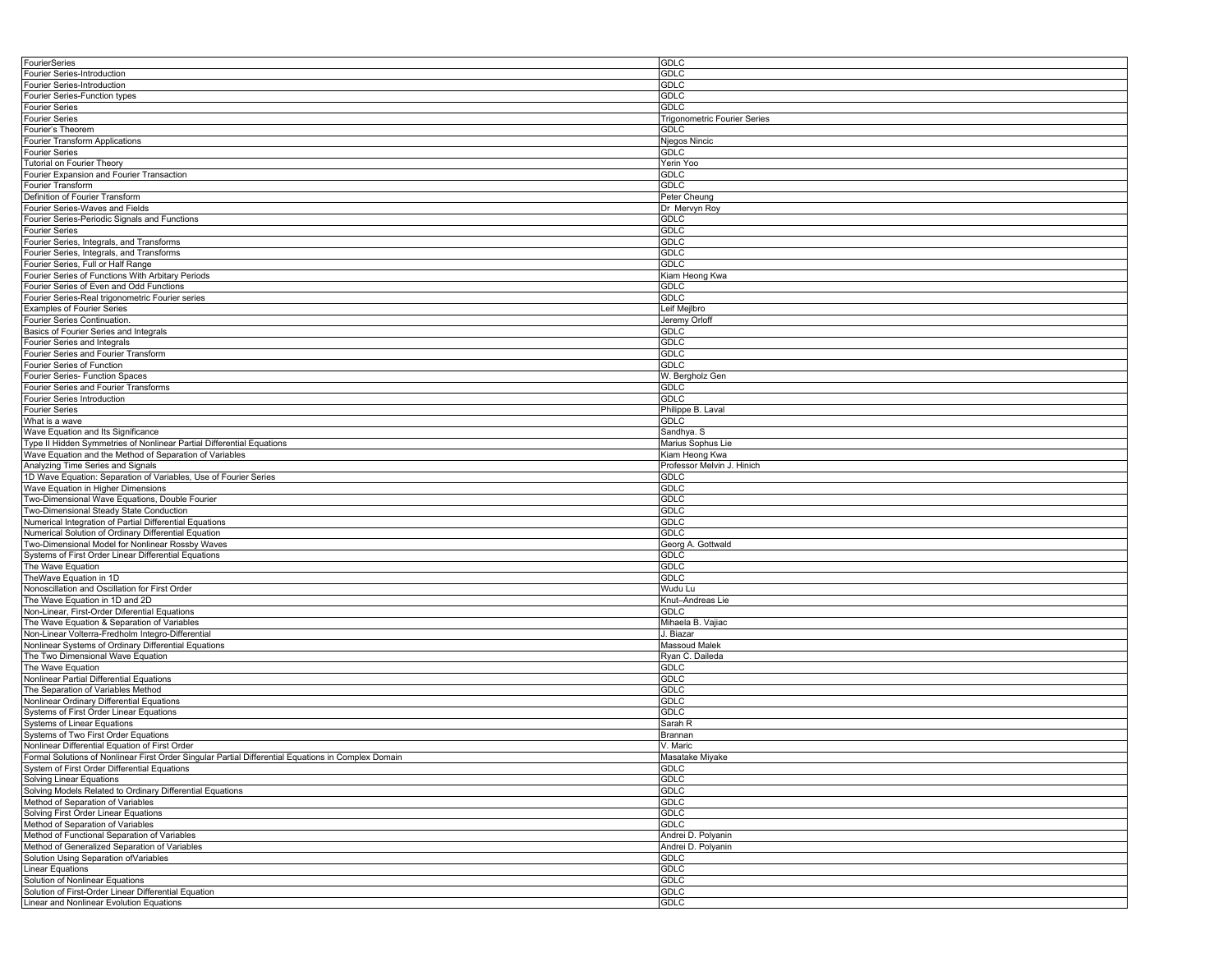| Solution of 2D Non-Homogenous Wave Equation by Using Polywave Functions | Małgorzata Sokała       |
|-------------------------------------------------------------------------|-------------------------|
| Separation of Variables                                                 | David A. Randall        |
| <b>First Order Differential Equations</b>                               | <b>GDLC</b>             |
| Separation of Variables                                                 | <b>GDLC</b>             |
| Introduction to Viscosity Solutions                                     | Federica Dragoni        |
| Separation of Variables                                                 | GDLC                    |
|                                                                         |                         |
| Introduction to Systems of First Order Linear Equations                 | Nadeem-Ur-Rehman        |
| Introduction to Partial Differential Equations                          | Gilberto E. Urroz       |
| Introduction to Differential Equations                                  | <b>GDLC</b>             |
| Separation of Variables                                                 | <b>GDLC</b>             |
| First-Order Linear Equations-Leibniz Method                             | <b>GDLC</b>             |
| Separation of Variables Neumann Conditions                              | Viktor Grigoryan        |
| First-Order Linear Differential Equations                               | GDLC                    |
| Separation of Variables for Nonhomogeneous Equations                    | <b>GDLC</b>             |
|                                                                         |                         |
| Separation of Variables and Heat Equation IVPs                          | <b>GDLC</b>             |
| <b>First-Order Differential Equations</b>                               | <b>GDLC</b>             |
| Solution of the Wave Equation by Separation of Variables                | <b>GDLC</b>             |
| First-Order Equations-Method of Characteristics                         | <b>GDLC</b>             |
| Separation of Variables: A 'Lucky" Method                               | <b>GDLC</b>             |
| First Order PDE                                                         | <b>GDLC</b>             |
| Second Order Linear Differential Equations                              | <b>GDLC</b>             |
|                                                                         | <b>GDLC</b>             |
| First Order Non-Linear Equations                                        |                         |
| Partial Differential Equations: Graduate Level Problems and Solutions   | Igor Yanovsky           |
| First Order Non-Linear Equations                                        | <b>GDLC</b>             |
| Linear Partial Differential Equations and Fourier Theory                | Marcus Pivato           |
| First Order Linear Differential Equations                               | <b>GDLC</b>             |
| <b>First Order Nonlinear Equations</b>                                  | GDLC                    |
| Parallel Programming Styles and Hybrids                                 | <b>GDLC</b>             |
| First Order Linear Differential Equation                                | <b>Robert Marik</b>     |
| Oscillations of First Order Difference Equations                        | N Parhi                 |
|                                                                         |                         |
| <b>First Order Differential Equations</b>                               | <b>GDLC</b>             |
| <b>Ordinary Differential Equations</b>                                  | Gabriel Nagy            |
| <b>First Order Differential Equations</b>                               | <b>GDLC</b>             |
| <b>Ordinary Differential Equations</b>                                  | Gabriel Nagy            |
| <b>First Order Differential Equations</b>                               | <b>GDLC</b>             |
| One-Dimensional Propagation                                             | T. R. Akylas            |
| On the Separation of Variables Method                                   | <b>GDLC</b>             |
| First Order Diferential Equation                                        | <b>GDLC</b>             |
| Exact Solutions to Nonlinear Equations and Systems                      | GDLC                    |
| Existence and Uniqueness of Solutions of Nonlinear Evolution            | O. Costin               |
| Linear Differential Equation, First-Order - EqWorld                     | <b>GDLC</b>             |
| On the Numerical Solution of Nonlinear Schro"dinger Type Equations      |                         |
|                                                                         | Thorsten Hohage         |
| <b>Differential Equations</b>                                           | <b>GDLC</b>             |
| Separation of Variables for Partial Difference Equations                | W.T. van Horssen        |
| <b>Differential Equations</b>                                           | <b>GDLC</b>             |
| Differential Equations Classical Methods                                | <b>GDLC</b>             |
| <b>Differential Equation</b>                                            | <b>GDLC</b>             |
| Numerical Solution of Partial Differential Equations                    | Dr. Louise Olsen-Kettle |
| Difference Equations                                                    | Thomas Robert Malthus   |
| First-Order Linear                                                      |                         |
| <b>Difference Equations</b>                                             |                         |
| With Constant Coefficients                                              | <b>Courtney Brown</b>   |
| Numerical Integration                                                   | Roger Crawfis           |
|                                                                         |                         |
| Quadrature                                                              | William Dunham          |
| Introduction Simpson 3/8 Rule for Integration                           | <b>GDLC</b>             |
| Stright Line Extracting Using Iterative Total                           | Jan A.Van Mieghem       |
| Gaussian Quadrature and the Eigenvalue Problem                          | John A. Gubner          |
| Introduction Gaussian Quadrature                                        | <b>GDLC</b>             |
| Gaussian Quadrature Basics                                              | GDLC                    |
| The Gaussian Integral                                                   | Keith Conrad            |
| Weighted Least Squares Straight Line Fit                                | Amarjeet Bhullar        |
| χ2 and Goodness of Fit                                                  | Louis Lyons             |
| Introduction to Gaussian Distribution                                   | GDLC                    |
| Understanding the Stoll Curve                                           | <b>GDLC</b>             |
|                                                                         |                         |
| Gaussian Quadrature Introduction                                        | P. J. Salzman           |
| A Brief Look at Gaussian Integrals                                      | William O. Straub       |
| The Least Squares Method                                                | GDLC                    |
| Introduction Gaussian Integrals                                         | Jan Larsen              |
| The Least Squares Fit to a Line                                         | <b>GDLC</b>             |
| Gaussian Integrals Basics                                               | <b>GDLC</b>             |
| The Gaussian Probability Distribution Function                          | <b>GDLC</b>             |
| <b>Stright Line Fitting</b>                                             | Stefen F.Gull           |
| Gaussian Integrals Introduction                                         | <b>GDLC</b>             |
| Straight-Line Data With Errors in Both Coordinates                      | <b>GDLC</b>             |
| Gaussian Integration                                                    | <b>GDLC</b>             |
| Fitting Data to a Straight Line                                         |                         |
|                                                                         | Dr. Darrel Smith        |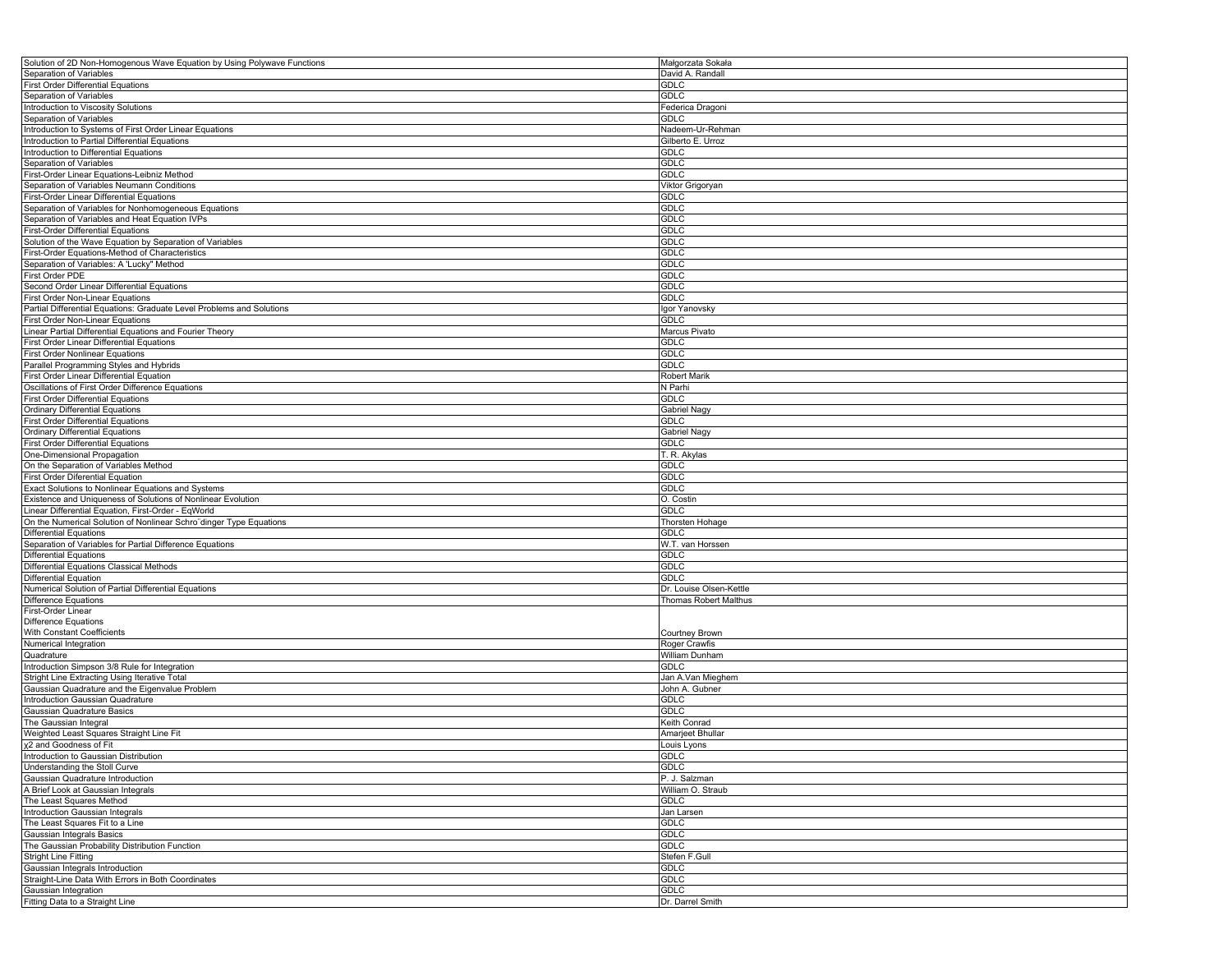| Gauss-Green-Stocks Theorem                                                                        | John Helveston       |
|---------------------------------------------------------------------------------------------------|----------------------|
| Gauss Quadrature                                                                                  | Bent E. Petersen     |
| Gausian Integration                                                                               | M. Reza Rahimi       |
| Gauss Law                                                                                         | <b>GDLC</b>          |
|                                                                                                   |                      |
| Gauss Quadrature                                                                                  | <b>GDLC</b>          |
| Gauss Quadrature Rule of Integration                                                              | Autar Kaw            |
| Straight Line Fitting - a Bayesian Solution                                                       | E. T. Jaynes         |
| Fitting a Straight Line to Data in Excel and Obtaining the Associated Parameters and their Errors | GDLC                 |
| Fitting Straight Lines to Experimental Data                                                       | Robert A. Brace      |
| The Straight Line                                                                                 | <b>GDLC</b>          |
| Simpsons Rule Article                                                                             | GDLC                 |
| Fitting Data to a Straight Line.                                                                  | <b>GDLC</b>          |
| Simpson's 3/8 Rule                                                                                | <b>GDLC</b>          |
| Fitting a Straight Line                                                                           | <b>GDLC</b>          |
|                                                                                                   |                      |
| Simpson's Rule                                                                                    | Jacob Schroder       |
| Fitting Experimental Data to Straight Lines                                                       | Annette D. Shine     |
| Simpson 3/8 Rule for Integration Basics                                                           | <b>GDLC</b>          |
| <b>Exponential Functions</b>                                                                      | <b>GDLC</b>          |
| Error Inequalities for a Generalized                                                              | Nenad Ujevic         |
| Simpson's 3/8 Rule for Numerical Integration                                                      | <b>GDLC</b>          |
| Equations of Straight Lines on Various Graph Papers                                               | GDLC                 |
| Simpson 3/8 Rule for Integration Introduction                                                     | <b>GDLC</b>          |
| Simpson 3/8 Examples                                                                              | GDLC                 |
|                                                                                                   |                      |
| <b>Eliptic Curve</b>                                                                              | J.S. Milne           |
| Second Degree Curve                                                                               | Robert Mardis        |
| <b>Decline Curves</b>                                                                             | Dr. Steven W. Poston |
| Regression                                                                                        | <b>GDLC</b>          |
| Numerical                                                                                         |                      |
| Quadrature                                                                                        | <b>GDLC</b>          |
| Plane Algebraic Curves                                                                            | <b>GDLC</b>          |
| Nurbes Curves and Surf Aces Tutoral                                                               | <b>GDLC</b>          |
| <b>Price Discrimination</b>                                                                       | Pamela L.Hall        |
|                                                                                                   |                      |
| Curves and Curve Fitting                                                                          | Dexter J.Booth       |
| Curves                                                                                            | <b>GDLC</b>          |
| Numerical Integration Introduction                                                                | <b>GDLC</b>          |
| Curves                                                                                            | Jim X.chen           |
| Numerical Integration Basics                                                                      | <b>GDLC</b>          |
| Algebraic Curves                                                                                  | William Fulton       |
| Curve Modeling-Bezier Curves                                                                      | Dr. S.M. Malaek      |
| Curve Fitting and Solution of Equation                                                            | <b>GDLC</b>          |
| Numerical Integration and Differentiation                                                         | <b>GDLC</b>          |
| Parametric Curve and Surface Modeling                                                             |                      |
|                                                                                                   | <b>GDLC</b>          |
| Correlation and Regression Analysis                                                               | GDLC                 |
| Classification the Integral Curves of a Second Degree                                             | Mehdi Nadjafikhah    |
| Calibration and Curve Fitting                                                                     | P M V Subbarao       |
| Numerical Integration Basics                                                                      | Gerald Recktenwald   |
| Numerical Differentiation and Integration.                                                        | Dr. L.R. Chevalier   |
| Notes on Numerical Integration                                                                    | Olof Runborg         |
| <b>Best Fit Line</b>                                                                              | <b>GDLC</b>          |
| Bezier                                                                                            | Splines              |
|                                                                                                   |                      |
| Line of Best Fit                                                                                  | <b>GDLC</b>          |
| More on Least Squares Fit                                                                         | R Kass               |
| Logarithmic Curves                                                                                | David Dennis         |
| Introduction to Growth Curves                                                                     | Dr Peter Henderson   |
| LSQ fit of a straight line                                                                        | Robert Estalella     |
| Line of Best Fit                                                                                  | <b>GDLC</b>          |
| Least Squares Approximations                                                                      | <b>GDLC</b>          |
| An Improved Straight-Line Fitting Method for Analyzing Pumping Test Recovery Data                 | i Zheng              |
| A Generalized Convolution Quadrature With Variable Time Stepping                                  | S. Sauter            |
|                                                                                                   |                      |
| Learning Curve (Handout)                                                                          | <b>GDLC</b>          |
| Cell Growth Kinetics                                                                              | <b>GDLC</b>          |
| Integration of Functions                                                                          | <b>GDLC</b>          |
| Interpolation and Deformations                                                                    | R.H.Taylor           |
| Integral Calculus                                                                                 | Newton               |
| <b>Identifying Second Degree Equations</b>                                                        | <b>GDLC</b>          |
| <b>Two-Dimensional Curves</b>                                                                     | <b>GDLC</b>          |
| Serial-Parallel-Circuits                                                                          | Robert L. Boylestad  |
|                                                                                                   |                      |
| Series and Parallel Circuits                                                                      | GDLC                 |
| Pyramidal Resistor Networks for Electrical Impedence                                              | Borcea               |
| <b>Energy Sources</b>                                                                             | <b>GDLC</b>          |
| Thevenin's Theorem                                                                                | <b>GDLC</b>          |
| <b>Parallel Circuits</b>                                                                          | Robbins              |
| Norton's Theorem                                                                                  | Dr. Holbert          |
| <b>Network Theorems</b>                                                                           | <b>GDLC</b>          |
| <b>Network Theorems Circuits</b>                                                                  | <b>GDLC</b>          |
| Network Analysis at IIT Bombay                                                                    | H. Narayanan         |
|                                                                                                   |                      |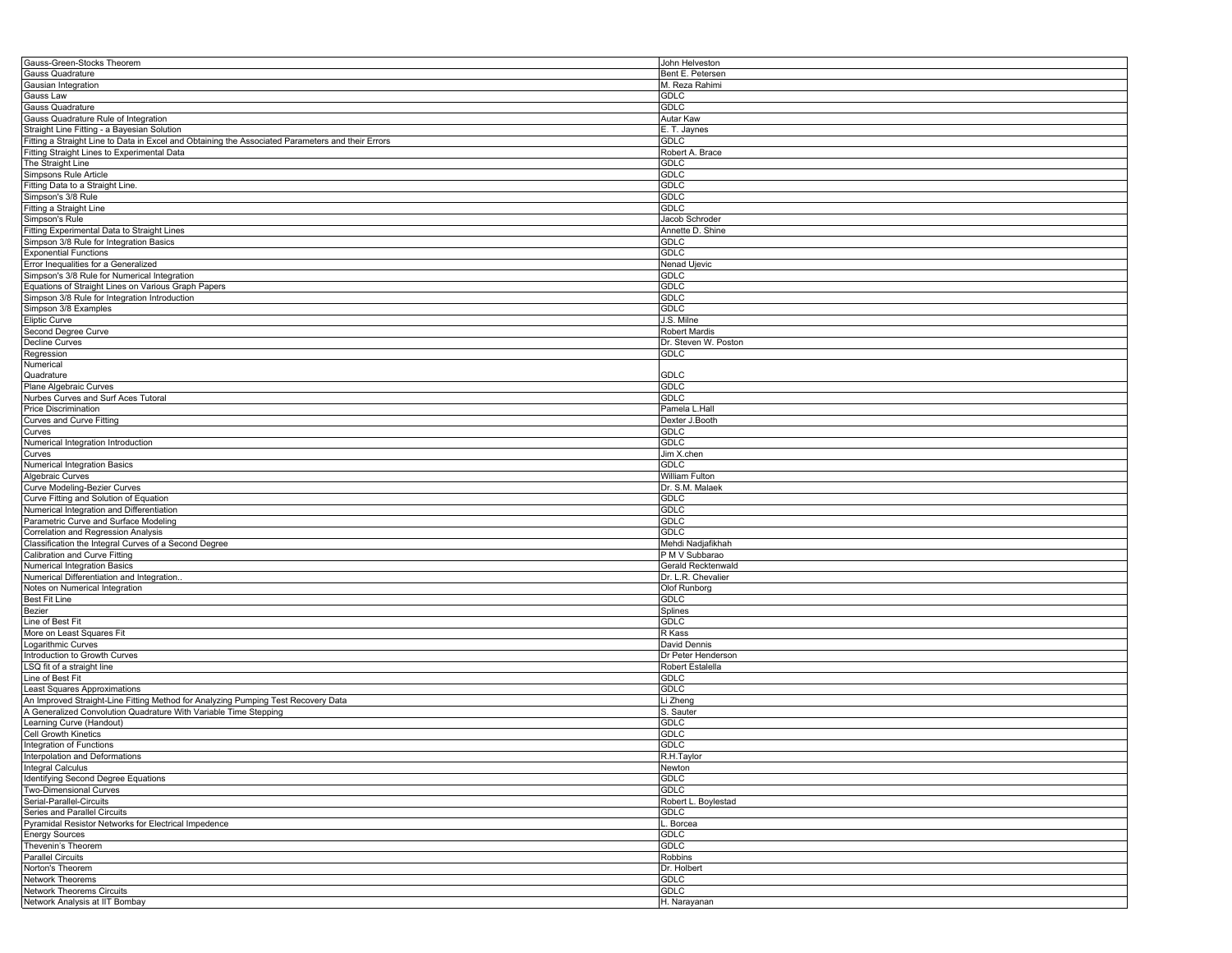| Network Analysis Operational Research                            | T.M.J.A.Cooray            |
|------------------------------------------------------------------|---------------------------|
| Network Analysis                                                 | GDLC                      |
| Mesh (Loop) Method of Circuit Analysis                           | GDLC                      |
| Maximum Power Transfer Theorem                                   | <b>GDLC</b>               |
| Introductory Unit on Electricity                                 | Jon D. Wilson             |
| Introduction; Circuit Elements; Ohm's Law; KCL                   | Dr. Holbert               |
| <b>Modified Nodal Analysis</b>                                   | Michael Hanke             |
| Energy Sources11                                                 | Ms. Weinberg              |
| <b>Energy and Work</b>                                           | <b>GDLC</b>               |
| Energy Forms and Transformations                                 | GDLC                      |
| Electricity                                                      | GDLC                      |
| Thevenin's Theorem                                               | <b>GDLC</b>               |
| Thevenin's and Norton's                                          | <b>GDLC</b>               |
| <b>Basic Electronics</b>                                         | <b>GDLC</b>               |
| Thevenin's and Norton's Theorems                                 | Dr. Dave Shattuck         |
| Maximum Power Transfer Theorem                                   | <b>GDLC</b>               |
| Electrical Principles, Terminology, and Safety                   | <b>GDLC</b>               |
| Electrical Circuits, Power Supplies and Passive Circuit Elements | <b>GDLC</b>               |
| Star-To-Delta Example                                            | <b>GDLC</b>               |
| Kirchhoff's Law and Star-Delta Transformation                    | <b>GDLC</b>               |
| <b>Electrical Principles</b>                                     | GDLC                      |
| Circuit Theory                                                   | <b>GDLC</b>               |
| Circuits                                                         | <b>GDLC</b>               |
| Series and Parallel Resistor Combinations                        | Dr. Holbert               |
| Capacitors                                                       | Robert L. Boylestad       |
| Capacitor and Inductors                                          | Anonymous                 |
| Series and Parallel Circuits Basics                              | GDLC                      |
| <b>Basic Electrical Engineering</b>                              | <b>GDLC</b>               |
| Voltage Ragulator                                                | <b>GDLC</b>               |
| <b>Ideal Transformer</b>                                         |                           |
| Equation                                                         | GDLC                      |
| Operation and Maintenance of Transformers                        | <b>GDLC</b>               |
| Transformers                                                     | GDLC                      |
| High Performance                                                 |                           |
| Transformers                                                     | <b>GDLC</b>               |
| <b>Transformers Basics</b>                                       | Mark Leakey               |
| Transformers and Iron-Cored Inductors                            | G,Builder                 |
| <b>Transformer Principles</b>                                    | GDLC                      |
| <b>Transformer Testing Station</b>                               | GDLC                      |
| <b>Transformer Losses.</b>                                       | <b>GDLC</b>               |
| <b>Transformer Efficiency</b>                                    | <b>GDLC</b>               |
| Transformer Efficiency Regulation                                | Carlos Gaytan             |
| Testing, Maintenance and Protection of Distribution Transformers | Prashant P. Nankar        |
| <b>Testing Numerical Transformer Differential Relays</b>         | Steve Turner              |
| Presentation on Electromegnatism                                 | Prof Dr. Tariq Bhatti     |
| <b>Practical Transformer</b>                                     | <b>GDLC</b>               |
| Audio Transformers                                               | <b>Bill Whitlock</b>      |
| <b>Transformer Tests</b>                                         | GDLC                      |
| Power Machines and Transformers                                  | Hubert                    |
| Magnetically Coupled Circuits                                    | <b>GDLC</b>               |
| Magnetic Circuits and Transformers                               | <b>GDLC</b>               |
| <b>Ideal Transformers</b>                                        | GDLC                      |
| Ideal Transformer Basics                                         | <b>GDLC</b>               |
| Transformers                                                     | GDLC                      |
| Energy Efficiency Standards of Transformer                       | Shri. S. Ramaswamy        |
| operations of Power Transformers                                 | <b>GDLC</b>               |
| <b>Current Transformer Principles</b>                            | GDLC                      |
| <b>Electric Power Transformer Engineering</b>                    | William H.Kersting        |
| <b>Practical Transformer</b>                                     | GDLC                      |
| Details of Transformer                                           | GDLC                      |
| Frequency Dependence of Transformer Losses                       | Eva Palmberg              |
| Analog and Digital Multimeters                                   | <b>GDLC</b>               |
| An Introduction to Measurement and Evaluation                    | Emily H. Wughalter        |
| Operating Principles of VCSELs                                   | Rainer Michalzik          |
| Science, Measurements, Uncertainty and Error                     | <b>GDLC</b>               |
| The Wheatstone Bridge                                            | <b>GDLC</b>               |
| Principles of Pressure Measurement                               | Franklin L. Scamman       |
| <b>Measuring Instruments</b>                                     | GDLC                      |
| <b>Measurement Errors</b>                                        | Dr James Betts            |
| Measurement and Instrumentation Principles                       | Alan S Morris             |
| Measurement and Error                                            | <b>GDLC</b>               |
| Introduction to Measurement                                      | GDLC                      |
| Instrumentation and Measurement                                  | Shreyans Mehta            |
| Industrial Instrumentation                                       | Naveed Ramzan             |
| Measurements                                                     | Er. B. Sreenivasula Reddy |
| Galvanometer as Ammeter and Voltmeter                            | <b>GDLC</b>               |
|                                                                  |                           |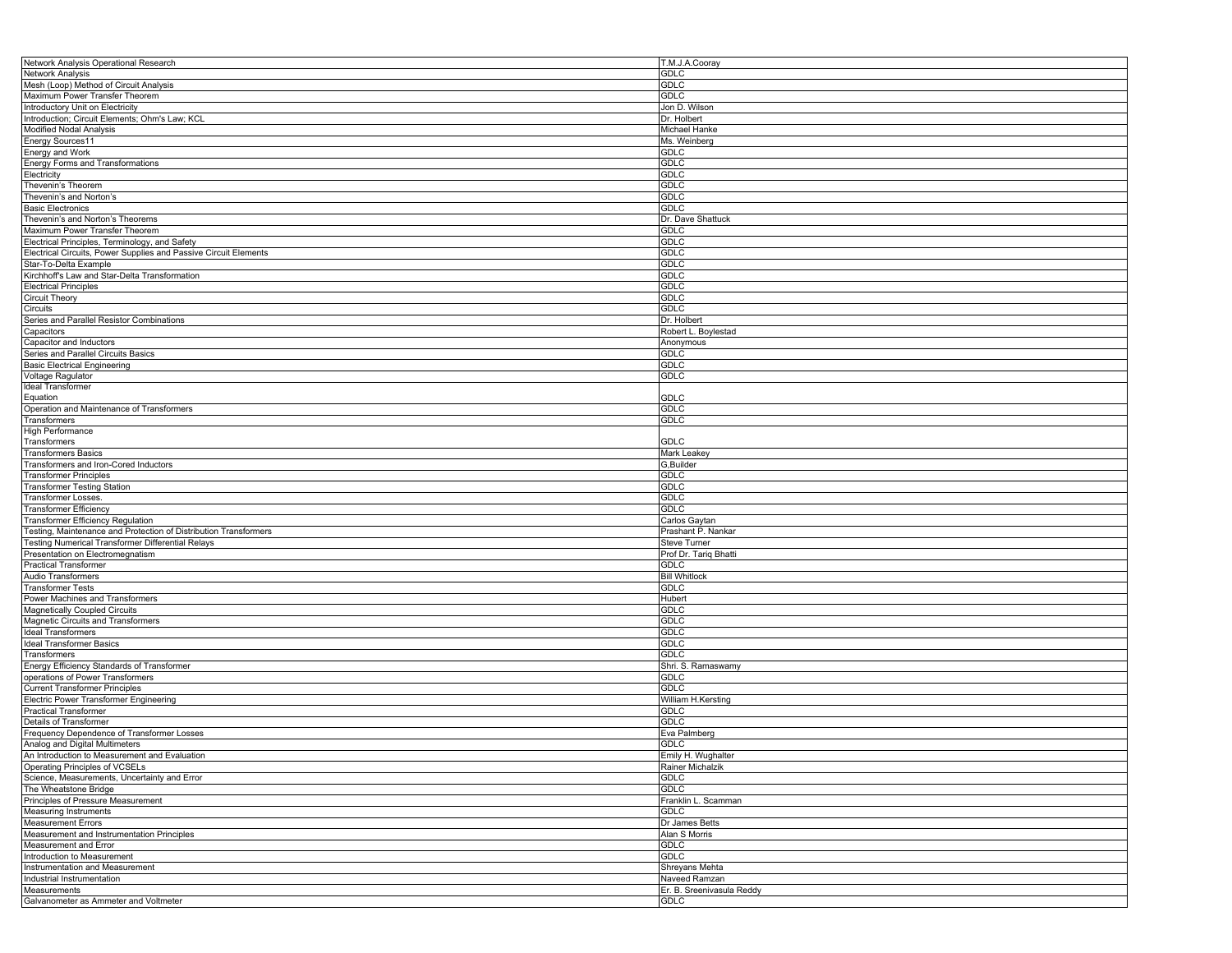| Galvanometers, Electromechanical Voltmeters, and Ammeters                  | Halit Eren               |
|----------------------------------------------------------------------------|--------------------------|
| Electromechanical Instruments                                              | <b>GDLC</b>              |
| Electrical and Electronics Instruments                                     | N Krishna Prakash        |
| Moving Iron Voltmeter and Ameters                                          | GDLC                     |
| Dc and Ac Meter                                                            | GDLC                     |
| Analog Instruments                                                         | <b>GDLC</b>              |
| Design of Switched Reluctance Motors                                       | Praveen Vijayraghavan    |
|                                                                            | GDLC                     |
| D.C. Motor Principle                                                       |                          |
| Basics of a Electric Motor                                                 | <b>GDLC</b>              |
| What is an Electric Motor                                                  | <b>GDLC</b>              |
| Advanced DC Motor                                                          | GDLC                     |
| D.C.Motors                                                                 | <b>GDLC</b>              |
| Types of Electric Motors                                                   | GDLC                     |
| Types of D.C Motors                                                        | <b>GDLC</b>              |
| The Simple D.C.Motor                                                       | <b>GDLC</b>              |
| Maximum Torque Generation for Sensorless Controlled Brushless DC Motor     | GDLC                     |
| <b>Stepper Motors</b>                                                      | Joseph Burke             |
| Starting System of Motor                                                   | GDLC                     |
| Speed Control of DC Motors                                                 | <b>GDLC</b>              |
| Principles of Doubly-Fed                                                   |                          |
| <b>Induction Generators</b>                                                | <b>GDLC</b>              |
|                                                                            |                          |
| D.C.Motors                                                                 | GDLC                     |
| Unified Control for the Permanent Magnet Generator                         | Zhuxian Xu               |
| Motor Fundamentals                                                         | GDLC                     |
| Principles of Doubly-Fed                                                   |                          |
| <b>Induction Generators</b>                                                | <b>GDLC</b>              |
| Losses, Efficiency, Testing of Dc Machine                                  | GDLC                     |
| Electrical DC Motor                                                        | Dr. Gleb V. Tcheslavski  |
| Wind Energy System                                                         | GDLC                     |
| Direct - Current Motor Characteristics and Applications                    | <b>GDLC</b>              |
| DC Permanent Magnet Motors                                                 | David Giandomenico       |
| DCmotors and Their Representation                                          | GDLC                     |
| DC Motors (Brushed and Brushless)                                          | Sean DeHart              |
|                                                                            |                          |
| Principles of Doubly-Fed Induction Generators                              | GDLC                     |
| Best Practice Manual-Electric Motors                                       | GDLC                     |
| DC Machines Working                                                        | Hatem Al-Ghannam         |
| Study of Induction Generator                                               | GDLC                     |
| <b>Brushless DC Motors</b>                                                 | Sohaib Hasan             |
| Electrical Machines                                                        | Dr. Af Bati              |
| DC Machines                                                                | <b>GDLC</b>              |
| Electrical Machine-I                                                       | H. Vennila               |
| D.C Generators                                                             | GDLC                     |
| Dc Generator Theory                                                        | GDLC                     |
| DC Motors and Generators                                                   | <b>GDLC</b>              |
| D.C. Machines                                                              | <b>GDLC</b>              |
|                                                                            | GDLC                     |
| DC Machines2                                                               |                          |
| DC Generators and Motors                                                   | A. Bhatia                |
| Dc Generator                                                               | <b>GDLC</b>              |
| Generators and Motors                                                      | <b>GDLC</b>              |
| DC Motor                                                                   | Muhamad Zahim            |
| DC Machines                                                                | GDLC                     |
| <b>Electrical Engineering</b>                                              | GDLC                     |
| Equivalent Circuit of Shunt Motor                                          | GDLC                     |
| Double-Fed Induction Generators                                            | GDLC                     |
| <b>Electric Motors and Generators</b>                                      | <b>GDLC</b>              |
| Basic Concepts Faraday's Laws                                              | GDLC                     |
| DC Generator Types                                                         | <b>GDLC</b>              |
| Generator and Exciter Basics                                               | GDLC                     |
|                                                                            |                          |
| Principles of D.C.Machines                                                 | Prof. Krishna Vasudevan  |
| Alternator(synchronous Generator)                                          | <b>GDLC</b>              |
| Dc Machines                                                                | GDLC                     |
| Principles of Operation of Synchronous Machine                             | <b>GDLC</b>              |
| Dc Generator Characteristics                                               | GDLC                     |
| DCmotors and Their Representation                                          | <b>GDLC</b>              |
| Principle of Operation of Dc Machine Drives                                | <b>GDLC</b>              |
| Dc Generators Separate and Excitation                                      | GDLC                     |
| DC Generators, Shunts, seriesand Compound                                  |                          |
|                                                                            |                          |
|                                                                            | <b>GDLC</b>              |
| <b>Electric Generators</b>                                                 | GDLC                     |
| Working of Generators and Regulators                                       | GDLC                     |
| DC Generators: Steady State                                                | <b>GDLC</b>              |
| <b>Electrical Machines</b>                                                 | GDLC                     |
| D.C.Machines Principales                                                   | <b>GDLC</b>              |
|                                                                            | GDLC                     |
| Why Induction Motor<br>Wound-Rotor Motor                                   | GDLC                     |
| Three-Phase Cage Rotor Induction Motors<br>The Three Phase Induction Motor | <b>GDLC</b><br>Joe Evans |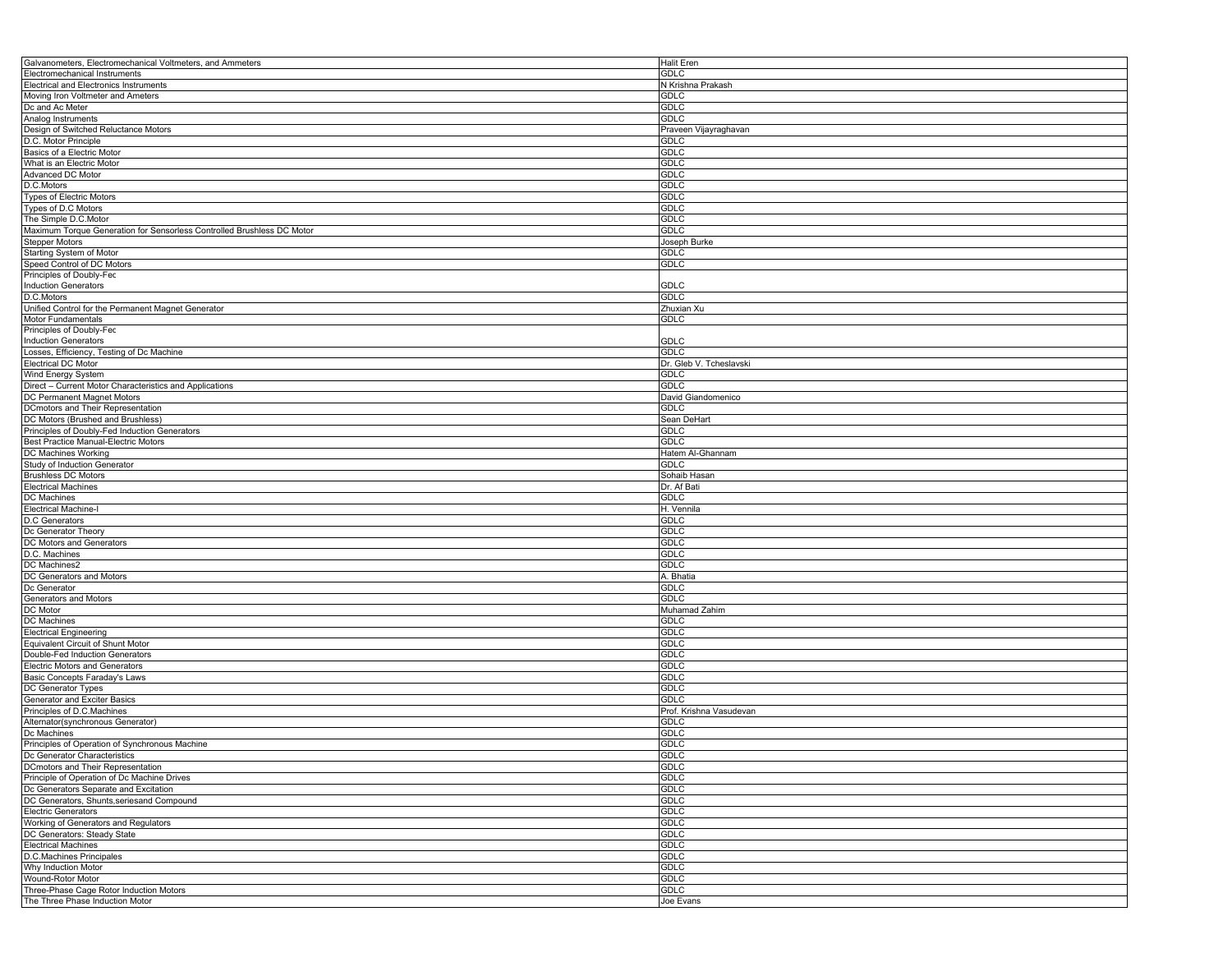| Types of Induction Motor Rotors                                   | GDLC                    |
|-------------------------------------------------------------------|-------------------------|
| <b>Induction Motor Drive</b>                                      | <b>GDLC</b>             |
| Three-Phase Induction Machines                                    | Varuneet Varun          |
| Single Phase Induction                                            | GDLC                    |
| Single Phase AC Motors                                            | <b>GDLC</b>             |
| Speed Control of Induction Motor                                  | Varuneet Varun          |
| Synchronous Machine                                               | Dr. Gleb V. Tcheslavski |
| <b>Basic Motor Theory</b>                                         | <b>GDLC</b>             |
| Speed Control of Squirrel Cage Induction Machine Using VF Control | Luis Fernando Montoya   |
| <b>Induction Machines-1</b>                                       | <b>GDLC</b>             |
| <b>Induction Generators</b>                                       | <b>GDLC</b>             |
|                                                                   |                         |
| Introduction to Electric Drives                                   | Dr. Nik Rumzi Nik Idris |
| Induction(asynchronous)machines                                   | <b>GDLC</b>             |
| Induction Motor(Asynchronous Motor)                               | Prof Mitali Ray         |
| <b>Hysteresis Motors</b>                                          | <b>GDLC</b>             |
| Field-Oriented Control of Induction Machine                       | Dr. Nik Rumzi Nik Idris |
| Torque Control of Induction Motor                                 | R.Toufouti S.Meziane    |
| Equivalent Circuit of an Induction Motor Rotor                    | <b>GDLC</b>             |
| Determination of Induction-Motor Parameters                       | <b>GDLC</b>             |
| Three Phase Induction Motors                                      | <b>GDLC</b>             |
| <b>Electric Motors</b>                                            | <b>GDLC</b>             |
| Variable Speed Induction Motor                                    | <b>GDLC</b>             |
| AC Machines Single Phase                                          | <b>GDLC</b>             |
| <b>AC Motors Basics</b>                                           | Benjamin Berling        |
| <b>AC Motors</b>                                                  | GDLC                    |
| Basic Laws of Electric Cicuits                                    | <b>GDLC</b>             |
| <b>AC Network Theorems</b>                                        | Robbins                 |
| Phasors                                                           | <b>GDLC</b>             |
| <b>AC Power</b>                                                   | GDLC                    |
| Power and Power Factor in Ac Circuits                             | GDLC                    |
| Principles of Electric Circuits                                   | GDLC                    |
|                                                                   | GDLC                    |
| <b>Circuit Basics</b><br>Review of AC-circuit                     |                         |
|                                                                   | <b>GDLC</b>             |
| Advance Electrical Principles-AC                                  | GDLC                    |
| <b>Alternating Current Basics</b>                                 | Prof.Joseph F.Becker    |
| Series and Parallel Circuits                                      | <b>GDLC</b>             |
| Alternating Current Electricity                                   | <b>GDLC</b>             |
| Electric Circuits-Types of Materials                              | Thomas Edison           |
| Single Phase System                                               | GDLC                    |
| <b>Alternating Current</b>                                        | GDLC                    |
| Three-Phase Induction Motors                                      | <b>GDLC</b>             |
| <b>Alternating Current Overview</b>                               | <b>GDLC</b>             |
| Single-Phase Circuits                                             | <b>GDLC</b>             |
| Alternating Current in an Inductance                              | <b>GDLC</b>             |
| <b>Basic Electronics - Electricity</b>                            | GDLC                    |
| <b>AC Circuit Basics</b>                                          | <b>GDLC</b>             |
| <b>AC Circuit Theroy</b>                                          | Paul E. Tippens         |
| <b>AC Circuits Analysis</b>                                       | GDLC                    |
| <b>Basic Concepts of Alternating</b>                              |                         |
| Current                                                           | A. Bhatia               |
| SinusoidalPhasors and Complex Numbers                             | <b>GDLC</b>             |
| Frequency Characteristics of AC Circuits                          | <b>GDLC</b>             |
| <b>AC-RLC Circuits</b>                                            | <b>GDLC</b>             |
| Measurement of Voltages and Currents                              | <b>GDLC</b>             |
| Parallel AC Circuits                                              | <b>GDLC</b>             |
| Parallel AC Circuits Analysis                                     | Professor Jang          |
| Fundamentals of Alternating Current                               | <b>GDLC</b>             |
| Frequency Characteristics of AC Circuits                          | <b>GDLC</b>             |
|                                                                   |                         |
| "Lessons in Electric Circuits, Volume II                          | Tony R. Kuphaldt        |
| <b>AC Machinery Fundamentals</b>                                  | Dr. Gleb V. Tcheslavski |
| <b>AC Electrical Theory</b>                                       | David W. Knight         |
| What Is Reactive Power                                            | Peter W. Sauer          |
| Magnetism-Alternating-Current                                     | <b>GDLC</b>             |
| Value of an Alternating Current                                   | <b>GDLC</b>             |
| Alternating Voltage and Current                                   | <b>GDLC</b>             |
| <b>Alternating Current Circuits</b>                               | <b>GDLC</b>             |
| Basics of AC-circuit                                              | <b>GDLC</b>             |
| Principles of Electrical Currents                                 | HuP                     |
| Power in AC Circuits                                              | GDLC                    |
| Basic Electronics and Theory                                      | <b>GDLC</b>             |
| <b>Basic Circuit Components</b>                                   | Jesse Kuzy              |
| Voltage and Current                                               | Robert L. Boylestad     |
| An Introduction to Electrical Engineering                         | Aaron                   |
| <b>Electricity Generation</b>                                     | <b>GDLC</b>             |
| <b>Static Electric Field</b>                                      | <b>GDLC</b>             |
| Semiconductors, Diodes, Transistors                               | Horst Wahl              |
|                                                                   |                         |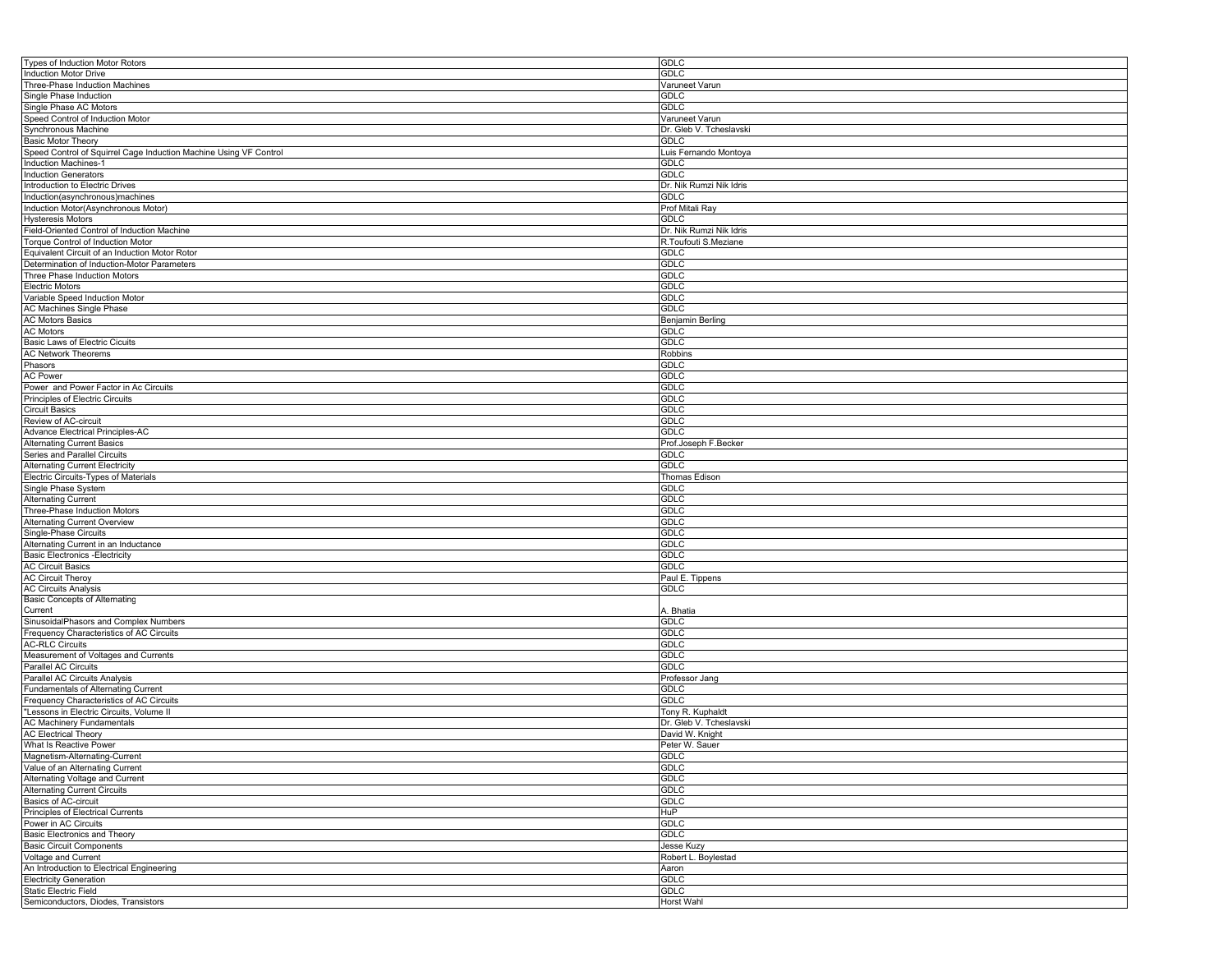| Semiconductor Materials                                               | Louis E. Frenzel                     |
|-----------------------------------------------------------------------|--------------------------------------|
| Semiconductor Diodes                                                  | GDLC                                 |
| <b>Producing Electric Current</b>                                     | <b>GDLC</b>                          |
| Semiconductor Devices                                                 | <b>GDLC</b>                          |
| Potential-Difference                                                  | <b>GDLC</b>                          |
| <b>Electric Potential Differences</b>                                 | GDLC                                 |
| Overview of Electrical Engineering                                    | GDLC                                 |
|                                                                       |                                      |
| Ohm's Law                                                             | Mitsuko J. Osugi                     |
| Ohm's Law, Power and Energy                                           | Robert L. Boylestad                  |
| Electromagnetic Induction                                             | <b>GDLC</b>                          |
| Magnetism                                                             | GDLC                                 |
| Magnetic Forces and Fields                                            | GDLC                                 |
| Electromagnetic Fields                                                | Gong Gu                              |
| <b>Operational Amplifiers</b>                                         | Prof. Greg Kovacs                    |
| Magnetic Force Acting on a Current-Carrying Conductor                 | GDLC                                 |
| Electricity                                                           | GDLC                                 |
| Magnetic Fields Due to Current-Kirchhoff 's Laws                      | GDLC                                 |
| <b>Electrical Properties</b>                                          | <b>GDLC</b>                          |
| Electrical Interactions and Simple Circuits                           | <b>GDLC</b>                          |
| <b>Electrical Engineering</b>                                         | Andrew Ferguson                      |
|                                                                       |                                      |
| Magnetic Field Due to a Current-Carrying Wire Biot-Savart Law         | Biot-Savart Law                      |
| Kirchoff's Laws                                                       | GDLC                                 |
| Introduction to Electronic Circuit Design                             | Prof. Greg Kovacs                    |
| Kirchhoff's Rules                                                     | <b>GDLC</b>                          |
| Kirchhoff's Voltage Law                                               | <b>GDLC</b>                          |
| <b>Electrical Circuits</b>                                            | s.Morris                             |
| Electronics- Kirchhoff's Laws                                         | <b>Terry Sturtevant</b>              |
| <b>Electrical Circuit</b>                                             | Thomas Edison                        |
| <b>Electric Power</b>                                                 | Mrs. Coyle                           |
| Introduction to Electrical Engineering                                | Prof Dr Hasan H Erkaya               |
| <b>Electric Potential Difference</b>                                  | <b>GDLC</b>                          |
|                                                                       |                                      |
| Induced Emf                                                           | GDLC                                 |
| Electric Potential and Electric Potential Energy                      | <b>GDLC</b>                          |
| Gauss' Law and Applications                                           | <b>GDLC</b>                          |
| <b>Fundamentals of Electricity</b>                                    | James B. Bushman                     |
| Polarization, Electric Fields, and Dielectric Response in Insulators  | David Vanderbilt                     |
| <b>Electrical Circuit Theory</b>                                      | John Bird                            |
| Electric Field                                                        | Mrs. Coyle                           |
| Magnetic Effect on Current                                            | <b>GDLC</b>                          |
| Faraday's Law                                                         | <b>GDLC</b>                          |
| <b>Electric Current</b>                                               | GDLC                                 |
| Electric Field Imaging                                                | oshua Reynolds Smith                 |
| Electric Charge and                                                   |                                      |
| <b>Electric Field</b>                                                 | Giancoli                             |
| <b>Electric Circuits</b>                                              | GDLC                                 |
|                                                                       |                                      |
| <b>Electric Charges</b>                                               | GDLC                                 |
| Electric Charge and Electric Fields                                   | <b>GDLC</b>                          |
| Kirchhoff's Voltage and Current Law                                   | <b>GDLC</b>                          |
| <b>Elctrical Fundamentals</b>                                         | GDLC                                 |
| Current-Electricity-Ohms-Law                                          | <b>GDLC</b>                          |
| <b>Current Electricity</b>                                            | GDLC                                 |
| Conductors, Insulators and Semiconductors                             | <b>GDLC</b>                          |
| Electromagnetism                                                      |                                      |
|                                                                       | <b>GDLC</b>                          |
|                                                                       |                                      |
| Electromagnetic Induction and Faraday Law                             | GDLC                                 |
| Conductors, Insulator, Semiconductors                                 | GDLC                                 |
| Circuit Elements, Ohm's Law, Kirchhoff's Laws                         | Dr. Dave Shattuck                    |
| <b>Circuit Components</b>                                             | GDLC                                 |
| <b>Complexity Analysis</b>                                            | <b>GDLC</b>                          |
| Complexity of Algorithms                                              | GDLC                                 |
| <b>Asymptotic Notation</b>                                            | GDLC                                 |
| Sparse Matrix Libraries in C++                                        | Jack Dongarra                        |
| Auto-Tuning Sparse Matrix Kernels                                     | Sam Williams                         |
| Big-O                                                                 | GDLC                                 |
| <b>Asymptotic Notation</b>                                            | <b>GDLC</b>                          |
| Asymptotic Notation: O()                                              | GDLC                                 |
| Aspect-Oriented Programming of Sparse Matrix Code                     | John Irwin                           |
|                                                                       |                                      |
| Algorithm                                                             |                                      |
| Complexity                                                            | GDLC                                 |
| A Sparse Matrix Arithmetic Based on H-Matrices                        | Wolfgang Hackbusch                   |
| Two Fast Algorithms for Sparse Matrices                               | Fred G. Gustavson                    |
| Sparse Matrix                                                         | <b>GDLC</b>                          |
| The Big-O Notation                                                    | GDLC                                 |
| Sparse Matrix Vector Multiplication on Throughput Oriented Processors | Nathan Bell                          |
| Fast Sparse Matrix Multiplication                                     | Raphael Yuster                       |
| Sparse Matrix-Vector Multiplication<br>Sparse Representations         | Marla Jesus Garzaran<br>Joel A.Tropp |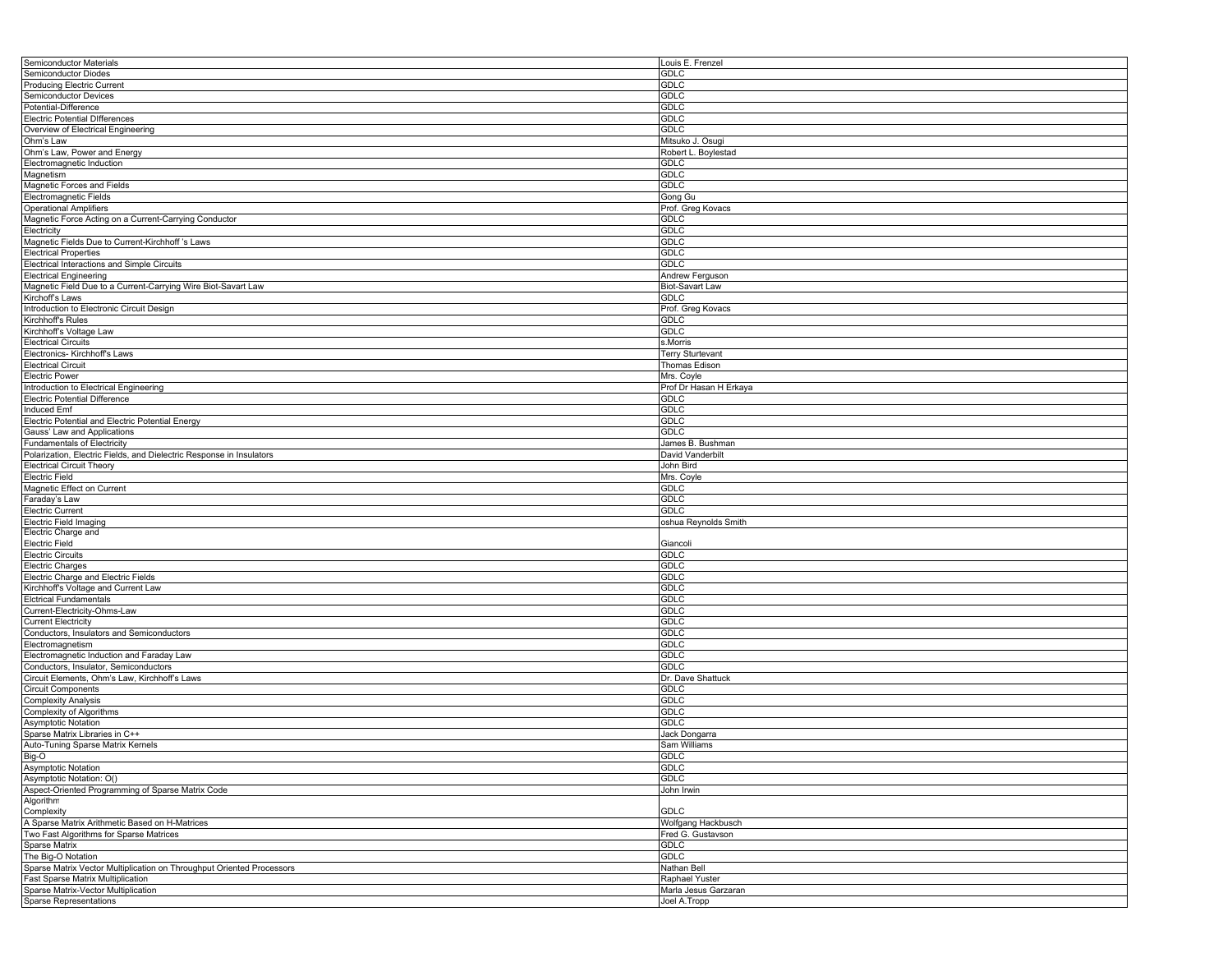| Introduction to "Irregular" Algorithms                                             | <b>GDLC</b>          |
|------------------------------------------------------------------------------------|----------------------|
| Array                                                                              | <b>GDLC</b>          |
| Sparse Matrix Representations of Linear                                            | Douglas Bates        |
| Sparse Matrix Multiplication Package                                               | Randolph E. Bank     |
| Sparse Matrix                                                                      | GDLC                 |
| <b>Sparse Matrices</b>                                                             | <b>GDLC</b>          |
| <b>Sparse Matrices Basics</b>                                                      | <b>GDLC</b>          |
|                                                                                    |                      |
| Spars Blas                                                                         | <b>GDLC</b>          |
| Simple Notation and Order Analysis                                                 | <b>GDLC</b>          |
| Reduced-Bandwidth Multithreaded Algorithms                                         | Aydın Buluc          |
| Performance of Algorithms                                                          | GDLC                 |
| Program Performance& Asymptotic Notations                                          | <b>GDLC</b>          |
| Performance Measurement                                                            | <b>GDLC</b>          |
| Optimal Representation of Sparse Matrices                                          | Andrej Brodnik       |
| On the Representation and Multiplication of Hypersparse Matrices                   | John R. Gilbert      |
| Lecture Notes on Big-O Notation                                                    | Jamie Morgenstern    |
| Implementing Sparse Matrix-Vector Multiplication                                   | Nathan Bell          |
|                                                                                    |                      |
| Identification of Matrices Having a Sparse                                         | Holger Rauhut        |
| Big O notation.doc                                                                 | <b>GDLC</b>          |
| Fast-Sparse-Matrix-Multiplication-Part-I                                           | R.Yuster             |
| Eficient Sparse Matrix-Vector Multiplication on CUDA                               | Michael Garland      |
| Effective Sparse Matrix Representation                                             | <b>B.</b> Neelima    |
| Data Structures and Algorithm Analysis                                             | Rada Mihalcea        |
| Complexity and AlgorithmAnalysis                                                   | J Paul Gibson        |
| <b>Complexity Analysis</b>                                                         | <b>GDLC</b>          |
| <b>Complexity Analysis</b>                                                         | <b>GDLC</b>          |
|                                                                                    |                      |
| Time Complexity of Algorithms                                                      | Vassos Hadzilacos    |
| Big-Oh and Other Notations in Algorithm Analysis                                   | <b>GDLC</b>          |
| Introduction of Object Oriented Programming                                        | golu                 |
| C++: The Complete Reference, 4th Edition                                           | Herbert Schildt      |
| Tutorial                                                                           | Unknown              |
| <b>Binary Trees</b>                                                                | GDLC                 |
| Basic Graph Theory Algorithm                                                       | <b>GDLC</b>          |
| Automated Generation of Search Tree Algorithms for Hard Graph Modi Cation Problems | Jens Gramm           |
| B+-Trees and External Memory Hashing                                               | <b>GDLC</b>          |
| The White-Gray-Black DFS                                                           | <b>GDLC</b>          |
|                                                                                    |                      |
| Tree Searching                                                                     | GDLC                 |
| Algorithms and Data Structures                                                     | Simonas Saltenis     |
| Uninformed Search                                                                  | GDLC                 |
| The B-Tree Index                                                                   | Prof. Sin-Min Lee    |
| State Graphs and Search Graphs                                                     | <b>GDLC</b>          |
| Search Trees                                                                       | Rada Mihalcea        |
| Shortest Paths                                                                     | <b>GDLC</b>          |
| Searching a State Space                                                            | Petr Benda           |
| Search Space Contraction in Canonical Labeling of Graphs                           | Adolfo Piperno       |
|                                                                                    | GDLC                 |
| R-Trees                                                                            |                      |
| Scale and Performance in a DFS                                                     | Zhiyuan Teo          |
| Queue Based Search                                                                 | Dan Klein            |
| Graphs                                                                             | <b>GDLC</b>          |
| Performance Analysis of BFS and DFS                                                | Amritam Sarcar       |
| Intro-Graphs                                                                       | Gal A. Kaminka       |
| Introduction to Graphs                                                             | <b>GDLC</b>          |
| Implementing Depth-Firs                                                            |                      |
| Search                                                                             |                      |
| Graphs BFS DFS                                                                     |                      |
|                                                                                    | <b>GDLC</b>          |
|                                                                                    | Shailendra Upadhye   |
| What is a Graph                                                                    | Rada Mihalcea        |
| Graphs                                                                             | GDLC                 |
| Graph                                                                              | C.Y.Tang             |
| <b>Graphs and Related Concepts</b>                                                 | <b>GDLC</b>          |
| Graphs by Zeph Grunschlag                                                          | Zeph Grunschlag      |
| <b>Graph Theory Definitions</b>                                                    | GDLC                 |
|                                                                                    | <b>Bora Ucar</b>     |
| Introduction to Graph Theory and Algorithms                                        |                      |
| Graph Summarization with Bounded Error                                             | Nisheeth Shrivastava |
| Graph Symmetry Detection and Canonical                                             | Hadi Katebi          |
| Graph Dfs Bfs                                                                      | Kelly Choi           |
| Graph Algorithms Using Depth First Search                                          | John Reif            |
| Fast Local Search for Steiner Trees in Graphs                                      | Eduardo Uchoa        |
| Dfs                                                                                | GDLC                 |
| Expression-Tree-In-C++                                                             | GDLC                 |
| Dfs                                                                                | Dirk Krumwiede       |
|                                                                                    | <b>GDLC</b>          |
|                                                                                    |                      |
| Dfs                                                                                | <b>GDLC</b>          |
| <b>Undirected Depth First Search</b>                                               | GDLC                 |
| Breadth First Search                                                               | GDLC                 |
| DFS in Directed Graphs<br>Dfs Vs Bfs<br><b>Trees and Graphs</b>                    | Akanmu T. A<br>GDLC  |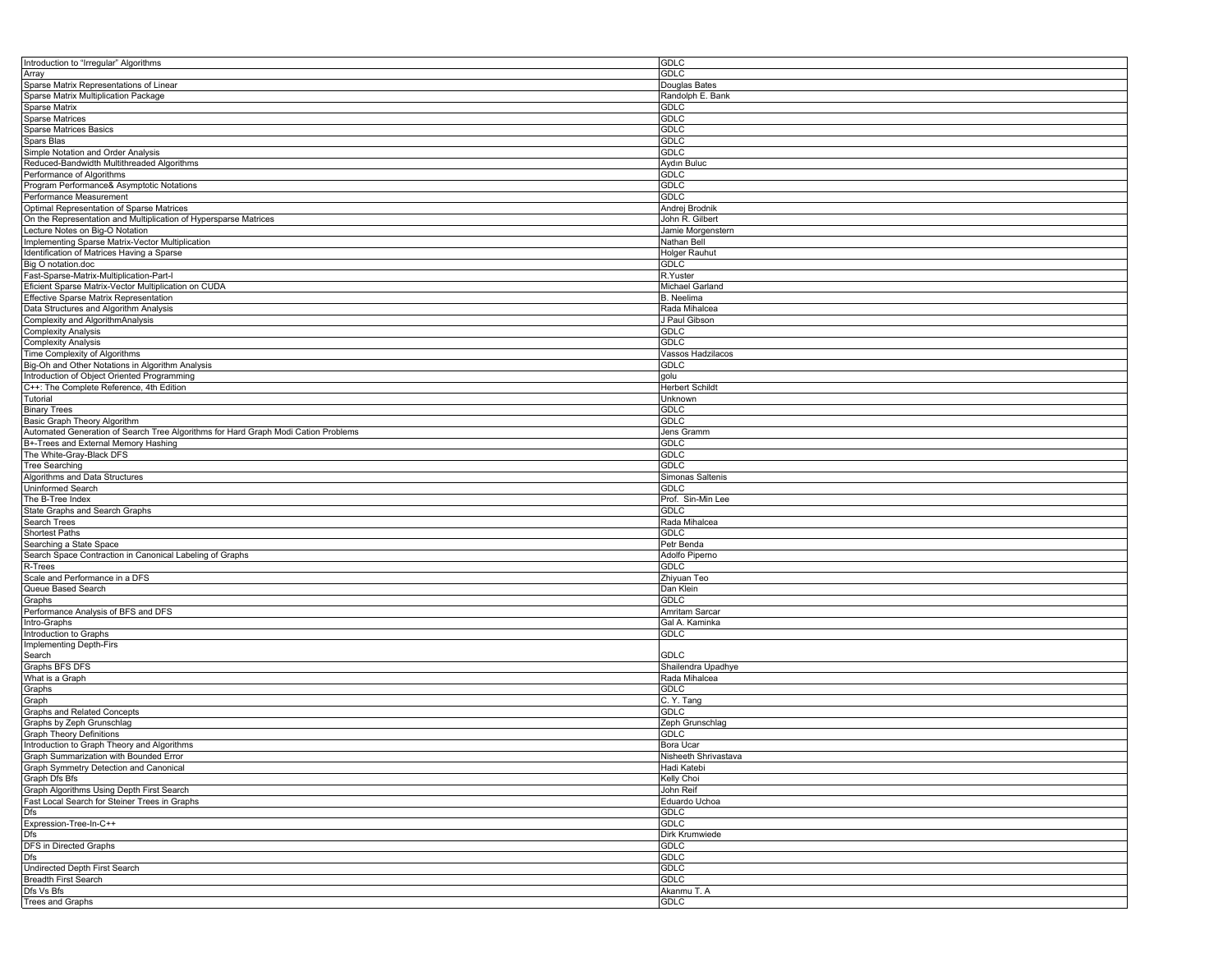| <b>Complete Binary Trees</b>                  | <b>GDLC</b>           |
|-----------------------------------------------|-----------------------|
| Cache Oblivious Search Trees Via              | Rolf Fagerberg        |
| <b>B</b> Trees                                | GDLC                  |
| <b>B-Trees</b>                                | GDLC                  |
| Btree-Indexing                                | Elke A. Rundensteiner |
| <b>BTree</b>                                  | <b>GDLC</b>           |
|                                               |                       |
| <b>Binary Search Trees</b>                    | GDLC                  |
| Breadth-First Search of Graphs                | John Reif             |
| Bfs and Dfs                                   | <b>GDLC</b>           |
| BinaryTrees Introduction                      | Nick Parlante         |
| <b>Binary Trees</b>                           | GDLC                  |
| <b>Binary Tree Basics</b>                     | GDLC                  |
| Bfs                                           | GDLC                  |
| <b>BFS Algorithm</b>                          | Philippe Giabbanelli  |
| AVLTree                                       | GDLC                  |
| Height Balance: AVL Trees                     | GDLC                  |
| <b>Binary Trees</b>                           | GDLC                  |
| <b>AVL Trees</b>                              | GDLC                  |
| Lecture Notes on                              |                       |
|                                               |                       |
| AVL Trees                                     | Frank Pfenning        |
| A Binary Search Tree Implementation           | GDLC                  |
| <b>AVL Trees</b>                              |                       |
| Notes                                         | GDLC                  |
| <b>AVL Trees</b>                              | <b>GDLC</b>           |
| Trees                                         | Rada Mihalcea         |
| Generalized AVL Trees - GAVL                  | Pavel Pisa            |
| AVL Tree                                      | GDLC                  |
| <b>Binary Search Trees</b>                    | GDLC                  |
| A B-Tree Dynamic Router Table Design          | Haibin Lu             |
|                                               | <b>GDLC</b>           |
| Bst                                           |                       |
| BinarySearchTrees                             | Rada Mihalcea         |
| <b>Binary Search Tree</b>                     | GDLC                  |
| <b>BinarySearchTrees</b>                      | GDLC                  |
| Binary Trees, Part 2                          | GDLC                  |
| <b>Binary Trees</b>                           | GDLC                  |
| <b>Binary Search Trees</b>                    | GDLC                  |
| <b>Binary Tree</b>                            | Lung-Sheng Chien      |
| <b>Binary Search Trees</b>                    | <b>GDLC</b>           |
| <b>Binary Tree</b>                            | GDLC                  |
| <b>Binary Search Trees</b>                    | GDLC                  |
|                                               | GDLC                  |
| <b>Binary Search Trees</b>                    |                       |
| Binary Search Trees & AVL Trees               | <b>GDLC</b>           |
| Avitrees                                      | GDLC                  |
| <b>Binary Search Tree</b>                     | GDLC                  |
| AVL-trees(Englisch)                           | GDLC                  |
| <b>AVL Tree Definition</b>                    | GDLC                  |
| AVLTree                                       | <b>GDLC</b>           |
| <b>Tutorial AvI Trees</b>                     | GDLC                  |
| An Introduction to AVL Tree                   | Sinan Bakir           |
| <b>AVL Trees</b>                              | GDLC                  |
| <b>AVL Tree</b>                               | GDLC                  |
|                                               |                       |
| <b>AVL Trees</b>                              | <b>GDLC</b>           |
| <b>AVL Trees</b>                              | Ohad Rodeh            |
| <b>AVL TREES.2</b>                            | Ruli Manurung         |
| <b>AVL Trees PPT</b>                          | <b>GDLC</b>           |
| AVL Trees FULL NOTES                          | <b>Tobias Nipkow</b>  |
| AVL Tree                                      | GDLC                  |
| Heaps and Priority Queues                     | GDLC                  |
| Priority Queues and Heaps                     | GDLC                  |
| <b>Better Sorting Algorithms</b>              | <b>GDLC</b>           |
| Priority Queues and Heaps                     | GDLC                  |
|                                               |                       |
| Algorithm Analysis Insertion Sort             | <b>Dale Roberts</b>   |
| Multi-Way search Trees                        | GDLC                  |
| Two-Phase Multi-way Merge Sort Examples       | GDLC                  |
| The T-Flbonaccl Numbers and Polyphase Sorting | W. C. Lynch           |
| <b>External Sorting</b>                       | Rita Holt             |
| Sort-Merge Join Implementation                | Demetris Zeinalipour  |
| Sorting                                       | C.Y.Tang              |
| Sorting Algorithms                            | GDLC                  |
| Sorting                                       | <b>GDLC</b>           |
| <b>Priority Queues Basics</b>                 | Briana B. Morrison    |
| <b>Introduction Priority Queues</b>           |                       |
|                                               | <b>GDLC</b>           |
| <b>Priority Queues</b>                        | GDLC                  |
| <b>Priority Queue Introduction</b>            | GDLC                  |
| <b>Priority Queues Notes</b>                  | GDLC                  |
| Priority Queues and HeapSort                  | GDLC                  |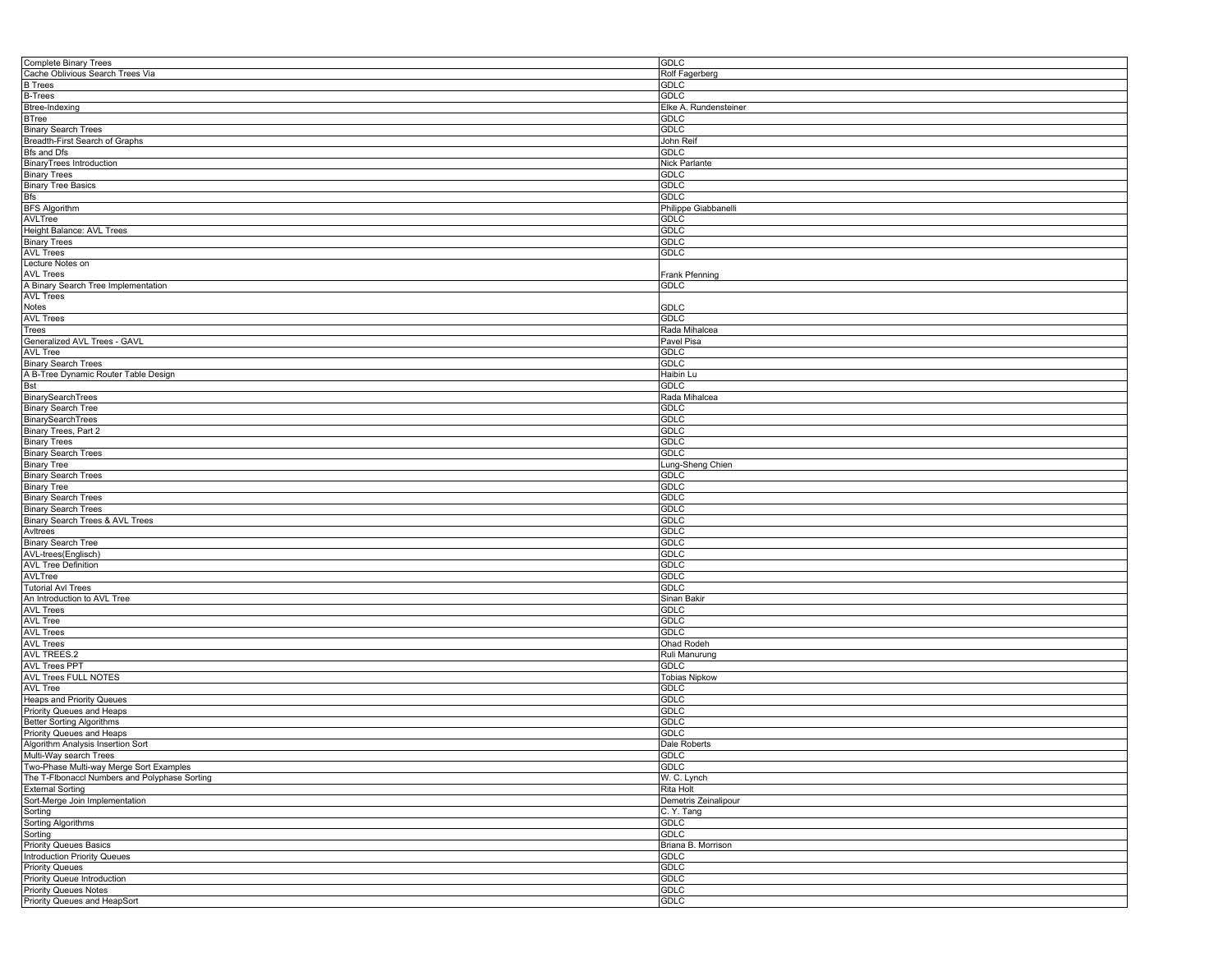| Priority Queues and Heap Sort.                                                                                                       | <b>GDLC</b>            |
|--------------------------------------------------------------------------------------------------------------------------------------|------------------------|
| <b>Priority Queue</b>                                                                                                                | <b>GDLC</b>            |
| Multiway Range Trees                                                                                                                 | Priyank Warkhede       |
| Most Probable Paths in Gaussian Priority Queues                                                                                      | <b>Ilkka Norros</b>    |
|                                                                                                                                      | GDLC                   |
| Merge Sort                                                                                                                           |                        |
| <b>Insertion Sort</b>                                                                                                                | GDLC                   |
| Merge Sort                                                                                                                           | Justin Corpron         |
| Heapsort                                                                                                                             | <b>GDLC</b>            |
| <b>Insertion Sort Notes</b>                                                                                                          | <b>GDLC</b>            |
| <b>Heapsort Algorithm</b>                                                                                                            | Sebastian Streich      |
| Heapsort Array-Based Lists                                                                                                           | GDLC                   |
|                                                                                                                                      | <b>GDLC</b>            |
| <b>HeapSort Basics</b>                                                                                                               |                        |
| Heapsort                                                                                                                             | Panickos Neophytou     |
| Heaps and Priority Queues in the C++ STL 2-3 Trees                                                                                   | <b>GDLC</b>            |
| Heap                                                                                                                                 | GDLC                   |
| <b>Heap Sort</b>                                                                                                                     | GDLC                   |
| Heap Sort (Project)                                                                                                                  | Foo Chai Phei          |
| File Processing and External Sorting                                                                                                 | <b>GDLC</b>            |
| <b>External Sorting</b>                                                                                                              | Ramakrishnan           |
| <b>External Sorting Basics</b>                                                                                                       | GDLC                   |
|                                                                                                                                      |                        |
| <b>External Sorting</b>                                                                                                              | GDLC                   |
| Esort                                                                                                                                | Simonas Saltenis       |
| Introduction External-Sort                                                                                                           | <b>Torsten Grust</b>   |
| Complexity of Insertion Sort                                                                                                         | <b>GDLC</b>            |
| Implementation of an Authenticated Dictionary With Skip Lists and Commutative Hashing                                                | Michael T. Goodrich    |
| Concurrent Operations in Extendible Hashing                                                                                          | Meichun Hsu            |
| Fast Rehashing in PRAM Emulations                                                                                                    | Jorg Keller            |
| A New Timestamping Scheme Based on Skip Lists                                                                                        | Kaouthar Blibech       |
|                                                                                                                                      |                        |
| An Authenticated Dictionary Based on Skip Lists for Timestamping Systems                                                             | Kaouthar Blibech       |
| <b>Adaptive Rehashing</b>                                                                                                            | Yasuo Ishii            |
| Hash Tables                                                                                                                          | Ruth Anderson          |
| <b>Skiplist</b>                                                                                                                      | William Pugh           |
| Rehashing for Bayesian Geometric Hashing - Pattern Recognition, 2004. ICPR 2004. Proceedings of the 17th International Conference On | Michael Lifshits       |
| Rehash                                                                                                                               | Chara Balasubramaniam  |
| Quadratic Probing                                                                                                                    | Douglas Wilhelm Harder |
| <b>Quad Probing</b>                                                                                                                  | GDLC                   |
| Performance Comparison of Extendible Hashing and Linear Hashing Techniques                                                           | Ashok Rathi            |
| Multilevel Extendible Hashing                                                                                                        | Sven Helmer            |
| Lock-Free Skip Lists and Dictionaries                                                                                                | Hakan Sundell          |
|                                                                                                                                      |                        |
|                                                                                                                                      |                        |
| Lock-Free Linked Lists Using Compare-And-Swap                                                                                        | John D. Valois         |
| <b>Extendible Hashing</b>                                                                                                            | GDLC                   |
| In-Memory Hash Tables for Accumulating Text Vocabularies                                                                             | Justin Zobel           |
| Implementation of Linear Probing                                                                                                     | <b>GDLC</b>            |
| Indexing and Hashing                                                                                                                 | Jose Alferes           |
| Hashing                                                                                                                              | GDLC                   |
|                                                                                                                                      |                        |
| HashOpen                                                                                                                             | Mark Allen Weiss       |
| Efficient Authenticated Dictionaries With Skip Lists and Commutative Hashing                                                         | M Ichael T. G Oodrich  |
| Dictionaries, Tables                                                                                                                 |                        |
| Hashing                                                                                                                              | <b>GDLC</b>            |
| Hashing-Quadratic Probing                                                                                                            |                        |
| Technique                                                                                                                            | M. Krishnamurthy       |
| Introduction to Hashing and Hashing Techniques                                                                                       | <b>GDLC</b>            |
| Collision Resolution: Open Addressing                                                                                                | <b>GDLC</b>            |
| Hashing                                                                                                                              | <b>GDLC</b>            |
| <b>Hashing Notes</b>                                                                                                                 | Rafael Jaffarove       |
|                                                                                                                                      | <b>GDLC</b>            |
| Hashing Algorithms                                                                                                                   |                        |
| Hashing With Quadratic Technic                                                                                                       | <b>GDLC</b>            |
| Hashing Rehashed                                                                                                                     | Paul M. Dorfman        |
| Hashing                                                                                                                              | <b>GDLC</b>            |
| Hashing and Skip Lists                                                                                                               | <b>GDLC</b>            |
| Hashing                                                                                                                              | <b>GDLC</b>            |
| <b>Hash Table</b>                                                                                                                    | <b>GDLC</b>            |
| Hashing                                                                                                                              | C.Y. Tang              |
| A Lecture on Hashes                                                                                                                  | Charles Morris         |
| Quadratic Probing                                                                                                                    | <b>GDLC</b>            |
| Freewriting or Rehashing the Plot                                                                                                    | <b>GDLC</b>            |
| Hash Tables and Disjoint Sets                                                                                                        | <b>GDLC</b>            |
|                                                                                                                                      |                        |
|                                                                                                                                      | Folk                   |
| <b>Extendible Hashing</b><br>Extendible Hashing- Class Example                                                                       | <b>GDLC</b>            |
|                                                                                                                                      |                        |
| A Fast Access<br>Method                                                                                                              |                        |
| <b>Extendible Hashing</b>                                                                                                            | Ronald Fagin           |
| Extendible Hashing the Best of Hashing                                                                                               | <b>GDLC</b>            |
| Chained linked lists                                                                                                                 | <b>GDLC</b>            |
| Extendable Hashing II<br>Extendable Hashing I                                                                                        | Flok<br>Folk           |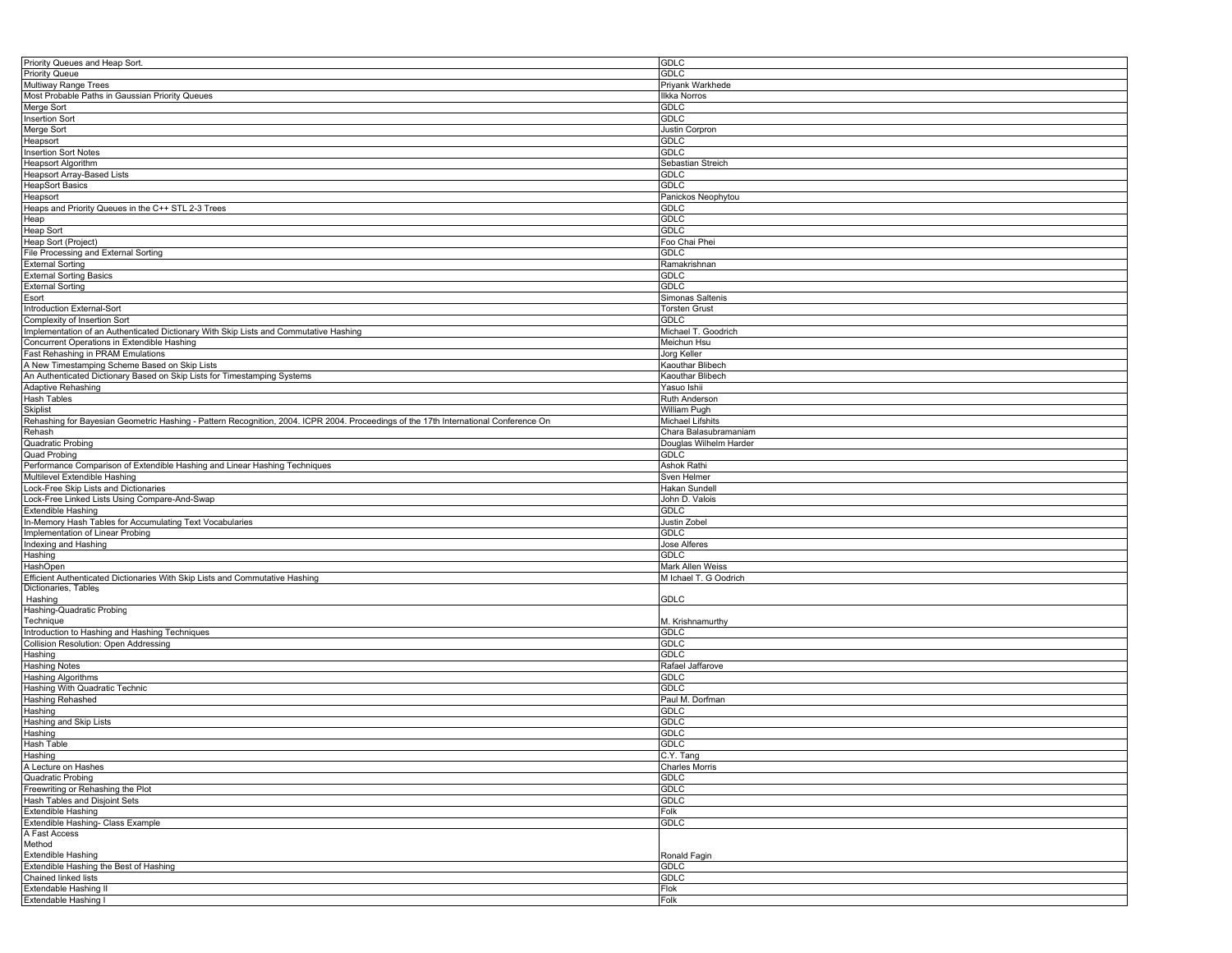| <b>Extendible Hashing</b>                                                                                                                      | Donghui Zhang              |
|------------------------------------------------------------------------------------------------------------------------------------------------|----------------------------|
| Double Hashing With Passbits                                                                                                                   | Walter A. Burkhard         |
| Double Hashing With Choice                                                                                                                     |                            |
|                                                                                                                                                | Walter A. Burkhard         |
| Algorithms                                                                                                                                     | <b>GDLC</b>                |
| Algorithm Complexity                                                                                                                           | GDLC                       |
| Algorithm Evaluation                                                                                                                           | <b>GDLC</b>                |
| <b>Tree TraversaL</b>                                                                                                                          | <b>GDLC</b>                |
|                                                                                                                                                |                            |
| Using a Queue                                                                                                                                  | <b>GDLC</b>                |
| Time Complexity                                                                                                                                | <b>UC Berkeley</b>         |
| Time and Space Complexity                                                                                                                      | GDLC                       |
| <b>Time Complexity</b>                                                                                                                         | <b>GDLC</b>                |
|                                                                                                                                                |                            |
| Time-Complexity and conquer strategy                                                                                                           | <b>GDLC</b>                |
| Time Complexity Packet Scheduler                                                                                                               | Chuanxiong Guo             |
| Time and Space Lower Bounds                                                                                                                    | Hagit Attiya               |
| Time and Space Complexity                                                                                                                      | <b>GDLC</b>                |
|                                                                                                                                                |                            |
| Time and Space Complexity                                                                                                                      | <b>GDLC</b>                |
| The Stack ADT                                                                                                                                  | <b>GDLC</b>                |
| The 'Queue' ADT as a C++ Class                                                                                                                 | <b>GDLC</b>                |
| <b>Template Functions and Classes</b>                                                                                                          | <b>GDLC</b>                |
| Stacks-Queues-Deques                                                                                                                           | <b>GDLC</b>                |
|                                                                                                                                                |                            |
| <b>Stacks-Queues</b>                                                                                                                           | Nancy Amato                |
| <b>Stacks and Heaps</b>                                                                                                                        | <b>GDLC</b>                |
| <b>Stacks Basics</b>                                                                                                                           | <b>GDLC</b>                |
| Stacks                                                                                                                                         | <b>GDLC</b>                |
|                                                                                                                                                |                            |
| Space Complexity                                                                                                                               | <b>GDLC</b>                |
| <b>Stacks Queues</b>                                                                                                                           | <b>GDLC</b>                |
| Space Complexity                                                                                                                               | <b>GDLC</b>                |
| Space Complexity                                                                                                                               | <b>GDLC</b>                |
|                                                                                                                                                |                            |
| Space Complexity II                                                                                                                            | Arijit Bishnu              |
| Representing Sequences by Arrays and Linked Lists                                                                                              | <b>GDLC</b>                |
| Queues                                                                                                                                         | Dr. Roman E. Maeder        |
| Queue Data Structure                                                                                                                           | <b>GDLC</b>                |
|                                                                                                                                                |                            |
| List, Queues, and Stacks                                                                                                                       | <b>GDLC</b>                |
| List                                                                                                                                           | <b>GDLC</b>                |
| <b>Linked Lists</b>                                                                                                                            | <b>GDLC</b>                |
| <b>Linked ListProblems</b>                                                                                                                     | Nick Parlante              |
|                                                                                                                                                |                            |
| <b>Linked List Basics</b>                                                                                                                      | <b>Nick Parlante</b>       |
| Linked-List                                                                                                                                    | <b>GDLC</b>                |
| Learning Exercise - C++ Linked List                                                                                                            | R. Baumann                 |
| Linked Lists                                                                                                                                   | <b>GDLC</b>                |
|                                                                                                                                                |                            |
| Linked List and Queues                                                                                                                         | <b>GDLC</b>                |
| <b>Linked Lists</b>                                                                                                                            | Frank M.Carrano            |
| Intro-To-Data-Structures-                                                                                                                      | <b>GDLC</b>                |
| Complexity                                                                                                                                     | GDLC                       |
|                                                                                                                                                | <b>GDLC</b>                |
| Introduction to Stacks                                                                                                                         |                            |
| Complexity of Algorithms                                                                                                                       | <b>GDLC</b>                |
| Complexity of Algorithms                                                                                                                       | Peter Gacs                 |
| C++ STL Stack                                                                                                                                  | <b>GDLC</b>                |
| Book of Computational Complexity a Modern Approach                                                                                             | Sanjeev Arora              |
|                                                                                                                                                |                            |
| Analysis of Algorithms I                                                                                                                       | <b>GDLC</b>                |
| <b>Time Complexity Analysis</b>                                                                                                                | <b>GDLC</b>                |
| Algorithms                                                                                                                                     | <b>GDLC</b>                |
| C++ Inheritance                                                                                                                                | <b>GDLC</b>                |
| C++ Templates                                                                                                                                  | <b>GDLC</b>                |
|                                                                                                                                                |                            |
| Polymorphism and Virtual Functions                                                                                                             | Wesley                     |
| Operator Overloading                                                                                                                           | <b>GDLC</b>                |
| $I^{\circ}$                                                                                                                                    | <b>GDLC</b>                |
| Abstract Data Type                                                                                                                             | <b>GDLC</b>                |
| Abstract Classes and Pure Virtual Functions                                                                                                    |                            |
|                                                                                                                                                | <b>GDLC</b>                |
| Virtual Functions and Polymorphism                                                                                                             | <b>GDLC</b>                |
| <b>Virtual Functions</b>                                                                                                                       | Junaed Sattar              |
| Inheritance                                                                                                                                    | Ivo Dinov                  |
|                                                                                                                                                | <b>GDLC</b>                |
| Typing Conversions and Visibility                                                                                                              |                            |
| Virtual Functions                                                                                                                              | <b>Junaed Sattar</b>       |
| The Standard Template Library                                                                                                                  | <b>GDLC</b>                |
| The Standard Template Library Tutoria                                                                                                          | Johannes Weidl             |
| Templates                                                                                                                                      | <b>GDLC</b>                |
|                                                                                                                                                |                            |
| Introduction to C++ Templates                                                                                                                  | Jonathan Hoyle             |
| Templates and Polymorphism                                                                                                                     | McGraw-Hill                |
| <b>Template Notes</b>                                                                                                                          | <b>GDLC</b>                |
| Streams                                                                                                                                        | <b>GDLC</b>                |
| C++ STL Hands-On Tutorial Template Function and Class Template Instantiation Explicit and Implicit Primary and Partial Specialization Typename | <b>GDLC</b>                |
| Static Variables and Functions. Templates Programming in C++                                                                                   |                            |
|                                                                                                                                                |                            |
|                                                                                                                                                | <b>GDLC</b>                |
|                                                                                                                                                | <b>GDLC</b>                |
| <b>Polymorphism</b>                                                                                                                            |                            |
| Runtime Polymorphism<br>Polymorphism and Virtual Functions Cont                                                                                | <b>GDLC</b><br><b>GDLC</b> |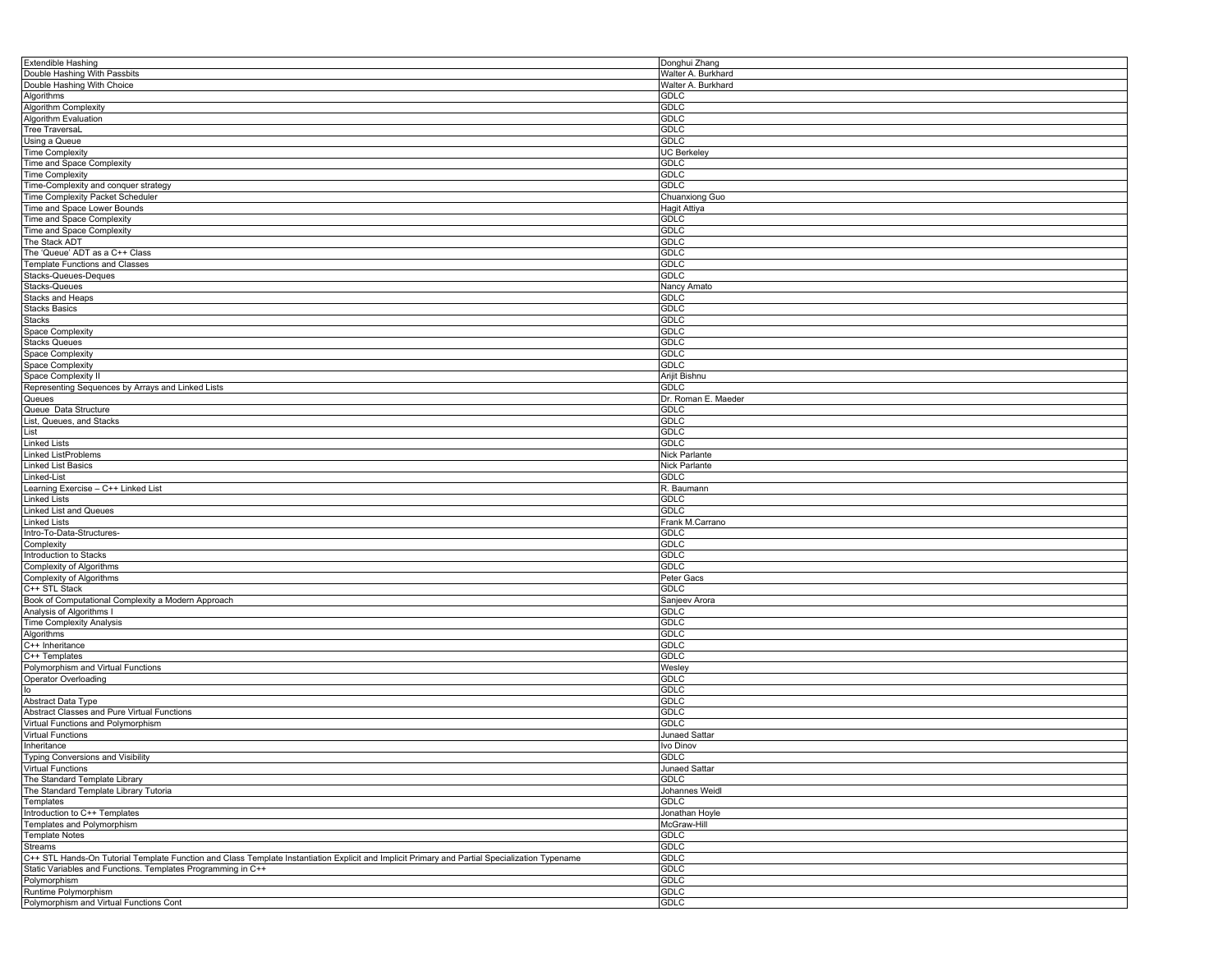| Polymorphism                                                                         | <b>GDLC</b>              |
|--------------------------------------------------------------------------------------|--------------------------|
| C++ Object Oriented Polymorphism Programming Virtual Function Late and Early Binding | GDLC                     |
| Polymorphism and Virtual Functions                                                   | <b>GDLC</b>              |
| Polymorphism and Abstract Classes                                                    | <b>GDLC</b>              |
|                                                                                      | <b>GDLC</b>              |
| Functions                                                                            |                          |
| Overloadable Operators                                                               | <b>Timothy Budd</b>      |
| OperatorOverloading                                                                  | GDLC                     |
| Operator Overloading Basics                                                          | <b>GDLC</b>              |
| Operator                                                                             | <b>GDLC</b>              |
| Operator Overloading.                                                                | <b>GDLC</b>              |
|                                                                                      | <b>GDLC</b>              |
| <b>Basics Operator Overloading</b>                                                   |                          |
| Operator Overloading in C++                                                          | Shashi Singh             |
| Introduction to C++ Operator Overloading                                             | <b>GDLC</b>              |
| OOD and Inheritance                                                                  | GDLC                     |
| Oop Generics                                                                         | Haibin Zhu               |
| OOP Concepts by Example                                                              | Randy Charles Morin      |
| Object-Oriented Programming Polymorphism                                             | GDLC                     |
|                                                                                      |                          |
| Multiple Inhritence                                                                  | <b>GDLC</b>              |
| Mult-Inherit-Hand                                                                    | <b>Guy Wiener</b>        |
| Mult Inheri                                                                          | Murray Hill              |
| lostreams                                                                            | <b>Bjarne Stroustrup</b> |
| <b>IOStreams Basics</b>                                                              | <b>GDLC</b>              |
| lostream                                                                             | <b>GDLC</b>              |
|                                                                                      |                          |
| IO in C++                                                                            | Junaed Sattar            |
| lo                                                                                   | GDLC                     |
| Introduction to Virtual Functions                                                    | <b>GDLC</b>              |
| Introduction to C++ Templates                                                        | Anthony Williams         |
| Inheritance                                                                          | <b>GDLC</b>              |
| C++ Inherutance                                                                      | <b>GDLC</b>              |
| Friend Functions/classes                                                             | <b>GDLC</b>              |
|                                                                                      |                          |
| Define Inheritance                                                                   | <b>GDLC</b>              |
| Inheritance, Polymorphism, and Virtual Functions                                     | GDLC                     |
| Inheritance                                                                          | <b>GDLC</b>              |
| Inheritance Lecturespecial                                                           | <b>GDLC</b>              |
| Inheritance Concept                                                                  | <b>GDLC</b>              |
| C++ Object Oriented Inheritance Constructor and Destructor Execution Order Friend    | <b>GDLC</b>              |
|                                                                                      |                          |
| Inheritance                                                                          | GDLC                     |
| Inheritance and Virtual Functions in C++                                             | <b>GDLC</b>              |
| Inheritance Presentation                                                             | <b>GDLC</b>              |
| Inheritance                                                                          | GDLC                     |
| I O Stream                                                                           | Bill Ho                  |
| Function Overloading and Template                                                    | GDLC                     |
|                                                                                      |                          |
| Basics of I/O Streams and File I/O                                                   | Prof. Stewart Weiss      |
| Design Patterns                                                                      | <b>GDLC</b>              |
| Derived Classes in Cpp                                                               | <b>GDLC</b>              |
| <b>Derived Classes</b>                                                               | <b>GDLC</b>              |
| <b>Classes and Subclasses</b>                                                        | GDLC                     |
| $C++-IO$                                                                             | David L. Levine          |
| C++-Inherit                                                                          | Douglas C.Schmidt        |
|                                                                                      |                          |
| C++ Polymorphism                                                                     | <b>GDLC</b>              |
| Overview of C++ Polymorphism                                                         | <b>GDLC</b>              |
| C++ Templates                                                                        | GDLC                     |
| C++ Standard Template Library                                                        | <b>GDLC</b>              |
| C++ Templates                                                                        | <b>GDLC</b>              |
| C++ Templates the Complete Guide                                                     | David Vandevoorde        |
| C++ Templates                                                                        | Rajanikanth              |
|                                                                                      |                          |
| C++ Stream Formatted Input Output I/O Manipulators                                   | <b>GDLC</b>              |
| C++ Multiple Inheritance                                                             | Nick Parlante            |
| C++ IO and Classes                                                                   | <b>GDLC</b>              |
| C++ IO Streams                                                                       | <b>GDLC</b>              |
| C++ IO Manipulation                                                                  | <b>GDLC</b>              |
| C++ Inheritance and Overloading                                                      | GDLC                     |
| C++ Inheritance                                                                      | <b>GDLC</b>              |
|                                                                                      |                          |
| Basics of Cpp io                                                                     | <b>GDLC</b>              |
| An Overview of the Generics                                                          | <b>GDLC</b>              |
| Advanced Issues                                                                      | <b>GDLC</b>              |
| <b>Classes and Objects</b>                                                           | GDLC                     |
| Exception Handling in C++                                                            | Prof. Stewart Weiss      |
| <b>Exception Handling</b>                                                            | <b>GDLC</b>              |
| C++ Adts                                                                             |                          |
|                                                                                      | Douglas C.Schmidt        |
| An Overview of C++                                                                   | <b>GDLC</b>              |
| Basic Info of C++                                                                    | GDLC                     |
| <b>Cpp Total Notes</b>                                                               | Francois Fleuret         |
| Uml Class Diagram Relationships                                                      | <b>GDLC</b>              |
| Using C++ Functions                                                                  | <b>GDLC</b>              |
| Pointers in C++                                                                      | <b>GDLC</b>              |
|                                                                                      |                          |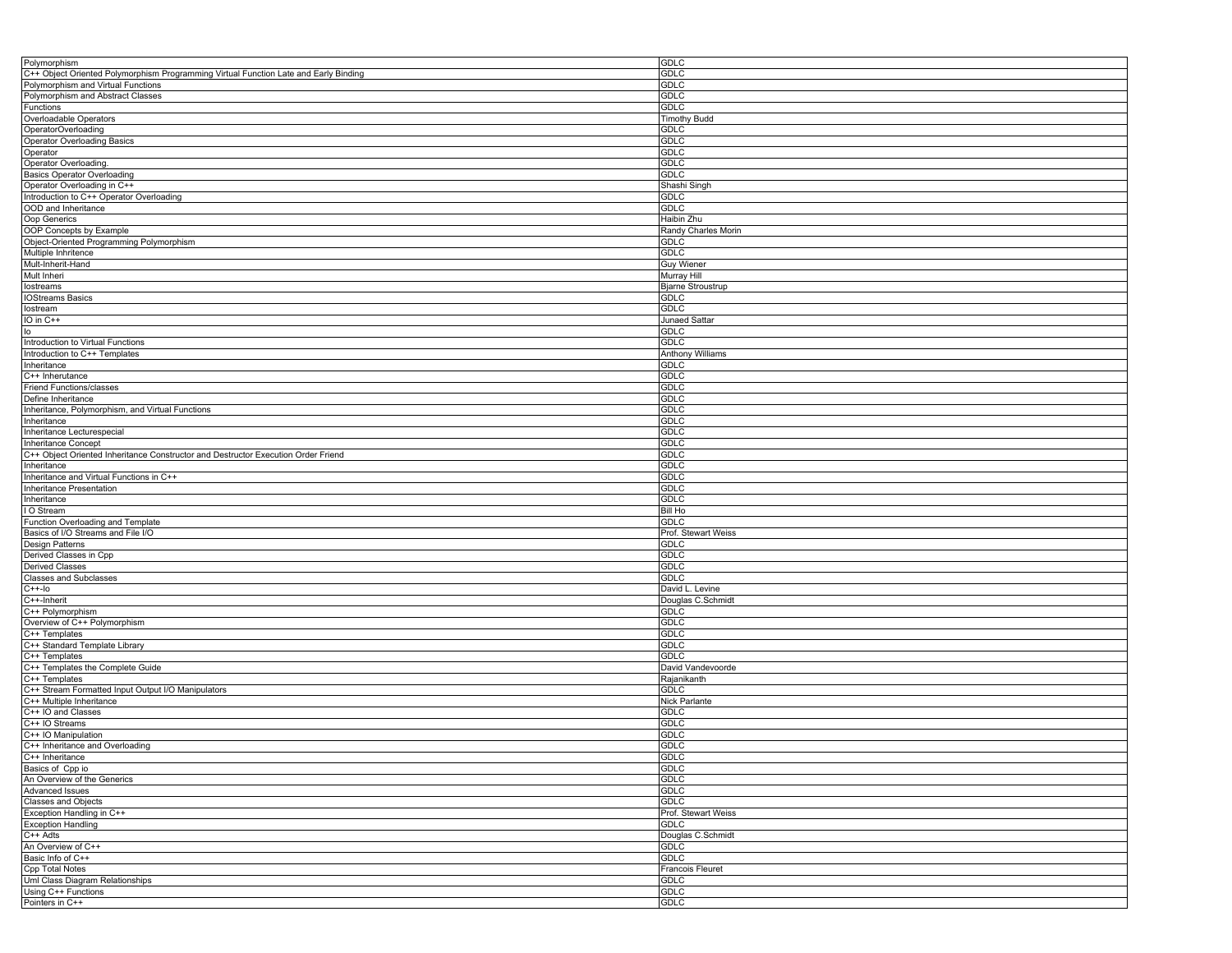| The Operators New and Delete                                        | <b>GDLC</b>               |
|---------------------------------------------------------------------|---------------------------|
| Operator Overloading, INLINE                                        | <b>GDLC</b>               |
| Pointers and Dynamic Arrays                                         | Walter Savitch            |
| Oops Concepts                                                       | Yeting Ge                 |
| Introduction to C++: Object-Oriented Programming                    | GDLC                      |
| OOPConcepts.                                                        | Nick Parlante             |
| OO Concepts                                                         | Prof Poornachandra Sarang |
| Object Oriented Programming ALL BASICS                              |                           |
|                                                                     | <b>GDLC</b>               |
| <b>Object Oriented Programming Concepts</b>                         | <b>GDLC</b>               |
| C++ Exception Handling Try Throw Catch<br>Try and Finally Terminate | <b>GDLC</b>               |
| Methods to Do Dynamic Storage Allocation                            | <b>GDLC</b>               |
| Memory Management Operators                                         | <b>GDLC</b>               |
| The Operators New and Delete                                        | <b>GDLC</b>               |
| Introduction to Classes and Objects                                 | <b>GDLC</b>               |
| Functions                                                           | <b>GDLC</b>               |
| Object-Oriented Programming in C++                                  | Eunsuk Kang               |
| Friend Functions, Operator Overloading                              | <b>GDLC</b>               |
| Exceptions                                                          | Tim Bailey                |
| <b>Exceptions AND Assertions</b>                                    | T. Pratt                  |
| Exceptions in C++                                                   | GDLC                      |
|                                                                     |                           |
| <b>Exception Handling Total Notes</b>                               | <b>GDLC</b>               |
| Exception Handling in C++                                           | <b>GDLC</b>               |
| <b>Exception Handling</b>                                           | <b>GDLC</b>               |
| Dynamic Memory Management                                           | Jennifer Rexford          |
| Dynamically Allocated Memory                                        | <b>GDLC</b>               |
| Dynamic Memory Management                                           | <b>GDLC</b>               |
| Dynamic Memory Allocation                                           | <b>GDLC</b>               |
| Dynamic Memory Management.                                          | Bruno Silva               |
| OOP Concepts in C++                                                 | <b>GDLC</b>               |
| Copy Constructor Assignment Operator                                | <b>GDLC</b>               |
| <b>Constructors and Destructors</b>                                 | <b>GDLC</b>               |
| <b>Classes and Objects</b>                                          | Vipin Bhatnagar           |
| Class - Encapsulation                                               | GDLC                      |
|                                                                     | <b>GDLC</b>               |
| Classes and Objects in C++                                          |                           |
| More about C++ Classes                                              | <b>GDLC</b>               |
| C++over View                                                        | Eileen Kraemer            |
| <b>Class Definition</b>                                             | <b>Timothy Budd</b>       |
| C++ Dynamic Memory Management Techniques                            | Douglas C. Schmidt        |
| C++class, Constructur                                               | <b>GDLC</b>               |
| C++ Total Basics Tutorials                                          | Gaurav Saxena             |
| C++ Templates                                                       | GDLC                      |
| C++ Templates and Exceptions                                        | <b>GDLC</b>               |
| C++ Storage Classes                                                 | <b>GDLC</b>               |
| A bit of C++                                                        | <b>GDLC</b>               |
| Using C++ Functions                                                 | GDLC                      |
| C++ Exception Handling                                              | Christophe de Dinechin    |
| The C++ Language Tutorial                                           | Juan Soulie               |
|                                                                     | <b>GDLC</b>               |
| Error-Detection-And-Correction                                      |                           |
| Latches                                                             | <b>GDLC</b>               |
| <b>Sequential Circuits</b>                                          | S.J.Chang                 |
| <b>Sequential Circuits</b>                                          | <b>GDLC</b>               |
| Asynchronous Sequential Logic                                       | Dr. Ashraf Armoush        |
| Asynchronous Sequential Circuits                                    | O. A. Petlin              |
| Asynchronous Sequential Logic                                       | GDLC                      |
| Asynchronous Sequential Circuits                                    | <b>GDLC</b>               |
| Asynchronous Sequential Circuits Basics                             | <b>GDLC</b>               |
| Asynchronous Sequential Logic                                       | <b>GDLC</b>               |
| Asynchronous Circuit Design a Tutorial                              | Jens Sparso               |
| <b>Types of Latches</b>                                             | David Culler              |
| Asynchronous Sequential Logic                                       | GDLC                      |
| <b>Timing Hazard</b>                                                | <b>GDLC</b>               |
| <b>Sequential Circuits Compact</b>                                  | <b>GDLC</b>               |
|                                                                     |                           |
| Sequential Logic                                                    | <b>GDLC</b>               |
| Sequential Logic, Latchesand Flip-Flops                             | GDLC                      |
| <b>Sequential Circuit Design</b>                                    | <b>GDLC</b>               |
| <b>Sequential Circuits</b>                                          | <b>GDLC</b>               |
| Sequential Logic                                                    | <b>GDLC</b>               |
| Sequential Logic Implementation                                     | <b>GDLC</b>               |
| Reduction of State Tables/ State Assignment                         | <b>GDLC</b>               |
| Reduction of States and Flow Tables                                 | <b>GDLC</b>               |
| Sequential Logic Design Principles                                  | <b>GDLC</b>               |
| Asynchronous Circuits                                               | GDLC                      |
| Latches                                                             | <b>GDLC</b>               |
| Latches                                                             | <b>GDLC</b>               |
| Latches and Flip-Flops                                              | <b>GDLC</b>               |
|                                                                     |                           |
| Latches and Flip-Flops.                                             | <b>GDLC</b>               |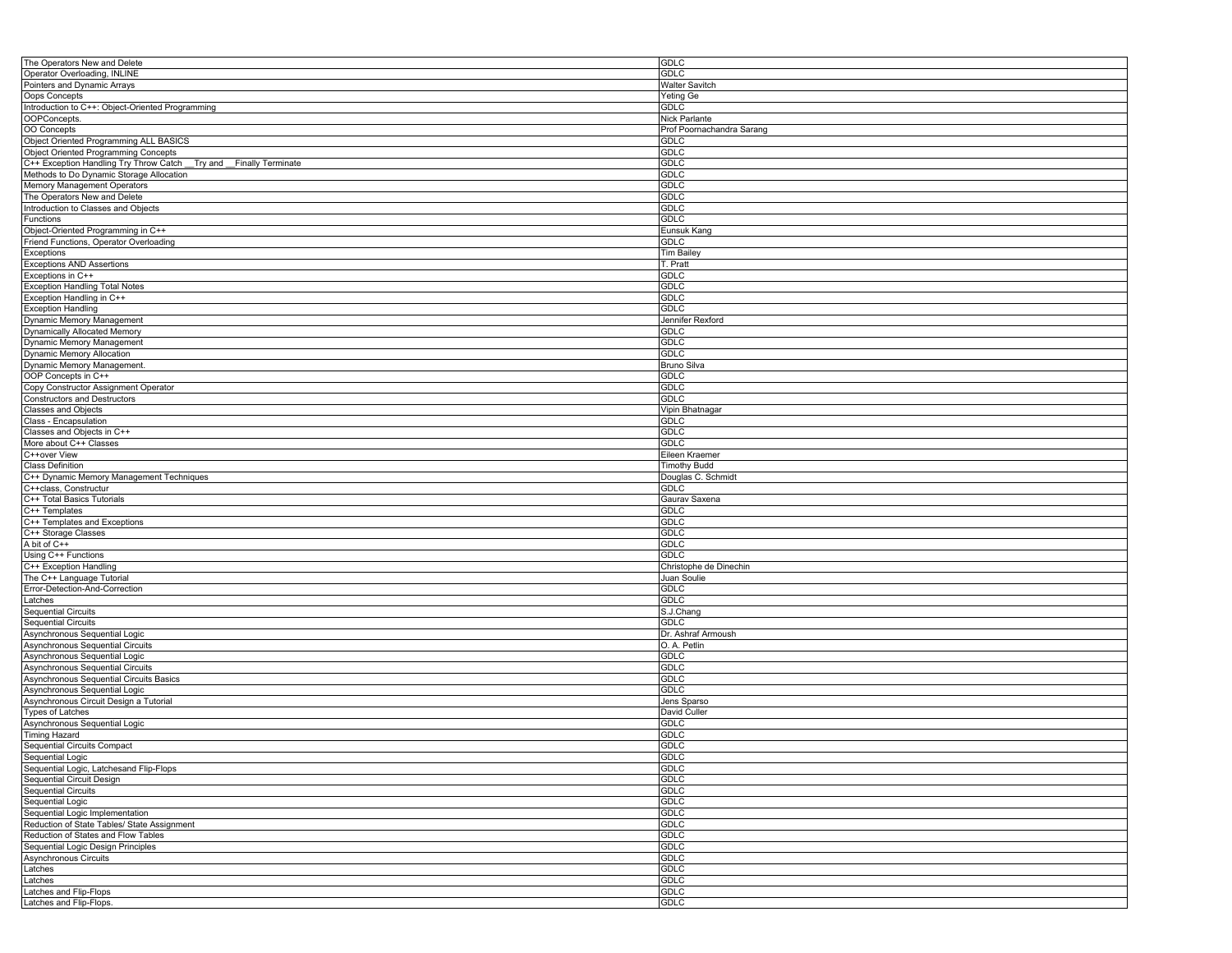| Latch                                                      | <b>GDLC</b>                |
|------------------------------------------------------------|----------------------------|
| Latch Circuts                                              | GDLC                       |
| Introduction to Sequential Logic Circuits                  | <b>GDLC</b>                |
|                                                            | <b>GDLC</b>                |
| Introduction to Asynchronous Circuit Design                |                            |
| Digital Design                                             | <b>GDLC</b>                |
| Designing Sequential Logic Circuits                        | Jan M. Rabaey              |
| Memory Hierarchy                                           | GDLC                       |
| Error Detection and Correction                             | GDLC                       |
| Coding,                                                    |                            |
| Error Detection and Correction                             | <b>GDLC</b>                |
|                                                            | <b>GDLC</b>                |
| Programmable Logic Devices (PLDs)                          |                            |
| Digital Logic Design Memory and Programmable Logic Devices | Dr. Ahmad Almulhem         |
| <b>Address Decoders</b>                                    | <b>GDLC</b>                |
| <b>Address Decoding</b>                                    | <b>GDLC</b>                |
| <b>Address Decoding</b>                                    | GDLC                       |
| Secondary Storage                                          | <b>GDLC</b>                |
| ROM, EPROM, and EEPROM Technology                          | <b>GDLC</b>                |
|                                                            |                            |
| Memories                                                   | <b>GDLC</b>                |
| ROM and Programmable Logic Devices                         | Professor Peter Cheung     |
| Read Only Memory                                           | GDLC                       |
| Read Only Memory                                           | <b>GDLC</b>                |
| Ram                                                        | <b>GDLC</b>                |
| Ram Memory Types                                           | <b>GDLC</b>                |
| How RAM Works                                              | Jeff Tyson                 |
|                                                            |                            |
| RAM (Random Access Memory)                                 | Nick Greaner               |
| Programmable Read Only Memory (Prom)                       | GDLC                       |
| Programmable Logic Devices                                 | <b>GDLC</b>                |
| Programmable Logic Array                                   | Liangzhen Lai              |
| Overview of Semiconductor Memories                         | GDLC                       |
|                                                            | GDLC                       |
| Non-Volatile Random Access Memory Technologies             |                            |
| Magnetic Random Access Memories                            | J. P. Nozieres             |
| Mram                                                       | <b>Christos Trompoukis</b> |
| Mram (Magnetoresistive - Random Access Memory)             |                            |
|                                                            | GDLC                       |
| Memory-System Design                                       | <b>GDLC</b>                |
| Memory-Mapped Address Decoding                             | <b>GDLC</b>                |
| Memory-Efficient Decoding of LDPC Codes                    |                            |
|                                                            | Jason Kwok-San Lee         |
| <b>Memory Basics</b>                                       | GDLC                       |
| Memory Organizatiom                                        | <b>GDLC</b>                |
| Memory Devices, Circuits, and Subsystem Design             | <b>GDLC</b>                |
| Memory Decoding                                            | <b>GDLC</b>                |
| Memory Basis                                               | <b>GDLC</b>                |
|                                                            |                            |
| Memory and Programmable Logic                              | Dr. Sidney Fels            |
| Memory and Programmable Logic Introduction                 | GDLC                       |
| Memory and Programmable Logic Basics                       | <b>GDLC</b>                |
| Memory and Programmable Logic Notes                        | <b>GDLC</b>                |
| <b>Computer Memory</b>                                     | <b>GDLC</b>                |
| Memory                                                     | <b>GDLC</b>                |
| Memory Address Decoding                                    | <b>GDLC</b>                |
|                                                            |                            |
| Memory (Ram)                                               | GDLC                       |
| Introduction to Programmable Logic Devices                 | John Coughlan              |
| Programmable Gate Arrays                                   | Robert Trausmuth           |
| Internal Memory (RAM and ROM) User Guide                   | <b>GDLC</b>                |
| Random Access Memory and the Fetch Cycle                   | <b>GDLC</b>                |
| <b>Flash Memory</b>                                        | Rob Douglas                |
|                                                            |                            |
| Functional Testing of Semiconductor Random Access Memories | Magdy S. Abadir            |
| Virtex 2.5V Field Programmable Gate Arrays                 | <b>GDLC</b>                |
| Error-Detection-And-Correction                             | GDLC                       |
| <b>Evolution PLDs</b>                                      | Marco Platzner             |
| Error-Detection-And-Correction                             | <b>GDLC</b>                |
| <b>Error Correcting Codes</b>                              | <b>GDLC</b>                |
| <b>Error Detection</b>                                     | <b>GDLC</b>                |
| Error Detection and Correction                             | <b>GDLC</b>                |
|                                                            |                            |
| Error Detection and Correction Introduction                | <b>GDLC</b>                |
| Error Detection and Correction in Data Collection          | Julia Challinor            |
| Error Detection and Correction Using the BCH Code          | Hank Wallace               |
| Error Detection and Correction Basics                      | <b>GDLC</b>                |
| Error Detection and Correction Notes                       | <b>GDLC</b>                |
| Error Detection & Correction                               |                            |
|                                                            | <b>GDLC</b>                |
| Error Detection and Correction                             | Ass.Prof.Dr. Thamer        |
| Error Detection and Correction                             | Dr. Mznah Al-Rodhaan       |
| Error Detection and Correction                             | <b>GDLC</b>                |
| Error Detection and Correction                             | <b>GDLC</b>                |
| Error Detection & Correction                               | <b>GDLC</b>                |
| Counters                                                   | <b>GDLC</b>                |
|                                                            |                            |
| Counters                                                   | Landon Johnson             |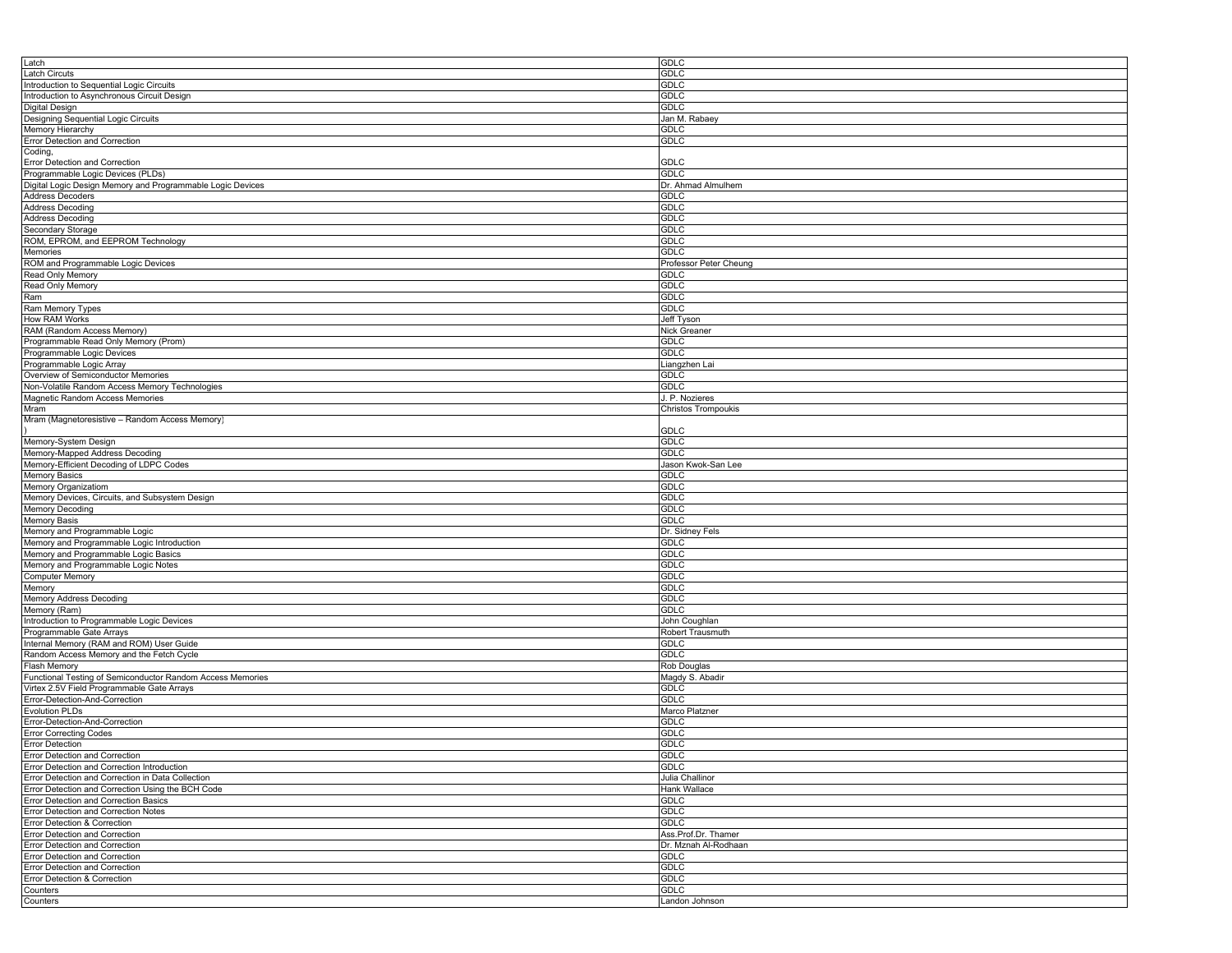| Counters                                   | <b>GDLC</b>             |
|--------------------------------------------|-------------------------|
| A Presentation on Counters                 | <b>GDLC</b>             |
| Registers and RTL                          | Henry Hexmoor           |
| Asynchronous Counter                       | <b>GDLC</b>             |
|                                            |                         |
| A 4-Bit Counter Using Relays               | Peter Hiscocks          |
| 8-Bit Static Shift Register                | GDLC                    |
| 8 Bit Shift Register                       | <b>GDLC</b>             |
| Vhdl for Sequential Logic                  | <b>GDLC</b>             |
| 8 Bit Ripple Counter                       | <b>GDLC</b>             |
| Using AVR Counter                          | <b>GDLC</b>             |
|                                            |                         |
| Three Other Types of Counters              | Hun Wie                 |
| Synchronous-Counters                       | <b>GDLC</b>             |
| Synchronous 4-Bit Binary Counter           | <b>GDLC</b>             |
| Flip-Flops                                 | <b>GDLC</b>             |
| <b>Shift Registers</b>                     | <b>GDLC</b>             |
| <b>Shift Register Competencies</b>         | Landon Johnson          |
| Shift Register Applications                | <b>GDLC</b>             |
|                                            | <b>GDLC</b>             |
| Digital Fundamentals                       |                         |
| Registers of the 8086                      | <b>GDLC</b>             |
| Registers and Shared Memory                | <b>GDLC</b>             |
| <b>Registers and Counters</b>              | Raj Kamal               |
| Registers                                  | <b>GDLC</b>             |
| Registers                                  | <b>GDLC</b>             |
| <b>Registers and Counters</b>              | <b>GDLC</b>             |
|                                            |                         |
| Registers and Counters Basics              | Charles R. Kime         |
| <b>Basics Registers and Counters</b>       | GDLC                    |
| Register Organisation                      | GDLC                    |
| Register                                   | Matthew Lovell          |
| Register Diagrams With Field Descriptions  | GDLC                    |
| Register Transfer and Microoperations      | <b>GDLC</b>             |
|                                            |                         |
| Digital Circuits and Systems               | <b>GDLC</b>             |
| <b>Proportional Counters</b>               | <b>GDLC</b>             |
| Theory Shift Register                      | <b>GDLC</b>             |
| Linear Feedback Shift Registers            | <b>GDLC</b>             |
| Latches, Timers, Counters                  | <b>GDLC</b>             |
| Language Registers                         | <b>GDLC</b>             |
|                                            |                         |
| HDL-sequential                             | <b>GDLC</b>             |
| Introduction to Verilog Hdl                | M.vinoth                |
| <b>Electronic Counters</b>                 | <b>GDLC</b>             |
| Registers and Counters                     | Dr. Sidney Fels         |
| Counters                                   | GDLC                    |
| Counters                                   | <b>GDLC</b>             |
|                                            | <b>GDLC</b>             |
| <b>Counters and Registers</b>              |                         |
| <b>Sequential Circuits</b>                 | <b>GDLC</b>             |
| Synchronous Sequential Circuit Design      | <b>GDLC</b>             |
| Simplification of Sequential Circuits      | <b>Equivalent State</b> |
| Synchronous Sequential Logic               | <b>GDLC</b>             |
| Design of Seq Circuit                      | <b>GDLC</b>             |
| Analysis of Clocked Sequential Circuits    | <b>GDLC</b>             |
|                                            |                         |
| Verilog HDL - II : Sequential Logic        | Poras T. Balsara        |
| Synchronous Sequential Logic               | Jee-Hwan Ryu            |
| Synchronous Sequential Logic               | Chih-Tsun Huang         |
| Synchronous Sequential Logic               | GDLC                    |
| Synchronous Sequential Logic               | <b>GDLC</b>             |
| Synchronous Sequential Logic               | Matthew Shuman          |
| Digital Logic                              | <b>GDLC</b>             |
|                                            |                         |
| Synchronous Sequential Circuits            | Salvador Ruiz Correa    |
| Synchronous Sequential Circuits-3          | <b>GDLC</b>             |
| Synchronous Sequential Circuits-1          | <b>GDLC</b>             |
| Digital Clock Design                       | <b>GDLC</b>             |
| <b>Sequential Circuits</b>                 | J.J. Shann              |
| D Flip-Flop Example                        | <b>GDLC</b>             |
|                                            |                         |
| <b>Sequential Circuit Analysis</b>         | <b>GDLC</b>             |
| <b>State Reduction</b>                     | <b>GDLC</b>             |
| Sequential circuits                        | <b>GDLC</b>             |
| Sequential System Synthesis                | GDLC                    |
| 15-Analysis of Clocked Sequential Circuits | <b>GDLC</b>             |
| Sequential MOS Logic Circuits              | A. Marzuki              |
| Sequencial Logic                           | <b>GDLC</b>             |
|                                            |                         |
| Sequential Logic Implementation            | <b>GDLC</b>             |
| Sequential Logic Latches and Flip-Flops    | Aaron Tan Tuck Choy     |
| Sequential Logic Design                    | <b>GDLC</b>             |
| <b>Sequential Logic Circuits</b>           | <b>GDLC</b>             |
| Sequential Logic                           | <b>GDLC</b>             |
| <b>Sequential Circuits</b>                 | <b>GDLC</b>             |
|                                            |                         |
| Sequential Design                          | <b>GDLC</b>             |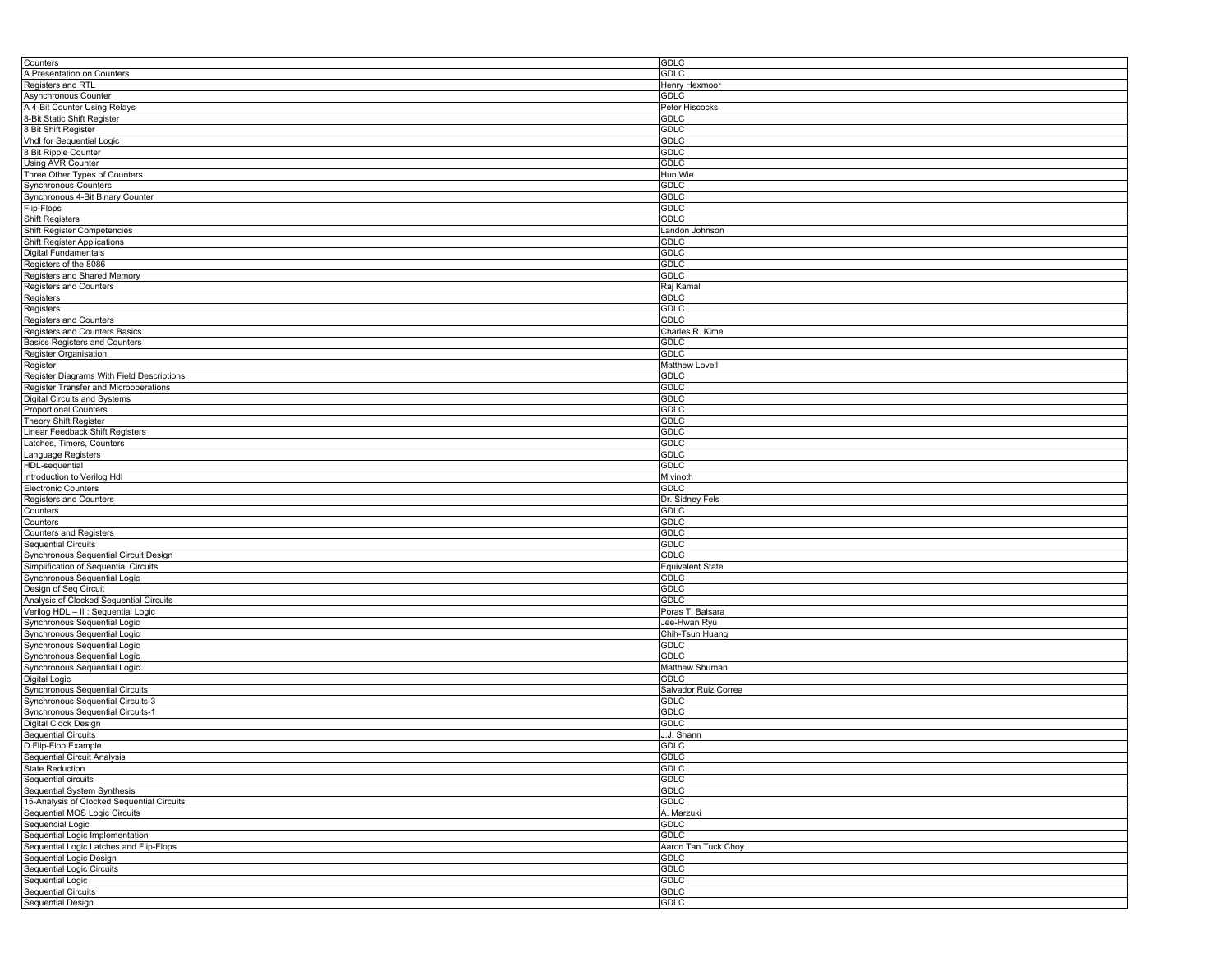| <b>Sequential Circuits Analysis</b>            | <b>GDLC</b>                |
|------------------------------------------------|----------------------------|
| Sequential Circuits                            | <b>GDLC</b>                |
| Sequential Circuits                            | Jong Won Park              |
| <b>Sequential Circuits</b>                     | <b>GDLC</b>                |
| <b>Sequential Circuits</b>                     | Dr. Ahmad Almulhem         |
|                                                |                            |
| <b>Sequential Circuits</b>                     | <b>GDLC</b>                |
| Sequential Circuit Design                      | Prof. Kale's               |
| <b>Sequential Circuit Timing</b>               | <b>GDLC</b>                |
| Seq Circuit Design                             | <b>GDLC</b>                |
| An Insight Into Sequential Logic Circuits      | P.Radhakrishnan            |
| Sequential Circuit Design: Principle           | P. Chu                     |
| <b>Sequential Circuit Analysis</b>             | Charles Kime               |
| Sequential Circuit Design                      | <b>GDLC</b>                |
| <b>Sequential Circuit Analysis</b>             | <b>GDLC</b>                |
| Sequential Analysis                            | <b>GDLC</b>                |
| Reduction of States and Flow Tables            | <b>GDLC</b>                |
|                                                | <b>GDLC</b>                |
| Latches                                        |                            |
| Introduction to Sequential Circuits            | U.C. Berkeley              |
| Latches                                        | GDLC                       |
| <b>HDL</b> for Sequential Circuits             | <b>GDLC</b>                |
| Hardware Description Language                  | <b>GDLC</b>                |
| FlipFlops and Latches                          | <b>GDLC</b>                |
| Flip-Flops and Sequential Circuit Design       | <b>GDLC</b>                |
| Designing Sequential Logic Circuits            | Prof. Sin-Min Lee          |
| Dig Design                                     | <b>GDLC</b>                |
| Designing Sequential Logic Circuits            | Jan M. Rabaey              |
|                                                | <b>GDLC</b>                |
| Design of Synchronous Sequential Circuits      |                            |
| Nand-Only Logic Circuits                       | <b>GDLC</b>                |
| <b>Combinational Circuits</b>                  | Dr. Bernard Chen           |
| Multiplexers and Demultiplexers                | <b>GDLC</b>                |
| 4-Bit Magnitude Comparators                    | <b>GDLC</b>                |
| 4-Bit Magnitude Comparator                     | GDLC                       |
| Decimal Floating-Point Adder and Multifunction | Liang-Kai Wang             |
| 2-Bit by 4-Bit Parallel Binary Multipliers     | GDLC                       |
| WDM and DWDM Multiplexing                      | <b>GDLC</b>                |
| Series of Decoders                             | <b>GDLC</b>                |
|                                                | <b>GDLC</b>                |
| <b>Sequential Circuits</b>                     |                            |
| Number Systems and Binary Arithmetic           | <b>Bob Orr</b>             |
| <b>Sequential Circuits</b>                     | Arvind                     |
| Multiplier                                     | <b>GDLC</b>                |
| Multiplication in Binary                       | <b>GDLC</b>                |
| Multiplexing                                   | <b>GDLC</b>                |
| Multiplication and Division                    | <b>GDLC</b>                |
| Multiplexing                                   | <b>GDLC</b>                |
| Multiplexing Sharing a Medium                  | <b>GDLC</b>                |
| Multiplexers and Demultiplexers                | GDLC                       |
| Multiplexing                                   | William Stallings          |
| Multiplexers                                   | Landon Johnson             |
|                                                |                            |
| Multiplexers                                   | <b>GDLC</b>                |
| Multiplexers and Deultiplexers                 | <b>GDLC</b>                |
| Multiplexers and Deultiplexers Notyes          | <b>GDLC</b>                |
| Multiplexers                                   | <b>GDLC</b>                |
| Multiplexers                                   | Eng. Mohammed Timraz       |
| Multiplexers Design                            | Shantanu Dutt              |
| Magnitude Comparator                           | <b>GDLC</b>                |
| Introduction to VHDL for Combinational Logic   | <b>GDLC</b>                |
| Integer Multiplication and Division            | Dr. Aiman El-Maleh         |
| <b>HDL</b> and Combinational Logic             | Ranga Rodrigo              |
| Combinational Circuit Design                   | <b>GDLC</b>                |
|                                                | <b>GDLC</b>                |
| Gray Code Encoders                             |                            |
| <b>Encoders and Decoders</b>                   | Edward L. Bosworth         |
| Encoders                                       | Eng. Mohammed Timraz       |
| Encoders                                       | <b>GDLC</b>                |
| <b>Encoders and Decoders</b>                   | <b>GDLC</b>                |
| Encoder Interface                              | James Cullins              |
| <b>Encoder Solutions</b>                       | GDLC                       |
| Encoders                                       | <b>GDLC</b>                |
| <b>Digital Combinational Circuits</b>          | Pijush Kanti Bhattacharjee |
| Designing Binary Adders With Decoders          | <b>GDLC</b>                |
|                                                |                            |
| Designing Combinational Logic Circuits         | Jan M. Rabaey              |
| Design of a Binary Multiplier                  | <b>GDLC</b>                |
| Introduction Design of a 4-bit Comparator      | <b>GDLC</b>                |
| Decoders and Encoders                          | <b>GDLC</b>                |
| Decoders Introduction                          | <b>GDLC</b>                |
| Decoders and Encoders Basics                   | <b>GDLC</b>                |
| Decoders and Encoders                          | GDLC                       |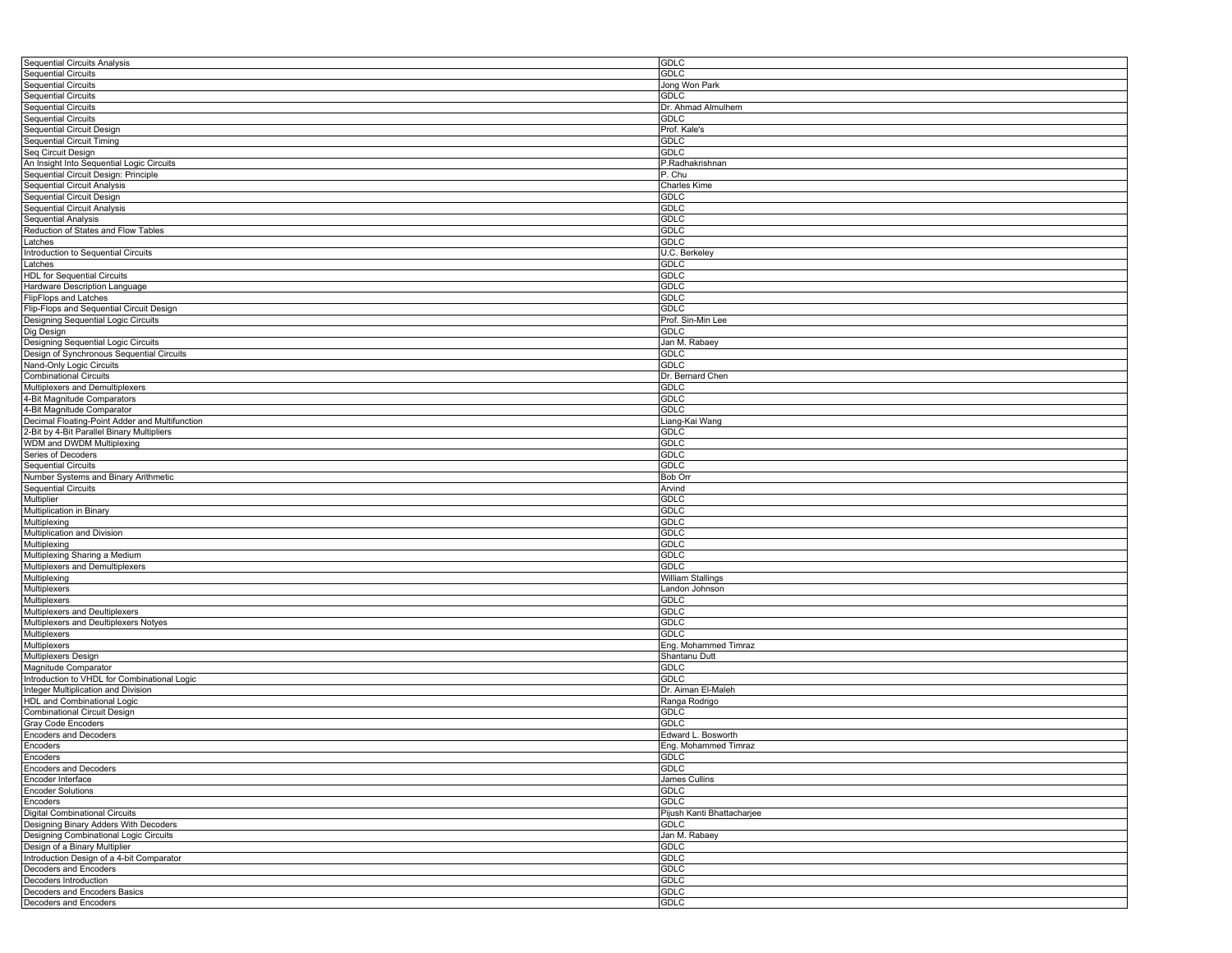| Decoders and Encoders Notes                                                           | GDLC                                   |
|---------------------------------------------------------------------------------------|----------------------------------------|
| Decoder                                                                               | GDLC                                   |
| Decimals                                                                              | GDLC                                   |
| Decimal Adders and Adder-subtractor                                                   | <b>GDLC</b>                            |
| Binary Coded Decimal (BCD)                                                            | <b>GDLC</b>                            |
| Decimal Adders                                                                        | GDLC                                   |
| <b>Encoder Application Handbook</b>                                                   | <b>GDLC</b>                            |
| <b>Binary Multiplier</b>                                                              | Arturo Dlaz-Perez                      |
| Comparators                                                                           | <b>GDLC</b>                            |
| Comparators and Code Converters                                                       | <b>GDLC</b>                            |
| Comparators                                                                           | GDLC                                   |
| Digital Logic Design                                                                  |                                        |
| <b>Combinational Circuits</b>                                                         | GDLC                                   |
| <b>Combinational Circuits</b>                                                         |                                        |
| Using VHDL                                                                            | GDLC                                   |
| Introduction To VHDL for Combinational Logic                                          | <b>GDLC</b>                            |
| Combinational Logic                                                                   | <b>GDLC</b>                            |
| Combinational-Circuit Building                                                        |                                        |
| Blocks                                                                                | GDLC                                   |
| Combinational Logic                                                                   | <b>GDLC</b>                            |
| Combinational Logic Design                                                            | GDLC                                   |
| Combinationa                                                                          |                                        |
| Logic Design                                                                          | GDLC                                   |
| Combinational Logic Design With VHDL                                                  | GDLC                                   |
| Combinational Logic Design Principles                                                 | <b>GDLC</b>                            |
| Combinational Logic Circuits                                                          | <b>GDLC</b>                            |
| Combinational Logic Circuits using Aldec Active-HDL                                   | <b>GDLC</b>                            |
| <b>Combinational Circuits</b>                                                         | <b>GDLC</b>                            |
| Combinational Functions and Circuits                                                  | Soon Tee Teoh                          |
| <b>Combinational Circuts</b>                                                          | <b>GDLC</b>                            |
| <b>Combinational Circuits</b>                                                         | GDLC                                   |
| Combinational Circuits Using VHDL                                                     | James R.Armstrong                      |
| <b>Combinational Circuits I</b>                                                       | GDLC                                   |
| <b>Combinational Circuits</b>                                                         | <b>GDLC</b>                            |
| <b>Combinational Circuits</b>                                                         | David Harris                           |
| Combinational and Sequential Circuits                                                 | <b>GDLC</b>                            |
| Cascading 1-Bit Comparators                                                           | GDLC                                   |
| Addition and Multiplication                                                           | <b>GDLC</b>                            |
|                                                                                       |                                        |
| Binary Addition and Subtraction                                                       | GDLC                                   |
| <b>Binary Multiplication</b>                                                          | <b>GDLC</b>                            |
| Basic Circuit Design and Multiplexers                                                 | <b>GDLC</b>                            |
| Basic Logic Design With Verilog HDL                                                   | GDLC                                   |
| Arithmetic Operations on Self-Replicating Cellular Automata                           | Enrico Petraglio                       |
| Analog Switches and Multiplexers                                                      | GDLC                                   |
| <b>Address Decoders</b>                                                               | <b>GDLC</b>                            |
| <b>Addition Multiplication</b>                                                        | <b>GDLC</b>                            |
| <b>Address Decoders</b>                                                               | GDLC                                   |
| Adding and Subtracting Decimals                                                       | GDLC                                   |
| <b>Adders and Subtractors</b>                                                         | Steven Medina                          |
| Adders - Subtractors                                                                  | <b>GDLC</b>                            |
| <b>B-Bit Magnitude Comparators</b>                                                    | <b>GDLC</b>                            |
| 4-To-16 Line Decoder/demultiplexer With Input Latches                                 | GDLC                                   |
| Gate-Level Minimization                                                               | A.Abhari                               |
| Hardware Description Language                                                         | <b>Richard Nelson</b>                  |
| White Paper: Two Technologies Compared: NOR vs. NAND                                  | <b>GDLC</b>                            |
|                                                                                       | <b>GDLC</b>                            |
| The Verilog Hardware Description Language<br>Boolean Algebra and Logic Simplification | GDLC                                   |
| Boolean Algebra and Logic Gates                                                       |                                        |
| An Introduction to VHSIC                                                              | Ranga Rodrigo<br>Ing. Valerie Loosveld |
| <b>Basic Logic Gates</b>                                                              | <b>GDLC</b>                            |
|                                                                                       |                                        |
| <b>XOR XNOR BinaryAdders</b><br>3- and 4-Variable K-Maps                              | <b>GDLC</b><br><b>GDLC</b>             |
| XOR - XNOR Gates                                                                      | GDLC                                   |
| <b>VHDL Structured Logic Design</b>                                                   | <b>GDLC</b>                            |
| Verilog Hardware Description Language                                                 | Professor Don Thomas                   |
| Verilog Hardware Description Language                                                 | <b>GDLC</b>                            |
| Hardware Description Language                                                         | P. Chu                                 |
| Hardware Description Languages - Basic Concepts                                       | Dinesh Sharma                          |
| Universal Gate NOR                                                                    | <b>GDLC</b>                            |
| Universal Gates: NAND and NOR                                                         | <b>GDLC</b>                            |
| The Vhdl Hardware Description Language                                                | Prof. Stephen A. Edwards               |
| The Verilog Hardware Description Language (2)                                         | Professor Don Thomas                   |
| Solved Problems on K-Map.ppt                                                          | <b>GDLC</b>                            |
| K Maps                                                                                | <b>GDLC</b>                            |
| NAND and NOR Logic Implementation                                                     | <b>GDLC</b>                            |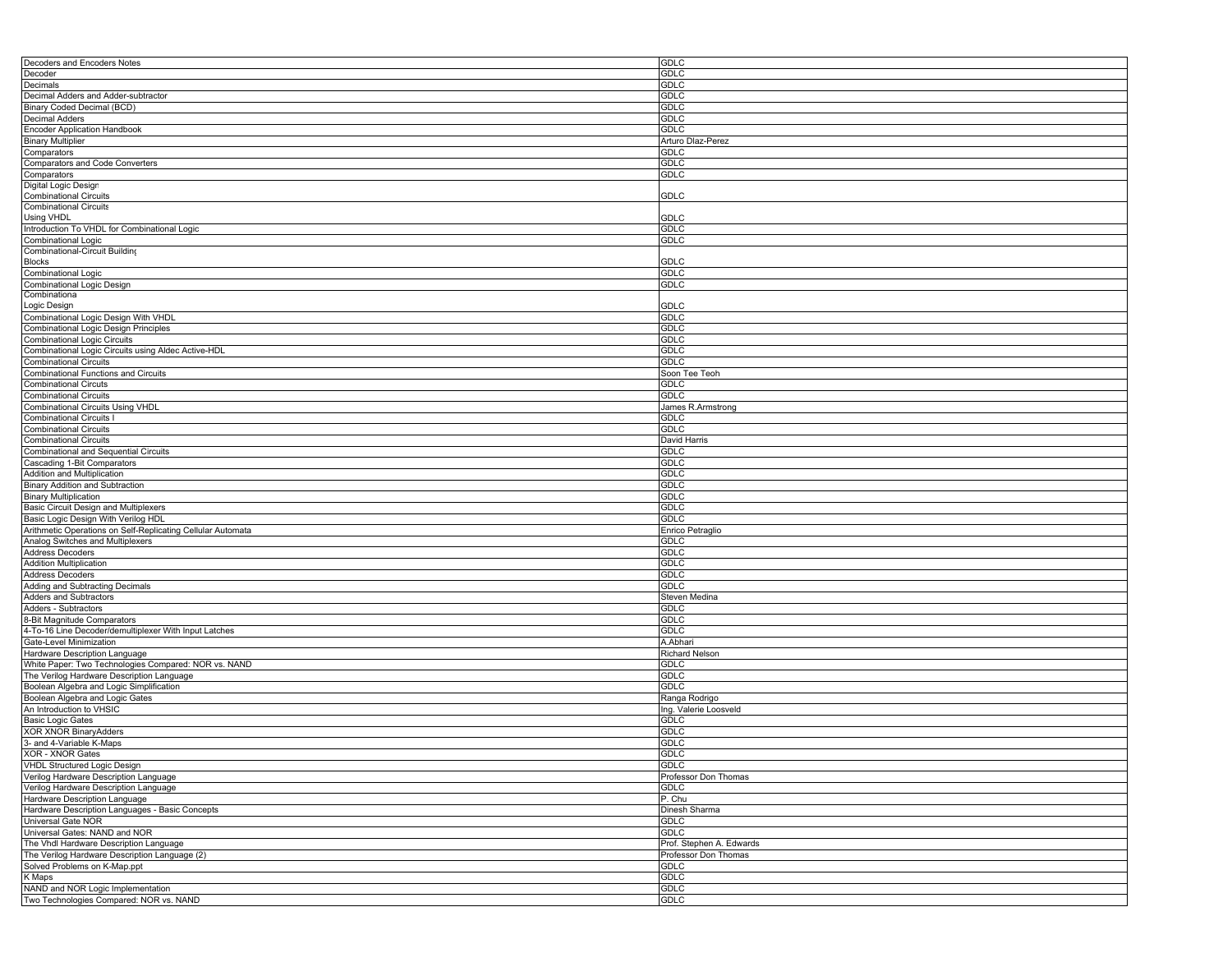| NAND Implementation                                               | <b>GDLC</b>            |
|-------------------------------------------------------------------|------------------------|
| Nand Nor K-Maps                                                   | Prof. Sin-Min Lee      |
| Digital Logic Circuit Design                                      | <b>GDLC</b>            |
| NAND and NOR Combined                                             | <b>GDLC</b>            |
| Multilevel Logic Minimization                                     | <b>GDLC</b>            |
| NAND and NOR Are Universal Gates                                  | <b>GDLC</b>            |
| Logic Gates                                                       | <b>GDLC</b>            |
| Logic Gate Level                                                  | <b>GDLC</b>            |
| Logic Design                                                      | <b>GDLC</b>            |
| K Mapping                                                         | <b>GDLC</b>            |
| K-Maps                                                            | GDLC                   |
| K-Map                                                             | Dr. Bernard Chen       |
| K-Map1                                                            | <b>GDLC</b>            |
| Karnaugh Maps                                                     | <b>GDLC</b>            |
| Karnaugh Maps (Quick)                                             | <b>GDLC</b>            |
|                                                                   | <b>GDLC</b>            |
| Karnaugh Maps                                                     | <b>GDLC</b>            |
| Karnaugh Maps                                                     | <b>GDLC</b>            |
| Karnaugh Maps                                                     |                        |
| Kmaps                                                             | <b>GDLC</b>            |
| Karnaugh Maps and Combinational Design                            | <b>GDLC</b>            |
| Karnaugh Map                                                      | <b>GDLC</b>            |
| K Map                                                             | <b>GDLC</b>            |
| Introduction to Verilog Hdl                                       | M.vinoth               |
| Simplification of Boolean Functions:                              | <b>GDLC</b>            |
| Introduction to Digital Systems                                   | <b>GDLC</b>            |
| HDL Coding for Synthesis                                          | <b>GDLC</b>            |
| Gates and Circuits                                                | <b>Nell Dale</b>       |
| Hardware Description Language                                     | <b>GDLC</b>            |
| Gate-Level Minimization                                           | <b>GDLC</b>            |
| Gate-Level Minimization                                           | Erkay Savaş            |
| Gate Level Minimization                                           | Jee-Hwan Ryu           |
| Four-Variable Karnaugh Maps                                       | <b>GDLC</b>            |
| Gate Level Minimization                                           | <b>GDLC</b>            |
| <b>Five Variable Maps</b>                                         | <b>GDLC</b>            |
| 5 variableMap                                                     | <b>GDLC</b>            |
| Exclusive OR Gate                                                 | <b>GDLC</b>            |
| Quad Exclusive-OR Gate                                            | <b>GDLC</b>            |
| Quad 2-Input Exclusive-OR Gate                                    | <b>GDLC</b>            |
| Exclusive OR Gate                                                 | <b>GDLC</b>            |
| NAND & NOR Implementation                                         | <b>GDLC</b>            |
| Combinational Logic Implementation                                | <b>GDLC</b>            |
| Digital Fundamentals                                              | Floyd                  |
| <b>Combinational Logic Circuits</b>                               | Charles Kime           |
| Boolean Algebra                                                   | Charles Kime           |
| Canonical and Standard Forms                                      | <b>GDLC</b>            |
| Canonical Forms                                                   | Charles Kime           |
| Digital Logic                                                     | <b>GDLC</b>            |
| An Introduction to Boolean Algebra                                | GDLC                   |
| <b>Integrated Circuits Processing</b>                             | <b>GDLC</b>            |
| All Operators                                                     | <b>GDLC</b>            |
| What Are Boolean Operators                                        | Mrs. Mersand           |
|                                                                   |                        |
| A Canonical Form for Testing Boolean Function                     | Dana Dachman-Soled     |
| Theory and Fabrication of Integrated Circuits                     | GDLC                   |
| The Canonical Form of Combinatorial Circuits and Its Minimisation | <b>GDLC</b>            |
| Standard Boolean Forms                                            | <b>GDLC</b>            |
| Standard and Canonical Form                                       | <b>GDLC</b>            |
| Relational and LogicalOps                                         | <b>GDLC</b>            |
| Propositional Logic                                               | <b>GDLC</b>            |
| Properties of Boolean Algebras                                    | Phillip James          |
| Logic-Related-Operations                                          | Patchrawat Uthaisombut |
| Logic-Gates                                                       | Aaron Bloomfield       |
| Logic Synthesis                                                   | <b>GDLC</b>            |
| Logic Gates                                                       | <b>GDLC</b>            |
| Logic Gates                                                       | <b>GDLC</b>            |
| Logic and Bit Operation                                           | <b>GDLC</b>            |
| <b>Linear Integrated Circuits</b>                                 | David W. Graham        |
| Introduction to Logic and Quartu                                  | GDLC                   |
| Introduction to Digital Logic                                     | Norman Matloff         |
| Introduction to Digital Logic Design                              | Hai Zhou               |
| <b>Integrated Circuits</b>                                        | <b>GDLC</b>            |
| Introduction to Boolean Algebra                                   | GDLC                   |
| <b>Integrated Circuits</b>                                        | <b>GDLC</b>            |
| <b>Linear Integrated Circuits</b>                                 | M.Venmathi             |
| Elements of Digital Logic                                         | <b>GDLC</b>            |
| <b>Basic Logic Gates</b>                                          | <b>GDLC</b>            |
| Digital Logic Tutorial and Design                                 | GDLC                   |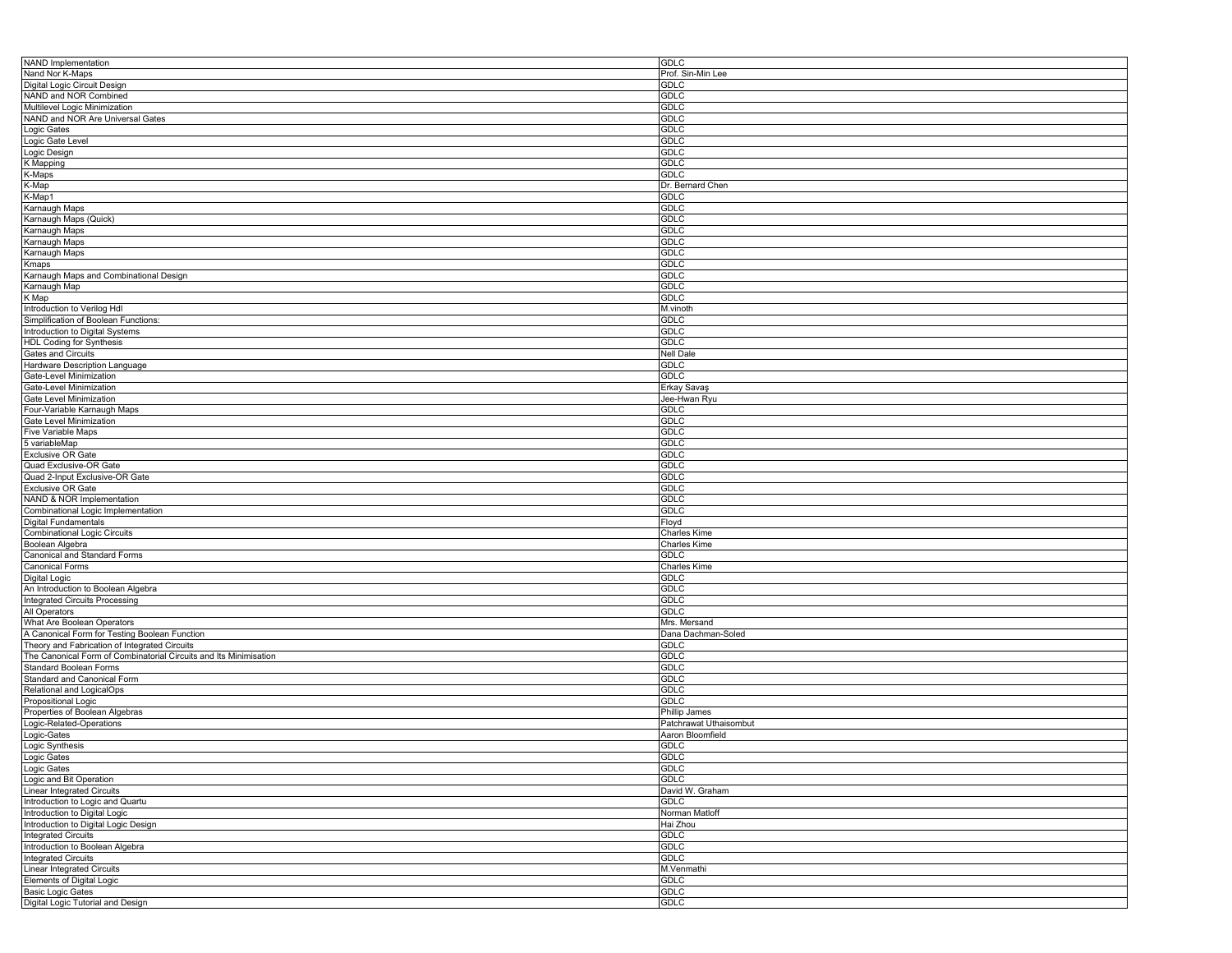| Digita lSystems-Logic Gates Boolean Algebra                                                                                                                                                                                                                                                                                                          | Wen-Hung Liao                                |
|------------------------------------------------------------------------------------------------------------------------------------------------------------------------------------------------------------------------------------------------------------------------------------------------------------------------------------------------------|----------------------------------------------|
| Digital-Design                                                                                                                                                                                                                                                                                                                                       | GDLC                                         |
| Boolean Algebra and Digital Logic                                                                                                                                                                                                                                                                                                                    | <b>GDLC</b>                                  |
| Digital Technology                                                                                                                                                                                                                                                                                                                                   | GDLC                                         |
| Digital Logic                                                                                                                                                                                                                                                                                                                                        | <b>GDLC</b>                                  |
| Digital Logic                                                                                                                                                                                                                                                                                                                                        | <b>GDLC</b>                                  |
| Digital Logic Gate Design                                                                                                                                                                                                                                                                                                                            | Dr. Alan Doolittle                           |
| Digital Logic Gates and Pulse Measuring Circuits                                                                                                                                                                                                                                                                                                     | <b>GDLC</b>                                  |
| Digital Logic Circuits                                                                                                                                                                                                                                                                                                                               | GDLC                                         |
| <b>Digital Circuits</b>                                                                                                                                                                                                                                                                                                                              | <b>GDLC</b>                                  |
| <b>Digital Integrated Circuits</b>                                                                                                                                                                                                                                                                                                                   | Jan M. Rabaey                                |
| Different Types of Logic Gates                                                                                                                                                                                                                                                                                                                       | Raj Kamal                                    |
| Designing Combinational Logic Gates in Cmos                                                                                                                                                                                                                                                                                                          | <b>GDLC</b>                                  |
| Concepts of Logic                                                                                                                                                                                                                                                                                                                                    | GDLC                                         |
| <b>Combinational Logic</b>                                                                                                                                                                                                                                                                                                                           | <b>GDLC</b>                                  |
| Combinational Logic Gates in CMOS                                                                                                                                                                                                                                                                                                                    | J. Rabaey                                    |
| Combinational Logic Design                                                                                                                                                                                                                                                                                                                           | GDLC                                         |
| <b>CMOS Digital Integrated Circuits</b>                                                                                                                                                                                                                                                                                                              | S.M. Kang                                    |
| Circuits                                                                                                                                                                                                                                                                                                                                             | <b>GDLC</b>                                  |
| Algebraic Methods for the Analysis and Synthesis of Logic Circuits                                                                                                                                                                                                                                                                                   | GDLC                                         |
| <b>Canonical Forms</b>                                                                                                                                                                                                                                                                                                                               | GDLC                                         |
| Canonical and Standard Forms                                                                                                                                                                                                                                                                                                                         | GDLC                                         |
| Boolean Algebra                                                                                                                                                                                                                                                                                                                                      | <b>GDLC</b>                                  |
| Boolean Algebra                                                                                                                                                                                                                                                                                                                                      | <b>GDLC</b>                                  |
| Boolean Algebra, Logic Gates                                                                                                                                                                                                                                                                                                                         | Prof. Sin-Min Lee                            |
| Digital Design                                                                                                                                                                                                                                                                                                                                       | <b>GDLC</b>                                  |
| Boolean Algebra Introduction                                                                                                                                                                                                                                                                                                                         | Dale Robert                                  |
| Boolean Algebra and Logical Gates                                                                                                                                                                                                                                                                                                                    | <b>GDLC</b>                                  |
| Boolean Algebra and Boolean Function                                                                                                                                                                                                                                                                                                                 | George Boole                                 |
| Boolean Algebra                                                                                                                                                                                                                                                                                                                                      | GDLC                                         |
| Boolean Algebra                                                                                                                                                                                                                                                                                                                                      | Dr.A.Sahu                                    |
| Boolean Algebra                                                                                                                                                                                                                                                                                                                                      | GDLC                                         |
| Boolean Aldebra                                                                                                                                                                                                                                                                                                                                      | GDLC                                         |
| Boolean Algebra                                                                                                                                                                                                                                                                                                                                      | GDLC                                         |
| Binary-Numbers-Logic-Operations                                                                                                                                                                                                                                                                                                                      | <b>GDLC</b>                                  |
| Arithmetic-Logic Units                                                                                                                                                                                                                                                                                                                               | GDLC                                         |
|                                                                                                                                                                                                                                                                                                                                                      | GDLC                                         |
| Arithmetic and Logical Operations                                                                                                                                                                                                                                                                                                                    |                                              |
| Digital Systems and Binary Numbers<br><b>Signed Numbers</b>                                                                                                                                                                                                                                                                                          | Prof. m.n Islam<br>GDLC                      |
|                                                                                                                                                                                                                                                                                                                                                      |                                              |
| Digital Systems and Binary Numbers                                                                                                                                                                                                                                                                                                                   | Mustafa Kemal Uyguroglu                      |
| Digital Systems                                                                                                                                                                                                                                                                                                                                      | GDLC                                         |
| Number System                                                                                                                                                                                                                                                                                                                                        | GDLC                                         |
| Number Systems Basics<br>Number System                                                                                                                                                                                                                                                                                                               | GDLC                                         |
|                                                                                                                                                                                                                                                                                                                                                      | M. Sachdev                                   |
|                                                                                                                                                                                                                                                                                                                                                      |                                              |
|                                                                                                                                                                                                                                                                                                                                                      | GDLC                                         |
|                                                                                                                                                                                                                                                                                                                                                      | GDLC                                         |
|                                                                                                                                                                                                                                                                                                                                                      | Andrew D.Booth                               |
|                                                                                                                                                                                                                                                                                                                                                      | GDLC                                         |
|                                                                                                                                                                                                                                                                                                                                                      | <b>GDLC</b>                                  |
|                                                                                                                                                                                                                                                                                                                                                      | <b>GDLC</b>                                  |
|                                                                                                                                                                                                                                                                                                                                                      | GDLC                                         |
|                                                                                                                                                                                                                                                                                                                                                      | <b>GDLC</b>                                  |
|                                                                                                                                                                                                                                                                                                                                                      | GDLC                                         |
|                                                                                                                                                                                                                                                                                                                                                      | <b>GDLC</b>                                  |
|                                                                                                                                                                                                                                                                                                                                                      | GDLC                                         |
|                                                                                                                                                                                                                                                                                                                                                      | GDLC                                         |
| Digital Systems<br>Binary Arithmetic and 2's Complement<br>Signed Binary Multiplication Techniques<br>Signed Binary Arithmetic<br>Sequential Logic<br>Numbering Systems<br>Registers<br>Registers and Shared Memory<br>Registers and Counters<br>Positional Number Systems<br>Propositional Logic<br>Octal and Hexadecima INumber Systems<br>Numbers | GDLC                                         |
| Numbering System                                                                                                                                                                                                                                                                                                                                     | GDLC                                         |
| Number Systems and Codes                                                                                                                                                                                                                                                                                                                             | GDLC                                         |
| Number Representation                                                                                                                                                                                                                                                                                                                                | GDLC                                         |
| Number Systems, Base Conversions                                                                                                                                                                                                                                                                                                                     | <b>GDLC</b>                                  |
| Number Systems                                                                                                                                                                                                                                                                                                                                       | GDLC                                         |
|                                                                                                                                                                                                                                                                                                                                                      | <b>GDLC</b>                                  |
| Number System<br>Number System                                                                                                                                                                                                                                                                                                                       | M. Sachdev                                   |
| Number System and Binary Codes                                                                                                                                                                                                                                                                                                                       | GDLC                                         |
| Number Convertion                                                                                                                                                                                                                                                                                                                                    | Dr. Sarita Agarwal                           |
| Number Bases                                                                                                                                                                                                                                                                                                                                         | John Owen                                    |
| Number Base                                                                                                                                                                                                                                                                                                                                          | <b>GDLC</b>                                  |
| Number Base Conversion                                                                                                                                                                                                                                                                                                                               |                                              |
| Number Base Convertion                                                                                                                                                                                                                                                                                                                               | Tom Penick<br>GDLC                           |
| Multi-Valued-Logic                                                                                                                                                                                                                                                                                                                                   | GDLC                                         |
|                                                                                                                                                                                                                                                                                                                                                      |                                              |
| Logic-Gates<br>Review of Digital Logic                                                                                                                                                                                                                                                                                                               | Aaron Bloomfield<br>Prof. Stephen A. Edwards |
|                                                                                                                                                                                                                                                                                                                                                      |                                              |
| Logical Constraints and Binary Variables                                                                                                                                                                                                                                                                                                             | Adi Ben-Israel                               |
| Locality-Sensitive Binary Codes<br>Introduction to Digital Systems                                                                                                                                                                                                                                                                                   | Maxim Raginsky<br><b>GDLC</b>                |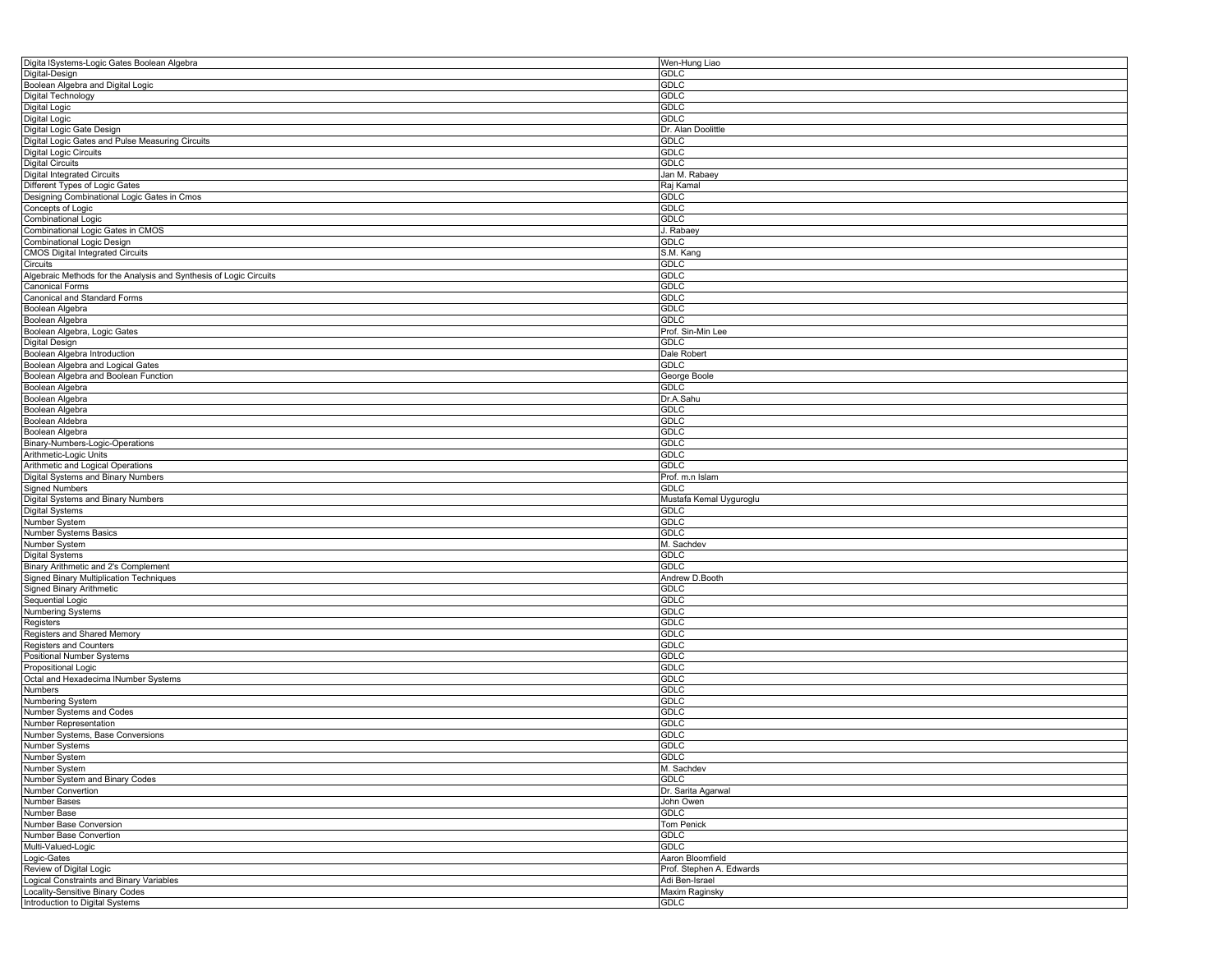| Introduction to Digital Systems                                                        | Juan P Bello           |
|----------------------------------------------------------------------------------------|------------------------|
| Introduction to Digital Systems                                                        | Dr. Omar Elkeelany     |
| Introduction to Digital System                                                         | <b>GDLC</b>            |
| Introduction to Digital Logic                                                          | <b>GDLC</b>            |
| How Are Binary Numbers Used                                                            | <b>GDLC</b>            |
| <b>Floating Point Numbers</b>                                                          | <b>GDLC</b>            |
| Introduction to Digital Logic                                                          | Norman Matloff         |
| DigitalSystems-LogicGates BooleanAlgebra                                               | Wen-Hung Liao          |
|                                                                                        |                        |
| Digital-Logic-Circuits                                                                 | Emil M. Petriu         |
| Digital Circuits and Boolean Logic                                                     | GDLC                   |
| Digital Systems and Binary Numbers                                                     | Chih-Tsun Huang        |
| Digital Systems                                                                        | Prof. Muhamed Mudawar  |
| Digital Computer Fundamentals                                                          | Gabriel D. Kukuia      |
| <b>Base Convertion</b>                                                                 | Cathy Saxton           |
| Asymmetric Binary Covering Codes                                                       | Joshua N. Cooper       |
| 2's Complement Arithmetic                                                              | GDLC                   |
| Unleashing Mayhem on Binary Code                                                       | Sang Kil Cha           |
| <b>Understanding Code</b>                                                              | Kwazy Webbit           |
| Simplified Binary Code                                                                 | GDLC                   |
| <b>Signed Numbers</b>                                                                  | GDLC                   |
| Signed Numbers and Arithmetic Circuits                                                 |                        |
|                                                                                        | Professor Peter Cheung |
| Digital Systems and Binary Numbers                                                     | Matthew Shuman         |
| Data Representation                                                                    | Dr. Bernard Chen       |
| Digital Logic Design                                                                   | M. M. Mano             |
| Data Conversion Binary Code Formats                                                    | <b>GDLC</b>            |
| Number Base Conversion                                                                 | GDLC                   |
| Conversion Table - Decimal, Hexadecimal, Octal, Binary                                 | GDLC                   |
| Conversion Between Different Number Systems.PDF                                        | <b>GDLC</b>            |
| Complements                                                                            | <b>GDLC</b>            |
| Digital Logic and Binary Numbers                                                       | Michael Weeks          |
| Limits to Binary Logic Switch Scaling-A Gedanken Model - Proceedings of the IEEE       | Victor V. Zhirnov      |
| Boolean-Logic                                                                          | GDLC                   |
|                                                                                        | <b>GDLC</b>            |
| Boolean Algebra Basics                                                                 |                        |
| Boolean Algebra                                                                        | <b>GDLC</b>            |
| Boolean Algebra and Logic Gates                                                        | <b>GDLC</b>            |
| Boolean or Propositional Logic                                                         | GDLC                   |
| Boolean Logic                                                                          | GDLC                   |
| Boolean Logic                                                                          | <b>GDLC</b>            |
| Boolean Algebra                                                                        | <b>GDLC</b>            |
| Boolean Algebra and Digital Logic                                                      | <b>GDLC</b>            |
| <b>Binary Storage and Registers</b>                                                    | GDLC                   |
| Binary Number System and Conversion                                                    | GDLC                   |
| <b>Binary and Decimal Numbers</b>                                                      | Prof. Rosenthal        |
| <b>Binary Number Conversion</b>                                                        | Professor Don Colton   |
| Binary, Octal and Hexadecimal Numbers                                                  | Wilson T. Price        |
|                                                                                        |                        |
| Binary, Octal and Hexadecimal Numbers                                                  | GDLC                   |
| Binary Values and Number Systems                                                       | <b>Nell Dale</b>       |
| <b>Binary Systems</b>                                                                  | GDLC                   |
| <b>Binary System</b>                                                                   | <b>GDLC</b>            |
| <b>Binary Storage</b>                                                                  | <b>GDLC</b>            |
| Binary Storage and Registers                                                           | GDLC                   |
| <b>Binary Representation</b>                                                           | GDLC                   |
| <b>Binary Octal</b>                                                                    | <b>GDLC</b>            |
| <b>Binary Numbers</b>                                                                  | <b>GDLC</b>            |
| Binary Numbers and Logic Gates                                                         | <b>GDLC</b>            |
| Binary, Hexadecimal, and Decimal Numbers                                               | GDLC                   |
| <b>Binary Numbering Systems</b>                                                        | GDLC                   |
|                                                                                        | GDLC                   |
| <b>Binary Number</b>                                                                   |                        |
| <b>Binary Number System</b>                                                            | <b>GDLC</b>            |
| <b>Binary Multiplication and Division</b>                                              | <b>GDLC</b>            |
| Binary Logic                                                                           | GDLC                   |
| Binary Logic and Boolean Algebra                                                       | <b>GDLC</b>            |
| <b>Binary Cyclic Codes</b>                                                             | Ass.Prof.Dr.Thamer     |
| <b>Binary Codes</b>                                                                    | <b>GDLC</b>            |
| <b>Binary Codes</b>                                                                    | V.I.Levenshtein        |
| <b>Binary Coded Decimal</b>                                                            | Chung Wai Chow         |
| Digital Logic Design                                                                   | GDLC                   |
| Crystal Oscillator Circuit                                                             | Robert J. Matthys      |
| <b>Areal RF Station</b>                                                                | A. Vardanyan           |
| Oscillators                                                                            | Jens Vidkjær           |
|                                                                                        |                        |
| Frequency and Amplitude Stabilized Terahertz Quantum Cascade Laser as Local Oscillator | Y. Ren                 |
| Crystal Oscillator                                                                     | GDLC                   |
| <b>Crystal Oscillators and Circuits</b>                                                | Rudolf F Graf          |
| Positive Feedback Oscillator                                                           | Robert T. Paynter      |
| <b>Fundamentals of Oscillator</b>                                                      | <b>GDLC</b>            |
| LC Voltage Control Oscillator AAC                                                      | <b>GDLC</b>            |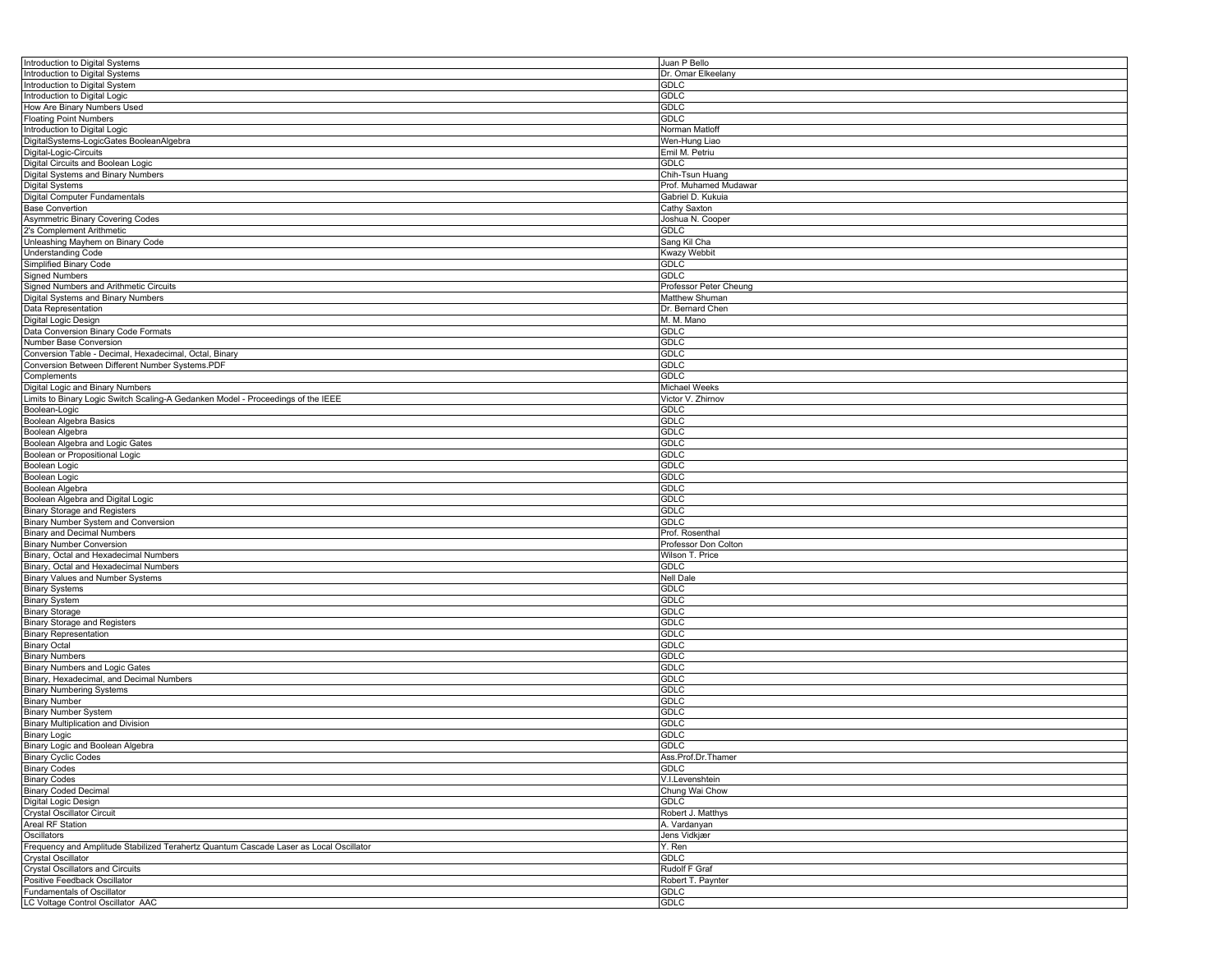| Oscillators                                                           | E. Cortina                 |
|-----------------------------------------------------------------------|----------------------------|
| Wein Bridge Oscillators                                               | <b>GDLC</b>                |
| Wien-Bridge Oscillator Circuits                                       | Darren De Ronde            |
| Quartz Crystal Resonators and Oscillators                             | John R. Vig                |
| Oscillations and Waves                                                | <b>Richard Fitzpatrick</b> |
| Oscillator Design                                                     | <b>GDLC</b>                |
| Design of Crystall Oscillator                                         |                            |
|                                                                       | <b>B.Neubig</b>            |
| Wien bridge Oscillator                                                | <b>GDLC</b>                |
| "Sine Wave Oscillator"                                                | Ron Mancini                |
| Single Resistor Controls Wien Bridge Oscillator Frequency Application | James Wong                 |
| Self-Oscillations in Glycolysis                                       | E. E. Selkov               |
| Oscillators                                                           | Ramesh.K                   |
| Oscillations                                                          | David Morin                |
| Oscillators With LC Feedback Circuits                                 | <b>GDLC</b>                |
| Sinusodial Oscillator                                                 | Prof. Ali M. Niknejad      |
| <b>Colpitts Oscillator</b>                                            | Kenneth R. Laker           |
| Introduction of Oscillator                                            | <b>GDLC</b>                |
| Feedback, Stability and Oscillation                                   | Amit Kumar Mishra          |
| Rf Oscillators                                                        | <b>GDLC</b>                |
|                                                                       |                            |
| Oscillating Systems                                                   | <b>GDLC</b>                |
| Oscillators Design Guide                                              | <b>GDLC</b>                |
| Feedback Oscillators                                                  | Enzo Paterno               |
| Power Amplifier                                                       | <b>GDLC</b>                |
| Oscillator                                                            | <b>B.Sandel</b>            |
| Positive Feedback, Oscillators and Stability                          | <b>GDLC</b>                |
| <b>Feedback and Oscillator Circuits</b>                               | <b>GDLC</b>                |
| Oscillators                                                           | <b>GDLC</b>                |
| Details of Oscillators                                                | Syed Muhammad Asad         |
| A General Methods of Feedback Amplifier Analysis                      | Borivoje Nikolic           |
| State and Output Feedback                                             | <b>GDLC</b>                |
|                                                                       |                            |
| Voltage Feedback Op Amps                                              | <b>GDLC</b>                |
| <b>Transistor Feedback Circuits</b>                                   | <b>GDLC</b>                |
| Feedback, Stability and Oscillators                                   | Richard C. Jaeger          |
| Feedback Fundamentals                                                 | <b>Gary Breed</b>          |
| Operational Amplifiers                                                | Prof. Greg Kovacs          |
| <b>Series Circuits</b>                                                | <b>GDLC</b>                |
| Input and Output Capacitor Selection                                  | Jason Arrigo               |
| Feedback                                                              | <b>GDLC</b>                |
| Series and Parallel Circuits                                          | <b>GDLC</b>                |
| Feedback Amplifier                                                    | <b>GDLC</b>                |
| Oscillators                                                           | F.Merat                    |
|                                                                       | <b>GDLC</b>                |
| Feedback Amplifier                                                    |                            |
| Operational Amplifiers: Theory and Practice, Second Edition           | James K. Roberge           |
| <b>Operational Amplifiers</b>                                         | <b>GDLC</b>                |
| Series Voltage Regulators                                             | <b>GDLC</b>                |
| Feedback Loop Gain                                                    | <b>GDLC</b>                |
| Common Base Transformer Feedback Norton Amplifiers                    | Dallas Lankford            |
| Positive Voltage Regulators                                           | <b>GDLC</b>                |
| <b>Feedback Amplifiers</b>                                            | Feedback Amplifier         |
| Review Native Feedback                                                | <b>GDLC</b>                |
| Negative Feedback                                                     | <b>GDLC</b>                |
| Feedback Topologies                                                   | <b>GDLC</b>                |
| Feedback Amplifiers                                                   | W. Marshall Leach          |
| Collection of Solved Feedback Amplifier Problems                      | W. Marshall Leach          |
|                                                                       |                            |
| The General Feedback Structure                                        | <b>GDLC</b>                |
| <b>Electric Series Circuits</b>                                       |                            |
| Calculations                                                          | <b>GDLC</b>                |
| Feedback Amplifiers                                                   | Prof. Dr. Soliman Mahmoud  |
| The Series-Series Feedback Amplifier                                  | <b>GDLC</b>                |
| Characteristics of Amplifier                                          | <b>GDLC</b>                |
| Feedback Amplifier                                                    | Dr.Debashis De             |
| Negative Feedback                                                     | F.Langford-Smith           |
| Operational Amplifier                                                 | GDLC                       |
| Feedback                                                              | <b>GDLC</b>                |
| <b>Feedback Amplifiers</b>                                            | Sundaram Natarajan         |
| <b>Operational Amplifiers</b>                                         | R.W.Knepper                |
| General Feedback Structure                                            | GDLC                       |
|                                                                       |                            |
| Scr Power Theory                                                      | Al Roman                   |
| The FET Small Signal Model                                            | <b>GDLC</b>                |
| Silicon Controlled Rectifier                                          | <b>GDLC</b>                |
| Silicon Controlled Rectifiers Basics                                  | GDLC                       |
| 3-Bipolar Junction Transistor                                         | GDLC                       |
| <b>Bipolar Junction Transistor Fundamentals</b>                       | Bardeen                    |
| The Mosfet                                                            | W. Marshall Leach          |
| MOSFET Cross-Section                                                  | <b>GDLC</b>                |
| Power Mosfet Basics                                                   | Vrej Barkhordarian         |
|                                                                       |                            |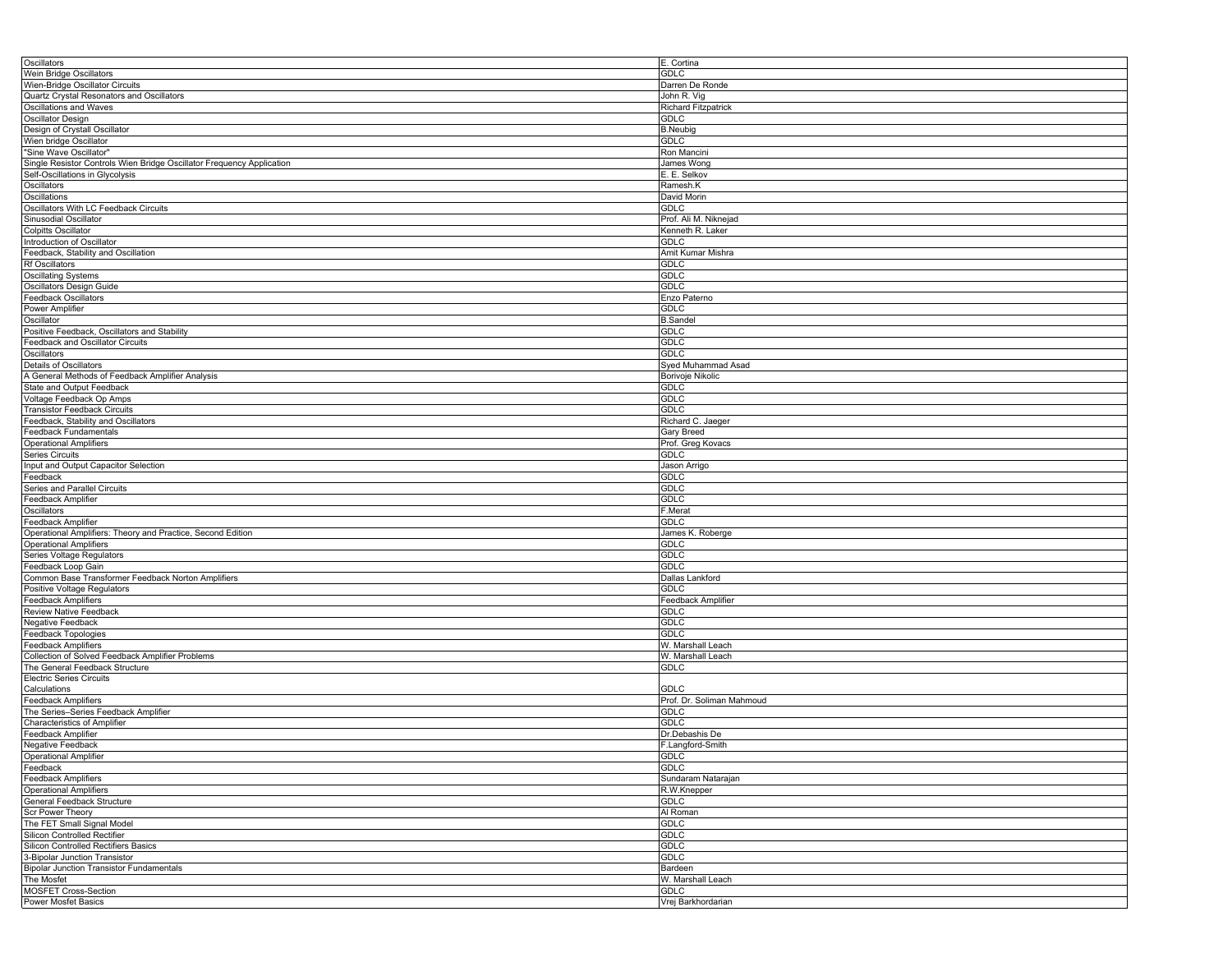| Mosfet Small Singnal Model                                                                            | GDLC                       |
|-------------------------------------------------------------------------------------------------------|----------------------------|
| <b>Bipolar Junction</b>                                                                               |                            |
| Transistors                                                                                           | GDLC                       |
| V-I Characteristics of Mosfet                                                                         | Smith                      |
| <b>Bipolar Junction Transistors (BJTs)</b>                                                            | GDLC                       |
| Transistor (Electron and Current Flow)                                                                | GDLC                       |
| <b>Bipolar Junction Transistor (BJT)</b>                                                              | GDLC                       |
| Mosfet Characteristics                                                                                | Dr DC Hendry               |
| V-I Characteristics of Mosfet                                                                         | GDLC                       |
| P-Channel Enhancement Mode Field Effect Transistor                                                    | GDLC                       |
| Transistor as an Amplifier                                                                            | GDLC                       |
| Complementary Enhancement Mode Field Effect Transistor                                                | <b>GDLC</b>                |
|                                                                                                       | <b>GDLC</b>                |
| Bjt<br>An Introduction to Junction Transistors                                                        | GDLC                       |
| Three Regions of FET                                                                                  | GDLC                       |
|                                                                                                       |                            |
| <b>Bipolar Junction Transistor</b>                                                                    | GDLC                       |
| <b>Transistor Amplifier</b>                                                                           | <b>GDLC</b>                |
| Common Base Characteristics of a BJT                                                                  | <b>GDLC</b>                |
| <b>Transistor Basics</b>                                                                              | GDLC                       |
| Introduction to Amplifiers                                                                            | Robert T. Paynter          |
| Power MOSFETs                                                                                         | GDLC                       |
| Mosfet Circuit Symbol                                                                                 | <b>GDLC</b>                |
| Basic Operating Principle of a Bipolar Junction Transistor                                            | <b>GDLC</b>                |
| Common Emitter Smplifier                                                                              | GDLC                       |
| Introduction to FET's                                                                                 | GDLC                       |
| The Junction Field-Effect Transistor (Jfet)                                                           | GDLC                       |
| <b>Bjt Construction</b>                                                                               | GDLC                       |
| <b>History of Transistors</b>                                                                         | <b>GDLC</b>                |
| JFET Characteristics                                                                                  | GDLC                       |
| <b>Bit Operation</b>                                                                                  | David J. Walkey            |
| Fundametals of Analog Electronics                                                                     | GDLC                       |
| JFET Small signal Model                                                                               | GDLC                       |
| <b>Transistor and FET</b>                                                                             |                            |
| Characteristics                                                                                       | GDLC                       |
| Fundamental Electronics-BJT, CMOS                                                                     | Thomas L. Floyd            |
| <b>Field-Effect Transistors</b>                                                                       | <b>GDLC</b>                |
| <b>FET-Basics</b>                                                                                     | <b>GDLC</b>                |
|                                                                                                       | <b>GDLC</b>                |
| Fet Small Signed Analysis                                                                             |                            |
| JFET Characteristics                                                                                  | GDLC                       |
| FET Small Signal Analysis                                                                             | <b>GDLC</b>                |
| FET as Amplifier                                                                                      | Dr. Samuel Kosolapov       |
| Junction Transistor Amplifier                                                                         | GDLC                       |
| <b>Transistor Amplifier</b>                                                                           | <b>GDLC</b>                |
| <b>Typical Transistor Junction</b>                                                                    |                            |
| Voltage Values                                                                                        | GDLC                       |
| V-I Characteristics of a Transistor                                                                   | GDLC                       |
| <b>Bipolar Transistor</b>                                                                             | GDLC                       |
| <b>Bipolar Junction Transistors</b>                                                                   | GDLC                       |
| Construction and Working of BJT                                                                       | <b>GDLC</b>                |
| <b>MOSFETS - Basics</b>                                                                               | <b>GDLC</b>                |
| <b>BJT-2 Basics</b>                                                                                   | <b>GDLC</b>                |
| <b>Transistor Amplifier Basics</b>                                                                    | <b>GDLC</b>                |
| Bit                                                                                                   | GDLC                       |
| <b>Bjt Details</b>                                                                                    | <b>GDLC</b>                |
| <b>Special Semiconductor Devices</b>                                                                  | Dr.Debashis De             |
| Transistor and their                                                                                  |                            |
| Characteristics                                                                                       | GDLC                       |
| <b>Basic Bit Amplifier</b>                                                                            | <b>GDLC</b>                |
| <b>Unijunction Transistor</b>                                                                         | Mazen Younis Salman        |
| Field-Effect Transistor (FET)                                                                         | Dr. Sabar D. Hutagalung    |
| Bipolar Junction Transistor (BJT)                                                                     | Dr. Sabar D. Hutagalung    |
| FETs vs. BJTs                                                                                         | <b>GDLC</b>                |
| Ujt                                                                                                   | GDLC                       |
| Ujt(uni Juction Transistor)                                                                           | GDLC                       |
| Introduction to Transistors                                                                           | A. Bhatia                  |
| Symbols of Mosfet                                                                                     | <b>GDLC</b>                |
|                                                                                                       | <b>GDLC</b>                |
| <b>BJT Transistor Modeling</b>                                                                        |                            |
| <b>BJT Circuits</b><br><b>Bipolar Junction Transistors</b>                                            |                            |
|                                                                                                       | Dr.Debashis De             |
|                                                                                                       | <b>GDLC</b>                |
| Transistor-1                                                                                          | Victor Hugo Estrada Rivera |
| <b>Transistor Basics</b>                                                                              | Smilen Dimitrov            |
| Transistor                                                                                            | <b>GDLC</b>                |
| <b>Transistor Current Components</b>                                                                  | GDLC                       |
|                                                                                                       | GDLC                       |
| Fet Small Signal Analysis<br><b>Basic Transistor Theory</b><br><b>Transistor Construction Details</b> | <b>GDLC</b><br>Salvacion   |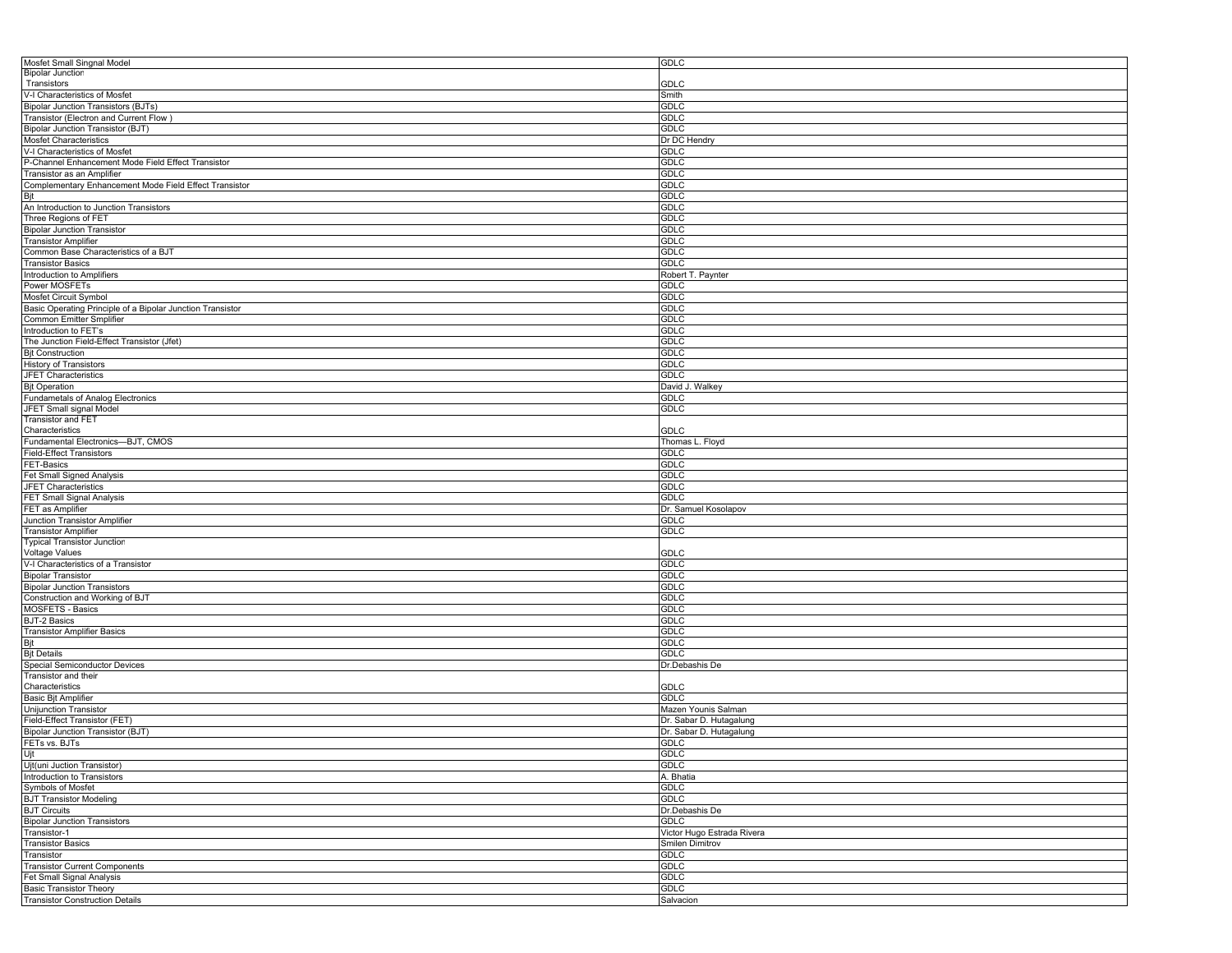| <b>Transistor Bias Circuits</b>                          | GDLC                 |
|----------------------------------------------------------|----------------------|
| <b>Transistor Basics</b>                                 | GDLC                 |
| Bjt-Basics-1                                             | Dr.D G Borse         |
| Bipolar-Junction (BJT) transistors                       | GDLC                 |
| Small-Signal Modeling and Linear Amplification           | <b>GDLC</b>          |
| Bipolar Junction Transistors (BJT's)                     | GDLC                 |
|                                                          |                      |
| <b>Bipolar Junction Transistor</b>                       | GDLC                 |
| <b>Common-Emitter Amplifiers</b>                         | Robert T. Paynter    |
| Impendence                                               | GDLC                 |
| Introduction to Amplifiers                               | Robert T. Paynter    |
| Operational Amplifier AC Specifications and Applications | Bonnie C. Baker      |
| Common Emitter Amplifier                                 | GDLC                 |
| <b>BJT</b> structure                                     | GDLC                 |
| V-I Characteristics of a Transistor-1                    | GDLC                 |
| Design of a Wideband Variable Gain Amplifier             | Prof. Kari Halonen   |
| Transistors                                              | GDLC                 |
|                                                          |                      |
| Introduction to Transistors                              | A. Bhatia            |
| Introduction to Transistor and common applications       | Dr. Ume              |
| Feedback of Amplifier Circuits I                         | <b>GDLC</b>          |
| Transistor Single Stage Amplifier                        | Jose A. Garcia-Souto |
| Op Amp Basics                                            | GDLC                 |
| Op Amp Input Impedance                                   | GDLC                 |
| High-Gain Differential Amplifier Design                  | Woodward Yang        |
| Low-Noise Amplifier                                      | <b>GDLC</b>          |
| <b>BJT Amplifiers</b>                                    | Prof.Liu             |
|                                                          |                      |
| <b>Bipolar Amplifiers</b>                                | GDLC                 |
| <b>Transistors Amplifiers</b>                            | GDLC                 |
| Introduction of Operation Amplifier                      | GDLC                 |
| <b>Feedback Amplifiers</b>                               | <b>GDLC</b>          |
| The Ideal Operational Amplifier                          | <b>GDLC</b>          |
| FET-Basics                                               | GDLC                 |
| <b>Instrumentation Amplifiers</b>                        | GDLC                 |
| Evaluation of H Parameters                               | GDLC                 |
|                                                          |                      |
| <b>Bit Amplifiers</b>                                    | Dr. Paulra           |
| Photodetectors                                           | GDLC                 |
| <b>Bipolar Junction Transistors (Bjts)</b>               | H. Lu                |
| Common Base and Common Collector Amplifiers              | GDLC                 |
| Basic BJT Amplifier                                      | GDLC                 |
| Differential and Multistage Amplifier                    | <b>GDLC</b>          |
| <b>CMOS Amplifiers</b>                                   | <b>GDLC</b>          |
| <b>Basic FET Amplifier</b>                               | GDLC                 |
| Jfet Biasing                                             | GDLC                 |
|                                                          |                      |
| <b>Bjt Amplifiers</b>                                    | Dr. Paulra           |
| Mos Field-Effect Transistors                             | H. Lu                |
| <b>Bipolar Junction Transistors</b>                      | H. Lu                |
| Transistor Biasing and Stabilization                     | G.Surekha            |
| Small-Signal Modeling an                                 |                      |
| <b>Linear Amplification</b>                              | GDLC                 |
| <b>Fixed-Bias Configuration</b>                          | Robert L. Boylestad  |
| <b>Basic BJT Amplifier</b>                               | GDLC                 |
| <b>BJT Transistor Modeling</b>                           | GDLC                 |
|                                                          | GDLC                 |
| <b>SCMOS Scalable Design Rules</b>                       |                      |
| <b>Hybrid Parameters</b>                                 | <b>GDLC</b>          |
| <b>BJT Circuits</b>                                      | Dr.Debashis De       |
| <b>Bjt Transistor Modeling</b>                           | GDLC                 |
| Two Port Networks - H-Parameter Bjt Model                | GDLC                 |
| <b>BJT Bias Design</b>                                   | Kenneth A. Kuhn      |
| Voltage Divider Bias                                     | GDLC                 |
| <b>BJT Fixed Bias</b>                                    | GDLC                 |
| <b>Bipolar Junction Transistor Amplifiers</b>            |                      |
| Biasing                                                  | James K Beard        |
|                                                          |                      |
| <b>BJT Biasing Circuits</b>                              | <b>GDLC</b>          |
| How to Bias an Op-Amp                                    | GDLC                 |
| Stability of Transistor Circuits With Active Components  | GDLC                 |
| DC Biasing Circuits                                      | Robert T. Paynter    |
| Mosfet as an Amplifier                                   | Keith W. Whites      |
| Miller's Theorem                                         | GDLC                 |
| <b>Bjt Baising</b>                                       | <b>GDLC</b>          |
| <b>BJT Biasing</b>                                       | GDLC                 |
|                                                          |                      |
| DC Biasing BJTs                                          | GDLC                 |
| <b>BJT and MOSFET</b>                                    | Rahul S.Pol          |
| Modifications to the Basic Transistor Model              | <b>GDLC</b>          |
| <b>Fixed Bias</b>                                        | Herbert Ravenswood   |
| Single Electron Transistors and Their Applications       | Dr. Islamshah Amlani |
| Self Bias Networks                                       | <b>GDLC</b>          |
| <b>BJTs and Circuits</b>                                 | GDLC                 |
|                                                          |                      |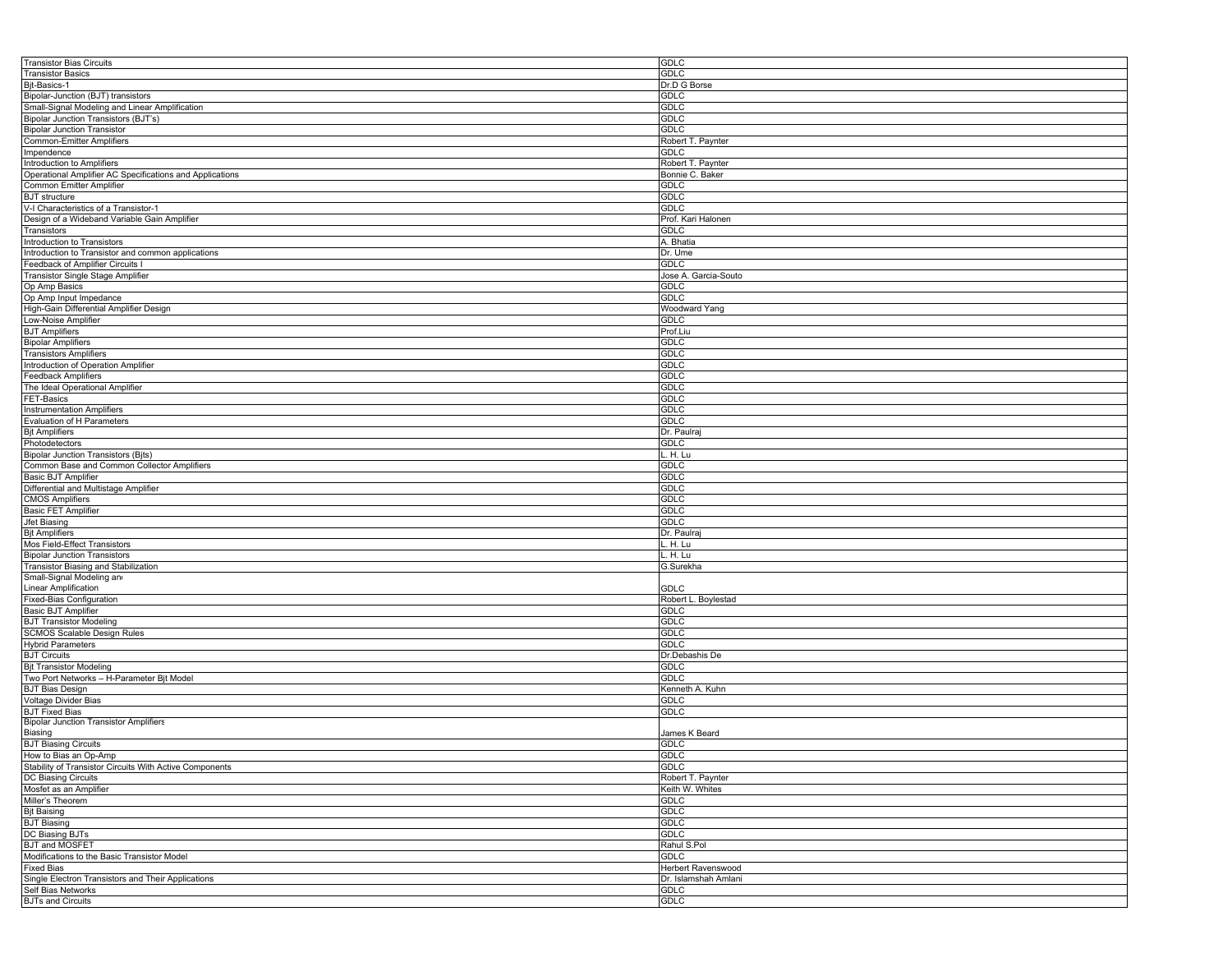| Open Collector Outputs                                                                  | GDLC                   |
|-----------------------------------------------------------------------------------------|------------------------|
| Frequency Response of Amplifier                                                         | <b>GDLC</b>            |
| DC Biasing - BJTs                                                                       | <b>GDLC</b>            |
| <b>Understanding BJT Circuits</b>                                                       | Dr. Alan Doolittle     |
| <b>BJT Transistor Circuit Analysis</b>                                                  | <b>GDLC</b>            |
| <b>Bipolar Junction Transistor</b>                                                      | <b>GDLC</b>            |
| <b>BJT Biasing Cont</b>                                                                 | <b>GDLC</b>            |
| <b>BJT Bias. Stability Analysis</b>                                                     | <b>GDLC</b>            |
| <b>Transistor Basics</b>                                                                | Theodore P. Pavlic     |
| <b>Field Effect Transistor</b>                                                          | <b>GDLC</b>            |
| <b>CRT Deflection Coils</b>                                                             | Harberts               |
| Cathode Ray Oscilloscope                                                                | <b>GDLC</b>            |
|                                                                                         |                        |
| Parallel of Electric and Magnetic Fields                                                | W.Vaseen               |
| Fermion Pair Production From Parallel E and B Fields                                    | Gerald B. Cleaver      |
| Charged Particle in Crossed Electric and Magnetic Fields                                | <b>GDLC</b>            |
| An Improved CRT Resolution Measurement                                                  | Zhang Hong             |
| All About Crt                                                                           | Jim Bechtdd            |
| <b>Why Sensitivity Analysis</b>                                                         | <b>GDLC</b>            |
| Understanding the Focusing of Charged Particle Beams                                    | Vinit Kuma             |
| Transition and Depletion Capcitance                                                     | <b>GDLC</b>            |
| The Movement of Charged Particles in a Magnetic Field                                   | Emily Nash             |
| The Physics of Accelerators                                                             | C.R. Prior             |
| Cathode Ray Tube                                                                        | <b>GDLC</b>            |
| Temperature Dependent of V-I Characteristic of Diode                                    | R Singh                |
| Solved Problems in Electricity                                                          | <b>GDLC</b>            |
| Sensitivity Analysis                                                                    | <b>GDLC</b>            |
| Practice Problem Solutions in Magnetic Fields                                           | <b>GDLC</b>            |
| Coherent Control of Photodetachment of H- in Perpendicular Electric and Magnetic Fields | WANG De-Hua            |
| Periodic Electrostatic Focusing Converter                                               | William L. Barr        |
| ParticleMotion                                                                          | <b>GDLC</b>            |
|                                                                                         | M.L.Du                 |
| Parallel Electric & Magnetic Field                                                      | <b>GDLC</b>            |
| Oscilloscope                                                                            |                        |
| Multi-element cylindrical electrostatic lens systems                                    | Omer Sise              |
| Motion of a Charged Particle in Magnetic Field Current                                  | Jacobo Aguirre         |
| Motion of Charged Particles in a Uniform Electric                                       | R. Casao               |
| Motion of a Charged Particle in Magnetic Fields                                         | <b>GDLC</b>            |
| Motion of a Charged Particle in Magnetic Field                                          | Hendrik Antoon Lorentz |
| Motion of a Charged Particle in Both Electric and Magnetic Fields                       | <b>GDLC</b>            |
| Motion of a Charged Particle in a Magnetic                                              | R. Casao               |
| The Magnetic Field                                                                      | <b>GDLC</b>            |
| Mangnetic Fields of Charged Particles in Motion                                         | Eric Mazur             |
| Magnetic Fields and Forces                                                              | <b>GDLC</b>            |
| Magnetic Field and Magnetic Force                                                       | <b>GDLC</b>            |
| Imaging Magnetic Focusing of Coherent                                                   | Katherine E. Aidala    |
| Enlarged Magnetic Focusing Radius of Photoinduced Current                               | Markus Stallhofer      |
| <b>Electronic Devices and Circuits</b>                                                  | Mr. M Srinivas Reddy   |
| Electro Magnetic Induction                                                              | <b>GDLC</b>            |
| Electromagnetic Fields                                                                  | <b>GDLC</b>            |
| Electricity & Magnetism                                                                 | Dale E. Gary           |
| <b>Electric Fields</b>                                                                  | <b>GDLC</b>            |
| Electrical and Magnetic Field Lenses                                                    | <b>GDLC</b>            |
| Electri and Magnetic Fields                                                             | <b>Miles Padgett</b>   |
| Deflection of Electrons by Electric and Magnetic Fields                                 | D.R. Corson            |
| <b>Hall Effect</b>                                                                      | <b>GDLC</b>            |
| <b>Crt Monitor</b>                                                                      | <b>GDLC</b>            |
|                                                                                         |                        |
| Semiconductor, Diodes, Transistor                                                       | <b>GDLC</b>            |
| Conduction in Semiconductor                                                             | GDLC                   |
| <b>Circuit and Analog Electronics</b>                                                   | <b>GDLC</b>            |
| Charge Carriers in Semiconductors                                                       | GDLC                   |
| Basics of Semiconductor Devices                                                         | Dinesh Sharma          |
| Photodiode Characteristic                                                               | <b>GDLC</b>            |
| Anamolus Hall Effect                                                                    | Naoto Nagaosa          |
| Zener Diode                                                                             | GDLC                   |
| Zener Diode Characteristic                                                              | GDLC                   |
| Light-Emitting and Zener Diodes Characteristics                                         | <b>GDLC</b>            |
| Zener Diode Applications                                                                | <b>GDLC</b>            |
| <b>Varactor Diodes</b>                                                                  | <b>GDLC</b>            |
| Details of Varactor Diodes                                                              | <b>GDLC</b>            |
| Varactor Diode                                                                          | Jhon Paolo Labaro      |
| <b>Types of Semiconductors</b>                                                          | <b>GDLC</b>            |
| <b>Tunnel Diodes</b>                                                                    | GDLC                   |
| The Tunnel Diode                                                                        | <b>GDLC</b>            |
| P-N Junctions                                                                           | <b>GDLC</b>            |
| Summary of P-N Junction Theory                                                          | GDLC                   |
| Characterization of P-N Junctions                                                       | Sean L. Rommel         |
| Pn Junction Diode-How do they work?                                                     | <b>GDLC</b>            |
|                                                                                         |                        |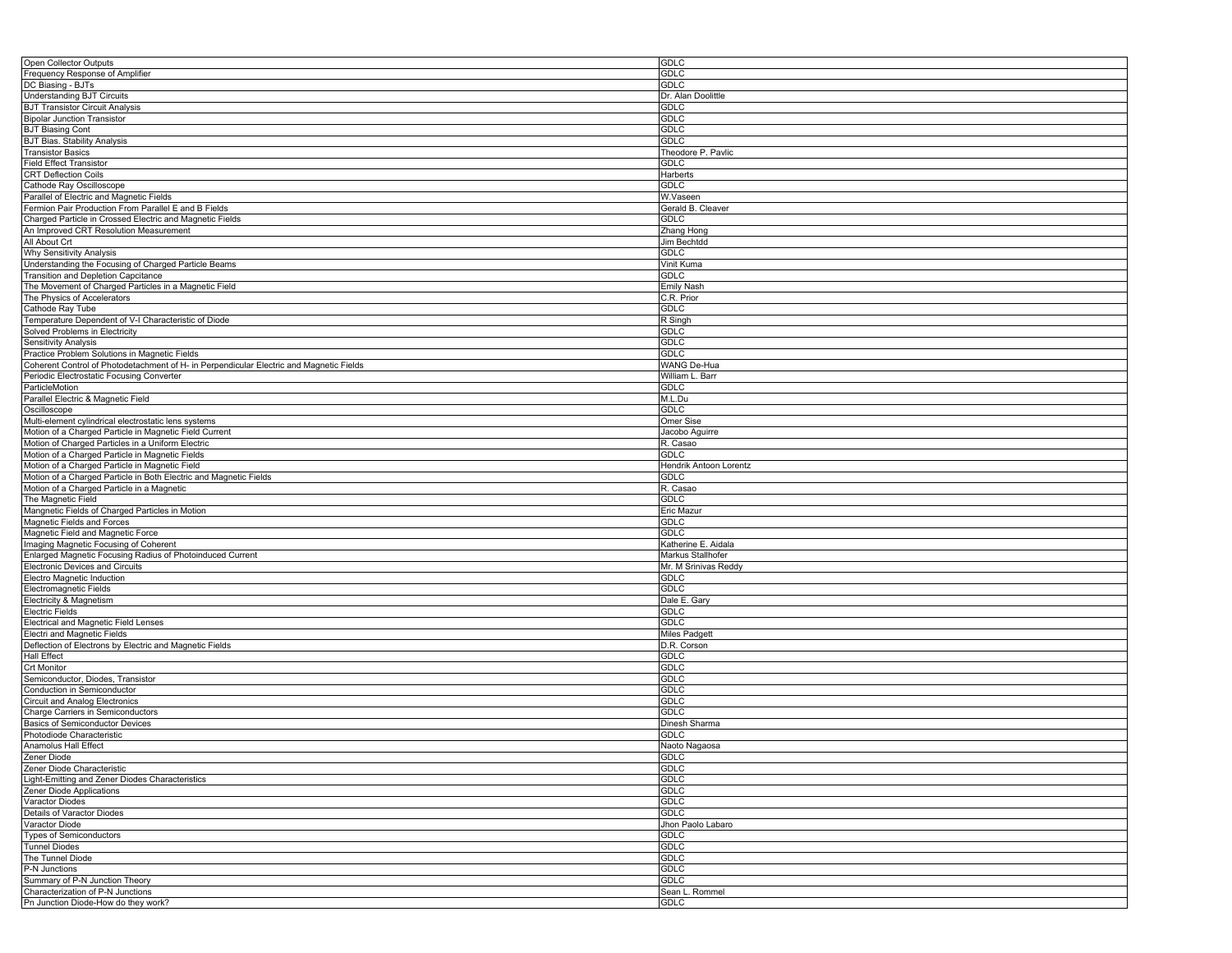| P-N Junction Diode                                   | GDLC                 |
|------------------------------------------------------|----------------------|
| Pn Junction Characteristic                           | <b>GDLC</b>          |
| P-N Junction Basics                                  | <b>GDLC</b>          |
| P-N Junction Diode -1                                | <b>GDLC</b>          |
| Photo Diode Technology                               |                      |
|                                                      | <b>GDLC</b>          |
| Photodiode Technical Information                     | <b>GDLC</b>          |
| Photodiode Characteristics                           | <b>GDLC</b>          |
| Photodetectors                                       | GDLC                 |
| Parallel Electric and Magnetic Fields                | WANG De-Hua          |
| $P - N$ Junction                                     | Prof.Dr.Besire Gonul |
| N Type Semiconductor                                 | <b>GDLC</b>          |
| N and P-type Semiconductors                          | <b>GDLC</b>          |
| <b>Light Emitting Diodes</b>                         | Duan Kelvin Seling   |
| <b>LED (Light Emitting Diode)</b>                    | Vijay Kumar Peddinti |
| <b>Light Emitting Diode</b>                          |                      |
|                                                      | Evren                |
| Led                                                  | <b>GDLC</b>          |
| LCD-How they work                                    | John Orth            |
| Principle of LCD Display                             | <b>GDLC</b>          |
| <b>LCD Monitors</b>                                  | <b>GDLC</b>          |
| Law of Mass Action                                   | <b>GDLC</b>          |
| Law of Mass Action and Equilibrium Constant          | <b>GDLC</b>          |
| Michaels Menten problem                              | Peter Waage          |
| Junction Diode Characteristics                       | <b>GDLC</b>          |
| Introduction to CRT                                  | <b>GDLC</b>          |
|                                                      |                      |
| Intelligent LCD                                      | Julyan Ilett         |
| The Illuminated p-n Junction                         | GDLC                 |
| The P-n Junction Diode                               | <b>GDLC</b>          |
| Ideal Diode Equation                                 | <b>GDLC</b>          |
| <b>Hall Effect</b>                                   | <b>GDLC</b>          |
| The Hall Effect                                      | Kishore Padmaraju    |
| The Forward-Biased p-n Junction                      | GDLC                 |
| An Introduction to the Hall Effect                   | <b>GDLC</b>          |
| The Continuity Equation                              | <b>GDLC</b>          |
|                                                      |                      |
| Hall Effect in Semiconductor                         | Safa Kasap           |
| The Continuity Equation                              | <b>GDLC</b>          |
| Special-Purpose-Diodes                               | <b>GDLC</b>          |
| <b>Special Purpose Diodes</b>                        | Dr. Paulra           |
| The Classical Hall Effect                            | <b>GDLC</b>          |
|                                                      |                      |
|                                                      |                      |
| <b>Special Purpose Diodes</b>                        | Professor Jang       |
| <b>Display Devices</b>                               | GDLC                 |
| Diodes and Transistors                               | <b>GDLC</b>          |
| Semiconductors Principles                            | <b>GDLC</b>          |
| Semiconductor Diodes                                 | <b>GDLC</b>          |
| Diodes and Diode Circuits                            | <b>GDLC</b>          |
| Diodes and Diode Applications                        | <b>GDLC</b>          |
| Semiconductor Devices                                | <b>GDLC</b>          |
| <b>SCR Thyristor</b>                                 | <b>GDLC</b>          |
| <b>Schottky Diode</b>                                | <b>GDLC</b>          |
|                                                      |                      |
| V-I Characteristics of Pn Junction                   | <b>GDLC</b>          |
| Rectifiers                                           | <b>GDLC</b>          |
| Recent Advances in Display Technologies              | Dr. K. R. Sarma      |
| Quantum Hall Effects an Introduction                 | M. Fleischhauer      |
| PN-junction-IV-characteristic                        | <b>GDLC</b>          |
| <b>Diode Rectifier Circuits</b>                      | <b>GDLC</b>          |
| Diode Circuits                                       | <b>GDLC</b>          |
| Diode Characteristics                                | Ima                  |
|                                                      | <b>GDLC</b>          |
| PN-junction Diode I-V Characteristics                |                      |
| PN-Junction Diode Characteristics                    | <b>GDLC</b>          |
| Pn Junctions Theory                                  | Dragica Vasileska    |
| <b>PN Junction Notes</b>                             | Murray Thompson      |
| <b>Diode Applications</b>                            | <b>GDLC</b>          |
| Derivation of the Law of the Junctions               | Hemanshu Roy Pota    |
| Derivation of Ideal Diode Equatio                    | <b>GDLC</b>          |
| Pn Diode                                             | Dragica Vasileska    |
| Power Supply (Voltage Regulator)                     | Boylestad            |
| Voltage Regulator                                    | <b>GDLC</b>          |
| The Basic Theory of Filtering                        | James D. Johnston    |
|                                                      |                      |
| Using a Full-Wave Diode Rectifier Circuit            | GDLC                 |
| <b>Time Filter</b>                                   | <b>GDLC</b>          |
| Single-Phase Half-Wave Rectifier                     | <b>GDLC</b>          |
| Sliding-Window Filtering                             | Chang-Hung Lee       |
| Selected Analog Electronic Circuits                  | Dr. Lynn Fuller      |
| Simulating Switched-Capacitor Filters With SpectreRF | Ken Kundert          |
| <b>Voltage Regulators</b>                            | <b>GDLC</b>          |
| Rectifier                                            | <b>GDLC</b>          |
| Rectification                                        | R.J.Rawlings         |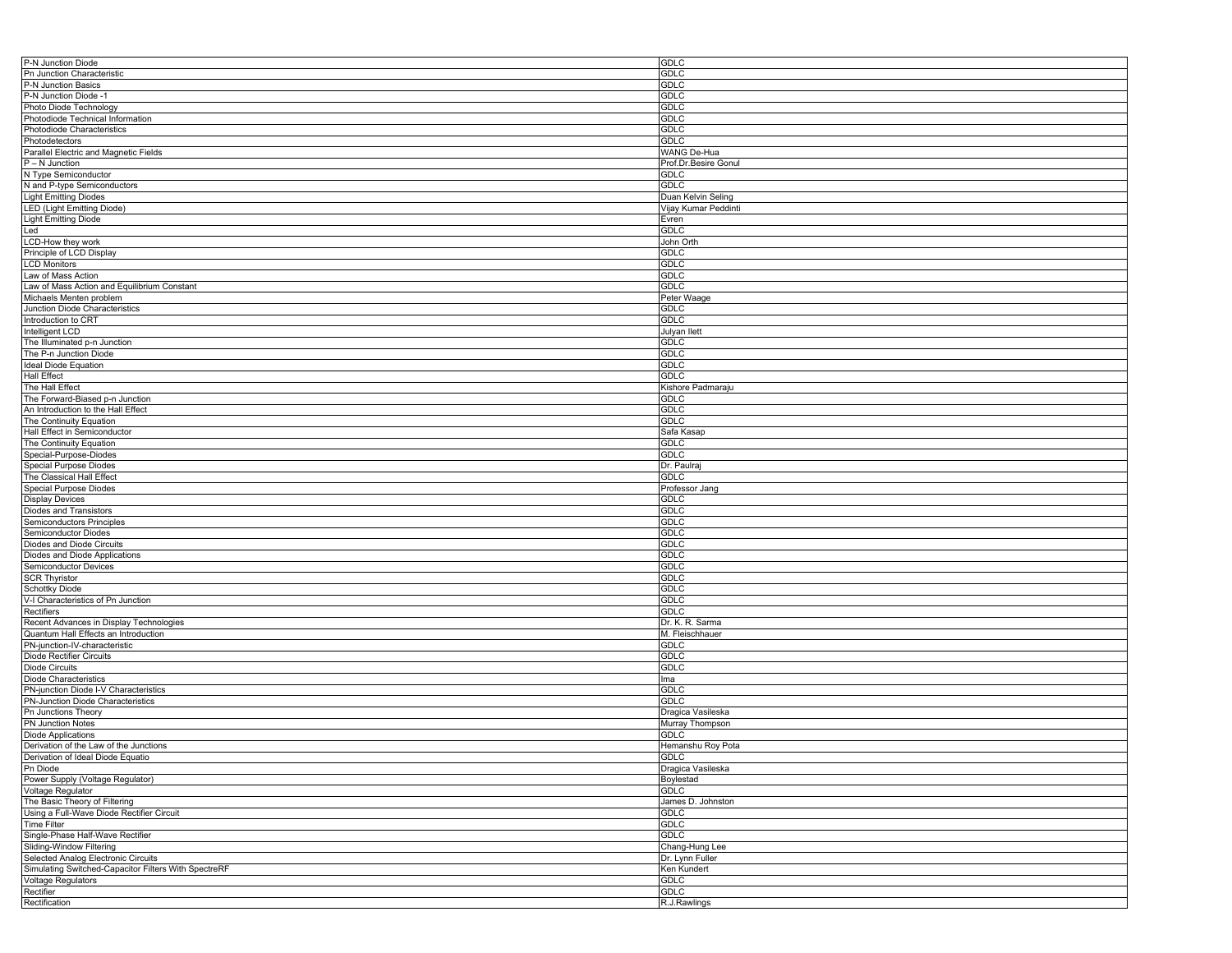| Radition Hard Voltage                                                    | Mauro Citterio             |
|--------------------------------------------------------------------------|----------------------------|
| QRS Detection                                                            | Linda Henriksson           |
|                                                                          |                            |
| <b>Filtering PWM Signals</b>                                             | Jim Wagner                 |
| Power Capacitors                                                         | <b>GDLC</b>                |
| Positive Voltage Regulators                                              | <b>GDLC</b>                |
| PI Filters                                                               |                            |
|                                                                          | Jim Hagerman               |
| PI and C Filters                                                         | GDLC                       |
| Rectifiers                                                               | <b>GDLC</b>                |
| <b>Bayesian Filtering</b>                                                | Zhe Chen                   |
|                                                                          |                            |
| A Basic Introduction to Filters - Active, Passive and Switched-Capacitor | <b>GDLC</b>                |
| Half-Wave Rectifier                                                      | <b>GDLC</b>                |
| Harmonic Treatment in Industrial Power                                   | Stefanos Manias            |
|                                                                          |                            |
| Half Wave Rectifier                                                      | GDLC                       |
| <b>Fundamentals of Active Filters</b>                                    | <b>GDLC</b>                |
| Simple Full Wave Rectifier                                               | <b>GDLC</b>                |
| Full Wave Center Tapped Rectifier                                        | <b>GDLC</b>                |
|                                                                          |                            |
| Frequency Response                                                       | <b>GDLC</b>                |
| Filters                                                                  | <b>GDLC</b>                |
| Filtering: Basic Concepts                                                | <b>GDLC</b>                |
|                                                                          |                            |
| Filter Inductor Design                                                   | <b>GDLC</b>                |
| Distribution Feeder Voltage Regulation and Control                       | W. H. Kersting             |
| Filter Implementation                                                    | <b>GDLC</b>                |
|                                                                          | <b>GDLC</b>                |
| Diode Circuits or Uncontrolled Rectifier                                 |                            |
| <b>Digital Signal Processing</b>                                         | Barry Cheetham             |
| Diode as a Full-Wave Rectifier                                           | Ravitej Uppu               |
| Digital Filter Structures                                                | Gao Xinbo                  |
|                                                                          |                            |
| Design Guide for Rectifier                                               | <b>GDLC</b>                |
| All About EMI Filters                                                    | Mel Berman                 |
| Capacitors                                                               | <b>GDLC</b>                |
|                                                                          |                            |
| <b>Active Filters</b>                                                    | <b>GDLC</b>                |
| Active Filter (Part I)                                                   | <b>GDLC</b>                |
| AC to DC Converters                                                      | <b>GDLC</b>                |
|                                                                          |                            |
| AC to DC Converters                                                      | <b>GDLC</b>                |
| <b>Basic Regulator Circuits</b>                                          | Rudolf F. Graf             |
| Voltage Regulation Using Zener Diodes                                    | Bryan Witherspoon          |
| <b>Basic Diode Electronics</b>                                           |                            |
|                                                                          | GDLC                       |
| Zener Diode                                                              | <b>GDLC</b>                |
| Linear Series Voltage Regulator NOTES                                    | <b>GDLC</b>                |
| Analog Filter                                                            | <b>GDLC</b>                |
|                                                                          |                            |
| Coloring of Graphs                                                       | <b>GDLC</b>                |
| Graph Theory and Applications                                            | A. Biswas                  |
| <b>Graph Coloring</b>                                                    | <b>GDLC</b>                |
|                                                                          |                            |
| Hamiltonian Graphs                                                       | Valentin Polishchuk        |
| Introduction to Graph Theory                                             | <b>GDLC</b>                |
| Approach to Subgraph                                                     |                            |
| Isomorphism                                                              | Stephane Zampelli          |
|                                                                          |                            |
| Overview of Graph Theory                                                 | Carlos Pomalaza-Raez       |
| Some Applications of Graph Theory                                        | <b>Gregory Gutin</b>       |
| Subgraph Isomorphism in Polynomiyal Time                                 | <b>B.T. Messmer</b>        |
|                                                                          |                            |
| Graphs - Basic Concepts                                                  | William T. Trotter         |
| Introduction to Graphs                                                   | <b>GDLC</b>                |
| Edges and Cycles                                                         | <b>GDLC</b>                |
|                                                                          |                            |
| Degree Conditions for K-Ordered Hamiltonian Graphs                       | Ralph J. Faudree           |
| A Study of K-Ordered Hamiltonian Graphs                                  | <b>GDLC</b>                |
| Hamiltonian Cycles and Paths                                             | Bin Zhou                   |
| Hamiltonian Graphs                                                       | sir William Rowan Hamilton |
|                                                                          |                            |
| Hamilton Paths and Hamilton Circuits                                     | <b>GDLC</b>                |
| Graph Theory                                                             | D.N. Seppala-Holtzman      |
| Hamilton Cycles in Cubic Graphs                                          | G.L. Chia                  |
| Algorithmic Graph Theory and Its Applications                            | Martin Charles Golumbic    |
|                                                                          |                            |
| Spectral Graph Theory, Linear Solvers, and Applications                  | Gary Miller                |
| Graph Theory and Applications                                            | Paul Van Dooren            |
| Graph Theory and Applications                                            | <b>Robert Ellis</b>        |
|                                                                          |                            |
| Graph Theory                                                             | Keijo Ruohonen             |
| Graph Colouring                                                          | GDLC                       |
| Lecture Notes on                                                         |                            |
| <b>Graph Theory</b>                                                      | Tero Harju                 |
|                                                                          |                            |
| <b>Graph Coloring</b>                                                    | Katie Lessard              |
| <b>Graph Coloring</b>                                                    | GDLC                       |
| Eulerian Path                                                            | Pavel A. Pevzner           |
|                                                                          |                            |
| <b>Eulerian Circuits</b>                                                 | Ethan Kim                  |
| Eulerian and Hamiltonian Graphs                                          | <b>GDLC</b>                |
| Eulerian and Hamiltonian Graphs Basics                                   | <b>GDLC</b>                |
|                                                                          |                            |
| Introduction Eulerian and Hamiltonian Graphs                             | <b>GDLC</b>                |
| Excursions in Modern Mathematics                                         | Peter Tannenbaum           |
| Euler Paths and Circuits                                                 | <b>GDLC</b>                |
|                                                                          |                            |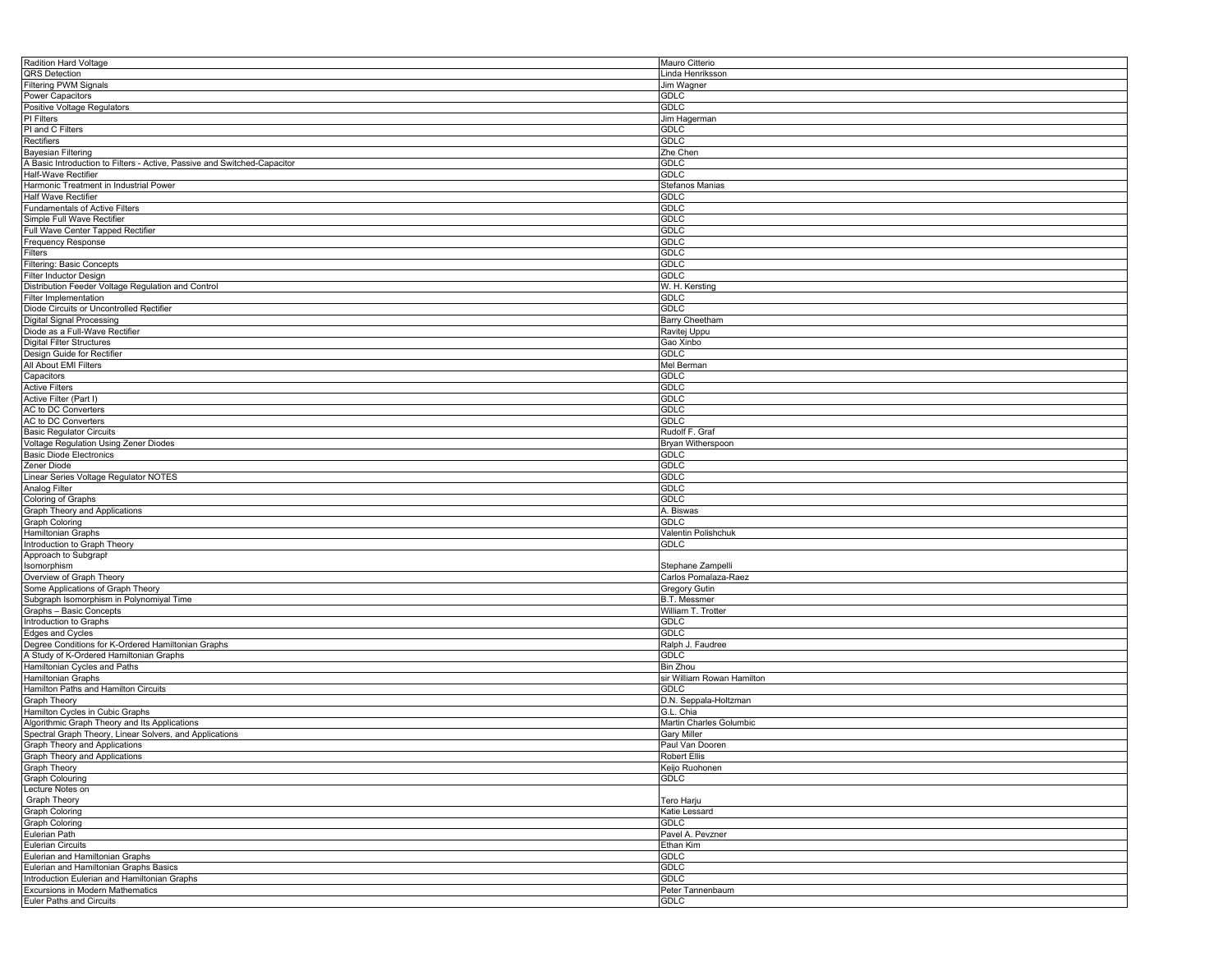| <b>Coloring Graphs</b>                               | <b>GDLC</b>             |
|------------------------------------------------------|-------------------------|
| Coloring of Graphs                                   | GDLC                    |
| Chromatic Numbers of Cayley Graphs on Z              | Y. Katznelson           |
| <b>Chromatic Number</b>                              | Desislava Kukova        |
| Determining the Chromatic Number of a Graph          | Colin Mcdiarmidf        |
| The Chromatic Number of Random Graphs                | <b>B.</b> Bollobas      |
| Chromatic Number                                     | Jadranska               |
| On Chromatic Number of Graphs and Set Systems        | R. Peter                |
|                                                      |                         |
| Graph Coloring and Applications                      | Adam Cramer             |
| An Algorithm for Subgraph Isomorphism                | J. R. Ullmann           |
| The Chromatic Number of Kneser Hypergraphs           | N. Alon                 |
| Applications of Graph Theory                         | Kai Willadsen           |
| Applications of Graph Theory in Computer Science     | S.G.Shirinivas          |
| Recognition as Graph Matching                        | Chao Song               |
| <b>Graph Theory</b>                                  | <b>GDLC</b>             |
| Graph Representation                                 | <b>GDLC</b>             |
| Straight Line Drawings of Planar Graphs              | Roeland Luitwieler      |
| Minimum Spanning Trees                               | Gallager                |
| Representations of Graphs                            | Laszlo Lovasz           |
| Graph Search Algorithms                              | GDLC                    |
| Representation of Spanning Trees                     | Jeans Gottlieb          |
| Representation of Spanning Trees                     | H.de Fraysseix          |
| Improved Visibility Representation of Plane Graphs   | Huaming Zhang           |
| Optimal Polygonal Representation of Planar Graphs    | <b>Emden Gansner</b>    |
| A Matrix Representation of Graphs                    | David Emms              |
|                                                      | Sampath Kannar          |
|                                                      | Moni Naor               |
| Implicit Reprasentation of Graphs                    | Computer Science Depa   |
|                                                      | <b>GDLC</b>             |
| Basic Concepts of Graphs                             |                         |
| ossless Representation of Graphs using Distributions | Mireille Boutin         |
| DFS Explained                                        | Ajith Prabhakar         |
| K-plet and Coupled BFS                               | Sharat Chikkerur        |
| <b>Planar Orientations</b>                           | <b>Tomer Heber</b>      |
| Planar Graphs                                        | Michele Fretta          |
| <b>Embedding Plana</b>                               |                         |
| Graphs on the Grid                                   | Jon Harris              |
| Planar Graphs                                        | <b>GDLC</b>             |
| Planar Graphs Have 1-string Representations          | <b>Daniel Goncalves</b> |
| PQ Trees, PC Trees, and Planar                       |                         |
| Graphs                                               | Wen-Lian Hsu            |
| Planar Graphs                                        | <b>GDLC</b>             |
| Minimum Spanning Trees fo                            |                         |
| Gene Expression Data Clustering                      | Ying Xu                 |
| Minimum Spanning Trees                               | lan Graves              |
| Minimum Spanning Trees                               | Longin Jan Latecki      |
| Graphs                                               | GDLC                    |
| Introduction to Graph Theory and Applications        | GDLC                    |
| Graph                                                | <b>GDLC</b>             |
| Introduction to                                      |                         |
| Graph Theory                                         | Mushfiqur Rouf          |
| Graph Theory and Applications                        | Paul Van Dooren         |
| Graph Theory, DFS & BFS                              | Kelly Choi              |
| <b>Graph Theory</b>                                  | Keijo Ruohonen          |
| Graph Algorithms                                     | Huaisong Xu             |
| <b>Graph Theory Definitions</b>                      | <b>GDLC</b>             |
| Breadth-First Search (BFS)                           | <b>GDLC</b>             |
|                                                      |                         |
| Graph Representation in Memory                       | Christian Sommer        |
| Breadth First Search and Depth First Search          | Shailendra Upadhye      |
| <b>Binary Search Trees</b>                           | Ramakrishna             |
| Basic Search Techniques                              | GDLC                    |
| <b>Spanning Trees</b>                                | <b>GDLC</b>             |
| Minimum-Cost Spanning Tree                           | GDLC                    |
| Sorting-Based Maximal Spanning Tree                  | Remy-Robert Joseph      |
| Graph Representation, DFS and BFS                    | Gary Wong               |
| Graph Representation                                 | <b>GDLC</b>             |
| Minimum Spanning Tree Algorithms                     | <b>GDLC</b>             |
| Graph Algorithms                                     | Ananth Grama            |
| Determinant Factorization:                           | Faris N. Abuali         |
| Depth-First Search                                   | GDLC                    |
| Graph-Based Substructure Pattern Mining              | Xifeng Yan              |
| Contact representations of planar graphs with        |                         |
| cubes                                                | Stefan Felsner          |
| Dot Product Representations of Planar Graphs         | Ross J. Kang            |
| Depth First Search                                   | GDLC                    |
| Convex Representations of Graphs                     | W. T. Tutte             |
| Breadth-First Search Algorithms                      | <b>GDLC</b>             |
|                                                      |                         |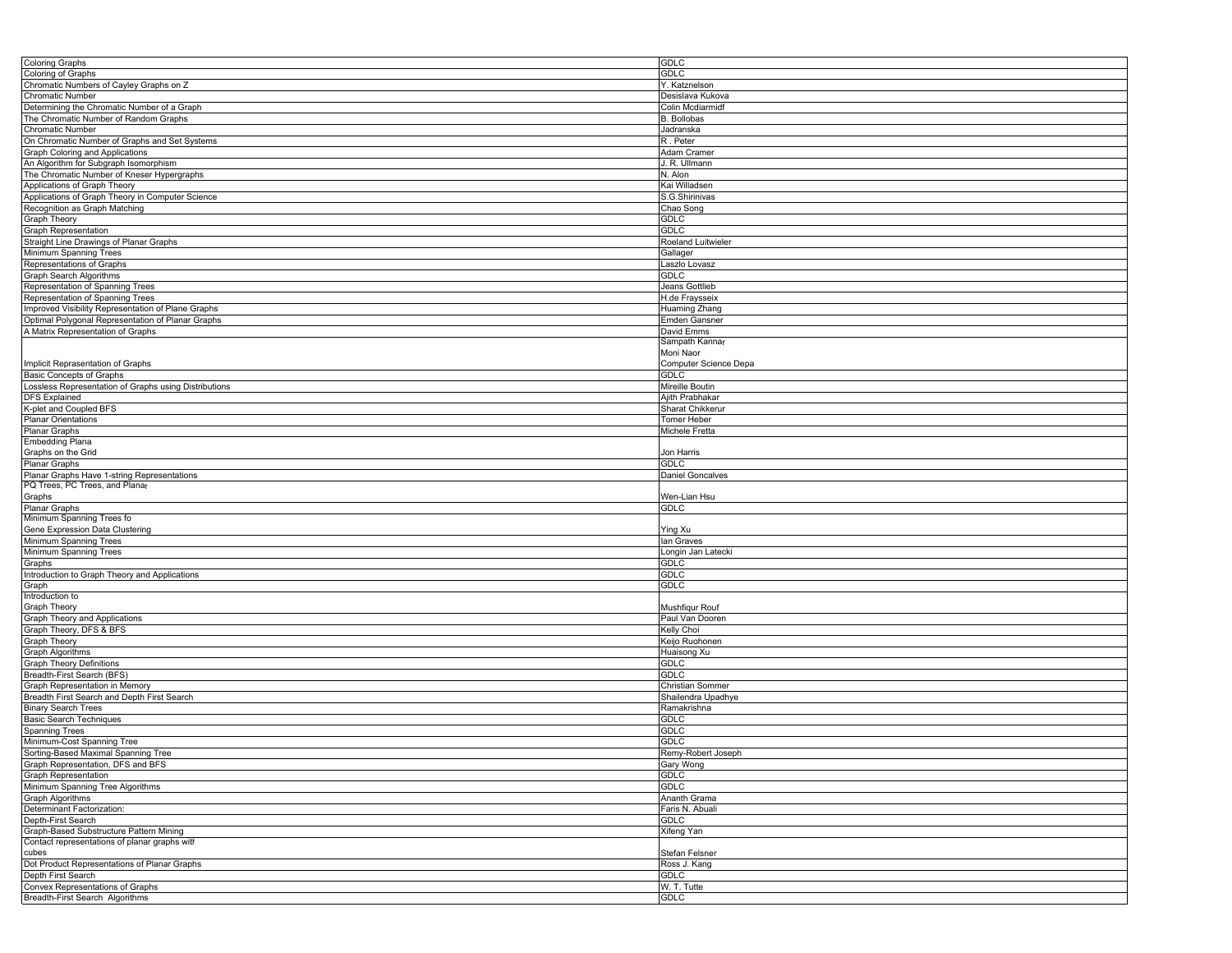| Breadth-First Search                                               | <b>GDLC</b>           |
|--------------------------------------------------------------------|-----------------------|
| BFS Algorithm for Large Graph Stored in External Memory            | Philippe Giabbanelli  |
| Solving Recurrence Relations                                       | <b>GDLC</b>           |
| <b>Recurrence Relations</b>                                        | R. Johnsonbaugh       |
| <b>Generating Functions</b>                                        | <b>B.Chazelle</b>     |
|                                                                    |                       |
| Recurrence Relations                                               | Yen-Liang Chen        |
| <b>Recurrence Relations</b>                                        | GDLC                  |
| Recurrence Relations                                               | <b>GDLC</b>           |
| Advance Counting Technique                                         | <b>GDLC</b>           |
| Recurrence Relations and Generating Functions                      | <b>GDLC</b>           |
|                                                                    | <b>GDLC</b>           |
| <b>Exponential Generating Functions</b>                            |                       |
| Solving Recurrence Relations Basics                                | GDLC                  |
| Solving Recurrence Relations                                       | <b>GDLC</b>           |
| Solving Recurrence Relations Introduction                          | <b>GDLC</b>           |
| Solving Recurrence Relations                                       | <b>GDLC</b>           |
| Basics of Solving Recurrence Relations                             | Gilles Cazelais       |
| Recursive Algorithms                                               | GDLC                  |
|                                                                    |                       |
| Recursions and Generating Functions                                | <b>GDLC</b>           |
| Recursion                                                          | <b>GDLC</b>           |
| Recurrence Relations                                               | Lucia Moura           |
| Recurrence Relations and Generating Functions                      | <b>GDLC</b>           |
| <b>Recurrence Relations</b>                                        | GDLC                  |
| Recurrence Relations                                               | <b>GDLC</b>           |
| Recurrence Relations-General Inclusion-Exclusion                   | Zeph Grunschlag       |
|                                                                    |                       |
| <b>Recurrence Relations</b>                                        | <b>GDLC</b>           |
| Recurrence Relations                                               | <b>GDLC</b>           |
| <b>Recurrence Relations</b>                                        | Miguel A. Lerma       |
| Recurrence Relations                                               | <b>GDLC</b>           |
| Recurrence Relations Example                                       | <b>GDLC</b>           |
| <b>Recurrence Relations</b>                                        | Joe Sawada            |
|                                                                    |                       |
| <b>Recurrence Relations</b>                                        | GDLC                  |
| Recurtion is Mathematical Inducation                               | GDLC                  |
| <b>Advanced Counting Techniques</b>                                | <b>GDLC</b>           |
| <b>Exponential Generating</b>                                      |                       |
| Functions                                                          | <b>GDLC</b>           |
| <b>Recurrence Relations</b>                                        | <b>GDLC</b>           |
| Counting Kings: Explicit Formulas                                  | Neil J. Calkin        |
|                                                                    |                       |
| <b>Recurrence Relations</b>                                        | W W L Chen            |
| Introduction to Set Theory                                         | GDLC                  |
| Linear Homogeneous Recurrence Relation                             | <b>GDLC</b>           |
| Linear Homogeneous Recurrence Relations with Constant Coefficients | <b>GDLC</b>           |
| Linear Homogeneous Recurrence Relations With Constant Coefficients | <b>GDLC</b>           |
| Linear Homogeneous Recurrence Relation                             | Julien Dompierre      |
|                                                                    | <b>GDLC</b>           |
| Generating-Functions                                               |                       |
| <b>Generating Functions</b>                                        | Yen-Liang Chen        |
| <b>Generating Functions</b>                                        | GDLC                  |
| Generating Functions-Recurrence Relations                          | <b>GDLC</b>           |
| Lecture Notes on Discrete Mathematics                              | A. K. Lal             |
| <b>Generating Functions</b>                                        | Prof. Albert R. Meyer |
| Calculating Coefficients of Generating Functions                   | Aaron Desrochers      |
| <b>Advanced Counting Techniques</b>                                | <b>GDLC</b>           |
|                                                                    |                       |
| Topics in Generating Functions                                     | Qiaochu Yuan          |
| <b>Generating Functions</b>                                        | <b>GDLC</b>           |
| Solving Recurrence Relations                                       | <b>GDLC</b>           |
| Use of Moment Generating Functions                                 | <b>GDLC</b>           |
| Ordinary                                                           |                       |
| <b>Generating Functions</b>                                        | GDLC                  |
| <b>Solving Recurrence Relations</b>                                | <b>GDLC</b>           |
| Continued Fractions and Enumeration                                | GDLC                  |
|                                                                    |                       |
| <b>Binomial Coefficients</b>                                       | Aaron Bloomfield      |
| Pigeonhole Principle                                               | Cihat Imamoglu        |
| Counting with Pigeonhole Principle                                 | CK Cheng              |
| Principle of Inclusion-Exclusion                                   | R.S.Chang             |
| The Number Theory Revival                                          | <b>GDLC</b>           |
| <b>Combinations and Permutations</b>                               | <b>GDLC</b>           |
| The Pigeonhole Principle                                           | GDLC                  |
|                                                                    |                       |
| Introduction to Probability Theory                                 | Ivo Dinov             |
| Inclusion-Exclusion Principle                                      | <b>GDLC</b>           |
| Inclusion-Exclusion                                                | <b>GDLC</b>           |
| <b>Basic Counting Principles</b>                                   | <b>GDLC</b>           |
| Permutations and Combinations                                      | <b>GDLC</b>           |
| Permutations and Combinations Basic Reviews                        | Ismor Fischer         |
| Combinations and Permutations Worksheet                            | <b>GDLC</b>           |
|                                                                    |                       |
| Basics of counting                                                 | Ming-Hsuan Yang       |
| <b>Basic Counting Principles</b>                                   | <b>GDLC</b>           |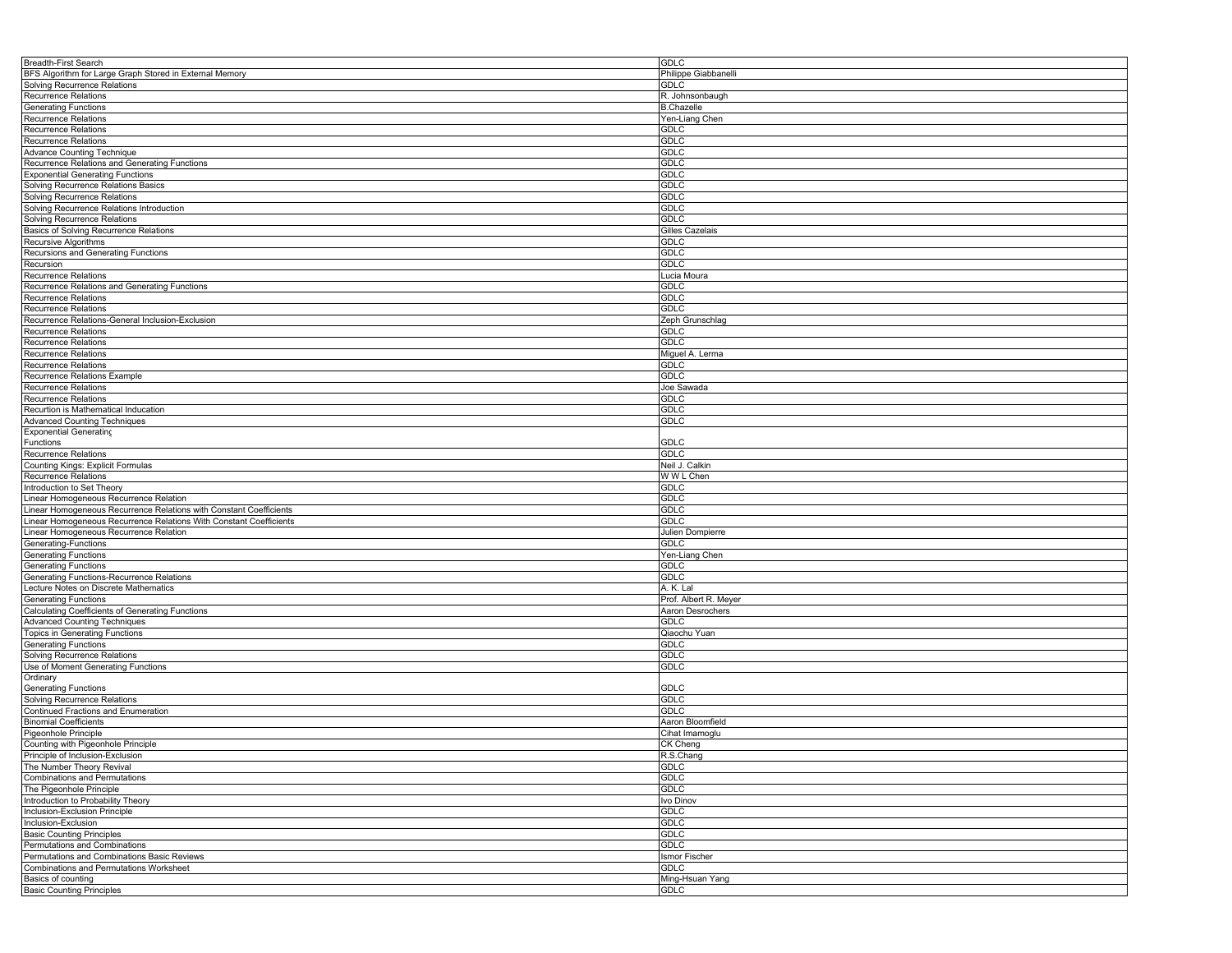| Permutations and Combinations with                                                |                                          |
|-----------------------------------------------------------------------------------|------------------------------------------|
| Repetition<br>Permutations and Combinations                                       | GDLC<br><b>GDLC</b>                      |
| Permutations                                                                      | GDLC                                     |
| <b>Combinatorial Analysis</b>                                                     | Patrick Browne                           |
| Generalized Multinomial Theorem                                                   | GDLC                                     |
| <b>Multinomial Coefficients</b>                                                   | Vivek Dhand                              |
| More Combinatorics                                                                | <b>GDLC</b>                              |
| <b>Basic Combinatorics</b>                                                        | Carl G. Wagner                           |
| The Principle of Inclusion-Exclusion                                              | Chris Tuffley                            |
| Inclusion-Exclusion Principle                                                     | GDLC                                     |
| Inclusion-Exclusion Principle                                                     | GDLC                                     |
| <b>Basic Combinatorics</b>                                                        | Carl G. Wagner                           |
| Algorithms and                                                                    |                                          |
| Data Structures                                                                   | Steve Wolfman                            |
| Inclusion-Exclusion Principle                                                     | <b>GDLC</b>                              |
| Introduction Inclusion-Exclusion Principle<br>General Inclusion-Exclusion         | Debdeep Mukhopadhyay<br>Dr. David Fowler |
| Basics Inclusion-Exclusion Principle                                              | Pat Derr                                 |
| <b>Enumerative Combinatorics</b>                                                  | Richard P. Stanley                       |
| Properties                                                                        |                                          |
| of                                                                                |                                          |
| Regular Languages                                                                 | GDLC                                     |
| The Pigeonhole Principle                                                          | Peng Shi                                 |
| Combinatorics                                                                     | GDLC                                     |
| The Pigeonhole Principle                                                          | GDLC                                     |
| The Pigeonhole Principle Basics                                                   | GDLC                                     |
| Combinatorics                                                                     | GDLC                                     |
| The Pigeonhole Principle                                                          | <b>GDLC</b>                              |
| <b>Combinatorial Arguments</b>                                                    | GDLC                                     |
| The Inclusion-Exclusion Principle                                                 | GDLC                                     |
| Combinations With Repetition Examples                                             | GDLC                                     |
| The Binomial Theorem<br>The Binomial Theorem                                      | GDLC<br><b>GDLC</b>                      |
| Recursion                                                                         | Zeph Grunschlag                          |
| <b>Discrete Mathematics</b>                                                       | W W L Chen                               |
| <b>Combinations and Permutations</b>                                              | GDLC                                     |
| Principle of Inclusion and Exclusion                                              | Holden Lee                               |
| Principle of Inclusion and Exclusion                                              | <b>GDLC</b>                              |
| <b>Combinations and Permutations</b>                                              | GDLC                                     |
| Pigeonhole Principle                                                              | GDLC                                     |
| Pigeonhole Principle                                                              | Kin-Yin Li                               |
| Counting, Combinations and Permutations                                           | GDLC                                     |
| Combinations and Permutations Basics                                              | <b>GDLC</b>                              |
| Combinations and Permutations                                                     | GDLC                                     |
| Probability, Combinations and Permutations                                        | Roger Nix                                |
| Permutations                                                                      | GDLC                                     |
| <b>Combinations and Permutations</b>                                              | GDLC                                     |
| Permutations With Repetitions                                                     | A. Moraglio<br>GDLC                      |
| <b>Binomial-Coefficients</b><br>Permutations and Combinations                     | GDLC                                     |
| <b>Binomial Theorem</b>                                                           | GDLC                                     |
| <b>Binomial Coefficients</b>                                                      | Jean-Marc Vincent                        |
| <b>Binomial Coefficients</b>                                                      | Edgar E. Enochs                          |
| Permutations, Combinations                                                        | <b>Holly Young</b>                       |
| Permutations and Combinations                                                     | GDLC                                     |
| <b>Binomial Coefficients</b>                                                      | GDLC                                     |
| <b>Binomial Coefficients</b>                                                      | GDLC                                     |
| <b>Binomial Coefficients</b>                                                      | Victor Adamchik                          |
| Permutations and Combinations                                                     | <b>GDLC</b>                              |
| <b>Binomial Coefficients</b>                                                      | A.J. Hildebrand                          |
| Generalized Permutations and Combinations                                         | GDLC                                     |
| <b>Binomial Coefficients</b>                                                      | GDLC                                     |
| <b>Binomial Coefficients</b>                                                      | <b>GDLC</b>                              |
| Permutations and Combinations                                                     | GDLC                                     |
| <b>Binomial Coefficients Modulo Prime Powers</b><br>Permutations and Combinations | Andrew Granville<br>GDLC                 |
| Permutations and Combinations                                                     | Prof. Albert R. Meyer                    |
| Permutations and Combinations                                                     | <b>GDLC</b>                              |
| Counting, Permutations and Combinations                                           | GDLC                                     |
| Permutations and Combinations Discrete Mathematics I --- MATH/COSC 1056E          | Julien Dompierre                         |
| <b>Elementory Combinatorics</b>                                                   | GDLC                                     |
| Permutations and Combinations                                                     | GDLC                                     |
| Linear Algebra                                                                    | <b>GDLC</b>                              |
| Algebraic Properties of Riccati Equations                                         | Ruth Curtain                             |
| Simplifying Algebraic Expressions                                                 | GDLC                                     |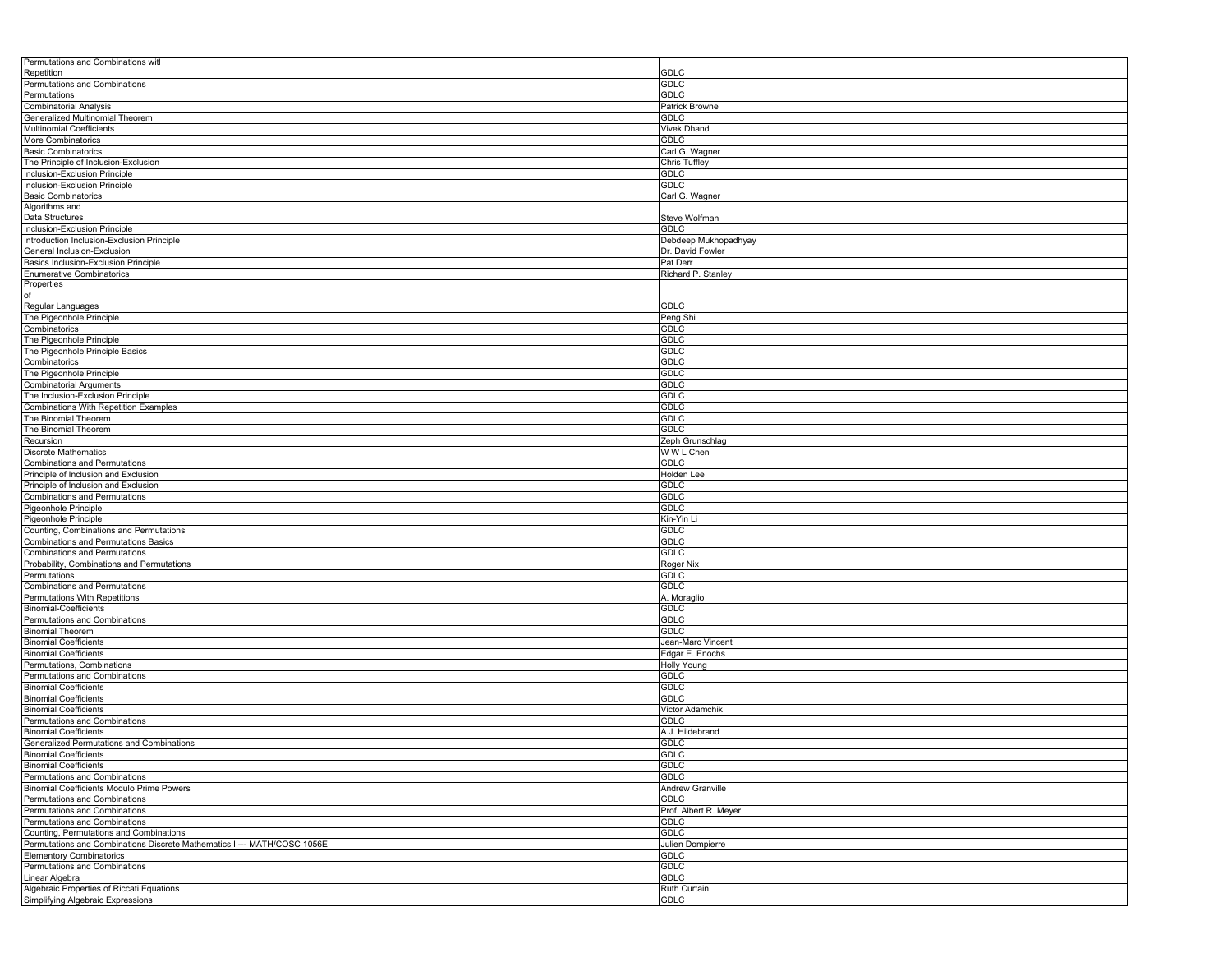| Abstract Algebra                                            | <b>GDLC</b>               |
|-------------------------------------------------------------|---------------------------|
| Algebra Cheat Sheet                                         | Paul Dawkins              |
|                                                             |                           |
| Subgroups of Graph Groups                                   | Carl Droms                |
| <b>Invariant Subgroups and Group Homomorphisms</b>          | <b>GDLC</b>               |
| Semigroups, Monoids and Groups                              | <b>GDLC</b>               |
| Database Systems-Relational Algebra                         | <b>GDLC</b>               |
|                                                             |                           |
| Normal Groups and Homomorphisms                             | Ross M. Richardson        |
| Algebraic Models of Topological Dynamics                    | Ernie Manes               |
| Monads and Algebra                                          | <b>GDLC</b>               |
|                                                             |                           |
| Linear Algebra Review and Reference                         | Zico Kolter               |
| On Isomorphism Testing of Groups                            | <b>Youming Qiao</b>       |
| On Isomorphism Testing of Groups with Normal Hall Subgroups | You-Ming Qiao             |
| Isomorphic                                                  | <b>GDLC</b>               |
|                                                             |                           |
| Polynomial-Time Isomorphism Test                            | Paolo Codenotti           |
| Homomorphisms, Isomorphisms                                 | Sergei Silvestrov         |
| Homomorphisms                                               | <b>GDLC</b>               |
| Anti-Homomorphism in Fuzzy Sub Groups                       | A.Sheik Abdullah          |
|                                                             |                           |
| Groups and Semigroups: Connections and Contrasts            | John Meakin               |
| The Fundamental Theorem of Homomorphism for Groups          | <b>GDLC</b>               |
| Quotient                                                    |                           |
| Groups and Homomorphisms                                    | <b>GDLC</b>               |
|                                                             |                           |
| Groups and Homomorphisms                                    | <b>GDLC</b>               |
| Group Theory                                                | <b>GDLC</b>               |
| Algebra and Computation                                     | V. Arvind                 |
|                                                             |                           |
| Finite Simple Groups                                        | <b>GDLC</b>               |
| Equations, Inequalities and Problem Solving                 | <b>GDLC</b>               |
| Dense Morphisms of Monads                                   | Panagis Karazeris         |
|                                                             | <b>GDLC</b>               |
| <b>Basic Group Theory</b>                                   |                           |
| Definition of Groups                                        | <b>GDLC</b>               |
| <b>Elementary Counting Techniques</b>                       | Jim Skon                  |
| Symmetric Spaces                                            | Wolfgang Ziller           |
|                                                             |                           |
| Algebraic Topology                                          | Wayne Lawton              |
| A Generalised Chain-Scattering Representation               | A. C. Pugh                |
| Recursive Functions                                         | <b>GDLC</b>               |
|                                                             |                           |
| <b>Equivalence Relations Basics</b>                         | Longin Jan Latecki        |
| Equivalence Relations Introduction                          | Aaron Bloomfield          |
| <b>Basics Equivalence Relations</b>                         | Longin Jan Latecki        |
| Space Lattices                                              | <b>GDLC</b>               |
|                                                             |                           |
| <b>Stacks and Recursion</b>                                 | <b>GDLC</b>               |
| <b>Recursive Functions</b>                                  | Zeph Grunschlag           |
| Linear Recursive Functions                                  | Sandra Alves              |
|                                                             |                           |
| Defining Recursive Functions in Isabelle                    | Alexander Krauss          |
| Recursive Functions                                         | <b>GDLC</b>               |
| Vibrational Properties of the Lattice                       | <b>GDLC</b>               |
| Introduction to Set Theory                                  | <b>GDLC</b>               |
|                                                             |                           |
| Properties of Binary Relations                              | GDLC                      |
| Properties of Binary Relations Introduction                 | <b>GDLC</b>               |
| Properties of Binary Relations                              | <b>Edmund Woronowicz</b>  |
|                                                             | <b>GDLC</b>               |
| Properties of Binary Relations                              |                           |
| Boolean Algebra                                             | Per-Anders Svensson       |
| Partial Orderings                                           | Longin Jan Latecki        |
| Partial Order Relations                                     | <b>GDLC</b>               |
|                                                             |                           |
| Lattice and Trellis Coded Modulation                        | Charan Langton            |
| Lattice and Its Properties                                  | <b>GDLC</b>               |
| A Lattice Model of                                          |                           |
| Secure Information                                          |                           |
|                                                             |                           |
| Flow                                                        | Dorothy E. Denning        |
| Composite and Inverse Functions                             | Dr. Claude S. Moore       |
| Partial Order and Hasse Diagrams                            | G.P. Patil                |
| <b>Partial Orderings</b>                                    | Aaron Bloomfield          |
|                                                             |                           |
| Hasse Diagrams                                              | Burdakov                  |
| <b>Partial Orderings</b>                                    | Debdeep Mukhopadhyay      |
| <b>Binary Relations</b>                                     | <b>GDLC</b>               |
|                                                             | <b>GDLC</b>               |
| Hasse Diagram-Partial Orderings                             |                           |
| <b>Fuzzy Relations</b>                                      | Adriano Joaquim de O Cruz |
| Examples of Binary Relations                                | Chih-Wei Yi               |
| Equivalence Relation                                        | <b>GDLC</b>               |
|                                                             |                           |
| <b>Binary Relations and Preference Modeling</b>             | Denis B Ouyssou           |
| Equivalence Relations                                       | <b>GDLC</b>               |
| Descriptive Set Theory,                                     |                           |
| <b>Equivalence Relations</b>                                | John Daniel Clemens       |
|                                                             |                           |
| <b>Equivalence Relations</b>                                | <b>GDLC</b>               |
| <b>Binary Relation</b>                                      | <b>GDLC</b>               |
| Relations                                                   | <b>GDLC</b>               |
|                                                             |                           |
| Fuzzy Sets and Fuzzy Logic                                  | <b>GDLC</b>               |
| Sets, Relations, and Lattices                               | <b>GDLC</b>               |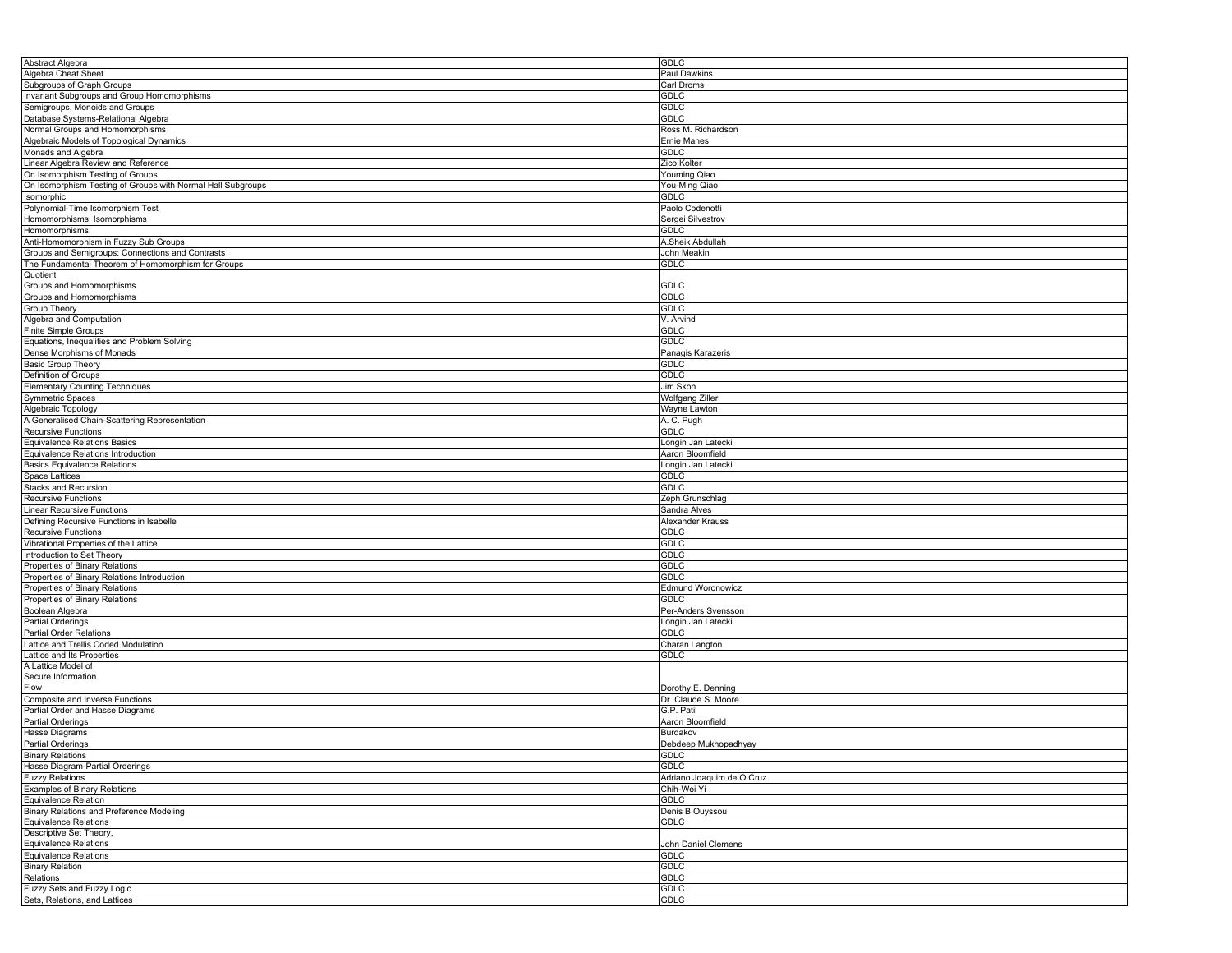| Entity Relationship Diagram                     | <b>GDLC</b>           |
|-------------------------------------------------|-----------------------|
| Relations                                       | <b>GDLC</b>           |
| <b>Relations Basic</b>                          | <b>GDLC</b>           |
| <b>Introduction Relations</b>                   | <b>GDLC</b>           |
| Relations                                       | <b>GDLC</b>           |
| Simplification of                               |                       |
| <b>Sequential Circuits</b>                      | <b>GDLC</b>           |
| Equivalence Relation                            | <b>GDLC</b>           |
| Relations                                       | <b>GDLC</b>           |
|                                                 |                       |
| Fair Equivalence Relations                      | Orna Kupferman        |
| Relations and Their Properties                  | Aaron Bloomfield      |
| Relations and Their Properties                  | <b>GDLC</b>           |
| Relations Introduction                          | GDLC                  |
| Relations and Functions                         | Yen-Liang Chen        |
| Relations: Operations and Properties            | <b>GDLC</b>           |
| <b>Equivalence Relations</b>                    | <b>GDLC</b>           |
| Databases and Relations                         | <b>GDLC</b>           |
| <b>Binary Trees</b>                             | Annatala Wolf         |
| µ-Recursive                                     |                       |
| Functions                                       | <b>GDLC</b>           |
| Equivalence Relations                           | GDLC                  |
| Equivalence Relation                            | <b>GDLC</b>           |
| Modeling the Data                               | <b>GDLC</b>           |
| Data Mining Methods                             | Jiri Bila             |
|                                                 |                       |
| <b>Binary Relations</b>                         | C. Namnak             |
| Recursive Functions                             | GDLC                  |
| Inclusion for Binary S Relations                | D. G. Fitzgerald      |
| On Binary Relations                             | <b>GDLC</b>           |
| Rules of Inference                              | <b>GDLC</b>           |
| Applied Automated Theorem Proving               | Sorin Lerner          |
| Predicate Logic                                 | GDLC                  |
| <b>Predicate Calculus</b>                       | <b>Patrick Browne</b> |
| Using Predicate Logic                           | GDLC                  |
| Predicate Logic                                 | <b>GDLC</b>           |
| Revisiting Predicate Logic                      | Wishnu Prasetya       |
| Predicate Logic and Quantifiers                 | Berthe Y. Choueiry    |
| Logic and Proof                                 | <b>GDLC</b>           |
|                                                 |                       |
| Proofs in Proposition Logic and Predicate Logic | Pierre Casteran       |
| Proofs in Predicate Logic                       | GDLC                  |
| Proof Rules for Predicate Logic                 | <b>GDLC</b>           |
| Predicates and Sets                             | GDLC                  |
| Predicates                                      | Prof. Albert R. Meyer |
| Language, Proof and Logic                       | Jon Barwise           |
| Quantifiers                                     | <b>GDLC</b>           |
| Theoretical basis of GUHA                       | <b>GDLC</b>           |
| Predicate Logic Introduction                    | <b>GDLC</b>           |
| Predicated Logic Basics                         | <b>GDLC</b>           |
| Introduction Predicate Logic                    | <b>GDLC</b>           |
| Predicate Logic and Quantifies                  | <b>GDLC</b>           |
| Predicate Logic and Inference                   | <b>GDLC</b>           |
| Intelligent Web                                 | <b>GDLC</b>           |
|                                                 | <b>GDLC</b>           |
| Predicate Logic-What This Chapter Is About      |                       |
| The World According to Predicate                |                       |
| ∟ogic                                           | <b>GDLC</b>           |
| Predicate Logic                                 | <b>Dietel Fensel</b>  |
| Predicate Logic Introduction                    | <b>GDLC</b>           |
| Predicate Logic                                 | GDLC                  |
| Predicate Logic for software Engineers          | Sagnik Bhattacharya   |
| Predicate Logic Outline                         | <b>GDLC</b>           |
| Predicate Logic                                 | Jens Nilsson          |
| Predicate Logic-Some Examples                   | <b>GDLC</b>           |
| Predicate Logic Review                          | John MacFarlane       |
| Predicate Calculus-Example                      | GDLC                  |
| Predicate Calculus                              | GDLC                  |
| Logic and Proofs                                | <b>GDLC</b>           |
|                                                 | <b>GDLC</b>           |
| Logic and Automatic Theorem Proving             |                       |
| Introduction to Predicate Logic                 | <b>GDLC</b>           |
| Introduction to Logic                           | Volker Halbach        |
| Inference Rules and Proof Methods               | Lucia Moura           |
| Inference in First-Order Logic                  | Andreas Geyer-Schulz  |
| First-Order Predicate Logic                     | <b>GDLC</b>           |
| First-Order Logic                               | Tuomas Sandholm       |
| First Order Predicate Logic                     | <b>GDLC</b>           |
| Automated Theorem Proving                       | Arnon Avron           |
| Elements of Mathematical Logic                  | Michael Meyling       |
| Bound and Free Variables                        | <b>GDLC</b>           |
|                                                 |                       |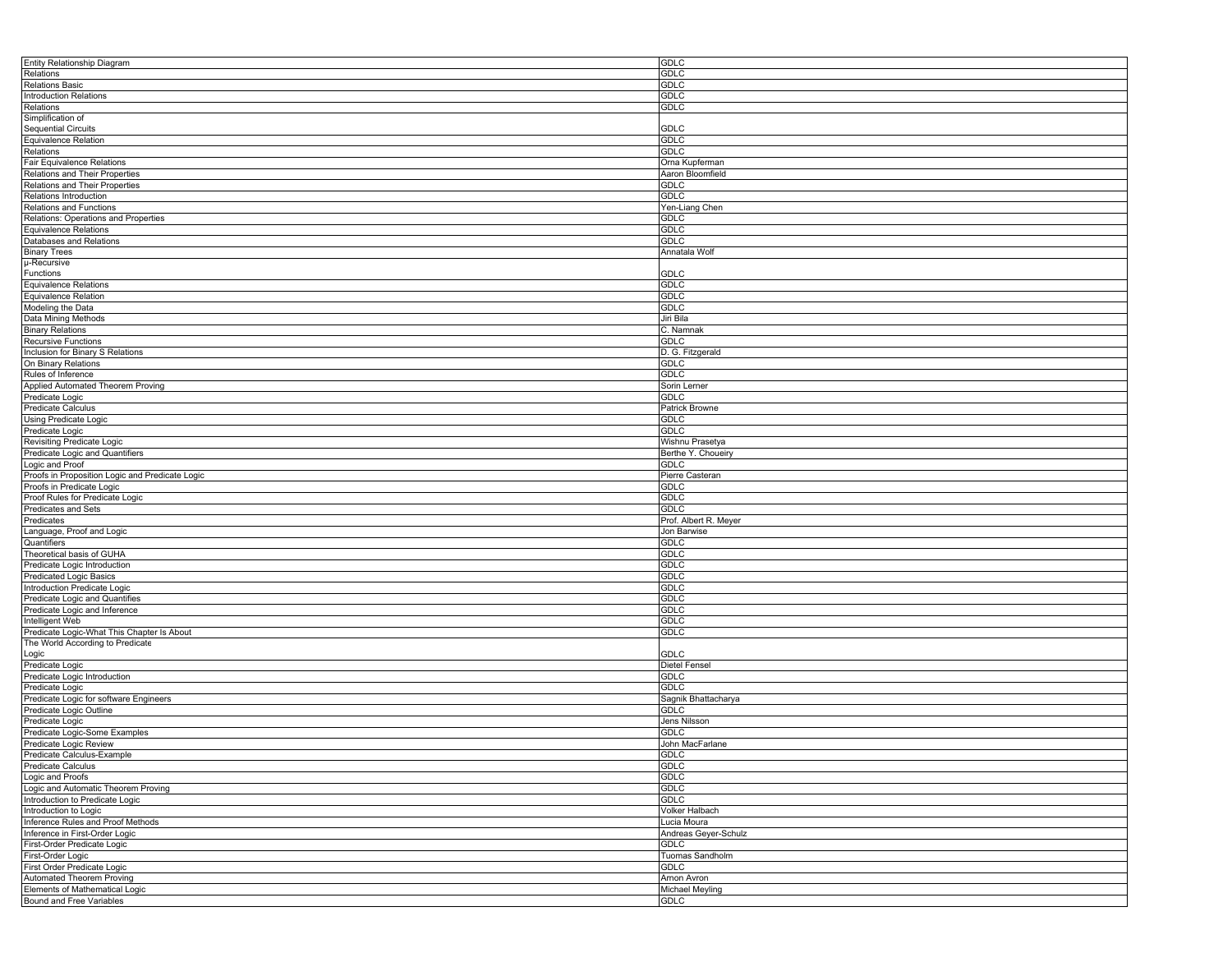| <b>Basic Proof Techniques</b>                           |                             |
|---------------------------------------------------------|-----------------------------|
|                                                         | <b>GDLC</b>                 |
| Applications of Predicate Logic                         | G. J. Mattey                |
|                                                         |                             |
|                                                         | <b>GDLC</b>                 |
| A Proof By Contradiction<br>Automatic Theorem Proving   | <b>GDLC</b>                 |
| The Predicate Calculus                                  | Robert Wilensky's           |
|                                                         | Thomas Ball                 |
| Automatic Theorem Proving                               |                             |
| The Predicate Calculus                                  | <b>GDLC</b>                 |
| The Predicate Calculus                                  | <b>GDLC</b>                 |
| The Logic of Quantified Statements                      | <b>GDLC</b>                 |
|                                                         |                             |
| The Fundamentals of Logic                               | <b>GDLC</b>                 |
| Rules of Inference                                      | <b>GDLC</b>                 |
| <b>Automated Deduction</b>                              | <b>GDLC</b>                 |
|                                                         |                             |
| Semantic Selection of Premisses                         |                             |
| for Automated Theorem Proving                           | Petr Pudlak                 |
| Proving Validity                                        | Kareem Khalifa              |
| Propositional Logic                                     | Adina Magda Florea          |
|                                                         |                             |
| Knowledge Representation-Propositional Logic            | <b>GDLC</b>                 |
| A Brief Introduction to Logic - Part I                  | GDLC                        |
| <b>Applied Discrete Mathematics</b>                     | Marc Pomplun                |
|                                                         |                             |
| <b>Truth Table</b>                                      | <b>GDLC</b>                 |
| <b>Truth Tables</b>                                     | <b>GDLC</b>                 |
| Mathematical Logic and Sets                             | <b>GDLC</b>                 |
| Mathematical Logic                                      |                             |
|                                                         | Stephen G. Simpson          |
| Normal Form                                             | <b>GDLC</b>                 |
| Normal Forms for Fuzzy Logics                           | Petr Cintula                |
| Mathematical Logic for Applications                     | GDLC                        |
|                                                         |                             |
| Prenex Normal Form                                      | <b>GDLC</b>                 |
| Methods of Proof                                        | Aaron Bloomfield            |
| Normal Form for Fuzzy Logicfunctions                    | Irina Perfilieva            |
|                                                         |                             |
| Mathematical Reasoning                                  | GDLC                        |
| Mathematical Structures for Computer Science            | W.H.Freeman                 |
| <b>Mathematical Logic</b>                               | <b>GDLC</b>                 |
|                                                         |                             |
| What Is Mathematical Logic? A Survey                    | John N. Crossley            |
| Mathematical Logic with Diagrams                        | Frithjof Dau                |
| Lecture Notes on Mathematical Logic                     | Vladimir Lifschitz          |
| Mathematics Subject Classification                      |                             |
|                                                         | Douglas Cenzer              |
| A Problem Course                                        |                             |
| in                                                      |                             |
| Mathematical Logic                                      |                             |
| Version 1.6                                             |                             |
|                                                         | Stefan Bilaniuk             |
| Mathematical Logic Scribe Notes                         | <b>Bob Chen</b>             |
| Mathematical Logic                                      | <b>GDLC</b>                 |
| Mathematical Arguments and Triangle Geometry            | <b>GDLC</b>                 |
|                                                         |                             |
| <b>Logical Connectives</b>                              | GDLC                        |
| Notation, Logical                                       | <b>GDLC</b>                 |
| Combinational Logic                                     | <b>GDLC</b>                 |
|                                                         |                             |
|                                                         |                             |
| The Development of Mathematical Logic                   | <b>GDLC</b>                 |
|                                                         | <b>GDLC</b>                 |
| Logical Agents                                          |                             |
| <b>Logical Connectives</b>                              | GDLC                        |
| Math 348 Truth Tables                                   | <b>GDLC</b>                 |
|                                                         | <b>GDLC</b>                 |
| Truth Tables, Tautologies, and Logical Equivalence      |                             |
| Logic of Compound Statements                            | Alexander Bukharovich       |
| Logic and Truth Tables                                  | <b>GDLC</b>                 |
| Propositional and First-Order Logic                     | Andreas Geyer-Schulz        |
|                                                         | GDLC                        |
| Logic and Proof                                         |                             |
| Truth Tables, Logic, and Proofs                         | <b>GDLC</b>                 |
| Advanced Calculus: A Rigorous Approach                  | <b>GDLC</b>                 |
| Logic and Mathematical Notation                         | <b>GDLC</b>                 |
|                                                         |                             |
| Local Normal Forms for First-Order Logic with           |                             |
| Applications to Games and Automata                      | Thomas Schwentick           |
| <b>Truth Table</b>                                      | <b>GDLC</b>                 |
| Introduction to Mathematical Logic                      |                             |
|                                                         | Paul Egre                   |
| Introduction to Logic                                   | GDLC                        |
| Introduction to Logic                                   | <b>GDLC</b>                 |
| The Role of Logic                                       | Susanna S. Epp              |
|                                                         |                             |
| Introduction to Discrete Mathematics                    | Margaret H. Dunham          |
| Induction and Recursion                                 | <b>GDLC</b>                 |
| Implications                                            | <b>GDLC</b>                 |
|                                                         |                             |
| Gates and Circuits                                      | <b>Nell Dale</b>            |
| <b>Formal Mathematical Notations</b>                    | <b>GDLC</b>                 |
| Fundamentals of Logic                                   | R.S.Chang                   |
|                                                         |                             |
| First Order Logic and Non Standard Analysis             | Julian Hartman              |
| The Mathematics of GIS                                  | <b>GDLC</b>                 |
| The Logic of Compound Statements                        | <b>GDLC</b>                 |
|                                                         |                             |
| Propositional Equivalences<br><b>Finite Mathematics</b> | <b>GDLC</b><br>Stefan Waner |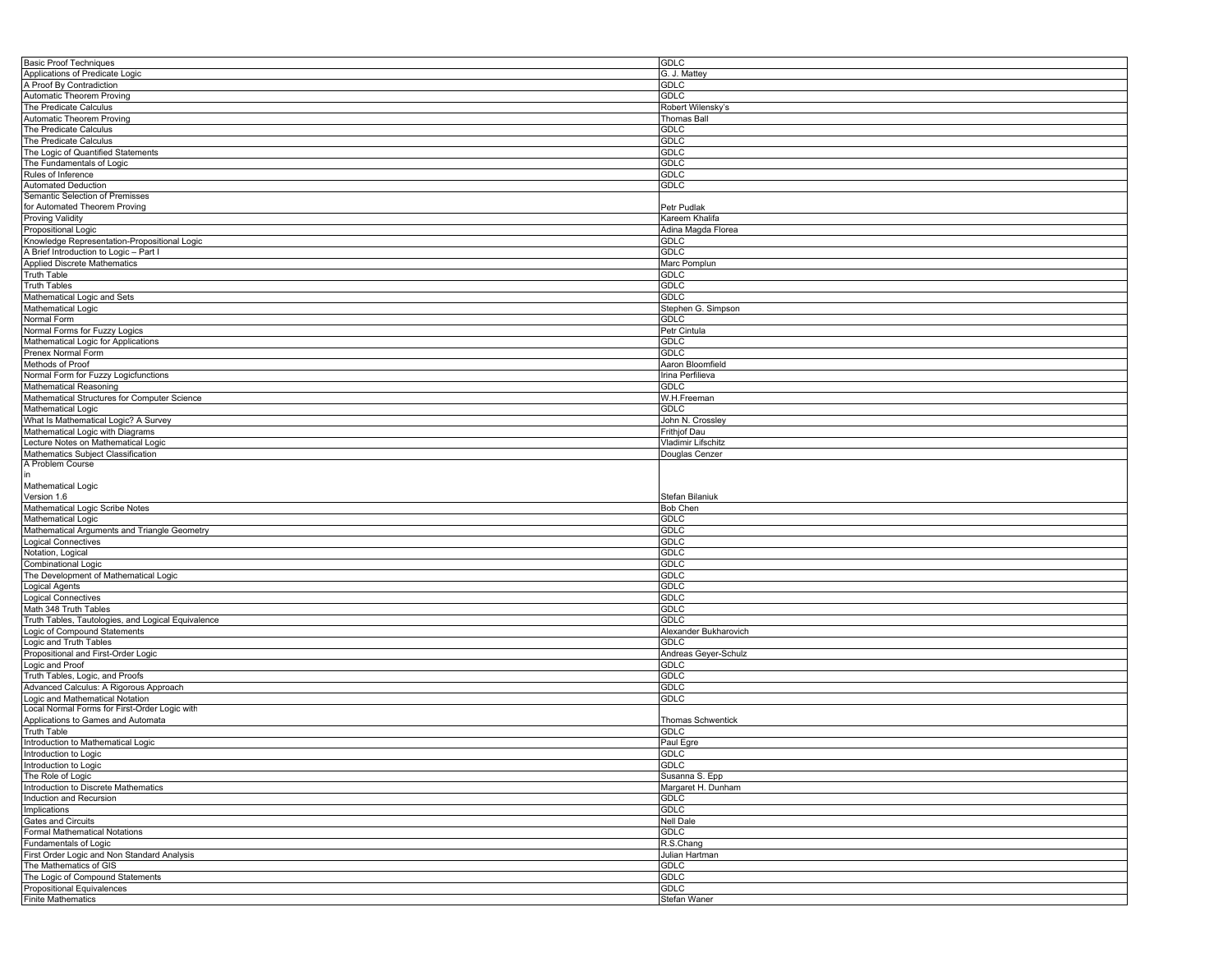| Tautologies and Contradictions                                      | <b>GDLC</b>             |
|---------------------------------------------------------------------|-------------------------|
| Propositional Logic                                                 | <b>GDLC</b>             |
| Propositional Logic                                                 | <b>Guy McCusker</b>     |
|                                                                     |                         |
| Discrete Mathematics Course and to Propositional Logic              | <b>GDLC</b>             |
| Lecture Notes in Discrete Mathematics                               | Marcel B. Finan         |
| <b>Discrete Mathematics</b>                                         | Amit Chakrabarti        |
|                                                                     | <b>GDLC</b>             |
| <b>Discrete Mathematics</b>                                         |                         |
| Proposition, Logical Connectives                                    | Arijit Bishnu           |
| Discrete Mathematics 6A                                             | M. Welling              |
| An Introduction to Proof Theory                                     | Samuel R. Buss          |
|                                                                     |                         |
| A-Logic                                                             | Richard Bradshaw Angell |
| Programming Languages                                               | GDLC                    |
| Propositional Logic:                                                |                         |
| Part I - Semantics                                                  | GDLC                    |
| <b>Discrete Mathematical Structures</b>                             | <b>GDLC</b>             |
|                                                                     |                         |
| Discrete Mathematical Structures: Theory and Applications           | GDLC                    |
| Introduction to Mathematical Logic-Normal Forms, and Clausification | <b>GDLC</b>             |
| <b>BNF</b> for Natural Languages                                    | GDLC                    |
| Introduction to Sets                                                | Delano P. Wegener       |
|                                                                     |                         |
| <b>Conditional Statements</b>                                       | GDLC                    |
| The Basics of Point Estimation                                      | GDLC                    |
| Statistical Inference                                               | Dr. Mona Hassan Ahmed   |
| Testing the Difference Between Two Means                            | GDLC                    |
|                                                                     |                         |
| Interval Estimates of the Mean                                      | GDLC                    |
| Introduction to Inference                                           | <b>GDLC</b>             |
| Inference for a Single Population Proportion                        | GDLC                    |
| Inference for Proportions                                           | <b>GDLC</b>             |
|                                                                     |                         |
| Inference About a Population Proportion                             | <b>GDLC</b>             |
| Inference About a Proportion                                        | GDLC                    |
| Fundamentals of Hypothesis Testing                                  | <b>GDLC</b>             |
| Introduction to Hypothesis Testing                                  | GDLC                    |
|                                                                     |                         |
| <b>Hypothesis Testing</b>                                           | <b>GDLC</b>             |
| <b>Hypothesis Testing</b>                                           | Dave Goldsman           |
| Hypothesis Testing Two Means, Paired Data, Two Proportions          | GDLC                    |
| <b>Hypothesis Testing</b>                                           | GDLC                    |
|                                                                     |                         |
| Hypothesis Testing Single Mean and Single Proportion                | GDLC                    |
| <b>Estimation and Confidence Intervals</b>                          | <b>GDLC</b>             |
| <b>Hypothesis Testing</b>                                           | <b>GDLC</b>             |
| Estimating With Confidence Means and Proportions                    | GDLC                    |
|                                                                     |                         |
| Estimation and Hypothesis Testing for Two Population Parameters     | <b>GDLC</b>             |
| <b>Estimating Proportions with</b>                                  |                         |
| Confidence                                                          | GDLC                    |
| Confidence Intervals                                                | <b>GDLC</b>             |
|                                                                     |                         |
| <b>Estimating Proportions With Confidence</b>                       | <b>GDLC</b>             |
| Confidence Intervals for P1 - P2 and µ1                             | <b>GDLC</b>             |
| Confidence Intervals for Proportions                                | <b>GDLC</b>             |
| Confidence Intervals for Means and Proportions                      | <b>Bernd Schroder</b>   |
|                                                                     |                         |
| Confidence Intervals for a Binomial Proportion                      | A. Boomsma              |
| Finding a Confidence Interval for the Sample Proportion             | GDLC                    |
| Confidence Interval for a Proportion                                | GDLC                    |
| Confidence Interval Estimation                                      | <b>GDLC</b>             |
|                                                                     |                         |
| Confidence Interval for a Population Proportion                     | Susan Dean              |
| Comparing Two Proportions                                           | GDLC                    |
| Comparing Means From Two Samples                                    | GDLC                    |
| Point Estimation, Hypothesis Testing                                | James H.Steiger         |
| Introduction to Hypothesis Testing                                  | GDLC                    |
|                                                                     |                         |
| Introduction of Hypothesis Testing                                  | GDLC                    |
| Introduction to Hypothesis Testing Basics                           | <b>GDLC</b>             |
| What is a Hypothesis                                                | <b>GDLC</b>             |
| Identify the Four Steps of Hypothesis Testing                       | GDLC                    |
|                                                                     | <b>GDLC</b>             |
| Introduction to Bayesian Analysis Procedures                        |                         |
| <b>Interval Estimation</b>                                          | <b>GDLC</b>             |
| Interval Estimation and Hypothesis Testing                          | <b>GDLC</b>             |
| <b>Null Hypothesis</b>                                              | <b>GDLC</b>             |
| Hypothesis Tests for Variances for One Sample                       | <b>GDLC</b>             |
|                                                                     |                         |
| <b>Hypothesis Tests II</b>                                          | <b>GDLC</b>             |
| <b>Hypothesis Testing Review</b>                                    | <b>GDLC</b>             |
| <b>Hypothesis Testing</b>                                           | <b>GDLC</b>             |
|                                                                     |                         |
| <b>Hypothesis Testing Basics</b>                                    | <b>GDLC</b>             |
| <b>Hypothesis Testing Introduction</b>                              | <b>GDLC</b>             |
| Hypothesis Testing: Preliminaries                                   | <b>GDLC</b>             |
| Error Exponents for Composite Hypothesis Testing                    | Vincent Y. F. Tan       |
|                                                                     | McGraw-Hill             |
| Definitions Used in Hypothesis Testing                              |                         |
| Hypothesis Testing Introduction                                     | <b>GDLC</b>             |
| <b>Hypothesis Testing Overview</b>                                  | <b>GDLC</b>             |
|                                                                     |                         |
| Hypothesis Testing With Two Samples                                 | GDLC                    |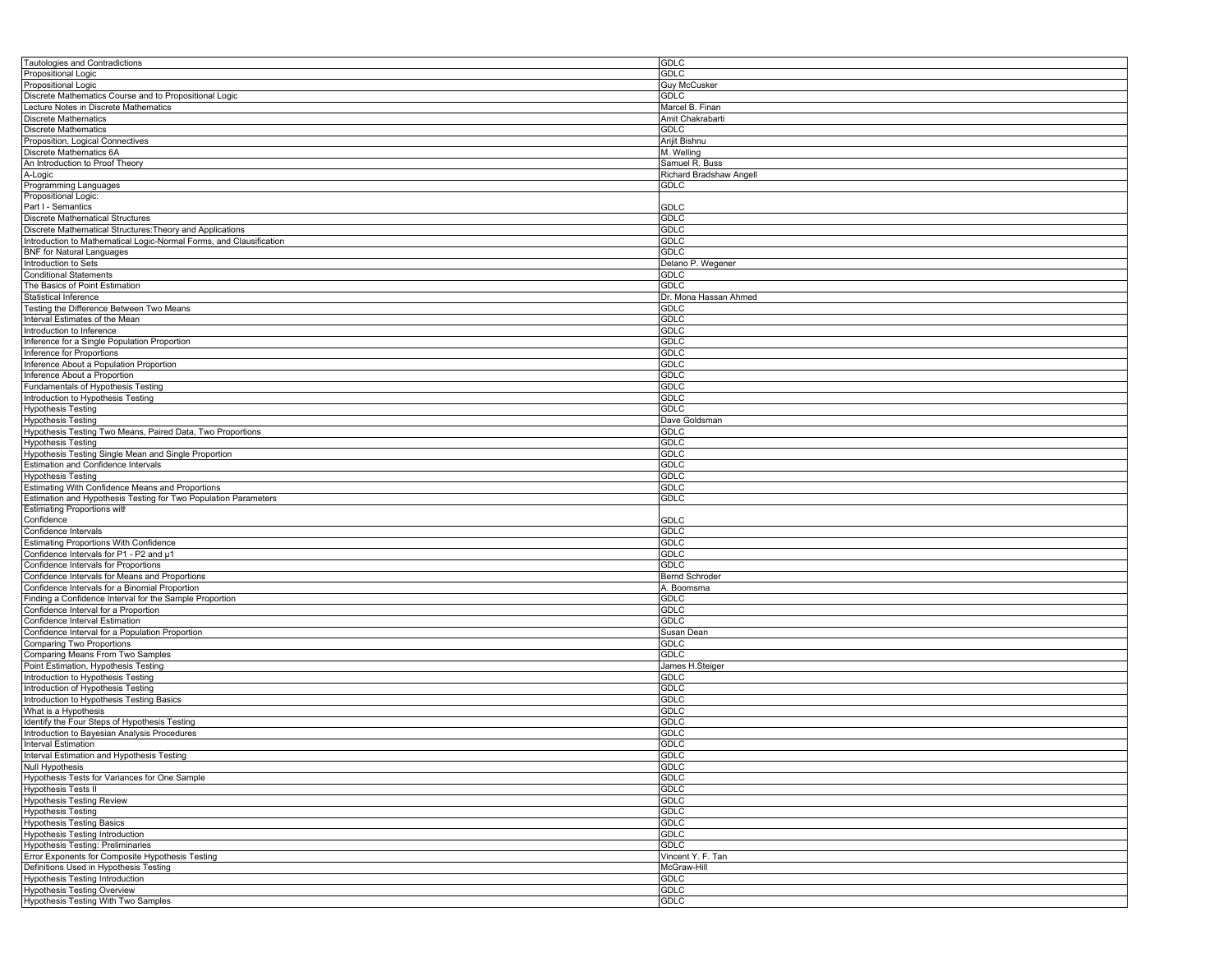| Hypothesis Testing-How to Discriminate between Two                                  |                                     |
|-------------------------------------------------------------------------------------|-------------------------------------|
| Alternatives<br>Hypothesis Testing vs Estimation                                    | <b>GDLC</b><br>GDLC                 |
| Basics of Hypothesis Testing                                                        | <b>GDLC</b>                         |
| <b>Hypothesis</b>                                                                   | <b>GDLC</b>                         |
| Hypothesis Testing for Differences Between Means                                    | <b>GDLC</b>                         |
| Basics of Bayesian Inference                                                        | GDLC                                |
| Hypothesis Testing and the Comparison of 2 or More Populations                      | GDLC                                |
| <b>Hypothesis Testing</b><br>Hypothesis                                             | <b>GDLC</b>                         |
| Testing and ANOVA                                                                   | GDLC                                |
| Types of Hypotheses                                                                 | GDLC                                |
| Multiple Hypothesis Testing                                                         | <b>GDLC</b>                         |
| Solve Hypothesis Testing Problems                                                   | <b>GDLC</b>                         |
| <b>Estimation and Hypothesis</b><br>Testing                                         | <b>GDLC</b>                         |
| Two Sample Test for Means and Proportions                                           | GDLC                                |
| Inference for the Difference Between Two Population Means u1- u2                    | <b>GDLC</b>                         |
| <b>Estimation and Hypothesis Testing Review</b>                                     | Groebner, D. F                      |
| Estimation and Hypothesis Testing<br>The Difference Between Two Means               | GDLC<br><b>GDLC</b>                 |
| Tests of Hypotheses Based on a Single Sample                                        | <b>GDLC</b>                         |
| Testing the Difference Between Two Means                                            | McGraw-Hill                         |
| Estimating the Difference Between Two Means                                         | <b>GDLC</b>                         |
| Estimating Continuous Distributions in Bayesian Classifiers                         | George H. John                      |
| Testing the Difference Between Means                                                | Mrs. Spitz                          |
| Testing the Difference between Means and Variances                                  | GDLC                                |
| Testing Hypotheses and the Standard Error<br><b>Sampling Distributions</b>          | <b>GDLC</b>                         |
| Significance Testing and Confidence Intervals                                       | <b>GDLC</b><br>Ágnes Hajdu          |
| Resampling and Bayesian Estimation                                                  | Alan Kay                            |
| Estimating Bayesian Credible Intervals                                              | ynn E. Eberly                       |
| <b>Probability Sampling</b>                                                         | <b>GDLC</b>                         |
| Probability and Hypothesis Testing                                                  | <b>B.</b> Weaver                    |
| Differences Between Means                                                           | GDLC                                |
| One-Sample Tests of Hypothesis                                                      | GDLC                                |
| Overview of Hypothesis Testing                                                      | Laura Lee Johnson                   |
| The T-Statistic<br>Null Hypothesis vs. Alternative Hypothesis                       | GDLC<br><b>GDLC</b>                 |
| Comparing Means From Two Samples                                                    | GDLC                                |
| Elements of                                                                         |                                     |
| Large-Sample Theory                                                                 | E.L. Lehmann                        |
| Chi-Square and F Distributions                                                      | GDLC                                |
| <b>Bayesian Clinical Trials</b>                                                     | Scott M. Berry                      |
| Bayesian Estimation<br>Bayesian Inference                                           | GDLC<br>Joan Guàrdia-Olmos          |
| Comparison of Two Population Means                                                  | GDLC                                |
| The Chi-Square                                                                      | GDLC                                |
| Integrated Objective Bayesiar                                                       |                                     |
| Estimation and Hypothesis Testing<br><b>Bayesian Estimation</b>                     | Jose M. Bernardo<br><b>GDLC</b>     |
| Bayesian Estimation and Confidence Intervals                                        | <b>GDLC</b>                         |
| Bayesian Estimation Using Interval Analysis                                         | Luc Jaulin                          |
| Large-Sample Learning of Bayesian Networks is NP-Hard                               | <b>GDLC</b>                         |
| Bayesian Approach for Interval Estimation                                           | Hiroyuki Okamura                    |
| Large Sample Theory and Properties of the OLS Estimator                             | GDLC                                |
| Large Sample Estimation and Hypothesis Testing<br>Large Sample Surveys and          | Whitney K. Newey                    |
| Censuses                                                                            | Phillip Lesame                      |
| Introduction to Inference                                                           | GDLC                                |
| Pharmacometrics Introduction                                                        | Yaning Wang<br><b>GDLC</b>          |
| Markov Chains                                                                       |                                     |
| Probabilistic Sequence Modeling<br>Markov Chains Basics                             | Haixu Tand<br>Jim Vallandingham     |
| Markov Chains Basics                                                                | GDLC                                |
| Markov Chains Introduction                                                          | <b>GDLC</b>                         |
| Markov Chains Introduction                                                          | Ali Jalali                          |
| Probability: The Mathematics of Chance                                              | <b>GDLC</b>                         |
| <b>Stochastic Process</b>                                                           | <b>GDLC</b>                         |
| An Introduction to Stochastic Processes                                             | Linda J. S. Allen                   |
| An Introduction tc<br>Stochastic Processes                                          |                                     |
|                                                                                     |                                     |
|                                                                                     |                                     |
| in Continuous Time<br>Probability and Stochastic Processes                          | Harry van Zanten<br>Dr. Talal Skaik |
| Stochastic Process - Introduction<br>Eigenvectors, Eigenvalues, Stochastic Matrices | GDLC<br>Dragomir Radev              |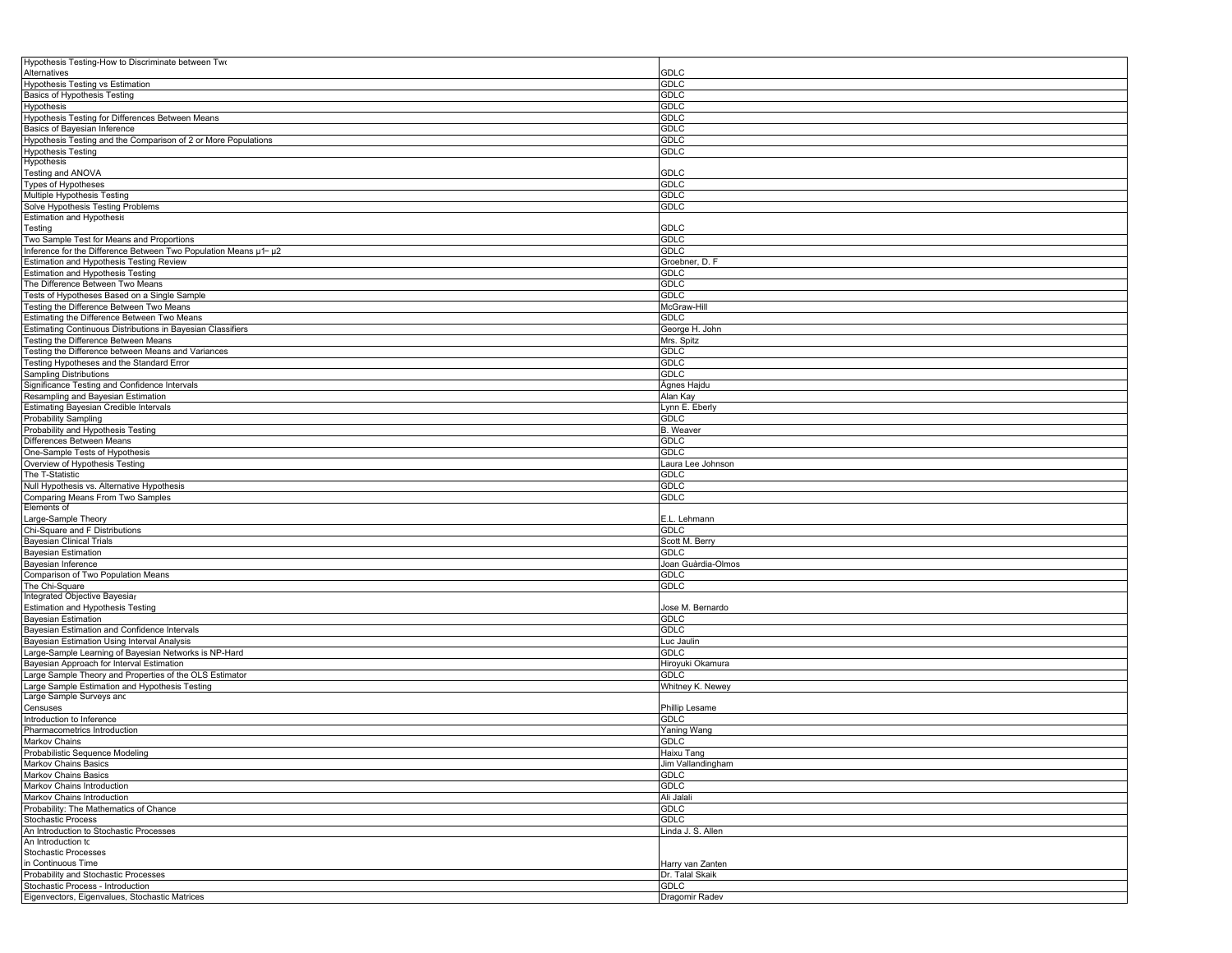| Regular Stochastic Matrices                                            | <b>GDLC</b>           |
|------------------------------------------------------------------------|-----------------------|
| Stochastic Matrix                                                      | <b>GDLC</b>           |
| Stochastic Processes                                                   | Abu Sebastian         |
| Probability and                                                        |                       |
| <b>Statistics for Programmers</b>                                      | Allen B. Downey       |
|                                                                        |                       |
| <b>Probability Distributions</b>                                       | <b>GDLC</b>           |
| Generalized Semi-Markov Processes                                      | <b>GDLC</b>           |
| Probability Distributions Limit Theorems                               | <b>GDLC</b>           |
| Markov Processes                                                       | <b>GDLC</b>           |
| <b>Markov Processes</b>                                                | J. Virtamo            |
| <b>Markov Matrices</b>                                                 | <b>GDLC</b>           |
| Markov Chains: Classification of States                                | <b>GDLC</b>           |
| Markov Chains Introduction                                             | <b>GDLC</b>           |
|                                                                        | <b>GDLC</b>           |
| Markov Chains-Generalities                                             |                       |
| Markov Chains Review                                                   | David Sirl            |
| Notes on Markov Chains                                                 | Nicolas Privault      |
| Markov Chains-General Description                                      | <b>GDLC</b>           |
| <b>Stochastic Models</b>                                               |                       |
| -Markov Chains                                                         | GDLC                  |
| Discrete time Markov chains                                            | <b>GDLC</b>           |
| Markov Chains                                                          | <b>GDLC</b>           |
| Markov Chains Introduction                                             | <b>GDLC</b>           |
| Markov Chains and Queueing Systems                                     | <b>GDLC</b>           |
| Markov Chains Basics                                                   | GDLC                  |
|                                                                        |                       |
| Markov Chains: Limiting Probabilities                                  | <b>GDLC</b>           |
| Introduction to Stochastic Processes Overview                          | <b>GDLC</b>           |
| Introduction to Stochastic Processes and Stochastic Calculus           | Cedric Archambeau     |
| Introduction to Stochastic Processes                                   | <b>GDLC</b>           |
| Introduction to Stochastic Processes                                   | Lothar Breuer         |
| What Is a Stochastic Process                                           | <b>GDLC</b>           |
| Introduction to Stochastic Processes-Basic concepts                    | <b>GDLC</b>           |
| Introduction to Stochastic Processes-Lecture Notes                     | Gordan Zitkovic       |
| <b>Stochastic Processes</b>                                            | <b>GDLC</b>           |
|                                                                        |                       |
| Introduction to Markov Chains                                          | <b>GDLC</b>           |
| Introduction to Probability                                            | Charles M. Grinstead  |
| Discrete-Time Markov Chains                                            | <b>GDLC</b>           |
| Discrete Time Markov Chains                                            | Kishor S. Trivedi     |
| Discrete - Time Markov Chains                                          | <b>GDLC</b>           |
| Applications of Markov Chains                                          | <b>GDLC</b>           |
| Chi-square and F Distributions                                         | <b>GDLC</b>           |
| <b>Hypothesis Testing</b>                                              | <b>GDLC</b>           |
|                                                                        |                       |
| Confidence Intervals Using the T Distribution                          | GDLC                  |
| Confidence Interval Estimation                                         | <b>GDLC</b>           |
| Confidence Intervals and T-Distribution                                | GDLC                  |
| The T-Test                                                             | <b>GDLC</b>           |
| The T-Distribution                                                     | <b>GDLC</b>           |
| T Distribution, Confidence Intervals and Tests                         | <b>GDLC</b>           |
| The F-Distribution                                                     | <b>GDLC</b>           |
| Which Statistical Test                                                 | GDLC                  |
|                                                                        | <b>GDLC</b>           |
| The F Distribution Basics                                              |                       |
| Testing of Hypothesis                                                  | <b>GDLC</b>           |
| An Introduction to the Bivariate T-Distribution                        | Anwar H. Joarder      |
| T Distribution                                                         | William F. Hunt       |
| <b>T Distributions</b>                                                 | <b>GDLC</b>           |
| Another Look at Confidence Intervals for the Noncentral T Distribution | <b>Bruno Lecoutre</b> |
| Hypothesis Testing Using the Normal Z-Distribution                     | <b>GDLC</b>           |
| Statistical Estimation Using Confidence Intervals                      | GDLC                  |
| Inference for a                                                        |                       |
| Population Mean                                                        | <b>GDLC</b>           |
|                                                                        |                       |
| <b>Estimating Population Values</b>                                    | <b>GDLC</b>           |
| One-Sample T-Test                                                      | <b>GDLC</b>           |
| Introduction to Hypothesis Testing                                     | GDLC                  |
| Introduction to Hypothesis Testing                                     | GDLC                  |
| <b>Hypothesis Testing</b>                                              | <b>GDLC</b>           |
| Introduction tc                                                        |                       |
| Hypothesis                                                             |                       |
| Testing                                                                | <b>GDLC</b>           |
| <b>Hypothesis Testing</b>                                              | <b>GDLC</b>           |
| <b>Hypothesis Testing</b>                                              | <b>GDLC</b>           |
|                                                                        |                       |
| <b>Hypothesis Testing</b>                                              | <b>GDLC</b>           |
| One Sample Statistical Tests                                           | <b>GDLC</b>           |
| <b>Hypotheses Testing</b>                                              | <b>GDLC</b>           |
| F-Distributions                                                        | <b>GDLC</b>           |
| F-Distribution                                                         | <b>GDLC</b>           |
| F Distributions                                                        | Carolyn J. Anderson   |
| F Distributions                                                        | <b>GDLC</b>           |
|                                                                        |                       |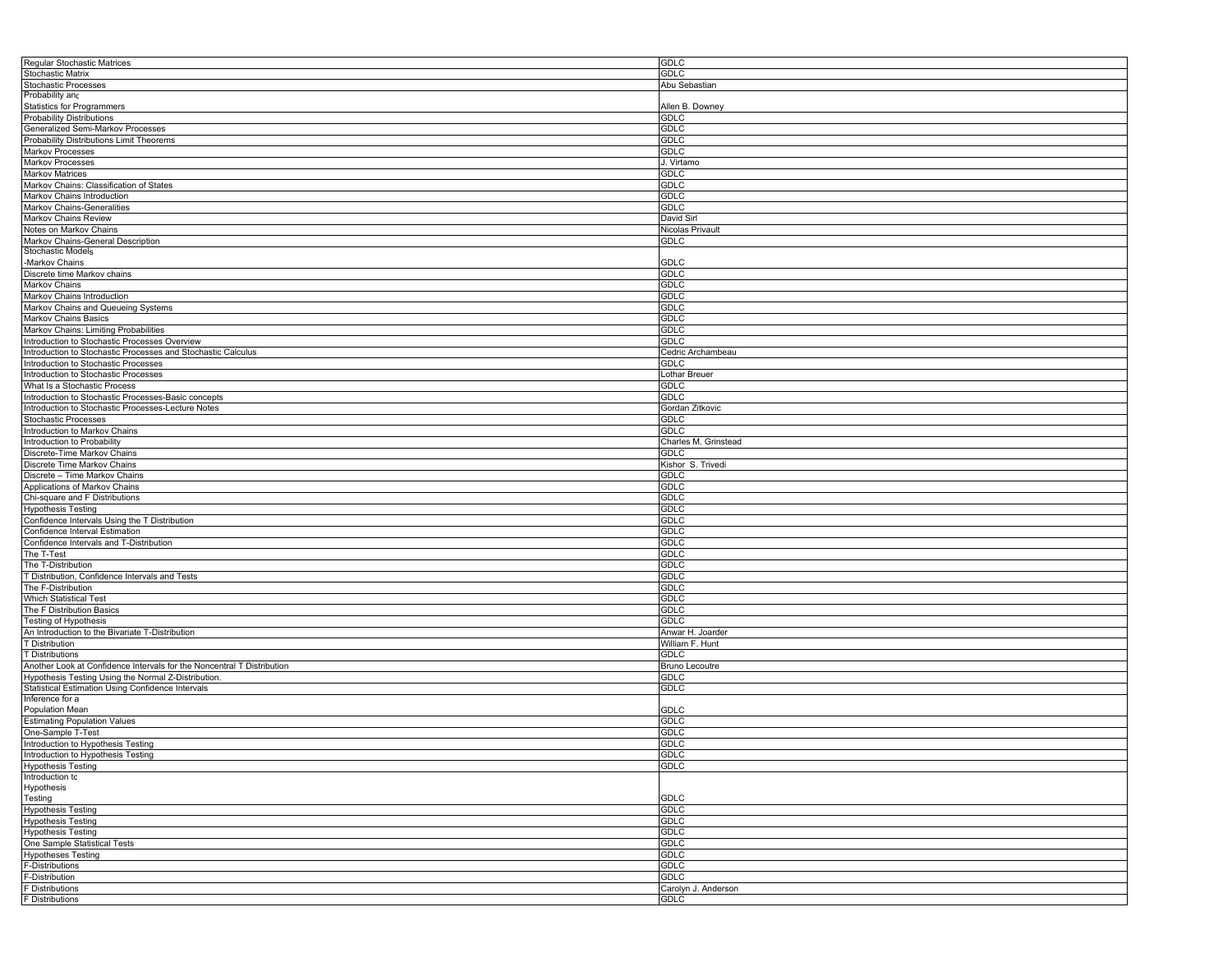| F Distribution Critical Value Landmarks                        | <b>GDLC</b>                        |
|----------------------------------------------------------------|------------------------------------|
| Confidence Intervals                                           | <b>GDLC</b>                        |
| No Free Lunch Theorems for Optimization                        | David H. Wolpert                   |
| Markov Chains                                                  | Prof. Yannis A. Korilis            |
| <b>Communication Network Analysis</b>                          | <b>Bruce Hajek</b>                 |
| <b>Markov Processes</b>                                        |                                    |
|                                                                |                                    |
| and                                                            |                                    |
| <b>Birth-Death Processes</b>                                   | J. M. Akinpelu                     |
| Description of the Queueing Problem                            | <b>GDLC</b>                        |
| Continuous-Time Markov Chains                                  | <b>Ward Whitt</b>                  |
| Continuous Time Markov Chains                                  | <b>GDLC</b>                        |
| Continuous Time Markov Chains Introduction                     | GDLC                               |
| <b>Birth-Death Process</b>                                     | Dr. Anis Koubaa                    |
| Continuous Time Markov Chain                                   | Richard J. Boucherie               |
|                                                                |                                    |
| Birth and Death Processes                                      | <b>GDLC</b>                        |
| Birth and Death Processes and Order Statistics                 | <b>GDLC</b>                        |
| <b>Basics of Queuing</b>                                       | GDLC                               |
| Closed Jackson Networks                                        | Prof. Yannis A. Korilis            |
| <b>Advanced Queueing Theory</b>                                | Richard J. Boucherie               |
| The Asymptotic Variance                                        | Yoni Nazarathy                     |
| Queueing Theory                                                | Sunghyun Choi                      |
| Queuing Networks                                               | Jean-Yves Le Boudec                |
|                                                                | Swapna S. Gokhale                  |
| Probabilistic Analysis of Computer Systems                     |                                    |
| Stochastic Processes                                           | J.Bard                             |
| Bayes' Theorem                                                 | <b>GDLC</b>                        |
| Bayes' Theorem Application                                     | <b>GDLC</b>                        |
| <b>Conditional Probability</b>                                 | Chris Massa                        |
| Probability                                                    | <b>GDLC</b>                        |
| <b>Conditional Probability</b>                                 | <b>GDLC</b>                        |
| <b>Conditional Probability</b>                                 | <b>GDLC</b>                        |
| Continuous Random Variables                                    | <b>GDLC</b>                        |
| Introduction to Probability Theory                             |                                    |
|                                                                | Rong Jin                           |
| Probability -I                                                 | Prof. Carla GomesProf. Carla Gomes |
| <b>Probability Basics</b>                                      | Dr. Deshi Ye                       |
| Conditional Probability and Independence                       | <b>GDLC</b>                        |
| <b>Probability Rules</b>                                       | <b>GDLC</b>                        |
| Introduction to Probability Theory                             | Mark Paskin                        |
| Probability Introduction                                       | Alan Neustadtl                     |
| Impossibility Theorems for Elementary Integration              | <b>Brian Conrad</b>                |
| Events and Probability Theory                                  | GDLC                               |
| <b>Explaining Bayes Theorem</b>                                | Dan Umbarger                       |
| Elementary Limit Theorems in Probability                       | Jason Swanson                      |
|                                                                | GDLC                               |
| Discrete Random Variables                                      |                                    |
| Discrete Random Variables and Probability Distributions        | <b>GDLC</b>                        |
| Discrete Random Variables                                      | <b>GDLC</b>                        |
| Discrete Random Variables f(x)                                 | <b>GDLC</b>                        |
| Discrete Random Variables Basics                               | Gary Simon                         |
| Discrete & Random Variables Introduction                       | <b>GDLC</b>                        |
| Discrete Random Variables-Terminology and Notations            | A.J. Hildebrand                    |
| Continuous Random Variables                                    | <b>GDLC</b>                        |
| Axioms of Probability                                          | C.M. Liu                           |
|                                                                | GDLC                               |
| Continuous Random Variables Examples                           | <b>GDLC</b>                        |
| Continuous Random Variables Introduction                       |                                    |
| Continuous Random Variables                                    | <b>GDLC</b>                        |
| Continuous Random Variables Basics                             | <b>GDLC</b>                        |
| IntroductionContinuous Random Variables                        | <b>GDLC</b>                        |
| <b>Axiomatic Probability</b>                                   | <b>GDLC</b>                        |
| <b>Conditional Probability</b>                                 | <b>GDLC</b>                        |
| Continuous Conditional Probability                             | <b>GDLC</b>                        |
| <b>Conditional Probability</b>                                 | avon B. Page                       |
| The Foundation of Probability Theory                           | James H. Steiger                   |
| The Bayes Theorem                                              | Laurent Bertino                    |
| <b>Basic Probability</b>                                       | <b>GDLC</b>                        |
|                                                                |                                    |
| <b>Conditional Probability</b>                                 | <b>GDLC</b>                        |
| Self Referencing and Gödel's Incompleteness Theorem            | <b>GDLC</b>                        |
| Sample Spaces and Events                                       | <b>GDLC</b>                        |
| <b>Conditional Probability</b>                                 | A.J. Hildebrand                    |
| Sample Spaces and Events                                       | Dr. Raja Latif                     |
| <b>Conditional Probability</b>                                 | <b>GDLC</b>                        |
| Probability and Statistics with Reliability                    | <b>GDLC</b>                        |
| <b>Conditional Probability</b>                                 | <b>GDLC</b>                        |
| Sample Space, Events and Probability                           | GDLC                               |
| <b>Conditional Probability</b>                                 | <b>GDLC</b>                        |
|                                                                |                                    |
| Sample Space Diagrams                                          | GDLC                               |
|                                                                |                                    |
| Classical Definition of Probability<br>Sample Space and Events | <b>GDLC</b><br><b>GDLC</b>         |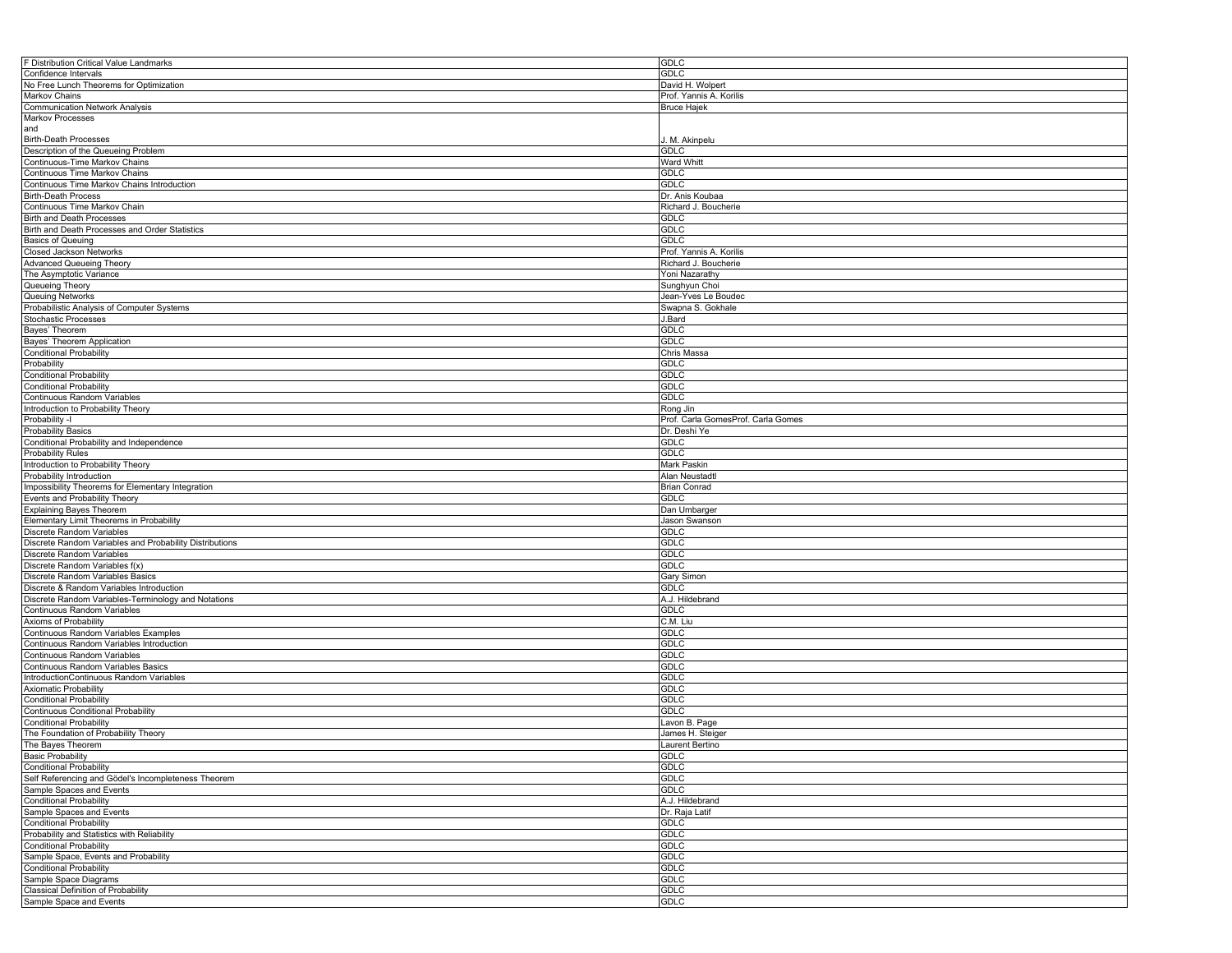| Bayes' Theorem                                                        | <b>GDLC</b>       |
|-----------------------------------------------------------------------|-------------------|
| Sample Space and Events                                               | Grethe Hystad     |
| Random Variables                                                      | <b>GDLC</b>       |
| Random Variables Introduction                                         | <b>GDLC</b>       |
| Bayes' Theorem                                                        | <b>GDLC</b>       |
|                                                                       |                   |
| Bayes Theorem Introduction                                            | <b>GDLC</b>       |
| Random Variables                                                      | <b>GDLC</b>       |
| Random Variables                                                      | <b>GDLC</b>       |
| Random Variables Basics                                               | <b>GDLC</b>       |
| What is probability                                                   | Dr Bolstad        |
| Bayes' Theorem                                                        | <b>GDLC</b>       |
| Bayes' Theorem Basics                                                 | Chilin Shih       |
| Basic concepts of Probability Theory                                  | <b>GDLC</b>       |
| Probability Theory                                                    | H.W. Lenstra      |
|                                                                       |                   |
| Bayes' Theorem                                                        | <b>GDLC</b>       |
| Probability Axioms and Sigma Algebras                                 | Michael J. Neely  |
| Probability Axiom                                                     | <b>GDLC</b>       |
| Bayes Theorem                                                         | Karen Miller      |
| <b>Bayes Theorem</b>                                                  | <b>GDLC</b>       |
| <b>Bayes for Beginners</b>                                            | Robert Adam       |
| Axioms of Probability                                                 | GDLC              |
| Probability                                                           | <b>GDLC</b>       |
|                                                                       | <b>GDLC</b>       |
| Binomial and Poisson approximation                                    |                   |
| Review of the                                                         |                   |
| <b>Binomial Distribution</b>                                          | Young Jun Choi    |
| Sampling Distribution Introduction                                    | GDLC              |
| Sampling Distribution of the Mean Basics                              | <b>GDLC</b>       |
| <b>Sampling Distributions</b>                                         | Tripthi M. Mathew |
| Bayesian Inference                                                    | Ryan P. Adams     |
| The Sampling Distribution of the Sample Mean                          | <b>GDLC</b>       |
|                                                                       |                   |
| Sampling Distributions Lectular Notes                                 | Nate Strawn       |
| <b>Sampling Distributions Basics</b>                                  | <b>GDLC</b>       |
| Sampling Distributions and Point Estimation                           | GDLC              |
| Sampling Distributions Review                                         | <b>GDLC</b>       |
| <b>Sampling Distributions</b>                                         | <b>GDLC</b>       |
| Sampling Distributions and                                            |                   |
| Simulation                                                            | <b>GDLC</b>       |
| Sampling Distribution                                                 | <b>GDLC</b>       |
|                                                                       |                   |
|                                                                       |                   |
| WISE Sampling Distribution of the Mean Tutorial                       | <b>GDLC</b>       |
| Sampling Distribution of the Mean Notes                               | J.C. Wang         |
| Sampling Distribution of the Mean                                     | <b>GDLC</b>       |
| Sampling Distribution of Sample Mean and Quality Control              | <b>GDLC</b>       |
| Sampling Distribution of the Mean and Estimation                      | <b>GDLC</b>       |
| The Poisson Probability Distribution                                  | <b>GDLC</b>       |
|                                                                       |                   |
| Sampling Distribution of a Proportion                                 | Erin Hodgess      |
| Sampling Distribution for the Mean                                    | Ivo Dinov         |
| The Poisson Distribution                                              | Jonathan Marchini |
| The Poisson Distribution Introduction                                 | GDLC              |
| Sampling and Sampling Distributions                                   | <b>GDLC</b>       |
| Sampling Distribution Demo                                            | <b>GDLC</b>       |
| Sampling and Sampling Distributions                                   | <b>GDLC</b>       |
| The Poisson Distribution Notes                                        | <b>GDLC</b>       |
| Random Variables and Probability Distributions                        | <b>GDLC</b>       |
| Probability                                                           | <b>GDLC</b>       |
|                                                                       | <b>GDLC</b>       |
| Examples of Probability Distributions                                 |                   |
| Probability Distribution                                              | <b>GDLC</b>       |
| Poisson Distribution                                                  | <b>GDLC</b>       |
| Poisson Distribution Introduction                                     | GDLC              |
| The Normal Distribution Notes                                         | James H. Steiger  |
| The Normal Distribution                                               | Dan Teague        |
| Example of Poisson Distribution                                       | GDLC              |
| Poisson Distribution Basics                                           | <b>GDLC</b>       |
| Poisson Distribution Examples                                         | GDLC              |
|                                                                       |                   |
| The Normal Distribution Introduction                                  | <b>GDLC</b>       |
| Poisson and Normal Distributions                                      | Simeon D. Poisson |
| Normal Distribution Table                                             | <b>GDLC</b>       |
| The Normal Binomial and Poisson Distributions                         | <b>GDLC</b>       |
| The Binomial Distribution                                             | <b>GDLC</b>       |
| Normal Distribution                                                   | GDLC              |
| The Binomial Distribution Notes                                       | <b>GDLC</b>       |
| Standard Normal Distribution                                          | <b>GDLC</b>       |
| The Binomial Distribution Overview                                    | <b>GDLC</b>       |
|                                                                       |                   |
| The Binomial Distribution                                             | Jonathan Marchini |
| Normal Distribution Basics                                            | GDLC              |
| <b>Basics Normal Distribution</b><br>Normal Distribution Introduction | GDLC<br>GDLC      |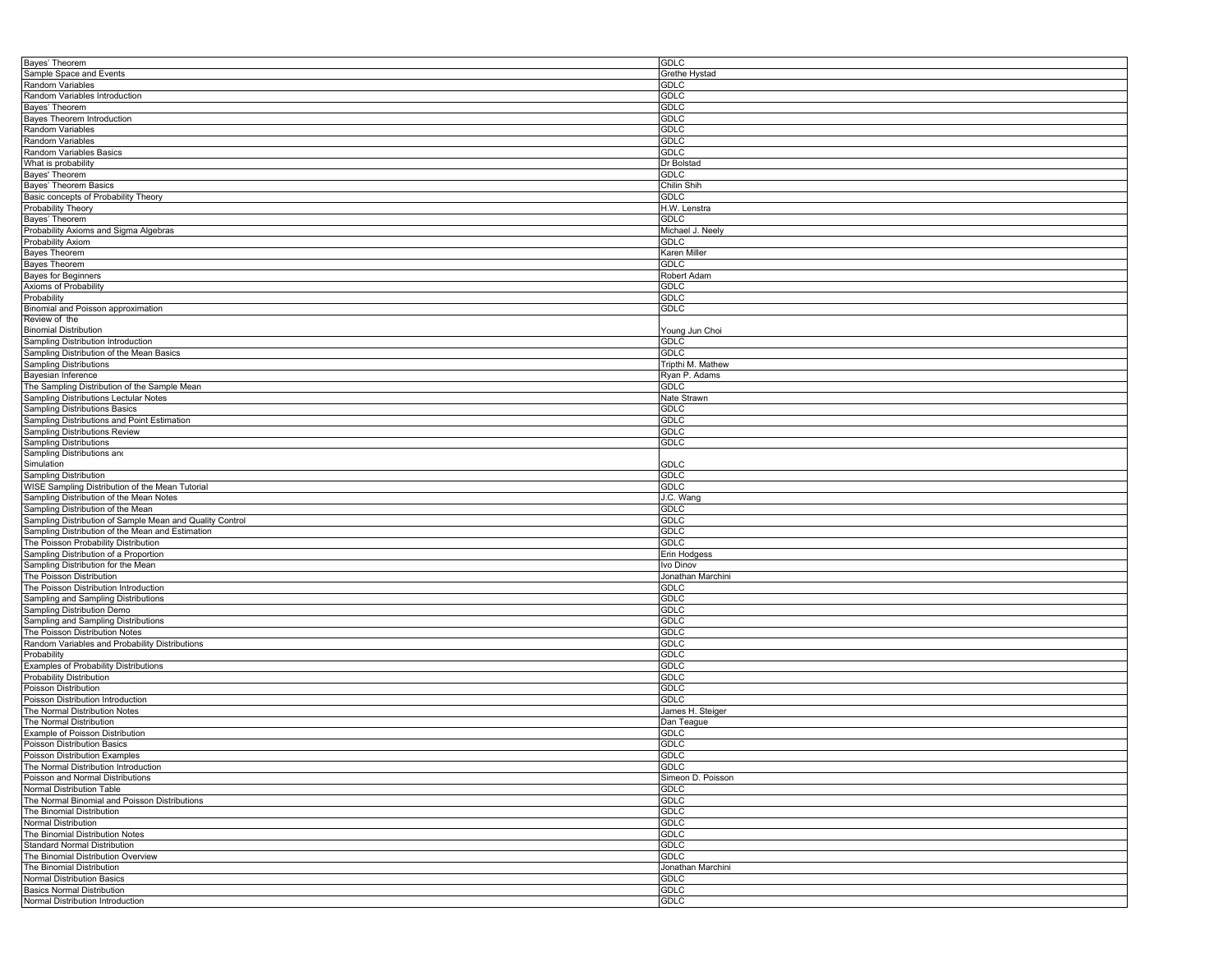| Introduction Normal Distribution                                                    | <b>GDLC</b>                     |
|-------------------------------------------------------------------------------------|---------------------------------|
| The Binomial Distribution Tutorial                                                  | Collin Phillips                 |
| Application of the Normal Distribution                                              | GDLC                            |
| Normal (Gaussian) Distribution                                                      | Tripthi M. Mathew               |
|                                                                                     |                                 |
| Normal Distribution Basic Definitions                                               | <b>GDLC</b>                     |
| Sampling Distributions Introduction                                                 | <b>GDLC</b>                     |
| Exponential Distribution and Poisson Process                                        | <b>GDLC</b>                     |
| <b>Sampling Distributions</b>                                                       | W.H.Freeman                     |
| Distribution of the Sample Mean                                                     | <b>GDLC</b>                     |
| <b>Binomial Distribution</b>                                                        | <b>GDLC</b>                     |
| <b>Binomial Distributions</b>                                                       | Mrs. Spitz                      |
| <b>Binomial Distribution Basics</b>                                                 | <b>GDLC</b>                     |
| <b>Binomial Distribution Introduction</b>                                           | <b>GDLC</b>                     |
|                                                                                     |                                 |
| Bernoulli and Binomia                                                               |                                 |
| Distributions                                                                       | <b>GDLC</b>                     |
| Sampling Distributions of Sample Means and Sample Proportions                       | Dr. Rachel Hall                 |
| <b>Binomial and Poisson Probability Distributions</b>                               | <b>GDLC</b>                     |
| Introduction to Inference                                                           | GDLC                            |
| Sampling Distributions                                                              | <b>GDLC</b>                     |
| Sampling Distributions                                                              | <b>GDLC</b>                     |
| Sampling Distributions                                                              | <b>GDLC</b>                     |
|                                                                                     |                                 |
| <b>Inducing Rank Correlation</b>                                                    | Ronald L.Iman                   |
| Regression                                                                          | Dr. Gail Johnson                |
| Regression Analysis                                                                 | <b>GDLC</b>                     |
| Regression Analysis Notes                                                           | <b>GDLC</b>                     |
| Regression and Correlation                                                          | Dr. M. H. Rahbar                |
| <b>Regression Lines</b>                                                             | <b>GDLC</b>                     |
| Properties of the Regression Coefficients                                           | GDLC                            |
| Calibration Methods                                                                 | GDLC                            |
| Multiple Regression and Correlation                                                 | <b>GDLC</b>                     |
|                                                                                     |                                 |
| Linear Regression and Correlation Analysis                                          | <b>GDLC</b>                     |
| Simple Linear Regression                                                            |                                 |
| and Correlation                                                                     | GDLC                            |
| Multiple Regression Analysis                                                        | GDLC                            |
| Regression Analysis: Basic Concepts                                                 | Allin Cottrell                  |
| What is Multiple Regression                                                         | GDLC                            |
| Simple Linear Regression Model                                                      | <b>GDLC</b>                     |
| Simple Linear Regression                                                            | <b>GDLC</b>                     |
| Regression                                                                          | GDLC                            |
| Kendall Rank Correlatior                                                            |                                 |
| Coefficient                                                                         | Herve Abdi                      |
|                                                                                     |                                 |
| New Rank Correlation Coefficient                                                    | Emine Yilmaz                    |
| Linear Regression                                                                   | <b>GDLC</b>                     |
| Correlation and Linear Regression                                                   | <b>GDLC</b>                     |
| inear Regression                                                                    | <b>GDLC</b>                     |
| Linear Correlation and Linear Regression                                            | <b>GDLC</b>                     |
| Linear Regression                                                                   | GDLC                            |
| Correlation                                                                         | <b>GDLC</b>                     |
| Introduction to Linear Regression                                                   | <b>GDLC</b>                     |
|                                                                                     |                                 |
| Correlation                                                                         | Farrokh Alemi                   |
| Correlation                                                                         | <b>GDLC</b>                     |
| <b>Correlation Coefficients</b>                                                     | Dr. Wesley Black                |
| Correlation Coefficients on the Same Sets of Data                                   | Jan Hauke                       |
| <b>Finding Associated Genes</b>                                                     | <b>GDLC</b>                     |
| Pearson Product-Moment Correlation Coefficient                                      | <b>GDLC</b>                     |
| Pearson's R Correlation Coefficient                                                 | <b>GDLC</b>                     |
| Spearman's Rank                                                                     | GDLC                            |
|                                                                                     | <b>GDLC</b>                     |
| Critical Values for Pearson's Correlation Coefficient<br>Correlation and Regression | <b>GDLC</b>                     |
|                                                                                     |                                 |
| Correlation and Regression Introduction                                             | Philip Ley                      |
| Correlation and Regression                                                          | Dr. Moataza Mahmoud Abdel Wahab |
| Correlation and Regression Basics                                                   | <b>GDLC</b>                     |
| An Introduction to Regression Analysis                                              | Alan O. Sykes                   |
| Correlation and Regression                                                          | GDLC                            |
| Correlation and Regression                                                          | Scatterplots                    |
| Introduction                                                                        |                                 |
| Correlation and Regression                                                          | GDLC                            |
| The Correlation Coefficient                                                         | <b>GDLC</b>                     |
| Multiple Regression                                                                 |                                 |
| and Logistic Regression                                                             |                                 |
|                                                                                     | Jeromy Anglim                   |
| Correlation and Regression                                                          | <b>GDLC</b>                     |
| Correlation and Covariance                                                          | James H. Steiger                |
| Spearman Rho Correlation                                                            | GDLC                            |
| Correlation                                                                         | <b>GDLC</b>                     |
| Correlation and Dependency in Risk Management                                       |                                 |
|                                                                                     | Paul Embrechts                  |
| The Correlation Coefficient                                                         | Karen Callaghan                 |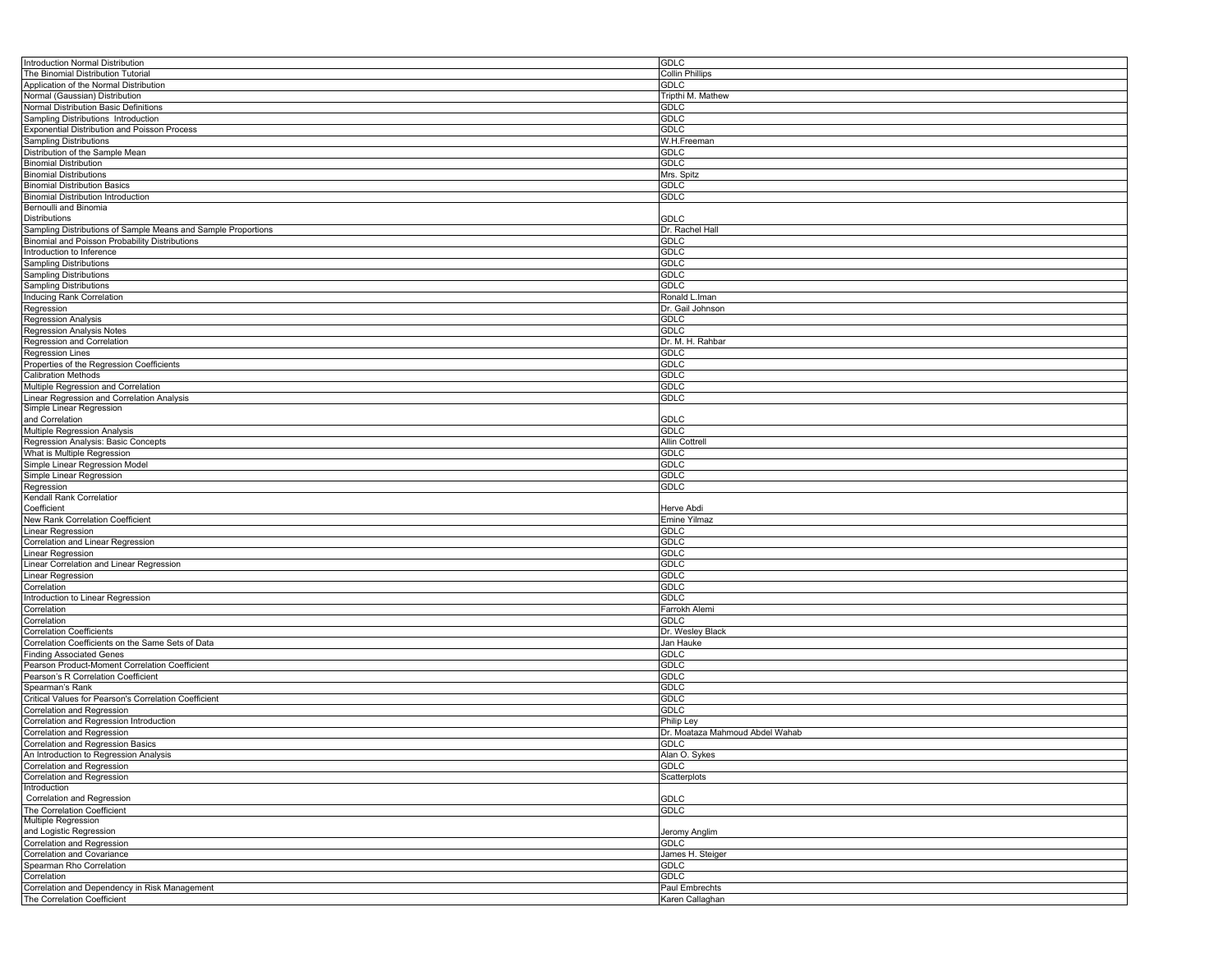| Correlation                                                                               | <b>GDLC</b>                                        |
|-------------------------------------------------------------------------------------------|----------------------------------------------------|
| Simple Regression Analysis                                                                | <b>GDLC</b>                                        |
| Spearman Rank                                                                             |                                                    |
| Correlation                                                                               | GDLC                                               |
| Correlation                                                                               | <b>GDLC</b>                                        |
|                                                                                           | GDLC                                               |
| Correlation                                                                               |                                                    |
| Least Squares Regression                                                                  | <b>GDLC</b>                                        |
| Simple Linear Regression                                                                  | Dr Chuanhua Yu                                     |
| Regression                                                                                | GDLC                                               |
| Correlation                                                                               | <b>GDLC</b>                                        |
| Managerial Economics and Financial Analysis                                               | Dr.Aryasri                                         |
|                                                                                           |                                                    |
| <b>Discrete Mathematical Structures</b>                                                   | Bernand Kolman, Roberty C Busby, Sharn Cutter Ross |
| Discrete Mathematics and its Applications                                                 | Kenneth Rosen                                      |
| Discrete Mathematical Structures Theory and application                                   | Malik & Sen                                        |
| <b>Bubble Sort</b>                                                                        | Alex Berezhnoy                                     |
| Derivative Functions                                                                      | Attributable                                       |
| Breadth First Search Algorithm                                                            | Alex Berezhnoy                                     |
|                                                                                           | J Muscat                                           |
| Basics of Electromagnetism                                                                |                                                    |
| Set Theory - DeMorgan's Laws                                                              | Trembly                                            |
| Basic Set Theory - Primer                                                                 | Unknown                                            |
| Set Theory - Differences and Complements                                                  | Trembly                                            |
| Set Theory - Complements and Union of Sets                                                | Trembly                                            |
| Set Theory - Distributive Properties                                                      | Trembly                                            |
|                                                                                           |                                                    |
| Set Theory - Complements and Intersection of Sets                                         | Trembly                                            |
| Theory of Relativity - Twin Paradox                                                       | Attributable                                       |
| <b>TCP State Machine</b>                                                                  | Attributable                                       |
| Algorithms - Stack Model                                                                  | Amir Faizi                                         |
| <b>Spherical Coordinates</b>                                                              | Barbara Kakosz                                     |
| Selection Sort                                                                            | Paco Zeng                                          |
|                                                                                           |                                                    |
| Queue Model                                                                               | Amir Faizi                                         |
| <b>Priority Queue</b>                                                                     | Amir Faizi                                         |
| Parity Checking                                                                           | Attributable                                       |
| Merge Sort                                                                                | Jason Zalev                                        |
| Huffman Tree                                                                              | Paco Zeng                                          |
| Insertion Sort                                                                            | Paco Zeng                                          |
|                                                                                           |                                                    |
| How Keyboard Works                                                                        | Intel                                              |
| History of Electric Measurements                                                          | Attributable                                       |
| Heap Sort                                                                                 | Jason Zalev                                        |
| Hashing - Collision Solution by Linear Probing                                            | Paco Zeng                                          |
| Towers of Hanoi                                                                           | Gina Athanasiou                                    |
| Fourier Transform Infrared Spectrometry                                                   | Attributable                                       |
|                                                                                           |                                                    |
| Working of Ethernet                                                                       | Attributable                                       |
| Exchange Sort                                                                             | Jason Zalev                                        |
| Dijkstra Algorithm                                                                        | Jason Zalev                                        |
| Depth First Search Algorithm                                                              | Alex Berezhnoy                                     |
| Current Resistance and Power                                                              | GDLC                                               |
| The Euclidean Algorithm Demo                                                              | GDLC                                               |
|                                                                                           |                                                    |
| Lockwood's dictionary of Mechanical Engineering                                           | Horner, Joseph Gregory                             |
| Electrical Engineering Principles and Applications 3rd Edition                            | Allan                                              |
| Modern Control Engineering                                                                | K. Ogata,                                          |
| WIPO Intellectual Property Handbook                                                       | <b>WIPO</b>                                        |
| Text-book of Mechanical Engineering                                                       | Wilfrid James Lineham                              |
| Oracle Database Concepts                                                                  | Oracle Corporation                                 |
|                                                                                           |                                                    |
| Fundamentals of Database Systems                                                          | Ramez Elmasri & Shamkant B. Navathe                |
| Database Management Systems - Solutions Manual                                            | Jeff Derstadt, Scott Selikoff & Lin Zhu            |
| <b>High Performance Computing</b>                                                         | <b>Charles Serverance</b>                          |
| Parallel and Distributed Computing                                                        | Alberto Ros                                        |
| Programming Massively Parallel Processors                                                 | David Kirk                                         |
| Fundamentals of Parallel Processing - Solutions                                           | Harry Jordan                                       |
|                                                                                           |                                                    |
| Explorations in Parallel Distributed Processing Handbook                                  | James McClelland                                   |
| Multiagent Systems: Algorithmic, Game-Theoretic, and Logical Foundations                  | Yoav Shoham                                        |
| The Quest for Artificial Intelligence                                                     | Nils Nilsson                                       |
| Artificial Intelligence - Agents and Environments                                         | William Teahan                                     |
| A Comprehensive Guide to VPN Volume II                                                    | <b>IBM</b>                                         |
| A Comprehensive Guide to VPN Volume I                                                     | <b>IBM</b>                                         |
|                                                                                           |                                                    |
| A Comprehensive Guide to VPN Volume III                                                   | <b>IBM</b>                                         |
| Network Intrusion Prevention Design Guide: Using IBM Security Network IPS                 | <b>IBM</b>                                         |
| TCP/IP Tutorial and Technical Overview                                                    | <b>IBM</b>                                         |
| Internet Security in the Network Computing Framework                                      | <b>IBM</b>                                         |
| IP Networking Design Guide                                                                | <b>IBM</b>                                         |
| IT Security Compliance Management Design Guide with IBM Tivoli Compliance Insight Manager | <b>IBM</b>                                         |
|                                                                                           |                                                    |
| Java2 Network Security                                                                    | <b>IBM</b>                                         |
| Programming with VisualAge for Java                                                       | <b>IBM</b>                                         |
| Data Structures and Algorithms in Java                                                    | Lafore, Robert.                                    |
| Data Structures & Algorithm in Java                                                       | Robert Lafore                                      |
| Introduction to Chassis Systems and Repair                                                | Unknown                                            |
|                                                                                           |                                                    |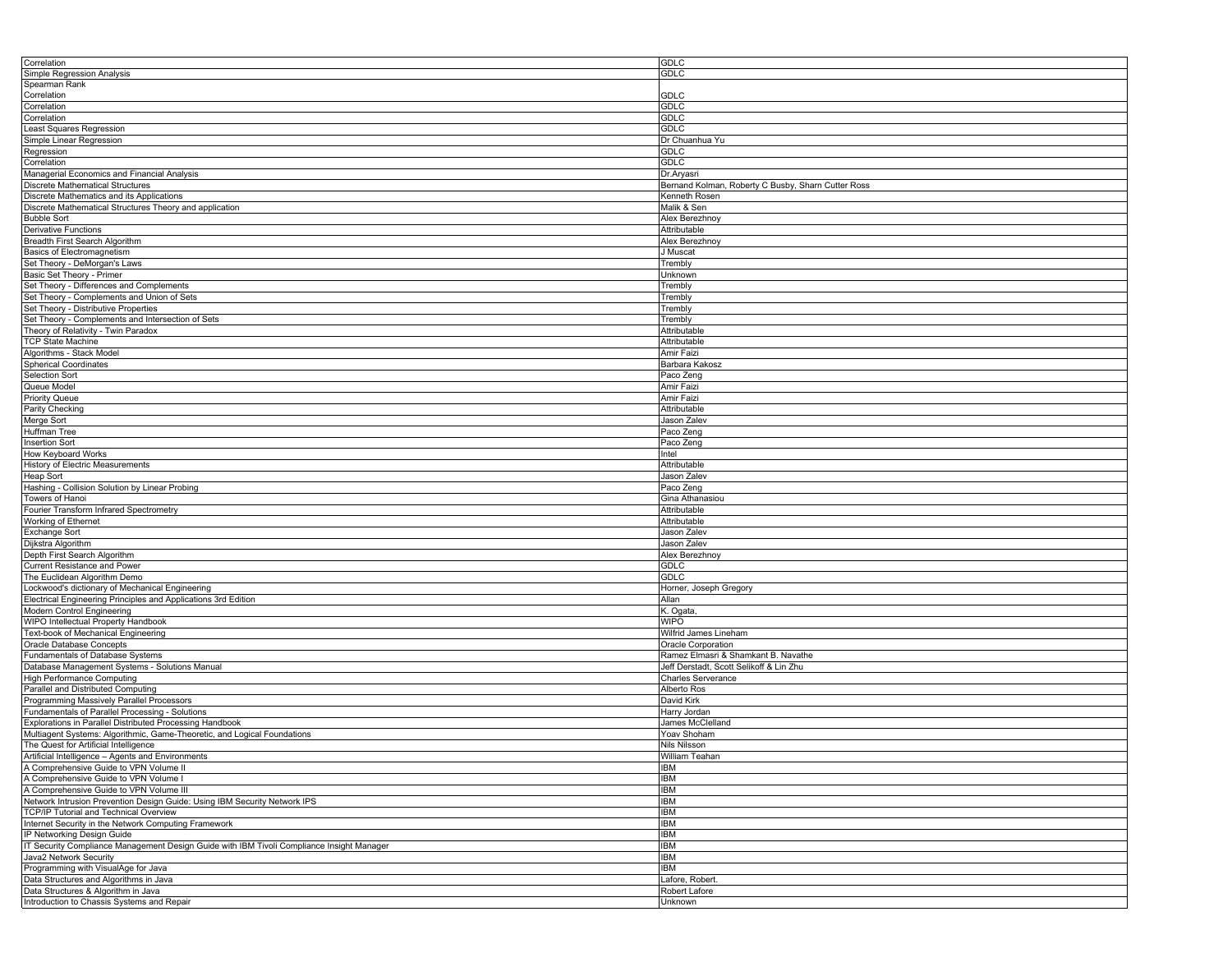| Software Testing and Quality Assurance                                        | Naik Tripathy                                           |
|-------------------------------------------------------------------------------|---------------------------------------------------------|
| Software Engineering Theory and Practice 3rd Edition                          | Shari Lawrence atlfe                                    |
| Quality Management 2nd edition                                                | Donna C.S Summers                                       |
| Software and Software Engineering                                             | Pressman R.                                             |
| Foundations of Software Testing                                               | Aditya P. Mathur                                        |
| <b>Digital Electronics</b>                                                    | Roger L. Tokheim                                        |
| Computer Networks: A Systems Approach                                         | Larry L. Peterson                                       |
| <b>Computer Network Security</b>                                              | Joseph Migga Kizza                                      |
| Principles Of Geotechnical Engineering                                        |                                                         |
|                                                                               | Braja M. Das                                            |
| Fundamentals Of Geotechnical Engineering                                      | Braja M. Das                                            |
| Modern VLSI Design                                                            | Wayne Wolf                                              |
| <b>VLSI Physical Design</b>                                                   | Andrew B. Kahng, Jens Lienig, Igor L. Markov, Jin Hu    |
| Vector Mechanics For Engineers Statics 9th edition                            | P.Beer, Russell                                         |
| Principles of Highway Engineering and Traffic Analysis - 3rd Edition          | Fred Mannering, Walter Kilareski, Scott Washburn        |
| <b>University Physics</b>                                                     | Hugh D. Young                                           |
| Physics for Scientists & Engineers, with Modern Physics, 4th edition          | Giancoli                                                |
| Mechanical Behavior of Materials                                              | Marc A. Meyers & Krishan K. Chawla                      |
| Introduction to Solid State Physics                                           | <b>Charles Kittel</b>                                   |
| Engineering Mechanics and Static Dynamics                                     | Hibbler                                                 |
| <b>Engineering Mechanics</b>                                                  | Hibbler                                                 |
| <b>Rectilinear Kinematics</b>                                                 | Hibbler                                                 |
|                                                                               |                                                         |
| Data Structures & Problem Solving                                             | Weiss                                                   |
| Business Data Networks and Telecommunications                                 | Panko                                                   |
| SILICON VLSI TECHNOLOGY Fundamentals, Practice and Modeling                   | Plummer, Deal & Griffin                                 |
| <b>AC Power Worldwide</b>                                                     | <b>World Standards</b>                                  |
| International Electrical Standards Regulations                                | Legrand                                                 |
| Electrical can Electronic ENgineers - Units & Symbols                         | IET                                                     |
| ISO STANDARDS GUIDE: GEOGRAPHIC INFORMATION/GEOMATICS                         | Charles Wolfgang                                        |
| A Practical Guide to Geostatistical Mapping                                   | <b>Tomislav Hengl</b>                                   |
| A Guide to Geothermal Energy                                                  | Alyssa Kagel, Diana Bates, & Karl Gawell                |
| Physics for Scientists and Engineers                                          | Raymond A. Serway & John W. Jewett.                     |
| Expert Systems Principles and Programming                                     | Dr Joseph Giarratano                                    |
| Solid State Physics                                                           | S.O.Pillai                                              |
| Leading to Choices: A Leadership Training Manual for Women (English Edition)  | Women's Learning Partnership                            |
|                                                                               |                                                         |
| <b>Finite Element Method</b>                                                  | Liu, Quek                                               |
| Satellite Communications                                                      | Dennis Rodney                                           |
| Circular Queue                                                                | GDLC                                                    |
| <b>Building Linked List</b>                                                   | GDLC                                                    |
| Brute Force Algorithm                                                         | GDLC                                                    |
| Towers of Hanoi                                                               | <b>GDLC</b>                                             |
| Sparce Matrix                                                                 | <b>GDLC</b>                                             |
| <b>Priority Queue</b>                                                         | GDLC                                                    |
| Lined Lists                                                                   | GDLC                                                    |
| Transformation of Postfix to Infix Expression                                 | GDLC                                                    |
| Transformation of Infix to Postfix Expression                                 | <b>GDLC</b>                                             |
| DeQueue                                                                       | <b>GDLC</b>                                             |
| Construction of Heap                                                          | GDLC                                                    |
|                                                                               |                                                         |
| Fundamentals of Data Stuctures in C                                           | Horowitz, Sahni, Anderson-Freed                         |
| Programming in C                                                              | Stephen Kochan                                          |
| Data Structures and Program Design in C                                       | Robert L. Kruse, Clovis L. Tondo, Bruce P. Leung        |
| Economics                                                                     | Lipsey,Richard; Chrystal,Alec                           |
| <b>Engineering Mathematics</b>                                                | IIТ                                                     |
| <b>Advanced Engineering Mathematics</b>                                       | Erwin Kreyszig                                          |
| Managerial Economics in a Global Economy                                      | Domnic Salvatore                                        |
| Handbook of Civil Engineering Calculations                                    | Tyler                                                   |
| Handbook of Turbomachinery                                                    | Earl Logan                                              |
| Thermodynamics An Engineering Approach                                        | Yunus A, Çengel                                         |
| Tsunami Loads on Structures                                                   | GDLC                                                    |
| The Logic Book, Sulutions to 4th Edition,                                     | Bergman                                                 |
|                                                                               | Joyce Farrell                                           |
| Programming Logic and Design                                                  |                                                         |
| Computer System Arcitecture Solutions Manual                                  | Morris Mano                                             |
| Probability and Statistics                                                    | Robert J. Beaver, Barbara M. Beaver, William Mendenhall |
| Understanding Computers - Today and Tomorrow                                  | Morley, Parker                                          |
| Elements of Electromagnetics                                                  | <b>MATTHEW</b>                                          |
| Electromagnetics - Electro Field                                              | J Muscat                                                |
| Coulomb's Law Equation                                                        | William Hayt                                            |
| Coulomb's Law Tutorial                                                        | William Hayt                                            |
| <b>Engineering Electromagnetics</b>                                           | William Hayt                                            |
| <b>Engineering Electromagnetics</b>                                           | William Hayt                                            |
| Information Storage and Retrieval Systems: Theory and Implementation          | Gerald J. Kowalski                                      |
| Managerial Eonomics and Financial Analysis                                    | Aryasri                                                 |
| <b>Electronics Fundamentals</b>                                               | Floyd David M. Buchla                                   |
|                                                                               |                                                         |
| Digital Fundamentals with PLD Programming                                     | Floyd David M. Buchla                                   |
| Digital Fundamentals Tenth Edition                                            |                                                         |
|                                                                               | Floyd                                                   |
| The Art and Science of Java<br>Principles of Electronic Communication Systems | Eric Roberts<br>Louis E. Frenzel                        |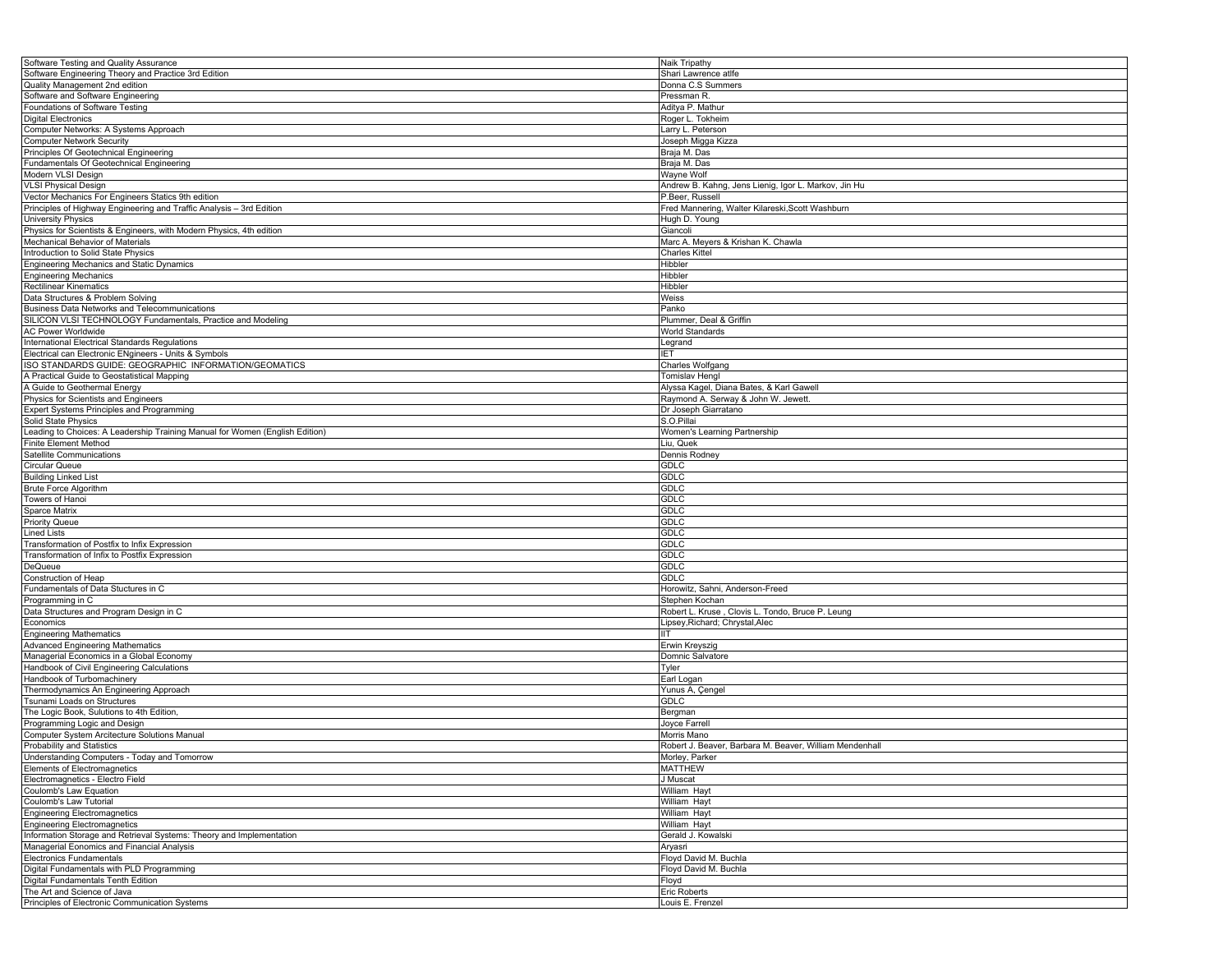| CMOS Digital Integrated Circuits Analysis and Design                                                    | Kang & Leblebici                                                  |
|---------------------------------------------------------------------------------------------------------|-------------------------------------------------------------------|
| Introduction to Computers and C++ Programming                                                           | Deitel                                                            |
| Database Systems                                                                                        | <b>Thomas Connoly</b>                                             |
| <b>Modern Physics</b>                                                                                   | Hans Ohanian                                                      |
| Fundamentals of Logic Design Roth and Kinney                                                            | Roth & Kinney                                                     |
| <b>Computer Networks</b>                                                                                | Andrew Tanenbaum & David Wetherall                                |
| <b>Computer Networks</b>                                                                                | Andrew S. Tanenbaum                                               |
|                                                                                                         |                                                                   |
| <b>CMOS VLSI Design</b>                                                                                 | Neil H.E. Weste                                                   |
| <b>Digital Integrated Circuits</b>                                                                      | Jan M. Rabaey                                                     |
| <b>Digital Integrated Circuits</b>                                                                      | Jan Rabaey                                                        |
| Digital Integrated Circuits A Design Perspective                                                        | Jan Rabaey                                                        |
| FPGA-Based System Design                                                                                | Wayne Wolf                                                        |
| Modern VLSI Design 4th Edition                                                                          | Wayne Wolf                                                        |
| Principles Of Embedded Computing System Design                                                          | Wayne Wolf                                                        |
| Principles of Electric Circuits                                                                         | Floyd                                                             |
| Online Business All-in-one for Dummies                                                                  | Unknown                                                           |
| The Principalship: Vision to Action                                                                     | Fred C. Lunenberg                                                 |
| Pronouns                                                                                                | Glenshire Labs                                                    |
| Intermediate Accounting                                                                                 | Stice                                                             |
|                                                                                                         |                                                                   |
| 7 Habits of Highly Effective People PPT                                                                 | Covey Stephen                                                     |
| 7 Habits of Highly Effective People Book                                                                | Covey Stephen                                                     |
| Handbook - Optical fibres, cables and systems                                                           | TSB                                                               |
| The 8051 Microcontroller                                                                                | K J Ayala                                                         |
| Electronic Commerce: Security, Risk Management, and Control                                             | Marilyn Greenstein & Todd M Feinman                               |
| Electronic Commerce: Security, Risk Management, and Control                                             | Marilyn Greenstein & Miklos Vasarhelyi                            |
| Programming in Java by E.Balagurusamy                                                                   | Md. Samsuzzaman                                                   |
| Economics                                                                                               | Mc Connell Brue Flynn                                             |
| Microeconomics by Robert S pindyck                                                                      | Farnando                                                          |
| Microceonomics                                                                                          | Jeffrey M.Perloff                                                 |
| IR The New World of International Relations                                                             | Michael G. Roskin & Nicholas O. Berry                             |
|                                                                                                         |                                                                   |
| Pensions Labour and Individual Choice                                                                   | David A.Wise                                                      |
| Microeconomic Theory                                                                                    | Pamela L.Hall                                                     |
| Principles of Microeconomics                                                                            | Ray C. Fair & Sharon M. Oster                                     |
| Microeconomic Theory - Guogiang TIAN                                                                    | Guoqiang TIAN                                                     |
| Econometrics                                                                                            | Bruce E. Hansen                                                   |
| <b>Discovering Artificial Economics</b>                                                                 | David F. Batten                                                   |
| Compiler design                                                                                         | Kanat Bolazar                                                     |
| Fiber-Optic Communication Systems                                                                       | <b>GOVIND E AGRAWAL</b>                                           |
| Introduction to Optical Networks                                                                        | Unknown                                                           |
| Parkin Macroeconomics                                                                                   | Parkin                                                            |
| Principles of Economics                                                                                 | ernando Quijano                                                   |
|                                                                                                         |                                                                   |
| Data Communications and Networking-Forouzan                                                             | Behrouz A. Forouzan                                               |
| Data communication and Networking                                                                       | Behrouz A. Forouzan                                               |
| DATA COMMUNICATIONS AND NETWORKING presentation-2                                                       | Behrouz A. Forouzan                                               |
| Database System Concepts, Fourth Edition                                                                | Silberschatz-Korth-Sudarshan                                      |
| Advanced Relational Database Design                                                                     | Silberschatz-Korth-Sudarshan                                      |
| <b>Computer Graphics</b>                                                                                | Dr. Sana'a Wafa Al-Sayegh                                         |
| Object Oriented Programming with C++-Balaguruswamy                                                      | E.Balagurusamy                                                    |
| C++ by Balaguruswami                                                                                    | E.Balagurusamy                                                    |
| The C programming Language                                                                              | Dennis Ritchie                                                    |
| <b>Fatigue Test</b>                                                                                     | UC San Diego                                                      |
| Strength of Materials, 4th Edition                                                                      | <b>Schaum's Outlines</b>                                          |
|                                                                                                         |                                                                   |
| Surveying Lab                                                                                           | IITK                                                              |
| Programming the World Wide Web                                                                          | <b>Bob Sebesta</b>                                                |
| Logic and Computer Design Fundamentals                                                                  | Morris Mano & Kime                                                |
| <b>Network Security</b>                                                                                 | William Stallings                                                 |
| Advanced Linux Programming                                                                              | Mark Mitchell, Jeffrey Oldham                                     |
| The Unified Modeling Language User Guide                                                                | Grady Booch, James Rumbaugh, Ivar Jacobson                        |
| <b>UML 2 Toolkit</b>                                                                                    | Hans-Erik Eriksson, Magnus Penker, Brian Lyons, David Fado        |
| <b>Material Engineering</b>                                                                             | Dr. A. Aziz Bazoune                                               |
| Manufacturing Engineering and Technology Fifth Edition                                                  | Sempe kalpakjian, Steven R Schmid                                 |
| Computer Graphics: Principles and Practice                                                              | James D. Foley, Andries van Dam, Steven K. Fiener, Jonh F. Hughes |
| Study Skills For Successful Students                                                                    | Fred Orr                                                          |
| Open Your Mind to Greater Creative Thinking                                                             |                                                                   |
|                                                                                                         | Tom Onahan                                                        |
| Develop your leadership skills- John Adair. -- 2nd ed                                                   | John Adair                                                        |
| 100 Ways to Motivate Others : How Great Leaders Can Produce Insane Results Without Driving People Crazy | Chandler, Steve.; Richardson, Scott                               |
| Nine Lives of Leadership                                                                                | Lisa Haneberg                                                     |
| Enhance Your Leadership Skills                                                                          | Ada C. Kanu & Frank D. Kanu                                       |
| The Seven Deadly Skills Of Communicating                                                                | Ros Jay                                                           |
| Development Communication Sourcebook                                                                    | Paolo Mefalopulos                                                 |
| <b>Advanced Communication Skills</b>                                                                    | MTD Training                                                      |
| Interviewing with Financial Companies                                                                   | Elena                                                             |
| Peak Performance Principles                                                                             | Jack Canfield                                                     |
| Laws of Self Confidence                                                                                 | <b>Brian Tracy</b>                                                |
| Interview Skills that Win the Job                                                                       | Michael Spiropoulos                                               |
|                                                                                                         | <b>GRENVILLE KLEISER</b>                                          |
| How To Develop Self Confidence                                                                          |                                                                   |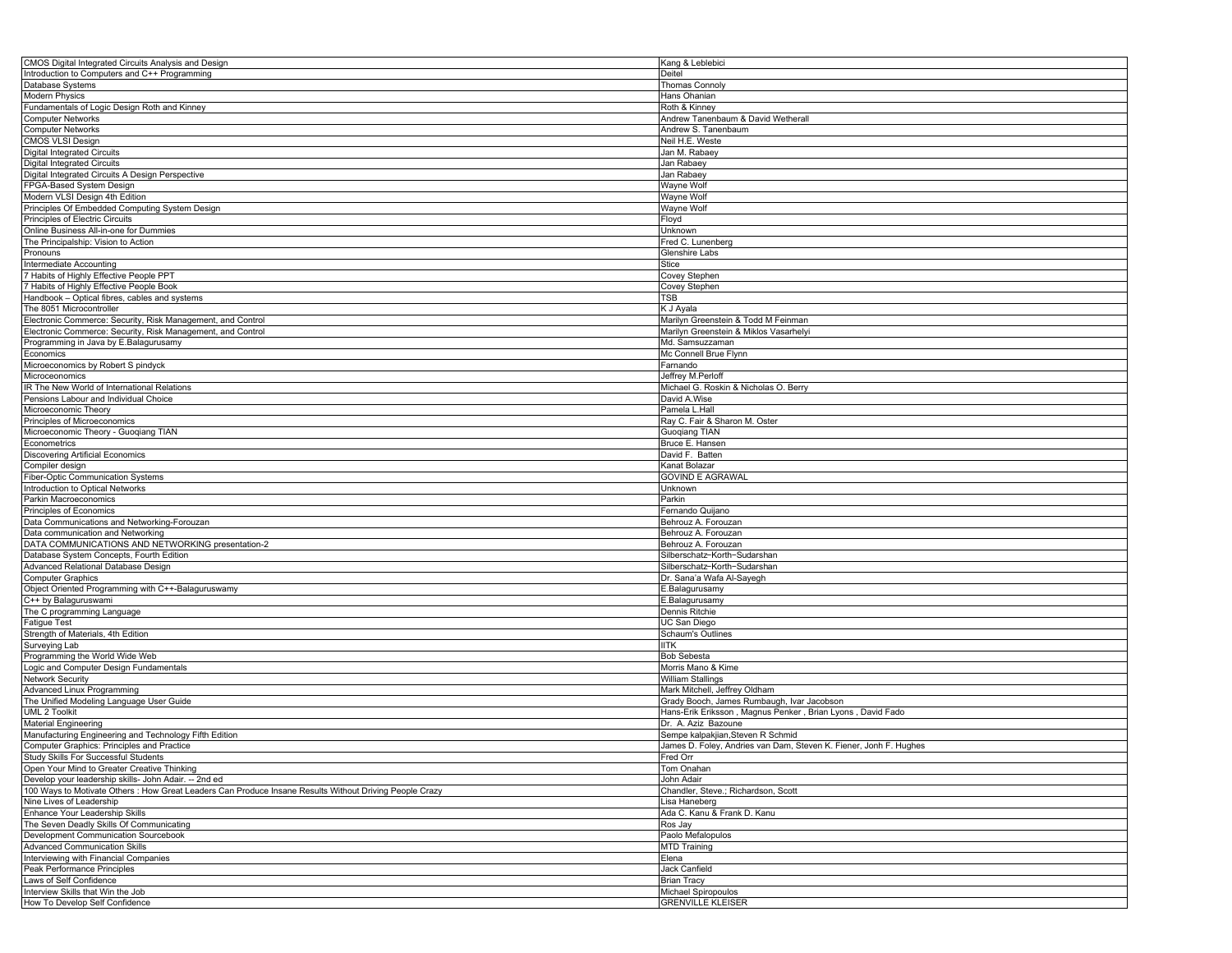| The Study Skills Handbook                                              | Stella Cottrell                             |
|------------------------------------------------------------------------|---------------------------------------------|
| Profit Producing People Skills                                         | Christy                                     |
| Power Talk Guide                                                       | George Welsher                              |
| Handbook of Softskills                                                 | CGG                                         |
| Guerrilla Negotiating                                                  | Orvel Wilson                                |
| <b>Time Management Skills</b>                                          | CGG                                         |
| <b>Problem Solving Skills</b>                                          | CGG                                         |
| Handbook on Conflict Managment Skills                                  | CGG                                         |
| Handbook on Communication Skills                                       | CGG                                         |
| Fear Management                                                        | Mark Morgan                                 |
| Fundamentals of Digital Logic and Microcomputer Design                 | Rafiquzzaman                                |
| Data Structures and Algorithms in C++                                  | Michael T.Goodrich, R.Tamassia & Mount      |
|                                                                        |                                             |
| Computer System Architecture                                           | Morris Mano                                 |
| 3/e The Essentials of Computer Organization And Architecture           | Linda Null, Julia Lobur                     |
| <b>Environmental Science</b>                                           | Caroline Young, M.S.                        |
| Fundamental Issues in Environmental Science                            | Kopler                                      |
| Environment: The Science behind the Stories                            | Withgott/Brennan                            |
| Consumer and Producer Theory                                           | Falvio toxvaerd                             |
| Microeconomic Theory Basic Principles and Extensions                   | WALTER NICHOLSON                            |
| <b>Advanced Microeconomics</b>                                         | Olga Kiuila                                 |
| Environmental Problems Their Causes, and Sustainability                | G. Tyler Miller Jr.                         |
| Digital Logic Design                                                   | Morris Mano                                 |
| Digital Design - Solutions Manual 4e                                   | Mano & Ciletti                              |
| 2/e The Essentials of Computer Organization And Architecture           | Linda Null, Julia Lobur                     |
| <b>Pneumatic Actuators</b>                                             | Carnegie Mellon University                  |
| Motor Action                                                           | Carnegie Mellon University                  |
| DC Electrical Motor Construction                                       | Carnegie Mellon University                  |
| <b>DC</b> Shunt Motor                                                  | Carnegie Mellon University                  |
| Boyle's Law                                                            | Carnegie Mellon University                  |
| Pneumatic Air Leaks                                                    | Carnegie Mellon University                  |
| <b>Pneumatic FLR Units</b>                                             | Carnegie Mellon University                  |
| Pneumatic Powersupply                                                  | Carnegie Mellon University                  |
| Pneumatic Directional Control Valves                                   | Carnegie Mellon University                  |
| Loading Methods                                                        | Carnegie Mellon University                  |
| How Various (types) Power Stations Work                                | Carnegie Mellon University                  |
| Power Plant Boiler Main Cycle                                          | Carnegie Mellon University                  |
| Coal Fired Power Plant Tutorial                                        | Carnegie Mellon University                  |
| Strength of Materials Lab                                              | Carnegie Mellon University                  |
| Surveying Tutorial                                                     | <b>NSU</b>                                  |
| Operating Systems - Process Synchronization                            | CQU                                         |
| Operating Systems - Semaphores                                         | CQU                                         |
| Digital Multimeter                                                     | Unknown                                     |
| Operating Systems - Bounded Buffers                                    | CQU                                         |
| Operating Systems - Process State                                      | CQU                                         |
| Orfice Meter                                                           | Unknown                                     |
| Pelton Wheel                                                           | Unknown                                     |
| Discrete.Time.Signal.Processing                                        | Alan V. Oppenheim, Ronald W. Schafer        |
| Discrete-Time Signal Processing                                        | Alan V. Oppenheim, Ronald W. Schafer        |
| DSP HW Implementation                                                  | Alan V. Oppenheim                           |
| Nano Technology Measurements Handbook                                  | Keithly                                     |
| <b>Object Oriented Programming</b>                                     | <b>Timothy Budd</b>                         |
| Object Oriented Programming with JAVA                                  | <b>Timothy Budd</b>                         |
| <b>Operating Systems Concepts</b>                                      | Sildershatz, Galvin                         |
| Java The Complete Reference, Seventh Edition                           | <b>Herbert Schildt</b>                      |
| <b>Automatic Control Systems</b>                                       | Kuo                                         |
| Microelectronic Circuits                                               | Sedra, Smith                                |
| Signals and Systems                                                    | A.V. Oppenheim, A.S. Willsky                |
| <b>Engineering Electromagnetics</b>                                    | Hayt & Buck                                 |
| Introduction to Electronics Devices and Circuits                       | Robert T Paynter                            |
| <b>Electonics Devices and Circuits</b>                                 | Boylestad                                   |
| Fluid Mechanics and Hydraulic Machines                                 | Rajput, Modi, Seth                          |
| <b>Engineering Circuit Analysis</b>                                    | Hayt, Kemmerly                              |
| J2ME in a Nutshell                                                     | Kim Topley                                  |
| Illustrated TCPIP - A Graphic Guide to the Protocol Suite - Team FLY   | <b>Matt Naugle</b>                          |
| Computer Architecture and Organization                                 | Miles Murdocca & Vincent Heuring            |
| Fluid Mechanics for Power Generation                                   |                                             |
|                                                                        | P M V Subbarao<br>Linda Null & Julia Lobur  |
| Computer Organization and Architecture<br><b>Computer Architecture</b> |                                             |
| Computer Architecture Lecture Slides                                   | Behrooz Parhami<br>Patterson & Hennessy     |
| Advanced Thermodynamics Lecture Slides                                 | D E Winterbone                              |
| The C Programming Language                                             |                                             |
|                                                                        | <b>Bjarne Stroustrup</b><br>Y. Daniel Liang |
| Java Programming<br>Introduction to Software Engineering               | University of Melbourne, Australia          |
| Java Lecture Slides                                                    | James Gosling                               |
| <b>Transfer Connection Protocols</b>                                   | Unknown                                     |
|                                                                        |                                             |
| Java Programming Reference Slides                                      | James Gosling & Unknown                     |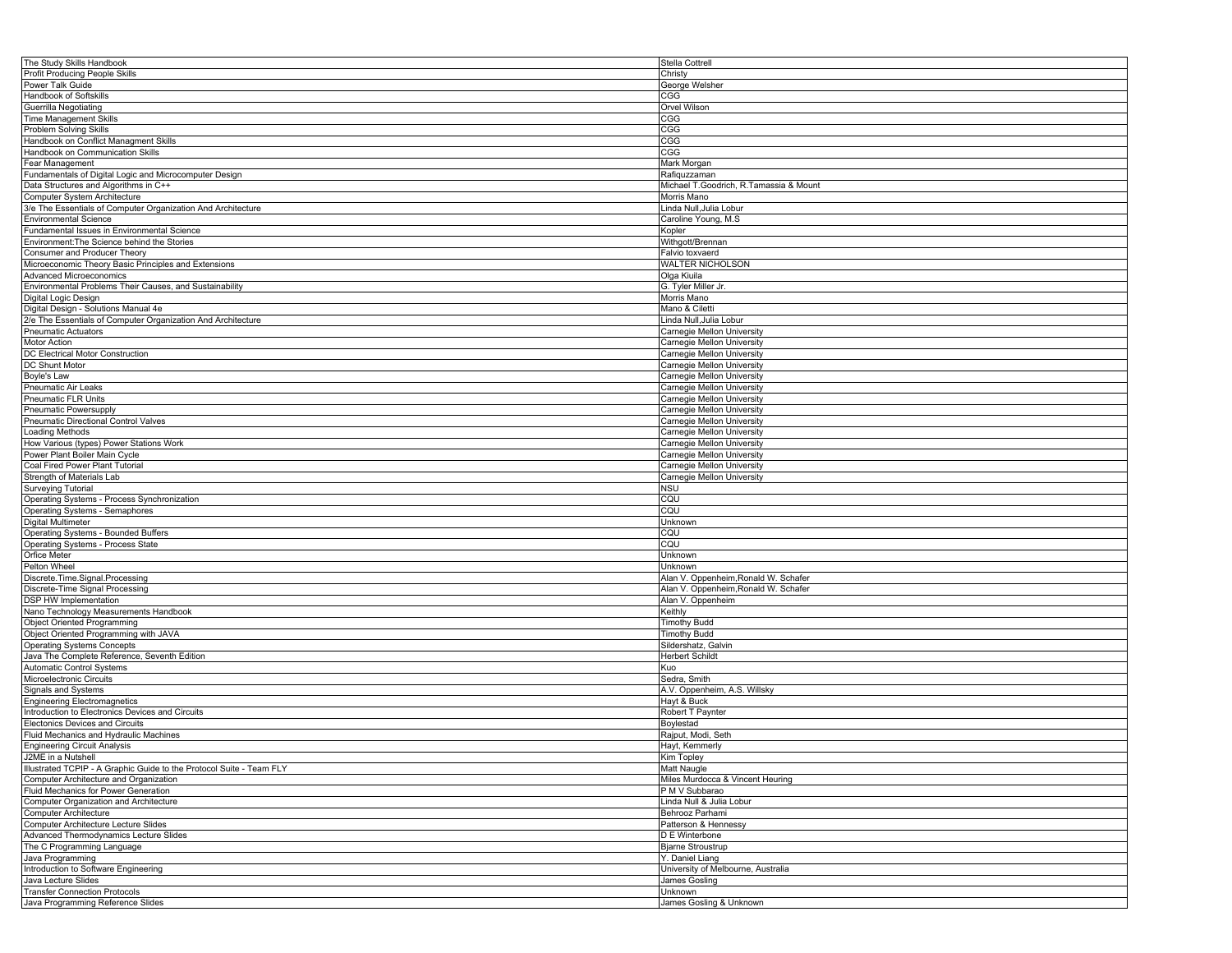| C Programming Lecture Slides                                                                                           | Unknown                        |
|------------------------------------------------------------------------------------------------------------------------|--------------------------------|
| <b>Discrete Mathematics</b>                                                                                            | Prof. Ruay-Shiung Chang        |
| <b>Building Java Programs</b>                                                                                          | <b>Stuart Reges</b>            |
| Physics for Scientists and Engineers                                                                                   | Unknown                        |
|                                                                                                                        |                                |
| Computer Organization and Architecture 6th Edition                                                                     | William Stallings              |
| Thermodynamics Lecture Slides                                                                                          | Frank L. H. Wolfs              |
| TURBO-MACHINERY                                                                                                        | P M V Subbarao                 |
| Thermodynamics An Engineering Approach                                                                                 | Yunus A, Çengel                |
| <b>Fluid Mechanics</b>                                                                                                 | Eric G. Paterson               |
| Processor Design                                                                                                       | Henk Corporaal                 |
| Digital Logic Design Lecture Series                                                                                    | UC San Diego                   |
| Introduction to Fluid Mechanics                                                                                        | Mc Donalds                     |
| Software Development                                                                                                   | Unknown                        |
| <b>Engineering Physics II</b>                                                                                          | Dr. Allan Pringle              |
| The C++ Programming Language by Stroustrup                                                                             | Stroustrup                     |
| <b>Fundamentals of Computers</b>                                                                                       | E. Balagurusamy                |
| Test Your EQ                                                                                                           | PHILIP CARTER                  |
|                                                                                                                        | Graham Scott                   |
| 30 days to more powerful memory                                                                                        |                                |
| Logic for Dummies                                                                                                      | M. Zegarelli (Wiley, 2006)     |
| The Midbrain                                                                                                           | Morgan, Michael.               |
| Time Management                                                                                                        | Marc Mancini                   |
| Maximizing Intelligence                                                                                                | David Armor                    |
| Awaken the Giant Within                                                                                                | Amthony Robins                 |
| Aptitude, Personality and Motivation Tests: Analyse Your Talents and Personality and Plan Your Career (Testing Series) | <b>Jim Barrett</b>             |
| Computer Fundamentals                                                                                                  | Pradeep K. Sinha & Priti Sinha |
| <b>Computer Glossary</b>                                                                                               | MIT                            |
| SAP ERP Implmentation Case Studies                                                                                     | Dr.Arzu                        |
| User Manual: SAP DB                                                                                                    | SAP AG                         |
| SAP ERP Financials User's Guide                                                                                        | Heinz Forsthuber, Jörg Siebert |
|                                                                                                                        |                                |
| SAP BI SESSION 1                                                                                                       | Unknown                        |
| SAP SD Introduction                                                                                                    | Unknown                        |
| SAP BI SESSION 2                                                                                                       | Unknown                        |
| <b>SAP Overview</b>                                                                                                    | Unknown                        |
| SAP in ERP - A Bird's Eye View                                                                                         | <b>Harvard University</b>      |
| SAP Introduction                                                                                                       | Rutgers Business School        |
| SAP R/3 Overview & Basis Technology                                                                                    | USC                            |
| English Spelling - ing-ed                                                                                              | Glenshire Labs                 |
| Advanced English Grammar practice                                                                                      | <b>Richard Walton</b>          |
| <b>GMAT® EXAM</b>                                                                                                      |                                |
| <b>SUCCESS</b>                                                                                                         | Learning Express               |
| Practices for GMAT: Book 1                                                                                             | Unknown                        |
| <b>Managerial Economics</b>                                                                                            | Craig Peterson                 |
|                                                                                                                        |                                |
| <b>GMAT Vocabulary (Basic Level)</b>                                                                                   | Manhattan Review               |
| <b>GMAT Study Guide</b>                                                                                                | Unknown                        |
| <b>GMAT Practice Questions</b>                                                                                         | <b>Test Prep Review</b>        |
| <b>GMAT</b> in One Month                                                                                               | Allen Yu                       |
| <b>Advanced GMAT Math Questions</b>                                                                                    | <b>Brent</b>                   |
| Kirchhoff's Current Law - Practise Problems                                                                            | Unknown                        |
| Kirchhoff's Voltage Law - Practise Problems                                                                            | Unknown                        |
| Full Wave Bridge rectifier                                                                                             | Unknown                        |
| Full wave rectifier                                                                                                    | Unknown                        |
| Frequency and Amplitude Modulation                                                                                     | Unknown                        |
| Differential Amplifier                                                                                                 | Unknown                        |
| Electronic Communication Systems - Teacher Slides                                                                      | Kennedy & Davis                |
| Chapter 22 - Principles of Electronic Communication Systems                                                            | Louis E. Frenzel               |
|                                                                                                                        |                                |
| Chapter 9 - Principles of Electric Circuits                                                                            | Floyd                          |
| Chapter 9 - Principles of Electronic Communication Systems                                                             | Louis E. Frenzel               |
| Chapter 6 - Principles of Electronic Communication Systems                                                             | ouis E. Frenzel                |
| Chapter 2 - Principles of Electronic Communication Systems                                                             | Louis E. Frenzel               |
| <b>Bridge Rectifier</b>                                                                                                | Unknown                        |
| Chapter 1 - Principles of Electronic Communication Systems                                                             | Louis E. Frenzel               |
| Wien Bridge Oscillator                                                                                                 | Unknown                        |
| Principles of Communication Systems (Student Review)                                                                   | Kennedy                        |
| Superposition Theorm                                                                                                   | Unknown                        |
| Microelectronics (BJT, CMOS)                                                                                           | Millman & Grabel               |
| Linear and Digital ICs and Applications                                                                                | <b>Lecture Notes</b>           |
|                                                                                                                        |                                |
| Kirchhoff's Voltage Law                                                                                                | Unknown                        |
| Kirchhoff's Current Law                                                                                                | Unknown                        |
| Chapter 7 - Computer Networks                                                                                          | Andrew Tanenbaum               |
| Chapter 8 - Computer Networks                                                                                          | Andrew Tanenbaum               |
| Algorithms and Flowcharts                                                                                              | Berkeley                       |
| Programming in C                                                                                                       | Oxford Press                   |
| Introduction to Linear Dynamic Systems                                                                                 | <b>Stanford University</b>     |
| Message Routing                                                                                                        | Unknown                        |
| <b>VHDL Primer</b>                                                                                                     | Jayaram Bhaskar                |
| C++ PROGRAMMING TUTORIAL 12                                                                                            | Unknown                        |
|                                                                                                                        |                                |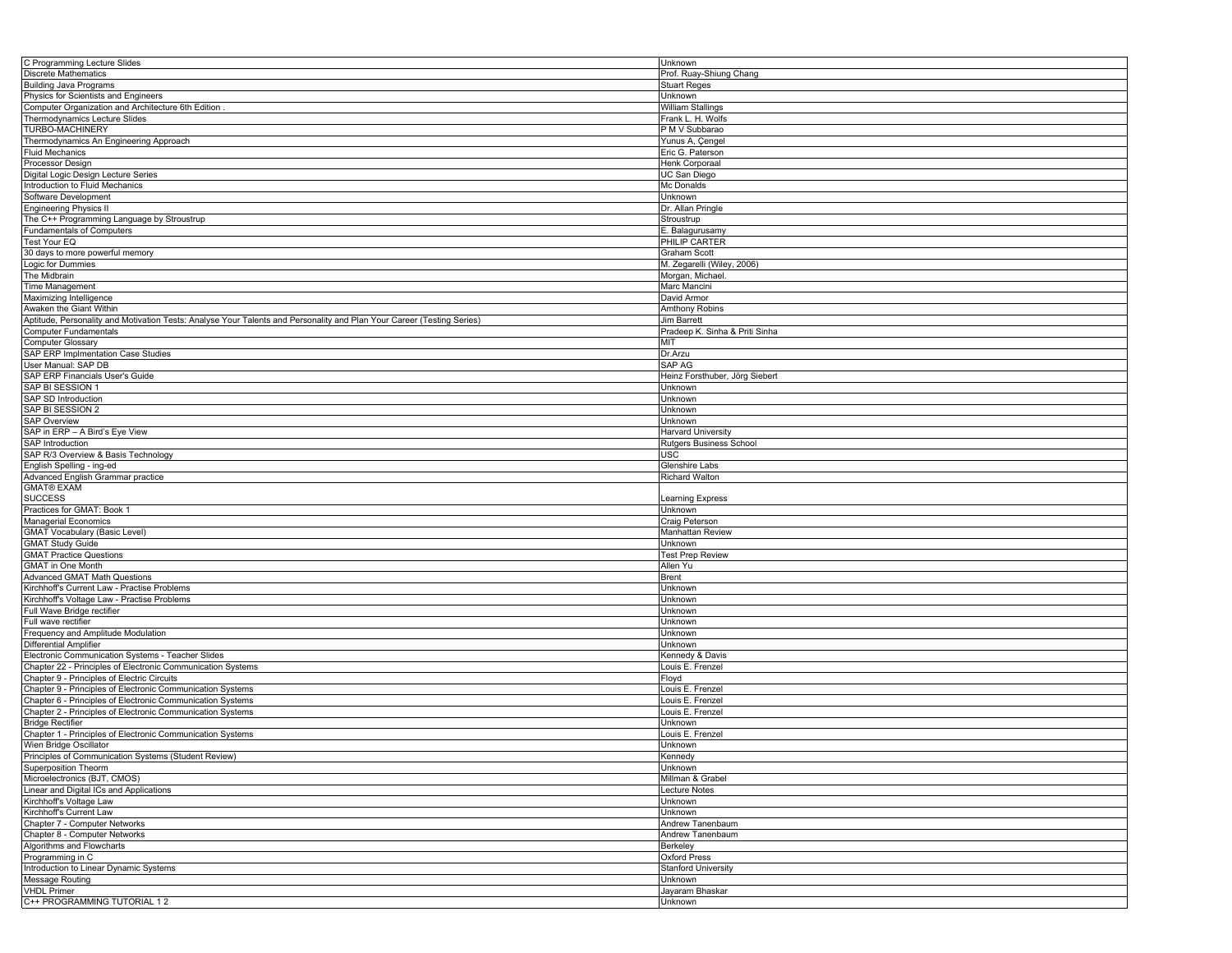| Linux Administration Made Easy                                           | Steve Frampton                                |
|--------------------------------------------------------------------------|-----------------------------------------------|
| C++ Reference Manual                                                     | SGI                                           |
| <b>Tokamok Tutorial</b>                                                  | Unknown                                       |
| Circuit Simulator                                                        | Falstad                                       |
| Circuit Simulator                                                        | Falstad                                       |
| <b>GRE Physics Test Practice Book</b>                                    | ETS                                           |
| <b>GRE Practice Book</b>                                                 | ETS                                           |
| DC Motors                                                                | Berkeley                                      |
| Transformers                                                             | Berkeley                                      |
|                                                                          |                                               |
| Power Plant Fundamentals - Complete Interactive                          | Dharmit Thakore                               |
| Gas Turbine Power Plant                                                  | Unknown                                       |
| Microcontroller Simulator MCU 8051                                       | Fedora                                        |
| Vector Valued Functions - Plance Curves                                  | Unknown                                       |
| Euler's Theorem                                                          | Unknown                                       |
| Complex Variables & Laplace Transform                                    | Unknown                                       |
| <b>Quantum Mechanics</b>                                                 | D.C.Krause                                    |
| <b>Engineering 3D Geometry</b>                                           | Unknown                                       |
| Flow Chart Maker                                                         | Dia                                           |
| Diodes & Triodes                                                         | Unknown                                       |
| Diodes & Triodes                                                         | Unknown                                       |
| <b>How Microprocessor Works</b>                                          | Unknown                                       |
| Microprocessor - SumProgram                                              | Unknown                                       |
| Microprocessor - CountProgram                                            | Unknown                                       |
| TCP/IP Tutorial Series - 3                                               | Siemens                                       |
| TCP/IP Tutorial Series - 2                                               | Siemens                                       |
|                                                                          |                                               |
| TCP/IP Tutorial Series - 1                                               | Siemens                                       |
| CCNA Topology (Large)                                                    | Cisco                                         |
| Sorting Algorithms                                                       | Unknown                                       |
| Network Spanning Tree                                                    | Cisco                                         |
| Linked Lists                                                             | Unknown                                       |
| Algorithmic Sorts                                                        | Unknown                                       |
| AVLTree                                                                  | Arsen Gogeshvili                              |
| <b>Boulton-Watt Engine</b>                                               | <b>UMich</b>                                  |
| Oscilloscope Simulation                                                  | France Edumedia                               |
| Oscilloscope Tutorial - Frequency Measurements                           | Unknown                                       |
| <b>Beam Deflections</b>                                                  | Unknown                                       |
| ReadyMix Concrete Production                                             | CeMex                                         |
| Materials of Engineering Construction 8                                  | Wiskocil, Clement T                           |
| Linear Matrix Inequalities ir                                            |                                               |
| System and Control Theory                                                | Stephen Boyd                                  |
| SwitcherCAD                                                              | Linear Technologies                           |
| A Robotically-Augmented Walker                                           | Carnegie Mellon University                    |
| Metastable Legged-Robot Locomotion                                       | MIT                                           |
|                                                                          |                                               |
|                                                                          |                                               |
| Using a Mobile, Agent-based                                              |                                               |
| Environment to support Cooperative                                       |                                               |
| Software Processes                                                       | Norwegian University for Science & Technology |
| Microsoft Visual Basic .NET Projects for the Classroom                   | Alfred C Thompson II                          |
| Process Modeling for Process Improvement                                 | <b>Stanford University</b>                    |
| Probabilistic Algorithms in Robotics                                     | Carnegie Mellon University                    |
| ANALYSIS OF SECURITY PROTOCOLS                                           |                                               |
| FOR WIRELESS NETWORKS                                                    | <b>Stanford University</b>                    |
| Algorithms and Resource Requirements                                     |                                               |
| for Fundamental Problems                                                 | Carnegie Mellon University                    |
| <b>Purely Functional Data Structures</b>                                 | Carnegie Mellon University                    |
| Agent-based modeling in electricity markets                              | Carnegie Mellon University                    |
| A Foundation in Digital Communication                                    | Amos Lapidoth                                 |
| <b>VHDL Design</b>                                                       | Bryan Mealy, Fabrizio Tappero                 |
| Systems Engineering                                                      | Boris Cogan                                   |
|                                                                          |                                               |
| <b>Embedded Systems</b>                                                  | Wikibooks                                     |
| Logic Flows Experiment                                                   | David Keffer                                  |
| Logicly Simulator                                                        | University of Kent                            |
| Logic Gates                                                              | Rochester University                          |
| The Logic Lab                                                            | Rochester University                          |
| Combinatory Logic in Programming                                         | Viacheslav Wolfengagen                        |
| Code Making                                                              | Kelly                                         |
| Electronics-Experimental Techniques                                      | William C. Elmore & Matthew Sands             |
| Handbook of Formulae and Physical Constants                              | D Stanley                                     |
| Vernier Calipers                                                         | <b>UWisconsin</b>                             |
|                                                                          | <b>CUHK</b>                                   |
| Magentic Train<br>Magentic Train                                         | <b>CUHK</b>                                   |
| Coal Plant Virtual Tour                                                  | Southern Company                              |
| Working of a Coal Plant                                                  | Arizona State University                      |
| <b>Advanced Power Systems</b>                                            | Dr. Kar                                       |
| Introduction to Microelectronics                                         | Alessandro Pinto                              |
| Introduction to Microelectronics<br>Rijndael Cypher - 128 bit encryption | Alessandro Pinto<br>Enrique Zabala            |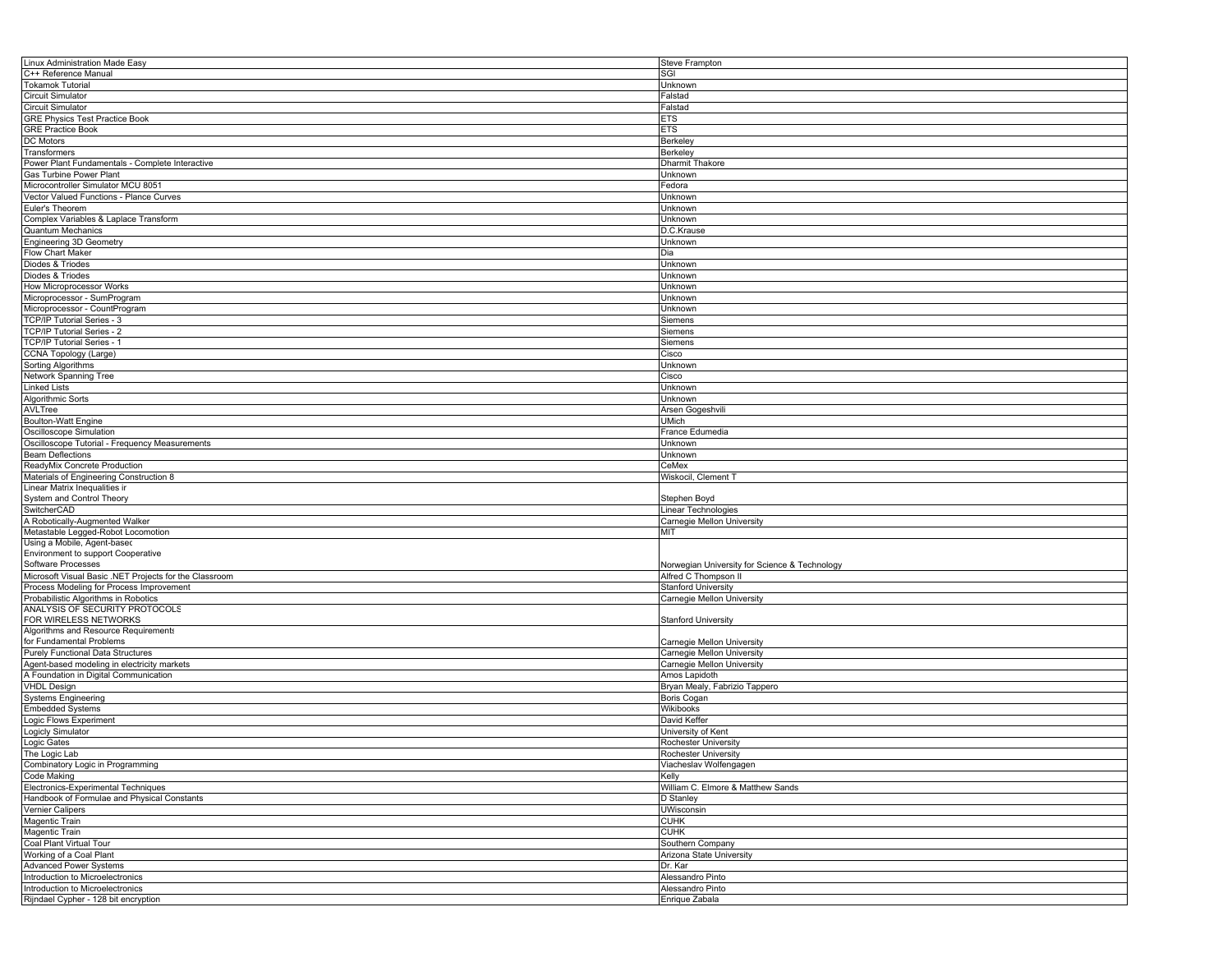| Crypto Tutorial                                                     | <b>JERIC</b>                                                                                        |
|---------------------------------------------------------------------|-----------------------------------------------------------------------------------------------------|
| <b>Insertion Sort Tutorial</b>                                      | Unknown                                                                                             |
| The Java EE 6 Tutorial                                              | Oracle Corporation                                                                                  |
|                                                                     |                                                                                                     |
| Operating Systems - ProcessStateDiagram                             | Unknown                                                                                             |
| <b>Network Message Routing</b>                                      | Unknown                                                                                             |
| Processor Instruction Execution Cycle                               | University of Queensland                                                                            |
| <b>Networking Basics</b>                                            | Cisco                                                                                               |
|                                                                     |                                                                                                     |
| <b>Build a Computer Network</b>                                     | <b>Stanford University</b>                                                                          |
| 100 Linux Tips and Tricks                                           | Patrick Lambert                                                                                     |
| AutoCAD Tutorial - starting commands                                | Unknown                                                                                             |
| AutoCAD Tutorial - Introduction                                     | Unknown                                                                                             |
| <b>Applied Aerodynamics</b>                                         | Jorge Colman Lerner                                                                                 |
| Grid Computing                                                      |                                                                                                     |
|                                                                     | Soha Maad                                                                                           |
| Advanced Magnetic Materials                                         | Leszek Malkinski                                                                                    |
| <b>Control Systems</b>                                              | Wikibooks                                                                                           |
| <b>Engineering Acoustics</b>                                        | Wikibooks                                                                                           |
| Physics of Light and Optics                                         | <b>Justin Peatross</b>                                                                              |
| CRJ Trainer                                                         | <b>UND Aerospace</b>                                                                                |
|                                                                     |                                                                                                     |
| <b>Helicopter Premiere</b>                                          | Goodrich                                                                                            |
| Working of Turbojet Engine                                          | <b>Project Oscar</b>                                                                                |
| <b>Engine Airflow Routing</b>                                       | General Electric                                                                                    |
| Car Engine Components Tutorial                                      | Chrysler                                                                                            |
| Gas Equations                                                       | Unknown                                                                                             |
|                                                                     |                                                                                                     |
| Multi Engine Training                                               | <b>Avia Studios</b>                                                                                 |
| Jet Engine                                                          | Pratt & Whitney                                                                                     |
| Rocket Engine                                                       | Pratt & Whiteney                                                                                    |
| Aircraft Turbo Propeller                                            | Pratt & Whitney                                                                                     |
| House of Quality Tutorial                                           | Dr. A. J. Lowe                                                                                      |
|                                                                     |                                                                                                     |
| <b>Shear Stress</b>                                                 | Unknown                                                                                             |
| Supercritical Fluid Extraction                                      | Sumit Pandya                                                                                        |
| <b>Heat Engines</b>                                                 | Unknown                                                                                             |
| <b>Hydraulic Machine</b>                                            | <b>Adolix Split</b>                                                                                 |
| Turning Machines - Lathe                                            | Kelly Curran                                                                                        |
|                                                                     |                                                                                                     |
| <b>Hybrid Engines</b>                                               | University of Darmstadt                                                                             |
| <b>Stress Strain Relationsip</b>                                    | Missouri University                                                                                 |
| Quasi Equilibrium Process                                           | <b>Adolix Split</b>                                                                                 |
| Cauchy-Shwartz Inequality                                           | . Ryane                                                                                             |
| What is Radio Spectrum                                              | Unknown                                                                                             |
|                                                                     | Unknown                                                                                             |
| <b>Turbine Movie</b>                                                |                                                                                                     |
| 3 Phase Delta Connection                                            | Unknown                                                                                             |
| 3 Phase Star Connection                                             | Unknown                                                                                             |
| Digital Multimeter Virtual Lab                                      | Unknown                                                                                             |
| Circuit-Construction-Kit-AC-Virtual-Lab                             | Unknown                                                                                             |
| The Grammar of English Grammars                                     |                                                                                                     |
|                                                                     | Brown, Goold                                                                                        |
| <b>Diesel Engine</b>                                                | UWM                                                                                                 |
| Electromagnetic Spectrum                                            | <b>CMU</b>                                                                                          |
| Theodolite                                                          | Unknown                                                                                             |
| Tacheometric Surveying                                              | National Singapore University                                                                       |
| Stress - Tutorial                                                   | E S Johansen                                                                                        |
|                                                                     |                                                                                                     |
| Shear Stress Formula                                                | <b>Stanford University</b>                                                                          |
| Structure & Forces                                                  | <b>Stanford University</b>                                                                          |
| Stength of Materials                                                | <b>Stanford University</b>                                                                          |
| Refrigeration Cycle                                                 | Ranger Hope                                                                                         |
| Laminar Flow                                                        | Perdue University                                                                                   |
| <b>HEMI</b> Engine                                                  |                                                                                                     |
|                                                                     | Chrysler                                                                                            |
| <b>Heat Transfer Quiz</b>                                           | Unknown                                                                                             |
| <b>Heat Transfer</b>                                                | <b>CUHK</b>                                                                                         |
| Performance Analysis of the Hymotion PHEV Fleet                     | Hiu                                                                                                 |
| A log-domain implementation of the Mihalas-Niebur neuron model      | Andre van Schaik                                                                                    |
| Electrically Small Loop Antenna for UHF Band RFID Tag               | Young-Joon Ahn, Frances J. Harackiewicz, Sung-Joo Kim, Myun-Joo Park, Yong-Seek Chung & Byungje Lee |
|                                                                     |                                                                                                     |
| Powerplant - Main Cycle                                             | Unknown                                                                                             |
| Gas Turbine                                                         | <b>CUHK</b>                                                                                         |
| Power Engineering - Kalina Cycle                                    | <b>General Electric</b>                                                                             |
| <b>Extrusion Process</b>                                            | <b>SAPA</b>                                                                                         |
| GRE - Literature in English Practice Book                           | <b>ETS</b>                                                                                          |
|                                                                     |                                                                                                     |
| Introduction to Logic Gates                                         | <b>Stanford University</b>                                                                          |
| Microwave                                                           | Dave Kalmer                                                                                         |
| Real-Time Embedded Systems Fundamentals                             | Sheppard, Tom                                                                                       |
| C++ - IO Streams                                                    | <b>Bjarne Stroustrup</b>                                                                            |
| <b>FES Bridges Lecture</b>                                          | Florida Engineering Society                                                                         |
| Operating Systems and Middleware: Supporting Controlled Interaction | Max Hailperin                                                                                       |
|                                                                     |                                                                                                     |
| An Introduction to Cryptography, Second Edition                     | RICHARD A. MOLLIN                                                                                   |
| <b>JFET Operation</b>                                               | E Coates                                                                                            |
| Quick Sheet-DSP Formulae                                            | Unknown                                                                                             |
| <b>How Engine Works</b>                                             | Louis Bloomfield                                                                                    |
| Vane Compressor                                                     | Unknown                                                                                             |
|                                                                     |                                                                                                     |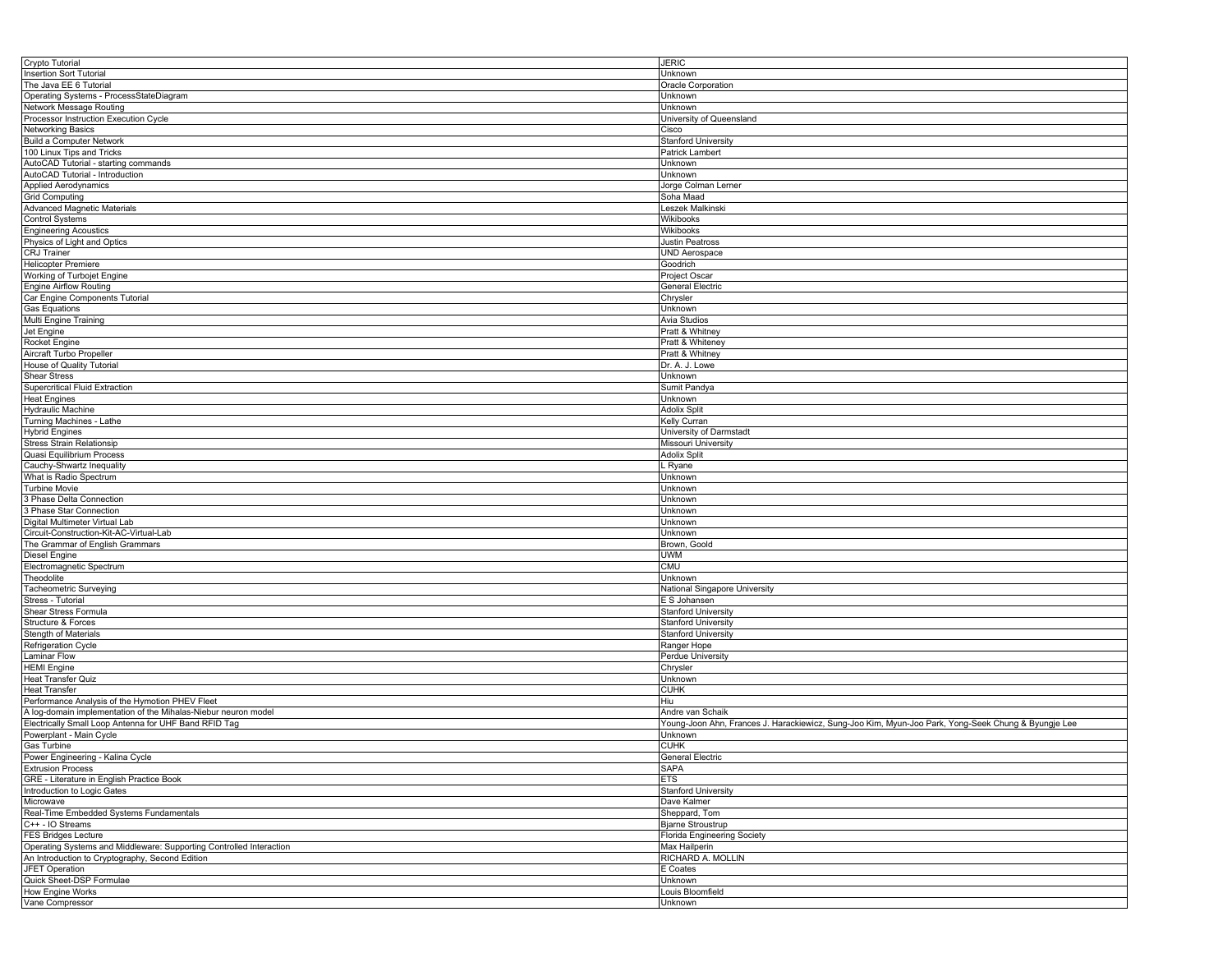| How Pump Works                                                                                                                           | ShipCo                                                                            |
|------------------------------------------------------------------------------------------------------------------------------------------|-----------------------------------------------------------------------------------|
| Mass-Displacement-Pump                                                                                                                   | Unknown                                                                           |
|                                                                                                                                          |                                                                                   |
| Advances in Mechatronics                                                                                                                 | Dr. Horacio Martínez-Alfaro                                                       |
| <b>Construction Terms</b>                                                                                                                | Sanjay Sharma                                                                     |
| Electronegativity-Periodic Table                                                                                                         | Unknown                                                                           |
| Electron Affinity-Periodic Table                                                                                                         |                                                                                   |
|                                                                                                                                          | Jnknown                                                                           |
| Linear Quadratic State Feedback Design for Switched Linear Systems with Polytopic Uncertainties                                          | Feruza                                                                            |
| A Flexible Bandwidth Allocation Scheme Using Specified Duration Based Data Acquisition in Heterogeneous Net                              | <sup>=</sup> eruza                                                                |
| Structural Simulation models that build themselves                                                                                       | <b>JANKOVIC</b>                                                                   |
|                                                                                                                                          |                                                                                   |
| GRE - General Test Practice Book                                                                                                         | Guzikowski                                                                        |
| <b>Discrete Mathematics</b>                                                                                                              | Margaret H. Dunham                                                                |
| Comprehensive Guide to Digital Electronics & Computer System Architecture                                                                | Mark Balch                                                                        |
|                                                                                                                                          |                                                                                   |
| C++ The Complete Reference                                                                                                               | Herb Schildt                                                                      |
| <b>GMAT Math Bank-Q</b>                                                                                                                  | Prentice Hall                                                                     |
| OPTICAL FIBER COMMUNICATION                                                                                                              | James Lilana                                                                      |
|                                                                                                                                          |                                                                                   |
| <b>GRE Chemistry Test Practice Book</b>                                                                                                  | J Paulino                                                                         |
| <b>External Combustion Engine</b>                                                                                                        | <b>Jnknown</b>                                                                    |
| Introduction to Algorithms                                                                                                               | MIT                                                                               |
| Data Mining                                                                                                                              |                                                                                   |
|                                                                                                                                          | Journal of Computing                                                              |
| 3D Animation Tutorial                                                                                                                    | Peter Woodland                                                                    |
| <b>Word Classes</b>                                                                                                                      | Jnknown                                                                           |
| Digital Signal Processing                                                                                                                | Sophocles J. Orfanidis                                                            |
|                                                                                                                                          |                                                                                   |
| Advances in Robotics, Automation and Control                                                                                             | Jesús Arámburo & Antonio Ramírez Treviño                                          |
| Homophones                                                                                                                               | Kelly                                                                             |
| English Grammar Simplified                                                                                                               | Ellsworth, Higgins                                                                |
|                                                                                                                                          |                                                                                   |
| English Grammar for the Utterly Confused                                                                                                 | aurie Rozakis                                                                     |
| The.Good.Grammar.Book                                                                                                                    | ScanKromsator                                                                     |
| Just Enough English Grammar                                                                                                              | Gabriele Stobbe                                                                   |
|                                                                                                                                          |                                                                                   |
| Grammatically Correct: The Writer's Essential Guide to Punctuation, Spelling, Style, Usage, and Grammar (1997)                           | Anne Stilman                                                                      |
| <b>Grammar Rules</b>                                                                                                                     | Unknown                                                                           |
| <b>Grammar For Everyone</b>                                                                                                              | Barbara Dykes                                                                     |
|                                                                                                                                          |                                                                                   |
| English Grammar E-Book                                                                                                                   | Shayna Oliveira                                                                   |
| Connectives of English speech : the correct usage of prepositions, conjunctions, relative pronouns and adverbs explained and illustrated | Fernald, James Champlin, 1838-1918                                                |
| Higher Lessons in English                                                                                                                | Alonzo Reed & Braiderd Kellogg                                                    |
|                                                                                                                                          |                                                                                   |
| Graded Lessons in English                                                                                                                | Alonzo Reed & Braiderd Kellogg                                                    |
| Fifteen Thousand Useful Phrases                                                                                                          | Greenville Kleiser                                                                |
| A high school English grammar                                                                                                            | Jones, George Mallory, 1873-1940 & Horning, Lewis Emerson, 1858- & Morrow, John D |
|                                                                                                                                          |                                                                                   |
| Non Technical Skills for Engineers in the 21st Century                                                                                   | ZUBAIDAH AWANG                                                                    |
| <b>Teaching Technical English Writing</b>                                                                                                | <b>CIDNET</b>                                                                     |
| <b>Interview Preparation Workbook</b>                                                                                                    | <b>Michele Drew</b>                                                               |
|                                                                                                                                          |                                                                                   |
| ENGLISH SOLUTIONS FOR SCIENCESAND ENGINEERING RESEARCH WRITING                                                                           | Adam Turner                                                                       |
| English Grammar & Composition                                                                                                            | Wren N Martin                                                                     |
| The Teacher's Grammar Book                                                                                                               | James D Williams                                                                  |
|                                                                                                                                          |                                                                                   |
| A Practical English Grammar                                                                                                              | A. J. Thomson, A. V. Martinet                                                     |
| Oxford Guide to English Grammar                                                                                                          | John E                                                                            |
| English Grammar - A comprehensive Guide                                                                                                  |                                                                                   |
|                                                                                                                                          | Mary Ansel                                                                        |
|                                                                                                                                          |                                                                                   |
| Simple-Compound-Complex Sentences                                                                                                        | <b>Glenshire Labs</b>                                                             |
|                                                                                                                                          |                                                                                   |
| Transitive -Intransitive Verbs                                                                                                           | Glenshire Labs                                                                    |
| Basic English Grammar Book 2                                                                                                             | Sargeant, Howard                                                                  |
| Subject Word Agreement                                                                                                                   | Glenshire Labs                                                                    |
|                                                                                                                                          |                                                                                   |
| <b>Present Perfect</b>                                                                                                                   | Glenshire Labs                                                                    |
| Simple Past Practice                                                                                                                     | Glenshire Labs                                                                    |
| The Passive Verb                                                                                                                         | <b>Glenshire Labs</b>                                                             |
|                                                                                                                                          | Betty Schrampfer Azar                                                             |
|                                                                                                                                          |                                                                                   |
| Tenses                                                                                                                                   | Stacy A. Hagen                                                                    |
| <b>Understanding Verbs</b>                                                                                                               | Glenshire Labs                                                                    |
| English Grammar: For Grammar Schools                                                                                                     | Larkin Dunton, Augustus Hill Kelley                                               |
|                                                                                                                                          |                                                                                   |
| Writing in English                                                                                                                       | Leonardo da Vinci programme                                                       |
| <b>Practical English Handbook</b>                                                                                                        | William B.Dillingham                                                              |
| Learning Spoken English                                                                                                                  | ynn Lundquist                                                                     |
|                                                                                                                                          |                                                                                   |
| Cambridge English: First handbook                                                                                                        | Cambridge ESOL                                                                    |
| English Grammar Secrets                                                                                                                  | Caroline Brown & Pearson Brown                                                    |
|                                                                                                                                          |                                                                                   |
| English Vocabulary in Use                                                                                                                | <b>Brian England</b>                                                              |
| Basic English Grammar Book 1                                                                                                             | Seaton, Anne                                                                      |
| An Introduction to English Phonology                                                                                                     | April McMahon                                                                     |
| CPE (Certificate of Proficiency in English) Handbook                                                                                     | Cambridge ESOL                                                                    |
|                                                                                                                                          |                                                                                   |
| <b>YLE Handbook</b>                                                                                                                      | Cambridge ESOL                                                                    |
| Spoken English Learned Quickly                                                                                                           | vnn Lundauist                                                                     |
|                                                                                                                                          |                                                                                   |
| American English Language Training                                                                                                       | ois P. Webster                                                                    |
| <b>Teaching English</b>                                                                                                                  | Andrew GOODWYN & Jane BRANSON                                                     |
| <b>Writting Matters</b>                                                                                                                  | David                                                                             |
|                                                                                                                                          |                                                                                   |
| English Language Skills                                                                                                                  | Ellen Carley Frechette, Tim Collins                                               |
| Pronouns                                                                                                                                 | Glenshire Labs                                                                    |
| English Spelling - ing-ed                                                                                                                | Glenshire Labs                                                                    |
|                                                                                                                                          |                                                                                   |
| Vocabulary - Word Knowledge workbook<br>Word Puzzle                                                                                      | The Florida Center for Reading Research<br>Glenshire Labs                         |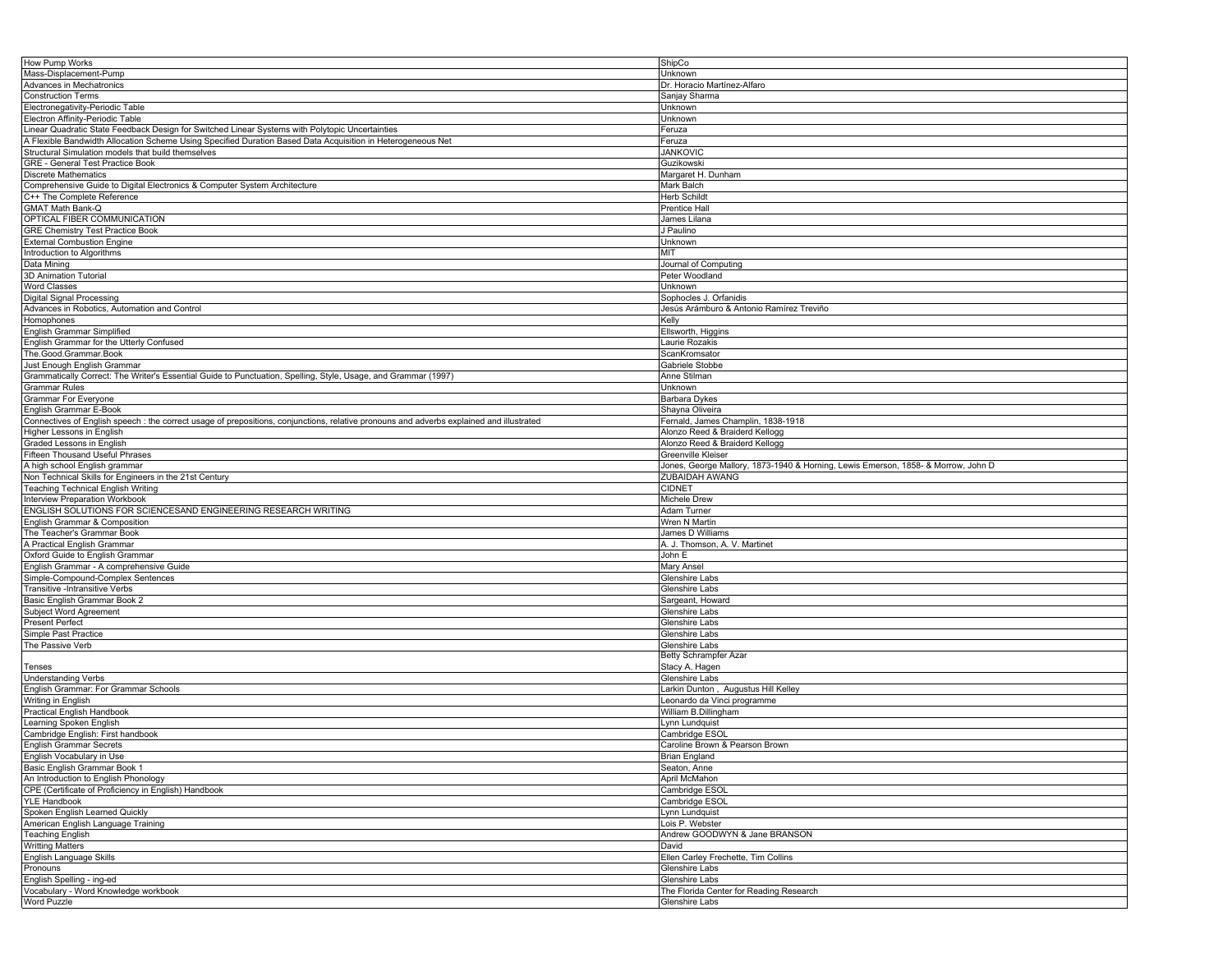| Vocabulary and picture prompts for language teaching book 2                                | Veronica Gilhooly, Learnwell Oy                             |
|--------------------------------------------------------------------------------------------|-------------------------------------------------------------|
| The Grammar of English Grammars                                                            | Brown, Goold                                                |
| Merriam-Webster's Collegiate Dictionary                                                    | Merriam-Webster                                             |
| Oxford Advanced Learner's Dictionary                                                       | Oxford Press                                                |
| <b>Adjectives and Opposites</b>                                                            | <b>Glenshire Labs</b>                                       |
| McGill Poem and Song Writer                                                                | <b>Glenshire Labs</b>                                       |
| Pronunciations - KNACK                                                                     | Wiseley                                                     |
| <b>Word Classes</b>                                                                        | Glenshire Labs                                              |
|                                                                                            |                                                             |
| Advanced English Grammar practice                                                          | <b>Richard Walton</b>                                       |
| Counterbalance Valves                                                                      | GDLC                                                        |
| Cavitation                                                                                 | <b>GDLC</b>                                                 |
| Handbook of Turbomachinery                                                                 | Earl Logan                                                  |
| Principle of Turbomachinery                                                                | Dr. Gongtao Wang                                            |
| Textbook Multigrid Efficiency for Computational Fluid Dynamics Simulations                 | Brandt, Achi & Thomas, James L. & Diskin, Bori              |
| <b>Elementary Fluid Mechanics</b>                                                          | Vennard, John K.                                            |
| <b>Fluid Mechanics</b>                                                                     | D. Landau & E.M. Lifshitz                                   |
| Water Loss Control Manual                                                                  | Julian Thorton                                              |
| Flow of Fluids Through Valve Fittings and Pipes                                            | Crane                                                       |
| Design of Fluid Systems Hook-up Book                                                       | Spirax                                                      |
| Boundary Layer Theory                                                                      | Herman S                                                    |
| <b>Fluid Mechanics</b>                                                                     |                                                             |
| with Vector Field Theory                                                                   |                                                             |
|                                                                                            | Dennis Prieve                                               |
| Basic Concepts in Turbomachinery                                                           | Grant Ingram                                                |
| Solution Manual to Engineering Fluid Mechancs                                              | Clayton Crowe & Donald Elger                                |
| Failure Prognostics of a Hydraulic Pump Using Kalman Filter                                | <b>IEEE</b>                                                 |
| Liquid Temperature Control for a Hydraulic Turning Machine - IEEE Control Systems Magazine | IEEE                                                        |
| Manometer                                                                                  | <b>GDLC</b>                                                 |
| Hydro Power Plant                                                                          | GDLC                                                        |
| Hydro-Electric Power Plant                                                                 | GDLC                                                        |
| Compressor Design in X-43A                                                                 | <b>NASA</b>                                                 |
| Fluid Mechanics: All about Water Pumps                                                     | <b>Bell Student Series</b>                                  |
| Introduction to Fluid Mechanics, 7th Edition                                               | UnRobert W. Fox, Philip J. Pritchard, Alan T. McDonaldknown |
| Horizontal Centrifugal Pump                                                                | <b>GDLC</b>                                                 |
|                                                                                            |                                                             |
| Various Types of Compressors                                                               | <b>GDLC</b>                                                 |
| Hydraulic Pressure Switch Applications                                                     | <b>GDLC</b>                                                 |
| <b>Types of Pneumatic Compressors</b>                                                      | <b>GDLC</b>                                                 |
| Engineering Fluid Mechanics Student Solutions Manual                                       | Clayton T. Crowe & Donald F. Elger                          |
| Fundamentals of Compressible Fluid Mechanics                                               | Genick Bar-Meir                                             |
| Fundamentals of Computational Fluid Dynamics                                               | Harvard Lomax & Thomas H. Pulliam                           |
| Fundamentals of Fluid Mechanics and Transport Phenomena                                    | Jean-Laurent Peube                                          |
| Fluid Mechanics: Fundamentals and Applications                                             | John Cimbala, Yunus Cengel                                  |
| Buoyancy Lab                                                                               | Phet                                                        |
| <b>Buoyancy Tutorial</b>                                                                   | GDLC                                                        |
| Flowmeter Wall Manometer                                                                   | <b>BCET</b>                                                 |
| <b>Fluid Mechanics</b>                                                                     | Frank M. White                                              |
| <b>Fluid Mechanics</b>                                                                     | J. E. Shepherd                                              |
|                                                                                            |                                                             |
| <b>Basics of Fluid Mechanics</b>                                                           | Genick Bar-Meir                                             |
| Navier Stokes Problem Solutions                                                            | White                                                       |
| Fluid Mechanics Cheat Sheet                                                                | UFW                                                         |
| Thermodynamics, Heat Transfer, Fluid Flow                                                  | <b>DOE</b>                                                  |
| Fluid Mechanics and Thermodynamics of Turbomachinery 4E                                    | S Larry Dixon , Cesare Hall                                 |
| Orfice Meter                                                                               | Unknown                                                     |
| Pelton Wheel                                                                               | Unknown                                                     |
| Fluid Mechanics and Hydraulic Machines                                                     | Rajput, Modi, Seth                                          |
| Fluid Mechanics for Power Generation                                                       | P M V Subbarao                                              |
| TURBO-MACHINERY                                                                            | P M V Subbarao                                              |
| <b>Fluid Mechanics</b>                                                                     | Eric G. Paterson                                            |
| Introduction to Fluid Mechanics                                                            | Mc Donalds                                                  |
|                                                                                            |                                                             |
| Working of Turbojet Engine                                                                 | Project Oscar                                               |
| Turbofan Jet Engine                                                                        | Pratt & Whitney                                             |
| Aircraft Turbo Propeller                                                                   |                                                             |
|                                                                                            | Pratt & Whitney                                             |
| <b>Supercritical Fluid Extraction</b>                                                      | Sumit Pandya                                                |
| <b>Hydraulic Machine</b>                                                                   | <b>Adolix Split</b>                                         |
| Laminar Flow                                                                               | Perdue University                                           |
| 2009 GK BOOK                                                                               | <b>RK</b>                                                   |
| The Greatest General Knowledge Quiz Book                                                   | Cowlin, Chris.                                              |
| Monocots vs Dicots                                                                         |                                                             |
|                                                                                            | Unknown                                                     |
| Plant Cycle                                                                                | Unknown                                                     |
| Chapter 7 - Computer Networks                                                              | Andrew Tanenbaum                                            |
| Chapter 8 - Computer Networks                                                              | Andrew Tanenbaum                                            |
| How does Microwave Oven Work                                                               | Unknown                                                     |
| Message Routing                                                                            | Unknown                                                     |
| Millikans Oil-Drop Experiment                                                              | Unknown                                                     |
| Trivopaedia                                                                                | Unknown                                                     |
| Beam Balance<br><b>Financial Ratios</b>                                                    | Unknown<br>Unknown                                          |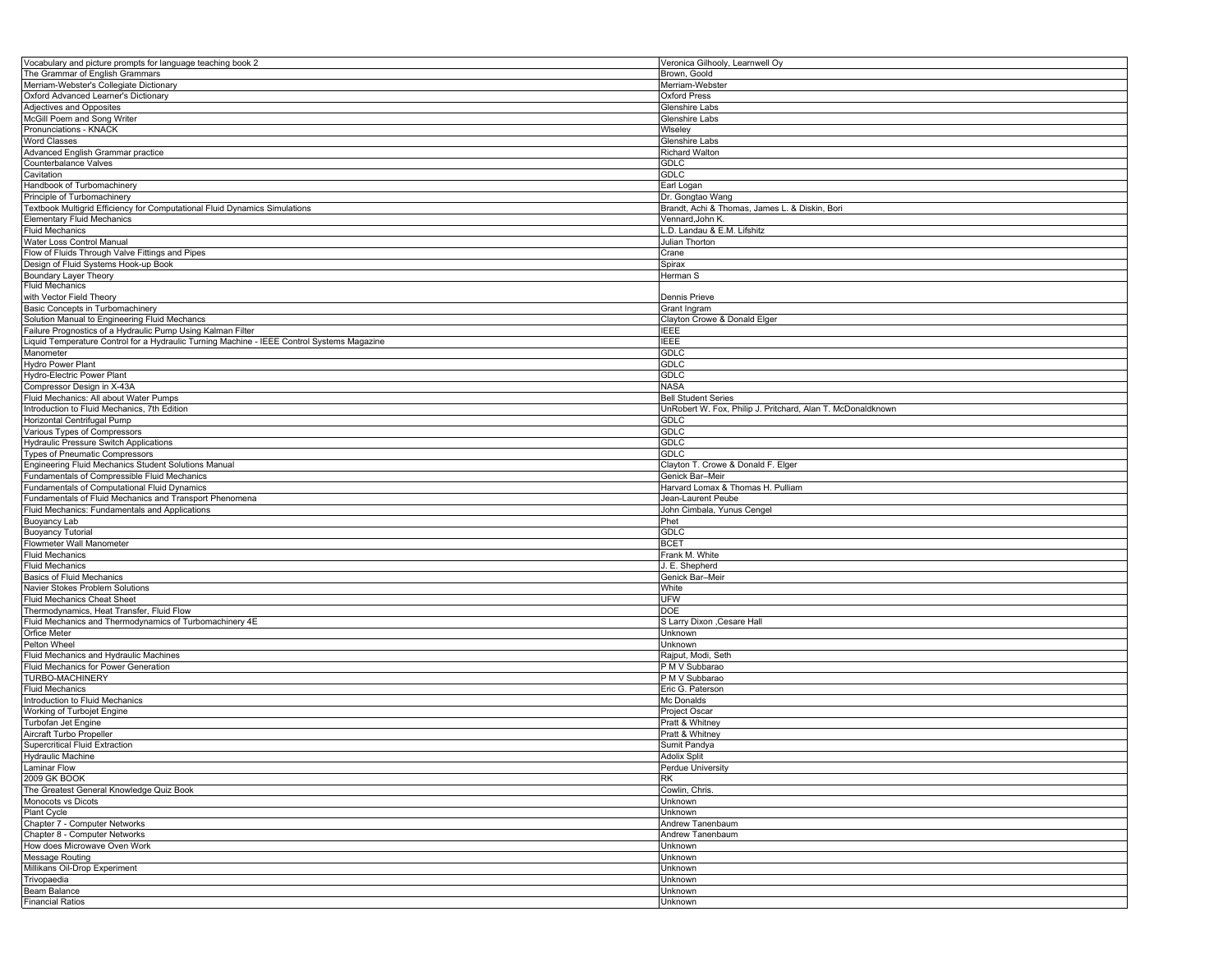| The Complete Book of Intelligence Tests : 500 exercises to improve, upgrade and enhance your mind strength | PHILIP CARTER                            |
|------------------------------------------------------------------------------------------------------------|------------------------------------------|
| <b>VHDL Primer</b>                                                                                         | Jayaram Bhaskar                          |
| Linux Administration Made Easy                                                                             | <b>Steve Frampton</b>                    |
| C++ Reference Manual                                                                                       | SGI                                      |
| Suppressed Inventions & Other Discoveries                                                                  | Jonathan Eisen                           |
| Inventions that changed History                                                                            | <b>CCC Labs</b>                          |
| Some Famous Indian Scientists                                                                              | Unknown                                  |
| Kids Inventing! A Handbook for Young Inventors                                                             | <b>Susan Casey</b>                       |
| The General Knowledge Quiz Book                                                                            | Arcturus Publishing Limited Contributors |
| The Great Book of Questions and Answers                                                                    | Various                                  |
| Factorization of Polynomials - Synthetic Division                                                          | Unknown                                  |
| Factorization of Polynomials - Problem Solving                                                             | Unknown                                  |
| Factorization of Polynomials - Presentation                                                                |                                          |
|                                                                                                            | Unknown                                  |
| Respiration - Baloon Experiment                                                                            | Unknown                                  |
| Respiration - The Big Picture                                                                              | Unknown                                  |
| Respiration - How Lungs Work                                                                               | Unknown                                  |
| Respiration - Breathing                                                                                    | Unknown                                  |
| <b>Tokamok Tutorial</b>                                                                                    | Unknown                                  |
| Respiration - How Breathing Works                                                                          | Unknown                                  |
| Respiration & Breathing - Internals                                                                        | Unknown                                  |
| Respiration - Advanced                                                                                     | Unknown                                  |
| Respiration - Anatomy of Breathing                                                                         | Unknown                                  |
| Respiration - What is in a Breath                                                                          | Unknown                                  |
| Respiration - Rib Movements                                                                                | Unknown                                  |
| Circuit Simulator                                                                                          | Falstad                                  |
| <b>GRE Physics Test Practice Book</b>                                                                      | ETS                                      |
| <b>GRE Practice Book</b>                                                                                   | <b>ETS</b>                               |
| <b>Biology Glossary</b>                                                                                    | Isaac                                    |
| Fundamentals of Physics 7th Edition: Test Blanks                                                           | Halliday/Resnick/Walker                  |
| <b>Collins Dictionary of Physics</b>                                                                       | Unknown                                  |
| <b>Physics Formulary</b>                                                                                   | J.C.A. Wevers                            |
| Glossary-Coined-Names                                                                                      | John Andraos                             |
|                                                                                                            |                                          |
| Focal Length - Virtual Bench                                                                               | Unknown                                  |
| Respiratory System - Internals                                                                             | Unknown                                  |
| Carbon Cycle - Complete Tutorial                                                                           | Unknown                                  |
| Respiratory System - Narrated Tutorial                                                                     | Unknown                                  |
| Factorization of Polynomials - Multiplying Polynomials                                                     | Unknown                                  |
| Factorization of Polynomials - Polynomials Tutorial                                                        | Unknown                                  |
| Algebra Review - MathLab                                                                                   | Unknown                                  |
| Factorization of Polynomials - Synthetic Division                                                          | Unknown                                  |
| Factorization of Polynomials - Division Of Polynomials                                                     | Unknown                                  |
| Factorization of Polynomials - Division Diagnostics                                                        | Unknown                                  |
| Factorization of Polynomials - Using Algebric Tiles                                                        | Unknown                                  |
| Factorization of Polynomials - Rules                                                                       | Unknown                                  |
| Factorization of Polynomials - MathLab                                                                     | Unknown                                  |
| Factorization of Polynomials - Simplifying                                                                 | Unknown                                  |
| Factorization of Polynomials - Tutorial                                                                    | Unknown                                  |
| Factorization of Polynomials - Dividing a Polynomial by a Polynomial Example                               | Unknown                                  |
| Factorization of Polynomials - Dividing a Polynomial by Monomial Exercise                                  | Unknown                                  |
| Factorization of Polynomials - Dividing a Polynomial by Monomial Example                                   | Unknown                                  |
| Factorization of Polynomials - Dividing a Polynomial by a Polynomial Exercise                              | Unknown                                  |
| Factorization of Polynomials - Application of factoring                                                    | Unknown                                  |
| Factorization of Polynomials - Interactive MathLab                                                         | Unknown                                  |
| Factorization of Polynomials - Educomp                                                                     | Unknown                                  |
| Respiration - Educomp                                                                                      | Unknown                                  |
|                                                                                                            |                                          |
| Gram Stain Interactive - Milk Testing<br>Gram Stain Procedure                                              | Unknown                                  |
|                                                                                                            | Unknown                                  |
| Gram Stain Testing using Microscope - Interactive                                                          | Unknown                                  |
| Gram Staining Step by Step                                                                                 | Unknown                                  |
| <b>Gram Staining Equipment</b>                                                                             | Unknown                                  |
| Gram Stain - Internal Mechanism                                                                            | Unknown                                  |
| Making a Gram Stain - Virtual Lab                                                                          | Unknown                                  |
| <b>Gram Staining Made Simple</b>                                                                           | Unknown                                  |
| Gram Stain Tutorial                                                                                        | Unknown                                  |
| Gram Staining Interactive Procedure                                                                        | Unknown                                  |
| ChangeLab - Physical and Chemical                                                                          | Unknown                                  |
| Stoichiometry                                                                                              | Unknown                                  |
| Digestive Systems of Hydra, Planaria and Earthworm                                                         | Unknown                                  |
| Power Plant Fundamentals - Complete Interactive                                                            | Dharmit Thakore                          |
| Gas Turbine Power Plant                                                                                    | Unknown                                  |
| Cloning 101                                                                                                | Unknown                                  |
| <b>Food Chain Tutorial</b>                                                                                 | Unknown                                  |
| Binary fission - Interactive                                                                               | Unknown                                  |
| Binary fission - DNA                                                                                       | Unknown                                  |
| Binary fission - Filamental Growth                                                                         | Unknown                                  |
| Binary fission - Real Life Fun Example                                                                     | Unknown                                  |
|                                                                                                            |                                          |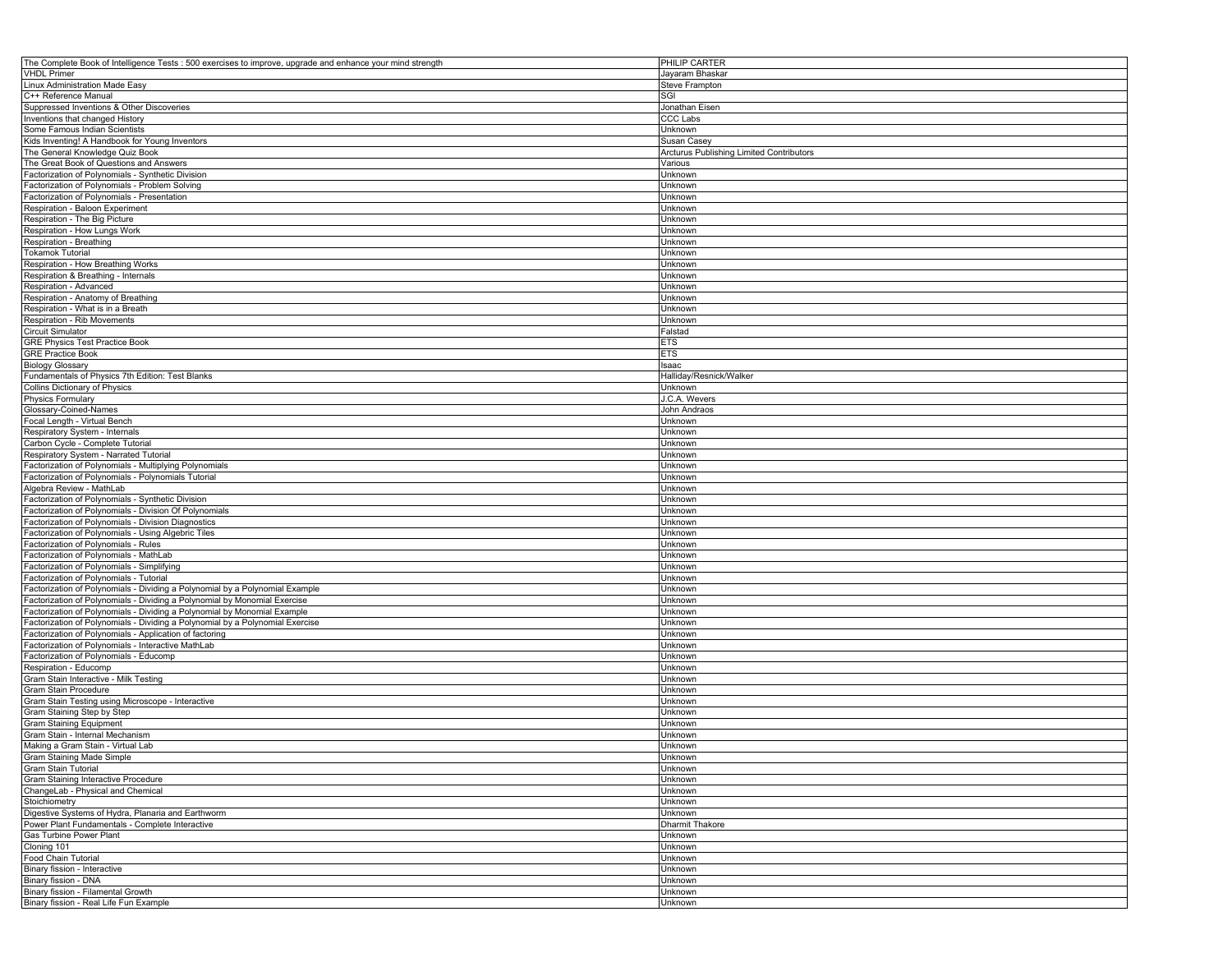| Binary fission - Tutorial with Text                    | Unknown                                       |
|--------------------------------------------------------|-----------------------------------------------|
| Binary fission - Simple                                | Unknown                                       |
| Binary fission - Edurite                               | Unknown                                       |
| Focal Length - Optical Instruments                     | Unknown                                       |
| Focal Length - Ray Diagram Tutorial                    | Unknown                                       |
| Focal Length - Convex Lens Problem                     | Unknown                                       |
| Focal Length - Reflectors                              | Unknown                                       |
| Resistors in Parallel (HowTo)                          | Unknown                                       |
| Resistors in Series (HowTo)                            |                                               |
|                                                        | Unknown                                       |
| Focal Length, Lenses                                   | Unknown                                       |
| Focal Length, Reflection & Refraction                  | Unknown                                       |
| Focal Length - Mirros and Lenses, Light and Color      | Unknown                                       |
| Focal Length - Depth of Field                          | Unknown                                       |
| Focal Length - Convex Lense Tutorial                   | Unknown                                       |
| Focal Length - Optical Bench                           | Unknown                                       |
| Focal Length - Arriving at UV Formula                  | Unknown                                       |
| Focal Length - Mirrors and Lenses                      | Unknown                                       |
| Focal Length - Edurite                                 | Unknown                                       |
| PN Junction                                            | Unknown                                       |
| PN Junction Lab                                        | Unknown                                       |
| Learn Kannada through English                          | Unknown                                       |
|                                                        |                                               |
| Microscope Tutorial                                    | Unknown                                       |
| Refractive Index                                       | Unknown                                       |
| Faraday's Law                                          | Unknown                                       |
| Microcontroller Simulator MCU 8051                     | Fedora                                        |
| Vector Valued Functions - Plance Curves                | Unknown                                       |
| Euler's Theorem                                        | Unknown                                       |
| Complex Variables & Laplace Transform                  | Unknown                                       |
| Managing Marketing Information                         | <b>Harvard University</b>                     |
| Top Company Case Studies in Branding                   | <b>Harvard University</b>                     |
| Organizational Behaviour                               | Robbins                                       |
| <b>Powerful Steps</b>                                  | <b>Brian Bieler</b>                           |
| Richand Free                                           | <b>Brian Bieler</b>                           |
| Be a Leader For God's Sake                             | <b>Bruce Winston</b>                          |
|                                                        |                                               |
| Pythagoras Theorm                                      | Unknown                                       |
| <b>Quantum Mechanics</b>                               | D.C.Krause                                    |
| Theories & Laws of Forces                              | Unknown                                       |
| Engineering 3D Geometry                                | Unknown                                       |
| Flow Chart Maker                                       | Dia                                           |
| Cholesterol                                            | Unknown                                       |
| Van De Graaff Generator                                | Unknown                                       |
| Diodes & Triodes                                       | Unknown                                       |
| Electomagnet                                           | Unknown                                       |
| How Microprocessor Works                               | Unknown                                       |
| Microprocessor - SumProgram                            | Unknown                                       |
| Microprocessor - CountProgram                          | Unknown                                       |
| TCP/IP Tutorial Series - 3                             | Siemens                                       |
| TCP/IP Tutorial Series - 2                             | Siemens                                       |
|                                                        |                                               |
| TCP/IP Tutorial Series - 1                             | Siemens                                       |
| CCNA Topology (Large)                                  | Cisco                                         |
| Pascal's Principle Tutorial                            | Unknown                                       |
| Working of an Ear                                      | Unknown                                       |
| Sorting Algorithms                                     | Unknown                                       |
| Network Spanning Tree                                  | Cisco                                         |
| <b>Linked Lists</b>                                    | Unknown                                       |
| Algorithmic Sorts                                      | Unknown                                       |
| AVLTree                                                | Arsen Gogeshvili                              |
| <b>Boulton-Watt Engine</b>                             | <b>UMich</b>                                  |
| Lunar Phase Simulator                                  | <b>NASA</b>                                   |
| Oscilloscope Simulation                                | France Edumedia                               |
| Oscilloscope Tutorial - Frequency Measurements         | Unknown                                       |
| <b>Beam Deflections</b>                                | Unknown                                       |
|                                                        |                                               |
| ReadyMix Concrete Production                           | CeMex                                         |
| Materials of Engineering Construction 8                | Wiskocil, Clement T                           |
| Linear Matrix Inequalities ir                          |                                               |
| System and Control Theory                              | Stephen Boyd                                  |
| SwitcherCAD                                            | Linear Technologies                           |
| A Robotically-Augmented Walker                         | Carnegie Mellon University                    |
| Metastable Legged-Robot Locomotion                     | MIT                                           |
| The Story of the CDO Market Meltdown                   | <b>Harvard University</b>                     |
| Using a Mobile, Agent-based                            |                                               |
| Environment to support Cooperative                     |                                               |
| Software Processes                                     | Norwegian University for Science & Technology |
| Microsoft Visual Basic .NET Projects for the Classroom | Alfred C Thompson II                          |
| Vocabulary - Word Knowledge                            | The Florida Center for Reading Research       |
| Process Modeling for Process Improvement               | <b>Stanford University</b>                    |
|                                                        |                                               |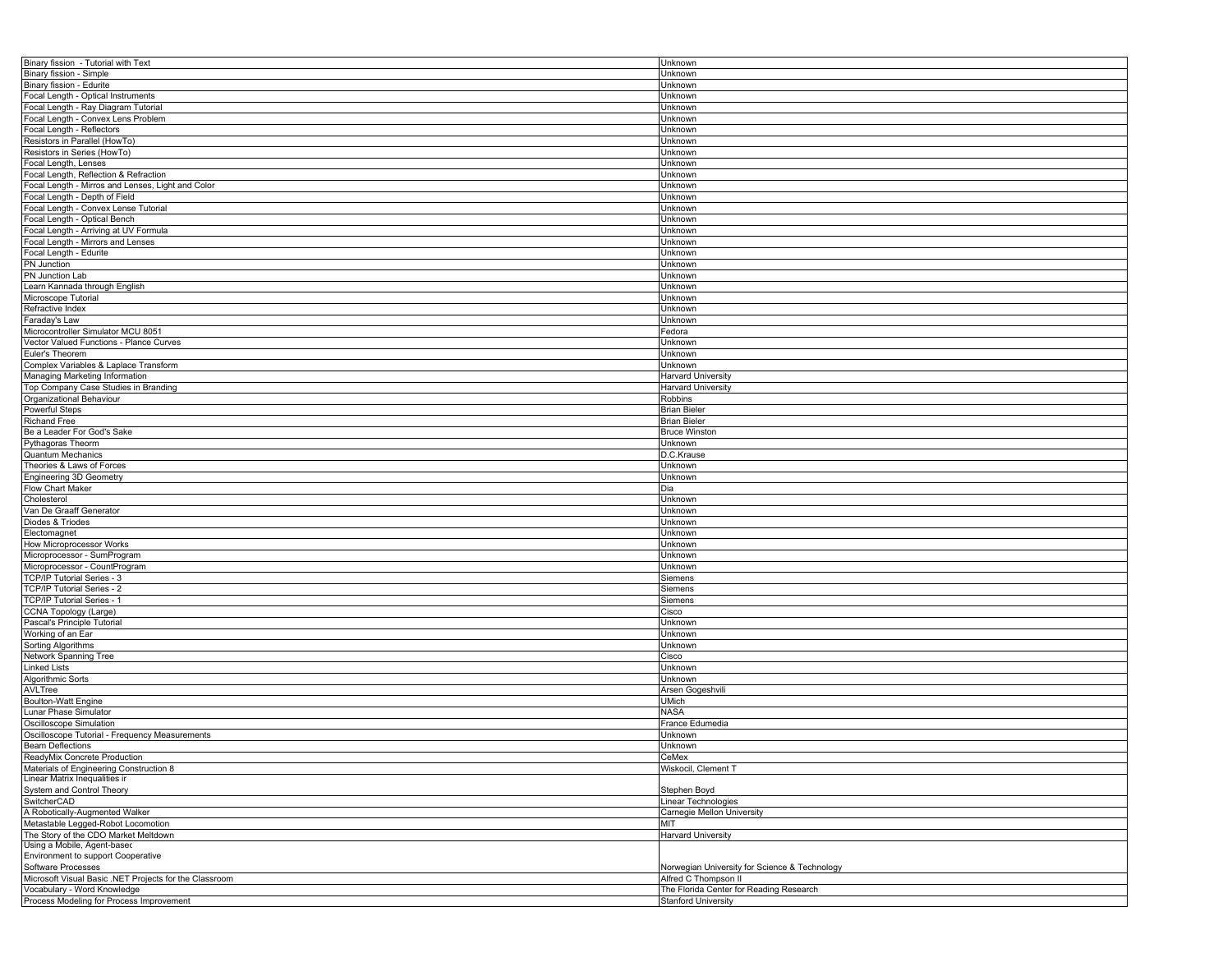| Probabilistic Algorithms in Robotics                                   |                                   |
|------------------------------------------------------------------------|-----------------------------------|
|                                                                        | Carnegie Mellon University        |
| ANALYSIS OF SECURITY PROTOCOLS                                         |                                   |
| FOR WIRELESS NETWORKS                                                  | <b>Stanford University</b>        |
| Algorithms and Resource Requirements                                   |                                   |
| for Fundamental Problems                                               | Carnegie Mellon University        |
| <b>Purely Functional Data Structures</b>                               | Carnegie Mellon University        |
| Agent-based modeling in electricity markets                            | Carnegie Mellon University        |
| A Foundation in Digital Communication                                  | Amos Lapidoth                     |
| <b>VHDL Design</b>                                                     | Bryan Mealy, Fabrizio Tappero     |
| <b>Systems Engineering</b>                                             | Boris Cogan                       |
| <b>Embedded Systems</b>                                                | Wikibooks                         |
|                                                                        |                                   |
| <b>Maths Dictionary</b>                                                | Unknown                           |
| Bonding & Periodic Table                                               | Unknown                           |
| Logic Flows Experiment                                                 | David Keffer                      |
| Logicly Simulator                                                      | University of Kent                |
| Logic Gates                                                            | Rochester University              |
| The Logic Lab                                                          | Rochester University              |
| Electricity Experiments You Can Do At Home                             | Stan Gibilisco                    |
| 123 Robotics Experiments                                               | Myke Predco                       |
| <b>Big Book of Experiments</b>                                         | Usborne                           |
| The Golden Book of Chemistry Experiments                               |                                   |
|                                                                        | <b>Robert Brent</b>               |
| Janice VanCleave's 204 Sticky, Gloppy, Wacky and Wonderful Experiments | Janice VanCleave                  |
| The Rescue                                                             | Unknown                           |
| Combinatory Logic                                                      | Viacheslav Wolfengagen            |
| <b>Code Making</b>                                                     | Kelly                             |
| Electronics-Experimental Techniques                                    | William C. Elmore & Matthew Sands |
| Handbook of Formulae and Physical Constants                            | D Stanley                         |
| <b>Vernier Calipers</b>                                                | <b>UWisconsin</b>                 |
|                                                                        | <b>CUHK</b>                       |
| Magentic Train                                                         |                                   |
| 6th Grade Perimeter & Area                                             | Unknown                           |
| 6th Grade Geometry Basics                                              | Unknown                           |
| 6th Grade Measurements                                                 | Unknown                           |
| Coal Plant Virtual Tour                                                | Southern Company                  |
| Working of a Coal Plant                                                | Arizona State University          |
| How is Coal Formed?                                                    | Unknown                           |
| <b>Advanced Power Systems</b>                                          | Dr. Kar                           |
| Introduction to Microelectronics                                       | Alessandro Pinto                  |
|                                                                        |                                   |
| Rijndael Cypher - 128 bit encryption                                   | Enrique Zabala                    |
| Crypto Tutorial                                                        | <b>JERIC</b>                      |
| <b>Insertion Sort Tutorial</b>                                         | Unknown                           |
| The Java EE 6 Tutorial                                                 | Oracle Corporation                |
| Operating Systems - ProcessStateDiagram                                | Unknown                           |
| Network Message Routing                                                | Unknown                           |
| Processor Instruction Execution Cycle                                  | University of Queensland          |
| <b>Networking Basics</b>                                               | Cisco                             |
| Basic Parts of a Computer for Little Kids                              | Intel                             |
|                                                                        |                                   |
| <b>Build a Computer Network</b>                                        | <b>Stanford University</b>        |
| Countdown Teaser                                                       | Unknown                           |
| Panchatantra                                                           | Kumud Singhal                     |
| <b>Word Puzzle</b>                                                     | Unknown                           |
| Little Red Riding Hood                                                 | Unknown                           |
| The Ultimate Guide to Kids Spelling Bee Words                          | National Spelling Bee             |
| Cambridge Idioms Worksheets                                            | Cambridge University              |
| Vocabulary and picture prompts for language teaching book 2            | Veronica Gilhooly, Learnwell Oy   |
|                                                                        |                                   |
| What Teachers Really Need to Know About Formative Assessment           | Greenstein, Laura                 |
| Routledge An Introduction to Classroom Observation                     | E. C. Wragg                       |
| 1000 Best New Teacher Survival Secrets                                 | Kandace Martin, Kathleen Brenny   |
| 100+ Ideas for Children                                                | Nionia                            |
| Ilusion - Contrast                                                     | <b>Unknown</b>                    |
| Illusion - Haze                                                        | Unknown                           |
| <b>Distillation Virtual Lab</b>                                        | Unknown                           |
| 100 Linux Tips and Tricks                                              | Patrick Lambert                   |
| Learn Tables - MathLab                                                 | Unknown                           |
|                                                                        |                                   |
| Voltaic Cell - Virtual Lab                                             | Unknown                           |
| Ten Teasers - 7Yrs                                                     | LittleFox                         |
| Crab's riddle                                                          | LittleFox                         |
| Brain Teasers - 8Yrs                                                   | NASA                              |
| Nursery Rhymes - 3                                                     | Northumberland County             |
| Nursery Rhymes - 2                                                     | Northumberland County             |
| Brain Teasers - 15Yrs                                                  | NASA                              |
| Chemistry Virutal Lab - Centigram balance                              | Unknown                           |
| MathLab: Algebric Equations - 6th Grade                                |                                   |
|                                                                        | Unknown<br><b>West Sussix</b>     |
| Chemistry Virtual Lab - 5th Grade                                      |                                   |
|                                                                        |                                   |
| AutoCAD Tutorial - starting commands                                   | Unknown                           |
| AutoCAD Tutorial - Introduction<br><b>Applied Aerodynamics</b>         | Unknown                           |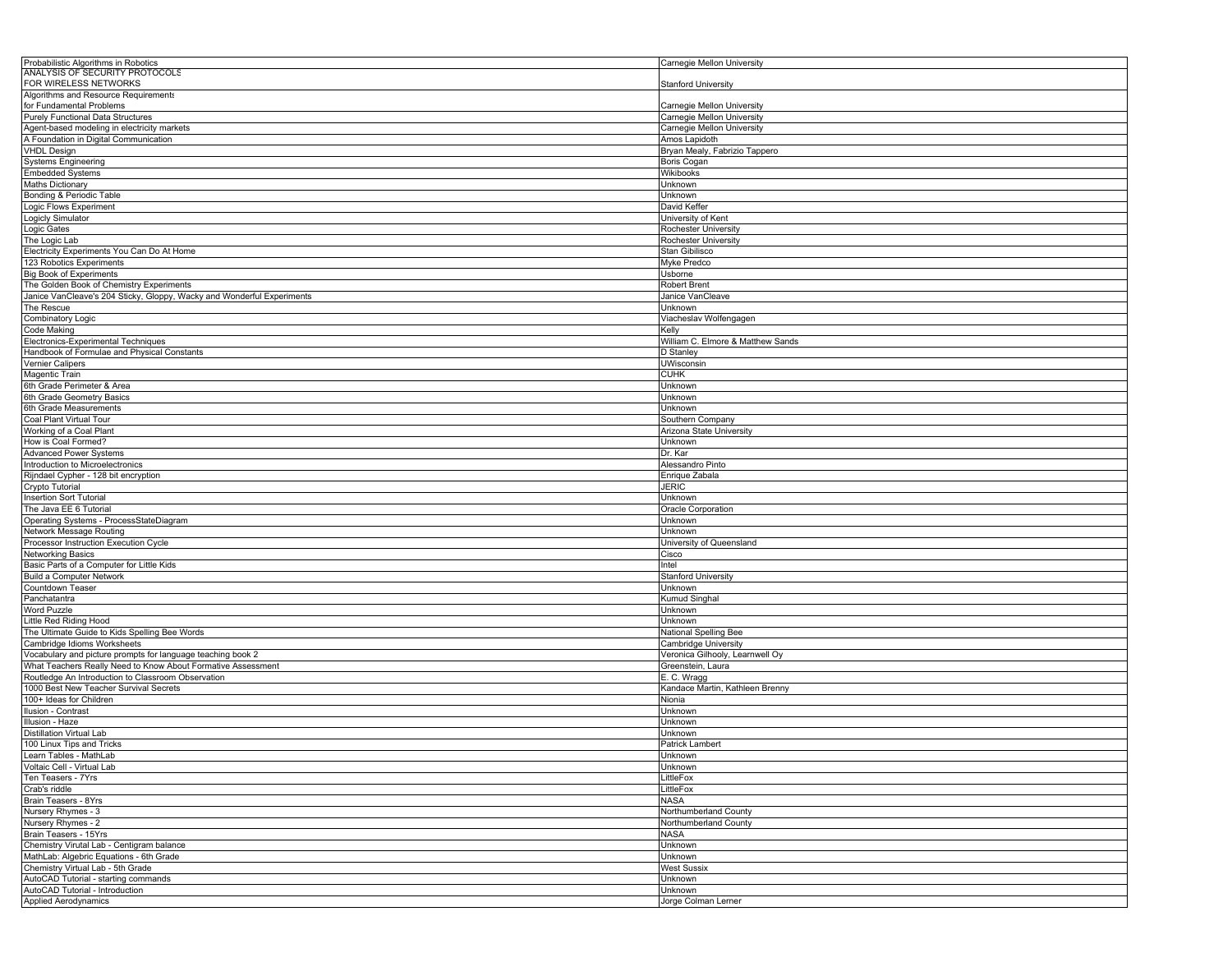| <b>Grid Computing</b>                                       | Soha Maad                              |
|-------------------------------------------------------------|----------------------------------------|
| Business Dynamics in the 21st Century                       | Ong Lin Dar                            |
| Advanced Magnetic Materials                                 | Leszek Malkinski                       |
|                                                             |                                        |
| <b>Control Systems</b>                                      | Wikibooks                              |
| <b>Engineering Acoustics</b>                                | Wikibooks                              |
| Physics of Light and Optics                                 | Justin Peatross                        |
| The French Revolution by Thomas Carlyle                     | Carlyle, Thomas, 1795-1881             |
|                                                             | <b>UND Aerospace</b>                   |
| CRJ Trainer                                                 |                                        |
| <b>Helicopter Premiere</b>                                  | Goodrich                               |
| Working of Turbojet Engine                                  | Project Oscar                          |
| <b>Engine Airflow Routing</b>                               | General Electric                       |
| Car Engine Components Tutorial                              | Chrysler                               |
|                                                             |                                        |
| <b>Gas Equations</b>                                        | Unknown                                |
| Multi Engine Training                                       | Avia Studios                           |
| Jet Engine                                                  | Pratt & Whitney                        |
| Rocket Engine                                               | Pratt & Whiteney                       |
|                                                             | Pratt & Whitney                        |
| Aircraft Turbo Propeller                                    |                                        |
| House of Quality Tutorial                                   | Dr. A. J. Lowe                         |
| Simple AC Generator                                         | Unknown                                |
| <b>Shear Stress</b>                                         | Unknown                                |
| <b>Supercritical Fluid Extraction</b>                       | Sumit Pandya                           |
|                                                             |                                        |
| Newton's 2nd Law - Acceleration                             | <b>Jnknown</b>                         |
| <b>Heat Engines</b>                                         | Unknown                                |
| <b>Hydraulic Machine</b>                                    | <b>Adolix Split</b>                    |
| Turning Machines - Lathe                                    | Kelly Curran                           |
| Laws of Thermodynamics                                      | <b>Jnknown</b>                         |
|                                                             |                                        |
| Hooke's Law                                                 | <b>Jnknown</b>                         |
| Ohm's Law                                                   | Unknown                                |
| Pascal's Experiment                                         | Unknown                                |
| <b>Hybrid Engines</b>                                       | University of Darmstadt                |
|                                                             | Missouri University                    |
| <b>Stress Strain Relationsip</b>                            |                                        |
| Quasi Equilibrium Process                                   | Adolix Split                           |
| Cauchy-Shwartz Inequality                                   | ∟ Ryane                                |
| Product & Distribution Strategies                           | Harvard University                     |
| What is RFID                                                | <b>General Electric</b>                |
| What is Radio Spectrum                                      | <b>Jnknown</b>                         |
|                                                             |                                        |
| <b>Turbine Movie</b>                                        | <b>Jnknown</b>                         |
| 3 Phase Delta Connection                                    | Unknown                                |
| 3 Phase Star Connection                                     | Unknown                                |
| Digital Multimeter Virtual Lab                              | Unknown                                |
| Circuit-Construction-Kit-AC-Virtual-Lab                     | Unknown                                |
|                                                             |                                        |
| Nutrients                                                   | <b>Jnknown</b>                         |
| Igneous Rock Formation (Interactive)                        | Unknown                                |
| Rocks and Minerals - Britannica Illustrated Science Library | Rocks & Minerals                       |
| Sociology                                                   | John J. Macionis                       |
| CAT Mock Paper                                              | <b>ENDEAVOR</b>                        |
| CATch Me if you Can                                         | Ashutosh Kar                           |
|                                                             |                                        |
| Case Study Research                                         | University of Cambridge                |
| Retailing-Jeff Cox                                          | Jeff Cox                               |
| Accounting - Cheat Sheet                                    | <b>MATTHEW</b>                         |
| ComputerAwarenessMCQs                                       | Anuk Dikshit                           |
| Vedic Mathematics                                           | FLORENTIN SMARANDACHE                  |
| The Peaceful Night                                          |                                        |
|                                                             | Harry Smith                            |
| <b>IFS General English</b>                                  | <b>RAJESH</b>                          |
| General Studies Question paper                              | RAJESH                                 |
| India-Year-Book-2011                                        | Government of India                    |
| The Grammar of English Grammars                             | Brown, Goold                           |
| How To Study and Teaching How To Study                      | McMurry, F.M.                          |
| Faculty Virtues and Character Strengths                     | Thomas V. McGovern; Jeffrey R. Stowell |
|                                                             |                                        |
| How to Teach Writing                                        | Unknown                                |
| Dealing with EFL Terminology                                | Gisela Woodward                        |
| Classroom Pedadogics                                        | Gisela Woodward                        |
| Diesel Engine                                               | <b>UWM</b>                             |
| Electromagnetic Spectrum                                    | <b>CMU</b>                             |
| Theodolite                                                  | Unknown                                |
|                                                             |                                        |
| Tacheometric Surveying                                      | National Singapore University          |
| Stress - Tutorial                                           | E S Johansen                           |
| Shear Stress Formula                                        | <b>Stanford University</b>             |
| Structure & Forces                                          | <b>Stanford University</b>             |
| Stength of Materials                                        | <b>Stanford University</b>             |
| Refrigeration Cycle                                         | Ranger Hope                            |
|                                                             |                                        |
| <b>Laminar Flow</b>                                         | Perdue University                      |
| <b>HEMI</b> Engine                                          | Chrysler                               |
| <b>Heat Transfer Quiz</b>                                   | Unknown                                |
| <b>Heat Transfer</b>                                        | <b>CUHK</b>                            |
| Performance Analysis of the Hymotion PHEV Fleet             | Hiu                                    |
|                                                             |                                        |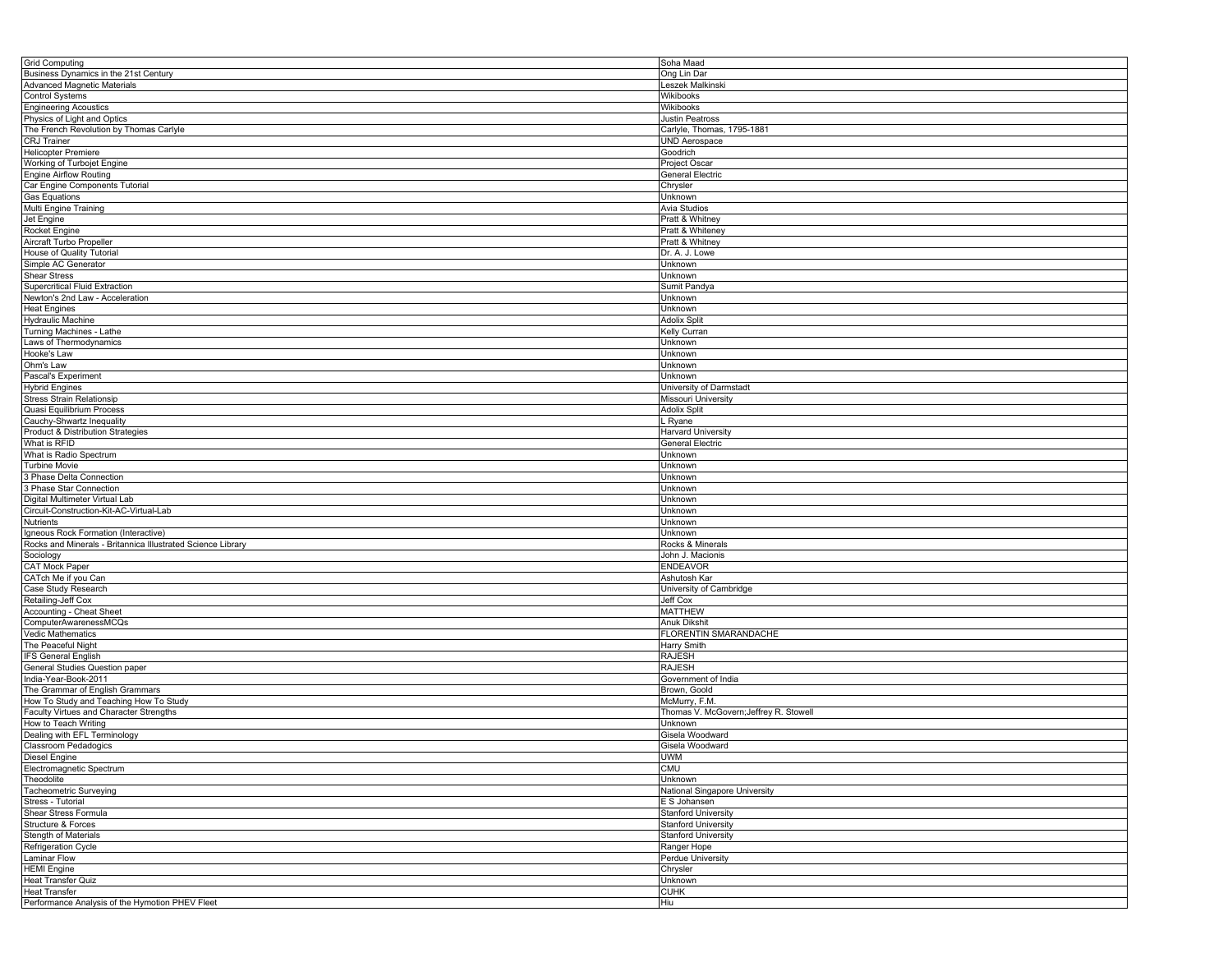| A log-domain implementation of the Mihalas-Niebur neuron model      | Andre van Schaik                                                                                    |
|---------------------------------------------------------------------|-----------------------------------------------------------------------------------------------------|
| Electrically Small Loop Antenna for UHF Band RFID Tag               | Young-Joon Ahn, Frances J. Harackiewicz, Sung-Joo Kim, Myun-Joo Park, Yong-Seek Chung & Byungje Lee |
| Powerplant - Main Cycle                                             | Unknown                                                                                             |
| Gas Turbine                                                         | CUHK                                                                                                |
| Power Engineering - Kalina Cycle                                    | General Electric                                                                                    |
|                                                                     |                                                                                                     |
| <b>Extrusion Process</b>                                            | <b>SAPA</b>                                                                                         |
| <b>TOEFL Learning - Nouns</b>                                       | <b>TOEFL Interactive</b>                                                                            |
| GRE - Literature in English Practice Book                           | ETS                                                                                                 |
| <b>TEOFL Build Your Vocab</b>                                       | Gargantuan                                                                                          |
| Introduction to Logic Gates                                         | <b>Stanford University</b>                                                                          |
|                                                                     |                                                                                                     |
| Microwave                                                           | Dave Kalmer                                                                                         |
| The Runamock Pigsbot                                                | David L                                                                                             |
| Real-Time Embedded Systems Fundamentals                             | Sheppard, Tom                                                                                       |
| Gulliver's Travels                                                  | Jonathan Swift                                                                                      |
| Around the World in Eighty Days                                     | Jules Verne                                                                                         |
| 20,000 Leagues Under the Sea                                        | Jules Verne                                                                                         |
|                                                                     |                                                                                                     |
| The Mysterious Affair at Styles                                     | Agatha Christie                                                                                     |
| Hamlet                                                              | William Shakespeare                                                                                 |
| Romeo and Juliet                                                    | William Shakespeare                                                                                 |
| Macbeth                                                             | William Shakespeare                                                                                 |
| Beasts of New York: A children's book for grown-ups                 | Jon Evans                                                                                           |
|                                                                     |                                                                                                     |
| Happy Maths - Time & Money                                          | Pratham                                                                                             |
| C++ - IO Streams                                                    | <b>Bjarne Stroustrup</b>                                                                            |
| <b>FES Bridges Lecture</b>                                          | <b>Florida Engineering Society</b>                                                                  |
| Operating Systems and Middleware: Supporting Controlled Interaction | Max Hailperin                                                                                       |
| An Introduction to Cryptography, Second Edition                     | RICHARD A. MOLLIN                                                                                   |
| Execution                                                           | Larry Bossidy & Ram Charan                                                                          |
|                                                                     |                                                                                                     |
| Treasure Island                                                     | Robert Louis Stevenson                                                                              |
| Fun-Early-Readers-Collection                                        | Danielle Bruckert                                                                                   |
| Waldo-and-the-Desert-Island                                         | Hans Wilhelm                                                                                        |
| All-Types-of-Aircraft                                               | Danielle Bruckert                                                                                   |
| Royal-Raven                                                         | Hans Wilhelm                                                                                        |
|                                                                     | Hans Wilhelm                                                                                        |
| Tyrone-the-Cheater                                                  |                                                                                                     |
| Holy Bible - English: King James Version                            | Unknown                                                                                             |
| THE NOBLE QURAN in the Urdu Language                                | Unknown                                                                                             |
| Merriam-Webster's Collegiate Dictionary                             | Merriam-Webster                                                                                     |
| Oxford Advanced Learner's Dictionary                                | Oxford Press                                                                                        |
| Grandfather's Stories                                               | Ernst Wiechert                                                                                      |
|                                                                     |                                                                                                     |
|                                                                     |                                                                                                     |
| Srimad Bhagavad-gita in Hindi                                       | Srila Bhaktivedanta Narayana Goswami Maharaja                                                       |
| Archimedes' Principle (Funny)                                       | Unknown                                                                                             |
| VirtualLab The Light Reaction                                       | Unknown                                                                                             |
|                                                                     |                                                                                                     |
| <b>Science Glossary</b>                                             | Unknown                                                                                             |
| Adjectives and Opposites                                            | Unknown                                                                                             |
| 32 Teeth                                                            | Unknown                                                                                             |
| Metabolic Process Tutorial                                          | Unknown                                                                                             |
| Archimedes' Principle                                               | Unknown                                                                                             |
| JFET Operation                                                      | E Coates                                                                                            |
|                                                                     |                                                                                                     |
| History - Imperial Wars                                             | Maps of War                                                                                         |
| Quick Sheet-DSP Formulae                                            | Unknown                                                                                             |
| How Engine Works                                                    | Louis Bloomfield                                                                                    |
| Vane Compressor                                                     | Unknown                                                                                             |
| How Pump Works                                                      | ShipCo                                                                                              |
| Mass-Displacement-Pump                                              | Unknown                                                                                             |
| Advances in Mechatronics                                            | Dr. Horacio Martínez-Alfaro                                                                         |
|                                                                     |                                                                                                     |
| <b>Construction Terms</b>                                           | Sanjay Sharma                                                                                       |
| Personalizing your Teaching                                         | Cambridge University                                                                                |
| <b>Team Teaching</b>                                                | Gisela Woodward                                                                                     |
| Abacus Tutorial                                                     | Unknown                                                                                             |
| Chemistry 8th Grade quiz                                            | Unknown                                                                                             |
|                                                                     |                                                                                                     |
| Ratio-Proportion Tutorial                                           | Unknown                                                                                             |
| Plant Cell Quiz                                                     | Unknown                                                                                             |
| Rutherford's Experiment                                             | Unknown                                                                                             |
| Geography of Ancient India                                          | Unknown                                                                                             |
| Experiment-Properties of Gases                                      | Unknown                                                                                             |
| Experiment-Making a Solution                                        | Unknown                                                                                             |
|                                                                     |                                                                                                     |
| Sigma & Pi Bonds                                                    | Unknown                                                                                             |
| Experiment-Strong & Weak Acids                                      | Unknown                                                                                             |
| Electronegativity-Period Table                                      | Unknown                                                                                             |
| Atomic and Ionic Radii                                              | Unknown                                                                                             |
| Electron Affinity-Periodic Table                                    | Unknown                                                                                             |
|                                                                     |                                                                                                     |
| Experiment-Ionic & Covalent Compound                                | Unknown                                                                                             |
| NASA Virtual Lab                                                    | NASA                                                                                                |
| Chemistry Lab                                                       | Dortikum                                                                                            |
| McGill Poem and Song Writer                                         | Unknown                                                                                             |
| Collected Works of Rudyard Kippling                                 | Rudyard Kippling                                                                                    |
| The Arabian Nights                                                  | Anonymous                                                                                           |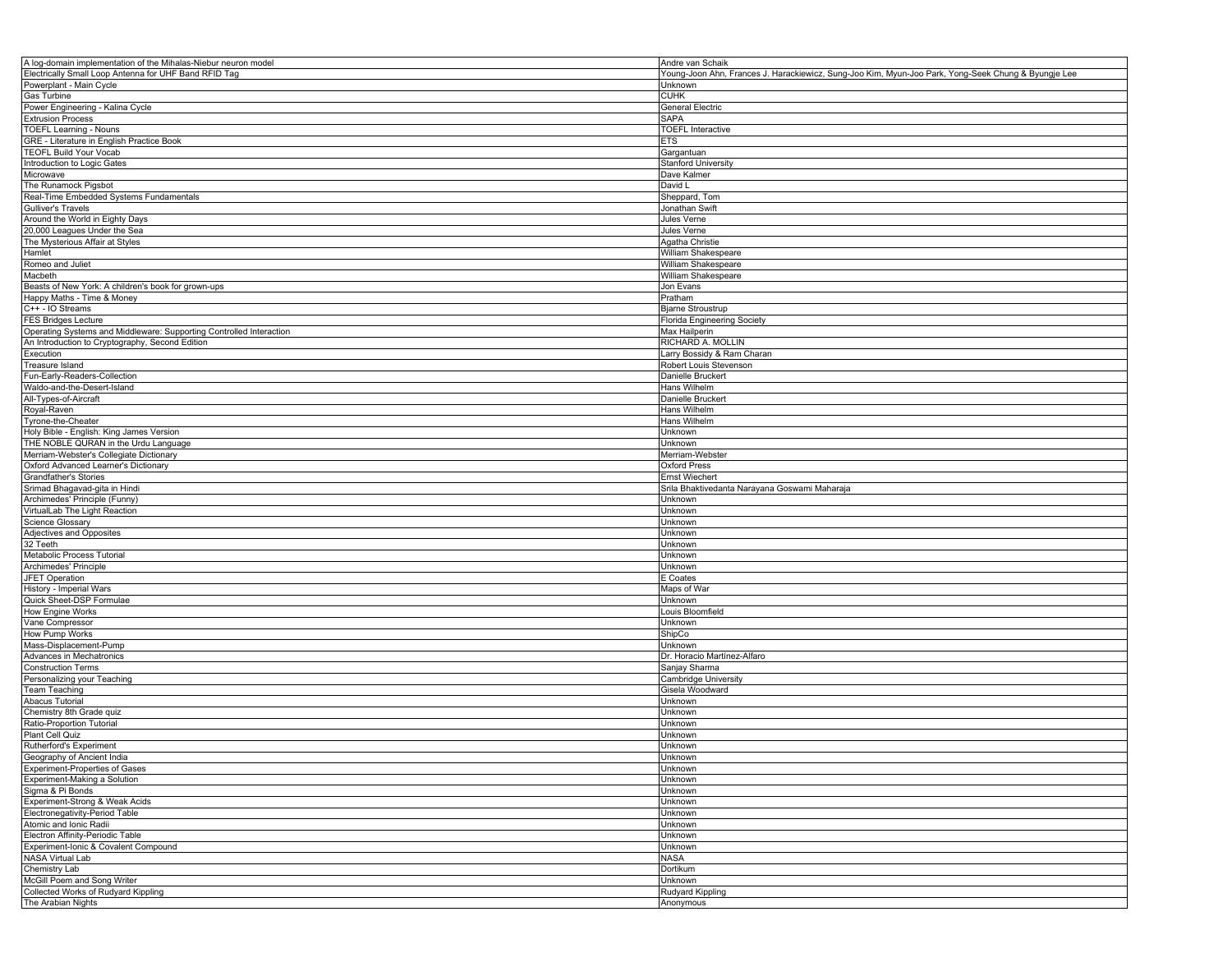| Linear Quadratic State Feedback Design for Switched Linear Systems with Polytopic Uncertainties             | <sup>=</sup> eruza                       |
|-------------------------------------------------------------------------------------------------------------|------------------------------------------|
| A Flexible Bandwidth Allocation Scheme Using Specified Duration Based Data Acquisition in Heterogeneous Net | Feruza                                   |
| Structural Simulation models that build themselves                                                          | <b>JANKOVIC</b>                          |
| Impact of Credit Restructuring on the Quality of Bank Asset                                                 | Adolix Split & Merge PDF                 |
| <b>CPC Direct Marketing</b>                                                                                 | York University                          |
| Organizational Behavior-Prentice Hall                                                                       | Robbins & Judge                          |
| Good-to-Great by Jim Collins                                                                                | Jim Collins                              |
| Harvard Case Studies Gallore                                                                                | Harvard Business School                  |
| Emotion regulation consumption: When feeling better is the aim                                              |                                          |
|                                                                                                             | <b>ELYRIA KEMP</b>                       |
| Organizational Behaviour                                                                                    | Joan Wilson                              |
| GRE - General Test Practice Book                                                                            | Guzikowski                               |
| <b>Discrete Mathematics</b>                                                                                 | Margaret H. Dunham                       |
| Comprehensive Guide to Digital Electronics & Computer System Architecture                                   | Mark Balch                               |
| <b>Student Employability Profiles</b>                                                                       | Dang                                     |
| D.C. Motor                                                                                                  | Unknown                                  |
| 9th -Maths (Tamil)                                                                                          | Samacheer Kalvi                          |
| Absolute Beginner's Guide to Microsoft - Second Edition                                                     | Shelley O'Hara                           |
| C++ The Complete Reference                                                                                  | Herb Schildt                             |
| GMAT Math Bank-Q                                                                                            | Prentice Hall                            |
| OPTICAL FIBER COMMUNICATION                                                                                 | James Lilana                             |
| Tamil Short Stories                                                                                         |                                          |
|                                                                                                             | Kalyana                                  |
| <b>GRE Chemistry Test Practice Book</b>                                                                     | J Paulino                                |
| <b>External Combustion Engine</b>                                                                           | Unknown                                  |
| Introduction to Algorithms                                                                                  | міт                                      |
| Brand names on packaging and their impact on purchase preference                                            | Journal of Consumer Behaviour            |
| Data Mining                                                                                                 | Journal of Computing                     |
| 3D Animation Tutorial                                                                                       | Peter Woodland                           |
| Pronunciations - KNACK                                                                                      | Wiseley                                  |
| The Adventures of Sherlock Holmes                                                                           | Arthur Conan Doyle                       |
| IIT-JEE 2010 Chemistry                                                                                      | Administrator                            |
| States Of Matter                                                                                            | USC                                      |
| Senses Quiz                                                                                                 | Unknown                                  |
| DTEd2-Malayalam-1                                                                                           | TN Govt                                  |
| 6th - Science (Tamil)                                                                                       |                                          |
|                                                                                                             | Samacheer Kalvi                          |
| Alice In Wonderland                                                                                         | Lewis Caroll                             |
| Wood Cutter Comic                                                                                           | Kushi                                    |
| Periodic Table                                                                                              | Unknown                                  |
| Arthur Goes to Camp                                                                                         | Mark Brown                               |
| <b>Word Classes</b>                                                                                         | Unknown                                  |
| ChemVLab Formulae                                                                                           | UWisconsin                               |
| Law of Thermodynamics                                                                                       | Unknown                                  |
| Eye Functions Quiz                                                                                          | Unknown                                  |
| Advanced English Grammar practice                                                                           | Richard Walton                           |
| Tamil Ilakkanam                                                                                             | Unknown                                  |
| Calculus                                                                                                    | <b>Gil Strang</b>                        |
| <b>Great Expectations</b>                                                                                   | <b>Charles Dickens</b>                   |
| Signal Processing                                                                                           | Sophocles J. Orfanidis                   |
|                                                                                                             |                                          |
| Advances in Robotics, Automation and Control                                                                | Jesús Arámburo & Antonio Ramírez Treviño |
| Akbar                                                                                                       | Amarchitra Katha                         |
| 10th - Science (English)                                                                                    | Samacheer Kalvi                          |
| Great Inventions and Discoveries                                                                            | Willis Duff Piercy                       |
| Class 6 Geography NCERT Textbook - Unit VII                                                                 | NCERT                                    |
| Open Loop and Closed Loop Systems                                                                           | <b>GDLC</b>                              |
| Open Loop and Closed Loop Systems                                                                           | GDLC                                     |
| Open Loop and Closed Loop Solar                                                                             | GDLC                                     |
| Open and Closed Loop                                                                                        | GDLC                                     |
| Open and Closed Loop Systems                                                                                | Venkata Sonti                            |
| Introduction to Control System                                                                              | GDLC                                     |
| A Probabilistic Approach to Mixed Open-Loop and Closed-Loop Control                                         | J. Zico Kolter, Christian Plagemann      |
| Open vs Closed Loop Systems                                                                                 | Chad Brezynskie                          |
|                                                                                                             |                                          |
| Open Loop vs Closed Loop<br>Open Loop vs. Closed Loop                                                       | Norbert Benei<br><b>GDLC</b>             |
|                                                                                                             |                                          |
| Open Loop and Closed Loop Systems                                                                           | Xining Ye                                |
| Open-Loop and Closed-Loop                                                                                   | R.Gabasov, F.M.Kirillova                 |
| Introduction to Control Systems                                                                             | GDLC                                     |
| Open Loop and Closed Loop Systems                                                                           | <b>GDLC</b>                              |
| 8085 Interrupts                                                                                             | <b>GDLC</b>                              |
| Interrupts                                                                                                  | Kenneth                                  |
| Instruction Set of 8085                                                                                     | <b>GDLC</b>                              |
| Timer Operations and Programming                                                                            | <b>GDLC</b>                              |
| Timer Diagram of 8085                                                                                       | <b>GDLC</b>                              |
| The Mkt 8085 Microprocessor                                                                                 | <b>GDLC</b>                              |
| The Intel 8085 Microprocessor                                                                               | GDLC                                     |
| Microprocessor 8085                                                                                         | <b>GDLC</b>                              |
|                                                                                                             |                                          |
| The 8085 Microprocessor Architecture                                                                        | <b>GDLC</b>                              |
| The 8085 and 8086 Microprocessors                                                                           | <b>GDLC</b>                              |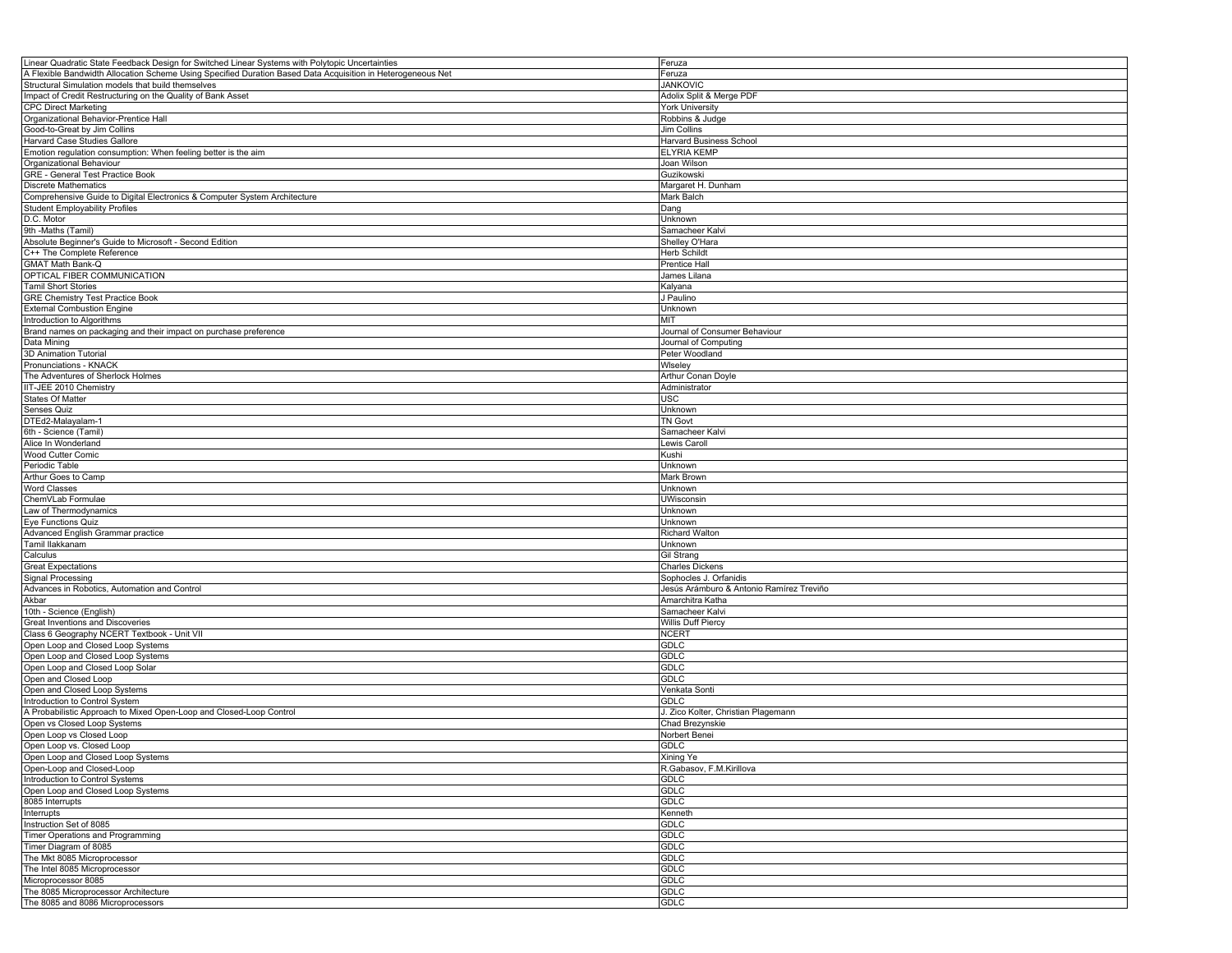| Serial Input / Output Data Using 8085                      | <b>GDLC</b>                |
|------------------------------------------------------------|----------------------------|
| Microprocessors and Microcontrollers                       | R.Harini                   |
| Program Timer                                              | <b>GDLC</b>                |
| <b>Basic Concepts of Microprocessors</b>                   | Ramesh S. Goankar          |
| Introduction to 8085 Microprocessor                        | Dr.P.Yogesh                |
|                                                            |                            |
| Introduction to Intel 8085 Microprocessor                  | <b>GDLC</b>                |
| Introduction to 8085 Architecture and Programming          | <b>GDLC</b>                |
| Interrupts                                                 | <b>GDLC</b>                |
| Interrupts, Counter and Timers                             | <b>GDLC</b>                |
| Addition of Two Numbers in 8085 Microprocessor             | Dinesh                     |
| Intel 8085 Interrupts                                      | Sambit                     |
| Intel 8085 Microprocessor Architecture                     | <b>GDLC</b>                |
| Instruction Set of 8086 Processor                          | <b>GDLC</b>                |
| Instruction Set of 8085                                    | Gursharan Singh Tatla      |
| Architecture of Microprocessors                            |                            |
|                                                            | <b>GDLC</b>                |
| An Introduction to Microprocessor Architecture 8085        | <b>GDLC</b>                |
| 8085 Microprocessor Instruction Set                        | Chi Yan Hung               |
| 8085 Microprocessor Architecture                           | Dr Masri Ayob              |
| 8085 Interrupts                                            | <b>GDLC</b>                |
| 8085 Interrupts                                            | <b>GDLC</b>                |
| 8085 Interrupts                                            | <b>GDLC</b>                |
| The 8085 Instruction Set                                   | <b>GDLC</b>                |
| 8085 Instruction Set                                       | <b>GDLC</b>                |
| 8085 Architecture                                          |                            |
|                                                            | Meghanad D. Wagh           |
| 8085 Architecture & Its Assembly Language Programming      | Dr A Sahu                  |
| 8051 Timer                                                 | R.W. Allison               |
| 8051 Timer and Counter                                     | <b>GDLC</b>                |
| 8085 Microprocessor Programs                               | <b>GDLC</b>                |
| Boolean Algebra and Logic Gates                            | F Hamer                    |
| Number Systems and Codes                                   | <b>GDLC</b>                |
| Boolean Algebra                                            | <b>GDLC</b>                |
| Logic Gates                                                | Aaron Bloomfield           |
|                                                            | <b>GDLC</b>                |
| Logic Gates                                                |                            |
| Logic Gates                                                | <b>GDLC</b>                |
| 4-Bit Arithmetic Logic Unit                                | <b>GDLC</b>                |
| Arithmetic-Logic Units                                     | <b>GDLC</b>                |
| Arithmetic-Logic Units                                     | <b>GDLC</b>                |
| Veri Cation of Operation of Logic Gates                    | Ronak M Soni & S. Prasanth |
| Boolean Algebra                                            | <b>GDLC</b>                |
| <b>Basic Logic Gates</b>                                   | <b>GDLC</b>                |
| Boolean Algebra and Digital Logic                          | <b>GDLC</b>                |
|                                                            | <b>GDLC</b>                |
| Logic Gates                                                |                            |
| Boolean Algebra                                            | George Boole               |
| Arithmetic Logic Unit                                      | Ahmad Yazdankhah           |
| Boolean Algebra                                            | <b>GDLC</b>                |
| Boolean Algebra                                            | <b>GDLC</b>                |
| Boolean Algebra                                            | Jaime H. Moreno            |
| Boolean Algebra                                            | <b>GDLC</b>                |
| Boolean Algebra                                            | <b>GDLC</b>                |
| <b>Basic Logic Gates</b>                                   | <b>GDLC</b>                |
| <b>Binary to Decimal Conversion</b>                        | Ronald Tocci               |
|                                                            |                            |
| Boolean Algebra                                            | Kirti P                    |
| Arithmetic Logic Units                                     | Joanne DeGroat             |
| Arithmetic Operations in Binary                            | <b>GDLC</b>                |
| Arithmetic Logic Units                                     | Howard Huang               |
| Arithmetic Logic Units                                     | Gojko Babic                |
| <b>Basic Logic Gates</b>                                   | <b>GDLC</b>                |
| Arithmetic Logic Units                                     | Dr. Arjan Durresi          |
| Logic Gates                                                | <b>GDLC</b>                |
| A Boolean Algebra Introduction                             | Dale Roberts               |
|                                                            | <b>GDLC</b>                |
| Arithmetic and Logic Units<br>32 Bit Arithmetic Logic Unit |                            |
|                                                            | <b>GDLC</b>                |
|                                                            | <b>GDLC</b>                |
| Logic Gates<br>8-Bit Arithmetic Logic Unit                 | James Morizio              |
| Logic Gates                                                | GDLC                       |
| Logic Gates                                                | <b>GDLC</b>                |
| 4-Bit Arithmetic Logic Unit                                | <b>GDLC</b>                |
| 4 BIT Arithmetic Logic Unit                                | Branson Ngo                |
| <b>Types of Memories</b>                                   | <b>GDLC</b>                |
|                                                            | <b>GDLC</b>                |
| Logic Gates<br>The Memory System                           |                            |
|                                                            | <b>GDLC</b>                |
| Logic Gates                                                | Aaron Bloomfield           |
| The 8051 Microcontroller and Embedded Systems              | <b>GDLC</b>                |
| Logic Gates                                                | Dilum Bandara              |
| Sequential Logic Counters and Registers                    | <b>GDLC</b>                |
| Shift Registers and Counters                               | Lakshmi                    |
|                                                            |                            |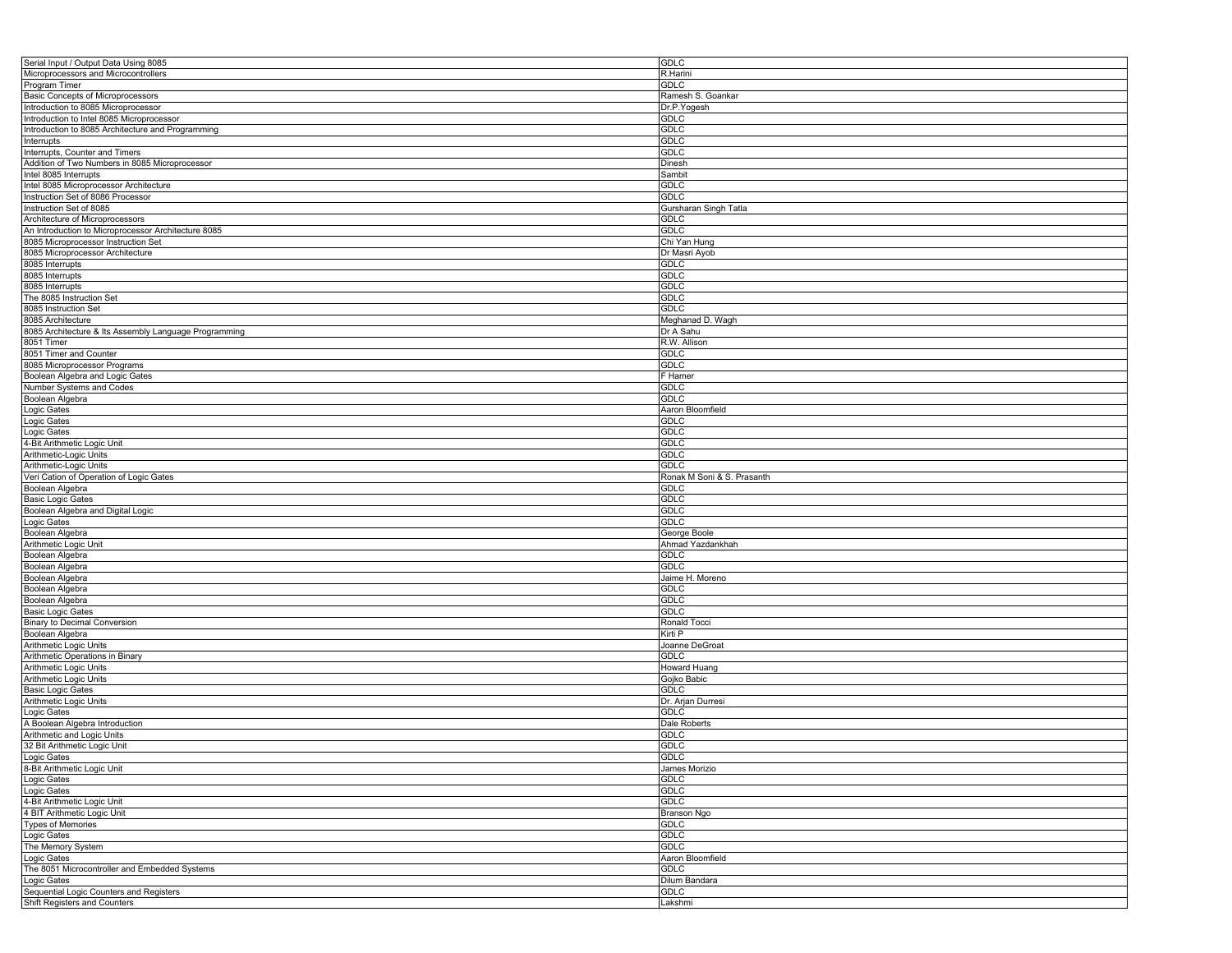| Semiconductor Memory Types                                | <b>GDLC</b>            |
|-----------------------------------------------------------|------------------------|
| Flip-Flops                                                | <b>GDLC</b>            |
| Logic Gate Fundamentals                                   | <b>GDLC</b>            |
| Semiconductor Memories                                    | Jin-Fu Li              |
| <b>Digital Electronics</b>                                | Raymond E. Frey        |
| Introduction to Registers                                 | <b>GDLC</b>            |
| JF Flip-flops                                             | <b>Travis Hoover</b>   |
| Semiconductor Memories: RAMs and ROMs                     | <b>GDLC</b>            |
| Introduction to Digital Electronics                       | John F. Wakerly        |
|                                                           |                        |
| Registers and Counters                                    | <b>GDLC</b>            |
| Fundamental of Digital Electronics                        | <b>GDLC</b>            |
| Registers and Counters                                    | <b>GDLC</b>            |
| <b>Fundamentals of Digital Electronics</b>                | Barry Paton            |
| Registers and Counters                                    | <b>GDLC</b>            |
| Flip-Flops Combinational Logic Circuit                    | <b>GDLC</b>            |
| Registers & Counters                                      | <b>GDLC</b>            |
| <b>Register and Counter</b>                               | <b>GDLC</b>            |
| <b>Flip Flops Electronics</b>                             | <b>GDLC</b>            |
| Number Systems                                            | <b>GDLC</b>            |
| Number Systems, Boolean Algebra and Logic Gates           | <b>GDLC</b>            |
| Latches and Flip-Flops                                    | <b>GDLC</b>            |
| Number Systems and Codes                                  | <b>GDLC</b>            |
| Number Systems and Codes                                  | <b>GDLC</b>            |
|                                                           | <b>GDLC</b>            |
| Flip-Flops                                                | <b>GDLC</b>            |
| Number Systems and Codes                                  |                        |
| Number Systems and Codes                                  | <b>GDLC</b>            |
| Flip-Flops                                                | <b>GDLC</b>            |
| Number Systems & Codes                                    | Keith W. Noe           |
| Flip Flops                                                | <b>GDLC</b>            |
| <b>Flip Flops</b>                                         | <b>GDLC</b>            |
| Digital Logic Structures                                  | <b>GDLC</b>            |
| Digital Logic                                             | R. Katz                |
| Number System and Codes                                   | <b>GDLC</b>            |
| <b>Registers and Counters</b>                             | Dr. Sidney Fels        |
| Number System and Codes                                   | Ms Sandhya Rani Dash   |
| <b>Digital Electronics</b>                                | Nida Qureshi           |
| Digital Electronics Basics: Combinational Logic           | Prof. Michael Tse      |
| Number System and Binary Codes                            | <b>GDLC</b>            |
|                                                           |                        |
|                                                           |                        |
| Digital Electronics: Principles, Devices and Applications | Anil K. Maini          |
| Microcomputers                                            | <b>GDLC</b>            |
| Memory                                                    | <b>GDLC</b>            |
| <b>Digital Electronics</b>                                | Kingsley Sage          |
| <b>Counters and Registers</b>                             | <b>GDLC</b>            |
| Memory, Storage and Programmable Logic Devices            | <b>GDLC</b>            |
| Counter and Registers                                     | Dr. A. Sahu            |
| Boolean Algebra                                           | Dr. Bernard Chen       |
| Boolean Algebra                                           | <b>GDLC</b>            |
| Memory Design                                             | <b>GDLC</b>            |
| Memory Devices, circuits, and Subsystem Design            | <b>GDLC</b>            |
| <b>Memory Devices</b>                                     |                        |
|                                                           | Landon Johnson         |
| Memory Classification                                     | GDLC                   |
| Boolean Algebra Theorems                                  | <b>GDLC</b>            |
| Boolean Algebra and Logic Gates                           | <b>GDLC</b>            |
| Memory and Memory Interfacing                             | Fang jun Huang         |
| Boolean Algebra and Logic Gates                           | M Lavelle & D McMullan |
| Memory                                                    | Narinder Singh         |
| Memories ROM, PROM, EPROM and RAM                         | GDLC                   |
| Memories ROM, PROM, EPROM and RAM                         | <b>GDLC</b>            |
| Logic Gates                                               | <b>GDLC</b>            |
| Boolean Algebra and Digital Logic                         | <b>GDLC</b>            |
| Resistance welding                                        | GDLC                   |
| Time delay relay circuits                                 | <b>GDLC</b>            |
| Principle of Resistance Welding                           | GDLC                   |
| Resistance Welding                                        | <b>GDLC</b>            |
| <b>Resistance Welding Products</b>                        | <b>GDLC</b>            |
| Resistance Welding Processes                              | <b>GDLC</b>            |
| Resistance Welding Manual                                 | <b>GDLC</b>            |
| Resistance Welding                                        | <b>GDLC</b>            |
|                                                           |                        |
| What You Should Know About Resistance Welding             | <b>GDLC</b>            |
| Resistance Spot Welding                                   | <b>GDLC</b>            |
| <b>Quantum Mechanics</b>                                  | <b>GDLC</b>            |
| Pulse-Width-Modulation Control Circuit                    | <b>GDLC</b>            |
| Power Rectifiers                                          | <b>GDLC</b>            |
| Protection and Relay Schemes                              | <b>Chris Fraser</b>    |
| Photo Electric Circuits<br>Overview of Resistance Welding | GDLC<br><b>GDLC</b>    |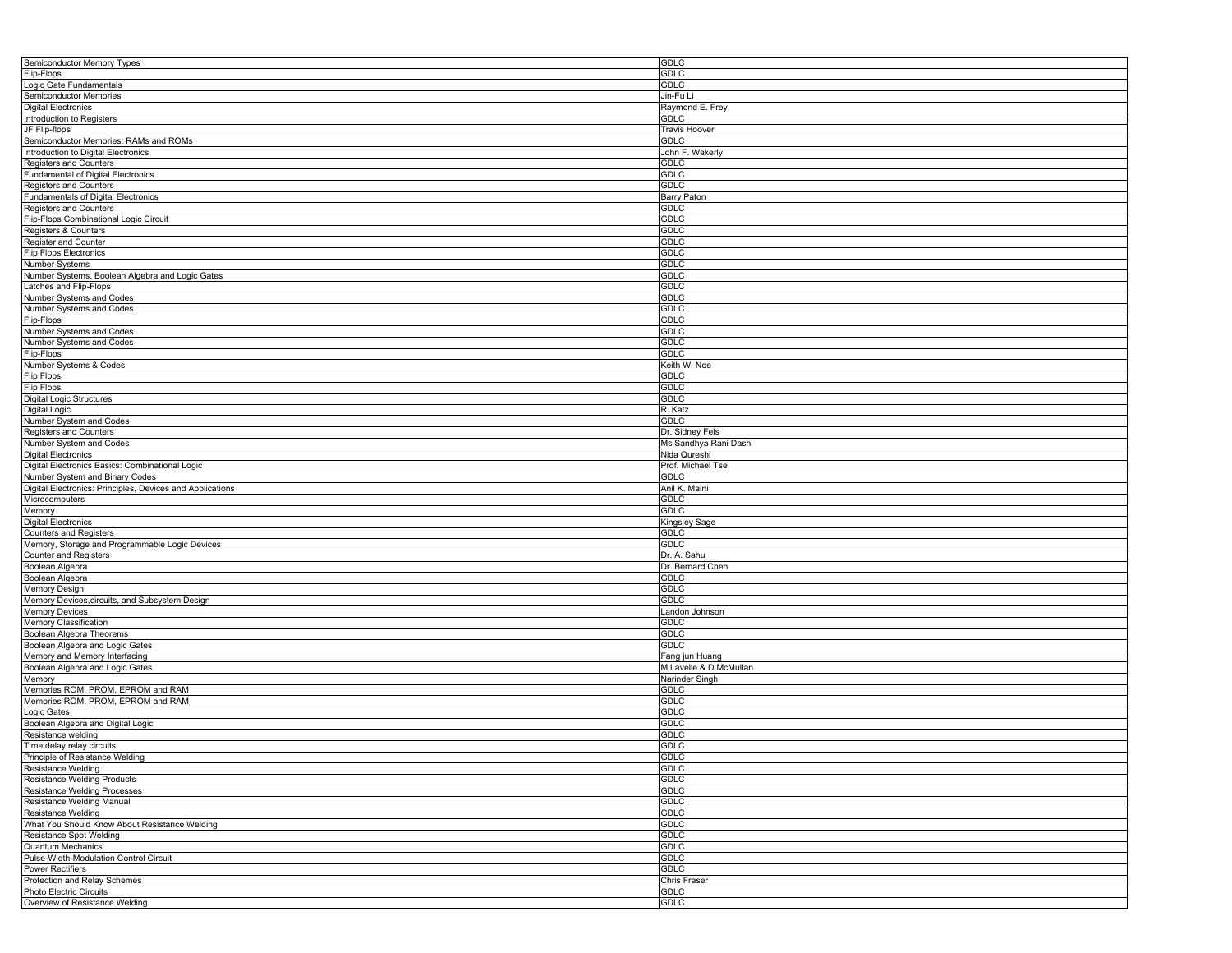| On-Delay Timing Relay                         | Frank D. Petruzella               |
|-----------------------------------------------|-----------------------------------|
| Introduction to Motor Control                 | <b>GDLC</b>                       |
| Modeling of Dielectric Heating                | Camelia Petrescu                  |
| <b>Induction Motor Speed Control</b>          | <b>GDLC</b>                       |
| Induction Heating System                      |                                   |
|                                               | <b>GDLC</b>                       |
| <b>High Frequency Heating</b>                 | <b>GDLC</b>                       |
| <b>Heat Treatment Simulation</b>              | <b>GDLC</b>                       |
| Resistance Welding                            | <b>GDLC</b>                       |
| <b>Dielectric Heating Equipment</b>           | Koen Van Reusel                   |
| <b>Control Circuits</b>                       | <b>GDLC</b>                       |
| Dc Motor Speed Controller                     | <b>Bruce Trump</b>                |
|                                               |                                   |
| Pulse Width Modulation Control Circuit        | <b>GDLC</b>                       |
| <b>Classification of Welding Processes</b>    | <b>GDLC</b>                       |
| AC Motor Speed Control and Other Motors       | <b>GDLC</b>                       |
| Vector Control of Induction Machines          | <b>GDLC</b>                       |
| Time-Delay Electromechanical Relays           | <b>GDLC</b>                       |
| Time Delay Relays Application Data            | <b>GDLC</b>                       |
| Time Delay Relays and Sequencers              | <b>GDLC</b>                       |
| <b>Time Delay Relays</b>                      | <b>GDLC</b>                       |
|                                               |                                   |
| Time Delay Relays & Control Relays            | <b>GDLC</b>                       |
| Plug-In Adjustable AC/DC TDR                  | <b>GDLC</b>                       |
| <b>Time Delay Relay</b>                       | <b>GDLC</b>                       |
| Time Delay Relay                              | <b>GDLC</b>                       |
| <b>Time Delay Relay</b>                       | <b>GDLC</b>                       |
| The Photoelectric Effect Using LEDs as Light  | St. Louis                         |
| Spot Welding                                  | <b>GDLC</b>                       |
|                                               |                                   |
| The Photoelectric Effect & Its Applications   | Robert B. Friedman & Rick Kessler |
| Speed Control of DC Motors                    | <b>GDLC</b>                       |
| Solar Radiation and Air Mass                  | Adil Hassib                       |
| Solid-State Welding Processes                 | <b>GDLC</b>                       |
| Single Phase Uncontrolled Rectifier           | <b>GDLC</b>                       |
| Semiconductors                                | <b>GDLC</b>                       |
| Silicon Control Rectifier                     | <b>GDLC</b>                       |
|                                               |                                   |
| Silicon control rectifier                     | <b>GDLC</b>                       |
| Cathode Ray Oscilloscope                      | <b>GDLC</b>                       |
| Oscillators                                   | Jimmie Fouts                      |
| <b>Transistor and Amplifier</b>               | <b>GDLC</b>                       |
| Rectifiers, Filters and Regulators            | <b>GDLC</b>                       |
| Amplifiers                                    | <b>GDLC</b>                       |
| Semiconductor Diode                           | <b>GDLC</b>                       |
|                                               |                                   |
| Semiconductor Diode                           | <b>GDLC</b>                       |
| Rectifiers                                    | <b>GDLC</b>                       |
| Semiconductor Diodes                          | <b>GDLC</b>                       |
| Cathode Ray Oscilloscope                      | <b>GDLC</b>                       |
| <b>Semiconductor Diodes</b>                   | <b>GDLC</b>                       |
| Semiconductor Diodes                          | Hayes & Horowitz                  |
| Semiconductor Diodes                          | <b>GDLC</b>                       |
|                                               |                                   |
| Semiconductor Diode                           | <b>GDLC</b>                       |
| Semiconductor Diode                           | <b>GDLC</b>                       |
| Semiconductor Diode                           | <b>GDLC</b>                       |
| Silicon Controlled Rectifier                  | <b>GDLC</b>                       |
| Power Semiconductor Diodes                    | <b>GDLC</b>                       |
| <b>RF Oscillators</b>                         | <b>GDLC</b>                       |
| Rectifier Numbering System                    | <b>GDLC</b>                       |
| <b>Rectifier Concepts</b>                     | <b>GDLC</b>                       |
|                                               |                                   |
| <b>Types of Rectifiers</b>                    | <b>GDLC</b>                       |
| Rectifier Applications                        | William D. Roehr                  |
| Power Semiconductor Diodes                    | Irfan Ahmed Halepoto              |
| <b>Basic BJT Amplifiers</b>                   | <b>GDLC</b>                       |
| The Cathode Ray Oscilloscope                  | <b>GDLC</b>                       |
| Oscillators                                   | <b>GDLC</b>                       |
| Oscillators                                   | Ron Bertrand                      |
|                                               |                                   |
| Amplifiers                                    | Ron Bertrand                      |
| Operational Amplifier Based Charge Amplifiers | <b>Thomas Kuehl</b>               |
| Zener Diodes                                  | <b>GDLC</b>                       |
| Oscillators and Stability                     | <b>GDLC</b>                       |
| Zener Diode Circuits                          | GDLC                              |
| Oscillators                                   | <b>GDLC</b>                       |
| Transistors                                   | <b>Brooks Bryant</b>              |
| Transistors                                   | <b>GDLC</b>                       |
|                                               |                                   |
| Transistors                                   | <b>GDLC</b>                       |
| Oscillators                                   | A.R. Hambley                      |
| Transistor                                    | <b>GDLC</b>                       |
| Transistors                                   | <b>GDLC</b>                       |
| Oscillators                                   | <b>GDLC</b>                       |
| <b>Transistor Oscillators</b>                 | <b>GDLC</b>                       |
|                                               |                                   |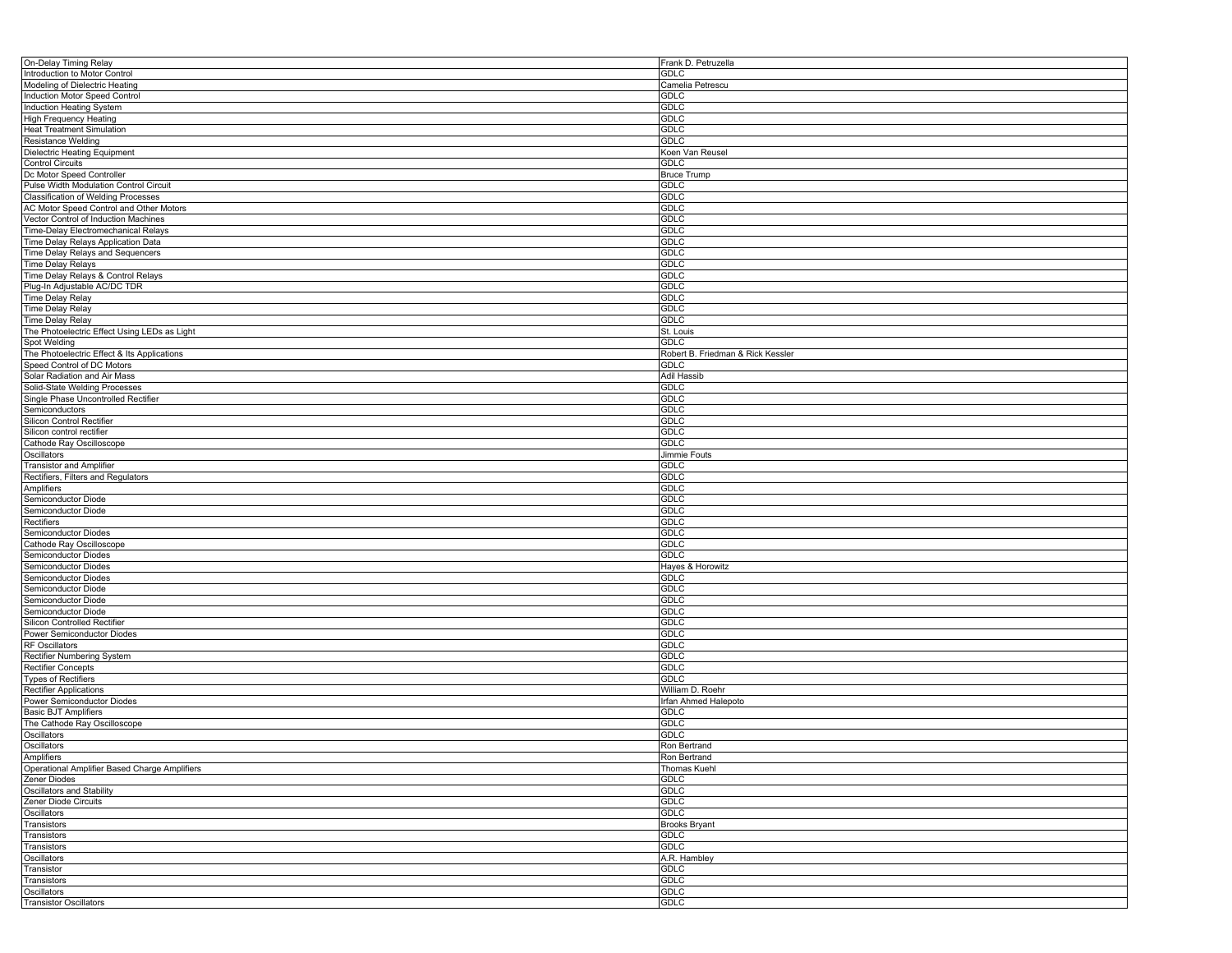| Transistor                                                                                     | <b>GDLC</b>                 |
|------------------------------------------------------------------------------------------------|-----------------------------|
| <b>Transistor Basics</b>                                                                       | <b>GDLC</b>                 |
| Oscillator                                                                                     | <b>GDLC</b>                 |
| <b>Optical Amplification</b>                                                                   | <b>GDLC</b>                 |
|                                                                                                |                             |
| <b>Operational Amplifiers</b>                                                                  | Prof. Greg Kovacs           |
| <b>Transistor Amplifiers</b>                                                                   | <b>GDLC</b>                 |
| <b>Magnetic Amplifiers</b>                                                                     | George                      |
| Transistor                                                                                     | <b>GDLC</b>                 |
| The Silicon Controlled Rectifier                                                               | <b>GDLC</b>                 |
| The Zener Diode                                                                                | <b>GDLC</b>                 |
| <b>Instrumentation Amplifiers</b>                                                              | <b>GDLC</b>                 |
|                                                                                                |                             |
| The Cathode Ray Oscilloscope                                                                   | <b>GDLC</b>                 |
| Special-Purpose Diodes                                                                         | <b>GDLC</b>                 |
| <b>History of Transistors</b>                                                                  | <b>GDLC</b>                 |
| <b>Special Purpose Devices</b>                                                                 | GDLC                        |
| <b>Special Semiconductor Devices</b>                                                           | Dr.Debashis De              |
| Silicon Controlled Rectifiers                                                                  | <b>GDLC</b>                 |
| Silicon Controlled Rectifier                                                                   | Mohammed Zeki Khedher       |
| Silicon Controlled Rectifier                                                                   | Raj Kamal                   |
|                                                                                                |                             |
| <b>Electronic Devices and Circuits</b>                                                         | Mr. M Srinivas Reddy        |
| Analog Electronics Tutorial Series DIODES                                                      | Kristin Ackerson            |
| <b>Electrical Engineering</b>                                                                  | Mao-Hsu Yen                 |
| Diode Rectifiers                                                                               | John Wiley                  |
| Silicon Controlled Rectifier                                                                   | Kilowatt                    |
| Cathode-Ray Oscilloscope                                                                       | <b>GDLC</b>                 |
|                                                                                                | <b>GDLC</b>                 |
| Silicon Control Rectifier                                                                      |                             |
| Cathode Ray Oscilloscope                                                                       | <b>GDLC</b>                 |
| Cathode Ray Oscilloscope                                                                       | <b>GDLC</b>                 |
| The Cathode Ray Oscilloscope (CRO)                                                             | Paruthi Pradhapan           |
| Semiconductors                                                                                 | <b>GDLC</b>                 |
| Semiconductor                                                                                  | <b>GDLC</b>                 |
| Semiconductors                                                                                 | <b>GDLC</b>                 |
| Cathode Ray Oscilloscope                                                                       | <b>GDLC</b>                 |
|                                                                                                |                             |
| Cathode Ray Oscilloscope                                                                       | <b>GDLC</b>                 |
| Semiconductors, Diodes, Transistors                                                            | <b>GDLC</b>                 |
| Cathode Ray Oscilloscope                                                                       | <b>GDLC</b>                 |
| Cathode-Ray Oscilloscope                                                                       | <b>GDLC</b>                 |
| Semiconductor                                                                                  | <b>GDLC</b>                 |
| Semiconductor Lasers                                                                           | <b>GDLC</b>                 |
| Semiconductor Diodes Terminal Characteristics                                                  | <b>GDLC</b>                 |
|                                                                                                |                             |
| <b>BJT Amplifiers</b>                                                                          | <b>GDLC</b>                 |
| <b>BJT Amplifiers</b>                                                                          | <b>GDLC</b>                 |
| Bending Moment and Shear Force                                                                 | <b>GDLC</b>                 |
| Shaft Design                                                                                   | <b>GDLC</b>                 |
| Basis for Beam Design                                                                          | GDLC                        |
| Axial, Bending, Torsion, Combined and Buckling Analysis                                        | Dimitri Soteropoulos        |
| Analysis of Torsional Stresses                                                                 | <b>GDLC</b>                 |
| Stress Analysis for the Torsional Moment                                                       | <b>GDLC</b>                 |
|                                                                                                |                             |
| Analysis for Torsion                                                                           | Dr. Amlan K Sengupta        |
| Torsional and Bending Stresses in Machine Parts                                                | GDLC                        |
| Torsion                                                                                        | Ferdinand P.Beer            |
| Torsion of Shafts                                                                              | <b>GDLC</b>                 |
| Torsion Power Transmission and Stress Concentrations                                           | <b>GDLC</b>                 |
| Torsion of Circular Cross-Sections                                                             | <b>GDLC</b>                 |
| Theory and Design of Springs                                                                   | Fred M .Cousins             |
| Torsion                                                                                        | <b>GDLC</b>                 |
| Technical Specification of Hot Coiled Helical Springs Used in Locomotives                      | <b>GDLC</b>                 |
|                                                                                                |                             |
| Springs                                                                                        | Jasmeen Kaur Dhillon        |
| Springs                                                                                        | <b>GDLC</b>                 |
| Shaft Coupling                                                                                 | <b>GDLC</b>                 |
| Shear, Bond, Anchorage, Development Length and Torsion                                         | <b>GDLC</b>                 |
| Power Transmission Shaft                                                                       | Irmydel Lugo, Victor Molina |
| Mechanical Transmission of Power                                                               | <b>GDLC</b>                 |
| Normal and Shear Components of Stress                                                          | GDLC                        |
| Stress and Deformation Analysis of Linear Elastic Bars                                         | <b>GDLC</b>                 |
|                                                                                                |                             |
| <b>Helical Torsion Springs</b>                                                                 | <b>GDLC</b>                 |
| <b>Helical Springs</b>                                                                         | GDLC                        |
| Fatigue Strength and Life                                                                      | Dr. A. Aziz Bazoune         |
| Principles and Use of Gears, Shafts and Bearings                                               | Robert P. Tata, P.E         |
| Design of Power-Transmitting Shafts                                                            | Stuart H. Loewenthal        |
| <b>Compression Springs</b>                                                                     | <b>GDLC</b>                 |
| Thin-Walled Pressure Vessels Stress Caused                                                     | <b>GDLC</b>                 |
| Bending and Torsion of Thin, Open Sections                                                     | <b>GDLC</b>                 |
| Fratography and Failure Analysis                                                               |                             |
|                                                                                                |                             |
|                                                                                                | <b>GDLC</b>                 |
| Combined Bending and Torsion of Steel I-Shaped Beams<br>Combined Bending and Torsion Apparatus | Bruce G. Estabrooks<br>GDLC |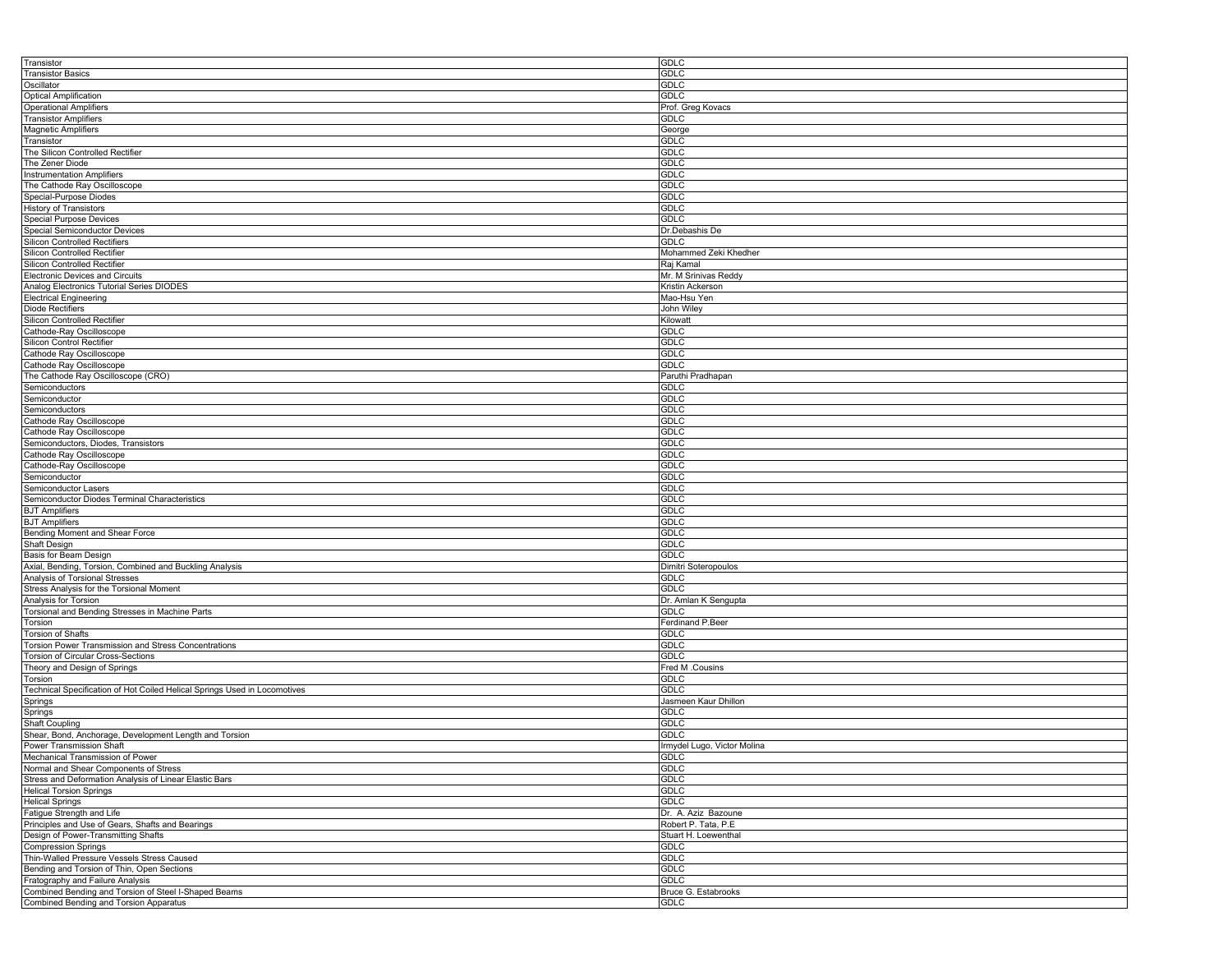| <b>Classification of Springs</b>                                            | GDLC                                      |
|-----------------------------------------------------------------------------|-------------------------------------------|
| Closed and Open Coiled Helical Springs                                      | <b>GDLC</b>                               |
| Bending and Torsion                                                         | GDLC                                      |
| Beams Subjected to Torsion and Bending                                      | <b>GDLC</b>                               |
| Thin Walled Pressure Vessels                                                | <b>GDLC</b>                               |
| Recall Spherical Coordinates                                                | GDLC                                      |
| Local Casimir Energies for a Thin Spherical Shell                           | Kimball A. Milton                         |
|                                                                             | Ranis N. Ibragimov & Dmitry E. Pelinovsky |
| Incompressible Viscous Fluid Flows in a Thin Spherical Shell                |                                           |
| Thin Walled Cylinders and Spheres                                           | GDLC                                      |
| Thin Cylinders                                                              | <b>GDLC</b>                               |
| Thin Cylinders and Shells                                                   | GDLC                                      |
| Thin Cylinders and Shells                                                   | <b>GDLC</b>                               |
| Thin and Thick Cylinders                                                    | GDLC                                      |
| Stresses Due to Fluid Pressure in Thin Cylinders                            | <b>GDLC</b>                               |
| Thick and Thin Cylinders                                                    | <b>GDLC</b>                               |
| Shafts                                                                      | GDLC                                      |
| Shaft Design                                                                | <b>GDLC</b>                               |
| Shaft Design                                                                | GDLC                                      |
| Defines Bending Stress                                                      | <b>GDLC</b>                               |
|                                                                             | <b>GDLC</b>                               |
| <b>Transverse Shear</b>                                                     |                                           |
| <b>Bending Continued</b>                                                    | GDLC                                      |
| Design of Beams for Flexure                                                 | <b>GDLC</b>                               |
| Euler-Bernoulli Bending Theory                                              | GDLC                                      |
| Deflection Diagrams and the Elastic Curve                                   | <b>GDLC</b>                               |
| Bending                                                                     | <b>GDLC</b>                               |
| <b>Bending Theory</b>                                                       | GDLC                                      |
| <b>Bending Deformation</b>                                                  | <b>GDLC</b>                               |
| Transverse Shear                                                            | <b>GDLC</b>                               |
| Theory of Simple Bending                                                    | Dr. Attaullah Shah                        |
| Theory of Simple Bending                                                    | <b>GDLC</b>                               |
|                                                                             |                                           |
| Shear-Force and Bending-Moment                                              | Yubao Zhen                                |
| <b>Defines Bending Stress</b>                                               | <b>GDLC</b>                               |
| Symmetric Bending of Beams                                                  | <b>GDLC</b>                               |
| Stress and Strain in Beams                                                  | <b>GDLC</b>                               |
| Stresses in Beam                                                            | <b>GDLC</b>                               |
| Strength of Materials                                                       | GDLC                                      |
| Shear Stresses in Concrete Beams                                            | GDLC                                      |
| Size Effect on Mechanical Properties                                        | Suman Guha                                |
| Review of Simple Beam Theory                                                | Paul A. Lagace                            |
| Engineer's Theory of Bending                                                | <b>GDLC</b>                               |
| Flexural Members                                                            | GDLC                                      |
| Flexural of a Wide Flange Shape                                             | GDLC                                      |
|                                                                             |                                           |
| <b>Finite Elements in Elasticity</b>                                        | H. Varma & Tim Whalen                     |
| Flexural Formula                                                            | <b>GDLC</b>                               |
| <b>Strength of Materials</b>                                                | Engr. F. M. Alayaki                       |
| Torsion of Compound Bars                                                    | J. F. ELY & O. C. ZIENKIEWICZ             |
| Stress, Principal Stresses, Strain Energy                                   | <b>GDLC</b>                               |
| Elastic Properties of Zinc                                                  | H.M. Ledbetter                            |
| Determination of Relation Between Elastic Constant and Sintered Temperature | Ismail Hakki SARPÜN                       |
| <b>Stress Strain</b>                                                        | GDLC                                      |
| Description of Stress-Strain Curves by Three Parameters                     | Walter Ramberg                            |
| Stress- Strain Curve                                                        | <b>GDLC</b>                               |
| Multiaxial Stress States                                                    | Ibrahim                                   |
| Stress State 2-D                                                            | <b>GDLC</b>                               |
| <b>Stress Management</b>                                                    | <b>GDLC</b>                               |
|                                                                             |                                           |
| Stress and Strain                                                           | Mohamad Redhwan Abd Aziz                  |
| Stress and Strain - Axial Loading                                           | Ferdinand P.Beer                          |
| Stress and Strain                                                           | Y. Zhu                                    |
| Stress and Strain                                                           | <b>GDLC</b>                               |
| <b>Strain Energy</b>                                                        | <b>GDLC</b>                               |
| Strength of Materials                                                       | U Kyaw San                                |
| Strength of Materials                                                       | <b>GDLC</b>                               |
| Strain Energy - Impact Loading                                              | GDLC                                      |
| Statically Indeterminate Problems and Thermal Stresses                      | GDLC                                      |
| Solid Mechanics                                                             | James R. Rice                             |
|                                                                             |                                           |
| Solid Mechanics                                                             | <b>GDLC</b>                               |
| Simple Stresses and Strains                                                 | <b>GDLC</b>                               |
| Shear Stress and Strain                                                     | <b>GDLC</b>                               |
| Elastic Constants in Isotropic Materials                                    | <b>GDLC</b>                               |
| Relationships between the velocities and the elastic constants              | R. James Brown                            |
| Direct Stress or Normal Stress                                              | S. Aravindan                              |
| Compound Bars                                                               | <b>GDLC</b>                               |
| Analysis of Stresses in Two Dimensions                                      | <b>GDLC</b>                               |
| Reinforced Concrete Floors                                                  | <b>GDLC</b>                               |
| Analysis of Stress                                                          | <b>GDLC</b>                               |
| Principal Stresses and Strains                                              | <b>GDLC</b>                               |
|                                                                             |                                           |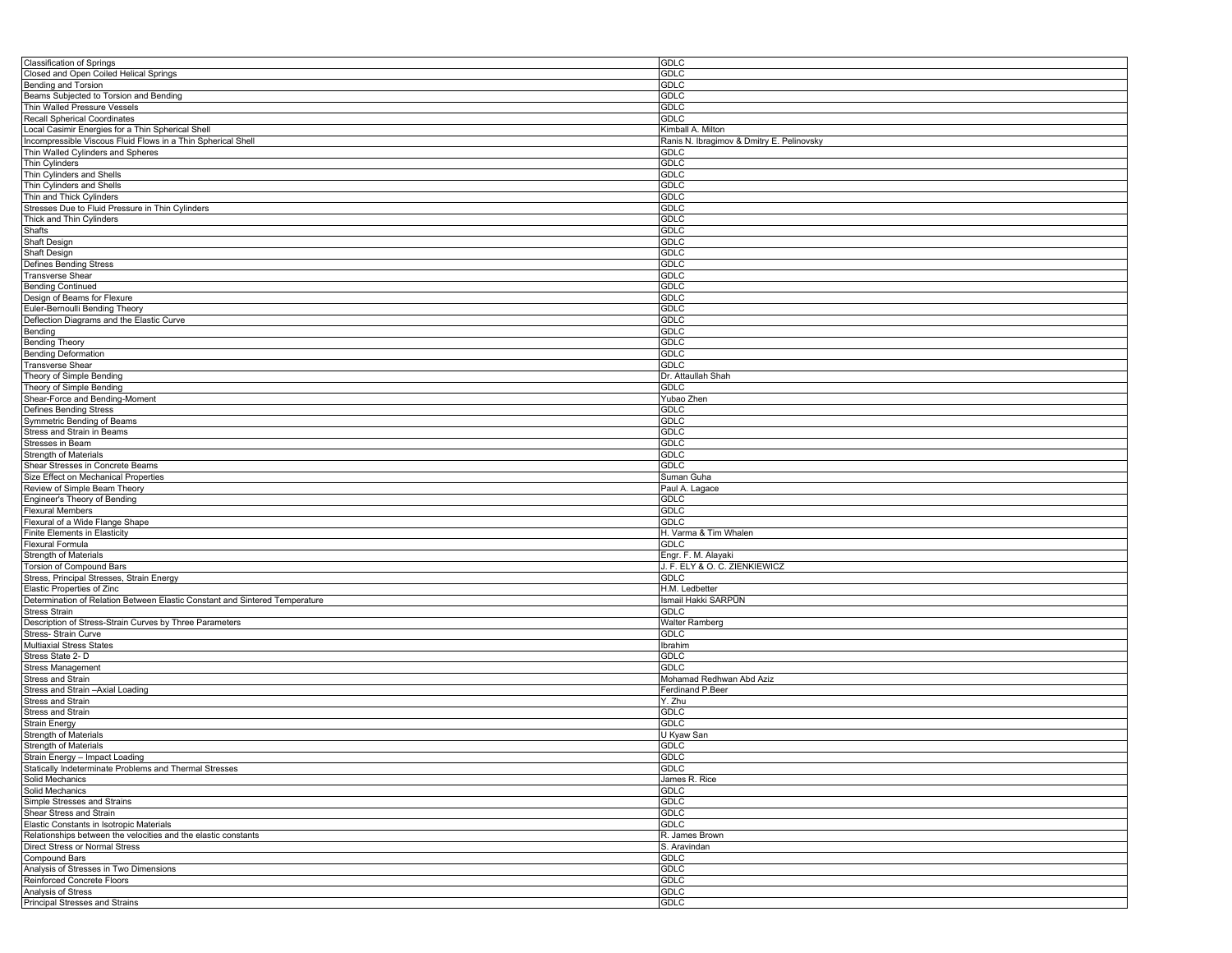| Principle Stresses Under a Given Loading                                     | Ferdinand P.Beer  |
|------------------------------------------------------------------------------|-------------------|
| Principal Stresses Using Mohr's Circle                                       | <b>GDLC</b>       |
| <b>Principal Stresses</b>                                                    | GDLC              |
| <b>Principal Stresses Invariants</b>                                         | <b>GDLC</b>       |
| Principal Stresses and Maximum Shear Stress                                  | <b>GDLC</b>       |
|                                                                              |                   |
| Plane Stress Transformation                                                  | N.Sivakugan       |
| Ultrasonic Measurement of the Elastic Constants of Selected Nonlinear Optica | A.V.ALEX          |
| Mohr's Circle for Plane Stress                                               | GDLC              |
| Mohr's Circle                                                                | <b>GDLC</b>       |
| Thin Walled Pressure Vessels                                                 | <b>GDLC</b>       |
| Theories of Stress Strain and Generalized Hooke's Law                        | GDLC              |
| <b>Theoretical Cohesive Stress</b>                                           | <b>GDLC</b>       |
| Tests for Mechanical Strength of Materials                                   | Krishna           |
| The Stress Strain Curves of Soils                                            | Steve .J          |
| Mohr Circle                                                                  | <b>GDLC</b>       |
| Modulus of Elasticity                                                        | GDLC              |
|                                                                              |                   |
| Mechanics of Solids Stress and Strain                                        | Dr. Seshu Adluri  |
| Stress-Strain Test                                                           | <b>GDLC</b>       |
| <b>Stress-Strain Curves</b>                                                  | David Roylance    |
| <b>Mechanics of Materials</b>                                                | <b>GDLC</b>       |
| Stress-Strain Curves                                                         | Darrell Wallace   |
| Mechanical Properties of Materials                                           | <b>GDLC</b>       |
| Mechanics of Biomaterials                                                    | <b>GDLC</b>       |
| Mechanical Properties of Solids                                              | <b>GDLC</b>       |
| Mechanical Properties - Stresses & Strains                                   | <b>GDLC</b>       |
| Stresses on Inclined Sections                                                | <b>GDLC</b>       |
| Stresses on Inclined Sections                                                | Dr. A.B. Zavatsky |
|                                                                              |                   |
| Load-Stress Relationships                                                    | P. Boresi         |
| In-Plane Tensile Properties                                                  | <b>GDLC</b>       |
| Introduction to Strength of Materials                                        | Dr. E.I. Ekwue    |
| <b>Stresses on Inclined Planes</b>                                           | <b>GDLC</b>       |
| Stresses on an Inclined Plane                                                | <b>GDLC</b>       |
| <b>Stresses and Strains</b>                                                  | <b>GDLC</b>       |
| Cauchy formula                                                               | GDLC              |
| Stress, Strain, Energy and Failure                                           | GDLC              |
| Inclined Plane Stresses under Pure Shear/Torsion                             | GDLC              |
| Elasticity and Viscoelasticity                                               | <b>GDLC</b>       |
| <b>Elastic Strain Energy</b>                                                 | <b>GDLC</b>       |
| Double Integrals                                                             | <b>GDLC</b>       |
|                                                                              |                   |
| Shear Force and Bending Moment                                               | GDLC              |
| The Slope and Deflection Equation                                            | GDLC              |
| The Elastic Curve                                                            | <b>GDLC</b>       |
| Area and Volume by Double Integration                                        | GDLC              |
| The Mathematics of Beam Deflection                                           | GDLC              |
| The Deflection of Beams                                                      | GDLC              |
| Strength Of Materials                                                        | GDLC              |
| Slope Deflection Method                                                      | <b>GDLC</b>       |
| Slope-Deflection Method                                                      | GDLC              |
| Slope and Displacement by Integration                                        | <b>GDLC</b>       |
| Slope and Deflection of Beams                                                | <b>GDLC</b>       |
|                                                                              |                   |
| Slope and Deflection of Beams                                                | GDLC              |
| Slope and Displacement by the Moment-Area Method                             | <b>GDLC</b>       |
| Relation Between Curvature in Deflections of Beams                           | GDLC              |
| Shear Forces, Bending Moments                                                | <b>GDLC</b>       |
| Numerical Integration                                                        | <b>GDLC</b>       |
| Macaulay's Method for a Timoshenko Beam                                      | N. G. Stephen     |
| A Variable Step Double Integration Numerical Integrator                      | Matthew M. Berry  |
| Double Integrals over Rectangles                                             | <b>GDLC</b>       |
| Double Integrals                                                             | <b>GDLC</b>       |
| <b>Beam Deflection</b>                                                       | GDLC              |
| Double Integrals in Polar Coordinates                                        | <b>GDLC</b>       |
|                                                                              | <b>GDLC</b>       |
| Deflections of Beams                                                         |                   |
| Deflections of Beams and Shafts                                              | <b>GDLC</b>       |
| <b>Bending Stress and Strain</b>                                             | <b>GDLC</b>       |
| Deflections and Slopes of Beams                                              | <b>GDLC</b>       |
| Deflections - Introduction                                                   | <b>GDLC</b>       |
| Deflection of Beams                                                          | <b>GDLC</b>       |
| Deflection of Beams                                                          | <b>GDLC</b>       |
| Differential Equations of the Deflection Curve                               | <b>GDLC</b>       |
| Deflection of Beams                                                          | Ferdinand P.Beer  |
| Deflection in Beams - Double Integration Method                              | <b>GDLC</b>       |
| Deflection Due to Bending                                                    | <b>GDLC</b>       |
| Deflections Geometric Methods                                                | <b>GDLC</b>       |
|                                                                              |                   |
| <b>Deflection Curve</b>                                                      | <b>GDLC</b>       |
| <b>Bending of Beams</b>                                                      | <b>GDLC</b>       |
| Deflection and Stiffness                                                     | <b>GDLC</b>       |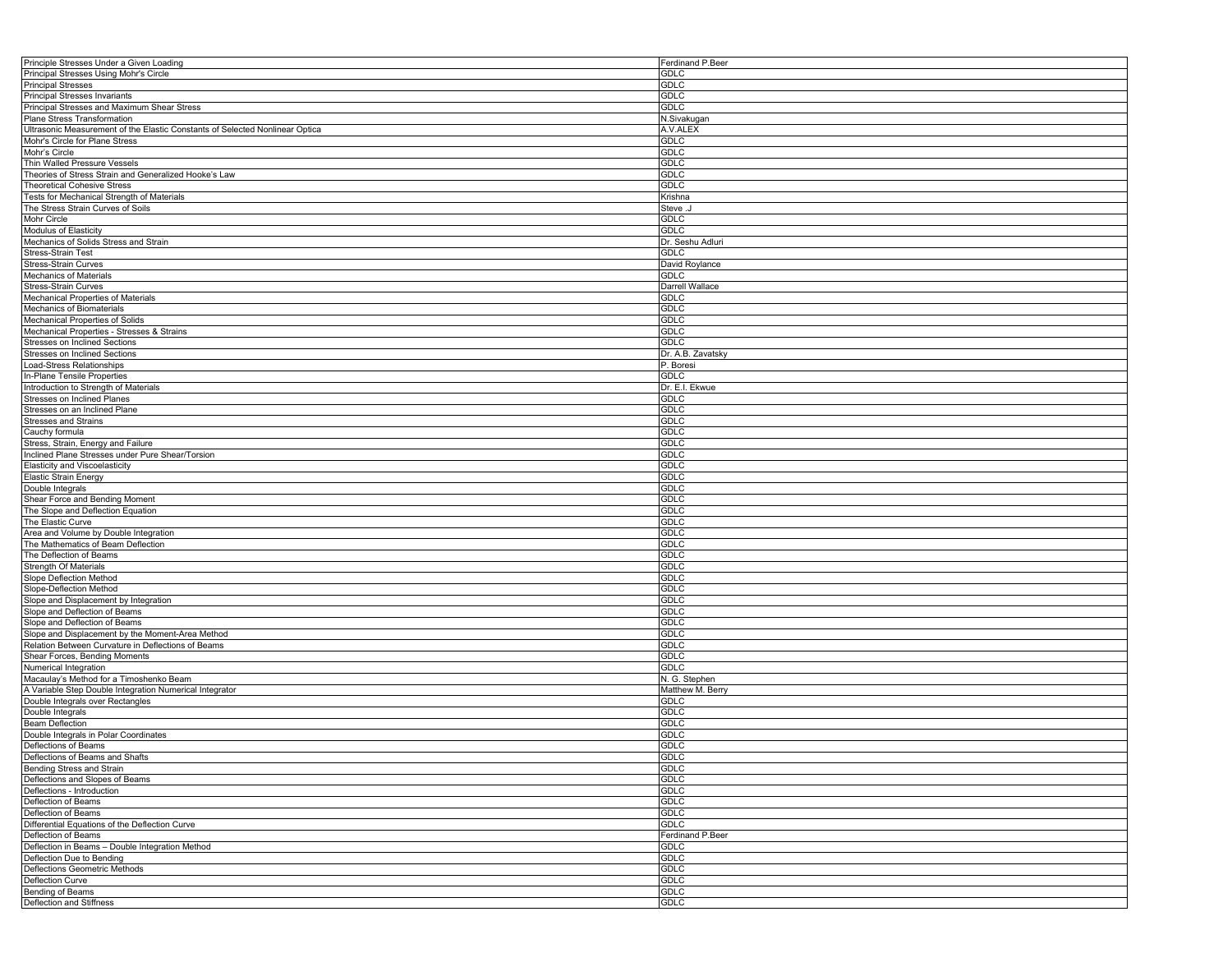| Bending Frequencies of Beams, Rods, and Pipes               | Tom Irvine                       |
|-------------------------------------------------------------|----------------------------------|
| Beams                                                       | <b>GDLC</b>                      |
| <b>Beams and Slabs</b>                                      | <b>GDLC</b>                      |
| Simply Supported and Overhanging Beams                      | <b>GDLC</b>                      |
| Beam Type Solid Lumber Beam                                 | <b>GDLC</b>                      |
| Shear Forces and Bending Moments                            | <b>GDLC</b>                      |
| Shear Forces and Bending Moments in Beams                   | <b>GDLC</b>                      |
|                                                             |                                  |
| Shear Forces and Bending Moments                            | <b>GDLC</b>                      |
| Shear Forces and Bending Moments                            | <b>GDLC</b>                      |
| Shear Force and Bending Moments                             | Kiran Kumar Shetty               |
| Shear Forces and Bending Moments                            | <b>GDLC</b>                      |
| Shear Force and Bending Moment                              | <b>GDLC</b>                      |
| Shear Force and Bending Moment Diagrams for Cantilever      | <b>GDLC</b>                      |
| Shear Force and Bending Moment Diagrams                     | <b>GDLC</b>                      |
| Shear Force and Bending Moment                              | <b>GDLC</b>                      |
| Shear and Moment Diagram                                    | <b>GDLC</b>                      |
| Shear and Bending Moment Diagrams                           | David Roylance                   |
| Mechanics Shear and Bending Moment in Beams                 | <b>GDLC</b>                      |
| <b>Mechanics of Materials</b>                               | <b>GDLC</b>                      |
|                                                             |                                  |
| Internal Shears and Moments Using Influence Lines           | <b>GDLC</b>                      |
| Introduction to Beams                                       | Ibrahim                          |
| Forces in Beams and Cables                                  | Ferdinand P.Beer                 |
| Forces in Beams                                             | <b>GDLC</b>                      |
| Determination of Beam Reactions                             | <b>GDLC</b>                      |
| Bending Moments and Shearing Forces in Beams                | <b>GDLC</b>                      |
| Deflection of Beams                                         | Ferdinand P.Beer                 |
| Bending Moments and Shear Force Diagrams for Beams          | <b>GDLC</b>                      |
| Introduction to Signals and Systems                         | <b>GDLC</b>                      |
| Introduction to Signals and Systems                         | Philip D. Cha & John I. Molinder |
| Fundamentals of Lyapunov Theory                             | <b>GDLC</b>                      |
|                                                             |                                  |
| Fundamentals of Signals and Systems                         | Manish K. Gupta                  |
| Data Representation                                         | <b>GDLC</b>                      |
| Zero of a Nonlinear System of Algebraic Equations           | Marco Lattuada                   |
| Signal and Systems                                          | <b>GDLC</b>                      |
| Signals and Systems                                         | <b>GDLC</b>                      |
| Discrete-Time Signals and Systems                           | <b>GDLC</b>                      |
| Signals and Systems Concepts                                | <b>GDLC</b>                      |
| Signals and Systems                                         | Mian Shahzad Iqbal               |
| Signals and Systems Concepts                                | <b>GDLC</b>                      |
| Introduction to Signals                                     | Peter Cheung                     |
|                                                             |                                  |
| A Non-Linear Presentation                                   | Kim Wadelton                     |
| Process Control                                             | <b>GDLC</b>                      |
| Nonlinear Systems                                           | K. Zhou                          |
| Nonlinear Systems and Equilibrium Points                    | <b>GDLC</b>                      |
| Nonlinear Systems                                           | <b>GDLC</b>                      |
| Linearization of Nonlinear Systems                          | <b>GDLC</b>                      |
| Linearization of Nonlinear Systems                          | <b>GDLC</b>                      |
| Linearization of Nonlinear Systems                          | Dr. Radhakant Padhi              |
| Mathematical Models, Analysis and Simulation                | Anna-Karin Tornberg              |
| Introduction to Signals and Systems                         | <b>GDLC</b>                      |
| Introduction to Signals and Systems                         | David W. Graham                  |
| Introduction to Signals and Systems                         | S.F. Hsieh                       |
| Permanent Magnet Stepper Motor                              | <b>GDLC</b>                      |
|                                                             |                                  |
| Position Measurement in Inertial Systems                    | St.Petersburg                    |
| Analog Sensors for Motion Measurement                       | Vikram Maduri                    |
| Temperature Sensors                                         | <b>Grant Stucker</b>             |
| <b>Temperature Sensors</b>                                  | <b>GDLC</b>                      |
| Temperature Sensor Megafunction User Guide                  | <b>GDLC</b>                      |
| Temperature Sensor Design Guide                             | <b>GDLC</b>                      |
| Temperature sensing devices                                 | <b>GDLC</b>                      |
| <b>Tactile and Proximity Sensors</b>                        | <b>GDLC</b>                      |
| SOS Strain Gauge Sensors for Force and Pressure Transducers | V. M. Stuchebnikov               |
| Microprocessors Stepper Motor                               | Dr. C. Ergün                     |
| Stepper Motors - An Overview                                | <b>GDLC</b>                      |
| <b>Stepper Motors</b>                                       |                                  |
|                                                             | <b>GDLC</b>                      |
| Speed Control of DC Motors                                  | <b>GDLC</b>                      |
| <b>Stepper Motor</b>                                        | J. Belwin Edward                 |
| Sensors Used in Robot                                       | <b>GDLC</b>                      |
| 2D Translational Accelerometer                              | <b>GDLC</b>                      |
| Sensors and Transducers                                     | Lan R. Sinclair                  |
| Sensors and Transducers                                     | <b>GDLC</b>                      |
| Sensors and Transducers                                     | Salvatore                        |
| Semiconductor Strain Gages                                  | <b>Brandon Withers</b>           |
| Sensors                                                     | <b>GDLC</b>                      |
|                                                             |                                  |
| Sensors and the Analog Interface<br>Primary Sensor          | Thomas Kuehl                     |
|                                                             | <b>GDLC</b>                      |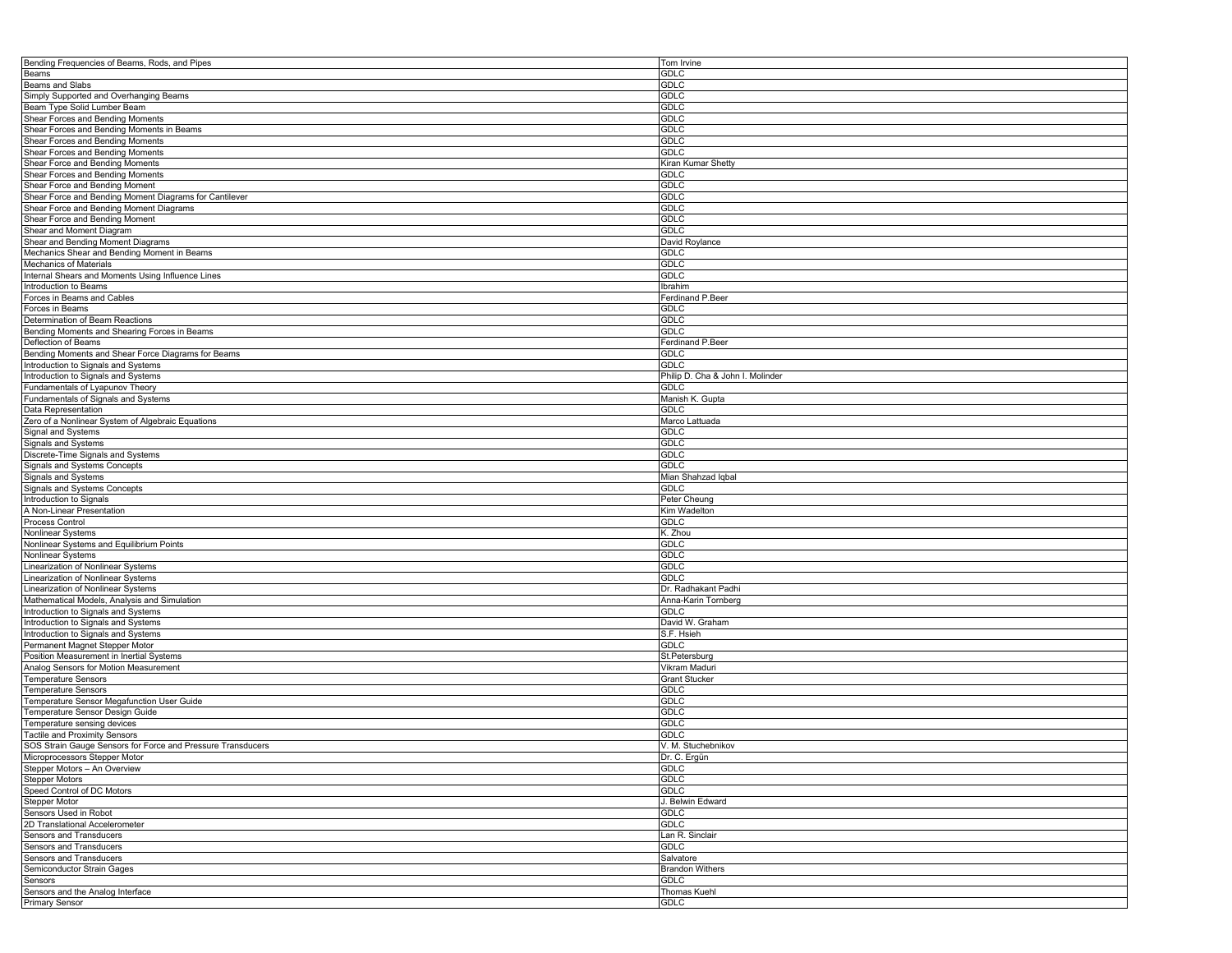| Position Sensors Line Guide                                        | <b>GDLC</b>                              |
|--------------------------------------------------------------------|------------------------------------------|
| Position and Motion Sensors                                        | Walt Kester                              |
| <b>Mechanical Sensors</b>                                          | GDLC                                     |
| Literature Survey on Sensors and Actuators                         | Vipin Varghese                           |
| Introduction to Transducers and Sensors                            | <b>GDLC</b>                              |
| Introduction to Sensors and Transducers                            | GDLC                                     |
| Introduction to Sensors                                            | Sookram Sobhan                           |
| Introduction to MEMS Design and Fabrication                        | Kristofer S.J. Pister                    |
| Intelligent Grasping                                               | Hani William                             |
| <b>Industrial Sensors</b>                                          | <b>GDLC</b>                              |
| Global Alignment of Sensor Positions                               | Hossein Madjidi & Shahriar Negahdaripour |
| <b>Fluid Power</b>                                                 | James R. Daines                          |
| Force, Torque and Tactile Sensors                                  | Venu Madhav Navuluri                     |
| Fluid Power Introduction                                           | <b>GDLC</b>                              |
| <b>Fluid POwer Training</b>                                        | <b>GDLC</b>                              |
| <b>Fluid Power Basics</b>                                          | Peter Nachtwey                           |
| D.C. Motor                                                         | GDLC                                     |
| <b>General Electrical Drives</b>                                   | <b>GDLC</b>                              |
| An Introduction to Sensors and Transducers                         | <b>GDLC</b>                              |
| Basics of a Electric Motor                                         | <b>GDLC</b>                              |
| Analog Sensors for Motion Measurement                              | <b>GDLC</b>                              |
| <b>Flow Sensors</b>                                                | <b>GDLC</b>                              |
| A Precision Temperature Sensors                                    | <b>GDLC</b>                              |
| Variable Capacitance Transducers                                   | <b>GDLC</b>                              |
| <b>Transducers and Sensors</b>                                     | Charles Ume                              |
| <b>Transducers and Sensors</b>                                     | GDLC                                     |
|                                                                    | <b>GDLC</b>                              |
| Special Sensors for Automation                                     | <b>GDLC</b>                              |
| Transducers - Introduction                                         |                                          |
| Contact Force Estimations Using Tactile Sensors                    | Andrea Del Prete, Lorenzo Natale         |
| <b>Types of Electric Motors</b>                                    | <b>GDLC</b>                              |
| Tactile Sensing and Control of Robotic Manipulation                | Robert D.Howe                            |
| Direct Current Motor Electrical Evaluation                         | Howard W. Penrose                        |
| <b>Torque and Tactile Sensors</b>                                  | <b>GDLC</b>                              |
| The Simple DC Motor                                                | Kristy Beauvais                          |
| <b>DC</b> Motors                                                   | Dr. Gleb V. Tcheslavski                  |
| DC Motors                                                          | <b>GDLC</b>                              |
| Dc Motors                                                          | <b>GDLC</b>                              |
| Disciplinary Foundations of Mechatronics                           | <b>GDLC</b>                              |
| <b>Condition Monitoring</b>                                        | A K Darpe                                |
| Data Acquisition and Control System                                | P. Stephen Nischay, S. Latha             |
| Data acquisition and manipulation                                  | <b>GDLC</b>                              |
| Data Acquisition of Control Systems                                | <b>GDLC</b>                              |
| Data Acquisition and Control System                                | A. Kantsyrev, D. Varentsov               |
| Process Control and Data Acquisition Systems                       | <b>GDLC</b>                              |
| The Property Management System and Interfaces                      | <b>GDLC</b>                              |
| Applying Real-Time Interface and Calculus for Dynamic              | Kai Huang, Luca Santinelli               |
| Representation of Process Scheduling                               | <b>GDLC</b>                              |
| Selecting a Micro Computer for Process Control                     | Abraham Seidmann                         |
| Real Time Operating Systems                                        |                                          |
|                                                                    |                                          |
|                                                                    | <b>GDLC</b>                              |
| Processes and Threads                                              | <b>GDLC</b>                              |
| Wireless MEMS Sensor Networks                                      | F.L. Lewis                               |
| Process Control and Data Acquisition Systems                       | Frank D. Petruzella                      |
| Practical Data Acquisition for Instrumentation and Control Systems | John Park                                |
| IO Systems                                                         | <b>GDLC</b>                              |
| Condition Monitoring Tools and Systems                             | <b>GDLC</b>                              |
| IO and Process Management                                          | Jennifer Rexford                         |
| Mechatronics Introduction to the Real-Time Interface               | GDLC                                     |
| Introduction to Realtime Systems                                   | R. Williams' text                        |
| Introduction to Real-Time Operating Systems                        | <b>GDLC</b>                              |
| Introduction to Real-Time Control                                  | Ch. SALZMANN, D. GILLET                  |
| Input Output                                                       | <b>GDLC</b>                              |
| Elements of a Data Acquisition and Control System                  | <b>GDLC</b>                              |
| Input/Output                                                       | <b>GDLC</b>                              |
| Processes                                                          | <b>GDLC</b>                              |
| Design and Performance of the Data Acquisition and Control System  | K.K.Yadav, N.Chouhan                     |
| Data Acquisition                                                   | Risanuri Hidayat                         |
| Data Acquisition Systems                                           | Gerd Wostenuhler                         |
| <b>Electrical Systems</b>                                          | <b>GDLC</b>                              |
| Simulation and Block Diagrams                                      | Dr. Sabry Attia                          |
| <b>Mechanical Rotational Systems</b>                               | Dr. Robert G. Landers                    |
| Work in Fluid Systems                                              | <b>GDLC</b>                              |
| Simulation and Block Diagrams                                      | GDLC                                     |
| <b>Aircraft Electrical Systems</b>                                 | <b>GDLC</b>                              |
| <b>Aircraft Electrical Systems</b>                                 | <b>GDLC</b>                              |
| Types of Translation<br>Work in Fluid Systems                      | <b>GDLC</b><br>GDLC                      |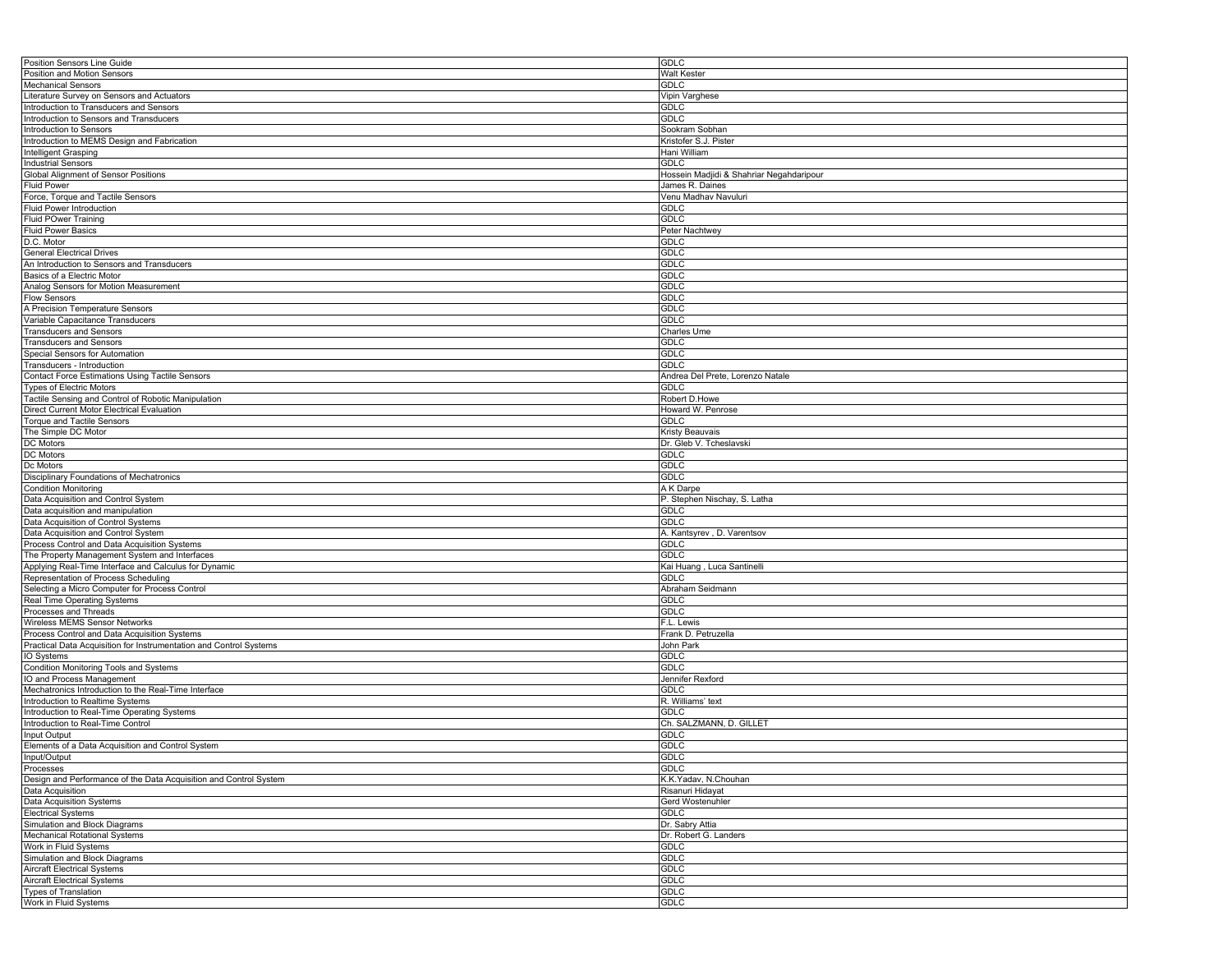| Electrode Impedances Complicated                                        | G J BRUG, A L G VAN DEN EEDEN,  |
|-------------------------------------------------------------------------|---------------------------------|
| <b>System Analogies</b>                                                 | <b>GDLC</b>                     |
| Analysis of Simulation Block Diagram                                    | GDLC                            |
| Rotational Mechanical Systems                                           | GDLC                            |
| Piezoelectric Parameters and Measurements                               | <b>GDLC</b>                     |
| Resistance in Fluid Systems                                             | <b>GDLC</b>                     |
| Network Simulator Tutorial                                              | Vacha Dave                      |
| On Teaching the Simplification of Block Diagrams                        | C. MEI                          |
| Modeling in the Frequency Domain                                        | GDLC                            |
| Modeling in the Time Domain                                             | <b>GDLC</b>                     |
| <b>Translational Mechanical Systems</b>                                 | Dr. Samir Al-Amer               |
| <b>Mechanical Translational</b>                                         | <b>GDLC</b>                     |
| Mechanical Systems                                                      |                                 |
|                                                                         | Dr.Peter                        |
| Mathematical Modeling of Mechanical Systems                             | Dr Muhammad Arif                |
| Mathematical Models of Systems Objectives                               | <b>GDLC</b>                     |
| Mathematical Model of Physical Systems                                  | <b>GDLC</b>                     |
| Management of the Simulated Clock                                       | <b>GDLC</b>                     |
| International Space Station Electric Power System                       | GDLC                            |
| Introduction Simulation Using GPSS                                      | <b>GDLC</b>                     |
| <b>Fundamentals of Ultrasonics</b>                                      | <b>GDLC</b>                     |
| Introduction to TGFSUS                                                  | <b>GDLC</b>                     |
| Fluid Systems and Thermal Systems                                       | Dr. A. Aziz. Bazoune            |
| <b>Lumped Fluid Systems</b>                                             | <b>GDLC</b>                     |
| Fluid Piping Systems                                                    | Devki                           |
| Feedback Control Systems                                                | <b>GDLC</b>                     |
| Optimal Piezo-Electro-Mechanical Coupling                               | Silvio Alessandroni             |
| Electromechanical Coupling Coefficients of Piezoelectric                | Marcelo A. Trindade             |
| Electromechanical Coupling in Cardiac Dynamics                          | D. Ambrosi                      |
| Electromechanical Coupling in Non Piezoelectric Materials               | R. Maranganti, N. D. Sharma     |
| The Oscillatory Electrocatalytic Iodate Reduction                       | <b>GDLC</b>                     |
| <b>Electrical Systems Design</b>                                        | <b>GDLC</b>                     |
| <b>Electrcial Systems Basics</b>                                        | <b>GDLC</b>                     |
| Introduction to Electric Power Supply Systems                           | <b>GDLC</b>                     |
| Block Diagrams for Modeling and Design                                  | Edward A. Lee                   |
| <b>Electrical Fundamentals</b>                                          | <b>GDLC</b>                     |
| Electrical Equivalent Circuit Model for Dynamic Moving Coil Transducers | Knud Thorborg, Andrew D. Unruh  |
|                                                                         |                                 |
| Efficient Modeling and Simulation of Multidisciplinary Systems          | Heřman Mann                     |
| Impedance and Interaction Control                                       | Neville Hogan                   |
| Block Diagram Representation of a System                                | <b>GDLC</b>                     |
| Skin Effect and Bio-Electrical Impedance Analysis                       | <b>GDLC</b>                     |
| Dynamical Flexibilities of Mechanical Rotational Systems                | S. Żółkiewski                   |
| Control Systems Engineering Modeling                                    | R. L. Nkumbwa                   |
| Analogies and Impedance Diagrams                                        | <b>Bruce Mayer</b>              |
| Introduction to Mechatronics and Mechatronics in Real Life              | Mariya Popovchenko              |
| Introduction to Mechatronics                                            | <b>GDLC</b>                     |
| Mechatronics                                                            | <b>GDLC</b>                     |
| What is Mechatronics                                                    | Jeff Pieper                     |
| What is Mechatronics                                                    | Ashraf Aboshosha                |
| Intro to Mechatronics                                                   | <b>GDLC</b>                     |
| What Is Mechatronics                                                    | <b>GDLC</b>                     |
| Introduction demonstration DP                                           | H.T. Grimmelius                 |
| Introduction to Mechatronics                                            | <b>GDLC</b>                     |
| Design, Modelling and Simulation of Mechatronic Systems                 | <b>GDLC</b>                     |
| <b>Advanced Mechatronics</b>                                            | Charles Ume                     |
| MECHATRONICS An Introduction                                            | Robert H. Bishop                |
| A Framework for Integrated Design of Mechatronic Systems                | Kenway Chen, Jonathan Bankston  |
| Robust Integrated Design for a Mechatronic                              | Chin-Yin Chen & Chi-Cheng Cheng |
| Real Time Mechatronic Design Process for Research and Education         | Devdas Shetty, Jun Kondo        |
| A Suitable Approach for Mechatronics Design Course                      | Vo Minh TRI                     |
| Model-Based Mechatronic System Design                                   |                                 |
|                                                                         | Peter Hehenberger, Klaus Zeman  |
| <b>Advanced Mechatronic Systems</b>                                     | <b>Yves Perriard</b>            |
| Mechatronics                                                            | Dr.N.V. Raghavendra             |
| Mechatronics in the Education                                           | Lubomir DIMITROV                |
| Mechatronics Equipment for Serial Production                            | Aleksandar Stefanov             |
| Mechatronics: Concept & Components                                      | Prof. Dr. M. Zahurul Haq        |
| Mechatronics                                                            | <b>GDLC</b>                     |
| Mechatronic Systems Design                                              | Wahyudi Martono                 |
| Mechatronics                                                            | Shuvra Das                      |
| Mechatronic System Design                                               | Kevin Craig                     |
| Introduction to Mechatronics                                            | <b>GDLC</b>                     |
| Introduction to Mechatronics System Design                              | <b>GDLC</b>                     |
| <b>Condition Monitoring</b>                                             | A K Darpe                       |
| Bearing Condition Monitoring Using Multiple Sensors                     | S.L. Chen, M. Craig             |
| Condition Monitoring of a Sensor                                        | D. P. Searson & G. A. Montague  |
| Microstrain Wireless Sensors                                            | F.L. Lewis                      |
| Artificial Intelligence in Mechatronics                                 | <b>GDLC</b>                     |
|                                                                         |                                 |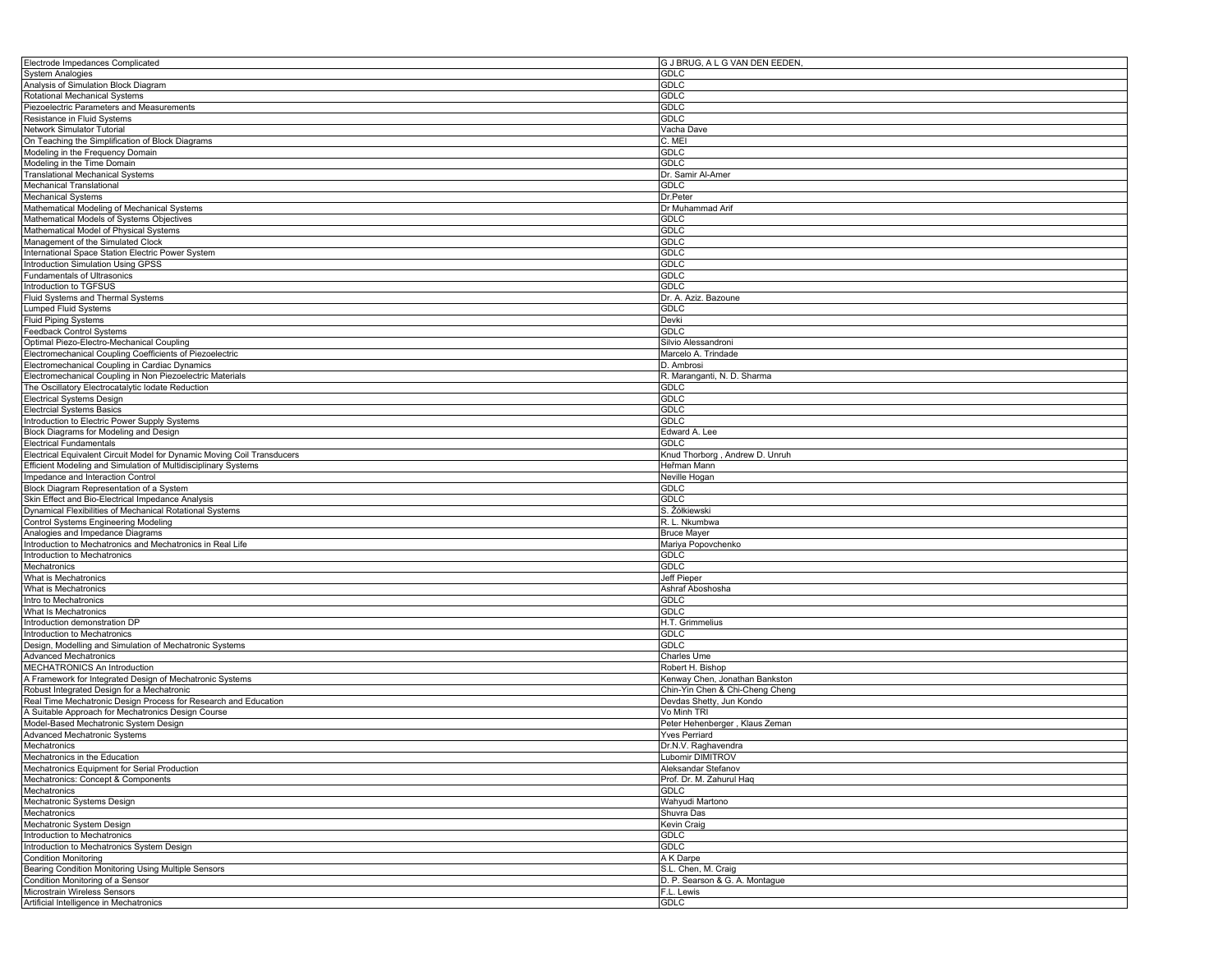| Advanced Intelligent Mechatronics                                        | Douglas A. Bodner, Jonghun Park                       |
|--------------------------------------------------------------------------|-------------------------------------------------------|
| What is Mechatronics                                                     | <b>GDLC</b>                                           |
| The Testing Machine for Micro-Sensors                                    | Lung-Jieh Yang, Hsin-Hsiung Wang                      |
| Micro-sensor in MEMS                                                     | Mitsuhiro Shikida                                     |
| Sensor Based Condition Monitoring                                        | Rui G. Silva & Steven J. Wilcox                       |
| Robotics and Mechatronics                                                | <b>GDLC</b>                                           |
| Mechatronics                                                             | Ashraf Aboshosha                                      |
| On-Line Sensors for Condition Monitoring                                 | Michel Murphy                                         |
| Mechatronics                                                             | <b>GDLC</b>                                           |
| Mechatronic Systems                                                      | Thorsten Hestermeyer, Oliver Oberschelp               |
| Mechatronic Control in Automated Manufacturing                           | GDLC                                                  |
|                                                                          |                                                       |
| Introduction to Robotics                                                 | Vikram Kapila                                         |
| Introduction to Mechatronics                                             | Charles Ume                                           |
| Introduction to Mechatronics                                             | GDLC                                                  |
| Introduction to Mechatronics and Mechatronics in Real Life               | Maria Popovchenko                                     |
| Introducing the Mechatronics                                             | Davide Bezzecchi                                      |
| Intro to Mechatronics                                                    | <b>GDLC</b>                                           |
| Interdigitated-Type Microsensor to Measure Solution                      | Ricardo Cury Ibrahim                                  |
| Smart, Intelligent and Cogent Microsensors                               | Elena Gaura, Robert M. Newman                         |
| Identification of Mechatronic Units                                      | Frank Steden                                          |
| Future Careers in Embedded Systems, Mechatronics, and Control            | Mark W. Spong                                         |
| Energy-Efficient Sensor Monitoring                                       | Minho Shin, Patrick Tsang, David Kotz, Cory Cornelius |
| Development of the Mechatronics Design                                   | Dr. A. Mazid                                          |
| The Fluid Mechanics of Floating and Sinking                              | Dominic Joseph Robert Vella                           |
| Rolling Motion, Torque and Angular Momentum                              | GDLC                                                  |
| Materials Selection                                                      | <b>GDLC</b>                                           |
| Castigliano's Theorem and Impact Loading                                 | Yubao Zhen                                            |
| Wheels and Tyres                                                         | <b>GDLC</b>                                           |
| <b>Thick Walled Cylinders</b>                                            | GDLC                                                  |
| The Thick Walled Cylinder                                                | GDLC                                                  |
| Design of Machine Elements                                               |                                                       |
|                                                                          | <b>GDLC</b>                                           |
| Deflection of Beams                                                      | <b>GDLC</b>                                           |
| <b>Moment Distribution</b>                                               | GDLC                                                  |
| The Deflections of Beams                                                 | <b>GDLC</b>                                           |
| Analysis of Continuous Composite Beams                                   | G. Fabbrocino                                         |
| Prestressing for Continuous Beams                                        | GDLC                                                  |
| <b>Moment Distribution</b>                                               | <b>GDLC</b>                                           |
| Checking a Beam                                                          | GDLC                                                  |
| Columns                                                                  | GDLC                                                  |
| <b>Columns and Struts</b>                                                | GDLC                                                  |
| Working Out Empirical Formulae                                           | <b>GDLC</b>                                           |
| Water Flow in Open Channels                                              | GDLC                                                  |
| <b>Strength of Materials</b>                                             | John Symonds                                          |
| <b>Compound Cylinders</b>                                                | GDLC                                                  |
| Minimization of Material Volume of Three Layer Compound Cylinder         | A. A. Miraje                                          |
| Classification of Keys                                                   | GDLC                                                  |
| Alloy Wheel Rims                                                         | GDLC                                                  |
| Advanced Strength of Materials                                           | <b>GDLC</b>                                           |
| Wheels and Tyres                                                         | <b>GDLC</b>                                           |
| Wheels/Rims                                                              | <b>GDLC</b>                                           |
| Thin and Thick Cylinders                                                 | GDLC                                                  |
|                                                                          |                                                       |
| <b>Thick Cylinders</b>                                                   | <b>GDLC</b>                                           |
| Elastic Analysis of Heterogeneous Thick Cylinders                        | <b>GDLC</b>                                           |
| <b>Thick Cylinders and Spheres</b>                                       | <b>GDLC</b>                                           |
| Demounting and Mounting Procedures for Tubeless                          | <b>GDLC</b>                                           |
| Rim Instruction Manual                                                   | <b>GDLC</b>                                           |
| Optimisation of Compound Pressure Cylinders                              | G.H. Majzoobi                                         |
| Limit Angular Velocities of Variable Thickness Rotating Disks            | Ahmet N. Eraslan                                      |
| Introduction to Compound Cylinders                                       | GDLC                                                  |
| Elastic-plastic Deformations of Rotatingvariable Thickness Annular Disks | Ahmet N. Eraslan                                      |
| Rings, Discs and Cylinders Subjected to Rotation                         | GDLC                                                  |
| <b>Brinell Scale</b>                                                     | <b>GDLC</b>                                           |
| Bending of Beams                                                         | GDLC                                                  |
| Deflection of Beams by Integration                                       | <b>GDLC</b>                                           |
| Beam Deflection by Integration                                           | <b>GDLC</b>                                           |
| Slope Deflection Method                                                  | <b>GDLC</b>                                           |
| Slope and Deflection of Beams                                            | <b>GDLC</b>                                           |
| Mechanical APDL Basic Analysis Guide                                     | <b>GDLC</b>                                           |
| Simple Beam                                                              | <b>GDLC</b>                                           |
| Shear Forces and Bending Moments                                         | GDLC                                                  |
| Shaft Sinking Methods Based on the Townlands                             | D Visser                                              |
| Long-Term Financing                                                      |                                                       |
|                                                                          | GDLC                                                  |
| Introduction to Physical System Modelling                                | Peter .E                                              |
| <b>Floating and Sinking</b>                                              | <b>GDLC</b>                                           |
| Deflections                                                              | GDLC                                                  |
| Deflections of Beams                                                     | <b>GDLC</b>                                           |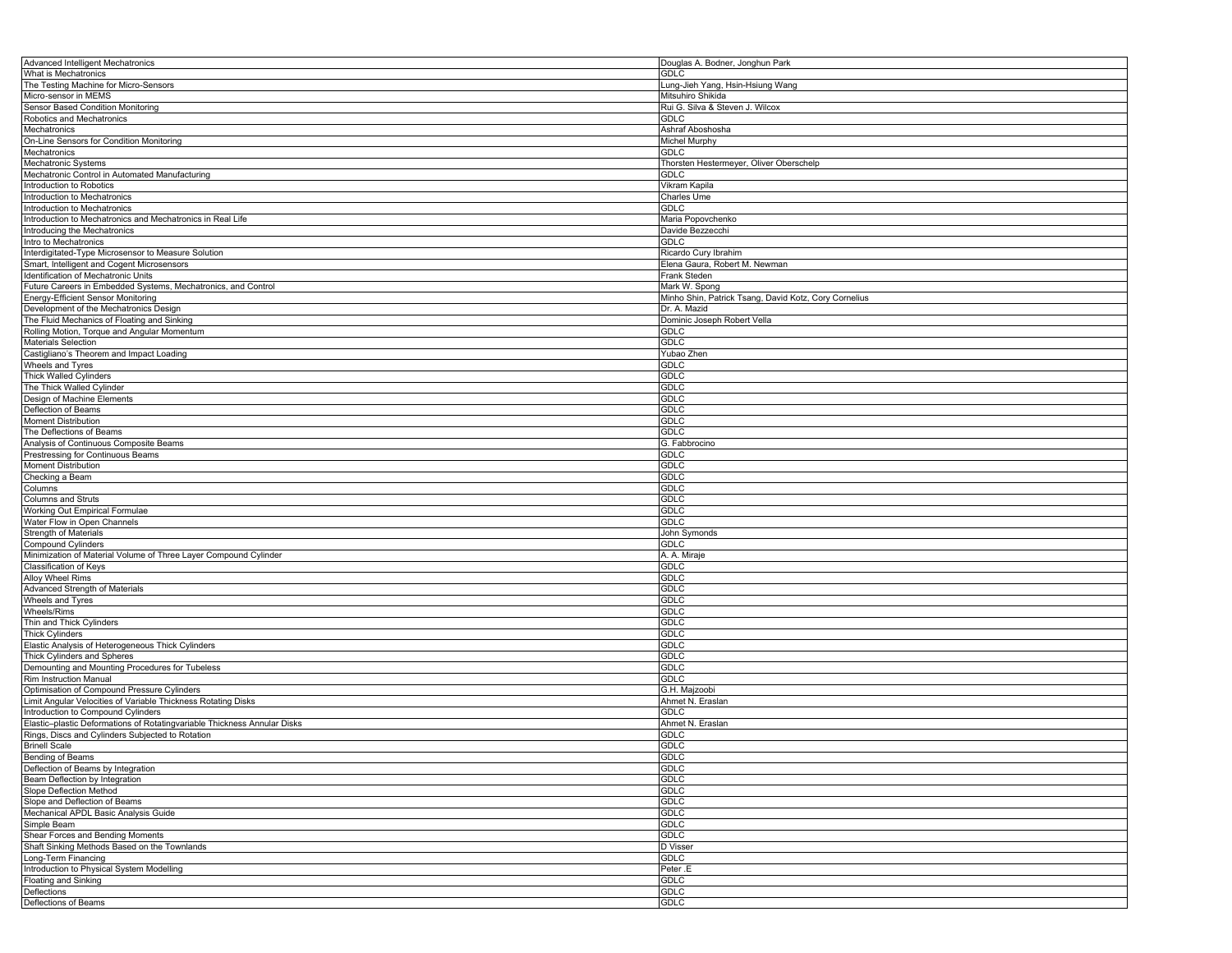| Deflections and Slopes of Beams                                              | <b>GDLC</b>                                |
|------------------------------------------------------------------------------|--------------------------------------------|
| Deflection of Structural Members                                             | <b>GDLC</b>                                |
| Mechanics of Materials                                                       | Dr. Konstantinos                           |
| Castigliano's Theorem                                                        | <b>GDLC</b>                                |
| Beam-Columns                                                                 | Dr. Ali I. Tayeh                           |
| Analysis of Continuous Prestressed Concrete Beams                            | Chris Burgoyne                             |
| Analysis of Continuous Beams With Joint Slip                                 | Lawrence A. Soltis                         |
|                                                                              |                                            |
| Analysis and Design of Beams for Bending                                     | <b>GDLC</b>                                |
| Two Span Continuous Beam                                                     | <b>GDLC</b>                                |
| <b>Types of Beams</b>                                                        | <b>GDLC</b>                                |
| <b>Energy Method</b>                                                         | <b>GDLC</b>                                |
| Principle of Stationary Potential Energy                                     | <b>GDLC</b>                                |
| Plastic Design of Continuous Beams                                           | <b>GDLC</b>                                |
| Superposition and Statically Indeterminate Beams                             | <b>GDLC</b>                                |
| Castigliano's Theorem                                                        | GDLC                                       |
| Building Structures Modeling and Analysis Concepts                           | Naveed Anwar                               |
| Energy Methods of Hand Calculation                                           | <b>GDLC</b>                                |
| Design of Continuous Beams and Slabs                                         | Dr. Attaullah Shah                         |
| Deflections Using Energy Methods                                             | <b>GDLC</b>                                |
| Continuous Beams                                                             |                                            |
|                                                                              | Amlan K Sengupta                           |
| Castigliano's Theorem                                                        | <b>GDLC</b>                                |
| Castigliano's Theorem                                                        | <b>GDLC</b>                                |
| Castigliano's Theorem                                                        | <b>GDLC</b>                                |
| <b>Empirical Formula</b>                                                     | <b>GDLC</b>                                |
| <b>Empirical Formula</b>                                                     | <b>GDLC</b>                                |
| Euler's Formula                                                              | <b>GDLC</b>                                |
| Differential Equations for Fluid Flow                                        | Vinay Chandwani                            |
| Creep Stability and Buckling Strength of Concrete Columns                    | Z. P. Bazant                               |
| <b>Columns With Pinned-Ends</b>                                              | <b>GDLC</b>                                |
| <b>Structural Design and Detailing</b>                                       | <b>GDLC</b>                                |
| <b>Columns Buckling</b>                                                      | Dr. Ibrahim                                |
| Columns                                                                      | <b>GDLC</b>                                |
|                                                                              | <b>GDLC</b>                                |
| Buckling of Euler Column                                                     |                                            |
| Beams and Columns                                                            | <b>GDLC</b>                                |
| <b>Empirical and Molecular Formulas</b>                                      | <b>GDLC</b>                                |
| The 2nd Form of Euler's Equation                                             | <b>GDLC</b>                                |
| The Effect of Initial Curvature on the Strength of an Inelastic Column       | Thomas W. Wilder                           |
| Stability of Columns                                                         | <b>GDLC</b>                                |
|                                                                              |                                            |
| Limitations of Euler's Method                                                | Laura Evans                                |
| Euler's Formula                                                              | GDLC                                       |
|                                                                              |                                            |
| Mechanics of Materials                                                       | Ferdinand P. Beer                          |
| Euler's Equation                                                             | Harav Yitzchak Ginsburgh                   |
| <b>Empirical Formulas</b>                                                    | <b>GDLC</b>                                |
| <b>Empirical Formulas</b>                                                    | <b>GDLC</b>                                |
| Empirical formula of a compound                                              | David A. Katz                              |
| Empirical Formula of a Compound                                              | GDLC                                       |
| Empirical Formula of Copper Chloride                                         | <b>GDLC</b>                                |
| <b>Empirical Formula Notes</b>                                               | GDLC                                       |
| <b>Empirical and Molecula</b>                                                |                                            |
| Formulas                                                                     | <b>GDLC</b>                                |
| <b>Empirical and Molecular Formulas</b>                                      | <b>GDLC</b>                                |
| Einstein Euler System                                                        | <b>GDLC</b>                                |
| Optimal Channel Design                                                       | BÜLENT AKSOY                               |
| Numerical Integration                                                        | Mt. Shasta                                 |
| Most Efficient Hydraulic Section                                             | B.S. Thandaveswara                         |
|                                                                              |                                            |
| <b>Hydraulic Engineering</b>                                                 | <b>GDLC</b>                                |
| <b>Exploring Geometric Solids</b>                                            | Mandy Plunkett                             |
| Stress and Deformation Analysis of Linear Elastic Bars in Torsion            | <b>GDLC</b>                                |
| Geometric Properties of Canal Sections                                       | <b>GDLC</b>                                |
| Circular and Thin-Wall Torsion                                               | <b>GDLC</b>                                |
| <b>Channel Geometry</b>                                                      | Ercan Kahya                                |
| <b>Channel Cross Section</b>                                                 | <b>GDLC</b>                                |
| Water Flow in Open Channels                                                  | <b>GDLC</b>                                |
| Uniform Flow in Open Channels                                                | <b>GDLC</b>                                |
| Pressure-Driven Water Flows in Trapezoidal Silicon Microchannels             | Qu Weilin                                  |
| Trapezoidal and Rectangular Channels with Rigid Cylinders                    | Gregory V. Wilkerson                       |
| <b>Torsion Field</b>                                                         | <b>GDLC</b>                                |
| <b>Torsion of Circular Shafts</b>                                            | <b>GDLC</b>                                |
|                                                                              |                                            |
| Torsion of a Circular Cylinder                                               | George Kodikulam                           |
| Open Channel Hydrology                                                       | <b>GDLC</b>                                |
| Rectangular and Trapezoidal Sections                                         | <b>GDLC</b>                                |
| Quadrilaterals                                                               | <b>GDLC</b>                                |
| <b>Circular Polarization</b>                                                 | David Harisson                             |
| Classical and Modern Optics                                                  | Daniel A. Steck                            |
| Diffraction Pattern of a Circle or Square Aperture<br>Double Slit Experiment | Journal of Modern Optics<br>David Harisson |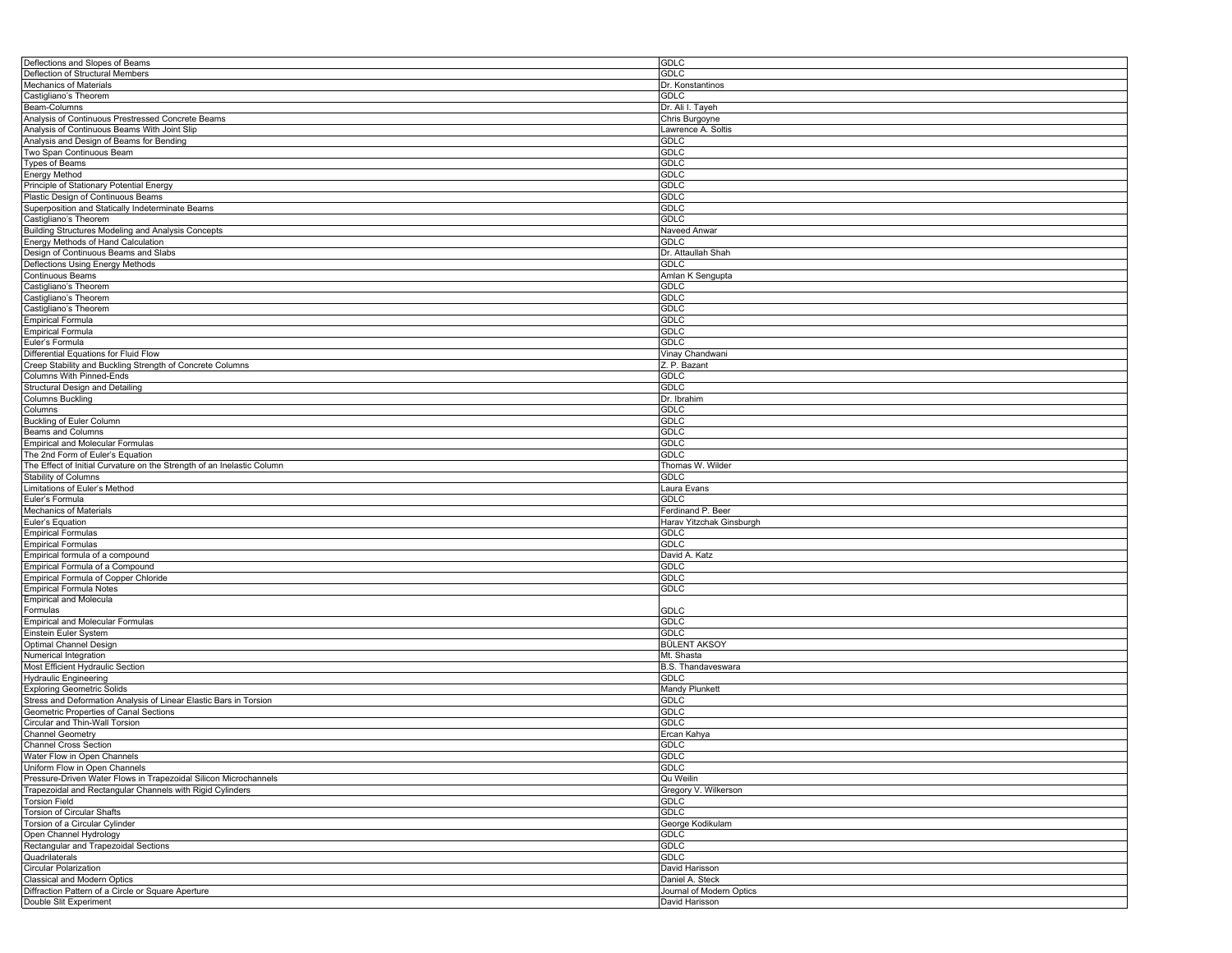| Double Slit Experiment of Electrons                       | David Harisson                       |
|-----------------------------------------------------------|--------------------------------------|
| Electric Field of Oscillating Charge                      | David Harisson                       |
| Electric Field Waves around Oscillating Waves             | <b>GDLC</b>                          |
| Electro Optics Handbook                                   | Burle                                |
| Electromagnetics Maxwell's 3rd Equation                   | GDLC                                 |
|                                                           | GDLC                                 |
| Electromagnetics - Electric Fields                        |                                      |
| EMWave Generated thru Oscillating Electric Charge         | David Harisson                       |
| <b>Fiber Optic Sensors</b>                                | Francis, To So, Yu Shizhuo Yin       |
| Fiber Optics Technician's Manual (2nd Ed.)                | Jeff Hecht                           |
| Fiber Optics Technician's Manual 3rd Edition              | Jim Hayes                            |
| Fiber-Optic Communications Systems                        | Govind P. Agrawal                    |
| Fiberoptic Sensor Technology Handbook                     | Rick Sullivan                        |
| General and practical optics                              | Laurence, Lionel                     |
| General and practical optics                              | Laurence, Lionel                     |
| Geometric-optics                                          | GDLC                                 |
|                                                           |                                      |
| Handbook of Optical Design Second Edition                 | Malacara, Daniel, Malacara, Zacarias |
| Handbook of Optics Volume III                             | Michael Bass                         |
| <b>Illumination Fundamentals</b>                          | John Van Derlofske                   |
| Introduction to Fiber Optics                              | John Crisp                           |
| IR Spectrum Recorder                                      | GDLC                                 |
| Light and Matter                                          | Benjamin Crowell                     |
| Light-Geometrical-optics                                  | <b>GDLC</b>                          |
| Mach-Zehnder Inferometer                                  | Micheilson                           |
| Michelson Interferometer                                  | GDLC                                 |
|                                                           |                                      |
| Michelson Interferometer (Sinple)                         | GDLC                                 |
| Microsoft PowerPoint - Fiber Optics [Compatibility Mode]  | Djafar K. Mynbaev                    |
| Mid-Infrared Ultrafast Sources                            | Journal of Modern Optics             |
| Modified Electrodynamics                                  | Reiss                                |
| Molecules as Sources for Indistinguishable single Photons | Journal of Modern Optics             |
| Optics                                                    | P Ewart                              |
| <b>Optics Book</b>                                        | Benjamin Crowell                     |
| Optics Fourth edition                                     | Eugene Hecht                         |
| Optics Handbook Of Optical Materials                      | Marvin J Weber                       |
|                                                           |                                      |
| Oscilloscope Demo 1                                       | GDLC                                 |
| Oscilloscope Demo                                         | GDLC                                 |
| Oscilloscope Demo 2                                       | GDLC                                 |
| Oscilloscope Demo3                                        | GDLC                                 |
| Oscilloscope Demo4                                        | GDLC                                 |
| Phasors                                                   | <b>GDLC</b>                          |
| Physics of Light and Optics                               | Peatross, Ware                       |
| Principles of Nano-Optics                                 | Lukas Novotny                        |
| <b>Quantum Metal Optics</b>                               | Journal of Modern Optics             |
| Shaping Polarization                                      | Journal of Modern Optics             |
|                                                           |                                      |
| Spatial Light Modulators                                  | Journal of Modern Optics             |
| Troubleshooting Optical-Fiber Networks Second Edition     | Duwayne R. Anderson                  |
| <b>Understanding Fiber Optic Components</b>               | Jeff Hecht                           |
| Understanding Fiber Optic Systems                         | Jeff Hecht                           |
| <b>Understanding Optical Communications</b>               | Harry Dutton                         |
| UV and VIS Spectrophotometer                              | <b>GDLC</b>                          |
| A Tutorial On Electrical Motors                           | GDLC                                 |
| Principles of DC Drive Control                            | GDLC                                 |
| Basic Principles of Electromechanical Energy Conversion   | <b>GDLC</b>                          |
| Dc Generators and Their Types                             | GDLC                                 |
| Dc Generators and Their Uses                              | <b>Phillip Southard</b>              |
|                                                           |                                      |
| Armature Reaction                                         | GDLC                                 |
| Determining Electric Moload and Efficiency                | GDLC                                 |
| <b>General Electrical Drives</b>                          | GDLC                                 |
| Phase-Controlled Dc Motor Drives                          | GDLC                                 |
| Principles of Electromechanica                            |                                      |
| <b>Energy Conversion</b>                                  | <b>GDLC</b>                          |
| Terminal Charcateristic of a Shunt Dc Motor               | <b>GDLC</b>                          |
| DC Generators                                             |                                      |
| Separate and Shunt Excitation                             | GDLC                                 |
| DC Motors: Dynamic Model and Control Techniques           | Luca Zaccarian                       |
|                                                           |                                      |
| Principles of Electromechanical Energy Conversion         | <b>GDLC</b>                          |
| Solved Problems on Armature of a DC machine               | GDLC                                 |
| DC Motors                                                 | GDLC                                 |
| Basic Principles and Functions of Electrical Machines     | Augustine Odinma                     |
| Generator And Motors                                      | GDLC                                 |
| Electromechanical Energy Conversion                       | GDLC                                 |
| <b>Types of Servo Motors</b>                              | GDLC                                 |
| Coil Pitch in an Ac Armature Winding Full Pitch Winding   | GDLC                                 |
| Principles and Working of DC and AC Machines              | Dr Jagadish Nayak                    |
| Magnetic Circuits and Magnetic Materials                  |                                      |
|                                                           | GDLC                                 |
| Literature Survey on Sensors and Actuators Stepper Motor  | <b>GDLC</b>                          |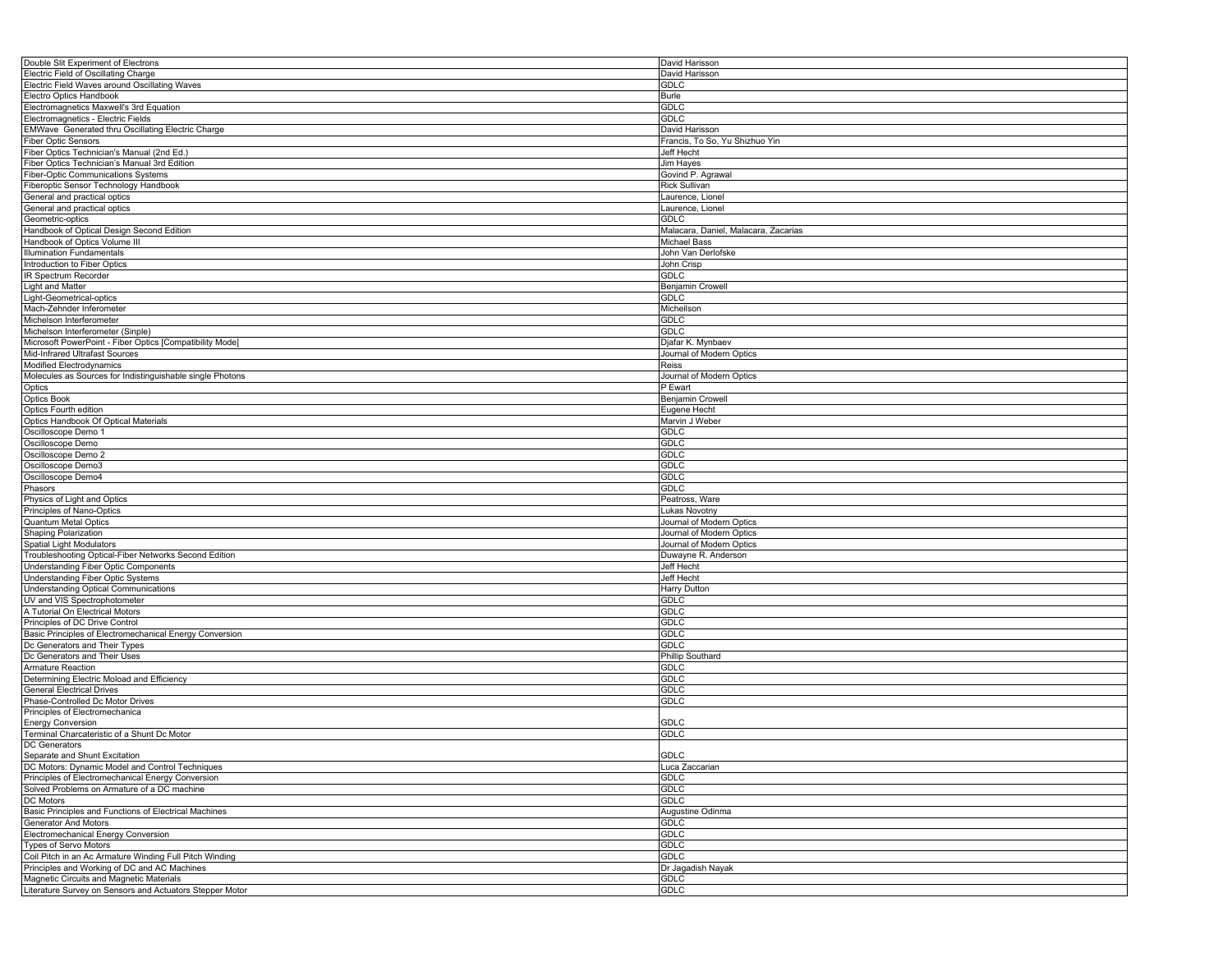| Electromechanical-Energy-Conversion                                                                                                            |                            |
|------------------------------------------------------------------------------------------------------------------------------------------------|----------------------------|
| Principles<br>D.C. Motor Principle And Working                                                                                                 | GDLC<br>GDLC               |
| Brushless DC Motor Control Made Easy                                                                                                           | Microchip Technology Inc.  |
| DC Machine Basic Principles                                                                                                                    | Kenn Sebesta               |
| Characteristics of DC Generators                                                                                                               | GDLC                       |
| D.C Machines                                                                                                                                   | Krishna Vasudevan          |
| <b>Besic Electricity</b>                                                                                                                       | Miller Training Systems    |
| Understanding and Using DC Motor Specifications                                                                                                | GDLC                       |
| <b>Electric Motors</b><br>The Operation of a Synchronous Generator                                                                             | <b>GDLC</b><br><b>GDLC</b> |
| DC Generators and Motors                                                                                                                       | A. Bhatia                  |
| Torque On A Current Loop In A Uniform Magnetic Field                                                                                           | R. Casao                   |
| Speed Control of Brushless DC Motors-Block Commutation With Hall Sensors User's Guide                                                          | GDLC                       |
| Mathematical Modeling of DC Machines                                                                                                           | Dr. Fayez El-Sousy         |
| <b>Electrical Engineering</b>                                                                                                                  | Allan R.Hambley            |
| <b>Split Rotor Motars</b>                                                                                                                      | GDLC                       |
| DC Motor Principle                                                                                                                             | GDLC                       |
| "The Difference Between Stepper Motors, Servos, and RC Servos<br>Speed Control of DC motors                                                    | Roger Arrick<br>GDLC       |
| DC and AC Motor Drives                                                                                                                         | GDLC                       |
| Electromagnetic Forces and Loss Mechanisms                                                                                                     | James Kirtley              |
| Armature Reaction                                                                                                                              | GDLC                       |
| <b>Armature Windings</b>                                                                                                                       | Krishna Vasudevan          |
| Design of DC Machines                                                                                                                          | GDLC                       |
| Design & Selection of Mining Equipmer                                                                                                          |                            |
| <b>Electrical Component</b>                                                                                                                    | GDLC                       |
| Types Of Electric Motors And Their Function<br>Performance Specification and Component Matching                                                | GDLC<br>Rajesh Kommisetty  |
| Thyristor Based Speed Control Techniques of DC Motor                                                                                           | Rohit Gupta;Ruchika Lamba  |
| Motors Basics                                                                                                                                  | GDLC                       |
| Application of D.C. Motors                                                                                                                     | Krishna Vasudevan          |
| Magnetic Tarque And Magnetic Force                                                                                                             | GDLC                       |
| Seris Connected DC Motors                                                                                                                      | GDLC                       |
| Torque, Force and Tactile Sensors                                                                                                              | GDLC                       |
| Examples Of Objectives Stated Using Gronulds Methods                                                                                           | GDLC                       |
| <b>Electromechanical Energy</b><br>Conversion                                                                                                  | GDLC                       |
| Single-Phase Series Motor                                                                                                                      | Dr. Inaam Ibrahim          |
| Armature Reaction and Commutation                                                                                                              | GDLC                       |
| Motor Torque and Power                                                                                                                         | J. Michael McCarthy        |
| Electromechanical Energy Conversion II                                                                                                         | Dr. Ali M. Eltamaly        |
| Direct-Current-Generators Working                                                                                                              | GDLC                       |
| Introduction to Electric Machinery                                                                                                             | GDLC                       |
| Electromechanical. Energy-Conversi on Principles                                                                                               | GDLC                       |
| Energy Conversion Voltage Induced in a Loop<br>Introduction to Conventional Introduction to Conventional AC and DC Machines AC and DC Machines | GDLC<br>GDLC               |
| Electromechanical-Energy-Conversion Principles                                                                                                 | GDLC                       |
| Study on Maximum Torque Generation for Sensorless Controlled Brushless DC Motor With Trapezoidal Back EMF                                      | GDLC                       |
| Losses Efficiency And Testing Of D.C Machines                                                                                                  | GDLC                       |
| Principal of Electrical Machinery and Optimization of Electrical Power                                                                         | GDLC                       |
| Applied Control Systems                                                                                                                        |                            |
| <b>Stepper Motors</b>                                                                                                                          | GDLC                       |
| Electric Machines Brochure                                                                                                                     | GDLC                       |
| The Power System and Health Electric and Magnetic Fields<br>Electromechanical Energy Conversion                                                | Dr. Michel Plante<br>GDLC  |
| Bicycle Power Generator Design for DC House                                                                                                    | Brandon Hayes              |
| Electrical Mechines Review Of A.C Circuits                                                                                                     | Assad Abu Jassar           |
| Electromechanical Energy Conversion Principles                                                                                                 | GDLC                       |
| Position and Speed Control of Brushless DC Motors Using Sensorless Techniques                                                                  | José Carlos Gamazo-Real    |
| Electrical Machines                                                                                                                            | GDLC                       |
| Separately Ecxited Dc Motor                                                                                                                    | GDLC                       |
| Introduction About DC Machines                                                                                                                 | A.E. Fitzgerald            |
| Dc Motor Speed Control Using Microcontroller<br>Significant Features of DC Machines                                                            | Ea Ai Choon<br>GDLC        |
| D.C.Machines and Synchronous Machines                                                                                                          | GDLC                       |
| <b>Continuous-Drive Actuators</b>                                                                                                              | A. Bhatia                  |
| Motors and Generators                                                                                                                          | GDLC                       |
| <b>Excitation Systems</b>                                                                                                                      | GDLC                       |
| Motors And Motor Controllers                                                                                                                   | GDLC                       |
| DC Motors And Their Classifications                                                                                                            | <b>GDLC</b>                |
| Thermal Stability of an Hts Ac Armature Winding                                                                                                | Juan Ordonez               |
| Design of Axial-Flux Permanent-Magnet Low-Speed Machines                                                                                       | Asko Parviainen            |
| DC MOtors And Generators                                                                                                                       | GDLC                       |
| Hand Book Of Electrical Engineering<br>Magnetic Force and Torque                                                                               | GDLC<br>GDLC               |
|                                                                                                                                                |                            |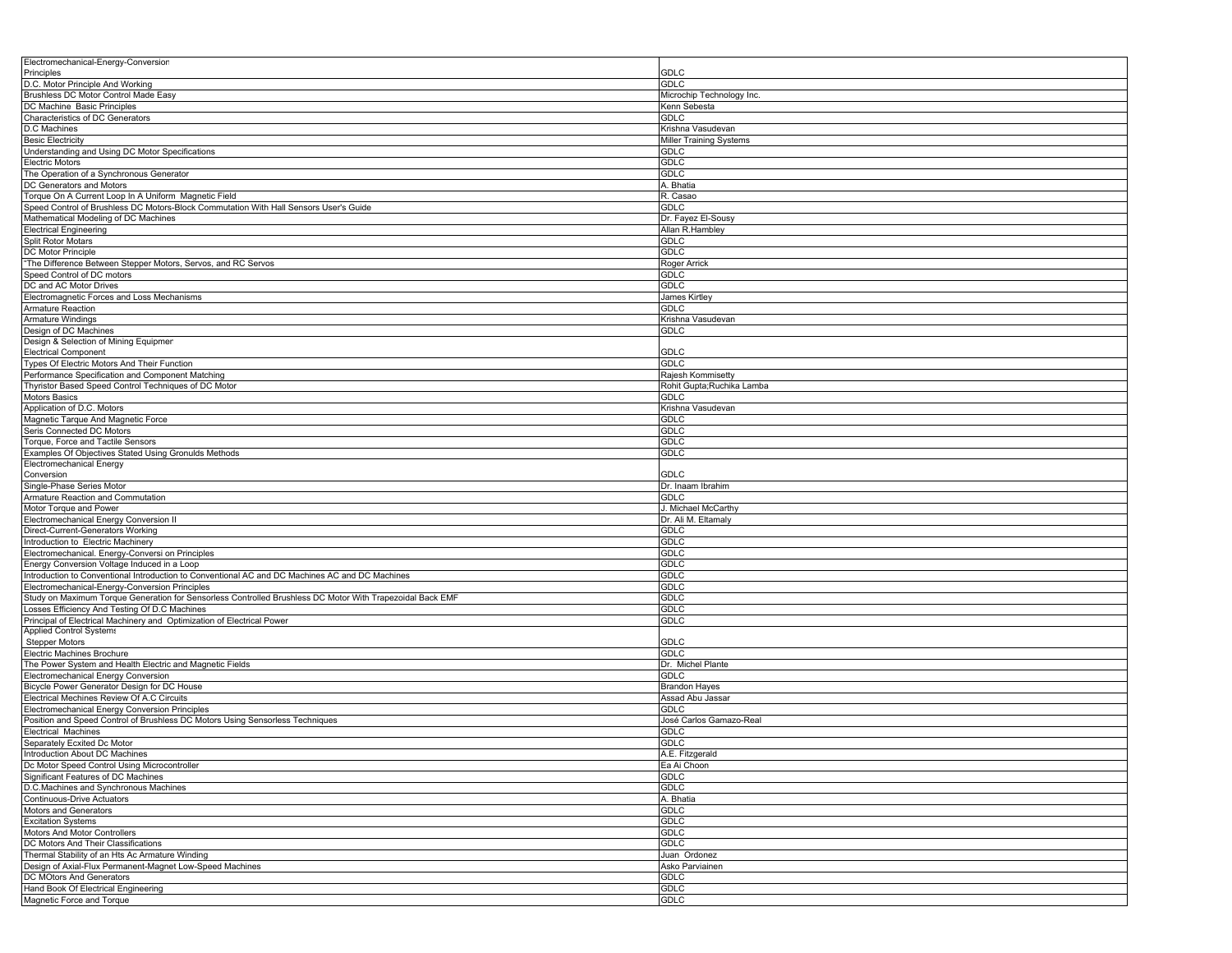| The Simple DC Motor                                                                                   | Jessica Landry                    |
|-------------------------------------------------------------------------------------------------------|-----------------------------------|
| Induction-Motors                                                                                      | Assad Abu Jassar                  |
|                                                                                                       |                                   |
| Synchronous-Generators Operation                                                                      | Assad Abu Jassar                  |
| Basics of a Electric Motor                                                                            | <b>GDLC</b>                       |
| Electromechanical-Energy-Conversion Principles                                                        | <b>GDLC</b>                       |
| Magnetism Alternating-Current Circuits                                                                | <b>GDLC</b>                       |
|                                                                                                       |                                   |
| Introduction tc                                                                                       |                                   |
| <b>Electrical Engineering</b>                                                                         | Mulukutla S.Sarma                 |
| DC Machines Operation And Principle                                                                   | <b>GDLC</b>                       |
| Introduction To Motars                                                                                | Assad Abu Jassar                  |
| DC Generators And Common Terms                                                                        | <b>GDLC</b>                       |
|                                                                                                       |                                   |
| Overview of DC Machines                                                                               | Muhamad Zahim                     |
| Fundamentals of Power Engineering                                                                     | GDLC                              |
| Performance Of Transformers                                                                           | Dr. Gleb V. Tcheslavski           |
| Principles of Electromechanical Energy Conversion                                                     | M.Yousry                          |
|                                                                                                       | Unknown                           |
| Data Communications and Networking By Behrouz A.Forouzan                                              |                                   |
| Computer-aided Design of Electrical Machines                                                          | Vishnu Murthy, K. M.              |
| powerSPIN Monolithic Motor Control Ics                                                                | Power SPIN                        |
| D.C Machines Basic principles                                                                         | Krishna Vasudevan                 |
| <b>Firing Circuits</b>                                                                                | Dr. Adel Gastli                   |
|                                                                                                       |                                   |
| Control Rectifier for Variable Speed Single Phase Dc Motor                                            | Mohd Helmi Bin Samta              |
| Design And Implimantation Of Firing Circuit                                                           | Tirtharaj Sen, Pijush Kanti       |
| Three-Phase Controlled Rectifiers                                                                     | Juan Dixon                        |
| Series and parallel operation of hysteresis current-controlled PWM rectifiers - Industry Applications | Juan W.Dixon                      |
|                                                                                                       | GDLC                              |
| Triggering And Gate Characteristics Of Thyristors                                                     |                                   |
| The Birth of Modern Physics                                                                           | <b>GDLC</b>                       |
| Thyristors Electronics Service and Research Center                                                    | Mazen Youinis                     |
| Thyristors (SCRs)                                                                                     | John Wiley                        |
| Power Semiconductor Applications                                                                      |                                   |
|                                                                                                       |                                   |
| <b>Philips Semiconductors</b>                                                                         | <b>GDLC</b>                       |
| Thyristor Theory and Design Considerations                                                            | <b>GDLC</b>                       |
| Thyristors - Theory, Parameters and Applications                                                      | Jurek Budek                       |
| Modeling of Multi-Pulse Transformer                                                                   | Carl T. Tinsley                   |
| The Power Electronics Handbook                                                                        | J. David Irwin, Auburn University |
|                                                                                                       |                                   |
| The Future of Power Semiconductor Device                                                              |                                   |
| Technology                                                                                            | B. Jayant Baliga,                 |
| Microsoft PowerPoint - tcr.ppt                                                                        | TydemanA                          |
| Fundamental Characteristics of Thyristors                                                             | <b>GDLC</b>                       |
| <b>Power Electronic Circuits</b>                                                                      | <b>GDLC</b>                       |
| New Hybrid Cycloconverters: An Evaluation of their Performance                                        | <b>Tianning Xu</b>                |
|                                                                                                       |                                   |
| <b>Power Electronics Converters</b>                                                                   | Valery Vodovozod                  |
| Dc to Dc Conversion \(Chopper\)                                                                       | Dr. Zainal Salam                  |
| Power Electronics Technology                                                                          | GDLC                              |
| The Inverter Dynamics                                                                                 | J. Rabaey                         |
| Power Semiconducto Devices                                                                            | <b>IIT NPTL</b>                   |
| Gate Turn-off Thyristors (GTOS)                                                                       | John Wiley                        |
|                                                                                                       |                                   |
| Single Phase Controlled Rectifiers                                                                    | <b>GDLC</b>                       |
| DC Choppers                                                                                           | T.K. Anantha Kumar                |
| Thyristor Based Low Frequency Ring Oscillator Frequency                                               | Piyush Keshri                     |
| Cycloconverters                                                                                       | Burak Ozpineci, Leon M. Tolbert   |
|                                                                                                       | GDLC                              |
| <b>Schmitt Trigger Circuits</b>                                                                       |                                   |
| Mitsubishi Crane Solutions                                                                            | <b>GDLC</b>                       |
| Evaluation of Modern Power Semiconductor                                                              | <b>Bimal K.Bose</b>               |
| Application of Power Electronics                                                                      | <b>GDLC</b>                       |
| <b>DC Converters</b>                                                                                  | Ajay Kumar Kadel                  |
| Symbol and Characteristic for the Ideal Diode                                                         | Zhou Lingling                     |
| Briefly About Diode And Working                                                                       | <b>GDLC</b>                       |
|                                                                                                       |                                   |
| Semiconductor Diodes                                                                                  | <b>GDLC</b>                       |
| The Semiconductor Diode                                                                               | <b>GDLC</b>                       |
| Active Region of a Transistor                                                                         | <b>Tarry Bartlet</b>              |
| Block Diagram of Light Emitting Devices                                                               | Gobarena                          |
| Half Wave Rectifier Animation                                                                         | <b>Dorling Kindersley</b>         |
| Pn Junction Animation                                                                                 | GDLC                              |
|                                                                                                       |                                   |
| Voltage Measurments of Half Wave Rectifier                                                            | <b>GDLC</b>                       |
| Junction Field Effect Transistor Operation                                                            | E.Coates                          |
| Zener Diode Charactoristics                                                                           | GDLC                              |
| P-N Junction Diode Characteristics                                                                    | <b>GDLC</b>                       |
| Tunnel Diodes (Esaki Diode)                                                                           | Leo Esaki                         |
| P-N Junction and Transport in Semiconductors                                                          | Norfolk State University          |
|                                                                                                       |                                   |
| Physics of Semiconductor Devices                                                                      | GDLC                              |
| The Transistor Symbol                                                                                 | GDLC                              |
| The Zener Diode                                                                                       | <b>GDLC</b>                       |
| The pn Junction Diode                                                                                 | <b>Jim Stiles</b>                 |
| $P - N$ Junction                                                                                      | Dr.Beşire                         |
| <b>NPN Transistor</b>                                                                                 | <b>GDLC</b>                       |
|                                                                                                       |                                   |
| Organic Light Emitting Diodes                                                                         | GDLC                              |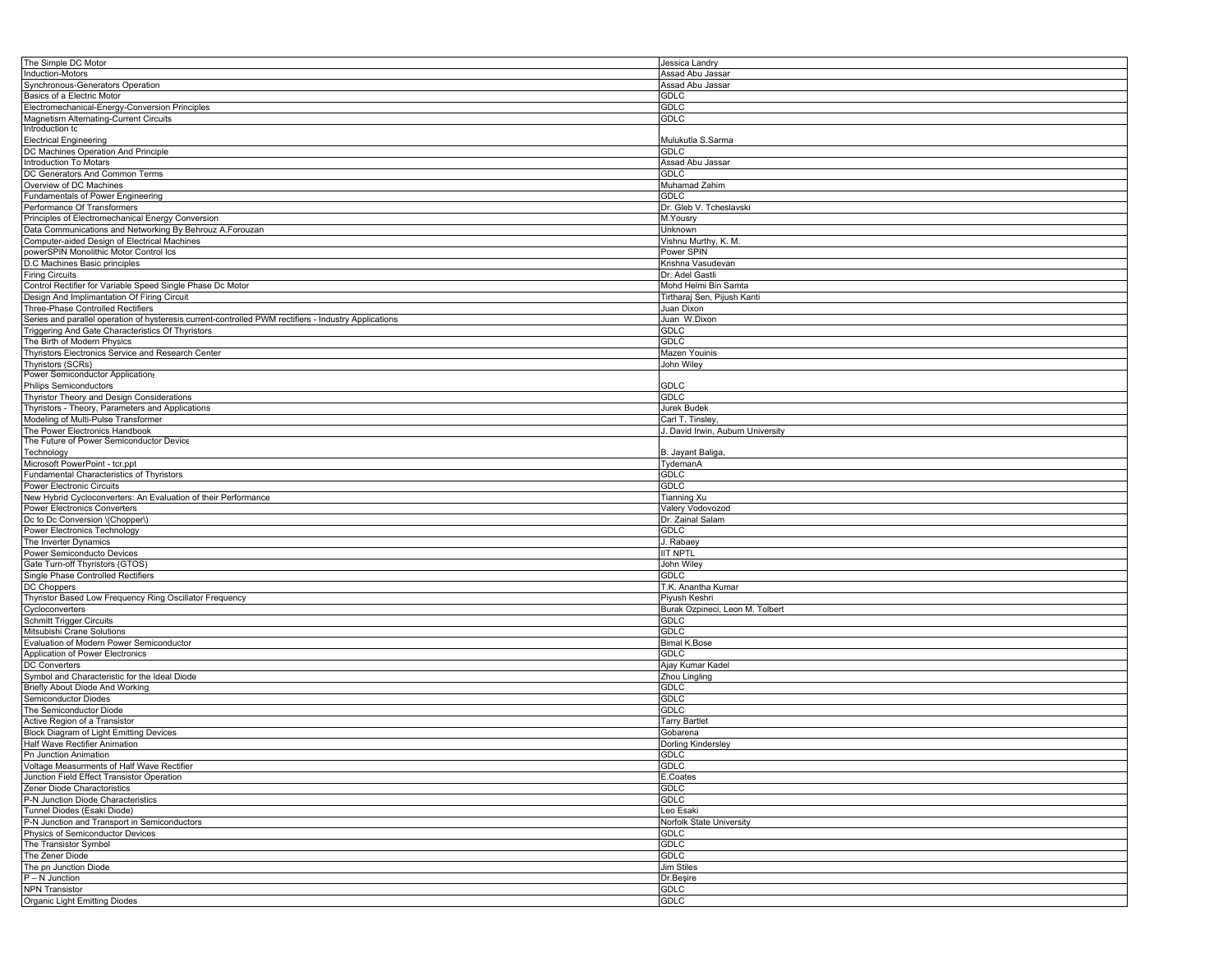| The Light Emitting Diode                                                            | <b>GDLC</b>                |
|-------------------------------------------------------------------------------------|----------------------------|
| P-N Junction Diodes                                                                 | Sheng S. Li                |
| The Illuminated p-n Junction                                                        | S. Bremner                 |
| An Analysis on Construction Light Emitting Diodes                                   | Duan Kelvin Seling         |
| About The Diac                                                                      | <b>GDLC</b>                |
|                                                                                     |                            |
| <b>Light Emitting Diodes</b>                                                        | Evren Ekmekçi              |
| Silicon Diode Basics                                                                | GDLC                       |
| Shot Noise in Pn Junction Diodes                                                    | W. Shockely                |
| Semiconductors, Diodes, Transistors                                                 | <b>GDLC</b>                |
| Semiconductors Principles                                                           | <b>GDLC</b>                |
| Junction Diode Characteristics                                                      | GDLC                       |
| Semiconductors And Diodes                                                           | Jang, Sunghoon             |
| How Do Leds Work                                                                    | <b>GDLC</b>                |
|                                                                                     |                            |
| Basics Of Meterial Science And Engineering                                          | <b>IHR</b>                 |
| The Fullwave Rectifier                                                              | GDLC                       |
| Electronics and Semiconductors                                                      | H. Lu                      |
| Semiconductor Science and LEDs                                                      | John D. Williams,          |
| Junction Phenomena; Diode Characteristics                                           | M H Miller                 |
| <b>Diode Circuits</b>                                                               | Diego Gamba                |
| Semiconductor Devices and Models                                                    | Shayla Sawyer              |
| <b>Light Emitting Diode</b>                                                         | <b>GDLC</b>                |
|                                                                                     |                            |
| Rectification                                                                       | <b>GDLC</b>                |
| Device: P-N Junctions                                                               | GDLC                       |
| Diodes and Diodes Circuits                                                          | Floyd                      |
| PN and Metal-Semiconductor Junctions                                                | <b>GDLC</b>                |
| <b>Bipolar Transistor Operation</b>                                                 | <b>GDLC</b>                |
| Design Strategies and Guidelines                                                    | John Choma                 |
| AC to DC Converters Flash File                                                      | GDLC                       |
| AC to DC Converters                                                                 | <b>GDLC</b>                |
|                                                                                     |                            |
| Three-Phase Controlled Rectifiers                                                   | Juan Dixon                 |
| The Silicon Controlled Rectifier                                                    | <b>GDLC</b>                |
| Rectifiers, Inverters Motor Drives                                                  | GDLC                       |
| Single Phase Controlled Rectifiers                                                  | GDLC                       |
| <b>Line Commutated Rectifiers</b>                                                   | Warrington                 |
| Pulse-Width Modulated Rectifiers                                                    | <b>PWM Rectifiers</b>      |
| Power Factor Basics Article                                                         | <b>GDLC</b>                |
| Power Factor Correction and Harmonic Filtering in Elecrical Plants                  | <b>GDLC</b>                |
| Power Factor Correction                                                             | <b>GDLC</b>                |
|                                                                                     |                            |
|                                                                                     |                            |
| <b>Power Electronics</b>                                                            | Ali Mohamed Eltamaly       |
| A New Hybrid High Power Factor Three-Phase                                          |                            |
| Unidirectional Rectifier                                                            | Ricardo Luiz Alves         |
| <b>Power Electronic Lectures</b>                                                    | Jassim K. Hmood            |
|                                                                                     | Studio INC                 |
| Over View of a Power System                                                         |                            |
| Power Electronics Converters                                                        | Valery Vodovozod           |
| Operation and Design of Multilevel Inverters                                        | Dr. Keith Corzine          |
| Ector Control of Three-Phase AC/DC Front-End Converter                              | J S Siva Prasad,           |
| Characteristics of Inductance                                                       | A. Bhatia                  |
| <b>Types of Rectifiers</b>                                                          | GDLC                       |
| Thyristor Converters or Controlled Converters                                       | <b>GDLC</b>                |
| Thyristor Converters or Controlled Converters                                       | Dr. Ali M. Eltamaly        |
|                                                                                     | Qihong Huang               |
| Harmonic Reduction in a Single-Switch Three-Phase                                   |                            |
| Three-Phase Power Factor Correction Circuits for Low-Cost Distributed Power Systems | Peter Mantovanelli Barbosa |
| Harmonic Limiting Standards and Power Factor Correction Techniques                  | P. Tenti & G. Spiazzi      |
| Full Phase Rectifiers (Converting AC to DC)                                         | <b>GDLC</b>                |
| <b>Electric Circuits</b>                                                            | Dr.Assad Abu               |
| Control of Three-Phase, Four-Wire PWM Rectifier                                     | Rajesh Ghosh & G.          |
| Three-Phase Controlled Rectifiers                                                   | Juan Dixon                 |
| The Inverters                                                                       | Prentice Hall              |
| Three-Phase Mains Interfaces of EV Battery Chargers                                 | Hartmann Michael           |
|                                                                                     | Marseille                  |
| Veraging Model of a Three-Phase Controlled Rectifier Feeding an Uncontrolled        |                            |
| Three Phase Controlled Rectifiers                                                   | GDLC                       |
| Analysis and Design of Power Electronic Circuits using Orcad                        | <b>Babak Fahimi</b>        |
| Bipolar Junction Transistors: Operation Circuit Models, and Applications            | <b>GDLC</b>                |
| The PNP and NPN Junction Transistor                                                 | GDLC                       |
| Transistor/Switch/Amplifier - a 3 Terminal Device                                   | <b>GDLC</b>                |
| <b>BJT Transistor</b>                                                               |                            |
| BJT Operation and I/V Characteristics                                               | Dr. Alaa El-Din Hussein    |
| The Bipolar Transistor                                                              | GDLC                       |
|                                                                                     |                            |
| <b>Bipolar Junction Transistors</b>                                                 | John F. Wakerly.           |
| Bipolar-Junction (BJT) transistors                                                  | F. Najmabadi               |
| Bipolar Junction Transistors: Operation Circuit Modele and Applications             | <b>GDLC</b>                |
| <b>Bipolar Junction Transistors (Bjts)</b>                                          | L. H. Lu                   |
| Brifely About Bipolar Junction Transistors (BJT)                                    | <b>GDLC</b>                |
| <b>Bipolar Junction Transistors (BJTs)</b>                                          | <b>GDLC</b>                |
| Bipolar junction transistors - BJTs<br>Single Phase High Voltage Bridge Rectifier   | GDLC<br><b>GDLC</b>        |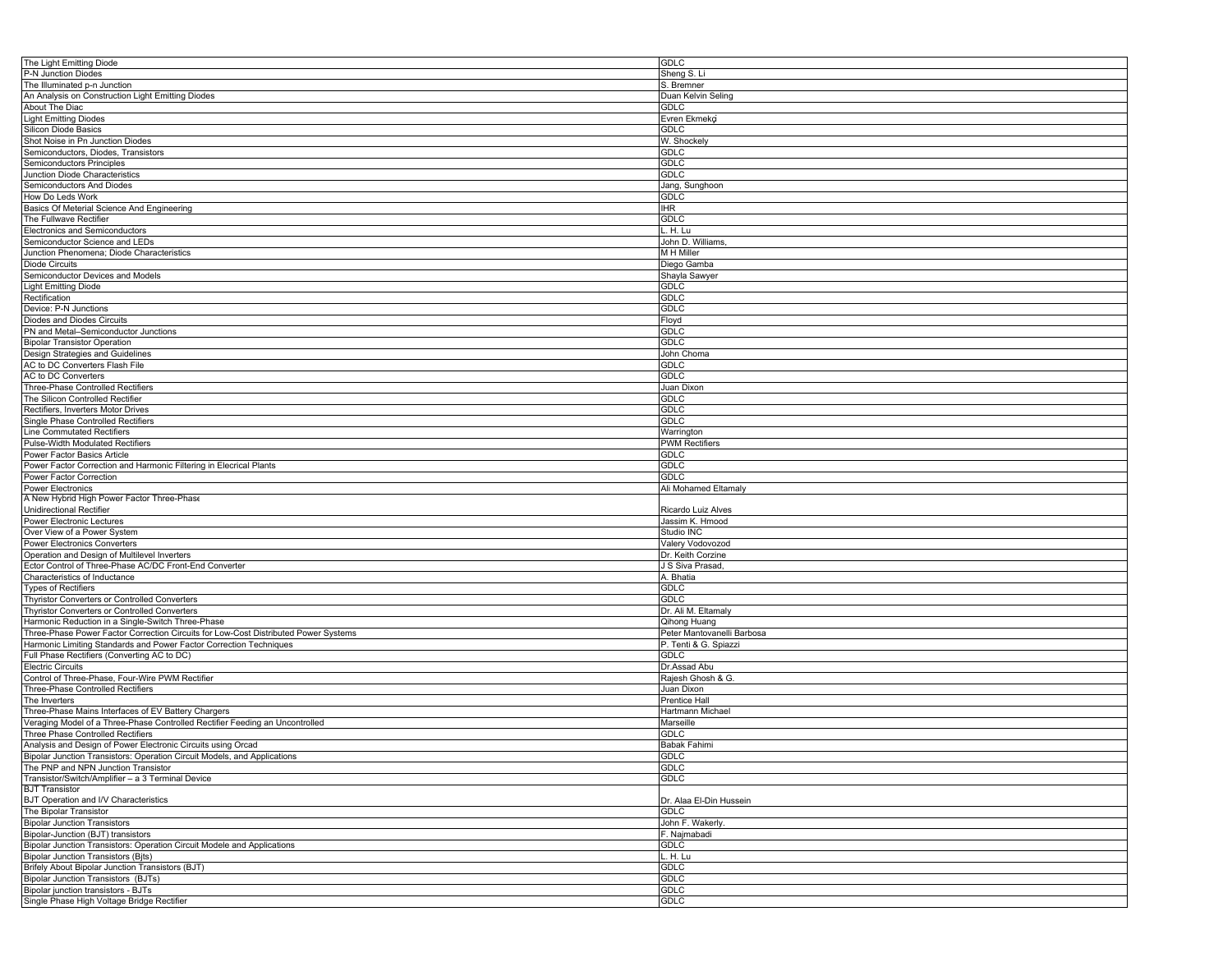| <b>Rectifier Circuit</b>                                                              | <b>GDLC</b>            |
|---------------------------------------------------------------------------------------|------------------------|
| Simple Power Electronics for Electrical Engineering                                   | Mao-Hsu Yen            |
| Electronic Devices and Circuit Theory, 10/e                                           | Robert L. Boylestad    |
| Rectification                                                                         | GDLC                   |
| Single Phase Rectifier Circuits With CR Filters                                       |                        |
|                                                                                       | A.Lieders              |
| Power Semiconductor Devices and Diode                                                 | P. T. Krein            |
| Questions                                                                             | GDLC                   |
| Principles Of Rectification                                                           | F.Langford Smith       |
| Power Electronics Basics                                                              | <b>GDLC</b>            |
| Power Electronic Converters                                                           | Valery Vodovozod       |
| Peak Inverse Voltage                                                                  | Jim Stiles             |
| Introductory Electronic Devices and Circuits                                          | Robert T. Paynter      |
|                                                                                       | <b>GDLC</b>            |
| Half Wave Rectifier Animation                                                         |                        |
| High Voltage Generators For Testing                                                   | J.R Lucas              |
| Full-wave and Three- phase rectifiers                                                 | <b>GDLC</b>            |
| Fundamentals of Microelectronics                                                      | GDLC                   |
| Diode Objactives                                                                      | <b>UTM University</b>  |
| The D.C Power Supply                                                                  | Dr. Alaa Hussein       |
| Diode Clipping And Clamping Circuits                                                  | G.gurkan               |
| <b>Diode Circuits</b>                                                                 | <b>GDLC</b>            |
|                                                                                       |                        |
| Diode Circuits or Uncontrolled Rectifier                                              | GDLC                   |
| Applications Of Diode                                                                 | GDLC                   |
| Diode Circuits Or UnControlled Rectifier                                              | Dr. Ali M. Eltamaly    |
| Diode Applications                                                                    | <b>GDLC</b>            |
| AC to DC Converters                                                                   | <b>GDLC</b>            |
| Rectifiers                                                                            | Roberto Visintini      |
| Clipping and Clamping Circuits Lab Mannul                                             | GDLC                   |
| The Seris Voltage Across C1,C3.                                                       | <b>GDLC</b>            |
|                                                                                       | <b>Justin Vencent</b>  |
| <b>Transistor and Amplifier</b>                                                       |                        |
| The Pin Diode Circuit Designers                                                       | Microsemi-Watertown    |
| Analysis of a Complex Diode Circuit                                                   | GDLC                   |
| Advanced Techniques in Power Factor Correction                                        | Javier Sebastián       |
| Symbol and Characteristic for the Ideal Diode                                         | GDLC                   |
| Renewable Energy Certificate Mechanism in India                                       | CERC                   |
| Building Solar Power Plant - Phase I                                                  | Serkan Kapucu          |
| RenewAbility Power Solutions - Info                                                   | Solar Power pack       |
|                                                                                       |                        |
| Sample Mini Solar Plant Deployment - cost economics                                   | Unknown                |
| JNNSM guidelines for off-grid systems June 2010                                       | Unknown                |
| Jawaharlal Nehru National Solar Mission                                               | <b>IREDA</b>           |
| Institutional Finance for Solar Projects                                              | B.V. Rao               |
| IOC PRESENTATION                                                                      | Unknown                |
| Solar Power Plant Technology                                                          | ABB                    |
| Solar Concentrators                                                                   | <b>UCTV Prime Cuts</b> |
| SmartGrid                                                                             | IIT Jodhpur            |
| How Wind Turbines Work                                                                | 3D Animation           |
|                                                                                       |                        |
| Control of PV inverter systems                                                        | Emerson                |
| How Solar Cell Works                                                                  | Unknown                |
| All about Solar Energy                                                                | Unknown                |
| 20kw Solar Photovoltaic PV Array Installation                                         | Unknown                |
| Solar Plant to Generate Power After Sundown                                           | WSJ                    |
| The Harvard Green Campus Initiative                                                   | Leith Sharp            |
| How does Wind Turbine work?                                                           | Unknown                |
| Solar Power Intro                                                                     | Unknown                |
| Solar Power Demo                                                                      | Unknown                |
|                                                                                       |                        |
| <b>Bracing for Steel Buildings</b>                                                    | Dr. Ibrahim Fahdah     |
| Four Span Simply Supported Steel Plate Girder Input                                   | GDLC                   |
| <b>Bridges</b>                                                                        | <b>GDLC</b>            |
| Girder Bridge                                                                         | <b>GDLC</b>            |
| <b>Steel Bridge Design</b>                                                            | Hormoz Seradj          |
| Traffic Loads on Road Bridges and Footbridges                                         | Jean-Armand Calgaro    |
| Transverse Web Stiffeners and Shear Moment Interaction for Steel Plate Girder Bridges | Chris R Hendy          |
| <b>Wind Bracing</b>                                                                   | <b>GDLC</b>            |
|                                                                                       |                        |
| Wall Bracing                                                                          | GDLC                   |
| <b>Wind Bracing</b>                                                                   | <b>GDLC</b>            |
| Waterproofing Membranes for Concrete Bridge Decks                                     | <b>GDLC</b>            |
| Wall Bracing                                                                          | GDLC                   |
| <b>Wall Bracing Overview</b>                                                          | Bohumil Kasal          |
| Improved Seismic Design Procedure for Concrete Bridge Joints                          | Sri Sritharan          |
| How to Build a Model Bridge                                                           | <b>GDLC</b>            |
| Visualizing Tension and Compression Using a Paperboard Truss                          | James W. Jones         |
|                                                                                       |                        |
| Four Span Continuous Haunched Steel Plate Girder Input                                | GDLC                   |
| Using Adobe Bridge                                                                    | GDLC                   |
| Five Bridge Types                                                                     | <b>GDLC</b>            |
| Trail Bridge Inspection                                                               | <b>GDLC</b>            |
| Economical Steel Plate Girder Bridges                                                 | Richard P. Knight      |
| Timber Bridge Manual - Section 3                                                      | <b>GDLC</b>            |
|                                                                                       |                        |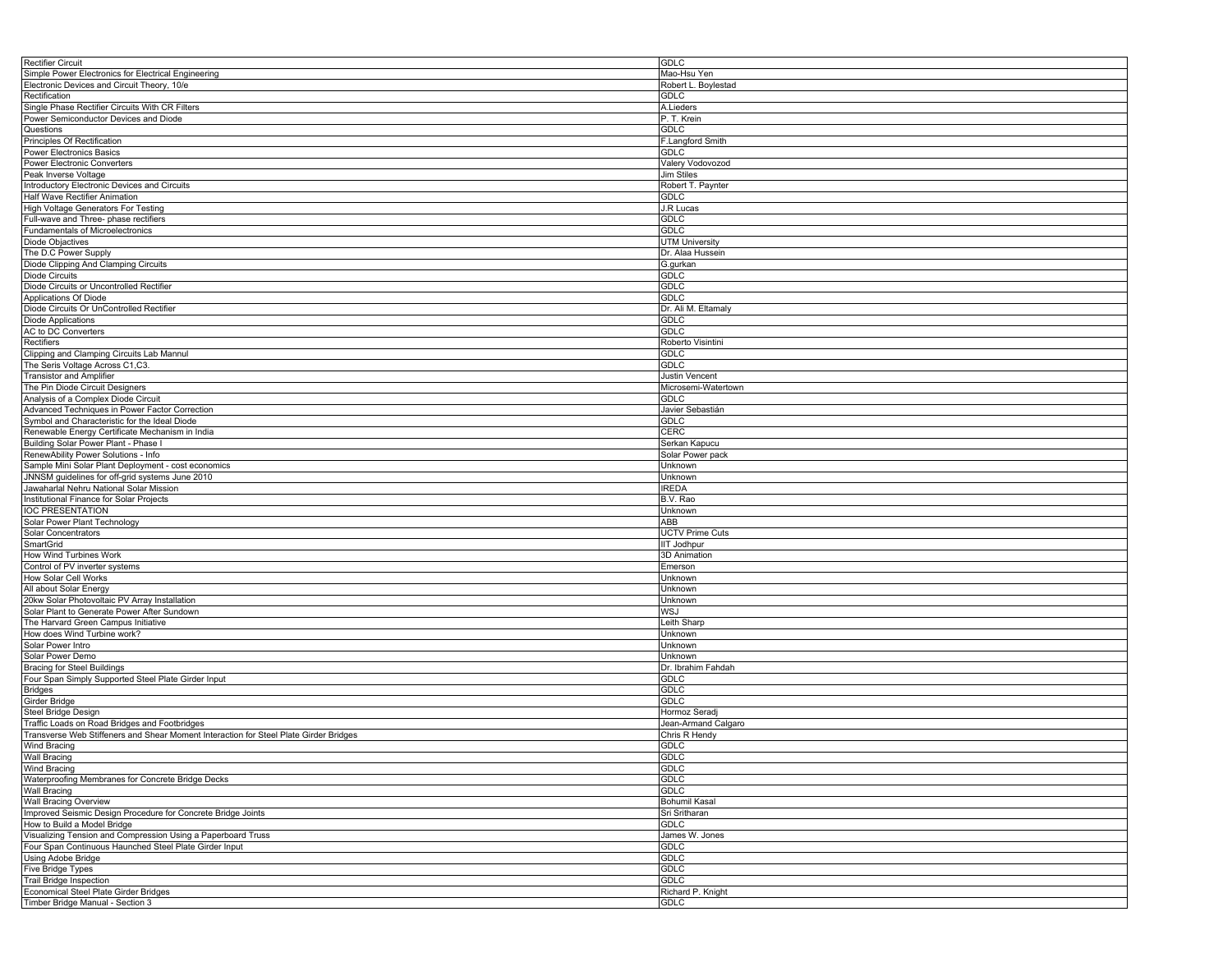| Different Types of Bridges and Its Suitability                                      | Prof. P. C. Vasani         |
|-------------------------------------------------------------------------------------|----------------------------|
| Design of Welded Steel Plate Girders                                                | GDLC                       |
| Design of T-Beam Bridge by Finite Element Method and Aashot Specification           | Dr.Maher Qaqish            |
| Design of Plate Girders -1                                                          | <b>GDLC</b>                |
|                                                                                     | GDLC                       |
| The Steel Girder Bridge                                                             |                            |
| The Design of Steel Plate Girder Bridges Using Sliding Isolation Bearings           | Ronald J. Watson           |
| <b>Tension Members</b>                                                              | Prof. S.R.Satish Kumar     |
| Prestressed Concrete Girder Superstructure Bridge                                   | Modjeski & Masters         |
| Design of Cross-Girders and Slabs in Ladder Deck Bridges                            | Chris R Hendy              |
| <b>Structural Steel Design Tension Members</b>                                      | Dr. Seshu Adluri           |
| Design of Compression Members                                                       | GDLC                       |
| Tension and Compression Members -1                                                  | <b>GDLC</b>                |
|                                                                                     | GDLC                       |
| Deck-Type Bridges                                                                   |                            |
| Tension and Compression in Bars                                                     | <b>GDLC</b>                |
| <b>Curved Steel Girders</b>                                                         | Ed Wasserman               |
| Tension and Compression                                                             | Dr. A.B. Zavatsky          |
| Steel Rolled Beam / Plate Girders                                                   | <b>GDLC</b>                |
| Cross-Frame Diaphragm Bracing of Steel Bridge Girders                               | W. M. Kim Roddis           |
| Control of Cracking in Bridge Decks                                                 | David Darwin               |
| <b>Steel Girder Structures</b>                                                      | GDLC                       |
|                                                                                     |                            |
| <b>Construction of Bridge Decks</b>                                                 | Tessa H. Volle             |
| Steel Girder Bridges                                                                | GDLC                       |
| Constructibility of Steel Plate Girder Bridges                                      | GDLC                       |
| Connections and Bracing                                                             | <b>GDLC</b>                |
| Three-Span Continuous Straight Composite I Girder Load and Resistance Factor Design | Michael A. Grubb           |
| Concrete Bridge Deck Joints                                                         | Michael C. Brown           |
| <b>Compression Members</b>                                                          | Dr. Amlan K Sengupta       |
| Design Guide for Composite Box Girder Bridges                                       | GDLC                       |
|                                                                                     |                            |
| Standard for Mechanical Expansion Joints                                            | <b>GDLC</b>                |
| <b>Bridge Design-1</b>                                                              | Praveen Chompreda          |
| Comparison of Proposed Required Wind Bracing Amounts                                | By Zeno Martin             |
| Steel Plate Girder Superstructures                                                  | Ahmad M. Itani             |
| Simplifying Bridge Expansion Joint Design and Maintenance                           | Juan M. Caicedo            |
| Seismic Performance of Steel Plate Girder Bridges                                   | <b>GDLC</b>                |
| <b>Bridge Engineering</b>                                                           | <b>GDLC</b>                |
|                                                                                     |                            |
| <b>Bridge Rules</b>                                                                 | GDLC                       |
| <b>Bridge Manual</b>                                                                | GDLC                       |
| Bridge Maintenance and Repair Handbook                                              | GDLC                       |
| <b>Bridge Load Rating</b>                                                           | Dan Walsh                  |
| <b>Bridge Deck Types</b>                                                            | <b>GDLC</b>                |
| <b>Bridge Deck Slabs</b>                                                            | GDLC                       |
| <b>Bridge Decks</b>                                                                 | GDLC                       |
|                                                                                     | Gongkang Fu                |
| Bridge Deck Corner Cracking on Skewed Structures                                    |                            |
| <b>Bridge Deck Repair</b>                                                           | <b>GDLC</b>                |
| <b>Bridge Deck Construction Manual</b>                                              | <b>GDLC</b>                |
| Plate Girder Connections in Steel Bridges                                           | GDLC                       |
| <b>Bridge Deck</b>                                                                  | <b>GDLC</b>                |
| Four Span Simply Supported Steel Plate Girder Input                                 | <b>GDLC</b>                |
| Structural Steel Design Plate Girders                                               | Dr. Seshu Adluri           |
| Plate Girder Bridges                                                                | Prof. S.R.Satish Kumar     |
| Plate Girder-4                                                                      | GDLC                       |
|                                                                                     |                            |
| Plate Grider and Open Web Girder Bridges Theory and Case Studies                    | M.Ravindranath Reddy       |
| Physics-Of-Bridges-2                                                                | GDLC                       |
| <b>Compression Component Design</b>                                                 | <b>GDLC</b>                |
| Modal Testing of the Deterorated Railway Plate Girder Bridge                        | Joo-Woo Kim                |
| <b>Bridge Deck Joint Replacement Practices</b>                                      | Brian D. Merrill           |
| <b>Bridge Deck</b>                                                                  | GDLC                       |
| Bridge                                                                              | GDLC                       |
| <b>Bracing Systems</b>                                                              | Prof. Dr. Zahid A. Siddigi |
| Design of Tension Members                                                           | GDLC                       |
|                                                                                     |                            |
| Long-Span Deck-Type CFST Arch Bridge Combinated With Diagonal Cable                 | Y. Liu                     |
| <b>Bracing Design Manual</b>                                                        | James Hardie               |
| Loads and Forces on Timber Bridges                                                  | <b>GDLC</b>                |
| Load and Resistance Factor Design                                                   | <b>GDLC</b>                |
| Live Loads for Bridges                                                              | <b>GDLC</b>                |
| Buckling of Steel Plate Girders for Bridges                                         | Chris R Hendy              |
| Knee-Brace Systems for Wind Bracing Farm Buildings                                  | GDLC                       |
| Introduction, Traffic Loads on Bridges and Combinations of Actions                  | Jean-Armand Calgaro        |
|                                                                                     |                            |
| Bearings and Expansion Joints                                                       | david J.Lee                |
| <b>Axial Tenction Members</b>                                                       | Eureka Museum              |
| Introduction to the Bridge                                                          | <b>GDLC</b>                |
| A New Deck-Type Cfst Arch Bridge                                                    | Yang Pan                   |
| Introduction to Bridges                                                             | S.S.Bapat                  |
| Introduction to Bridge Joints                                                       | <b>GDLC</b>                |
| A Fresh Look at Michigan's Bridge Decks                                             | <b>Scott Bershing</b>      |
| ExactRail's 72' Deck Plate Girder Bridge                                            | <b>GDLC</b>                |
|                                                                                     |                            |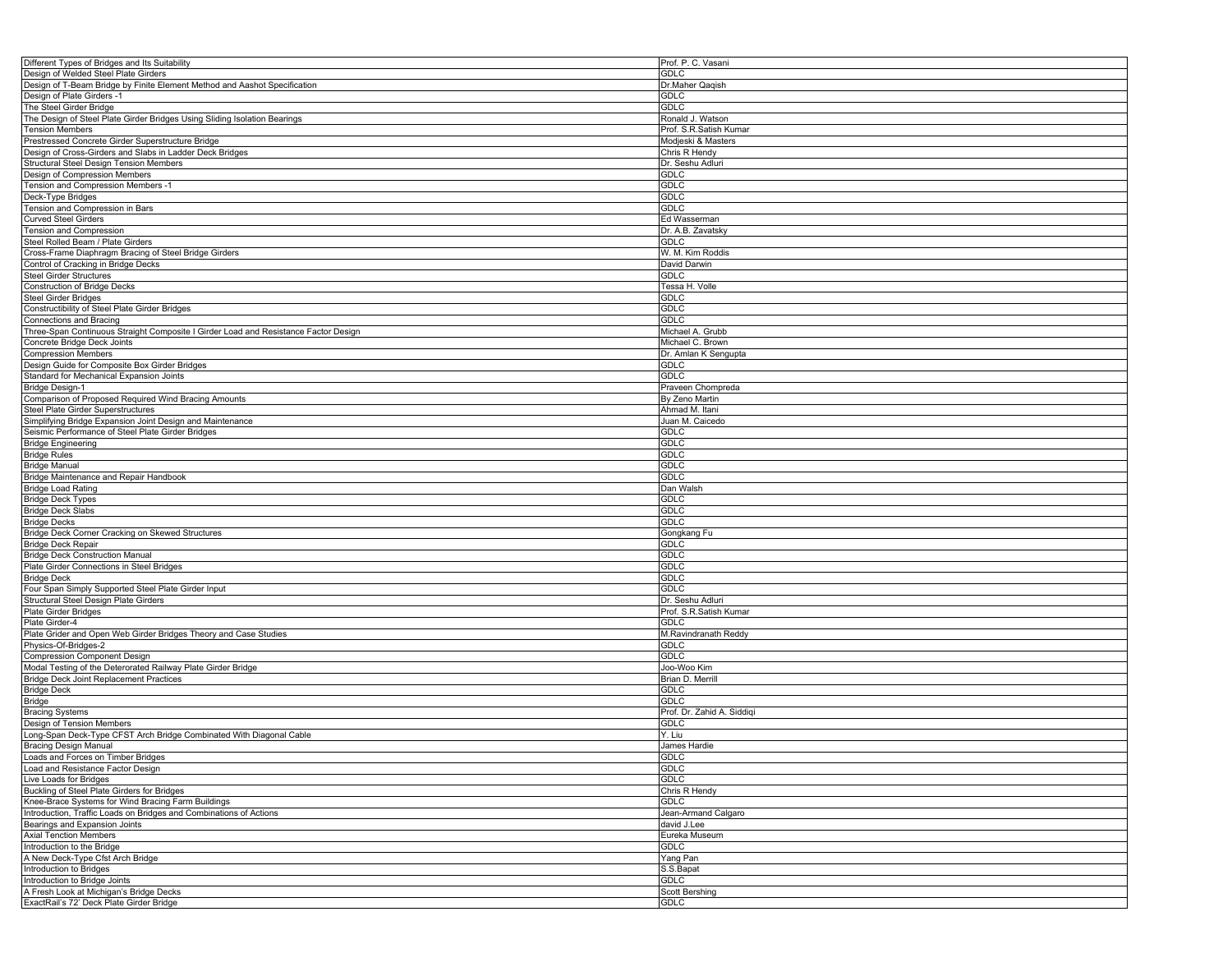| Web Stiffner -1                                                                          | GDLC                   |
|------------------------------------------------------------------------------------------|------------------------|
| Web Stiffeners for PRI-400 I-Joists                                                      | <b>GDLC</b>            |
| Web Stiffeners -2                                                                        | GDLC                   |
| Transverse Web Stiffeners and Shear Moment Interaction                                   | Chris R Hendy          |
| Tall Buildings, Bad Welds, Large Earthquakes-Big Problems                                | <b>GDLC</b>            |
|                                                                                          |                        |
| Splices and Shear                                                                        | <b>GDLC</b>            |
| Retrofit Measures for Superstructures, Bearings, and Seats                               | Richard V. Nutt        |
| Design of Bearing Stiffeners                                                             | Steven R. Fox          |
| Reactions, Shear Force and Moment Diagrams                                               | Dr Yan Zhuge           |
| Shear Moment Model for Prestressed Concrete Beams                                        | Paul F. Csagoly        |
| Analysis of Moment Connections                                                           | <b>GDLC</b>            |
| Analysis of Moment Resisting Connections                                                 | <b>GDLC</b>            |
| <b>Typical Steel Connections</b>                                                         | Dr. Seshu Adluri       |
| Plate Girders                                                                            | <b>GDLC</b>            |
| Model Studies on Plate Girders                                                           | R. Narayanan           |
|                                                                                          |                        |
| Design of Web - Flange Beam or Grider Splices                                            | D.L Green              |
| Plastic Analysis                                                                         | Colin Caprani          |
| Plastic Collapse and Limit Analysis                                                      | <b>GDLC</b>            |
| <b>Upper Bound Limit Analysis</b>                                                        | S. W. Sloan            |
| The Plastic Bending                                                                      | <b>GDLC</b>            |
| The Behavior of Beams Subjected to Concentrated Loads                                    | Paul B. Summers        |
| Single-Storey Steel Buildings-2                                                          | <b>GDLC</b>            |
| Plastic Design of Portal frame to Eurocode 3                                             | GDLC                   |
| Single Storey Steel Framed Buildings in Fire Boundary Conditions                         | W I Simms BEng         |
|                                                                                          |                        |
| Analysis and Design of Reinforced Concrete Structures in the Socviet Union               | Hendrik Laul           |
| Trends in the Analysis and Design of Steel Framed Structures                             | N S Trahair            |
| Design of Composite Beams and Columns                                                    | <b>GDLC</b>            |
| Postelastic Structural Analysis                                                          | Gh. Asachi             |
| Plastic Analysis - Continuous Beems                                                      | <b>GDLC</b>            |
| <b>Plastic Analysis</b>                                                                  | Dr. Colin Caprani      |
| Plastic Analysis-2                                                                       | <b>GDLC</b>            |
| Plastic Analysis -3                                                                      | Dr. Colin Caprani      |
|                                                                                          |                        |
| Deflection and Stability                                                                 | <b>GDLC</b>            |
| Non Conventional Structures                                                              | <b>GDLC</b>            |
| Structural Engineering and Structural Mechanics Research Series                          | Armin B. Mehrabi       |
| Seismic Design of Steel Special Moment Frames                                            | Ronald O. Hamburger    |
| Computer Analysis of Beams and Detailing                                                 | <b>Honors Thesis</b>   |
| Introduction to Linear Analysis                                                          | Nicholas J. Rose       |
| Incremental Collapse of Continuous Composite Beams under Moving Load                     | Paul Grundy            |
| Structural Continuity Effects in Steel Frames Under Fire Conditions                      | Ha Hoang               |
| Two Dimensional Analysis of Frame Structures Under Arbitrary Loading                     | Sharbanee Prusty       |
|                                                                                          |                        |
| Reinforcement of Timber Beams                                                            | G. Gugutsidze          |
| Plasticity                                                                               | A.C.W.M. Vrouwenvelder |
| Statically Indeterminate Beams                                                           | <b>GDLC</b>            |
| Design of Beams for Moments -9a                                                          | Dr. Ibrahim. Assakkaf  |
| Introduction to Beams -8d                                                                | Dr. Ibrahim. Assakkaf  |
| Introduction to Beams -8c                                                                | Dr. Ibrahim. Assakkat  |
| Introduction to Beams -8b                                                                | Dr. Ibrahim. Assakkaf  |
| <b>Plastic Analysis</b>                                                                  | M.Bill Wong            |
| Using Elastic and Plastic Analysis                                                       | <b>GDLC</b>            |
|                                                                                          |                        |
| <b>Plasticity Theory</b>                                                                 | Jacob Lubliner         |
| Design of Beams                                                                          | J.S Arora              |
| Estimating Displacement Demand in Reinforced Concrete Frames Using Some Failure Criteria | Benyamin Monavari      |
| Plastic Intensity Factors for Cracked Plates                                             | Peter D. Hilton        |
| Single Story Skeleton Structures -1                                                      | <b>GDLC</b>            |
| Tests on Stainless Steel Continuous Beams                                                | M. Theofanous          |
| Plastic Analysis-3                                                                       | Dr Yan Zhuge           |
| Plastic Analysis and Design of Steel Plate Shear Walls (2001-2002)                       | GDLC                   |
| Ultimate/Accidental Limit State                                                          |                        |
|                                                                                          |                        |
| Analysis and Design                                                                      | <b>GDLC</b>            |
| <b>Structural Analysis</b>                                                               | R.C.Hibbeler           |
| Shape Factors for Limit Loads on Square and Rectangula                                   |                        |
| Footings                                                                                 | Ming Zhu               |
| Adequately Braced Compact Beams                                                          | GDLC                   |
| Stability and Plastic Design                                                             | IR.F.K.Ligtenberg      |
| Water Tanks                                                                              | <b>GDLC</b>            |
| <b>Water Tanks-1</b>                                                                     | <b>GDLC</b>            |
| The Science of Mixing Water Storage Tanks                                                | Michael J. Duer        |
|                                                                                          |                        |
| Hot Pressed Steel Sectional Storage Tanks                                                | <b>GDLC</b>            |
| Pressed Steel Sectional Water Tanks                                                      | <b>GDLC</b>            |
| Pressed Steel Tanks                                                                      | <b>GDLC</b>            |
| Pressed Steel Sectional Water Tanks                                                      | <b>GDLC</b>            |
| Elevated Storage Tank                                                                    | <b>GDLC</b>            |
| Effect of Revision of Is 3370 on Water Storage Tank                                      | <b>GDLC</b>            |
| Economical Design of Water Concrete Tanks                                                | Hasan Jasim Mohammed   |
| Designing an Elevated Storage Tank                                                       | <b>GDLC</b>            |
|                                                                                          |                        |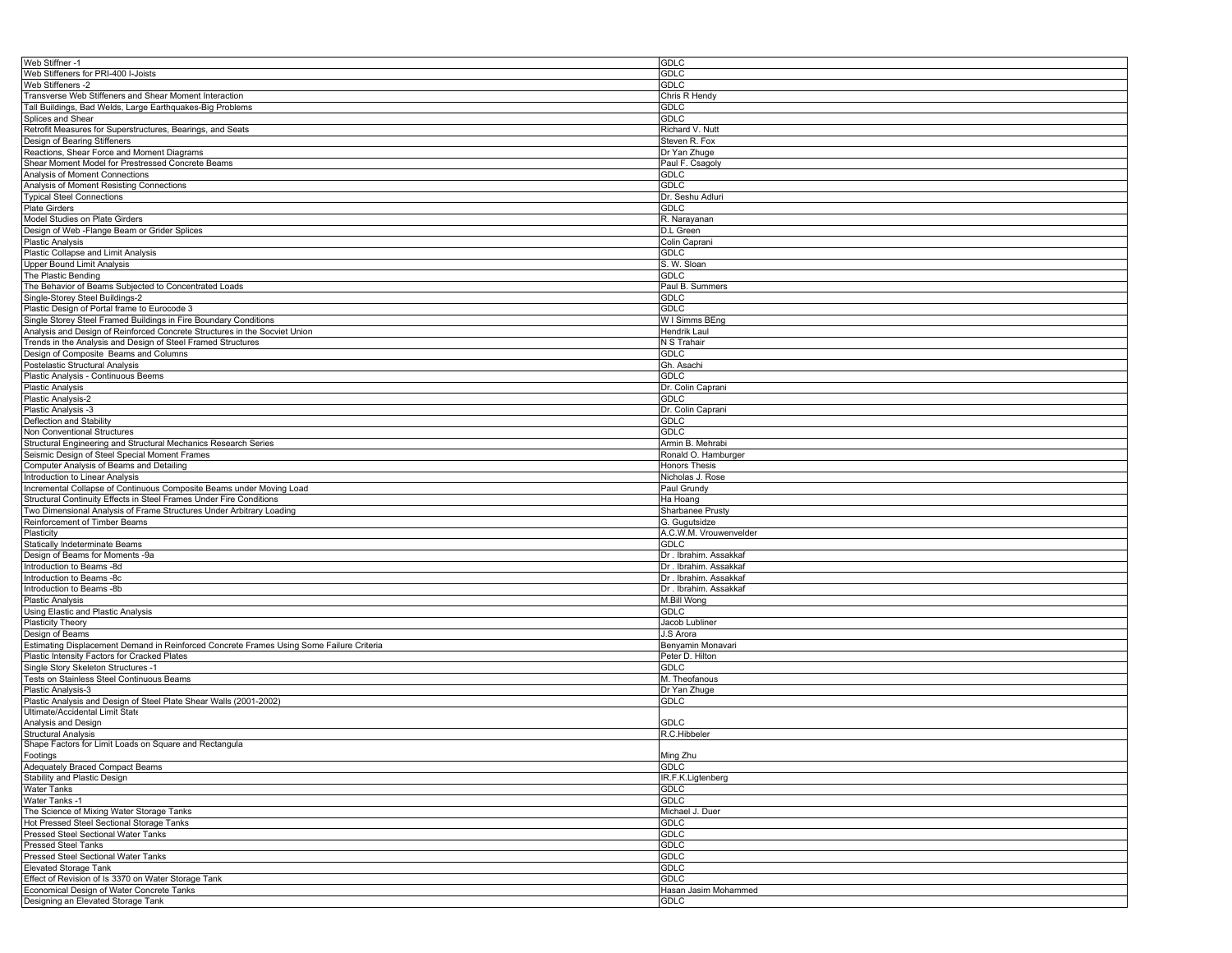| Critical Appraisal on Steel Water Tank Design Using Recent and Past I. S Codes | <b>GDLC</b>                         |
|--------------------------------------------------------------------------------|-------------------------------------|
| Prestressed Concrete Circular Water Tanks                                      | <b>Riyaz Sameer</b>                 |
| Design of Elevated Rectangular and Circular Concrete Water Tanks               | Ajagbe                              |
| Job Evaluation                                                                 | GDLC                                |
| Work Study (Time and Motion Study)                                             | GDLC                                |
| Job Evaluation                                                                 | <b>GDLC</b>                         |
| Job Evaluation Methods                                                         | GDLC                                |
| Work Measurement                                                               | <b>GDLC</b>                         |
| Productivity Improvement Program Through Workstudy                             | GDLC                                |
| Predetermined Motion Time Systems (PMTS)                                       | GDLC                                |
| Predetermined Time Systems                                                     | <b>GDLC</b>                         |
| Performance Management                                                         | GDLC                                |
| Performance Evaluation and Management                                          | <b>GDLC</b>                         |
| Performance Evaluation and Merit Training                                      | GDLC                                |
| Work Measurment Learning Curves                                                | <b>GDLC</b>                         |
| Methods-Time Measurement (MTM)                                                 | <b>GDLC</b>                         |
| Methods-Time Measurement (MTM) Standard                                        | GDLC                                |
| Method comparison                                                              | <b>GDLC</b>                         |
| Methods for Establishing Time Standards                                        | GDLC                                |
| Merit Increase Pay Guidelines                                                  | GDLC                                |
| Measuring the Quality of Jobs                                                  | Rannia Leontaridi & Peter Sloane    |
| <b>Measuring Output Rates</b>                                                  | GDLC                                |
|                                                                                | Thomas Nardone,                     |
| Measuring Job Security                                                         | Jonathan Veum                       |
| Measurement Uncertainty and Traceability Policies Review                       | LLC Webinar                         |
| Measuring Job Satisfaction                                                     | GDLC                                |
| Evaluating Work Job Evaluation                                                 | GDLC                                |
| Job Evaluation Methods                                                         | <b>Charles Watler</b>               |
| Job Evaluation and the Pay Structure                                           | GDLC                                |
| Job Evaluation and Merit Rating                                                | Eugene J.Benge                      |
| Work Measurement Job Design                                                    | GDLC                                |
| Modern Work Measurement                                                        | GDLC                                |
| Job Evaluation an Introduction                                                 | <b>GDLC</b>                         |
| Work Measurement for Estimating                                                | Ammar Olabi1, Jean Hunter           |
| Job Evaluation                                                                 | Kamalesh Ray                        |
| Job Design and Work Measurement                                                | Richard B.Chase                     |
| Work Measurement                                                               | Luis Armendariz                     |
| Job Design and Work Measurement                                                | GDLC                                |
| Job Analysis and Evaluation Methods                                            | <b>GDLC</b>                         |
| Work Measurement Analytical Estimates                                          | <b>GDLC</b>                         |
| Allowances                                                                     | Dr. Abed Schokry                    |
| Incentive Plans                                                                | <b>GDLC</b>                         |
| How to Use Work Measurement                                                    | <b>GDLC</b>                         |
| Work Measurement                                                               | GDLC                                |
| <b>Operations Management</b>                                                   | Heizer/Render                       |
| Work Measurement                                                               | Roberta Russell & Bernard W. Taylor |
| Analytical Fuselage and Wing Weight Estimation of Transport Aircraft           | Mark D. Ardema, Mark C. Chambers    |
| Evaluating Work Job Evaluation                                                 | <b>GDLC</b>                         |
| Designing Compensation and Incentive Programs                                  | <b>GDLC</b>                         |
| Job Evaluation and Base Wage Systems                                           | <b>GDLC</b>                         |
| Allowances Practice Problems                                                   | <b>GDLC</b>                         |
| A Primer on Work Study and Related Concepts                                    | Himadri Barman                      |
| Validation of Methods Time Measurement Data                                    | UĞUR BAHÇIVANCILAR                  |
| Work Measurement                                                               | <b>GDLC</b>                         |
| <b>Work Sampling</b>                                                           | GDLC                                |
| Work System Design                                                             | R. Dan Reid & Nada R. Sanders       |
| Work Measurements and Flow Analysis                                            | Serap Ulusam Seçkiner               |
| Rapid Video-Based Analysis System for Advanced Work Measurement                | M. Elnekave & I. Gilad              |
| Work Measurement                                                               | GDLC                                |
| Work Measurement Practice                                                      | Moran Elnekave, Issachar Gilad      |
| Work Study                                                                     | GDLC                                |
| Motion and Time Study                                                          | Engin Topan                         |
| Methods Engineering                                                            | <b>GDLC</b>                         |
| Manual Work Design                                                             | Hayes                               |
| Methods Engineering Process                                                    | <b>GDLC</b>                         |
| Design of People System                                                        | Henry C                             |
| Work Analysis and Design                                                       | R.M. Barnes                         |
| Microsoft PowerPoint - principles of motion economy                            | GDLC                                |
| Work Study                                                                     | GDLC                                |
| Method Study                                                                   | <b>GDLC</b>                         |
| Objectives of Work Study                                                       | <b>GDLC</b>                         |
| Fundamentals of Work Study and Ergonomics                                      | GDLC                                |
| Methods Engineering and Operations Analysis                                    | <b>GDLC</b>                         |
| Method Study Flow Charting                                                     | GDLC                                |
| Work Analysis and Design                                                       | Lotfi K. Gaafar                     |
| Job Analysis Process                                                           | Patricia M. Muenzen                 |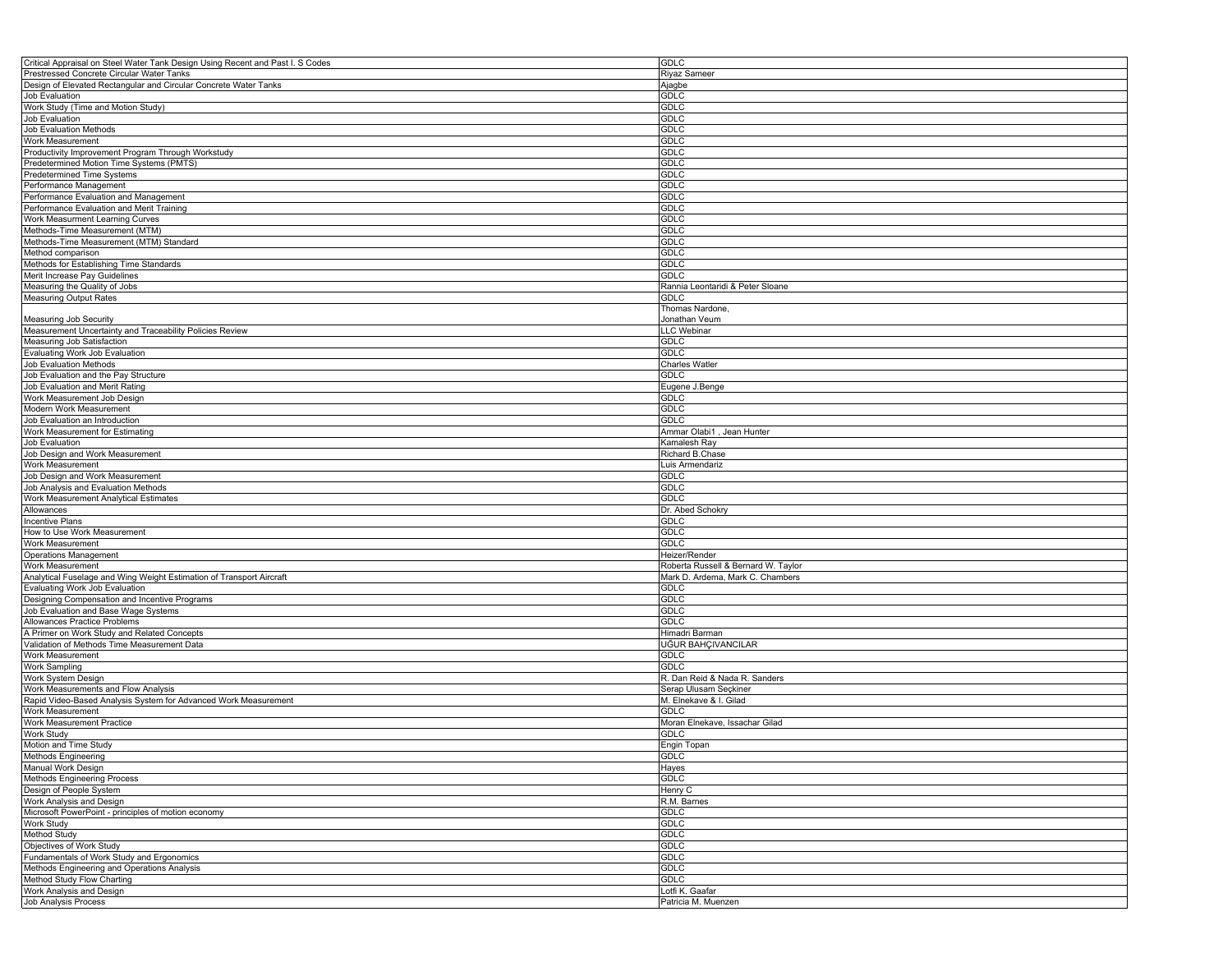| Method Study                                                    | <b>GDLC</b>                            |
|-----------------------------------------------------------------|----------------------------------------|
| Introduction to Work Study                                      | Gilbreth                               |
| Introduction to Work Design                                     | Dr. Andris Freivalds                   |
| Introduction to Work Study                                      | <b>GDLC</b>                            |
|                                                                 |                                        |
| Gilbreths' Study of Motion                                      | Troy D. Bethards                       |
| Handbook on Improving Quality by Analysis of Process Variables  | Alexis Aitken, Jan Hörngren, Nia Jones |
| Basic Tools for Process Improvement                             | <b>GDLC</b>                            |
| <b>Flow Charting</b>                                            | Jack Moran                             |
| <b>Operations Management</b>                                    | william j. stevenson                   |
| Development of Motion Analysis                                  | letro Garofalo                         |
| A Critical Examination                                          | Keiko Ikeda                            |
|                                                                 |                                        |
| Charting and Diagramming                                        | <b>GDLC</b>                            |
| Applied Time and Motion Study                                   | Walter G.Holmes                        |
| An introduction to phenomenological                             | Stan Lester                            |
| A Critical Examination of Summary Measures of Population Health | Christopher JL Murray                  |
| Workstudy and Ergonomics                                        | <b>GDLC</b>                            |
| Work Study (Time and Motion Study)                              | <b>GDLC</b>                            |
| Work Measurements and Standards                                 | <b>GDLC</b>                            |
| Work Design                                                     | Dr. Andris Freivalds                   |
|                                                                 |                                        |
| Process Selection and System Design                             | <b>GDLC</b>                            |
| Tools and Techniques for Process Improvement                    | <b>GDLC</b>                            |
| Therbligs the Keys to Simplifying Work                          | David Ferguson                         |
| Study Designs in Epidemiology                                   | <b>Ahmed Mandil</b>                    |
| Research Process and Research Reports                           | Glenn M. Hymel                         |
| Project Planning and Scheduling                                 | GDLC                                   |
| Recruitment and Selection Practices Survey Report               | Sheila M. Rioux                        |
| Process Strategy                                                | Heizer/Render                          |
|                                                                 |                                        |
| Project Implementation and Management                           | <b>GDLC</b>                            |
| Process flow chart                                              | <b>GDLC</b>                            |
| Process Charting                                                | <b>GDLC</b>                            |
| Motion Study                                                    | <b>GDLC</b>                            |
| Process Analysis                                                | <b>GDLC</b>                            |
| Motion and Time Study                                           | GDLC                                   |
| Motion and Time Study                                           | <b>GDLC</b>                            |
| Motion and Time Study                                           | Ralph M.Barnes                         |
|                                                                 |                                        |
| Motion Study and Work Design                                    | <b>GDLC</b>                            |
| Fatigue Management for Employees                                | <b>GDLC</b>                            |
| Contemporary Management                                         | Gareth R.Jones                         |
| F.W Taylor and Scientific Management                            | Vanessa Bravo, Shibei Gong             |
| Scientific Management                                           | Frederick Taylor                       |
| Advantage WORK STUDY                                            | <b>Financial Aid</b>                   |
| A Primer on Work Study and Related Concepts                     | Himadri Barman                         |
| <b>Work Study</b>                                               | Sayed Aliul Hasan Rizvi                |
|                                                                 |                                        |
| Work Study Program                                              | GDLC                                   |
| Work Analysis and Design                                        | Lotfi K. Gaafar                        |
| What Is Work Study                                              | <b>GDLC</b>                            |
| Time Management                                                 | <b>GDLC</b>                            |
| Training for the Work-Study Supervisor                          | <b>GDLC</b>                            |
| The Principles of Scientific Management                         | Frederick Winslow Taylor               |
| The Origins of Scientific Management                            | Frederick Winslow Taylor               |
| The Development of Management Theory                            | Adam Smith's                           |
|                                                                 |                                        |
| The Evolution of Management Theory                              | <b>GDLC</b><br><b>GDLC</b>             |
| Supervisors and workers of Work Study                           |                                        |
| <b>Student Work Program</b>                                     | <b>GDLC</b>                            |
| Supervisors and Workers in Work Study                           | GDLC                                   |
|                                                                 | Frederick Taylor,                      |
| Scientific Management                                           | <b>Henry Gannt</b>                     |
| Scientific Management Approach                                  | <b>GDLC</b>                            |
| Production and Operations Management                            | S.Anil Kumar                           |
| Principles of Scientific Management                             | Frederick Taylor's                     |
| Operation Management for Competitive Advantage                  | Richard B.Chase                        |
|                                                                 | <b>GDLC</b>                            |
| Evolution of Modern Management                                  |                                        |
| <b>Employment and Federal Work Study</b>                        | Sullivan Center                        |
| Global Workforce Study                                          | <b>GDLC</b>                            |
| Frederick Taylor and Scientific Management                      | <b>GDLC</b>                            |
| Federal Work-Study                                              | GDLC                                   |
| Federal Work-Study Program                                      | <b>GDLC</b>                            |
| Federal Work-Study                                              | <b>GDLC</b>                            |
| Federal Work Study Employment                                   | <b>GDLC</b>                            |
| <b>Basics of Ergonomics</b>                                     | <b>GDLC</b>                            |
|                                                                 |                                        |
| <b>Basics of Ergonomics</b>                                     | <b>GDLC</b>                            |
| <b>Basics of Ergonomics</b>                                     | <b>GDLC</b>                            |
| <b>Basic Industrial Ergonomics</b>                              | <b>GDLC</b>                            |
| <b>Basic Principles of Ergonomics</b>                           | <b>GDLC</b>                            |
| Anthropometry                                                   | <b>GDLC</b>                            |
| Anthropometry                                                   | GDLC                                   |
|                                                                 |                                        |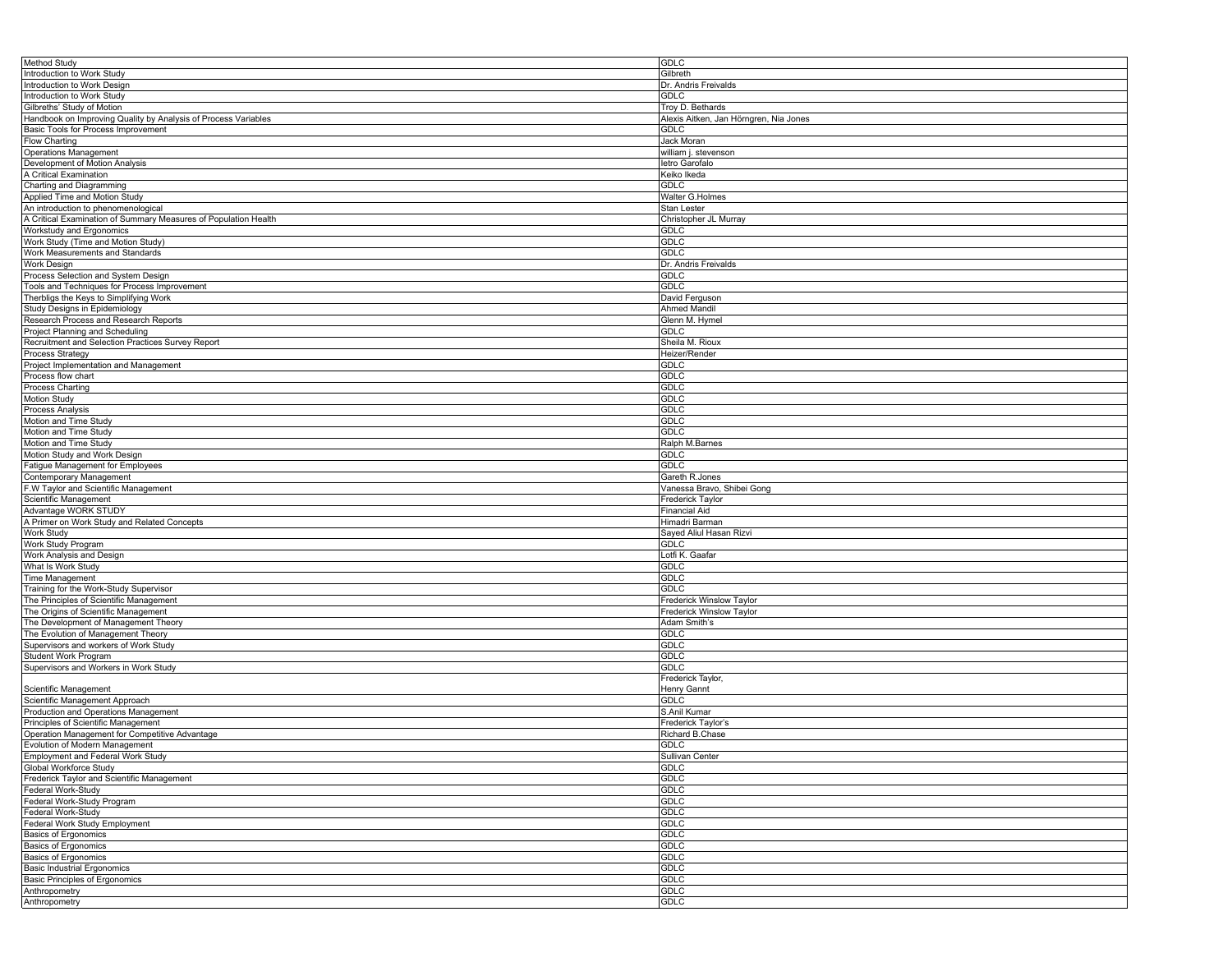| Anthropometry in the Invariant Analysis of Human Actions             | Alexei Gritai, Yaser Sheikh    |
|----------------------------------------------------------------------|--------------------------------|
| Anthropometry                                                        | <b>GDLC</b>                    |
| Anthropometric Indicators Measurement Guide                          | <b>Bruce Cogill</b>            |
| What Is Ergonomics                                                   | <b>GDLC</b>                    |
| Workplace Ergonomics                                                 | GDLC                           |
| Introduction to Ergonomics                                           | GDLC                           |
| Office Ergonomics                                                    | <b>GDLC</b>                    |
| Ergonomics                                                           | GDLC                           |
| Ergonomics for the General Practitioner                              |                                |
|                                                                      | <b>Cindy Burt</b>              |
| Ergonomics the Study of Work                                         | <b>GDLC</b>                    |
| <b>Ergonomics for Beginners</b>                                      | Jan Dul & Bernard Weerdmeester |
| Ergomomics and Human Factors at Work                                 | <b>GDLC</b>                    |
| Ergonomics                                                           | Raylene M. Blandino            |
| Easy Ergonomics                                                      | <b>GDLC</b>                    |
| The Concept of Ergonomics                                            | <b>GDLC</b>                    |
| Body Measurements (Anthropometry) Manual                             | <b>GDLC</b>                    |
| <b>Basics of Ergonomics</b>                                          | GDLC                           |
| Limits, Fits Ans Tolerances                                          | Dr. Belal Gharaibeh            |
| Cnc Machine Tools                                                    | <b>GDLC</b>                    |
| <b>Tooling for Cnc Machines</b>                                      | <b>GDLC</b>                    |
| Sheet Metal Work                                                     | GDLC                           |
|                                                                      | <b>GDLC</b>                    |
| Processes and Die Design                                             |                                |
| Defining the Sheet Metal                                             | <b>GDLC</b>                    |
| Surface Finish in Production Drawing                                 | Abdullah Al Mamun              |
| <b>Technical Drawing</b>                                             | David Anderson                 |
| <b>Tool Classification</b>                                           | <b>GDLC</b>                    |
| <b>Types of Tolerance</b>                                            | <b>GDLC</b>                    |
| <b>Tolerancing Terminology</b>                                       | GDLC                           |
| Tolerances and Fits                                                  | Dr. Serkan Dag                 |
| Tolerance and Fits in Production Drawing                             | <b>GDLC</b>                    |
| Design and Simulation of Die                                         | Teh Soon Chiang                |
| Technical Drawing of Production Drawing                              | James Playford                 |
| Phrases and Lexical Patterns                                         | Dave Willis                    |
|                                                                      |                                |
| System of Fits and Tolerances                                        | <b>GDLC</b>                    |
| Tapers and Taper Turning                                             | <b>GDLC</b>                    |
| Surface Finish in Production Drawing                                 | GDLC                           |
| <b>Suspension Design Case</b>                                        | <b>GDLC</b>                    |
| Start to Finish in Production Drawing                                | GDLC                           |
|                                                                      |                                |
| Structure and Design of Press Dies                                   | <b>GDLC</b>                    |
| Stress Analysis and Optimization of Crankshafts                      | Farzin H. Montazersadgh        |
|                                                                      | <b>GDLC</b>                    |
| <b>Standards for Working Drawing</b>                                 |                                |
| Single Point Topography                                              | Chicheng J.Wang                |
| Shop Drawing                                                         | <b>GDLC</b>                    |
| Sheet Metal Forming                                                  | Tapany Udomphol                |
| Sheet Metal Forming Processes                                        | Kalpakjian, Schmid             |
| Sheet Metal Forming Lab Cup Drawing                                  | Mikell P. Groover              |
| Sheet Metal Forming Processes and Equipment                          | GDLC                           |
| Sheet and Plate Metalwork                                            | GDLC                           |
| <b>Sheet Metal Forming</b>                                           | <b>GDLC</b>                    |
| Sheet Metal Working                                                  | John Wiley                     |
| Sheet and Plate Metal Products                                       | Dr. Ibrahim Rawabdeh           |
| Sheet Metal Design                                                   | <b>GDLC</b>                    |
| Sheet Metal Forming in Production Drawing                            | GDLC                           |
| <b>Sheet Metal Prints</b>                                            | David A.Madsen                 |
|                                                                      |                                |
| Sheet Metal Working in Production Drawing                            | <b>GDLC</b>                    |
| Manufacturing Process Decisions                                      | <b>GDLC</b>                    |
| Forging Material Handling System                                     | Justin Bellini                 |
| Sectional Views of Drawing                                           | John Kirby                     |
| Scales and Drawing                                                   | <b>GDLC</b>                    |
| Solid Works Assembly Drawings                                        | <b>GDLC</b>                    |
| Pro Sheet Metal                                                      | GDLC                           |
| Programmable Automation                                              | GDLC                           |
| <b>Detail Production Drawing</b>                                     | <b>GDLC</b>                    |
| Processes and Tooling                                                | Sam Chiappone                  |
| Curso De Mecanica De La Plasticidad                                  | <b>GDLC</b>                    |
| Machine Drawing                                                      | <b>GDLC</b>                    |
|                                                                      | GDLC                           |
| Design and Working Drawings                                          |                                |
| To Draw a System Diagram                                             | GDLC                           |
| Parametric Design of a Spiral Gear Process                           | Jeffery Baker                  |
| Overview of an Engineering Drawing                                   | <b>GDLC</b>                    |
| <b>Facility Layout Planning</b>                                      | <b>GDLC</b>                    |
| Constructing the Object Model Diagram                                | GDLC                           |
| NC and CNC Machines and Control Programming                          | GDLC                           |
| Effect of Different Infeed Angles and Cutting                        | Muammer Nalbant                |
| <b>Sheet Metal Forming Processes</b><br><b>Extrusion and Drawing</b> | <b>GDLC</b><br>GDLC            |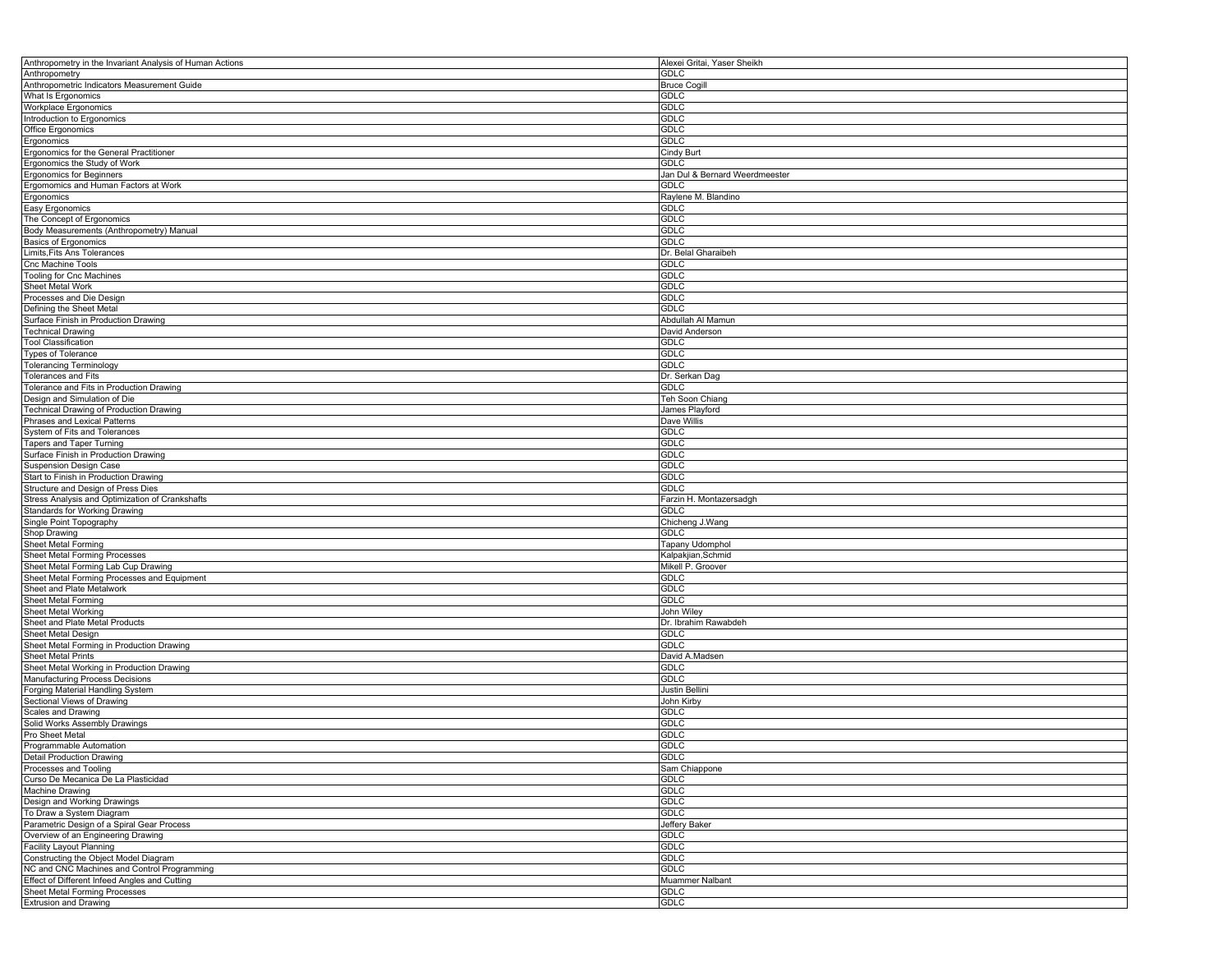| Rolling and Forging                             | <b>GDLC</b>                   |
|-------------------------------------------------|-------------------------------|
| Modeling and Verification of Cutting Tool       | <b>Vincent Dessoly</b>        |
| Fits and Tolerances for Production Drawing      | <b>GDLC</b>                   |
| Machine Interpretation of Line Drawings         | Kokichi Sugihara              |
| Limit, Fit, Tolerance                           | <b>GDLC</b>                   |
| Sheet Metal Characteristics                     | GDLC                          |
| 3D Terrain Modelling                            | G. Argyris                    |
| Working Drawings                                | Xinli Wu                      |
| Assembly Drawing and Ballons                    |                               |
|                                                 | <b>GDLC</b>                   |
| Working Drawings in Production Drawing          | Giesecke                      |
| Introduction to Working Drawing                 | <b>GDLC</b>                   |
| Working Drawings of Production                  | Keith Styles & Andrew Bichard |
| <b>Metal Processes</b>                          | <b>GDLC</b>                   |
| Metal Is Forced to Flow Through a Die Opening   | <b>GDLC</b>                   |
| Metal Forming Processes of Drawing              | Dr. PulakM. Pandey            |
| Machine Process for Various Shapes              | Dr. Zuhal Erden               |
| Milling Operation                               | GDLC                          |
| Detail Drawings and Assembly Drawings           | Dr.c.Thomas Olivo             |
| <b>Examples of Detail Drawings</b>              | <b>GDLC</b>                   |
| <b>Mechanical Working Drawing</b>               | Smith                         |
| Introduction Origins of UML                     | Fowler                        |
| Sheet Metal Materials                           | <b>GDLC</b>                   |
|                                                 |                               |
| <b>UML Diagrams of Production Drawing</b>       | Jung Woo                      |
| Introduction to UML                             | <b>GDLC</b>                   |
| Application of Metal Forming in Manufacturing   | Jenn Terng Gau                |
| Assembly and Part Drawings                      | <b>GDLC</b>                   |
| <b>Metal Forming Operations</b>                 | Kalpakjian                    |
| Mechanics of Sheet Metal Forming                | Z. Marciniak                  |
| Forming and Shaping Processes                   | Dr. Zuhal Erden               |
| Elements of a Plot Diagram                      | <b>GDLC</b>                   |
| Higher Product Design                           | <b>GDLC</b>                   |
| <b>Helical and Spiral Units</b>                 | <b>GDLC</b>                   |
| A Sheet Metal Forming Dies Wear                 | D. Attaf                      |
| Hand Tools of Production Drawing                | <b>GDLC</b>                   |
| Categories of Dimensioning                      | <b>GDLC</b>                   |
| Gears and Cams in Production Drawing            | Hill Dygdon                   |
| Fundamentals of Metal Forming                   |                               |
|                                                 | M.P.Groover                   |
| Forging of Metals                               | <b>GDLC</b>                   |
| Forgiing in Production Drawing                  | Tapany Udomphol               |
| Sheet Metalworking in Production                | <b>GDLC</b>                   |
| Generating While Machining on Conventional      | Stepan P. Radzevich           |
| Indicating the Desired Dimension                | <b>GDLC</b>                   |
| Linear and Geometry                             | <b>GDLC</b>                   |
| Facilities Design in Production Drawing         | S.S. Heragu                   |
| <b>Standard Extrusions</b>                      | <b>GDLC</b>                   |
| Extrusio and Drawimg of Metals                  | <b>GDLC</b>                   |
| Engineering Metrology and Instrumentation       | Serope Kalpakjian             |
| Engineering Drawing of Production Drawing       | GDLC                          |
| Managerial Accounting For Production Drawing    | James Jiambalvo               |
| <b>Advanced Manufacturing Choices</b>           | Dr. Marc Madou                |
| Surfaces Using CNC Machine Tools                | Dr. Khalifa Harib             |
|                                                 |                               |
| Machine Drawing                                 | P. Kannaiah                   |
| <b>Engineering Drawing Manual</b>               | Dr. Allan Sherman             |
| Vector Machines for Drawing                     | J.walt Oler                   |
| Drawing of Metal Forming                        | <b>GDLC</b>                   |
| Drawing of Automotive Sheet Metal Parts         | Klaus Siegert                 |
| Drawing and Drafting Standards and Practices    | <b>GDLC</b>                   |
| Dimensions, Tolerances, and Surfaces            | M P Groover                   |
| Design Process of Production Drawing            | John Nieber                   |
| Design Information Flow and Decision and Making | <b>GDLC</b>                   |
| Design for Sheet Metalworking                   | Dr. Mohammad Abuhaiba         |
| Design and Analysis                             | Daniel R. Lewin               |
| Deformation Processing Drawing                  | Prof. Ramesh Singh            |
| Features of CNC Machining                       | <b>GDLC</b>                   |
| Machining Symbols and Surface Finish            | <b>GDLC</b>                   |
| Deep Drawing and Formability                    | <b>GDLC</b>                   |
|                                                 |                               |
| Machining Operations and Machine Tools          | M. P. Groover                 |
| <b>Cylinder Liners of Drawing</b>               | <b>GDLC</b>                   |
| Cutting Tools in Production Drawing             | <b>GDLC</b>                   |
| Creating a Pro or Engineer Drawing              | <b>GDLC</b>                   |
| Jigs and Fixtures for Machine Shop              | <b>GDLC</b>                   |
| <b>Computer Numerical Control</b>               | <b>GDLC</b>                   |
| <b>CNC of Production Drawing</b>                | Meltem Erdi                   |
| Component and Deployment Diagrams               | <b>GDLC</b>                   |
| Component and Deployment of Drawing             | <b>GDLC</b>                   |
| <b>CNC Programing</b>                           | Reza                          |
|                                                 |                               |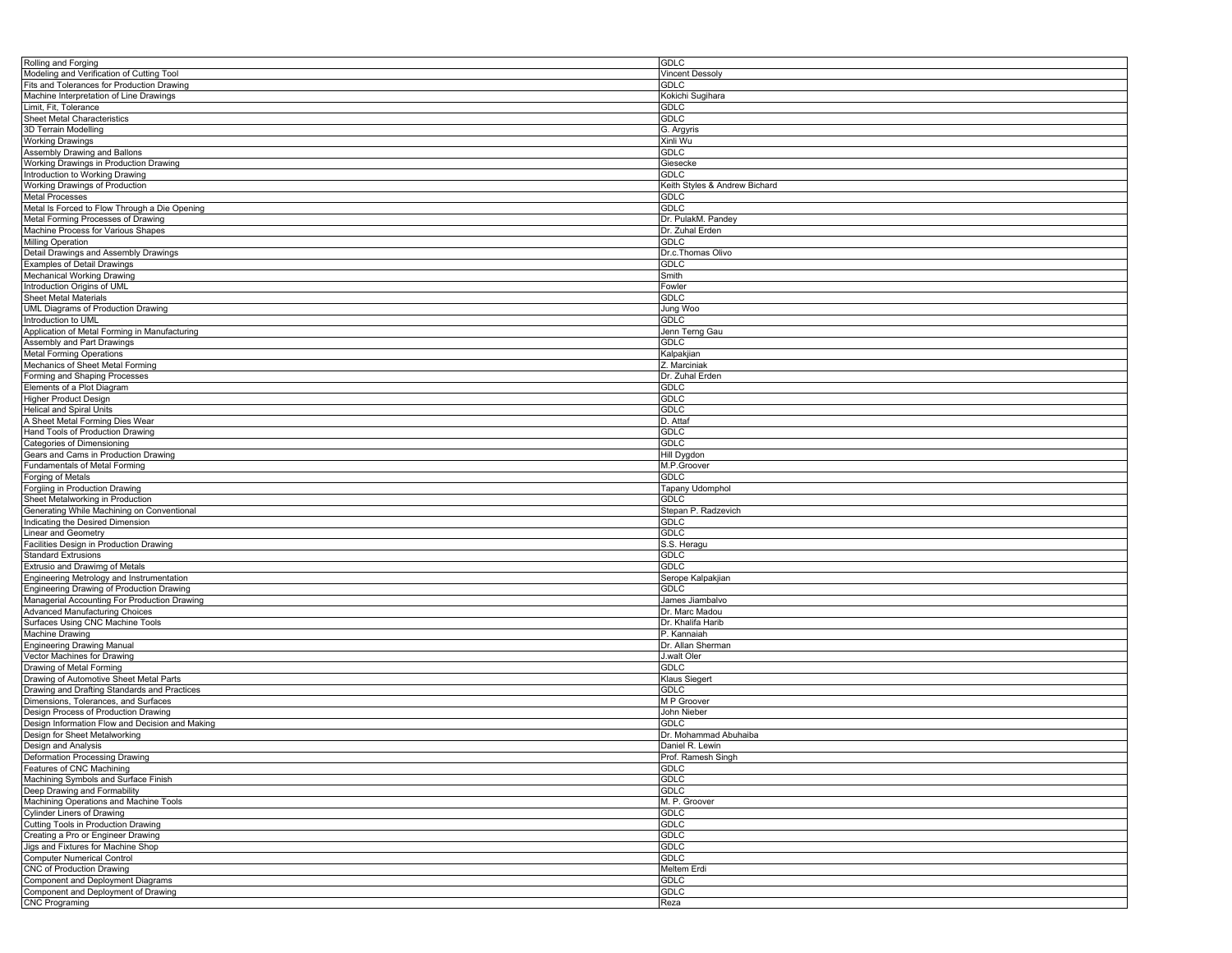| CNC Machining of Production Darwing           | Mohammed Albuali      |
|-----------------------------------------------|-----------------------|
| CNC Machining                                 | GDLC                  |
| CNC Machines of Drawing                       | Hafiz Muhammad Rizwan |
|                                               |                       |
| Integration between Drawings and the Model    | <b>GDLC</b>           |
| CAM Systems and CNC Machine Overview          | Sam Chiappone         |
| Auto Machining                                | Jan Tomicek           |
| Object Oriented Design of Drawing             | GDLC                  |
|                                               |                       |
| Specific Tolerances of Drawing                | W.Stephen             |
| Layout Tools of Production Drawing            | Dr. Dale Carpentier   |
| Process Design and Facility Layout            | <b>GDLC</b>           |
| Lathe Accessories of Production Drawing       | <b>GDLC</b>           |
| Sheet Metalworking in Drawing                 | <b>GDLC</b>           |
|                                               |                       |
| Tolerancing and Interchangeability            | GDLC                  |
| Process Layout of Drawing                     | GDLC                  |
| Surface Finish Measurement                    | Krar, Gill            |
| Jigs, Checking Fixtures                       | Gladys Becerra        |
|                                               | GDLC                  |
| Jigs and Fixtures                             |                       |
| Creating a Drawing                            | Danica Chang          |
| Introduction to Sheet Metal Forming Processes | GDLC                  |
| <b>Assembly Drawings</b>                      | <b>GDLC</b>           |
| Assembly Drawing of Production Drawing        | K. Plantenberg        |
|                                               |                       |
| Assembly and Detail Drawing                   | <b>GDLC</b>           |
| Turbomachinery Coupling                       | GDLC                  |
| <b>Technical Drawing</b>                      | David Anderson        |
| <b>Screw Thread Terms</b>                     | GDLC                  |
| <b>Riveted Joints</b>                         | <b>GDLC</b>           |
|                                               |                       |
| Keys and Couplings                            | <b>GDLC</b>           |
| <b>Engineering Drawing</b>                    | GDLC                  |
| Introduction to CNC Machine                   | GDLC                  |
| Machine Vision Benchmark                      | S. Giardino           |
|                                               |                       |
| <b>Types of Bearing</b>                       | GDLC                  |
| Types of Riveted Joints                       | <b>GDLC</b>           |
| Screw Thread Terms                            | GDLC                  |
| Simple Mechanisms                             | GDLC                  |
| Sections in Mechanical Drawings               | Smith                 |
| Radial Insert Ball Bearings                   | <b>GDLC</b>           |
|                                               |                       |
| Machine Tool Structures                       | <b>GDLC</b>           |
| <b>Shaft Bearings</b>                         | <b>GDLC</b>           |
| Categories of Fasteners                       | <b>GDLC</b>           |
| Terminology in Threads                        | <b>GDLC</b>           |
| <b>Threads and Fasteners</b>                  | <b>GDLC</b>           |
|                                               |                       |
| Indexing or Dividing Head                     | <b>GDLC</b>           |
| <b>Tribology Testing Machine</b>              | Khalid Al-Ali         |
| <b>Functional Requirements CAET</b>           | GDLC                  |
| Engineering Design Representation             | <b>GDLC</b>           |
| Sealmaster Mounted Ball Bearings              | <b>GDLC</b>           |
| Material Design and Manufacture               | <b>GDLC</b>           |
|                                               |                       |
| Sleeve vs. Anti-Friction Bearings             | Mark M. Hodowanec     |
| Machine Elements Instruction Material         | GDLC                  |
| Quality and Safety                            | Pascal Mbayiha        |
| Simple Machines                               | GDLC                  |
| <b>Sections Views Uses</b>                    | <b>GDLC</b>           |
|                                               |                       |
| Sectional Orthographic Projections            | GDLC                  |
| Tools for Identifying Differences             | GDLC                  |
| <b>Types of Section</b>                       | <b>GDLC</b>           |
| Design for Construction Safety                | <b>GDLC</b>           |
| Assembly and Manufacturing                    | <b>GDLC</b>           |
| Machinery and Machine Guarding                | <b>GDLC</b>           |
|                                               |                       |
| Construction of Form-Flex Couplings           | <b>GDLC</b>           |
| Drawing Section Views                         | <b>GDLC</b>           |
| Craft and Design                              | <b>GDLC</b>           |
| Sheetmetal Fundamentals                       | GDLC                  |
| Production-Related Decision                   | <b>GDLC</b>           |
|                                               |                       |
| <b>Roller Bearings</b>                        | Robert P. Tata        |
| Cotter Joint                                  | <b>GDLC</b>           |
| <b>Configuration Design</b>                   | GDLC                  |
| Pipe Clamps                                   | <b>GDLC</b>           |
| Design and Working Drawings                   | <b>GDLC</b>           |
|                                               |                       |
| <b>Visualizing Section Views</b>              | <b>GDLC</b>           |
| Different Types of Joints                     | <b>GDLC</b>           |
| Design Pattern Orthogonal Component           | GDLC                  |
| Cotter and Knuckle Joints                     | <b>GDLC</b>           |
| Cylinder Barrel                               | <b>GDLC</b>           |
| Power Transmission Elements                   | <b>GDLC</b>           |
|                                               |                       |
| <b>Thread Terminology</b>                     | <b>GDLC</b>           |
| <b>Understanding Threads</b>                  | Gileseke              |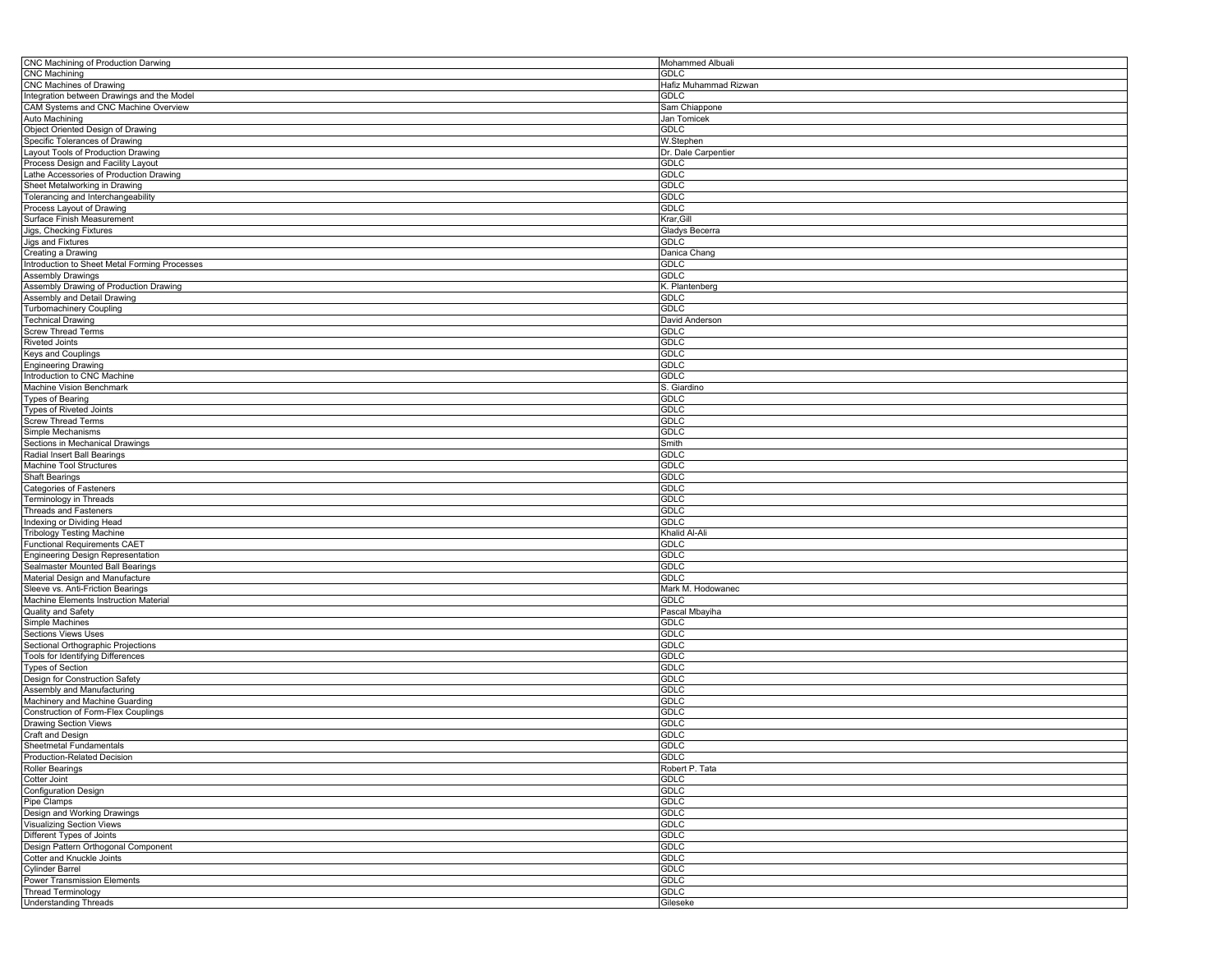| Assembly Drawings                             | <b>GDLC</b>                    |
|-----------------------------------------------|--------------------------------|
| <b>Full Sections</b>                          | Gieseke                        |
| Assembly Drawing                              | <b>GDLC</b>                    |
| <b>Machine Drawing</b>                        | <b>GDLC</b>                    |
|                                               |                                |
| Keys and Coupling                             | <b>GDLC</b>                    |
| Small Engine Reassembly                       | <b>GDLC</b>                    |
| Machine Tool Accessories                      | <b>GDLC</b>                    |
| Machining Operations                          | John Wiley & Sons              |
| Nc Programming                                | R. A. Wysk                     |
| <b>Exploded Assembly Animation</b>            | GDLC                           |
|                                               |                                |
| Designs and Analysis for Factorial Treatments | <b>GDLC</b>                    |
| <b>Module Couplings</b>                       | <b>GDLC</b>                    |
| Design of Permanent Joints                    | <b>GDLC</b>                    |
| Laws of Dry Friction                          | Ferdinand P.Beer               |
| <b>Types of Lathes</b>                        | <b>GDLC</b>                    |
| Mechanical Losses in An Engine                | P.M. v Subbarao                |
| Design for Static Strength                    | <b>GDLC</b>                    |
|                                               | <b>GDLC</b>                    |
| Engineering Drawing and Design                |                                |
| <b>Different Blueprint Forms</b>              | <b>GDLC</b>                    |
| <b>Couplings and Clutches</b>                 | <b>GDLC</b>                    |
| Sectional Views and Swctional Conventions     | <b>GDLC</b>                    |
| Classification of Ball Bearings               | <b>GDLC</b>                    |
| Nonpermanent Joints                           | <b>GDLC</b>                    |
| Section Lines in Assemblies                   | <b>GDLC</b>                    |
|                                               |                                |
| Stereo Lithography                            | <b>GDLC</b>                    |
| <b>Mechanical Machining</b>                   | Dr. Marc Madou                 |
| Machine Tool Components                       | GDLC                           |
| Step-By-Step Assembly Instructions            | Doantam Phan, Julie Heiser     |
| Features of CNC Machining                     | <b>GDLC</b>                    |
| <b>Machine Elements</b>                       | Heard K. Baumeister            |
|                                               |                                |
| Foundations for Dynamic Equipment             | William L. Bounds              |
| Machine Drawing Elements                      | K.L. Narayana                  |
| Various Screw Thread Forms                    | Dygdom, Lockhort               |
| <b>Flexible Couplings</b>                     | <b>GDLC</b>                    |
| Shaft Alignment                               | <b>GDLC</b>                    |
| Ductile Iron Piping                           | <b>GDLC</b>                    |
|                                               | <b>GDLC</b>                    |
| Tensile and Shear Stress                      |                                |
| State Machine View                            | <b>GDLC</b>                    |
| <b>Factor and Component Analysis</b>          | <b>GDLC</b>                    |
| Introduction to Machine Learning              | Chris Bishop                   |
| <b>Cross Sectional View</b>                   | Geetika D                      |
| Pipe Hangers & Supports                       | <b>GDLC</b>                    |
| Machines and Devices                          | Todor Kableshkov               |
| Automatic Sprinkler Systems                   | <b>GDLC</b>                    |
|                                               |                                |
| Flexible Manufacturing System                 | Dr. Tauseef Aized              |
| Mechanicaland Working Drawing                 | <b>GDLC</b>                    |
| Kinetostatic Performance                      | Damien Chablat                 |
| Milling Machine                               | <b>GDLC</b>                    |
| Various Cutting Operations                    | <b>GDLC</b>                    |
| <b>Composite Materials</b>                    | <b>GDLC</b>                    |
| NC and CNC machines                           | <b>GDLC</b>                    |
|                                               |                                |
| Concept of Sections                           | <b>GDLC</b>                    |
| Innovation Management                         | Jiri Vacek                     |
| Human-Machine Systems                         | <b>GDLC</b>                    |
| Fundamentals of NC Technology                 | <b>GDLC</b>                    |
| Categories and Subject Descriptors            | Lars Arge, Kasper Green Larsen |
| Thread Standards and Definitions              | Dr.A.Aziz Bazoune              |
| Shell Mold Casting                            | <b>GDLC</b>                    |
|                                               |                                |
| Involute Spur Gears                           | Prof. K.Gopinath               |
| <b>Electric Machinery</b>                     | A.E. Fitzgerald                |
| Marine Auxiliary Machinery                    | Zhao Zai Li                    |
| Ductile Iron Threaded Fittings                | <b>GDLC</b>                    |
| Phase Transformations in Metals               | <b>GDLC</b>                    |
| <b>Heat Treatment of Steels</b>               | <b>GDLC</b>                    |
| Materials Science and Structure               | Jeffrey W. Fergus              |
|                                               |                                |
| <b>Material Science</b>                       | Dimitri                        |
| Metallic Materials                            | GDLC                           |
| <b>Isothermal Transformation</b>              | <b>GDLC</b>                    |
| <b>Critical Stresses</b>                      | J. J. Cox                      |
| Effect of Temparature on Metals               | <b>GDLC</b>                    |
| <b>Heat Tretment of Steels</b>                | GDLC                           |
| <b>Fabrication Techniques</b>                 | <b>GDLC</b>                    |
|                                               |                                |
| Introduction to Material Science              | Andrew Rosen                   |
| <b>Brittle Fracture and Impact Tests</b>      | GDLC                           |
| Crystal Structure and Band Structure          | GDLC                           |
| Non-Destructive Testing                       | John Summerscales              |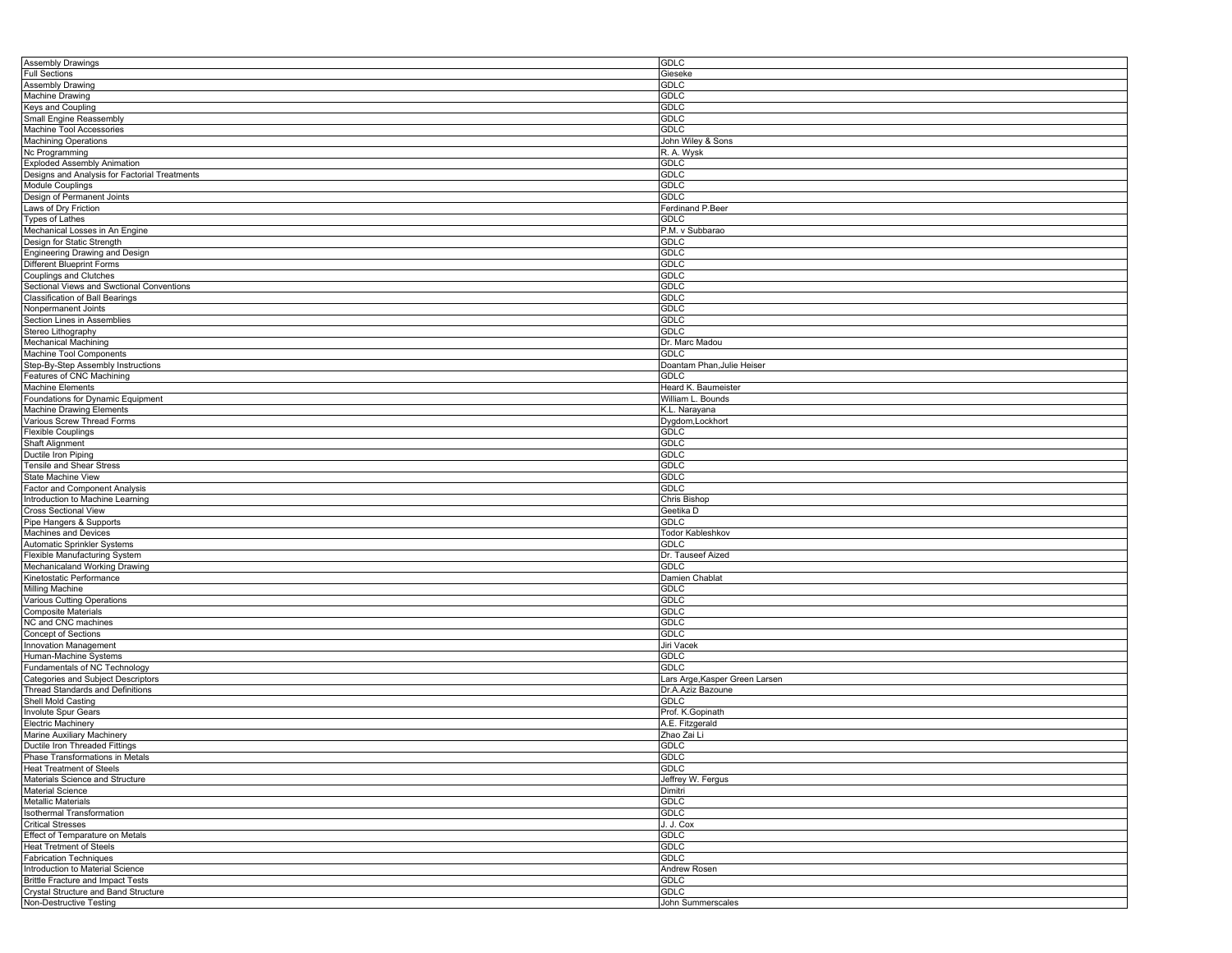| Materials Science & Engineering                            | Anandh Subramaniam               |
|------------------------------------------------------------|----------------------------------|
| <b>Materials Selection</b>                                 | <b>GDLC</b>                      |
| Steel Fiber Reinforced Concrete                            | Nguyen Van CHANH                 |
| <b>Ferrous Materials</b>                                   | <b>GDLC</b>                      |
| Structure of Metals and Alloys                             | Brian S. Mitchell                |
| Plastic Deformation of Single Crystals                     | <b>GDLC</b>                      |
| <b>Traditional Manufacturing Processes</b>                 | <b>GDLC</b>                      |
| Mateials Science Phase Diagrams                            | <b>GDLC</b>                      |
| Crystal Systems and Bravais Lattice                        | <b>GDLC</b>                      |
| Solidification and Crystaline                              | <b>GDLC</b>                      |
|                                                            |                                  |
| Production of Iron and Steel                               | <b>GDLC</b>                      |
| Phase Diagram of Pure Substances                           | <b>GDLC</b>                      |
| Mechanical Properties of Metals                            | GDLC                             |
| Creep and Superplasticity                                  | <b>GDLC</b>                      |
| Point and Line Defects                                     | GDLC                             |
| Stack Molds and Mold Materials                             | Joseph Greene                    |
| Ferrous and Non-Ferrous Metals                             | <b>GDLC</b>                      |
| Elementary Mechanisms of Plastic Deformation               | Anael Lemaitre                   |
| Methods for Non Local Pseudopotentials                     | Michele Casula                   |
| Plastic Deformation                                        | <b>Professor Martinez</b>        |
| Introduction to Composite Materials                        | <b>GDLC</b>                      |
| High Strength Low Alloy Steel                              | Panya Buahombura                 |
| Introduction to Composites                                 | <b>GDLC</b>                      |
| Kinetics-Heat Treatment                                    | James F Shackford                |
| <b>Classification of Ferrous Alloys</b>                    | GDLC                             |
| Non Ferrous Metals                                         | <b>GDLC</b>                      |
| General Types of Phase Diagrams                            | <b>GDLC</b>                      |
| Pure Metals and Alloys                                     | <b>GDLC</b>                      |
| Noncrystalline Structure-Imperfection                      | James F Shackford                |
| <b>Fabrication Technology</b>                              | GDLC                             |
|                                                            |                                  |
| Phase Diagrams Multicomponent Systems                      | <b>GDLC</b>                      |
| Slip Bands Ans Slip Planes                                 | <b>GDLC</b>                      |
| Gaseous Systems Composed                                   | <b>GDLC</b>                      |
| Principles of Nondestructive Evaluation                    | Shreekanth Mandayam              |
| <b>Critical Resolved Shear Stress</b>                      | GDLC                             |
| Deformation of Materials                                   | Christopher L. Muhlstein         |
| Space Lattices                                             | <b>GDLC</b>                      |
| Heat Treatment of Steel                                    | Justin Lance                     |
| Metal Metallic materials                                   | Dr. Zuhailawati Hussain          |
| Kinetics-Heat Treatment of Metals                          | James F Shackford                |
| From Schrödinger's Equation to Rolling Mill                | <b>GDLC</b>                      |
| <b>Annealing Processes</b>                                 | <b>GDLC</b>                      |
| Engineering Materials and Their Properties                 | <b>GDLC</b>                      |
| Processes and Equipment                                    | Arvind C. Thekdi                 |
| Rpd Casting Alloys                                         | Stephen C. Bayne                 |
| Remember Miller Indices                                    | <b>GDLC</b>                      |
| Properties of Structural Steels and Effects                | Roger L. Brockenbrough           |
| Mechanical Properties of Materials                         | <b>GDLC</b>                      |
| Diffusion Methods of Surface Hardening                     | <b>GDLC</b>                      |
| Problems in Plastic Contained                              | <b>GDLC</b>                      |
| Ferrous and Nonferrous Metals                              | Michael Linley                   |
|                                                            | Dr. Jiankun Yuan                 |
| Induction Hardening Processes                              |                                  |
| <b>Hardening Process</b><br>Material Science and Technolgy | Dr. Jiankun Yuan<br><b>GDLC</b>  |
|                                                            | J.W. Stevenson                   |
| Materials Properties Database                              |                                  |
| <b>Isothermal Transformations</b>                          | <b>GDLC</b>                      |
| Based on Mass Transport                                    | David Porter & Kenneth Esterling |
| Cast Irons                                                 | Prof. Krishanu Biswas            |
| <b>Components and Phases</b>                               | <b>GDLC</b>                      |
| Thermomechanical Fatigue                                   | A Jung, H J Maier                |
| Continuous Cooling Transformation                          | R. Manna                         |
| Time Temperature Transformation                            | R. Manna                         |
| Special Grade Steels                                       | R. Manna                         |
| Correlation of Stepwise Fatique                            | M. Parsons                       |
| High Temperature Metal Gas Reactions                       | <b>GDLC</b>                      |
| Brittle vs. Ductile Fracture                               | <b>GDLC</b>                      |
| Numbering Systems for Alloys                               | M. K. Budinski                   |
| Different Types of Alloys                                  | <b>GDLC</b>                      |
| Learning Types of Reinforcement                            | Yijue Hou                        |
| Non-Ferrous Metals and Their Alloys                        | <b>GDLC</b>                      |
| <b>Different Metals</b>                                    | <b>GDLC</b>                      |
| <b>NDE Methods</b>                                         | GDLC                             |
| Equilibrium Phase Diagrams                                 | <b>GDLC</b>                      |
| Phases and Solubility                                      | <b>GDLC</b>                      |
| Defects in Solids                                          | <b>GDLC</b>                      |
|                                                            | Jane Blackford                   |
| Applications of Al Alloys                                  |                                  |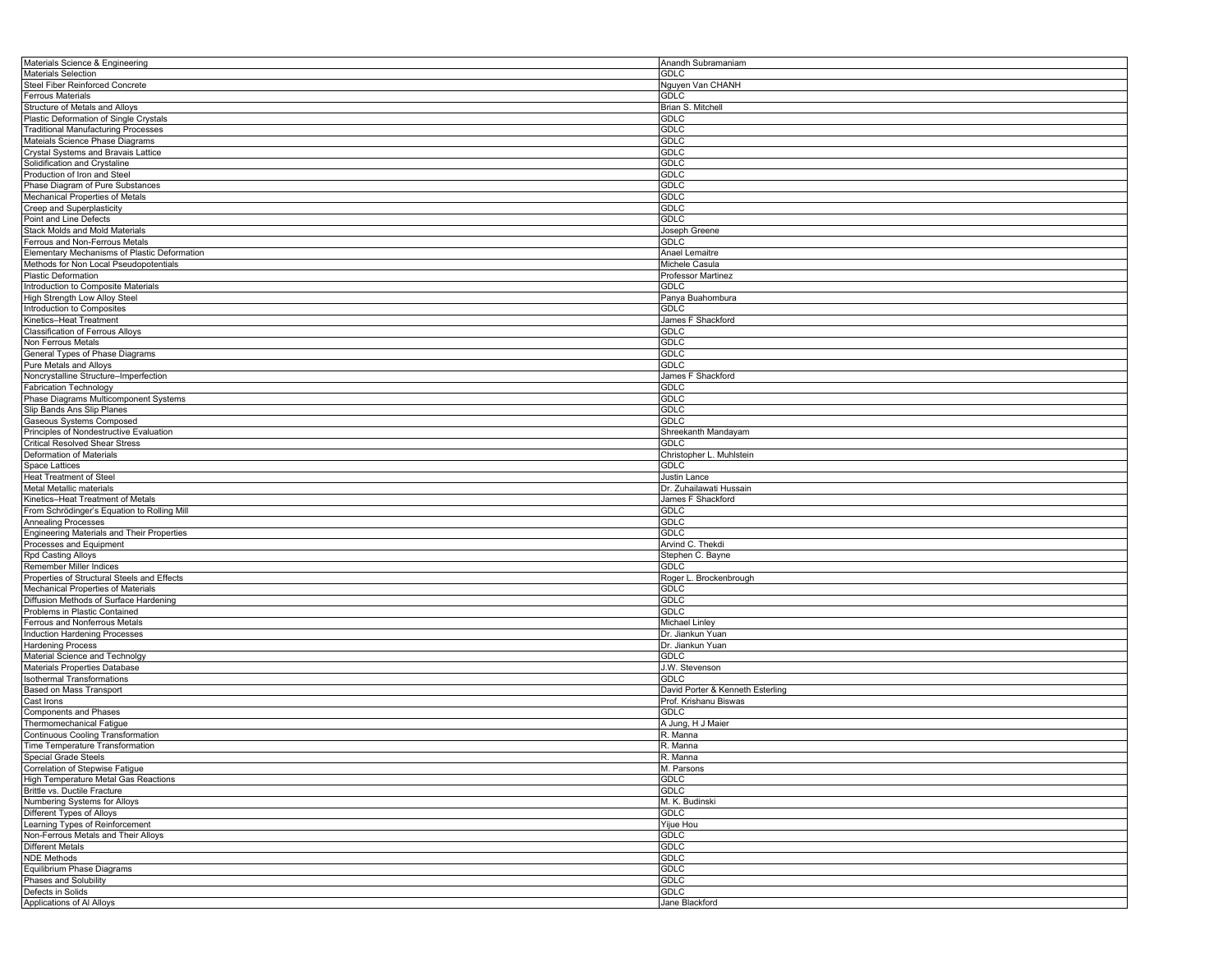| The Safe Use of Molten Salt Baths             | <b>GDLC</b>               |
|-----------------------------------------------|---------------------------|
| Different Classes of Engineering Materials    | Satish v. Kailas          |
| Types of Metals and Alloys                    | Satish v. Kailas          |
| Dislocations and Strengthening Mechanisms     | Satish v. Kailas          |
| Particle Strengthening by Precipitation       | Satish v. Kailas          |
| <b>Crystal Plasticity Models</b>              |                           |
|                                               | Su Leen Wong              |
| Heat Treatment and the Effect of Welding      | <b>GDLC</b>               |
| <b>Welding Metallurgy</b>                     | <b>GDLC</b>               |
| Steels and Non-Ferrous Metals                 | <b>GDLC</b>               |
| Plastic Deformation of Polycrystalline Metals | <b>GDLC</b>               |
| Types and Applications of Materials           | GDLC                      |
| Reinforcement Learning                        | Sungwook Yoon             |
| Phase Equilibria & Phase Diagrams             | <b>GDLC</b>               |
| Low Temperature Electron-Phonon Interaction   | Minghao Shen              |
| <b>Graphitized Carbon Steel</b>               | Evan Vokes                |
| Structural Metallic Materials                 | Bob Van Der Schaaf        |
| Polymorphic Forms of Carbon                   | <b>GDLC</b>               |
|                                               |                           |
| Metallurgical Properties of Cast Irons        | Alex Stameroff            |
| Metal Properties, Characteristics,            | <b>GDLC</b>               |
| Metal Heat Tretment                           | <b>GDLC</b>               |
| <b>Metal Casting Processes</b>                | <b>GDLC</b>               |
| <b>Fundamental Mechanical Properties</b>      | <b>GDLC</b>               |
| Implications for Curriculum                   | <b>Russell Tytler</b>     |
| Properties of Materials                       | <b>GDLC</b>               |
| New Severe Plastic Deformation Technique      | Yan Beygelzimer           |
| Materials Science and Selection               | <b>GDLC</b>               |
| Mechanical Failure                            | GDLC                      |
| Spacing Measurements of Lattice               | Martin Rose               |
| Ductile Brittle Fracture                      | Anton Shterenlikht        |
|                                               |                           |
| <b>Composite Materials</b>                    | GDLC                      |
| Thermodynamics in Materials Science           | Robert T. DeHoff          |
| The Structure of Crystalline Solids           | <b>GDLC</b>               |
| The Science and Engineering Materials         | Donald R. Askeland        |
| The Plastic Deformation of Metal Crystals     | <b>GDLC</b>               |
| <b>Composite Solutions</b>                    | <b>GDLC</b>               |
| Materials and Methods                         | Andrea Cannizzo           |
| <b>Composite Structural Organization</b>      | R. Lindeke                |
| <b>Applied Compiste Materials</b>             | <b>Bob Matthews</b>       |
| High-Temperature Alloys                       | <b>GDLC</b>               |
| Guide on Non Destructive Testing              | <b>GDLC</b>               |
| Non-Destructive Testing of Materials          | <b>GDLC</b>               |
|                                               |                           |
| <b>Classification of Materials</b>            | <b>GDLC</b>               |
| Fabrication of Non-Destructive Testing        | <b>GDLC</b>               |
| Elastic Deformation of Materials              | <b>GDLC</b>               |
| Crystalline State and Isometric Operations    | <b>GDLC</b>               |
| Defects in Crystals                           | <b>GDLC</b>               |
| <b>Important Ferrous Alloys</b>               | <b>GDLC</b>               |
| Surface Hardening of Steels                   | <b>GDLC</b>               |
| Hardening of Steels                           | J.R. Davis                |
| Case Hardening in Materials                   | <b>GDLC</b>               |
| Geometry of Crystals                          | M.J. Buerger              |
| Principles of Crystal Nucleation and Growth   | Peter G. Vekilov          |
| Introduction and Hardening                    | <b>GDLC</b>               |
|                                               |                           |
| Reason to Surface Hardening                   | <b>GDLC</b>               |
| Materials and Packing                         | <b>GDLC</b>               |
| Properties of Plain Carbon Steel              | <b>GDLC</b>               |
| Plastic Deformation in Materials              | C. Bieber                 |
| Stainless Steels and Their Properties         | Béla Leffler              |
| Stainless Steel in Material Science           | <b>GDLC</b>               |
| Definition of Equilibrium Phase               | <b>GDLC</b>               |
| Metallurgical & Materials                     | S. Raman Sankaranarayanan |
| Casting Alloys in Material Science            | <b>GDLC</b>               |
| Requirements for Metallic Materials           | Ton De Rooij              |
| Octet-Truss Lattice Materials                 | V.S. Deshpande            |
| Electrons in Metals at Low Temperatures       | V. A. Shklovskij          |
|                                               |                           |
| Metals and Alloys in Materials                | <b>GDLC</b>               |
| Manufacturing Materials and Processes         | <b>GDLC</b>               |
| <b>Brittle Fracture and Impact Properties</b> | Dr. Oğuzhan YILMAZ        |
| IC Fabrication an Introduction                | Jau-Wen Lin               |
| Welding of Mild Steels                        | <b>GDLC</b>               |
| Phase Transformations in Metals               | GDLC                      |
| Low-Temperature Properties of Silver          | David R. Smith            |
| Microstructure Phase Transformations          | GDLC                      |
| Non-Equilibrium Cooling in Materials          | <b>GDLC</b>               |
| Basic Concepts in Phase Diagrams              | <b>GDLC</b>               |
|                                               |                           |
| Ductile vs. Brittle Fracture                  | GDLC                      |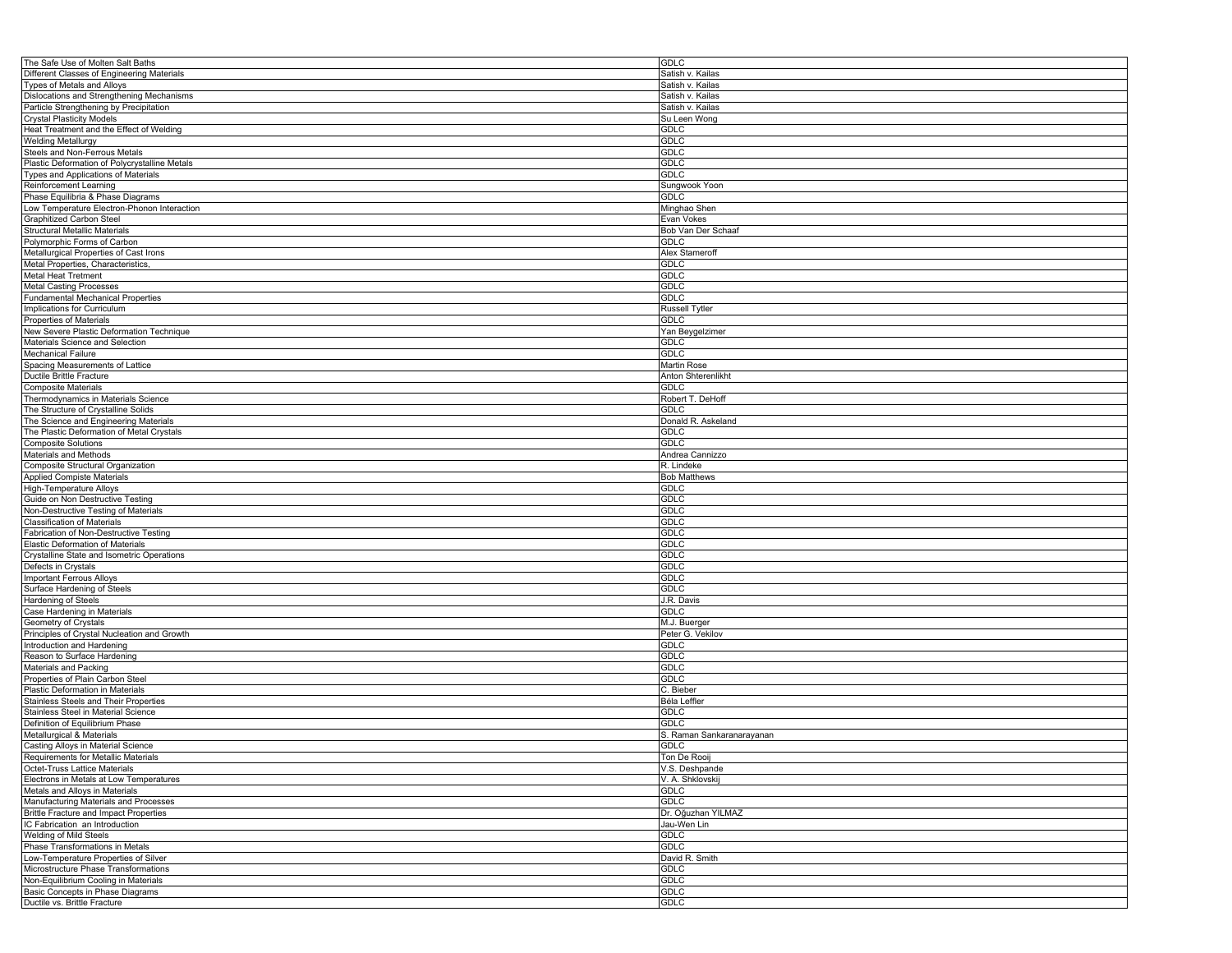| <b>Material History</b>                        | <b>GDLC</b>                                                       |
|------------------------------------------------|-------------------------------------------------------------------|
| Iron and Steel Manufacture                     | <b>GDLC</b>                                                       |
| Common Type of Materials                       | S.K. Gupta                                                        |
|                                                |                                                                   |
| Introduction to Nondestructive Testing         | <b>GDLC</b>                                                       |
| High Strength Low Alloy Steels                 | <b>GDLC</b>                                                       |
| <b>Heat Treatment of Steels</b>                | <b>GDLC</b>                                                       |
| Failure Analysis and Prevention in Materials   | <b>GDLC</b>                                                       |
|                                                |                                                                   |
| <b>Dislocations and Strengthening</b>          | GDLC                                                              |
| <b>Strengthening Mechanisms</b>                | <b>GDLC</b>                                                       |
| Kinds of Materials                             | <b>GDLC</b>                                                       |
| High Strength Low Alloy Steel                  | Panya Buahombura                                                  |
| <b>High Temperature Alloys</b>                 | Harry Bhadeshia                                                   |
|                                                |                                                                   |
| <b>High Entropy Alloys</b>                     | GDLC                                                              |
| <b>Treating of Materials</b>                   | <b>GDLC</b>                                                       |
| <b>Heat Treatment of Tool Steel</b>            | <b>GDLC</b>                                                       |
| Changing Properties of Steels                  | <b>GDLC</b>                                                       |
| Low Carbon Steel                               | <b>GDLC</b>                                                       |
|                                                |                                                                   |
| Mechanical Properties of Metals                | <b>GDLC</b>                                                       |
| <b>Heat Treatment of Metallic Materials</b>    | J.emesto Indacochea                                               |
| Open Mold Processes                            | <b>GDLC</b>                                                       |
| <b>Charpy Impact Testing</b>                   | <b>GDLC</b>                                                       |
| <b>Heat Treatment of Steel</b>                 | <b>GDLC</b>                                                       |
|                                                |                                                                   |
| Strengthened High-Temperature Alloys           | <b>GDLC</b>                                                       |
| Fundamental Challenges in Materials            | Sidney Yip                                                        |
| Ductile to Brittle Transition                  | T.L. Anderson                                                     |
| Structure of Iron and Steel                    | GDLC                                                              |
| Iron-Carbon Phase                              | <b>GDLC</b>                                                       |
|                                                |                                                                   |
| Ductile vs Brittle Failure                     | <b>GDLC</b>                                                       |
| Dislocations and Strengthening Mechanisms      | <b>GDLC</b>                                                       |
| Cast Iron of Material Science                  | <b>GDLC</b>                                                       |
| Materials and Fabrication Technology           | <b>GDLC</b>                                                       |
| Carbon and Alloy Steels                        | <b>GDLC</b>                                                       |
|                                                | <b>GDLC</b>                                                       |
| <b>Hypoeutectoid and Eutectoid Steels</b>      |                                                                   |
| Microstructural Development                    | James F Shackford                                                 |
| The Iron - Iron Carbide Phase Diagram          | GDLC                                                              |
| Materials in Mechanical Design                 | GDLC                                                              |
| <b>Alloy Steels</b>                            | <b>GDLC</b>                                                       |
| Low Temperature Deposition of Tin              | J.P.A.M. Driessen & A.D. Kuypers                                  |
|                                                |                                                                   |
| Ductile Iron Data                              | <b>GDLC</b>                                                       |
| <b>High Temperature Materials</b>              | <b>GDLC</b>                                                       |
| Advanced High Temperature Alloys               | Uwe Glatzel                                                       |
| A Brief Description of NDT Techniques          | Mark Willcox                                                      |
| Introduction to Robotics                       | <b>GDLC</b>                                                       |
| Personal Robots                                |                                                                   |
|                                                | Daniel Walker                                                     |
| Robot Programming Language                     | Nils J. Nilsson                                                   |
| Programming With Robotbasic                    | GDLC                                                              |
| SystemC System-Level Modeling                  | Mehdi Mosaffa Abdurrahman Manian                                  |
| Language in Robotics                           | Ching L. Teo, Yezhou Yang, Cornelia Fermuller & Yiannis Aloimonos |
| Smalltalk Programming Language for Robotics    | Wilf R. LaEonde, Qave A. Thomas & Kent Johnson                    |
|                                                |                                                                   |
| Sensors on Robotics                            | Jean Christophe                                                   |
| Robots the Friendly Motivating Machine         | R. Mark Meyer                                                     |
| Robotics Programming and Applications          | Rajesh.valusa                                                     |
| Robot Programming Framework                    | Vitor Santos Bottazzi, Jaime Francisco Cruz Fonseca               |
| Programming LEGO NXT Robots                    | Daniele Benedettelli                                              |
| Programing in Robots                           | <b>GDLC</b>                                                       |
|                                                |                                                                   |
| Mobile Robot Requirements                      | lan Davis                                                         |
| Levels of Language in Robotics                 | <b>GDLC</b>                                                       |
| Intermediate Language for Mobile Robots        | Ilkka Kauppi                                                      |
| Robot Control Systems                          | <b>GDLC</b>                                                       |
| <b>Industrial Robotics</b>                     | GDLC                                                              |
|                                                |                                                                   |
| Industrial Robot Programming                   | Frank Shaopeng Cheng                                              |
| <b>High Level Languages</b>                    | C.S.French                                                        |
| Control of Industrial Robots Programing        | Jean-Paul Meynard                                                 |
| Autonomous Mobile Robots                       | Keith L. Doty                                                     |
| Description Language for Robot Control         | Reid Simmons & David Apfelbaum                                    |
| <b>Building Environments for Mobile Robots</b> | Alberto Sanfeliu                                                  |
|                                                |                                                                   |
| Social Potential Fields in Robots              | John H Reif                                                       |
| Robotics Arm Visual Servo                      | Ebrahim Mattar                                                    |
| <b>Background of Robotics</b>                  | Dr. Robert Mitchell                                               |
| <b>Robot Components</b>                        | Joseph Engelberger                                                |
| Learning in Robotics                           | Jorg Wolter                                                       |
| Vision-Based Mobile Robot Localization         | J"urgen Wolf                                                      |
|                                                |                                                                   |
| Epipolar Geometry and Motion Estimation        | Kostas Daniilidis                                                 |
| Learning Robots                                | Dario Floreano                                                    |
| Applications in Robot Navigation               | Dana Cobzas                                                       |
| Visual Inputs for Epigenetic Robots            | Christian Balkenius                                               |
|                                                |                                                                   |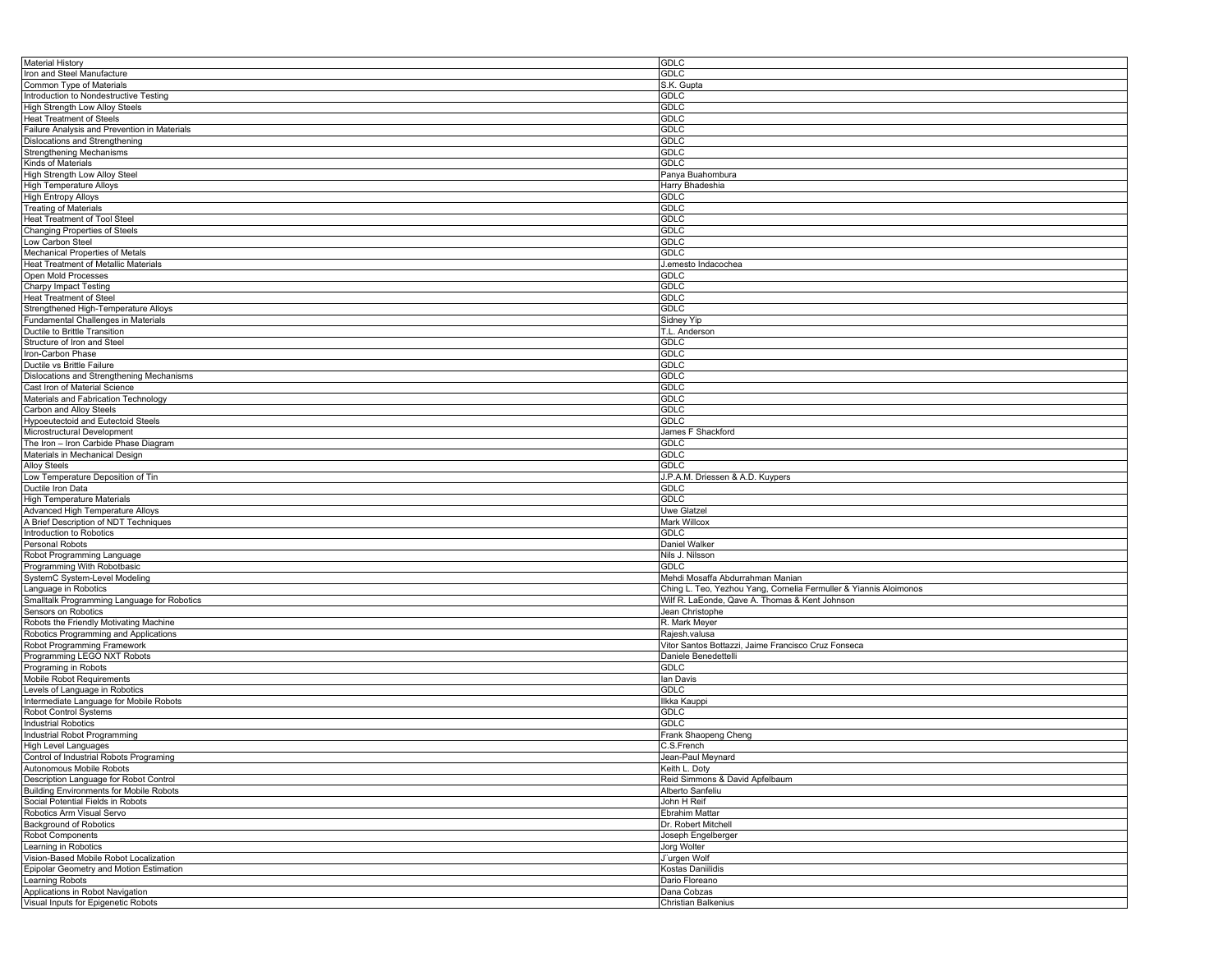| Control in Robotics                                             | Mark W. Spong & Masayuki Fujita                       |
|-----------------------------------------------------------------|-------------------------------------------------------|
| Control of Many Robots of Same Direction                        | <b>Timothy Bretl</b>                                  |
| Control of Robot Manipulators                                   | Nicola Ferrier                                        |
| <b>Basic Robotics Concepts</b>                                  | Dan O Popa                                            |
| Industrial Robots Dynamic Controllers                           | Núria Rosillo Guerrero                                |
| Robots as Humanoids                                             | Karel Capek                                           |
| <b>Functionality of Robotics</b>                                | Sookram Sobhan                                        |
| Robot Sensors & Actuators                                       | GDLC                                                  |
| Modern Robots                                                   | GDLC                                                  |
| Automation and Robotics                                         | <b>GDLC</b>                                           |
| Levels of Languages in Robotics                                 | GDLC                                                  |
| Robust Control of Robots                                        |                                                       |
|                                                                 | Harry Berghuis<br>Rafael B. Gomes, Renato Q. Gardiman |
| Abstraction for Robotics Vision                                 |                                                       |
| Wheeled Mobile Robots                                           | Jong-Suk Choi & Byung Kook Kim                        |
| Algorithms for Mobile Robot Displacement                        | Sam Pfister, Kristo Kriechbaum                        |
| Vision-Guided Mobile Robots                                     | Zhi-Qiang Liu                                         |
| System for Space Robotics                                       | Demetri Terzopoulos                                   |
| Using the Puma Robot                                            | Jerry Rutherford                                      |
| Manipulator Trajectory Planning                                 | E. J. Solteiro Pires                                  |
| Singularities of Robot Manipulators                             | Peter Donelan                                         |
| Sensors for Legged Mobile Robots                                | Lino Marques, Jorge Lobo                              |
| Data Fusion Algorithms in Mobile Robotics                       | Huosheng Hu & John Q. Gan                             |
| Sensors for Robotics                                            | GDLC                                                  |
| Mobile Robotics                                                 | <b>GDLC</b>                                           |
| The Future of Robotic Warfare                                   | Dave Aguilar                                          |
| <b>Industrial Robots</b>                                        | Leila Sharif                                          |
| Technology in Robots                                            | <b>Howie Choset</b>                                   |
| Robotics for Horizontal Image                                   | Nassar A. Al-Awami                                    |
| Probabilistic Robotics                                          | GDLC                                                  |
| Sensor Coverage Using Mobile Robots                             | Maxim a. batalina                                     |
| Manufacturing Robotic Systems                                   | GDLC                                                  |
|                                                                 |                                                       |
| Robotic System Components                                       | Marcelo h.ang Jr                                      |
| Robotic Maintenance                                             | Steve Rapp                                            |
| Robotic Path Control Techniques                                 | Richard R. Lindeke                                    |
| Robotic Mobility and Manipulation                               | Gregory D. Hager                                      |
| Sensing for Robotics and Control                                | R. R. Lindeke                                         |
| Robust Motion Control for Mobile Manipulator                    | Musa Mailah, Endra Pitowarno                          |
| <b>Brief History of Robotics</b>                                | Chun-Lung Lim                                         |
| Robot Vision                                                    | GDLC                                                  |
| Robot With a Passive Joint                                      | Kevin M. Lynch Naoji Shiroma                          |
| Robot Sensing and Sensors                                       | Jizhong Xiao                                          |
| <b>Articulated Robot</b>                                        | Chung Won Jee                                         |
| Robot Path Planning                                             | William Regli                                         |
| <b>Accurate Robot Positioning</b>                               | Ram Subramanian                                       |
| Robot Manipulator Technologies                                  | Y. Bar-Cohen                                          |
| Mobile Robot Localization and Mapping                           | Paul E. Rybski                                        |
| Robot Dynamic Constraints                                       | Javier Alcazar                                        |
| Easiness in Manipulating Robot                                  | <b>B.</b> Denavit                                     |
| Low-Cost Accelerometers for Robotic Manipulator                 | Morgan Quigley, Reuben Brewer                         |
| Learning Multidimensional Joint Control of a Robot              | Chris Lehnert                                         |
|                                                                 |                                                       |
| Robot Kinematics of Velocity                                    | Marcelo h.ang Jr                                      |
| Robot Intelligence                                              | Kevin Warwick                                         |
| Robot Path Planning                                             | James E. Bobrow                                       |
| Exteroceptive Sensors in Robotics                               | Alessandro De Luca                                    |
| Three Laws of Robotics                                          | <b>Hector Rotstein</b>                                |
| Policies and Grades in Robotics                                 | Mustafa Kemal                                         |
| Review of Robotics                                              | GDLC                                                  |
| Interaction Control in Robotics                                 | GDLC                                                  |
| Intelligent Perception and Control for Space Robotics           | Faisal Qureshi                                        |
| Control of an Industrial Robot                                  | G. Van Willigenburg                                   |
| Implementation of Practical Robotic Systems                     | James Mentz                                           |
| Resolved Momentum Control                                       | Shuuji Kajita, Fumio Kanehiro                         |
| Robot Classification                                            | <b>GDLC</b>                                           |
| Rescue Robotics                                                 |                                                       |
|                                                                 | Marilena Vendittelli                                  |
|                                                                 |                                                       |
| Sensor Brick for Modular Robotics                               | Santosh B. Katwal                                     |
| <b>High Performance Control</b>                                 | Guillaume Morel & Steven Dubowsky                     |
| Heuristic Optimization Algorithms in Robotics                   | Pakize Erdogmus & Metin Toz                           |
| Range Sensing Strategies                                        | GDLC                                                  |
| Standard Operating Procedure in Robotics                        | <b>GDLC</b>                                           |
| Puma Robot With a Pc-Based Controller                           | Josh Chao                                             |
| <b>Fundamentals of Robots</b>                                   | E. Piaggio                                            |
| Visual Experience for Mobile Robotics                           | Geb Thomas                                            |
| Sensors of Wheeled Robots                                       | Wolfram Burgard, Cyrill Stachniss                     |
| Using Ga in Robotics                                            | GDLC                                                  |
| Image Processing Based Robots<br>Coverage with Networked Robots | Ankur Agrawal<br>Mac Schwager                         |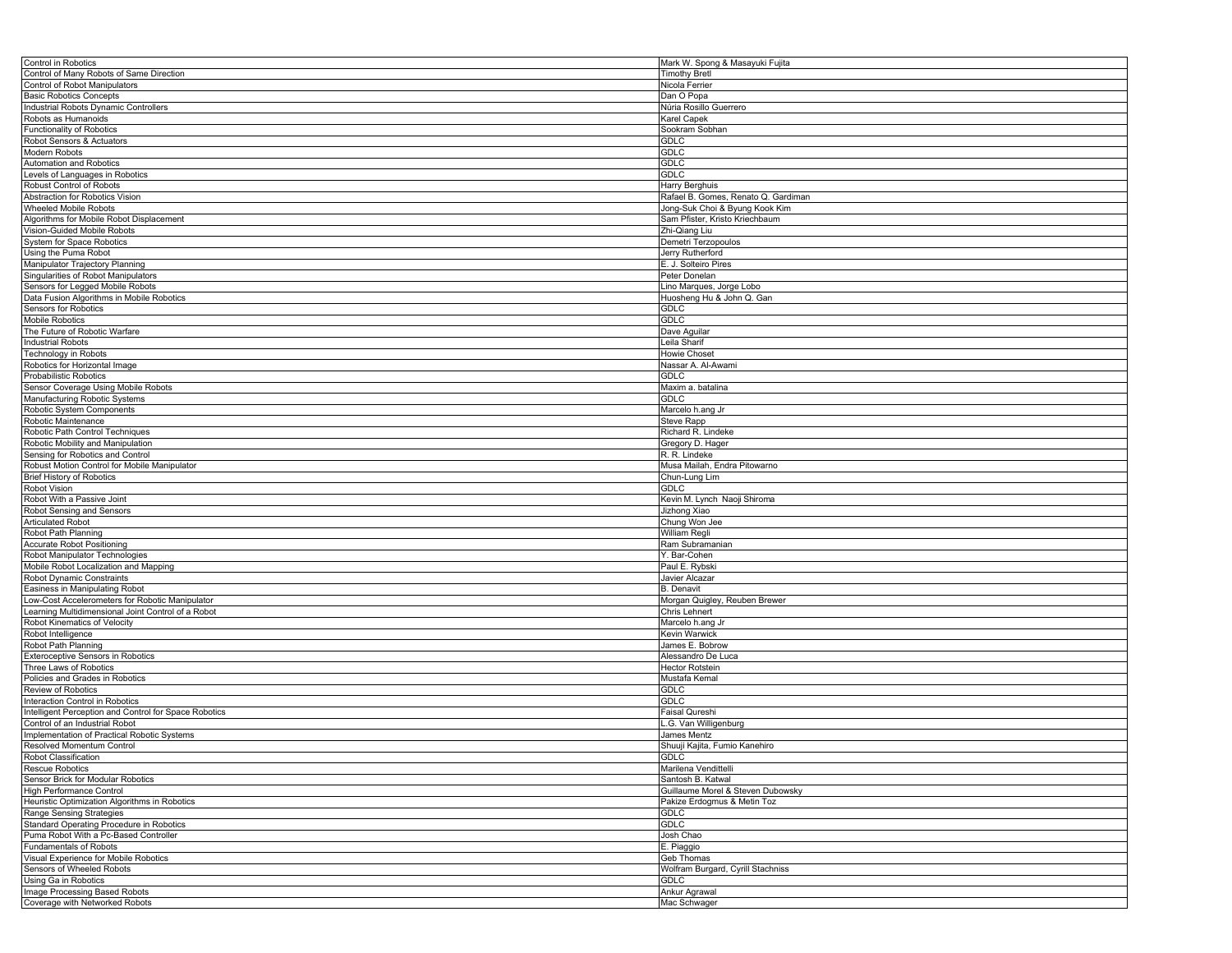| Control Systems for Application in Robotics            | Dara Kusic                                     |
|--------------------------------------------------------|------------------------------------------------|
| Control of Robot Manipulators                          | Claudio Melchiorri                             |
| Typical Sensor Characteristics in Robot                | R. E. Saad, A. Bonen, K. C. Smith, B. Benhabib |
| Different Sensors in Robot                             | <b>GDLC</b>                                    |
| Proximity Sensing in Robot Manipulator Motion Planning | <b>Edward Cheung</b>                           |
|                                                        |                                                |
| Adaptive Traction Control for Mobile Robots            | A. Albagul & Wahyudi                           |
| Potential Fields of Robotics                           | <b>Potential Fields</b>                        |
| Computer Vision of Robotics                            | <b>GDLC</b>                                    |
| Overview of Our Sensors for Robotics                   | <b>GDLC</b>                                    |
| Optimal Robot Plant Planning                           | James E. Bobrow                                |
| Electro-Optical Proximity Sensor for Robotics          | A. Bonen, R. E. Saad                           |
| Computer Vision and Robotics Techniques                | J. R. Martinez-De Dios                         |
| Multi-Level Path Planning for Nonholonomic Robots      | Sepanta Sekhavat                               |
| <b>Related Fields of Robotics</b>                      | Mircea Nicolescu                               |
| Components of Industrial Robots                        | Steve Rapp                                     |
| Compliant Force-Torque Sensor                          | Friedrich Lange                                |
| Puma Robot Based on Coem                               | M. Farooq                                      |
|                                                        | Christophe Sabourin                            |
| Adaptive Control Strategy for Biped Robots             |                                                |
| Navigation and Path Planning for Robotics              | Lingala, Narsing Mudhiraj                      |
| The Study of Multiple Robots                           | GDLC                                           |
| Motion Planning for Legged Robots                      | Kris Hauser, Timothy Bretl                     |
| Motion Control of Industrial Robots                    | Ricardo Campa                                  |
| Behaviors of Mobile Robots                             | <b>GDLC</b>                                    |
| <b>Behavior-Based Robotics</b>                         | Stefano Nolfi                                  |
| Autonomous Robots                                      | Peter Stone                                    |
| Anthropomorphic Robotics                               | Sethu Vijayakumar                              |
| Navigation Algorithm for Mobile Robots                 | Elon Rimon                                     |
| <b>Tracking Control for Robots</b>                     | J.J.E. Slotine                                 |
| Control for Elastic Joint Robots                       |                                                |
|                                                        | Christopher Lehnert & Gordon Wyeth             |
| <b>Control of Coordinated Robots</b>                   | Mehrzad Namvar & Farhad Aghili                 |
| <b>Adaptive Control</b>                                | <b>GDLC</b>                                    |
| Parallel Robots Structures                             | <b>GDLC</b>                                    |
| Dynamic Behavior of Robot Mechanisms                   | H. Harry Asada                                 |
| Robot Dynamics and Control                             | GDLC                                           |
| Robot Programming                                      | GDLC                                           |
| Industrial Robot Applications                          | <b>GDLC</b>                                    |
| Programming Basics                                     | <b>GDLC</b>                                    |
| General Principles of Robot Control                    | TÕNU LEHTLA                                    |
| Programming With Robots                                | Albert W. Schueller                            |
| Robotic Space Explorers                                | Michel Ingham, Robert Ragno                    |
|                                                        | Mayez Al-Mouhamed                              |
| Introduction to Robot Programming                      |                                                |
| From Simple Moves to Complex Robot Tasks               | F. M. Wahl & U. Thomas                         |
| History of Industrial Robots                           | <b>GDLC</b>                                    |
| Review of Robot Programming Languages                  | Izzet Pembeci                                  |
| <b>Teaching Robotics</b>                               | GDLC                                           |
| Feelers - Whiskers of Robotics                         | S.D. Kaehler                                   |
| Robotic sensors & control                              | <b>Edward Cornish</b>                          |
| <b>Experiments with Robots</b>                         | Keith Kotay                                    |
| Networks Practical With Robots                         | Anthony LaMarca                                |
| Discrete Variational Mechanics                         | Benjamin Stephens                              |
| Three Link Cylindrical Robot                           | <b>GDLC</b>                                    |
| Modeling in Robotics                                   | Marco Hutter                                   |
| Sensor-Based Robot Control                             | <b>GDLC</b>                                    |
| Robotic Sensing                                        |                                                |
|                                                        | Arye Nehorai                                   |
| <b>Robotic Sensing Devices</b>                         | David J. Hall                                  |
| Robots Using Reinforcement Learning                    | <b>GDLC</b>                                    |
| <b>Dynamic Force Analysis</b>                          | Stephen L. Canfield                            |
| Robot Dynamics                                         | R. Lindeke                                     |
| Model Predictive Control                               | Benjamin Kuipers                               |
| Definition of an Industrial Robot                      | GDLC                                           |
| Applications to Robot Path Planning                    | Yueshi Shen                                    |
| Trajectory Planning for Robot Manipulators             | Claudio Melchiorri                             |
| Constrained Flexible Manipulator                       | Atef A. Ata & Habib Johar                      |
| <b>Robot Mechanics</b>                                 | Robert L. Williams                             |
| <b>Manipulator Robot</b>                               | Ignacio Herrera-Aguilar                        |
| Dynamic Model of Robots                                | Alessandro De Luca                             |
|                                                        |                                                |
| Exams and Class Projects of Robotics                   | Dan Popa                                       |
| Euler - Lagrange Approach                              | R. R. Lindeke                                  |
| <b>Articulated Body Dynamics</b>                       | <b>Will Moss</b>                               |
| Manipulator Dynamics of Robotics                       | Jizhong Xiao                                   |
| Serial and Parallel Robots                             | Ashitava Ghosal                                |
| Fundamental Areas of Robotics                          | Ou Ma                                          |
| Manipulator Dynamics in Robotics                       | <b>GDLC</b>                                    |
| Robotic Control                                        | <b>GDLC</b>                                    |
| Dynamic Model Based Robot Arm                          | V.P. Agrawal                                   |
| Robot Dynamics and Control                             | Dr. Hanz Richter                               |
|                                                        |                                                |